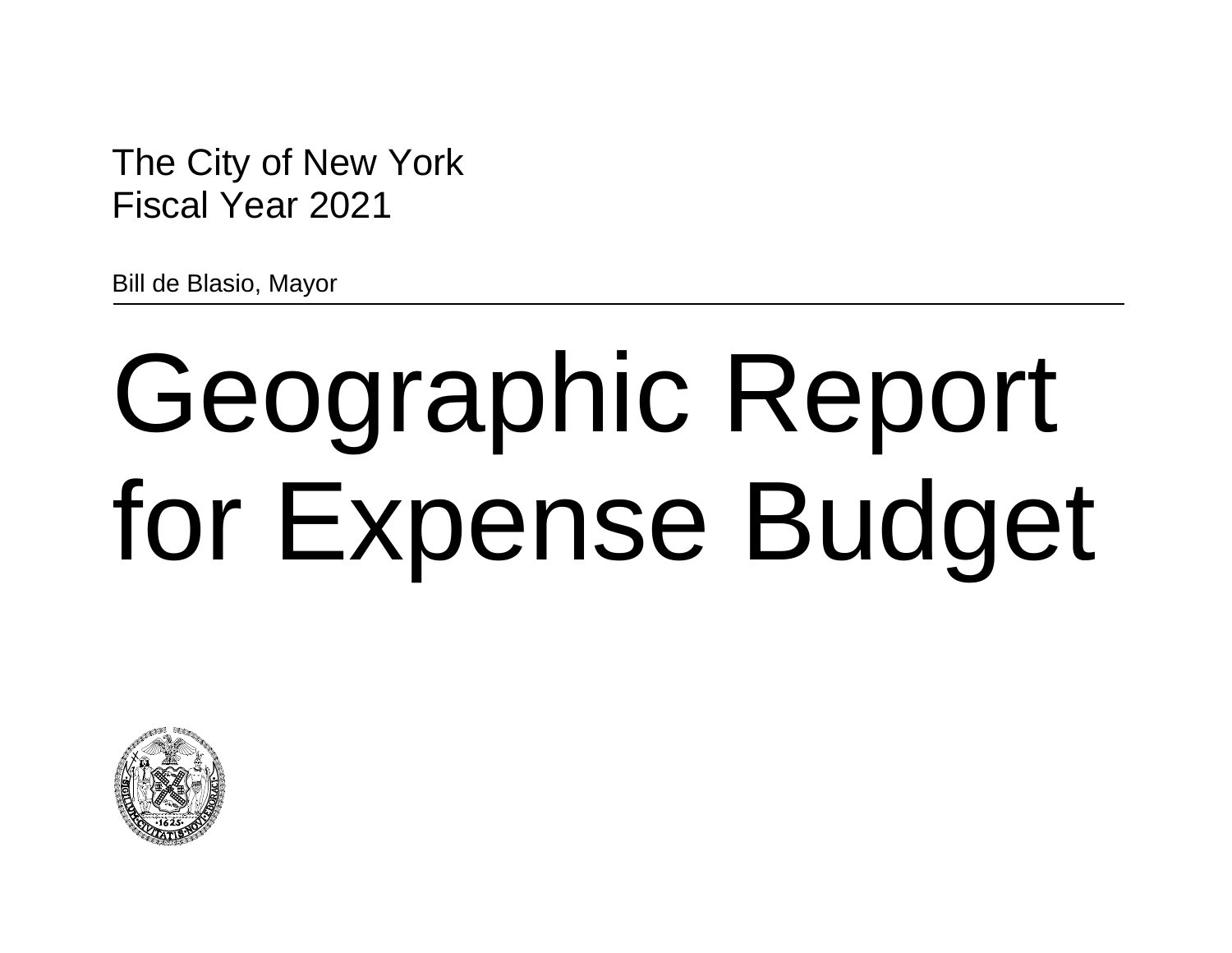## **INTRODUCTION**

## *GEOGRAPHIC EXPENSE REPORT*

*"For each city agency that has local or borough service districts within community districts and boroughs, the Departmental Estimates and Executive Budget, where practicable shall contain a statement of proposed direct expenditures in each such service district for each requested unit of appropriation." (Charter section 100g)*

The Geographic Report for the Expense Budget is issued with the Departmental Estimate. For each agency it breaks down the agency's Departmental Estimate for the next fiscal year by local service district and borough. Provided are budget and headcount information for agencies that provide local services.

Local service districts are the agency's service delivery districts which are coterminous with community districts or aggregates of community districts up to the borough level. This document shows how local service districts correspond to community districts.

## *ORGANIZATION OF THE GEOGRAPHIC REPORT*

Budget and headcount information for services delivered at the local level is presented first. This is followed by a page summarizing the total reported geographically of all the local districts.

The next pages show the agency's units of appropriation and indicate what portion of each unit of appropriation is budgeted geographically and what portion is non-geographic.

The final page for each agency summarizes the total Personal Service (PS) and Other Than Personal Service (OTPS) appropriations for the Departmental Estimate and any financial plan savings.

## *FISCAL INFORMATION*

Shown are the FY 2020 Current Modified Budget and the FY 2021 Departmental Estimate. The increase/decrease column highlights comparisons between the FY 2020 Current Modified Budget and the FY 2021 Departmental Estimate.

## *HEADCOUNT INFORMATION*

Also shown by service district and borough are budgeted headcounts for FY 2020 and FY 2021 as of the Departmental Estimate. Please note that agencies with projected staffing increases in FY 2021 may not have yet assigned these positions to specific budget codes. These assignments will be made based on factors such as service needs and will be made after any specialized training is complete.

Conversely, agencies required to achieve staff reductions during the year through attrition may not have reduced positions in specific budget codes at this time.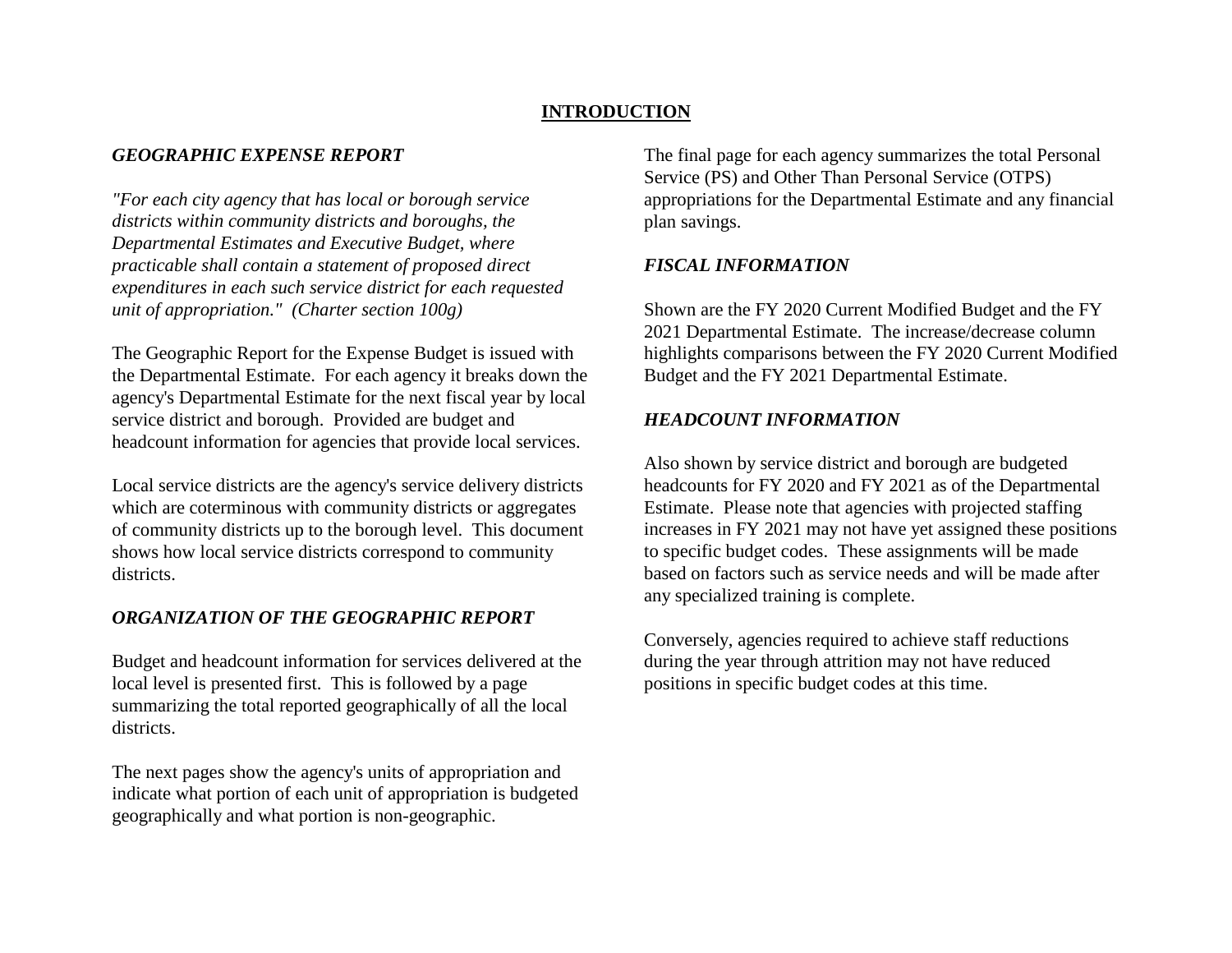## *USES FOR THE GEOGRAPHIC REPORT*

During the budget preparation cycle, community boards, operating agencies, district service cabinets, Borough Presidents, City Council members and civic groups can use the Geographic Report to:

- evaluate the level of budget allocations for FY 2020 and FY 2021;
- assess the equity of local service resource allocations;
- reassess district/borough budget strategies for FY 2021;
- prepare testimony on the Departmental Estimate to present at public hearings held by the City Council.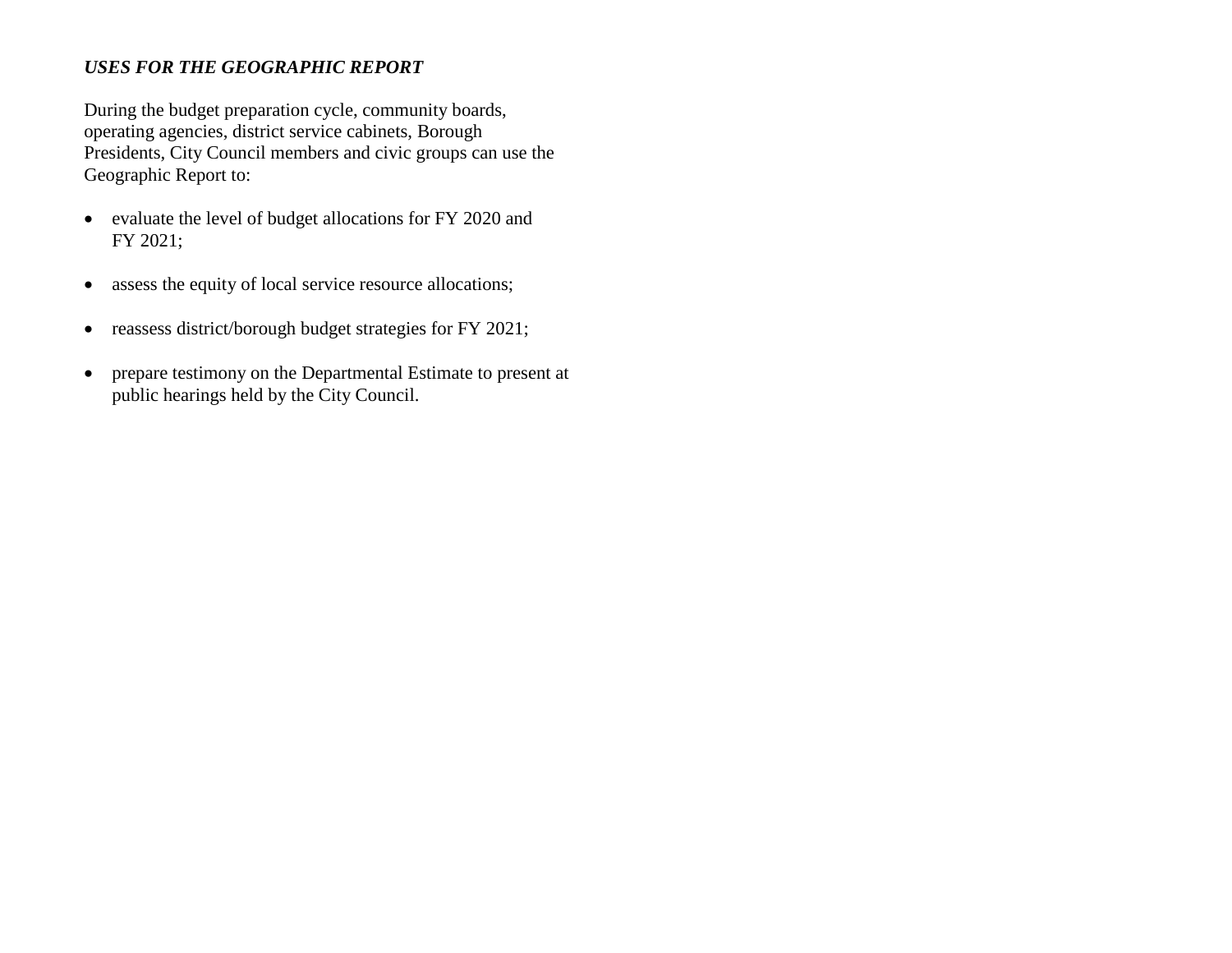## **GEOGRAPHIC REPORT FOR THE EXPENSE BUDGET** FISCAL YEAR 2021

## DEPARTMENTAL ESTIMATE

## **TABLE OF CONTENTS**

| <u>DEPT. NO.</u> | <b>DEPARTMENT NAME</b> | PAGE NO. |
|------------------|------------------------|----------|
| 002              |                        |          |
| 056              |                        |          |
| 057              |                        |          |
| 125              |                        |          |
| 126              |                        |          |
| 260              |                        |          |
| 801              |                        |          |
| 806              |                        |          |
| 810              |                        |          |
| 816              |                        |          |
| 826              |                        |          |
| 827              |                        |          |
| 841              |                        |          |
| 846              |                        |          |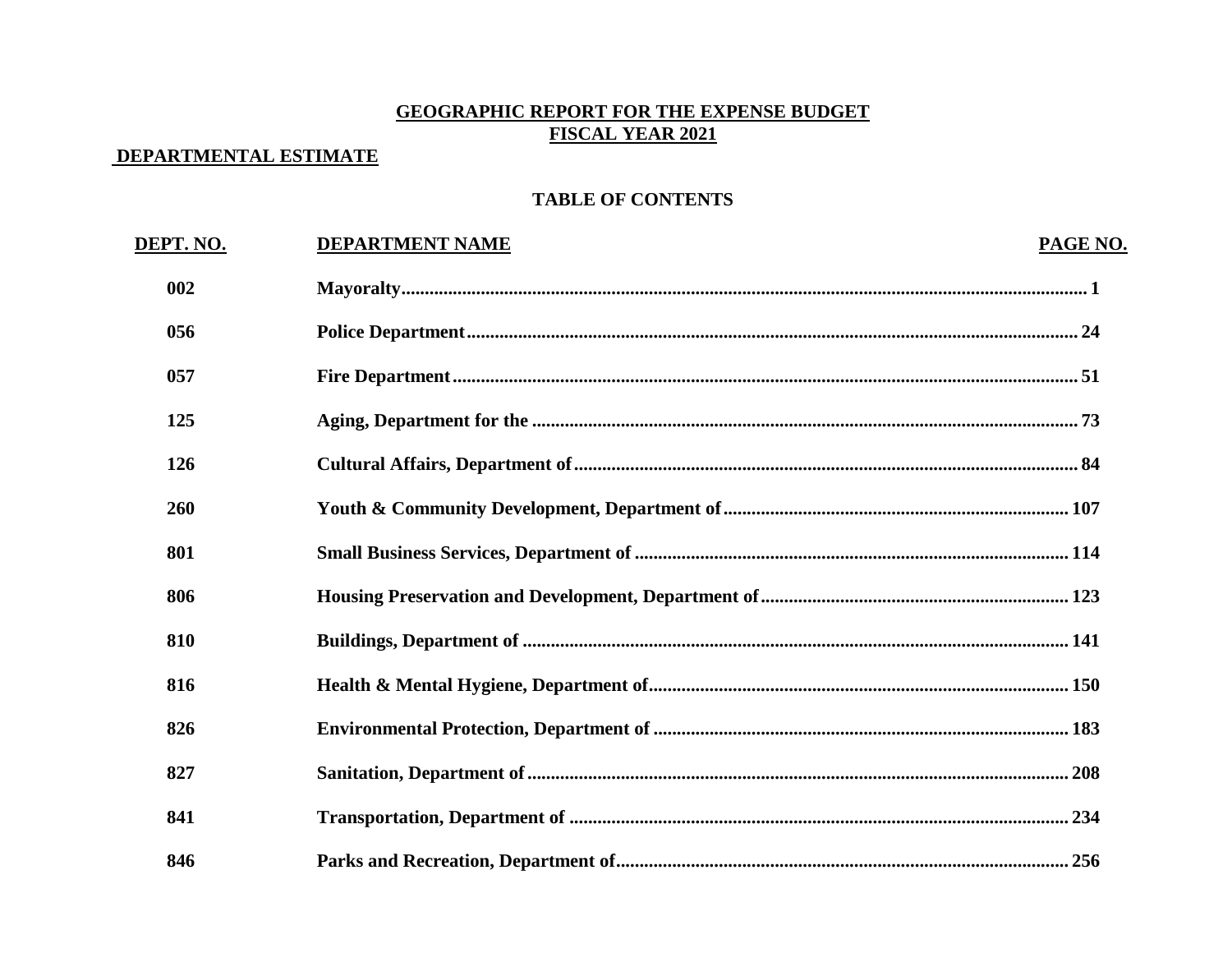| <b>AGENCY:</b><br>002 MAYORALTY                           |                                                       |                                                        |
|-----------------------------------------------------------|-------------------------------------------------------|--------------------------------------------------------|
| FISCAL YEAR 2020<br>CURRENT MODIFIED BUDGET               |                                                       |                                                        |
| AS OF 01/07/20                                            | <b>AMOUNT</b>                                         | <b>INCREASE</b><br>DECREASE (-)                        |
|                                                           |                                                       |                                                        |
|                                                           |                                                       |                                                        |
|                                                           |                                                       |                                                        |
| 36,776,743                                                | 37,547,297                                            | 770,554                                                |
| $500,000 -$                                               |                                                       | 500,000                                                |
| 36, 276, 743                                              | 37,547,297                                            | 1,270,554                                              |
|                                                           |                                                       |                                                        |
| 32,054,871<br>319,046<br>2,533,167<br>10,618<br>1,359,041 | 33,600,472<br>21,927<br>2,552,806<br>712<br>1,371,380 | 1,545,601<br>297,119-<br>19,639<br>$9,906 -$<br>12,339 |
|                                                           |                                                       | FISCAL YEAR 2021<br>DEPARTMENTAL ESTIMATES             |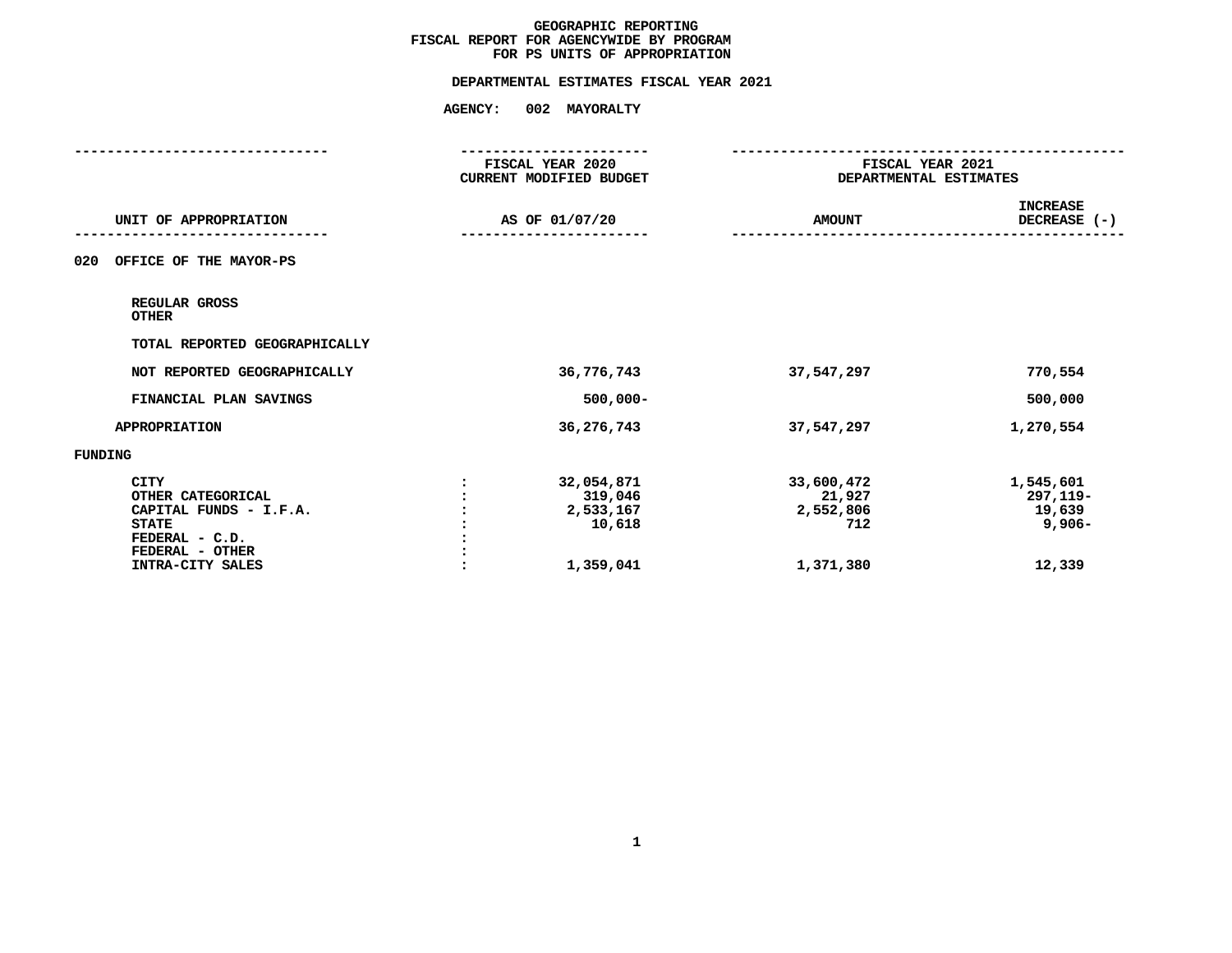## **GEOGRAPHIC**C REPORTING<br>WIDE BY PRO<br>F APPROPRIA FISCAL REPORT FOR AGENCYWIDE BY PROGRAM **REPORT FOR AGENCYWIDE BY PROGRAM FOR**

|                                                                                                                                     | <b>AGENCY:</b><br>002 MAYORALTY                                |                                                                |                                                     |  |
|-------------------------------------------------------------------------------------------------------------------------------------|----------------------------------------------------------------|----------------------------------------------------------------|-----------------------------------------------------|--|
|                                                                                                                                     |                                                                |                                                                |                                                     |  |
|                                                                                                                                     | FISCAL YEAR 2020<br>CURRENT MODIFIED BUDGET                    |                                                                | FISCAL YEAR 2021<br>DEPARTMENTAL ESTIMATES          |  |
| UNIT OF APPROPRIATION                                                                                                               | AS OF 01/07/20                                                 | <b>AMOUNT</b>                                                  | <b>INCREASE</b><br>DECREASE (-)                     |  |
| OFFICE OF MGMT AND BUDGET-PS<br>040                                                                                                 |                                                                |                                                                |                                                     |  |
| REGULAR GROSS<br><b>OTHER</b>                                                                                                       |                                                                |                                                                |                                                     |  |
| TOTAL REPORTED GEOGRAPHICALLY                                                                                                       |                                                                |                                                                |                                                     |  |
| NOT REPORTED GEOGRAPHICALLY                                                                                                         | 38,487,208                                                     | 37,317,440                                                     | 1,169,768-                                          |  |
| FINANCIAL PLAN SAVINGS                                                                                                              |                                                                |                                                                |                                                     |  |
| <b>APPROPRIATION</b>                                                                                                                | 38,487,208                                                     | 37, 317, 440                                                   | 1,169,768-                                          |  |
| FUNDING                                                                                                                             |                                                                |                                                                |                                                     |  |
| <b>CITY</b><br>OTHER CATEGORICAL<br>CAPITAL FUNDS - I.F.A.<br><b>STATE</b><br>FEDERAL - C.D.<br>FEDERAL - OTHER<br>INTRA-CITY SALES | 25,060,502<br>1,709,988<br>6,600,862<br>2,898,253<br>2,217,603 | 25,451,211<br>1,729,972<br>6,657,072<br>1,222,857<br>2,256,328 | 390,709<br>19,984<br>56,210<br>1,675,396-<br>38,725 |  |
|                                                                                                                                     |                                                                |                                                                |                                                     |  |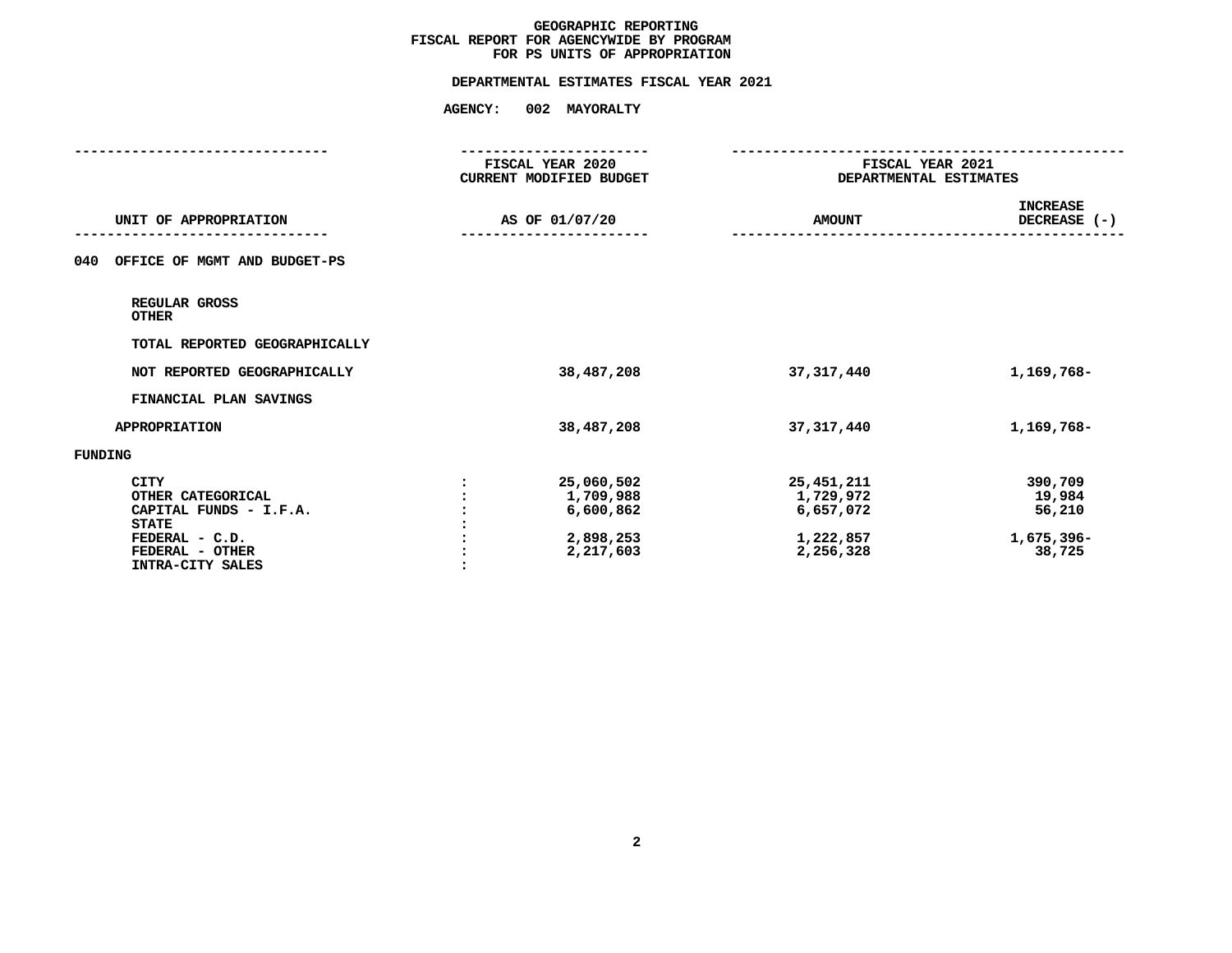|                                     | <b>AGENCY:</b><br>002 MAYORALTY                  |                                            |                                 |
|-------------------------------------|--------------------------------------------------|--------------------------------------------|---------------------------------|
|                                     | .<br>FISCAL YEAR 2020<br>CURRENT MODIFIED BUDGET | FISCAL YEAR 2021<br>DEPARTMENTAL ESTIMATES |                                 |
| UNIT OF APPROPRIATION               | AS OF 01/07/20                                   | <b>AMOUNT</b>                              | <b>INCREASE</b><br>DECREASE (-) |
| CRIMINAL JUSTICE PROGRAMS PS<br>050 |                                                  |                                            |                                 |
| REGULAR GROSS<br><b>OTHER</b>       |                                                  |                                            |                                 |
| TOTAL REPORTED GEOGRAPHICALLY       |                                                  |                                            |                                 |
| NOT REPORTED GEOGRAPHICALLY         | 5,190,493                                        | 6,269,144                                  | 1,078,651                       |
| FINANCIAL PLAN SAVINGS              |                                                  |                                            |                                 |
| <b>APPROPRIATION</b>                | 5,190,493                                        | 6,269,144                                  | 1,078,651                       |
| <b>FUNDING</b>                      |                                                  |                                            |                                 |
| <b>CITY</b><br>OTHER CATEGORICAL    | 4,364,852                                        | 5,412,140                                  | 1,047,288                       |
| CAPITAL FUNDS - I.F.A.              | 358,650                                          | 360,680                                    | 2,030                           |
| <b>STATE</b>                        | 289,751                                          | 292,266                                    | 2,515                           |
| FEDERAL - C.D.<br>FEDERAL - OTHER   | 177,240                                          | 204,058                                    | 26,818                          |
| INTRA-CITY SALES                    |                                                  |                                            |                                 |
|                                     |                                                  |                                            |                                 |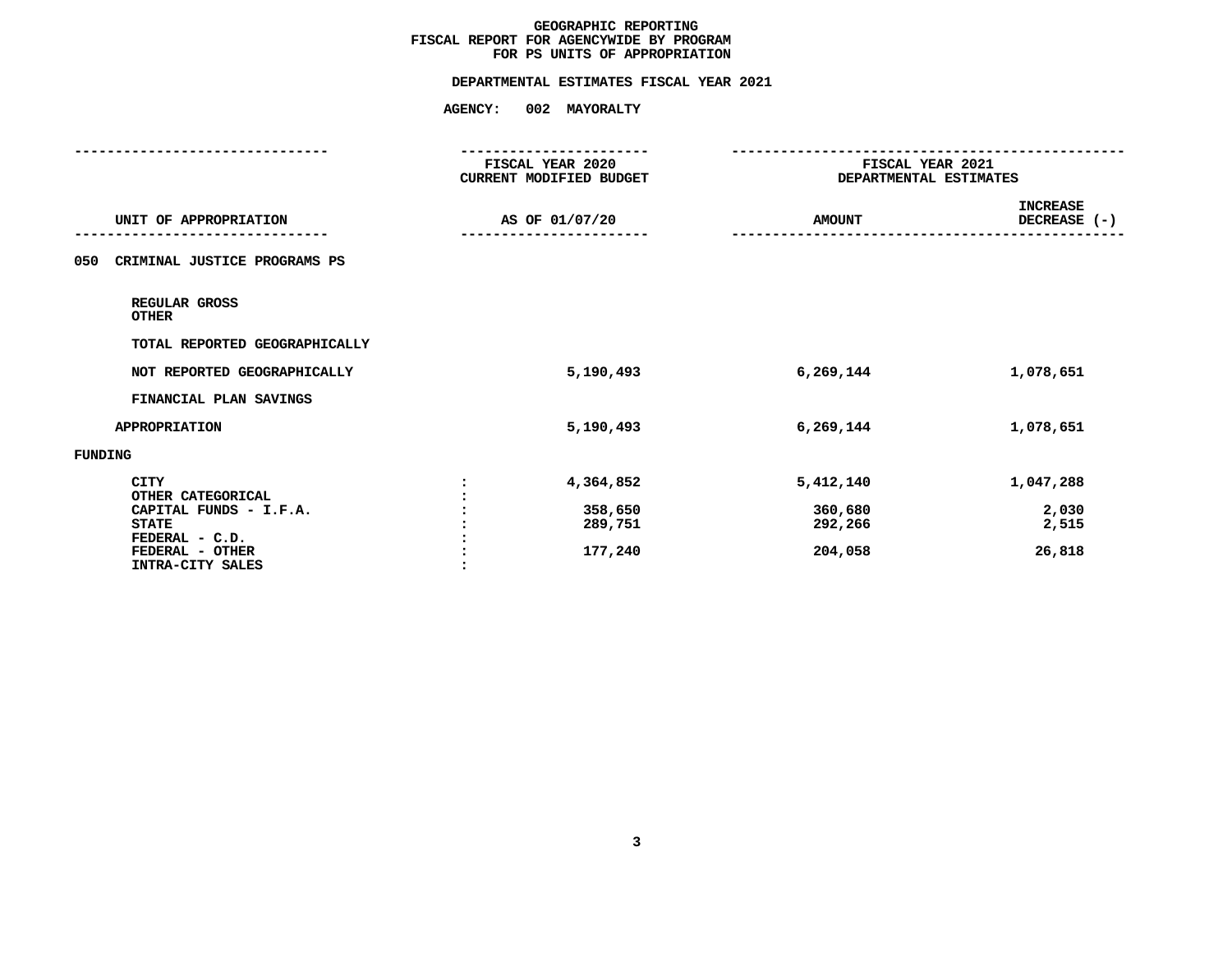|                                                                                                                 | <b>AGENCY:</b><br>002 MAYORALTY                  |                                            |                                 |
|-----------------------------------------------------------------------------------------------------------------|--------------------------------------------------|--------------------------------------------|---------------------------------|
|                                                                                                                 | .<br>FISCAL YEAR 2020<br>CURRENT MODIFIED BUDGET | FISCAL YEAR 2021<br>DEPARTMENTAL ESTIMATES |                                 |
| UNIT OF APPROPRIATION                                                                                           | AS OF 01/07/20                                   | <b>AMOUNT</b>                              | <b>INCREASE</b><br>DECREASE (-) |
| 061 OFF OF LABOR RELATIONS-PS                                                                                   |                                                  |                                            |                                 |
| REGULAR GROSS<br><b>OTHER</b>                                                                                   |                                                  |                                            |                                 |
| TOTAL REPORTED GEOGRAPHICALLY                                                                                   |                                                  |                                            |                                 |
| NOT REPORTED GEOGRAPHICALLY                                                                                     | 13,954,285                                       | 15,181,226                                 | 1,226,941                       |
| FINANCIAL PLAN SAVINGS                                                                                          | 935,144-                                         | 935,144-                                   |                                 |
| APPROPRIATION                                                                                                   | 13,019,141                                       | 14,246,082                                 | 1,226,941                       |
| <b>FUNDING</b>                                                                                                  |                                                  |                                            |                                 |
| <b>CITY</b><br>OTHER CATEGORICAL<br>CAPITAL FUNDS - I.F.A.<br><b>STATE</b><br>FEDERAL - C.D.<br>FEDERAL - OTHER | 9,794,999<br>3,148,393                           | 11,199,830<br>2,970,503                    | 1,404,831<br>177,890-           |
| INTRA-CITY SALES                                                                                                | 75,749                                           | 75,749                                     |                                 |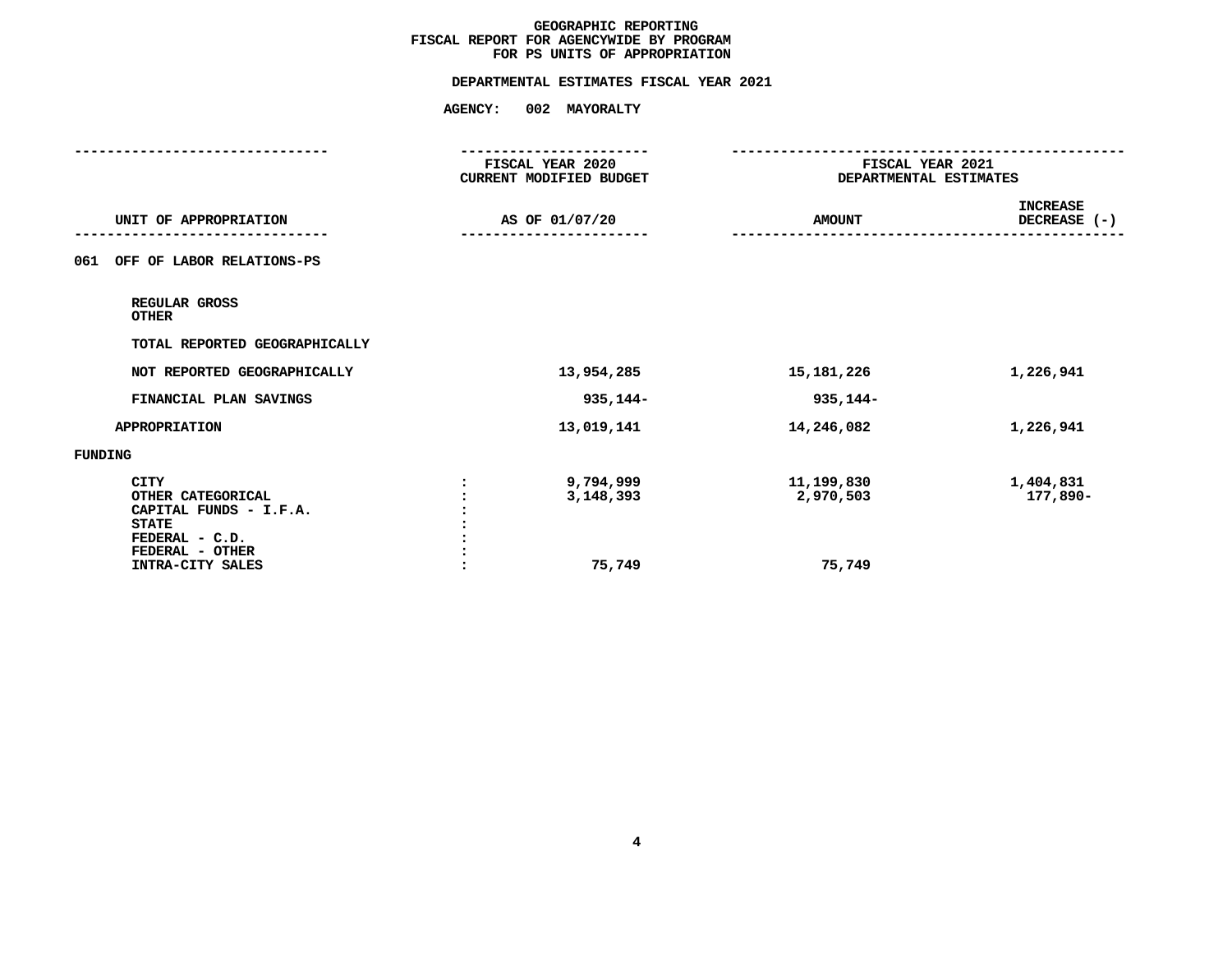|                                                                                                                                     | AGENCY: 002 MAYORALTY   |                        |                                 |
|-------------------------------------------------------------------------------------------------------------------------------------|-------------------------|------------------------|---------------------------------|
|                                                                                                                                     | .<br>FISCAL YEAR 2020   | FISCAL YEAR 2021       |                                 |
|                                                                                                                                     | CURRENT MODIFIED BUDGET | DEPARTMENTAL ESTIMATES |                                 |
| UNIT OF APPROPRIATION                                                                                                               | AS OF 01/07/20          | <b>AMOUNT</b>          | <b>INCREASE</b><br>DECREASE (-) |
| 070 NYC COMM TO THE UN-PS                                                                                                           |                         |                        |                                 |
| REGULAR GROSS<br><b>OTHER</b>                                                                                                       |                         |                        |                                 |
| TOTAL REPORTED GEOGRAPHICALLY                                                                                                       |                         |                        |                                 |
| NOT REPORTED GEOGRAPHICALLY                                                                                                         | 1,252,995               | 1,263,096              | 10,101                          |
| FINANCIAL PLAN SAVINGS                                                                                                              |                         |                        |                                 |
| <b>APPROPRIATION</b>                                                                                                                | 1,252,995               | 1,263,096              | 10,101                          |
| <b>FUNDING</b>                                                                                                                      |                         |                        |                                 |
| <b>CITY</b><br>OTHER CATEGORICAL<br>CAPITAL FUNDS - I.F.A.<br><b>STATE</b><br>FEDERAL - C.D.<br>FEDERAL - OTHER<br>INTRA-CITY SALES | 1,252,995               | 1,263,096              | 10,101                          |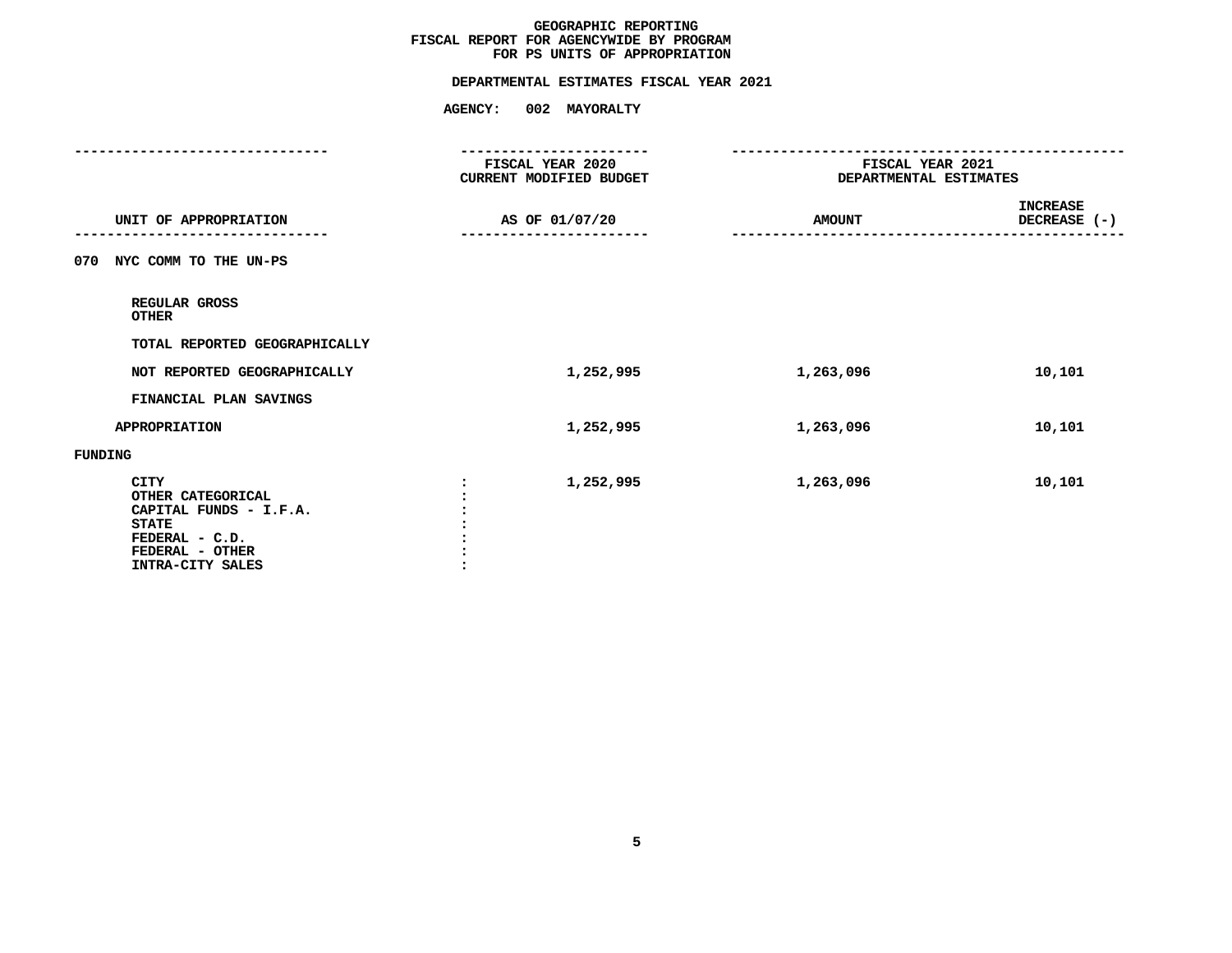|                                                                               | <b>AGENCY:</b> | 002 MAYORALTY                                                    |                                            |                                 |
|-------------------------------------------------------------------------------|----------------|------------------------------------------------------------------|--------------------------------------------|---------------------------------|
|                                                                               |                | -----------------<br>FISCAL YEAR 2020<br>CURRENT MODIFIED BUDGET | FISCAL YEAR 2021<br>DEPARTMENTAL ESTIMATES |                                 |
| UNIT OF APPROPRIATION                                                         |                | AS OF 01/07/20                                                   | <b>AMOUNT</b>                              | <b>INCREASE</b><br>DECREASE (-) |
| 090<br>MAYOR'S OFFICE OF CONTRACT SERVICES - PS                               |                |                                                                  |                                            |                                 |
| REGULAR GROSS<br><b>OTHER</b>                                                 |                |                                                                  |                                            |                                 |
| TOTAL REPORTED GEOGRAPHICALLY                                                 |                |                                                                  |                                            |                                 |
| NOT REPORTED GEOGRAPHICALLY                                                   |                | 18,677,875                                                       | 18,974,728                                 | 296,853                         |
| FINANCIAL PLAN SAVINGS                                                        |                |                                                                  | 87,874-                                    | 87,874-                         |
| <b>APPROPRIATION</b>                                                          |                | 18,677,875                                                       | 18,886,854                                 | 208,979                         |
| FUNDING                                                                       |                |                                                                  |                                            |                                 |
| <b>CITY</b>                                                                   |                | 11,579,796                                                       | 11,972,584                                 | 392,788                         |
| OTHER CATEGORICAL<br>CAPITAL FUNDS - I.F.A.<br><b>STATE</b><br>FEDERAL - C.D. |                | 2,504,123                                                        | 2,523,576                                  | 19,453                          |
| FEDERAL - OTHER<br>INTRA-CITY SALES                                           |                | 4,593,956                                                        | 4,390,694                                  | $203, 262 -$                    |
|                                                                               |                |                                                                  |                                            |                                 |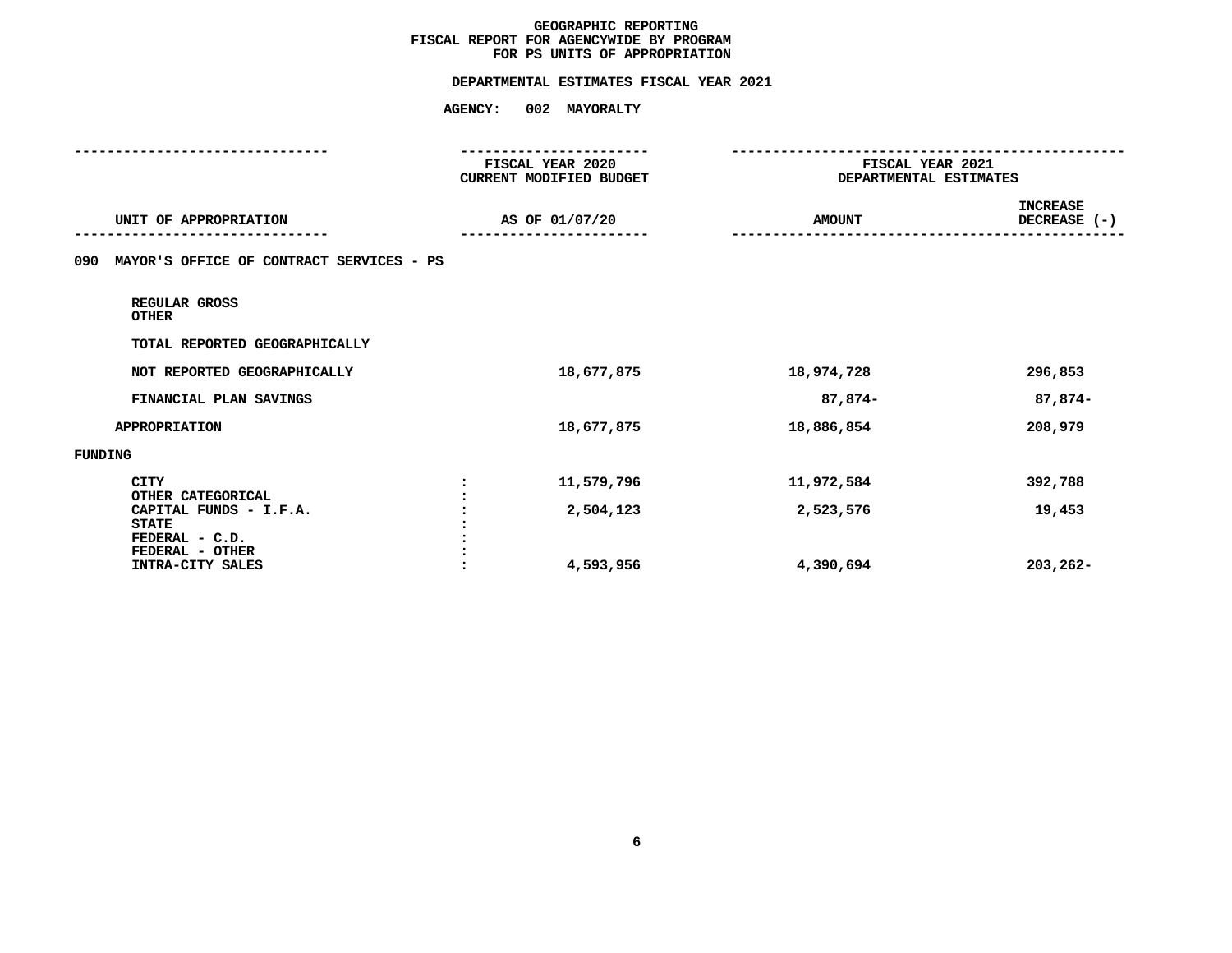|                                                                            | <b>AGENCY:</b>                        | 002 MAYORALTY               |                             |                                 |
|----------------------------------------------------------------------------|---------------------------------------|-----------------------------|-----------------------------|---------------------------------|
|                                                                            | -----------------<br>FISCAL YEAR 2020 |                             | FISCAL YEAR 2021            |                                 |
|                                                                            | CURRENT MODIFIED BUDGET               |                             | DEPARTMENTAL ESTIMATES      |                                 |
| UNIT OF APPROPRIATION                                                      | AS OF 01/07/20                        |                             | <b>AMOUNT</b>               | <b>INCREASE</b><br>DECREASE (-) |
| OFF FOR PEOPLE WITH DISAB-PS<br>260                                        |                                       |                             |                             |                                 |
| REGULAR GROSS<br><b>OTHER</b>                                              |                                       |                             |                             |                                 |
| TOTAL REPORTED GEOGRAPHICALLY                                              |                                       |                             |                             |                                 |
| NOT REPORTED GEOGRAPHICALLY                                                |                                       | 731,291                     | 738,170                     | 6,879                           |
| FINANCIAL PLAN SAVINGS                                                     |                                       |                             |                             |                                 |
| <b>APPROPRIATION</b>                                                       |                                       | 731,291                     | 738,170                     | 6,879                           |
| FUNDING                                                                    |                                       |                             |                             |                                 |
| <b>CITY</b><br>OTHER CATEGORICAL<br>CAPITAL FUNDS - I.F.A.<br><b>STATE</b> |                                       | 384,744<br>4,271<br>137,138 | 388,179<br>4,918<br>138,086 | 3,435<br>647<br>948             |
| FEDERAL - C.D.<br>FEDERAL - OTHER<br>INTRA-CITY SALES                      |                                       | 205,138                     | 206,987                     | 1,849                           |
|                                                                            |                                       |                             |                             |                                 |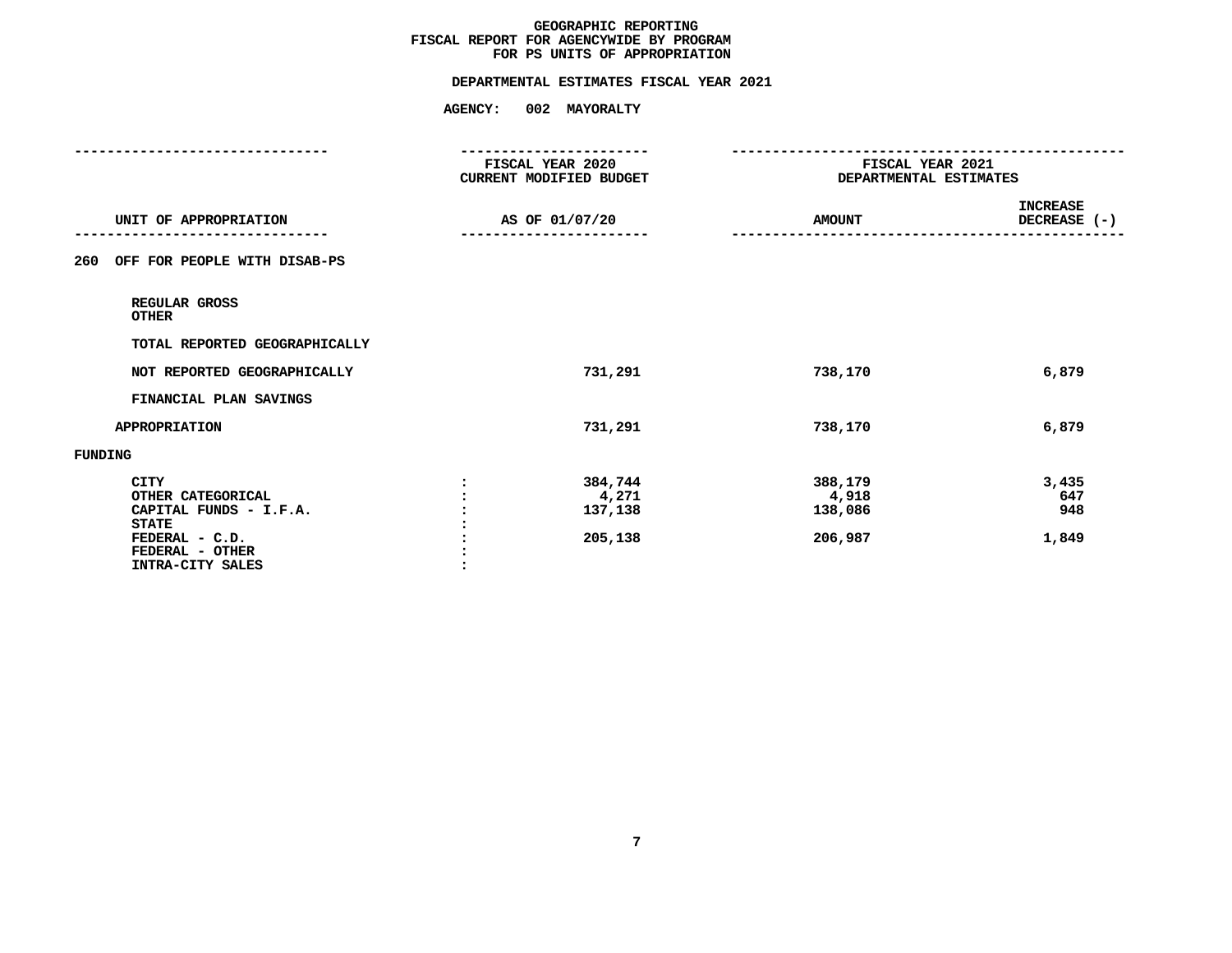## **GEOGRAPHIC**C REPORTING<br>WIDE BY PRO<br>F APPROPRIA FISCAL REPORT FOR AGENCYWIDE BY PROGRAM **REPORT FOR AGENCYWIDE BY PROGRAM FOR**

|                                                                                                                                     | AGENCY: 002 MAYORALTY                       |                                            |                          |
|-------------------------------------------------------------------------------------------------------------------------------------|---------------------------------------------|--------------------------------------------|--------------------------|
|                                                                                                                                     | -----------------                           |                                            |                          |
|                                                                                                                                     | FISCAL YEAR 2020<br>CURRENT MODIFIED BUDGET | FISCAL YEAR 2021<br>DEPARTMENTAL ESTIMATES |                          |
| UNIT OF APPROPRIATION                                                                                                               | AS OF 01/07/20                              | <b>AMOUNT</b>                              | INCREASE<br>DECREASE (-) |
| 340 COMMUNITY AFFAIRS UNIT-PS                                                                                                       |                                             |                                            |                          |
| REGULAR GROSS<br><b>OTHER</b>                                                                                                       |                                             |                                            |                          |
| TOTAL REPORTED GEOGRAPHICALLY                                                                                                       |                                             |                                            |                          |
| NOT REPORTED GEOGRAPHICALLY                                                                                                         | 2,000,923                                   | 2,018,888                                  | 17,965                   |
| FINANCIAL PLAN SAVINGS                                                                                                              |                                             |                                            |                          |
| <b>APPROPRIATION</b>                                                                                                                | 2,000,923                                   | 2,018,888                                  | 17,965                   |
| FUNDING                                                                                                                             |                                             |                                            |                          |
| <b>CITY</b><br>OTHER CATEGORICAL<br>CAPITAL FUNDS - I.F.A.<br><b>STATE</b><br>FEDERAL - C.D.<br>FEDERAL - OTHER<br>INTRA-CITY SALES | 2,000,923                                   | 2,018,888                                  | 17,965                   |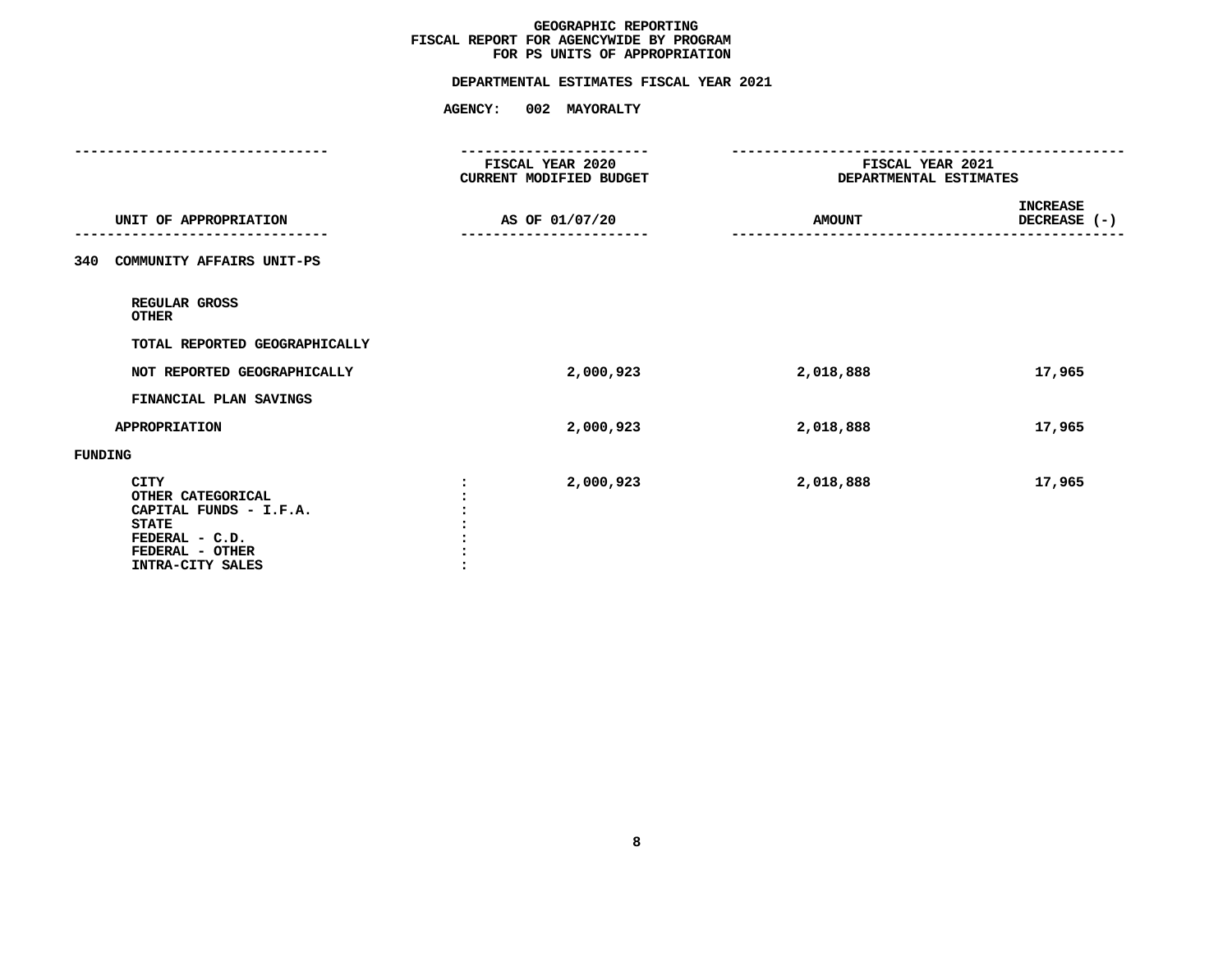|                                                                                                                                     | AGENCY: 002 MAYORALTY                                                                |                                            |                                 |
|-------------------------------------------------------------------------------------------------------------------------------------|--------------------------------------------------------------------------------------|--------------------------------------------|---------------------------------|
|                                                                                                                                     | . _ _ _ _ _ _ _ _ _ _ _ _ _ _ _ _ _ _<br>FISCAL YEAR 2020<br>CURRENT MODIFIED BUDGET | FISCAL YEAR 2021<br>DEPARTMENTAL ESTIMATES |                                 |
| UNIT OF APPROPRIATION                                                                                                               | AS OF 01/07/20                                                                       | <b>AMOUNT</b>                              | <b>INCREASE</b><br>DECREASE (-) |
| 350<br>COMMISSION ON GENDER EQUITY-PS                                                                                               |                                                                                      |                                            |                                 |
| REGULAR GROSS<br><b>OTHER</b>                                                                                                       |                                                                                      |                                            |                                 |
| TOTAL REPORTED GEOGRAPHICALLY                                                                                                       |                                                                                      |                                            |                                 |
| NOT REPORTED GEOGRAPHICALLY                                                                                                         | 580,793                                                                              | 624,695                                    | 43,902                          |
| FINANCIAL PLAN SAVINGS                                                                                                              |                                                                                      |                                            |                                 |
| <b>APPROPRIATION</b>                                                                                                                | 580,793                                                                              | 624,695                                    | 43,902                          |
| <b>FUNDING</b>                                                                                                                      |                                                                                      |                                            |                                 |
| <b>CITY</b><br>OTHER CATEGORICAL<br>CAPITAL FUNDS - I.F.A.<br><b>STATE</b><br>FEDERAL - C.D.<br>FEDERAL - OTHER<br>INTRA-CITY SALES | 580,793                                                                              | 624,695                                    | 43,902                          |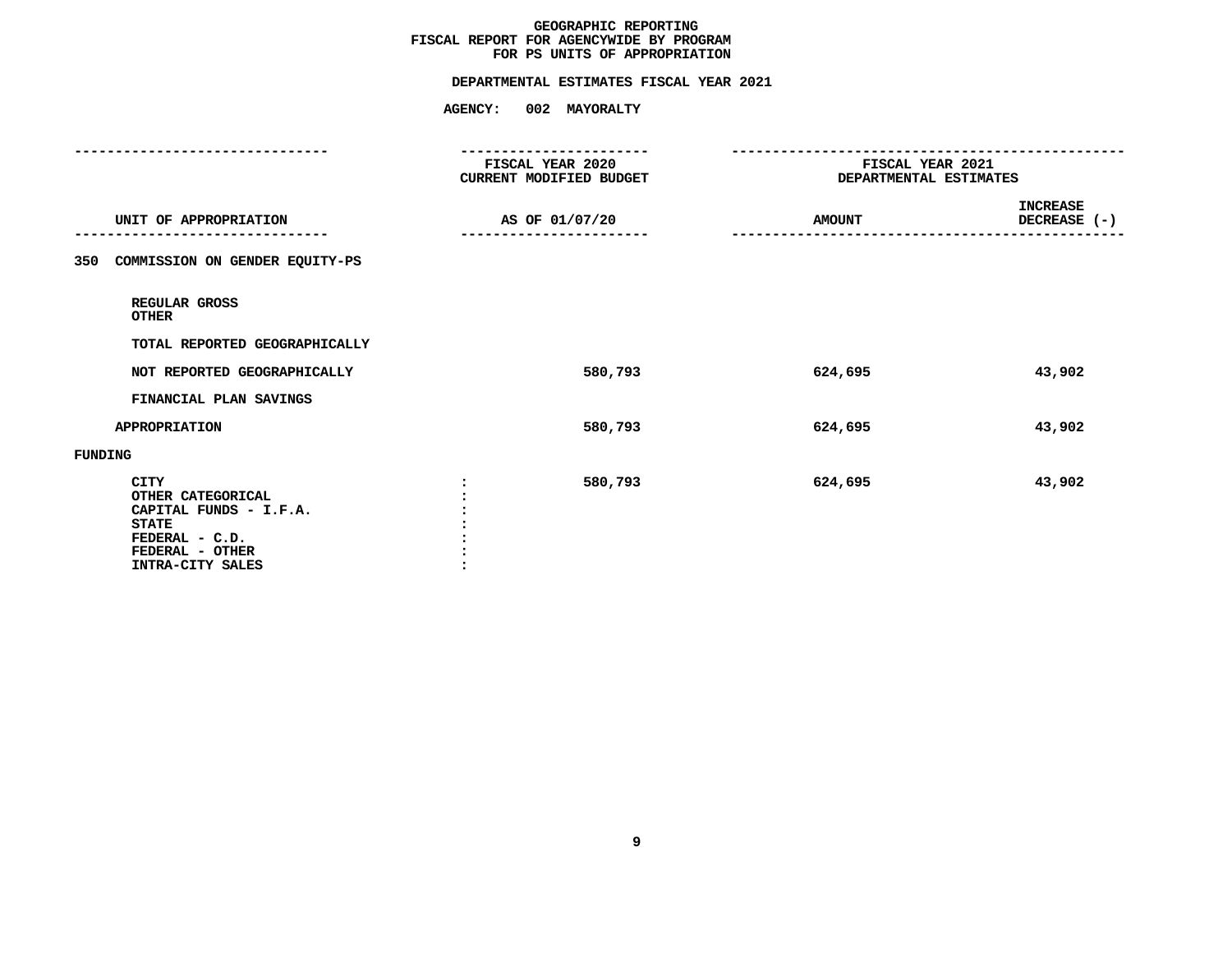|                                                                       | <b>AGENCY:</b><br>002 MAYORALTY             |                                            |                                 |
|-----------------------------------------------------------------------|---------------------------------------------|--------------------------------------------|---------------------------------|
|                                                                       | -----------------                           |                                            |                                 |
|                                                                       | FISCAL YEAR 2020<br>CURRENT MODIFIED BUDGET | FISCAL YEAR 2021<br>DEPARTMENTAL ESTIMATES |                                 |
| UNIT OF APPROPRIATION                                                 | AS OF 01/07/20                              | <b>AMOUNT</b>                              | <b>INCREASE</b><br>DECREASE (-) |
| OFFICE OF OPERATIONS-PS<br>380                                        |                                             |                                            |                                 |
| REGULAR GROSS<br><b>OTHER</b>                                         |                                             |                                            |                                 |
| TOTAL REPORTED GEOGRAPHICALLY                                         |                                             |                                            |                                 |
| NOT REPORTED GEOGRAPHICALLY                                           | 8,718,608                                   | 8,418,852                                  | 299,756-                        |
| FINANCIAL PLAN SAVINGS                                                |                                             |                                            |                                 |
| APPROPRIATION                                                         | 8,718,608                                   | 8,418,852                                  | 299,756-                        |
| <b>FUNDING</b>                                                        |                                             |                                            |                                 |
| <b>CITY</b><br>OTHER CATEGORICAL                                      | 4,641,823<br>43,441                         | 4,353,360                                  | 288,463-<br>$43,441-$           |
| CAPITAL FUNDS - I.F.A.                                                | 879,835                                     | 887,535                                    | 7,700                           |
| <b>STATE</b><br>FEDERAL - C.D.<br>FEDERAL - OTHER<br>INTRA-CITY SALES | 3,153,509                                   | 3,177,957                                  | 24,448                          |
|                                                                       |                                             |                                            |                                 |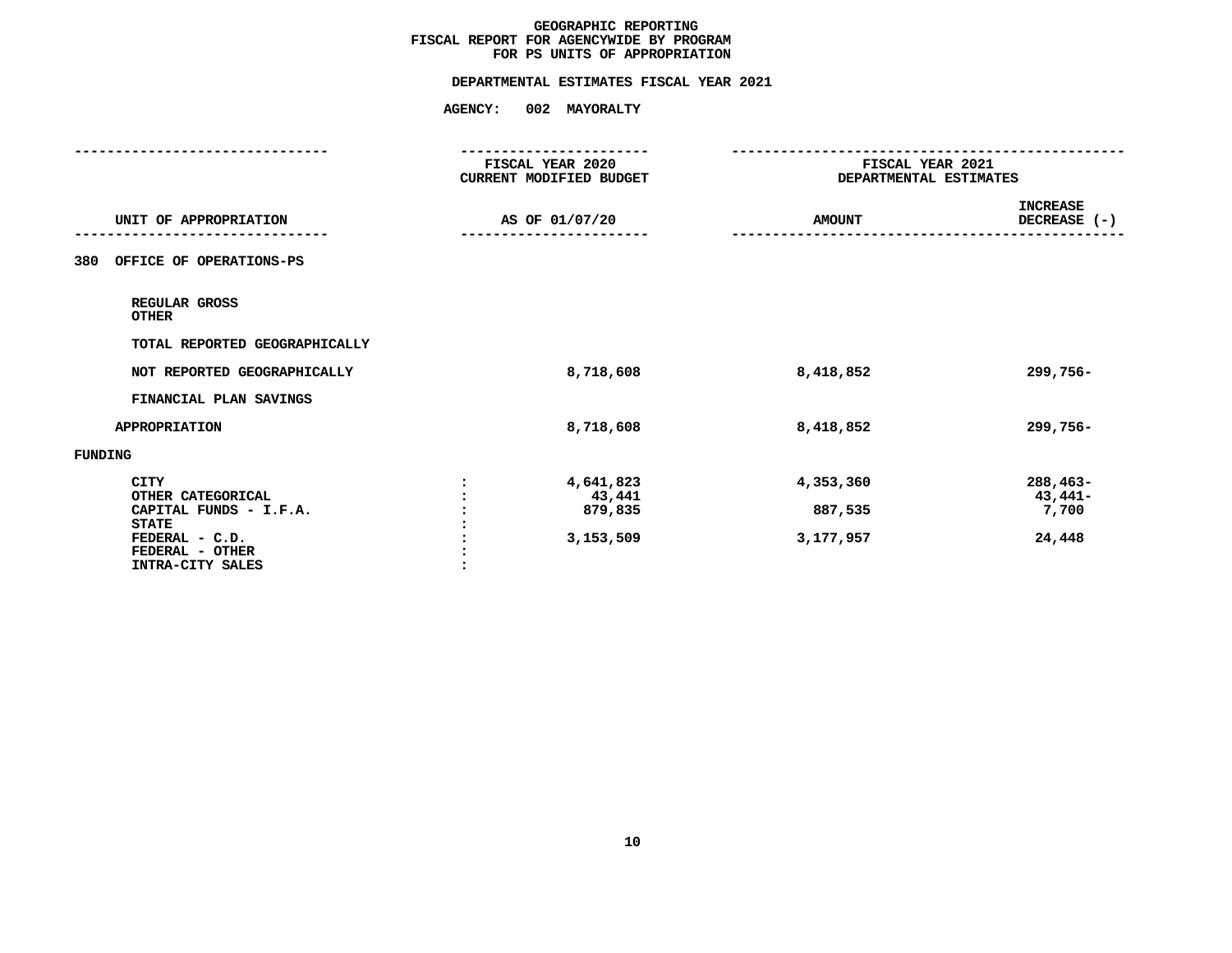|                                                                                                                                     | AGENCY: 002 MAYORALTY                                            |                                            |                          |
|-------------------------------------------------------------------------------------------------------------------------------------|------------------------------------------------------------------|--------------------------------------------|--------------------------|
|                                                                                                                                     | -----------------<br>FISCAL YEAR 2020<br>CURRENT MODIFIED BUDGET | FISCAL YEAR 2021<br>DEPARTMENTAL ESTIMATES |                          |
| UNIT OF APPROPRIATION                                                                                                               | AS OF 01/07/20                                                   | <b>AMOUNT</b>                              | INCREASE<br>DECREASE (-) |
| 560 SPECIAL ENFORCEMENT-PS                                                                                                          |                                                                  |                                            |                          |
| REGULAR GROSS<br><b>OTHER</b>                                                                                                       |                                                                  |                                            |                          |
| TOTAL REPORTED GEOGRAPHICALLY                                                                                                       |                                                                  |                                            |                          |
| NOT REPORTED GEOGRAPHICALLY                                                                                                         | 859,182                                                          | 865,687                                    | 6,505                    |
| FINANCIAL PLAN SAVINGS                                                                                                              |                                                                  |                                            |                          |
| <b>APPROPRIATION</b>                                                                                                                | 859,182                                                          | 865,687                                    | 6,505                    |
| FUNDING                                                                                                                             |                                                                  |                                            |                          |
| <b>CITY</b><br>OTHER CATEGORICAL<br>CAPITAL FUNDS - I.F.A.<br><b>STATE</b><br>FEDERAL - C.D.<br>FEDERAL - OTHER<br>INTRA-CITY SALES | 859,182                                                          | 865,687                                    | 6,505                    |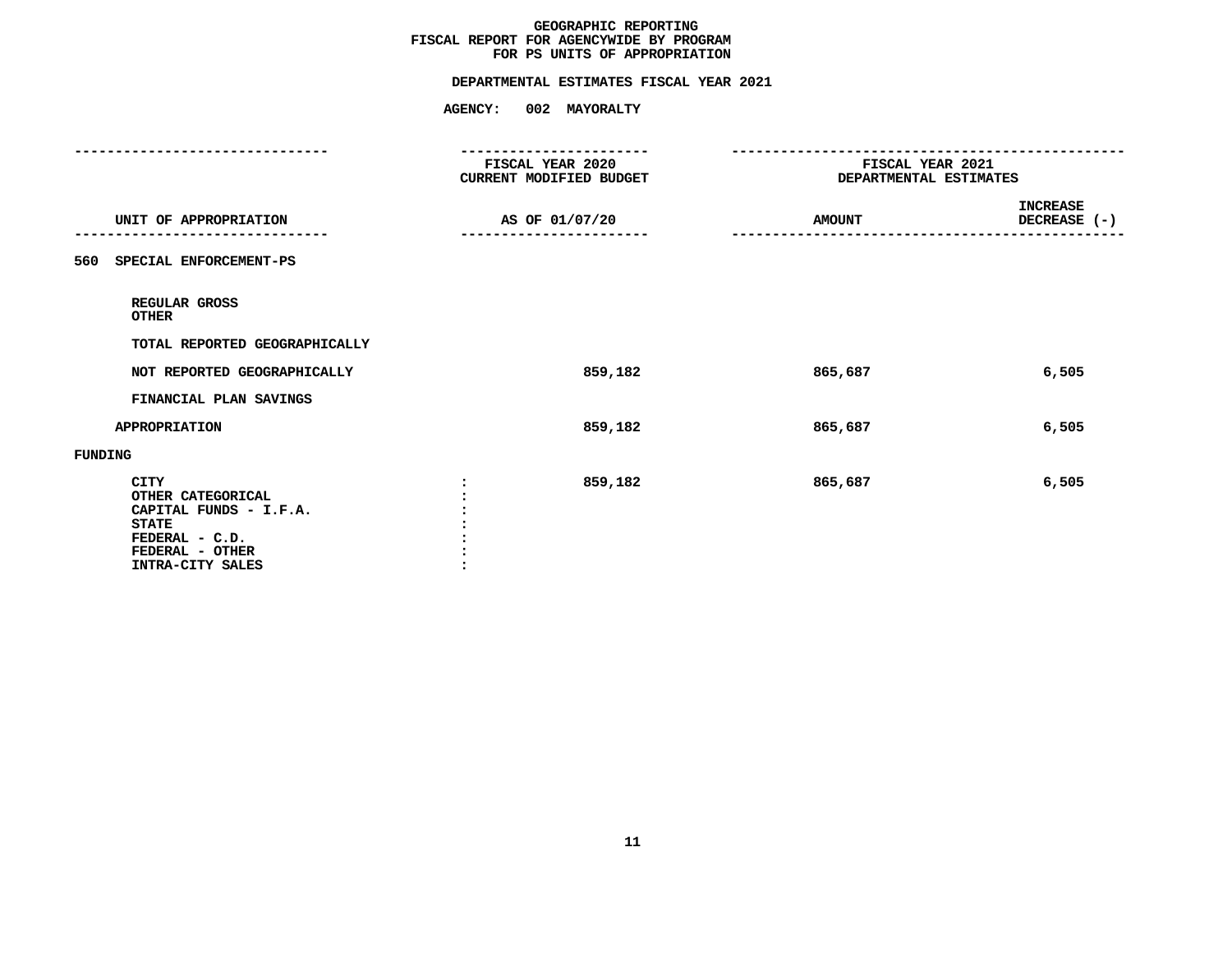|                                                                       | <b>AGENCY:</b> | 002 MAYORALTY                               |                                            |                                 |
|-----------------------------------------------------------------------|----------------|---------------------------------------------|--------------------------------------------|---------------------------------|
|                                                                       |                | FISCAL YEAR 2020<br>CURRENT MODIFIED BUDGET | FISCAL YEAR 2021<br>DEPARTMENTAL ESTIMATES |                                 |
| UNIT OF APPROPRIATION                                                 |                | AS OF 01/07/20                              | <b>AMOUNT</b>                              | <b>INCREASE</b><br>DECREASE (-) |
| 021<br>OFFICE OF THE MAYOR-OTPS                                       |                |                                             |                                            |                                 |
| TOTAL REPORTED GEOGRAPHICALLY                                         |                |                                             |                                            |                                 |
| NOT REPORTED GEOGRAPHICALLY                                           |                | 5,111,958                                   | 4,523,927                                  | 588,031-                        |
| FINANCIAL PLAN SAVINGS                                                |                | 74,371-                                     | 74,371-                                    |                                 |
| <b>APPROPRIATION</b>                                                  |                | 5,037,587                                   | 4,449,556                                  | 588,031-                        |
| FUNDING                                                               |                |                                             |                                            |                                 |
| <b>CITY</b><br>OTHER CATEGORICAL<br>CAPITAL FUNDS - I.F.A.            |                | 4,972,589                                   | 4,449,556                                  | $523,033-$                      |
| <b>STATE</b><br>FEDERAL - C.D.<br>FEDERAL - OTHER<br>INTRA-CITY SALES |                | 64,998                                      |                                            | 64,998-                         |
|                                                                       |                |                                             |                                            |                                 |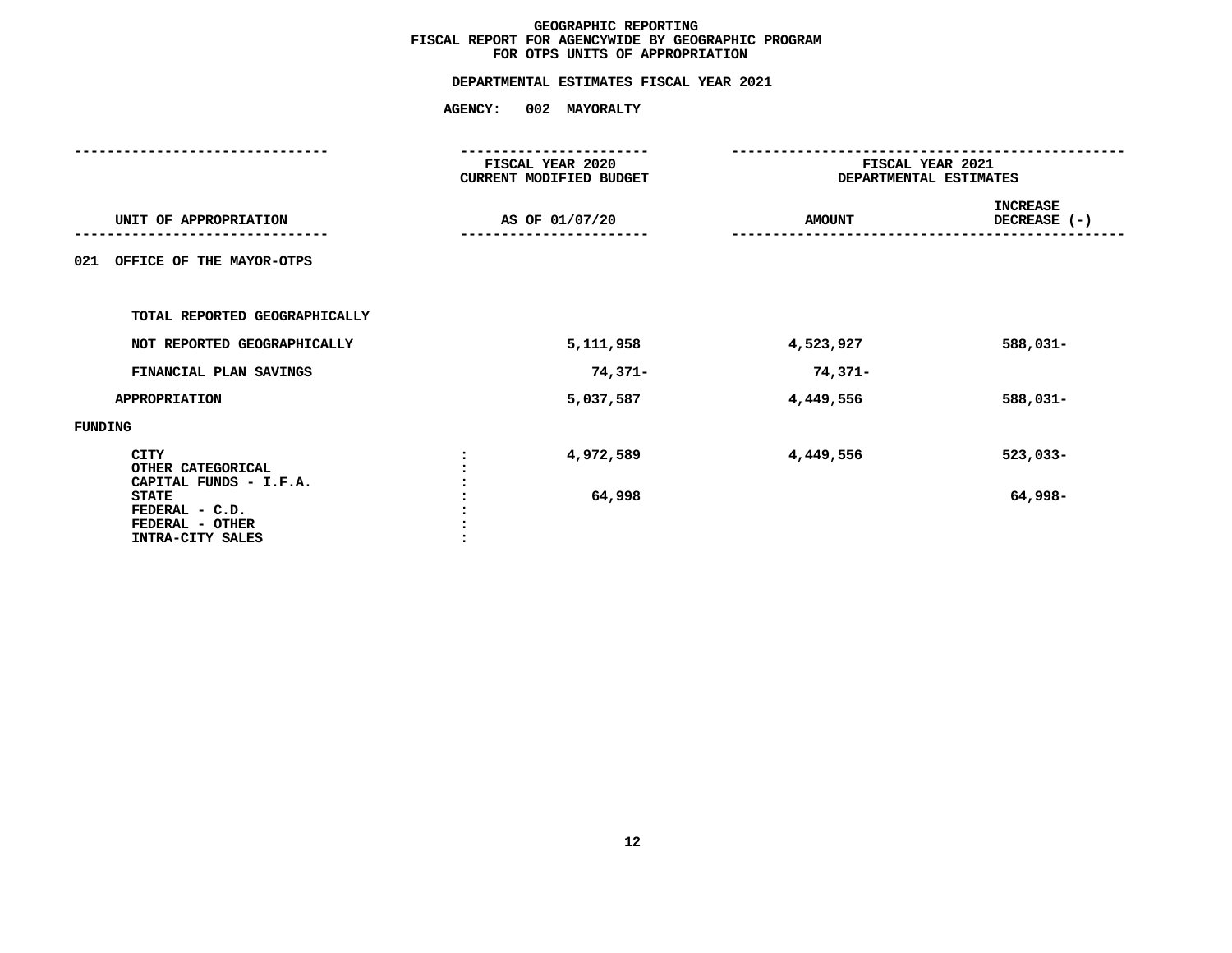## **GEOGRAPHIC**C REPORTING<br>WIDE BY GEO<br>OF APPROPR **FISCAL REPORT FOR AGENCYWIDE BY GEOGRAPHIC PROGRAM** FOR OTPS UNITS OF APPROPRIATION

| <b>AGENCY:</b> | 002 MAYORALTY                                             |                                                               |                                            |  |
|----------------|-----------------------------------------------------------|---------------------------------------------------------------|--------------------------------------------|--|
|                |                                                           |                                                               | FISCAL YEAR 2021<br>DEPARTMENTAL ESTIMATES |  |
|                |                                                           | <b>AMOUNT</b>                                                 | <b>INCREASE</b><br>DECREASE (-)            |  |
|                |                                                           |                                                               |                                            |  |
|                |                                                           |                                                               |                                            |  |
|                | 9,473,370                                                 | 9,185,367                                                     | 288,003-                                   |  |
|                |                                                           | $4,967-$                                                      | $4,967-$                                   |  |
|                | 9,473,370                                                 | 9,180,400                                                     | 292,970-                                   |  |
|                |                                                           |                                                               |                                            |  |
|                | 6,102,495<br>536,959<br>1,211,890<br>1,324,121<br>297,905 | 6,498,156<br>536,959<br>1,211,890<br>635,490<br>297,905       | 395,661<br>688,631-                        |  |
|                |                                                           | FISCAL YEAR 2020<br>CURRENT MODIFIED BUDGET<br>AS OF 01/07/20 |                                            |  |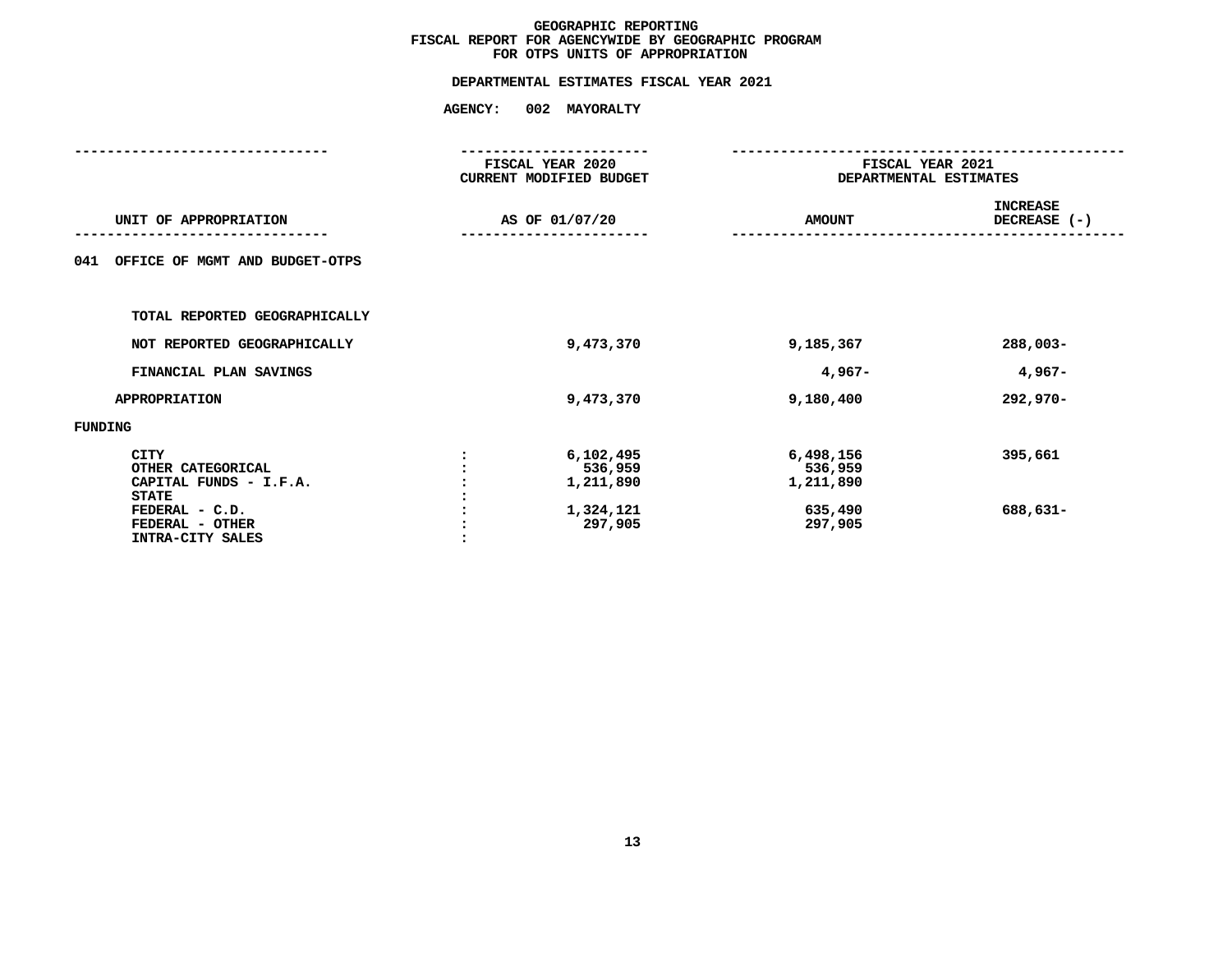|                                                                       | <b>AGENCY:</b> | 002 MAYORALTY                               |               |                                            |  |
|-----------------------------------------------------------------------|----------------|---------------------------------------------|---------------|--------------------------------------------|--|
|                                                                       |                | FISCAL YEAR 2020<br>CURRENT MODIFIED BUDGET |               | FISCAL YEAR 2021<br>DEPARTMENTAL ESTIMATES |  |
| UNIT OF APPROPRIATION                                                 |                | AS OF 01/07/20                              | <b>AMOUNT</b> | <b>INCREASE</b><br>DECREASE (-)            |  |
| CRIMINAL JUSTICE PROGRAMS OTPS<br>051                                 |                |                                             |               |                                            |  |
| TOTAL REPORTED GEOGRAPHICALLY                                         |                |                                             |               |                                            |  |
| NOT REPORTED GEOGRAPHICALLY                                           |                | 5,509,064                                   | 3,371,315     | 2,137,749-                                 |  |
| FINANCIAL PLAN SAVINGS                                                |                |                                             |               |                                            |  |
| <b>APPROPRIATION</b>                                                  |                | 5,509,064                                   | 3,371,315     | 2,137,749-                                 |  |
| FUNDING                                                               |                |                                             |               |                                            |  |
| <b>CITY</b><br>OTHER CATEGORICAL<br>CAPITAL FUNDS - I.F.A.            |                | 125,300<br>120,642                          | 125,300       | 120,642-                                   |  |
| <b>STATE</b><br>FEDERAL - C.D.<br>FEDERAL - OTHER<br>INTRA-CITY SALES |                | 2,017,107<br>3,246,015                      | 3,246,015     | 2,017,107-                                 |  |
|                                                                       |                |                                             |               |                                            |  |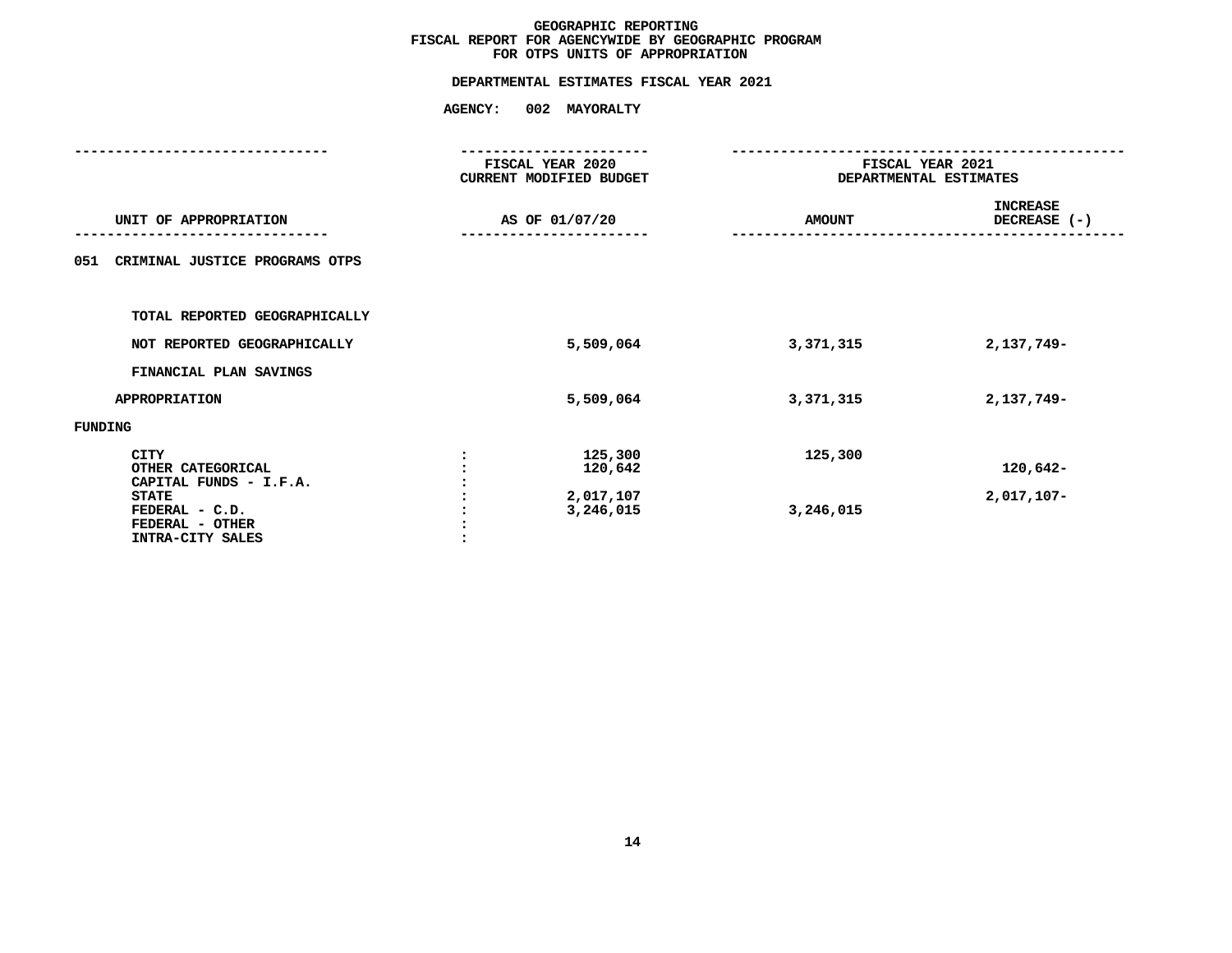## **OTPS UNITS OF APPROPRIATION DEPARTMENTAL ESTIMATES FISCAL YEAR <sup>2021</sup>**

## **AGENCY: <sup>002</sup> MAYORALTY**

|                                                                                                                                     | FISCAL YEAR 2020<br>CURRENT MODIFIED BUDGET | FISCAL YEAR 2021<br>DEPARTMENTAL ESTIMATES |                                 |  |
|-------------------------------------------------------------------------------------------------------------------------------------|---------------------------------------------|--------------------------------------------|---------------------------------|--|
| UNIT OF APPROPRIATION                                                                                                               | AS OF 01/07/20                              | <b>AMOUNT</b>                              | <b>INCREASE</b><br>DECREASE (-) |  |
| OFF OF LABOR RELATIONS-OTPS<br>062                                                                                                  |                                             |                                            |                                 |  |
| TOTAL REPORTED GEOGRAPHICALLY                                                                                                       |                                             |                                            |                                 |  |
| NOT REPORTED GEOGRAPHICALLY                                                                                                         | 7,461,632                                   | 7,113,293                                  | 348,339-                        |  |
| FINANCIAL PLAN SAVINGS                                                                                                              | $825 -$                                     | $825 -$                                    |                                 |  |
| <b>APPROPRIATION</b>                                                                                                                | 7,460,807                                   | 7,112,468                                  | 348,339-                        |  |
| FUNDING                                                                                                                             |                                             |                                            |                                 |  |
| <b>CITY</b><br>OTHER CATEGORICAL<br>CAPITAL FUNDS - I.F.A.<br><b>STATE</b><br>FEDERAL - C.D.<br>FEDERAL - OTHER<br>INTRA-CITY SALES | 7,119,807<br>341,000                        | 6,788,468<br>324,000                       | 331,339-<br>17,000-             |  |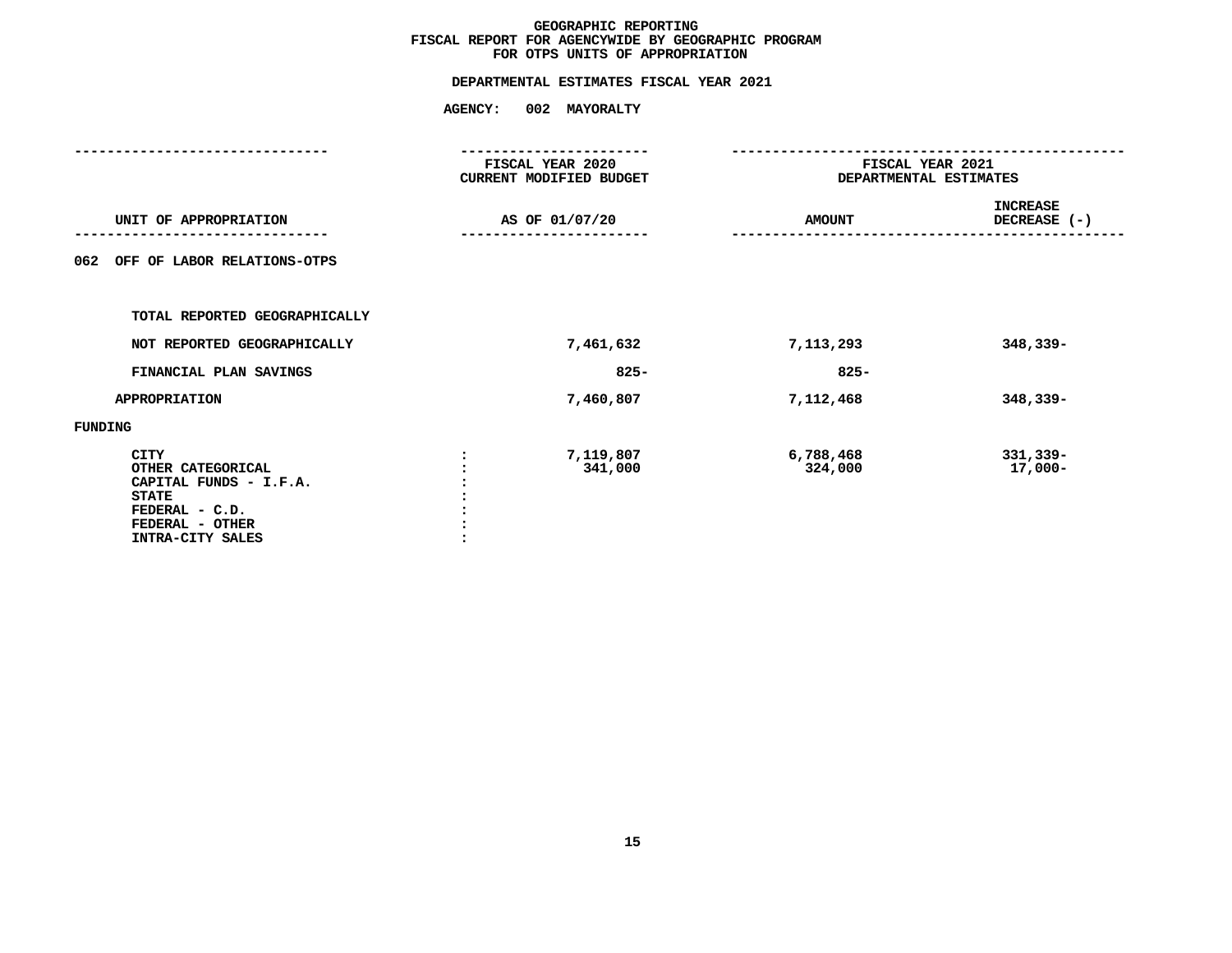|                                                                                                                                     | <b>AGENCY:</b> | 002 MAYORALTY                                      |                                            |                                 |  |
|-------------------------------------------------------------------------------------------------------------------------------------|----------------|----------------------------------------------------|--------------------------------------------|---------------------------------|--|
|                                                                                                                                     |                | <b>FISCAL YEAR 2020</b><br>CURRENT MODIFIED BUDGET | FISCAL YEAR 2021<br>DEPARTMENTAL ESTIMATES |                                 |  |
| UNIT OF APPROPRIATION                                                                                                               |                | AS OF 01/07/20                                     | <b>AMOUNT</b>                              | <b>INCREASE</b><br>DECREASE (-) |  |
| 071 NYC COMM TO THE UN-OTPS                                                                                                         |                |                                                    |                                            |                                 |  |
| TOTAL REPORTED GEOGRAPHICALLY                                                                                                       |                |                                                    |                                            |                                 |  |
| NOT REPORTED GEOGRAPHICALLY                                                                                                         |                | 238,709                                            | 238,709                                    |                                 |  |
| FINANCIAL PLAN SAVINGS                                                                                                              |                |                                                    |                                            |                                 |  |
| <b>APPROPRIATION</b>                                                                                                                |                | 238,709                                            | 238,709                                    |                                 |  |
| <b>FUNDING</b>                                                                                                                      |                |                                                    |                                            |                                 |  |
| <b>CITY</b><br>OTHER CATEGORICAL<br>CAPITAL FUNDS - I.F.A.<br><b>STATE</b><br>FEDERAL - C.D.<br>FEDERAL - OTHER<br>INTRA-CITY SALES |                | 238,709                                            | 238,709                                    |                                 |  |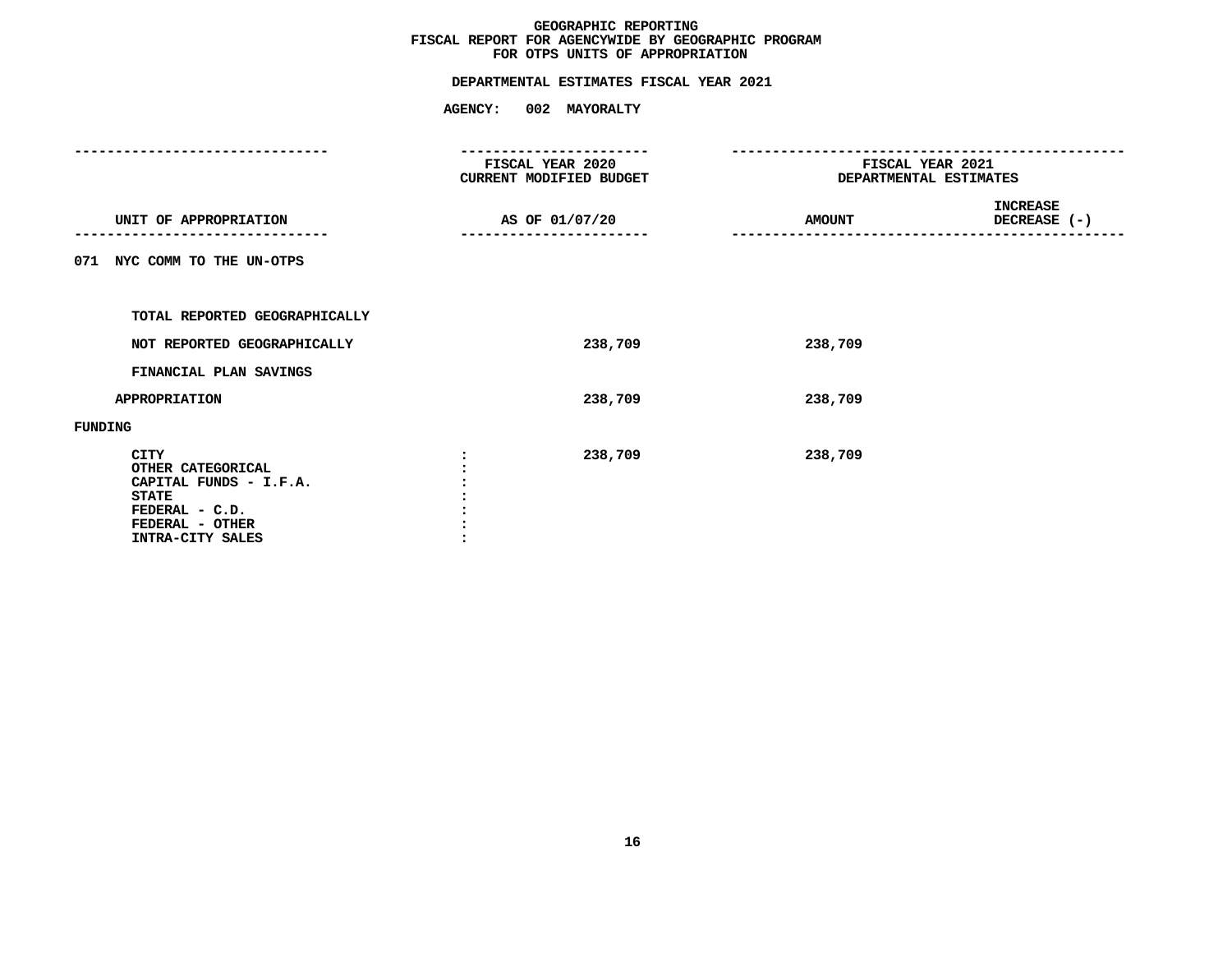|                                                                                                                                     | <b>AGENCY:</b> | 002 MAYORALTY                               |                                            |                                 |  |
|-------------------------------------------------------------------------------------------------------------------------------------|----------------|---------------------------------------------|--------------------------------------------|---------------------------------|--|
|                                                                                                                                     |                | FISCAL YEAR 2020<br>CURRENT MODIFIED BUDGET | FISCAL YEAR 2021<br>DEPARTMENTAL ESTIMATES |                                 |  |
| UNIT OF APPROPRIATION                                                                                                               |                | AS OF 01/07/20                              | <b>AMOUNT</b>                              | <b>INCREASE</b><br>DECREASE (-) |  |
| MAYOR'S OFFICE OF CONTRACT SERVICES-OTPS<br>091                                                                                     |                |                                             |                                            |                                 |  |
| TOTAL REPORTED GEOGRAPHICALLY                                                                                                       |                |                                             |                                            |                                 |  |
| NOT REPORTED GEOGRAPHICALLY                                                                                                         |                | 19,054,105                                  | 7,806,961                                  | 11,247,144-                     |  |
| FINANCIAL PLAN SAVINGS                                                                                                              |                |                                             | $1,836-$                                   | 1,836-                          |  |
| <b>APPROPRIATION</b>                                                                                                                |                | 19,054,105                                  | 7,805,125                                  | 11,248,980-                     |  |
| FUNDING                                                                                                                             |                |                                             |                                            |                                 |  |
| <b>CITY</b><br>OTHER CATEGORICAL<br>CAPITAL FUNDS - I.F.A.<br><b>STATE</b><br>FEDERAL - C.D.<br>FEDERAL - OTHER<br>INTRA-CITY SALES |                | 19,046,605<br>7,500                         | 7,797,625<br>7,500                         | 11,248,980-                     |  |
|                                                                                                                                     |                |                                             |                                            |                                 |  |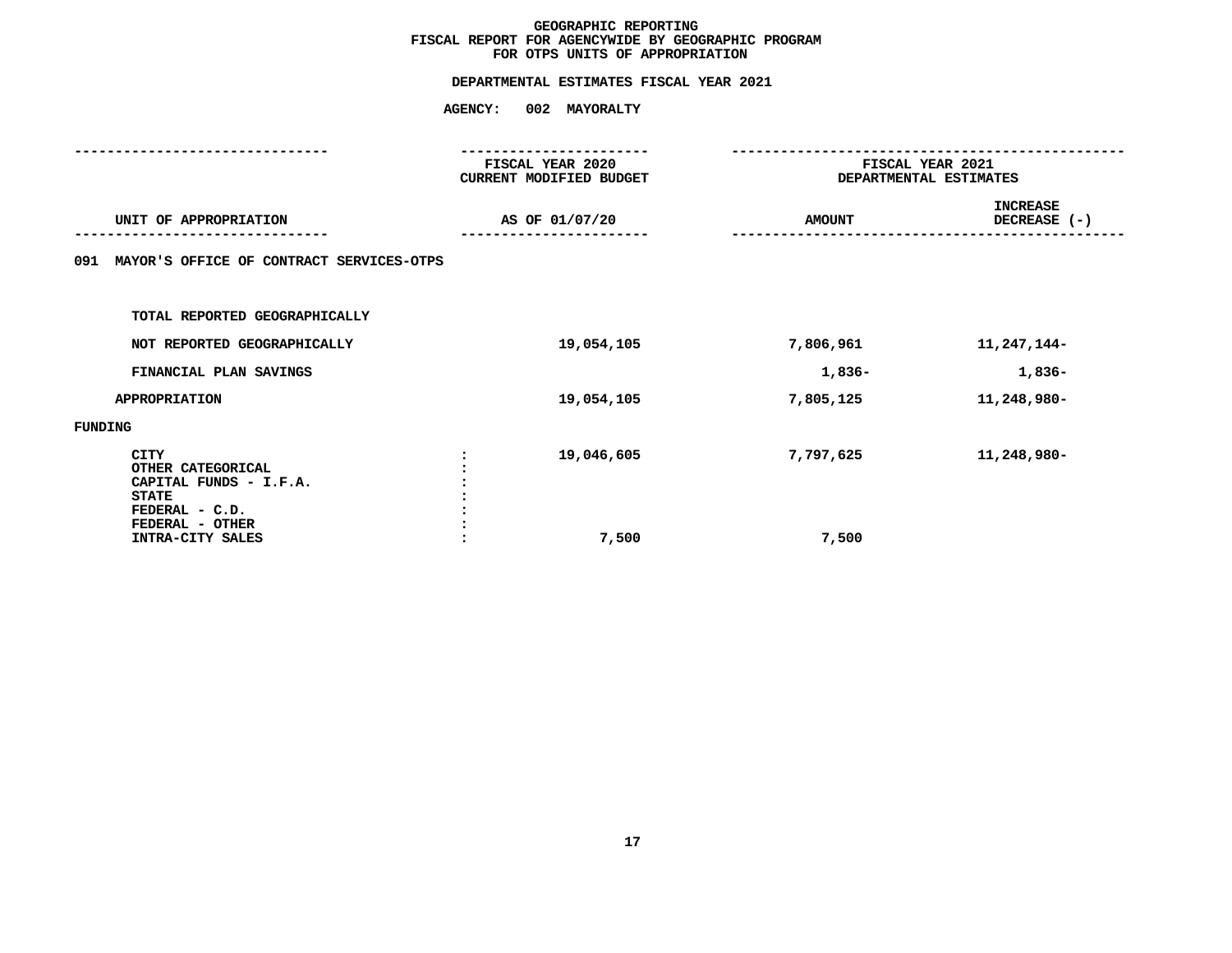## **GEOGRAPHIC**C REPORTING<br>WIDE BY GEO<br>OF APPROPR **FISCAL REPORT FOR AGENCYWIDE BY GEOGRAPHIC PROGRAM** FOR OTPS UNITS OF APPROPRIATION

|                                                                                                                 | <b>AGENCY:</b> | 002 MAYORALTY                               |                                            |                                 |
|-----------------------------------------------------------------------------------------------------------------|----------------|---------------------------------------------|--------------------------------------------|---------------------------------|
|                                                                                                                 |                | FISCAL YEAR 2020<br>CURRENT MODIFIED BUDGET | FISCAL YEAR 2021<br>DEPARTMENTAL ESTIMATES |                                 |
| UNIT OF APPROPRIATION                                                                                           |                | AS OF 01/07/20                              | <b>AMOUNT</b>                              | <b>INCREASE</b><br>DECREASE (-) |
| OFF FOR PEOPLE WITH DISAB-OTPS<br>261                                                                           |                |                                             |                                            |                                 |
| TOTAL REPORTED GEOGRAPHICALLY                                                                                   |                |                                             |                                            |                                 |
| NOT REPORTED GEOGRAPHICALLY                                                                                     |                | 111,218                                     | 114,125                                    | 2,907                           |
| FINANCIAL PLAN SAVINGS                                                                                          |                |                                             |                                            |                                 |
| <b>APPROPRIATION</b>                                                                                            |                | 111,218                                     | 114,125                                    | 2,907                           |
| <b>FUNDING</b>                                                                                                  |                |                                             |                                            |                                 |
| <b>CITY</b><br>OTHER CATEGORICAL<br>CAPITAL FUNDS - I.F.A.<br><b>STATE</b><br>FEDERAL - C.D.<br>FEDERAL - OTHER |                | 78,500<br>32,718                            | 13,500<br>100,625                          | 65,000-<br>67,907               |
| INTRA-CITY SALES                                                                                                |                |                                             |                                            |                                 |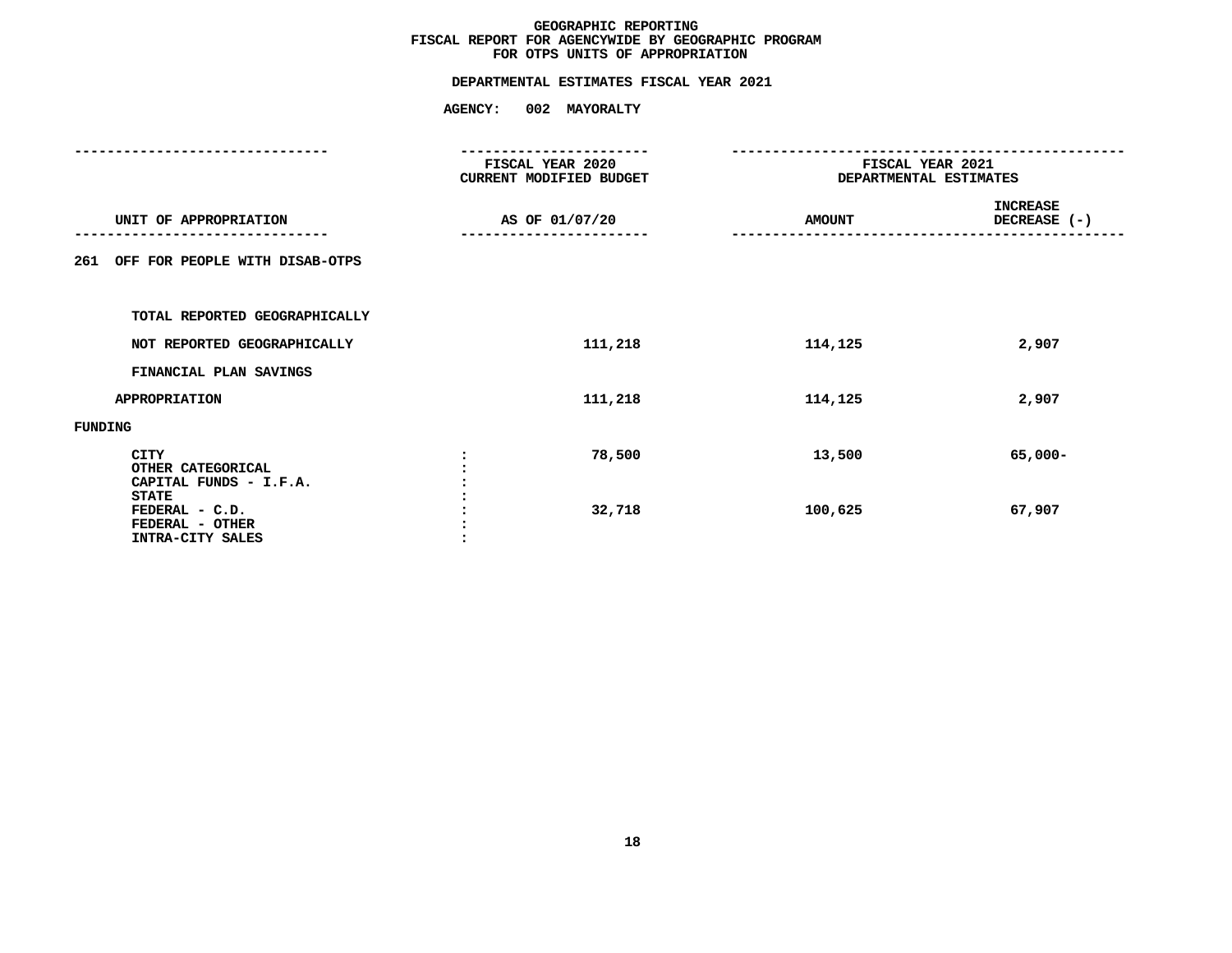|                                                                                                                                     | <b>AGENCY:</b> | 002 MAYORALTY                                                  |                                            |                                 |  |
|-------------------------------------------------------------------------------------------------------------------------------------|----------------|----------------------------------------------------------------|--------------------------------------------|---------------------------------|--|
|                                                                                                                                     |                | --------<br><b>FISCAL YEAR 2020</b><br>CURRENT MODIFIED BUDGET | FISCAL YEAR 2021<br>DEPARTMENTAL ESTIMATES |                                 |  |
| UNIT OF APPROPRIATION                                                                                                               |                | AS OF 01/07/20                                                 | <b>AMOUNT</b>                              | <b>INCREASE</b><br>DECREASE (-) |  |
| 341 COMMUNITY AFFAIRS UNIT-OTPS                                                                                                     |                |                                                                |                                            |                                 |  |
| TOTAL REPORTED GEOGRAPHICALLY                                                                                                       |                |                                                                |                                            |                                 |  |
| NOT REPORTED GEOGRAPHICALLY                                                                                                         |                | 30,000                                                         | 30,000                                     |                                 |  |
| FINANCIAL PLAN SAVINGS                                                                                                              |                |                                                                |                                            |                                 |  |
| <b>APPROPRIATION</b>                                                                                                                |                | 30,000                                                         | 30,000                                     |                                 |  |
| <b>FUNDING</b>                                                                                                                      |                |                                                                |                                            |                                 |  |
| <b>CITY</b><br>OTHER CATEGORICAL<br>CAPITAL FUNDS - I.F.A.<br><b>STATE</b><br>FEDERAL - C.D.<br>FEDERAL - OTHER<br>INTRA-CITY SALES |                | 30,000                                                         | 30,000                                     |                                 |  |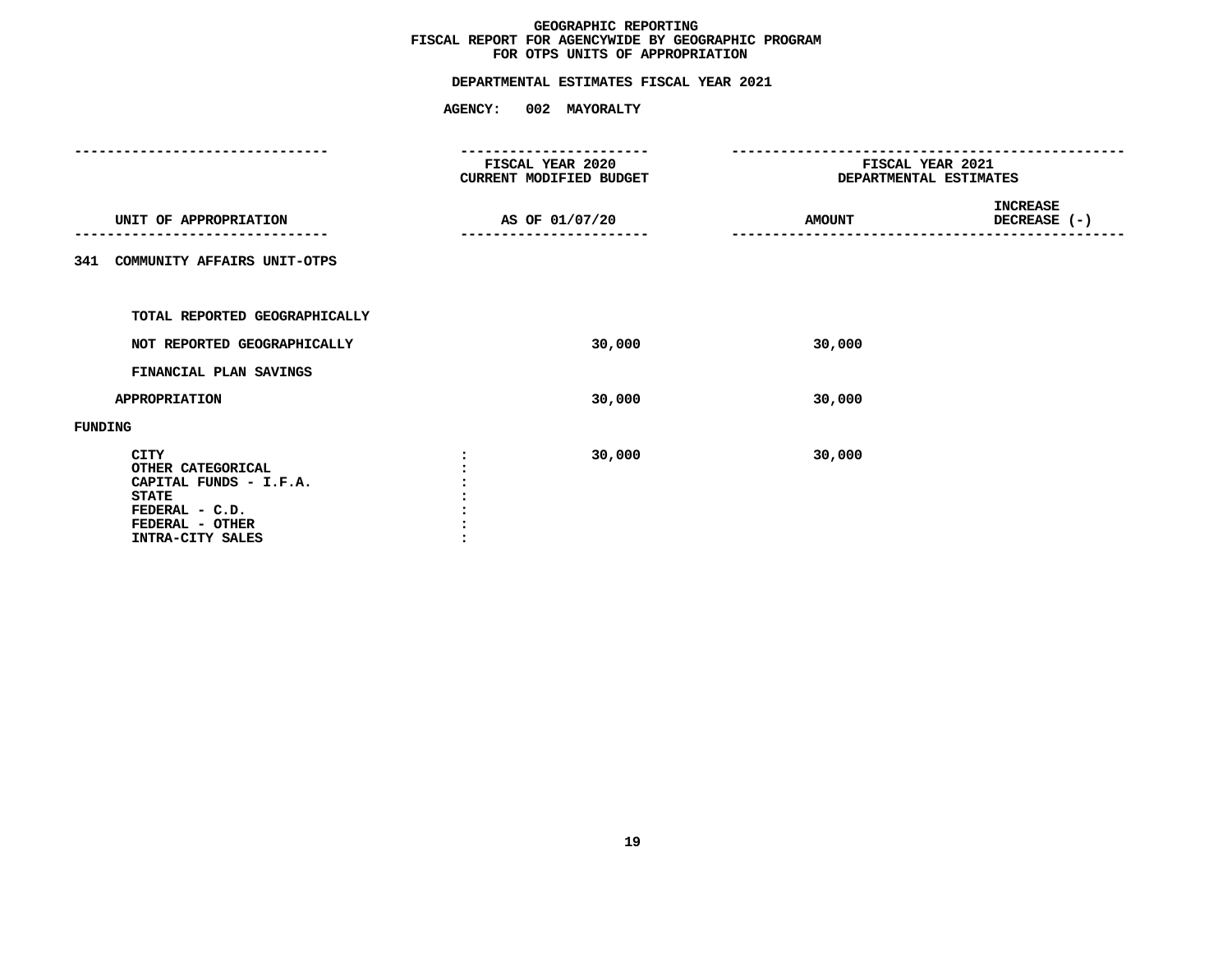## **GEOGRAPHIC**C REPORTING<br>WIDE BY GEO<br>OF APPROPR **FISCAL REPORT FOR AGENCYWIDE BY GEOGRAPHIC PROGRAM** FOR OTPS UNITS OF APPROPRIATION

|                                                                                                                                     | <b>AGENCY:</b> | 002 MAYORALTY                               |               |                                            |  |  |
|-------------------------------------------------------------------------------------------------------------------------------------|----------------|---------------------------------------------|---------------|--------------------------------------------|--|--|
|                                                                                                                                     |                | FISCAL YEAR 2020<br>CURRENT MODIFIED BUDGET |               | FISCAL YEAR 2021<br>DEPARTMENTAL ESTIMATES |  |  |
| UNIT OF APPROPRIATION                                                                                                               |                | AS OF 01/07/20                              | <b>AMOUNT</b> | <b>INCREASE</b><br>DECREASE (-)            |  |  |
| 351 COMMISSION ON GENDER EQUITY-OTPS                                                                                                |                |                                             |               |                                            |  |  |
| TOTAL REPORTED GEOGRAPHICALLY                                                                                                       |                |                                             |               |                                            |  |  |
| NOT REPORTED GEOGRAPHICALLY                                                                                                         |                | 155,000                                     | 5,000         | 150,000-                                   |  |  |
| FINANCIAL PLAN SAVINGS                                                                                                              |                |                                             |               |                                            |  |  |
| <b>APPROPRIATION</b>                                                                                                                |                | 155,000                                     | 5,000         | $150,000 -$                                |  |  |
| <b>FUNDING</b>                                                                                                                      |                |                                             |               |                                            |  |  |
| <b>CITY</b><br>OTHER CATEGORICAL<br>CAPITAL FUNDS - I.F.A.<br><b>STATE</b><br>FEDERAL - C.D.<br>FEDERAL - OTHER<br>INTRA-CITY SALES |                | 155,000                                     | 5,000         | $150,000 -$                                |  |  |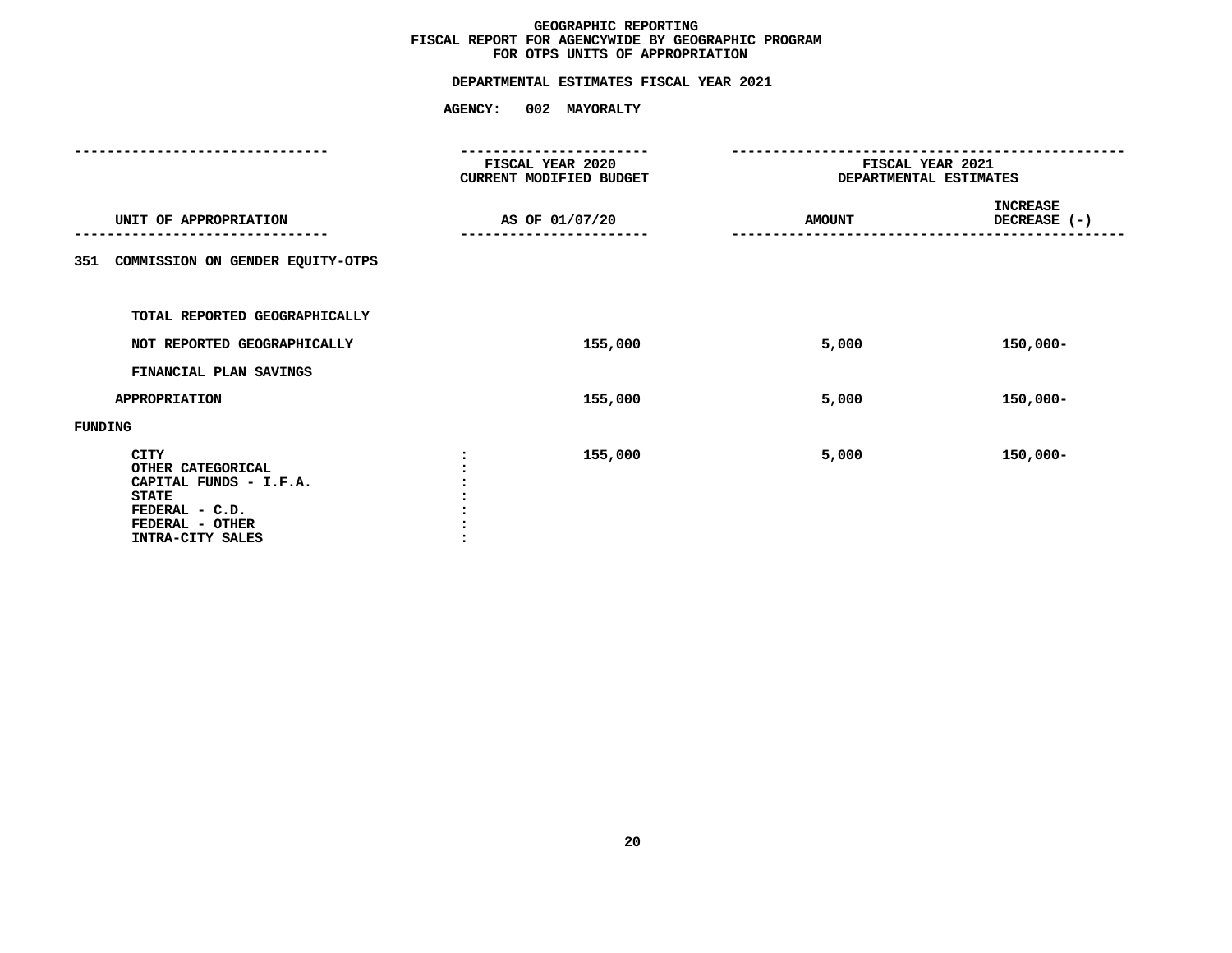|                                                                                                                                     | <b>AGENCY:</b> | 002 MAYORALTY                               |                                            |                                 |
|-------------------------------------------------------------------------------------------------------------------------------------|----------------|---------------------------------------------|--------------------------------------------|---------------------------------|
|                                                                                                                                     |                | FISCAL YEAR 2020<br>CURRENT MODIFIED BUDGET | FISCAL YEAR 2021<br>DEPARTMENTAL ESTIMATES |                                 |
| UNIT OF APPROPRIATION                                                                                                               |                | AS OF 01/07/20                              | <b>AMOUNT</b>                              | <b>INCREASE</b><br>DECREASE (-) |
| OFFICE OF OPERATIONS-OTPS<br>381                                                                                                    |                |                                             |                                            |                                 |
| TOTAL REPORTED GEOGRAPHICALLY                                                                                                       |                |                                             |                                            |                                 |
| NOT REPORTED GEOGRAPHICALLY                                                                                                         |                | 225,000                                     | 140,000                                    | $85,000 -$                      |
| FINANCIAL PLAN SAVINGS                                                                                                              |                |                                             |                                            |                                 |
| <b>APPROPRIATION</b>                                                                                                                |                | 225,000                                     | 140,000                                    | $85,000 -$                      |
| FUNDING                                                                                                                             |                |                                             |                                            |                                 |
| <b>CITY</b><br>OTHER CATEGORICAL<br>CAPITAL FUNDS - I.F.A.<br><b>STATE</b><br>FEDERAL - C.D.<br>FEDERAL - OTHER<br>INTRA-CITY SALES |                | 195,000<br>30,000                           | 110,000<br>30,000                          | $85,000 -$                      |
|                                                                                                                                     |                |                                             |                                            |                                 |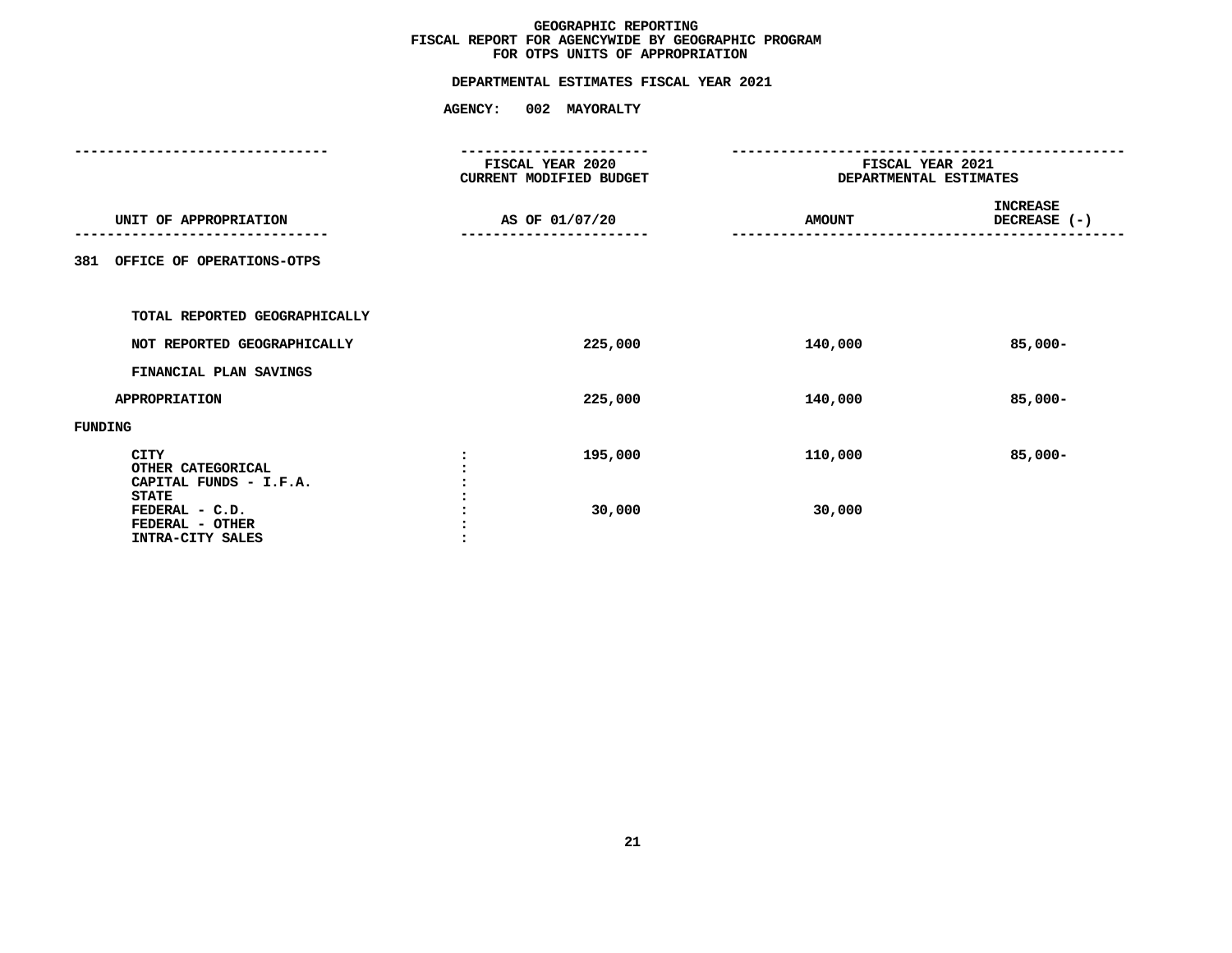## **GEOGRAPHIC**C REPORTING<br>WIDE BY GEO<br>OF APPROPR **FISCAL REPORT FOR AGENCYWIDE BY GEOGRAPHIC PROGRAM** FOR OTPS UNITS OF APPROPRIATION

|                                                                                                                                     | <b>AGENCY:</b> | 002 MAYORALTY                                      |                                            |                                 |
|-------------------------------------------------------------------------------------------------------------------------------------|----------------|----------------------------------------------------|--------------------------------------------|---------------------------------|
|                                                                                                                                     |                | <b>FISCAL YEAR 2020</b><br>CURRENT MODIFIED BUDGET | FISCAL YEAR 2021<br>DEPARTMENTAL ESTIMATES |                                 |
| UNIT OF APPROPRIATION                                                                                                               |                | AS OF 01/07/20                                     | <b>AMOUNT</b>                              | <b>INCREASE</b><br>DECREASE (-) |
| 561 SPECIAL ENFORCEMENT-OTPS                                                                                                        |                |                                                    |                                            |                                 |
| TOTAL REPORTED GEOGRAPHICALLY                                                                                                       |                |                                                    |                                            |                                 |
| NOT REPORTED GEOGRAPHICALLY                                                                                                         |                | 28,002                                             | 28,002                                     |                                 |
| FINANCIAL PLAN SAVINGS                                                                                                              |                |                                                    |                                            |                                 |
| <b>APPROPRIATION</b>                                                                                                                |                | 28,002                                             | 28,002                                     |                                 |
| <b>FUNDING</b>                                                                                                                      |                |                                                    |                                            |                                 |
| <b>CITY</b><br>OTHER CATEGORICAL<br>CAPITAL FUNDS - I.F.A.<br><b>STATE</b><br>FEDERAL - C.D.<br>FEDERAL - OTHER<br>INTRA-CITY SALES |                | 28,002                                             | 28,002                                     |                                 |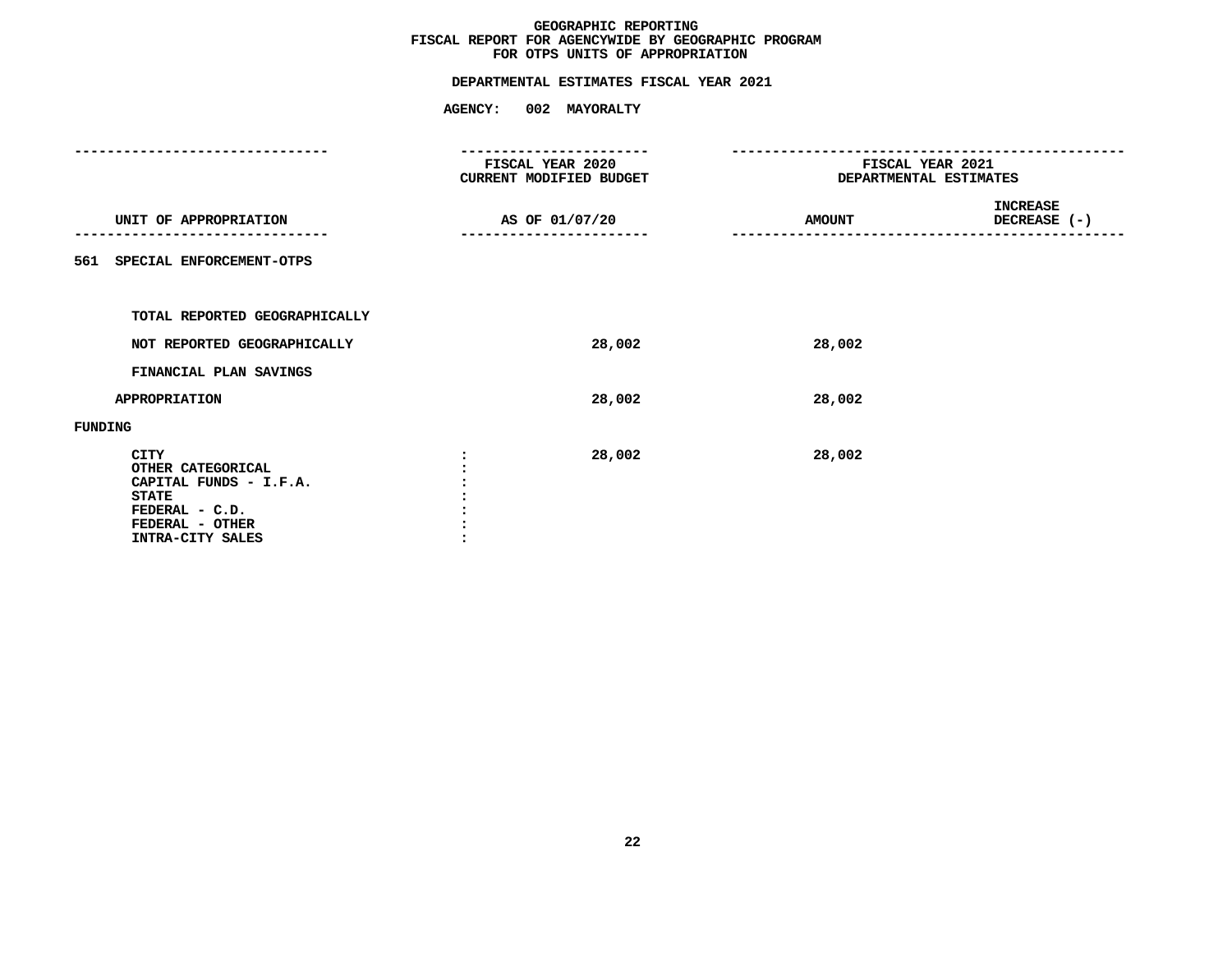## **GEOGRAPHICC REPORTING<br>ENCYWIDE SU<br>----------FISCAL**

## **REPORT AGENCYWIDE SUMMARY DEPARTMENTAL ESTIMATES FISCAL YEAR <sup>2021</sup>**

## **AGENCY: <sup>002</sup> MAYORALTY**

|                                                                                                                                                | FISCAL YEAR 2020                                                                            | FISCAL YEAR 2021<br>DEPARTMENTAL ESTIMATES                                               |                                                                                     |  |
|------------------------------------------------------------------------------------------------------------------------------------------------|---------------------------------------------------------------------------------------------|------------------------------------------------------------------------------------------|-------------------------------------------------------------------------------------|--|
|                                                                                                                                                | CURRENT MODIFIED BUDGET                                                                     |                                                                                          |                                                                                     |  |
|                                                                                                                                                |                                                                                             | <b>INCREASE</b>                                                                          |                                                                                     |  |
| UNIT OF APPROPRIATION                                                                                                                          | AS OF 01/07/20                                                                              | <b>AMOUNT</b>                                                                            | $DECREASE$ (-)                                                                      |  |
|                                                                                                                                                |                                                                                             |                                                                                          |                                                                                     |  |
| PS APPROPRIATIONS<br>REGULAR GROSS<br><b>OTHER</b>                                                                                             |                                                                                             |                                                                                          |                                                                                     |  |
| TOTAL REPORTED GEOGRAPHICALLY<br>NOT REPORTED GEOGRAPHICALLY                                                                                   | 127,230,396                                                                                 | 129,219,223                                                                              | 1,988,827                                                                           |  |
| OTPS APPROPRIATIONS<br>TOTAL REPORTED GEOGRAPHICALLY<br>NOT REPORTED GEOGRAPHICALLY                                                            | 47,398,058                                                                                  | 32,556,699                                                                               | 14,841,359-                                                                         |  |
| FINANCIAL PLAN SAVINGS<br><b>APPROPRIATIONS</b>                                                                                                | 1,510,340-<br>173, 118, 114                                                                 | 1,105,017-<br>160,670,905                                                                | 405,323<br>12,447,209-                                                              |  |
| FUNDING<br><b>CITY</b><br>OTHER CATEGORICAL<br>CAPITAL FUNDS - I.F.A.<br><b>STATE</b><br>FEDERAL - C.D.<br>FEDERAL - OTHER<br>INTRA-CITY SALES | 130,667,487<br>6,223,740<br>14,225,665<br>2,382,474<br>10,889,754<br>2,692,748<br>6,036,246 | 123,234,458<br>5,588,279<br>14,331,645<br>292,978<br>8,619,931<br>2,758,291<br>5,845,323 | 7,433,029-<br>635,461-<br>105,980<br>2,089,496-<br>2,269,823-<br>65,543<br>190,923- |  |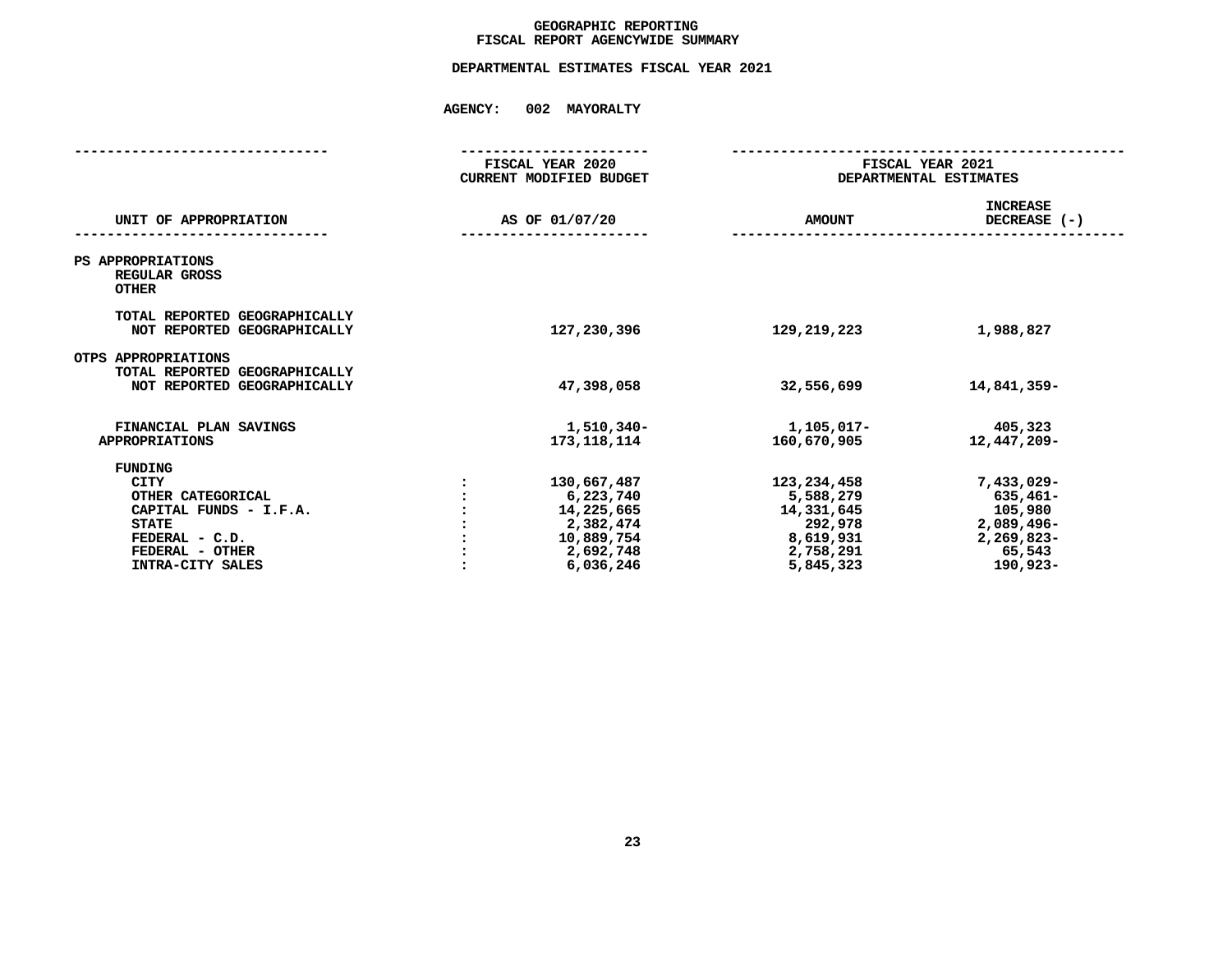| DEPARTMENTAL ESTIMATES FISCAL YEAR 2021 |                       |              |                    |  |
|-----------------------------------------|-----------------------|--------------|--------------------|--|
| AGENCY                                  | 056 POLICE DEPARTMENT |              |                    |  |
| <b>BOROUGH</b>                          |                       | <b>BRONX</b> |                    |  |
| <b>PROGRAM</b>                          |                       |              | PRECINCTS, BORO CO |  |

**PROGRAMPRECINCTS, BORO COMMAND & DET**

|                           |               | FISCAL YEAR 2020<br>CURRENT MODIFIED BUDGET<br>AS OF 01/07/20 |               | FISCAL YEAR 2021<br>DEPARTMENTAL ESTIMATES |                 |  |
|---------------------------|---------------|---------------------------------------------------------------|---------------|--------------------------------------------|-----------------|--|
|                           |               | FULL TIME                                                     |               | FULL TIME                                  | <b>INCREASE</b> |  |
| LOCAL SERVICE DISTRICT    | <b>AMOUNT</b> | POSITIONS                                                     | <b>AMOUNT</b> | POSITIONS                                  | DECREASE(-)     |  |
| BRONX DETECTIVE SERVICES  | 43,322,661    | 421                                                           | 40,634,701    | 421 — 120                                  | 2,687,960-      |  |
| 40 PRECINCT BX BOARD 1    | 22,104,790    | 327                                                           | 19,375,663    | 327                                        | 2,729,127-      |  |
| 41 PRECINCT BX BOARD 2    | 14,512,025    | 231                                                           | 15,021,558    | 231                                        | 509,533         |  |
| 42 PRECINCT BX BOARD 3    | 17,241,463    | 238                                                           | 15,822,897    | 238 and 238                                | 1,418,566-      |  |
| 44 PRECINCT BRONX BOARD 4 | 27,901,283    | 401                                                           | 23,904,549    | 401                                        | 3,996,734-      |  |
| 46 PRECINCT BX BOARD 5    | 23,601,066    | 379                                                           | 21,511,211    | 379                                        | $2,089,855-$    |  |
| 48 PRECINCT BX BOARD 6    | 19,214,448    | 268                                                           | 18,525,761    | 268                                        | 688,687-        |  |
| 52 PRECINCT BX BOARD 7    | 20,937,632    | 342                                                           | 20,648,925    | 342                                        | 288,707-        |  |
| 50 PRECINCT BX BOARD 8    | 12,968,865    | 194                                                           | 13,378,527    | 194                                        | 409,662         |  |
| 45 PRECINCT BX BOARD 10   | 15,065,003    | 208                                                           | 14,538,613    |                                            | $526,390 -$     |  |
| 49 PRECINCT BX BOARD 11   | 15,454,351    | 223                                                           | 16,696,183    | 223                                        | 1,241,832       |  |
| 43 PRECINCT BX BOARD 9    | 24,319,173    | 341                                                           | 20,893,498    | 341                                        | 3,425,675-      |  |
| 47 PRECINCT BX BOARD 12   | 21,541,366    | 277                                                           | 17,453,992    | 277                                        | 4,087,374-      |  |
| BRONX BOROUGH COMMAND     | 19,377,362    | 327                                                           | 37,828,215    | 327                                        | 18,450,853      |  |
| PROGRAM TOTAL:            | 297,561,488   | 4,177                                                         | 296,234,293   | 4,177                                      | 1,327,195-      |  |
| SUB BOROUGH TOTAL:        | 297,561,488   | 4,177                                                         | 296,234,293   | 4,177                                      | 1,327,195-      |  |
| BOROUGH TOTAL:            | 297,561,488   | 4,177                                                         | 296,234,293   | 4,177                                      | 1,327,195-      |  |
|                           |               |                                                               |               |                                            |                 |  |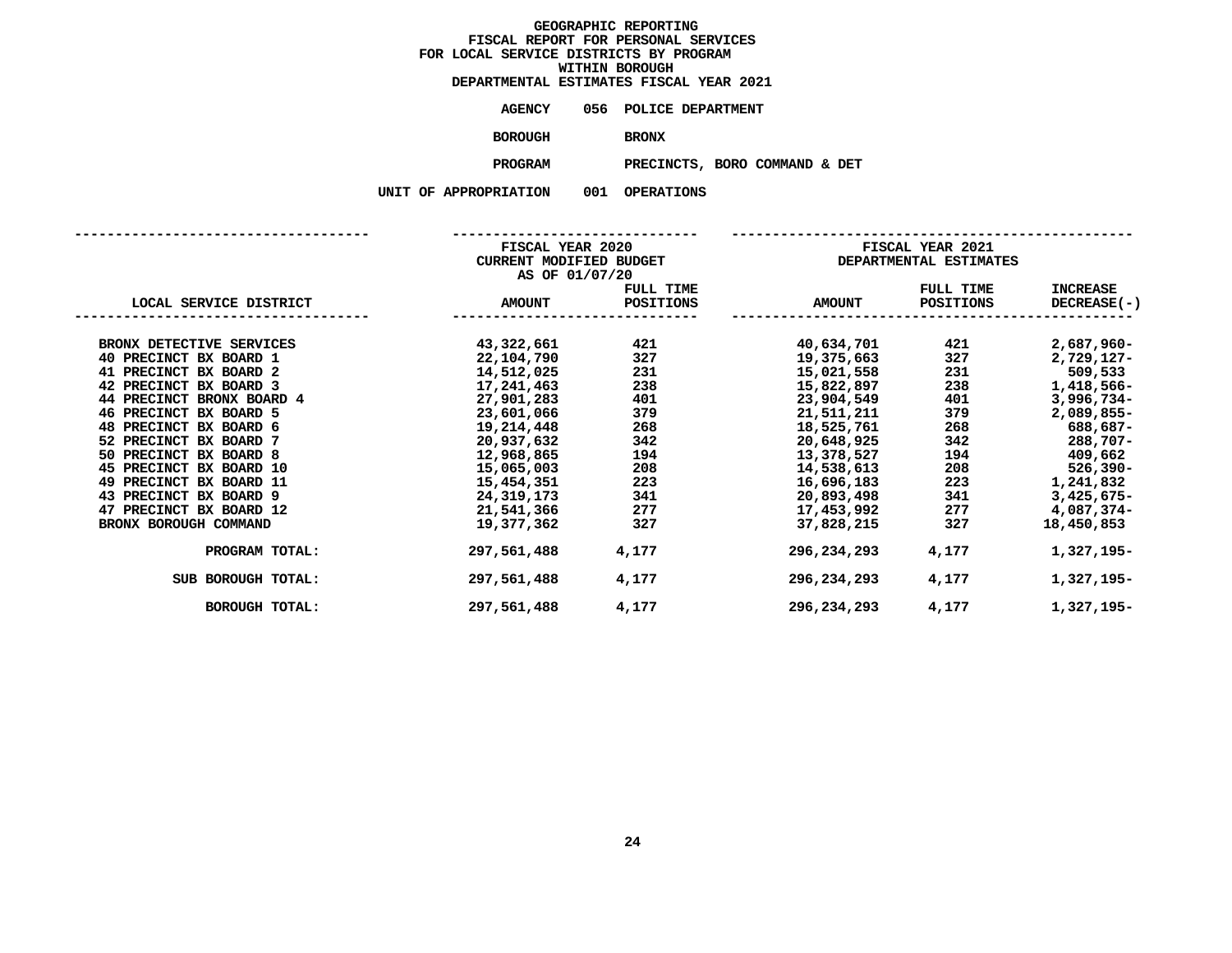| DEPARTMENTAL ESTIMATES FISCAL YEAR 2021 |                       |                 |                     |  |
|-----------------------------------------|-----------------------|-----------------|---------------------|--|
| <b>AGENCY</b>                           | 056 POLICE DEPARTMENT |                 |                     |  |
| <b>BOROUGH</b>                          |                       | <b>BROOKLYN</b> |                     |  |
| <b>PROGRAM</b>                          |                       |                 | PRECINCTS, BORO COM |  |

**PROGRAMPRECINCTS, BORO COMMAND & DET**

|                             | FISCAL YEAR 2020<br>CURRENT MODIFIED BUDGET<br>AS OF 01/07/20 |                        | FISCAL YEAR 2021<br>DEPARTMENTAL ESTIMATES |                        |                         |
|-----------------------------|---------------------------------------------------------------|------------------------|--------------------------------------------|------------------------|-------------------------|
| LOCAL SERVICE DISTRICT      | <b>AMOUNT</b>                                                 | FULL TIME<br>POSITIONS | <b>AMOUNT</b>                              | FULL TIME<br>POSITIONS | INCREASE<br>DECREASE(-) |
| BROOKLYN DETECTIVE SERVICES |                                                               | 725                    |                                            | 725                    |                         |
| PROGRAM TOTAL:              |                                                               | 725                    |                                            | 725                    |                         |
| SUB BOROUGH TOTAL:          |                                                               | 725                    |                                            | 725                    |                         |
|                             |                                                               |                        |                                            |                        |                         |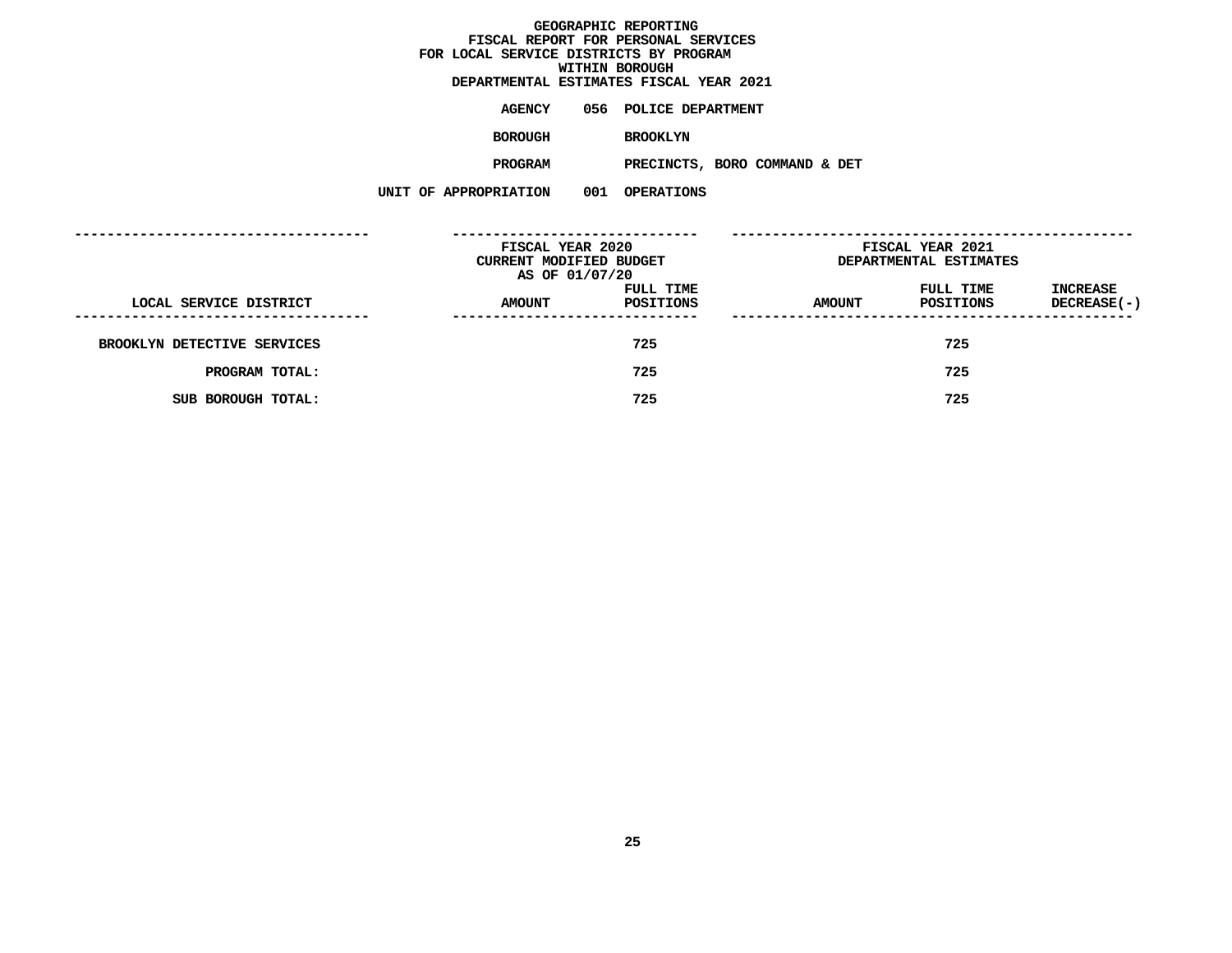| DEPARTMENTAL ESTIMATES FISCAL YEAR 2021 |     |                   |  |
|-----------------------------------------|-----|-------------------|--|
| AGENCY                                  | 056 | POLICE DEPARTMENT |  |

 **<sup>056</sup> POLICE DEPARTMENT BOROUGH BROOKLYN NORTH PROGRAMPRECINCTS, BORO COMMAND & DET**

| PROPRIAIION | UUL |
|-------------|-----|
|             |     |

|                                | FISCAL YEAR 2020<br>CURRENT MODIFIED BUDGET<br>AS OF 01/07/20 |                        | FISCAL YEAR 2021<br>DEPARTMENTAL ESTIMATES |                        |                                |  |
|--------------------------------|---------------------------------------------------------------|------------------------|--------------------------------------------|------------------------|--------------------------------|--|
| LOCAL SERVICE DISTRICT         | <b>AMOUNT</b>                                                 | FULL TIME<br>POSITIONS | <b>AMOUNT</b>                              | FULL TIME<br>POSITIONS | <b>INCREASE</b><br>DECREASE(-) |  |
|                                |                                                               |                        |                                            |                        |                                |  |
| 90 PRECINCT BKLYN BOARD 1      | 15,874,292                                                    | 236                    | 15,561,611                                 | 236                    | 312,681-                       |  |
| 84 PRECINCT BKLYN BOARD 2      | 18,800,078                                                    | 268                    | 17,880,757                                 | 268                    | 919,321-                       |  |
| 79 PRECINCT BKLYN BOARD 3      | 21,180,514                                                    | 308                    | 18,193,770                                 | 308                    | 2,986,744-                     |  |
| 83 PRECINCT BKLYN BOARD 4      | 17,661,100                                                    | 280                    | 17,924,881                                 | 280                    | 263,781                        |  |
| 75 PRECINCT BKLYN BOARD 5      | 33,004,721                                                    | 471                    | 28,414,303                                 | 471                    | 4,590,418-                     |  |
| 77 PRECINCT BKLYN BOARD 8      | 20,444,335                                                    | 273                    | 19,558,310                                 | 273                    | 886,025-                       |  |
| 73 PRECINCT BKLYN BOARD 16     | 22,911,625                                                    | 336                    | 20,294,278                                 | 336                    | 2,617,347-                     |  |
| BROOKLYN NORTH BOROUGH COMMAND | 12, 135, 575                                                  | 277                    | 39,140,939                                 | 277                    | 27,005,364                     |  |
| 94 PRECINCT BKLYN BOARD 1      | 13,017,526                                                    | 159                    | 13,026,755                                 | 159                    | 9,229                          |  |
| 88 PRECINCT BKLYN BOARD 2      | 12,634,064                                                    | 200                    | 13,142,665                                 | 200                    | 508,601                        |  |
| 81 PRECINCT BKLYN BOARD 3      | 17,648,965                                                    | 233                    | 16,809,903                                 | 233                    | 839,062-                       |  |
| PROGRAM TOTAL:                 | 205, 312, 795                                                 | 3,041                  | 219,948,172                                | 3,041                  | 14,635,377                     |  |
| SUB BOROUGH TOTAL:             | 205, 312, 795                                                 | 3,041                  | 219,948,172                                | 3,041                  | 14,635,377                     |  |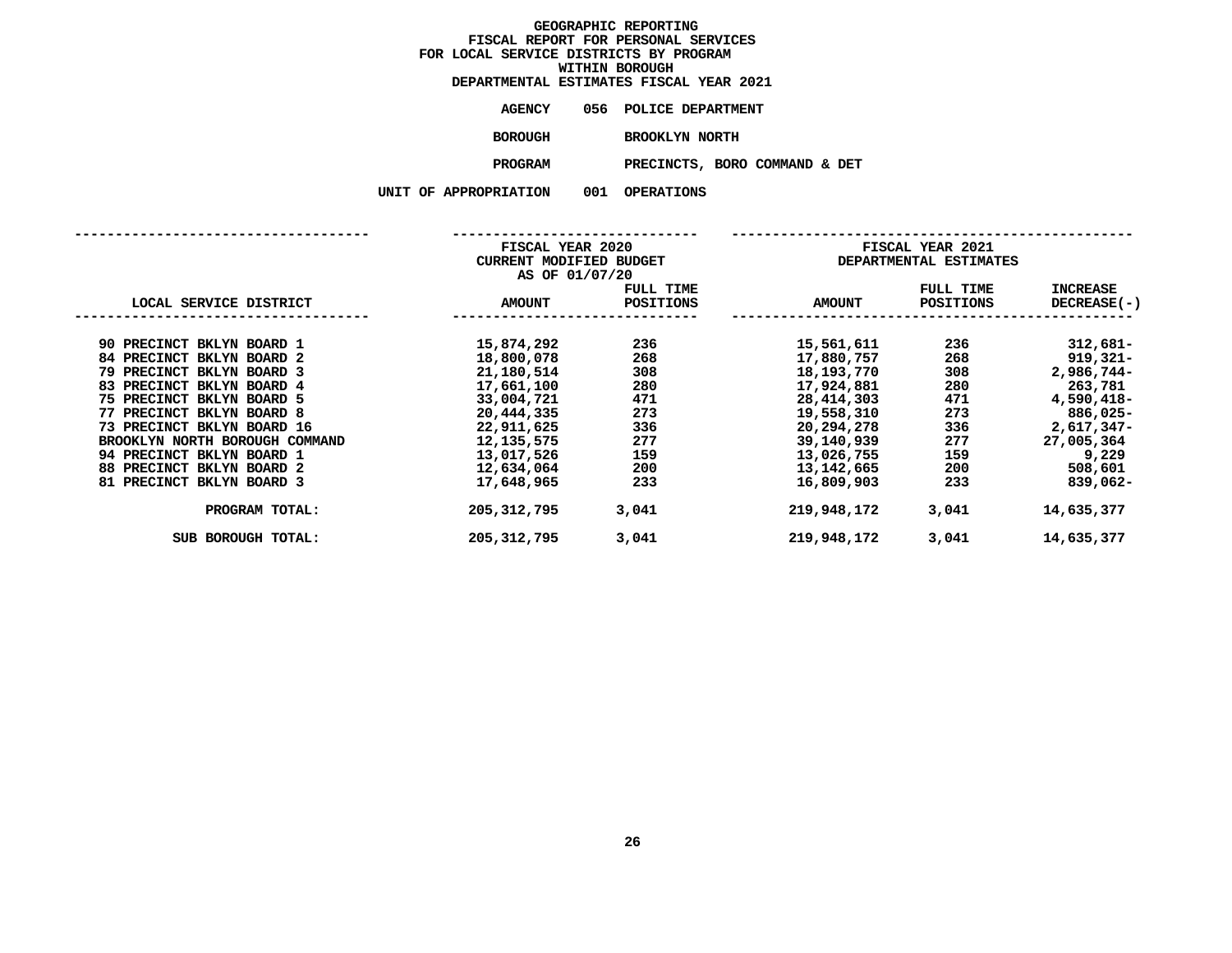|                | <b>IMENTAL ESTIMATES FISCAL YEAR 2021</b> |                       |  |  |
|----------------|-------------------------------------------|-----------------------|--|--|
| AGENCY         |                                           | 056 POLICE DEPARTMENT |  |  |
| <b>3OROUGH</b> |                                           | <b>BROOKLYN SOUTH</b> |  |  |

 **BROOKLYN SOUTH PROGRAMPRECINCTS, BORO COMMAND & DET**

|                                |               | <b>FISCAL YEAR 2020</b><br>CURRENT MODIFIED BUDGET<br>AS OF 01/07/20 |               | FISCAL YEAR 2021<br>DEPARTMENTAL ESTIMATES                                                                                                                                                                                      |                 |  |
|--------------------------------|---------------|----------------------------------------------------------------------|---------------|---------------------------------------------------------------------------------------------------------------------------------------------------------------------------------------------------------------------------------|-----------------|--|
|                                |               | FULL TIME                                                            |               | FULL TIME                                                                                                                                                                                                                       | <b>INCREASE</b> |  |
| LOCAL SERVICE DISTRICT         | <b>AMOUNT</b> | POSITIONS                                                            | <b>AMOUNT</b> | POSITIONS                                                                                                                                                                                                                       | DECREASE(-)     |  |
| 76 PRECINCT BKLYN BOARD 6      | 12,569,808    | 152                                                                  | 11,618,854    |                                                                                                                                                                                                                                 | 152 950,954-    |  |
| 71 PRECINCT BKLYN BOARD 9      | 19,156,418    | 276                                                                  | 15,817,685    | 276 — 17                                                                                                                                                                                                                        | 3,338,733-      |  |
| 62 PRECINCT BKLYN BOARD 11     | 13,687,862    | 194                                                                  | 12,598,845    | 194                                                                                                                                                                                                                             | 1,089,017-      |  |
| 61 PRECINCT BKLYN BOARD 15     | 14,307,108    | 209                                                                  | 13,367,542    | 209 — 10                                                                                                                                                                                                                        | 939,566-        |  |
| 67 PRECINCT BKLYN BOARD 17     | 27,205,686    | 332                                                                  | 18,619,452    | 332                                                                                                                                                                                                                             | 8,586,234-      |  |
| 63 PRECINCT BKLYN BOARD 18     | 13,520,156    | 181                                                                  | 12,656,746    | 181 — 181 — 181 — 182 — 182 — 182 — 182 — 182 — 182 — 182 — 182 — 182 — 182 — 182 — 182 — 182 — 182 — 182 — 182 — 182 — 182 — 182 — 182 — 182 — 182 — 182 — 182 — 182 — 182 — 182 — 182 — 182 — 182 — 182 — 182 — 182 — 182 — 1 | 863,410-        |  |
| 60 PRECINCT BKLYN BOARD 13     | 18,498,849    | 229                                                                  | 14,998,704    | 229                                                                                                                                                                                                                             | $3,500,145-$    |  |
| 66 PRECINCT BKLYN BOARD 12     | 13,365,437    | 195                                                                  | 13,690,645    | 195                                                                                                                                                                                                                             | 325,208         |  |
| 68 PRECINCT BKLYN BOARD 10     | 11,905,743    | 172                                                                  | 11,590,894    | 172                                                                                                                                                                                                                             | 314,849-        |  |
| 69 PRECINCT BKLYN BOARD 18     | 13,673,822    | 186                                                                  | 13,037,229    | 186                                                                                                                                                                                                                             | 636,593-        |  |
| 70 PRECINCT BKLYN BOARD 14     | 23,714,747    | 386                                                                  | 21,299,889    | 386                                                                                                                                                                                                                             | 2,414,858-      |  |
| 72 PRECINCT BKLYN BOARD 7      | 15,527,203    | 217                                                                  | 14,422,058    | 217                                                                                                                                                                                                                             | 1,105,145-      |  |
| 78 PRECINCT BKLYN BOARD 6      | 14,908,040    | 187                                                                  | 13,569,411    | 187                                                                                                                                                                                                                             | 1,338,629-      |  |
| BROOKLYN SOUTH BOROUGH COMMAND | 9,831,022     | 177                                                                  | 22,835,294    | 177 — 177                                                                                                                                                                                                                       | 13,004,272      |  |
| PROGRAM TOTAL:                 | 221,871,901   | 3,093                                                                | 210,123,248   | 3,093                                                                                                                                                                                                                           | 11,748,653-     |  |
| SUB BOROUGH TOTAL:             | 221,871,901   | 3,093                                                                | 210,123,248   | 3,093                                                                                                                                                                                                                           | 11,748,653-     |  |
| BOROUGH TOTAL:                 | 427,184,696   | 6,859                                                                | 430,071,420   | 6,859                                                                                                                                                                                                                           | 2,886,724       |  |
|                                |               |                                                                      |               |                                                                                                                                                                                                                                 |                 |  |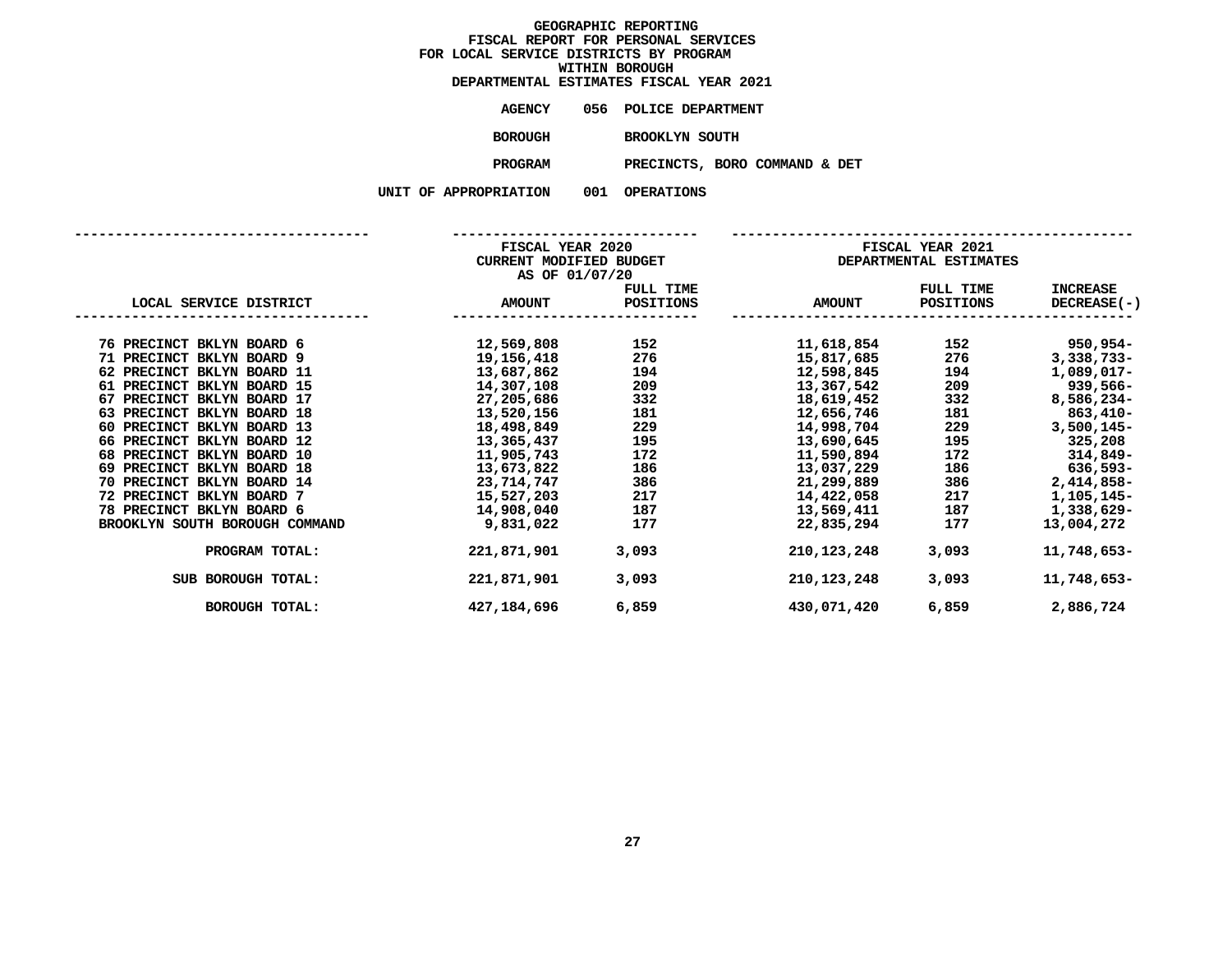|                | DEPARTMENTAL ESTIMATES FISCAL YEAR 2021 |
|----------------|-----------------------------------------|
| <b>AGENCY</b>  | 056 POLICE DEPARTMENT                   |
| <b>BOROUGH</b> | <b>MANHATTAN</b>                        |
| <b>PROGRAM</b> | PRECINCTS, BORO COMMAN                  |

**PROGRAMPRECINCTS, BORO COMMAND & DET**

|                                               | FISCAL YEAR 2020        |            | FISCAL YEAR 2021 |                        |                |
|-----------------------------------------------|-------------------------|------------|------------------|------------------------|----------------|
|                                               | CURRENT MODIFIED BUDGET |            |                  | DEPARTMENTAL ESTIMATES |                |
|                                               | AS OF 01/07/20          |            |                  |                        |                |
|                                               |                         | FULL TIME  |                  | FULL TIME              | INCREASE       |
| LOCAL SERVICE DISTRICT                        | <b>AMOUNT</b>           | POSITIONS  | <b>AMOUNT</b>    | POSITIONS              | DECREASE(-)    |
| MANHATTAN DETECTIVE SERVICE<br>PROGRAM TOTAL: |                         | 622<br>622 | 2,895<br>2,895   | 622<br>622             | 2,895<br>2,895 |
|                                               |                         |            |                  |                        |                |
| SUB BOROUGH TOTAL:                            |                         | 622        | 2,895            | 622                    | 2,895          |
|                                               |                         |            |                  |                        |                |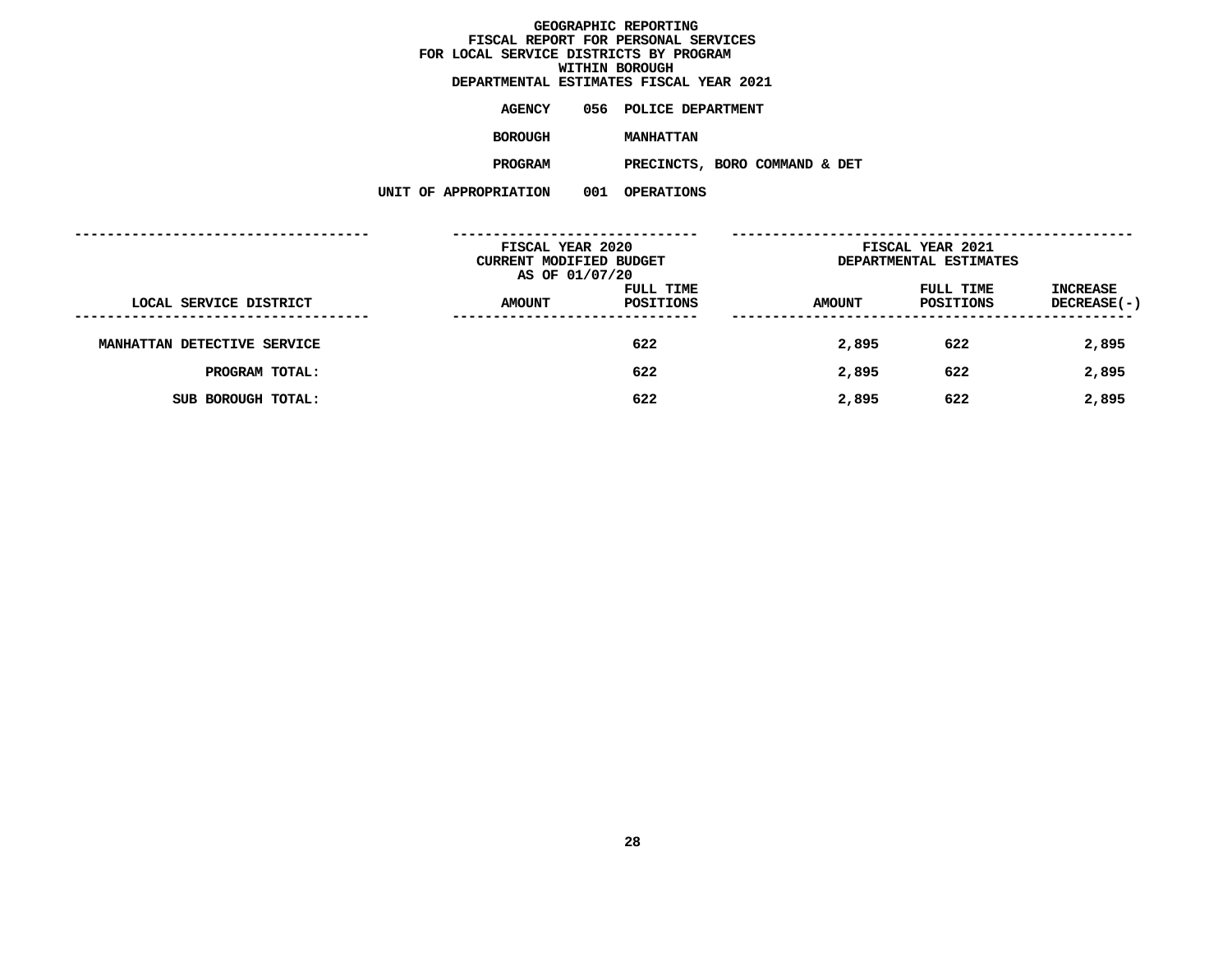|                | <b>MENTAL ESTIMATES FISCAL YEAR 2021</b> |                       |  |  |
|----------------|------------------------------------------|-----------------------|--|--|
| AGENCY         |                                          | 056 POLICE DEPARTMENT |  |  |
| <b>BOROUGH</b> |                                          | MANHATTAN NORTH       |  |  |

**H** MANHATTAN NORTH<br>M PRECINCTS, BORO **PROGRAMPRECINCTS, BORO COMMAND & DET**

|  |  |  | PPROPRIAIIUN |  |  |  |
|--|--|--|--------------|--|--|--|
|  |  |  |              |  |  |  |

|                              | FISCAL YEAR 2020 |                         | FISCAL YEAR 2021<br>DEPARTMENTAL ESTIMATES |                                                                                                                                                                                                                                 |                 |  |
|------------------------------|------------------|-------------------------|--------------------------------------------|---------------------------------------------------------------------------------------------------------------------------------------------------------------------------------------------------------------------------------|-----------------|--|
|                              |                  | CURRENT MODIFIED BUDGET |                                            |                                                                                                                                                                                                                                 |                 |  |
|                              | AS OF 01/07/20   |                         |                                            |                                                                                                                                                                                                                                 |                 |  |
|                              |                  | FULL TIME               |                                            | FULL TIME                                                                                                                                                                                                                       | <b>INCREASE</b> |  |
| LOCAL SERVICE DISTRICT       | <b>AMOUNT</b>    | POSITIONS               | <b>AMOUNT</b>                              | POSITIONS                                                                                                                                                                                                                       | DECREASE(-)     |  |
|                              |                  |                         |                                            |                                                                                                                                                                                                                                 |                 |  |
| 33 PRECINCT MANHATTAN 12     | 15,918,367       | 225                     | 15,801,183                                 | 225 — 100                                                                                                                                                                                                                       | 117,184-        |  |
| 28 PRECINCT MANHATTAN BD 10  | 14,282,512       | 209                     | 14,679,150                                 | 209                                                                                                                                                                                                                             | 396,638         |  |
| 20 PRECINCT MANHATTAN BD 7   | 12,799,171       | 191                     | 12,772,138                                 | 191                                                                                                                                                                                                                             | 27,033-         |  |
| 19 PRECINCT MANHATTAN BD 8   | 17,192,285       | 272                     | 17,175,062                                 | 272                                                                                                                                                                                                                             | 17,223-         |  |
| 26 PRECINCT MANHATTAN BD 9   | 12,062,000       | 174                     | 12,155,130                                 | 174                                                                                                                                                                                                                             | 93,130          |  |
| 32 PRECINCT MANHATTAN BD 10  | 18,137,988       | 270                     | 16,899,916                                 | 270 — 270 — 270 — 270 — 270 — 270 — 270 — 270 — 270 — 270 — 270 — 270 — 270 — 270 — 270 — 270 — 270 — 270 — 270 — 270 — 270 — 270 — 270 — 270 — 270 — 270 — 270 — 270 — 270 — 270 — 270 — 270 — 270 — 270 — 270 — 270 — 270 — 2 | 1,238,072-      |  |
| 25 PRECINCT MANHATTAN BD 11  | 16,688,561       | 224                     | 14,547,926                                 | 224                                                                                                                                                                                                                             | 2,140,635-      |  |
| 34 PRECINCT MANHATTAN BD 12  | 16,550,497       | 251                     | 16,259,593                                 | 251                                                                                                                                                                                                                             | 290,904-        |  |
| 23 PRECINCT MANHATTAN BD 11  | 14,931,912       | 242                     | 14,633,697                                 | 242                                                                                                                                                                                                                             | 298,215-        |  |
| 30 PRECINCT MANHATTAN BD 9   | 13,100,324       | 220                     | 14,578,800                                 | 220                                                                                                                                                                                                                             | 1,478,476       |  |
| CENTRAL PARK PRECINCT        | 10,848,553       | 145                     | 9,650,672                                  | 145                                                                                                                                                                                                                             | 1,197,881-      |  |
| MANHATTAN NORTH BORO COMMAND | 12,222,528       | 169                     | 24,476,626                                 | 169 — 169 — 169 — 169 — 169 — 169 — 169 — 169 — 169 — 169 — 169 — 169 — 169 — 169 — 169 — 169 — 169 — 169 — 169 — 169 — 169 — 169 — 169 — 169 — 169 — 169 — 169 — 169 — 169 — 169 — 169 — 169 — 169 — 169 — 169 — 169 — 169 — 1 | 12,254,098      |  |
| 24 PRECINCT MANHATTAN BD 7   | 12,994,732       | 204                     | 12,899,013                                 | 204                                                                                                                                                                                                                             | 95,719-         |  |
| PROGRAM TOTAL:               | 187,729,430      | 2,796                   | 196,528,906                                | 2,796                                                                                                                                                                                                                           | 8,799,476       |  |
| SUB BOROUGH TOTAL:           | 187,729,430      | 2,796                   | 196,528,906                                | 2,796                                                                                                                                                                                                                           | 8,799,476       |  |
|                              |                  |                         |                                            |                                                                                                                                                                                                                                 |                 |  |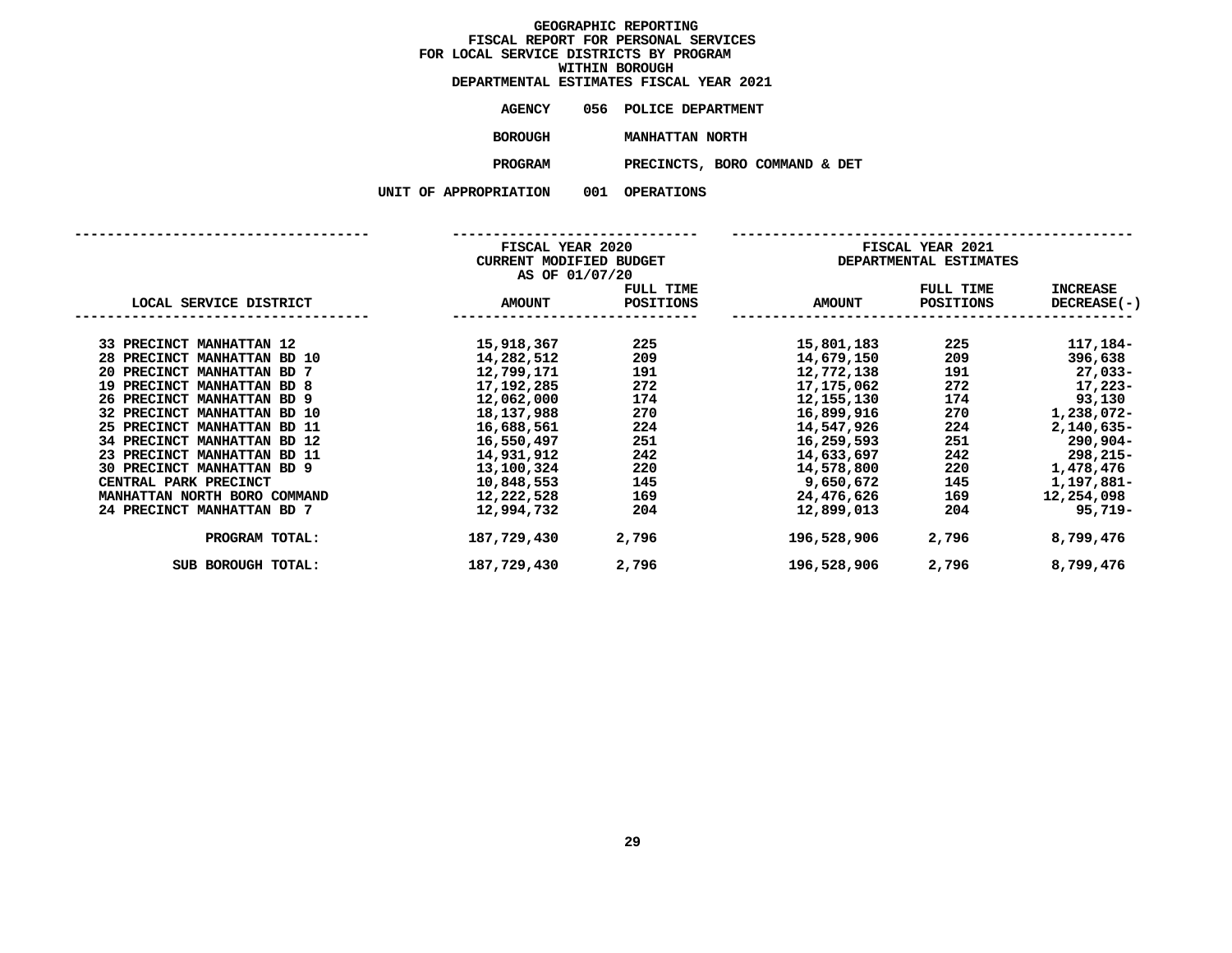| DEPARTMENTAL ESTIMATES FISCAL YEAR 2021 |     |                   |  |
|-----------------------------------------|-----|-------------------|--|
| AGENCY                                  | 056 | POLICE DEPARTMENT |  |

 **<sup>056</sup> POLICE DEPARTMENT BOROUGH MANHATTAN SOUTH PROGRAMPRECINCTS, BORO COMMAND & DET**

|                                  | FISCAL YEAR 2020<br>CURRENT MODIFIED BUDGET<br>AS OF 01/07/20 |                        | FISCAL YEAR 2021<br>DEPARTMENTAL ESTIMATES |                                                                                                                                                                                                                                 |                                |  |
|----------------------------------|---------------------------------------------------------------|------------------------|--------------------------------------------|---------------------------------------------------------------------------------------------------------------------------------------------------------------------------------------------------------------------------------|--------------------------------|--|
| LOCAL SERVICE DISTRICT           | <b>AMOUNT</b>                                                 | FULL TIME<br>POSITIONS | <b>AMOUNT</b>                              | FULL TIME<br>POSITIONS                                                                                                                                                                                                          | <b>INCREASE</b><br>DECREASE(-) |  |
| 6 PRECINCT MANHATTAN BD 2        | 14,328,151                                                    | 218                    | 14,335,060                                 | 218                                                                                                                                                                                                                             | 6,909                          |  |
| 7 PRECINCT MANHATTAN BD 3        | 13,658,370                                                    | 174                    | 12,897,450                                 | 174                                                                                                                                                                                                                             | 760,920-                       |  |
| 10 PRECINCT MANHATTAN BD 4       | 14,052,328                                                    | 195                    | 13,396,461                                 | 195 197                                                                                                                                                                                                                         | 655,867-                       |  |
| 17 PRECINCT MANHATTAN BD 6       | 11,936,155                                                    | 207                    | 13,441,727                                 | 207 — 207                                                                                                                                                                                                                       | 1,505,572                      |  |
| 1 PRECINCT MANHATTAN BDS 1, 2    | 15,983,572                                                    | 218                    | 17,342,856                                 | 218                                                                                                                                                                                                                             | 1,359,284                      |  |
| MIDTOWN SO MANH BDS 4, 5, 6      | 25,307,315                                                    | 418                    | 23,808,400                                 | 418                                                                                                                                                                                                                             | 1,498,915-                     |  |
| 5 PRECINCT MANHATTAN BDS 1, 2, 3 | 12,653,786                                                    | 190                    | 12,149,493                                 | 190 —                                                                                                                                                                                                                           | $504, 293 -$                   |  |
| 13 PRECINCT MANHATTAN BDS 5,6    | 16,858,926                                                    | 239                    | 15,442,894                                 | 239 — 239 — 239 — 239 — 239 — 239 — 239 — 239 — 239 — 239 — 239 — 239 — 239 — 239 — 239 — 239 — 239 — 239 — 239 — 239 — 239 — 239 — 239 — 239 — 239 — 239 — 239 — 239 — 239 — 239 — 239 — 239 — 239 — 239 — 239 — 239 — 239 — 2 | 1,416,032-                     |  |
| MANHATTAN SOUTH BORO COMMAND     | 19,390,164                                                    | 296                    | 25,594,689                                 | 296 — 10                                                                                                                                                                                                                        | 6,204,525                      |  |
| MIDTOWN NO MANHATTAN BDS 4, 5    | 24,577,190                                                    | 357                    | 23,123,723                                 | 357                                                                                                                                                                                                                             | $1,453,467-$                   |  |
| 9 PRECINCT MANHATTAN BDS 2, 3    | 14,960,336                                                    | 208                    | 14,033,532                                 | 208                                                                                                                                                                                                                             | 926,804-                       |  |
| PROGRAM TOTAL:                   | 183,706,293                                                   | 2,720                  | 185,566,285                                | 2,720                                                                                                                                                                                                                           | 1,859,992                      |  |
| SUB BOROUGH TOTAL:               | 183,706,293                                                   | 2,720                  | 185,566,285                                | 2,720                                                                                                                                                                                                                           | 1,859,992                      |  |
| BOROUGH TOTAL:                   | 371,435,723                                                   | 6,138                  | 382,098,086                                | 6,138                                                                                                                                                                                                                           | 10,662,363                     |  |
|                                  |                                                               |                        |                                            |                                                                                                                                                                                                                                 |                                |  |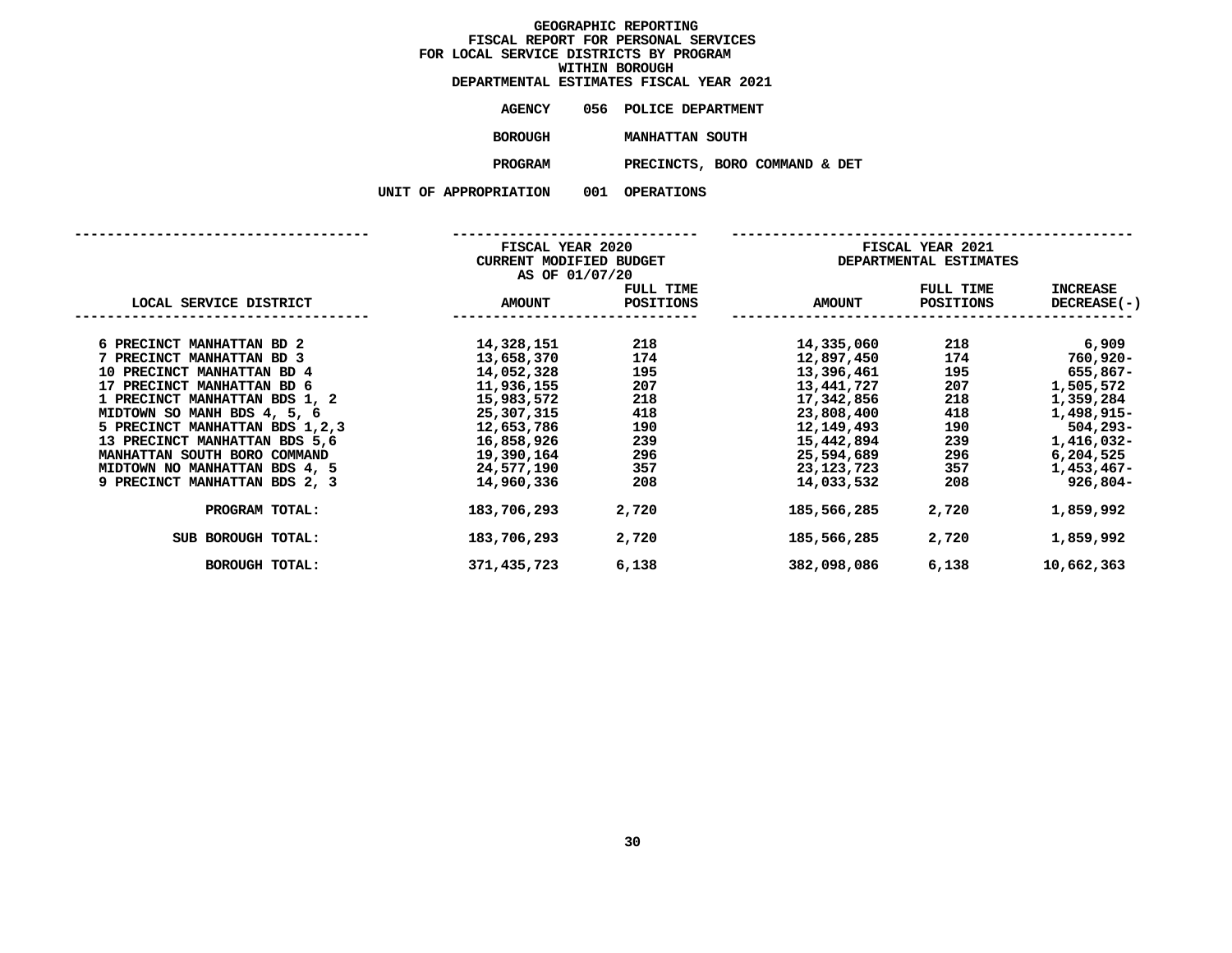|                | DEPARTMENTAL ESTIMATES FISCAL YEAR 2021 |
|----------------|-----------------------------------------|
| AGENCY         | 056 POLICE DEPARTMENT                   |
| <b>BOROUGH</b> | <b>OUEENS</b>                           |
| PROGRAM        | PRECINCTS, BORO COMMAN                  |

**PROGRAMPRECINCTS, BORO COMMAND & DET**

|                                                                   | FISCAL YEAR 2020<br>CURRENT MODIFIED BUDGET<br>AS OF 01/07/20 |                        | FISCAL YEAR 2021<br>DEPARTMENTAL ESTIMATES |                        |                           |
|-------------------------------------------------------------------|---------------------------------------------------------------|------------------------|--------------------------------------------|------------------------|---------------------------|
| LOCAL SERVICE DISTRICT                                            | <b>AMOUNT</b>                                                 | FULL TIME<br>POSITIONS | <b>AMOUNT</b>                              | FULL TIME<br>POSITIONS | INCREASE<br>$DECREASE(-)$ |
| <b>OUEENS DETECTIVE SERVICES</b><br><b>QUEENS BOROUGH COMMAND</b> | 22,785,022                                                    | 457<br>303             | 41,045,816                                 | 457<br>303             | 18,260,794                |
| PROGRAM TOTAL:                                                    | 22,785,022                                                    | 760                    | 41,045,816                                 | 760                    | 18,260,794                |
| SUB BOROUGH TOTAL:                                                | 22,785,022                                                    | 760                    | 41,045,816                                 | 760                    | 18,260,794                |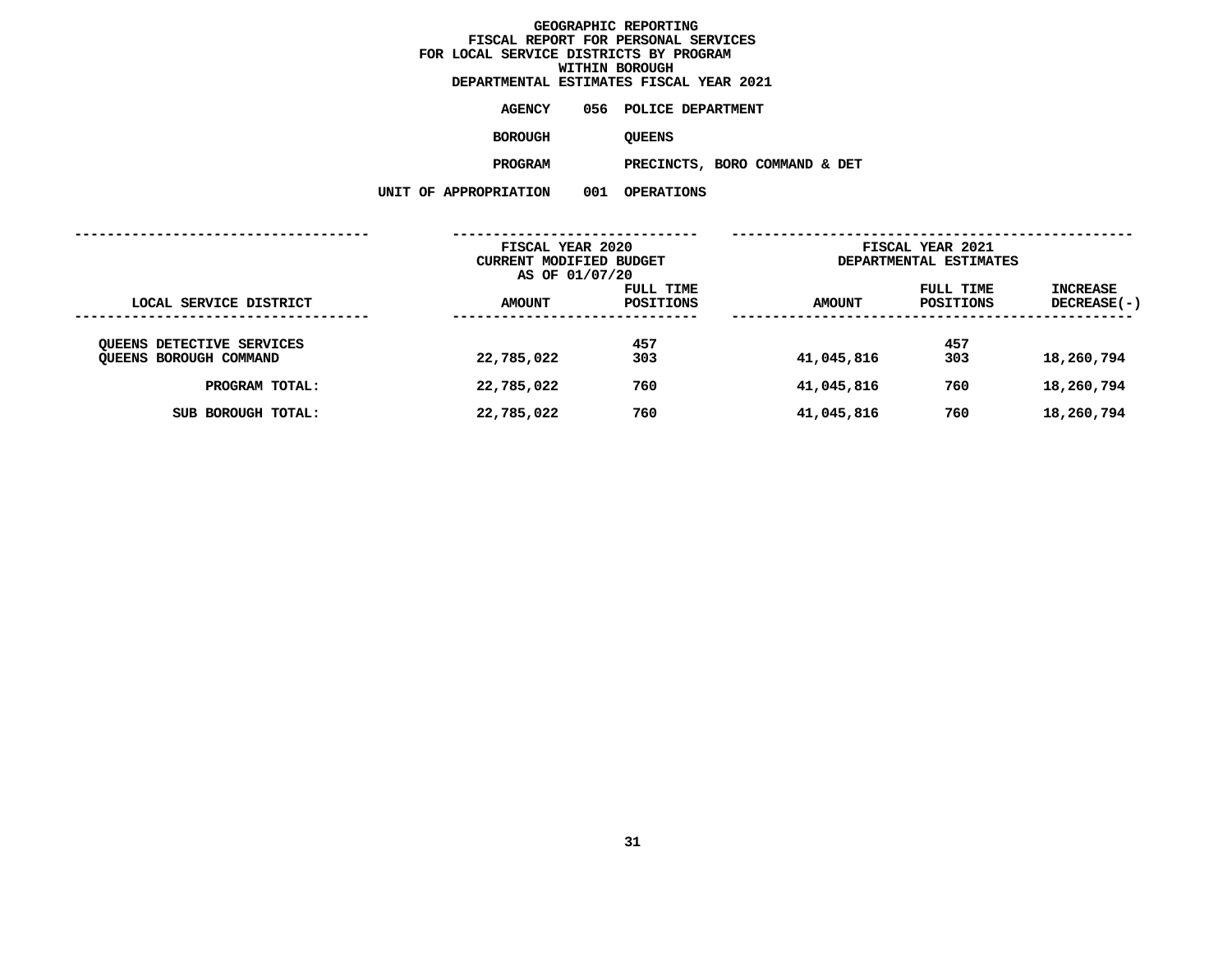|                     | DEPARTMENTAL ESTIMATES FISCAL YEAR 2021 |
|---------------------|-----------------------------------------|
| AGENCY              | 056 POLICE DEPARTMENT                   |
| <b>BOROUGH</b>      | OUEENS NORTH                            |
| <b>PROGRAM</b>      | PRECINCTS, BORO COMMAND & DET           |
| <b>PPROPRIATION</b> | <b>001 OPERATIONS</b>                   |

|                                 | FISCAL YEAR 2020                          |                        | FISCAL YEAR 2021       |                               |                         |  |
|---------------------------------|-------------------------------------------|------------------------|------------------------|-------------------------------|-------------------------|--|
|                                 | CURRENT MODIFIED BUDGET<br>AS OF 01/07/20 |                        | DEPARTMENTAL ESTIMATES |                               |                         |  |
| LOCAL SERVICE DISTRICT          | <b>AMOUNT</b>                             | FULL TIME<br>POSITIONS | <b>AMOUNT</b>          | FULL TIME<br><b>POSITIONS</b> | INCREASE<br>DECREASE(-) |  |
|                                 |                                           |                        |                        |                               |                         |  |
| 108 PRECINCT QUEENS BD 2        | 12,938,351                                | 202                    | 11,612,652             | 202                           | 1,325,699-              |  |
| 104 PRECINCT QUEENS BD 5        | 15,975,944                                | 216                    | 14,058,526             | 216                           | 1,917,418-              |  |
| 112 PRECINCT QUEENS BD 6        | 12,940,761                                | 173                    | 12,347,482             | 173                           | 593,279-                |  |
| 109 PRECINCT QUEENS BD 7        | 23,610,329                                | 252                    | 20,708,110             | 252                           | 2,902,219-              |  |
| 111 PRECINCT QUEENS BD 11       | 13,822,306                                | 164                    | 13,718,389             | 164                           | 103,917-                |  |
| 115 PRECINCT QUEENS BD 3        | 17,972,579                                | 289                    | 15,822,081             | 289                           | 2,150,498-              |  |
| 110 PRECINCT QUEENS BD 4        | 16,200,838                                | 220                    | 15,276,506             | 220                           | 924,332-                |  |
| <b>114 PRECINCT OUEENS BD 1</b> | 20,251,282                                | 252                    | 18,461,717             | 252                           | 1,789,565-              |  |
| PROGRAM TOTAL:                  | 133,712,390                               | 1,768                  | 122,005,463            | 1,768                         | 11,706,927-             |  |
| SUB BOROUGH TOTAL:              | 133,712,390                               | 1,768                  | 122,005,463            | 1,768                         | 11,706,927-             |  |
|                                 |                                           |                        |                        |                               |                         |  |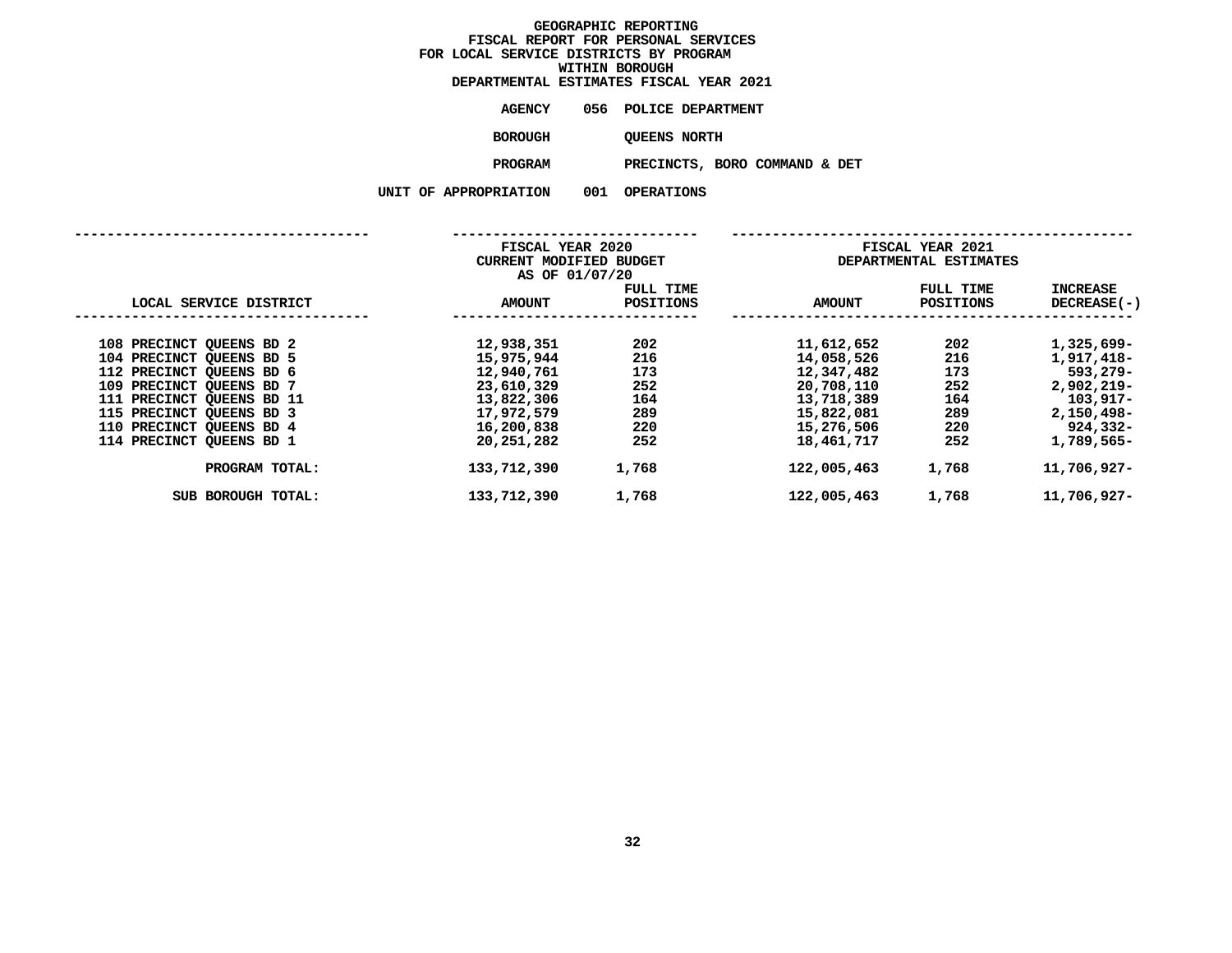|  |                       | DEPARTMENTAL ESTIMATES FISCAL YEAR 2021 |
|--|-----------------------|-----------------------------------------|
|  | AGENCY                | 056 POLICE DEPARTMENT                   |
|  | <b>BOROUGH</b>        | <b>QUEENS SOUTH</b>                     |
|  | <b>PROGRAM</b>        | PRECINCTS, BORO COMMAND & DET           |
|  | UNIT OF APPROPRIATION | 001 OPERATIONS                          |
|  |                       |                                         |

|                                                        |                          | FISCAL YEAR 2020<br>CURRENT MODIFIED BUDGET<br>AS OF 01/07/20 |                          | FISCAL YEAR 2021<br>DEPARTMENTAL ESTIMATES |                                |  |  |
|--------------------------------------------------------|--------------------------|---------------------------------------------------------------|--------------------------|--------------------------------------------|--------------------------------|--|--|
| LOCAL SERVICE DISTRICT                                 | <b>AMOUNT</b>            | FULL TIME<br>POSITIONS                                        | <b>AMOUNT</b>            | FULL TIME<br><b>POSITIONS</b>              | <b>INCREASE</b><br>DECREASE(-) |  |  |
| 107 PRECINCT QUEENS BD 8                               | 16,098,203               | 198                                                           | 14,176,015               | 198                                        | 1,922,188-                     |  |  |
| 102 PRECINCT QUEENS BD 9<br>106 PRECINCT QUEENS BD 10  | 17,311,520<br>17,084,814 | 223<br>210                                                    | 15,544,589<br>14,843,348 | 223<br>210                                 | 1,766,931-<br>2,241,466-       |  |  |
| 103 PRECINCT QUEENS BD 12<br>105 PRECINCT QUEENS BD 13 | 20,584,097<br>25,305,817 | 301<br>278                                                    | 15,580,782<br>22,433,832 | 301<br>278                                 | $5,003,315-$<br>2,871,985-     |  |  |
| 100 PRECINCT QUEENS BD 14<br>113 PRECINCT QUEENS BD 12 | 12,532,246<br>20,227,127 | 149<br>219                                                    | 11,820,595<br>16,140,323 | 149<br>219                                 | 711,651-<br>4,086,804-         |  |  |
| 101 PRECINCT QUEENS BD 14                              | 18, 136, 778             | 224                                                           | 15,978,692               | 224                                        | 2,158,086-                     |  |  |
| PROGRAM TOTAL:                                         | 147,280,602              | 1,802                                                         | 126,518,176              | 1,802                                      | 20,762,426-                    |  |  |
| SUB BOROUGH TOTAL:                                     | 147,280,602              | 1,802                                                         | 126,518,176              | 1,802                                      | 20,762,426-                    |  |  |
| <b>BOROUGH TOTAL:</b>                                  | 303,778,014              | 4,330                                                         | 289,569,455              | 4,330                                      | 14,208,559-                    |  |  |
|                                                        |                          |                                                               |                          |                                            |                                |  |  |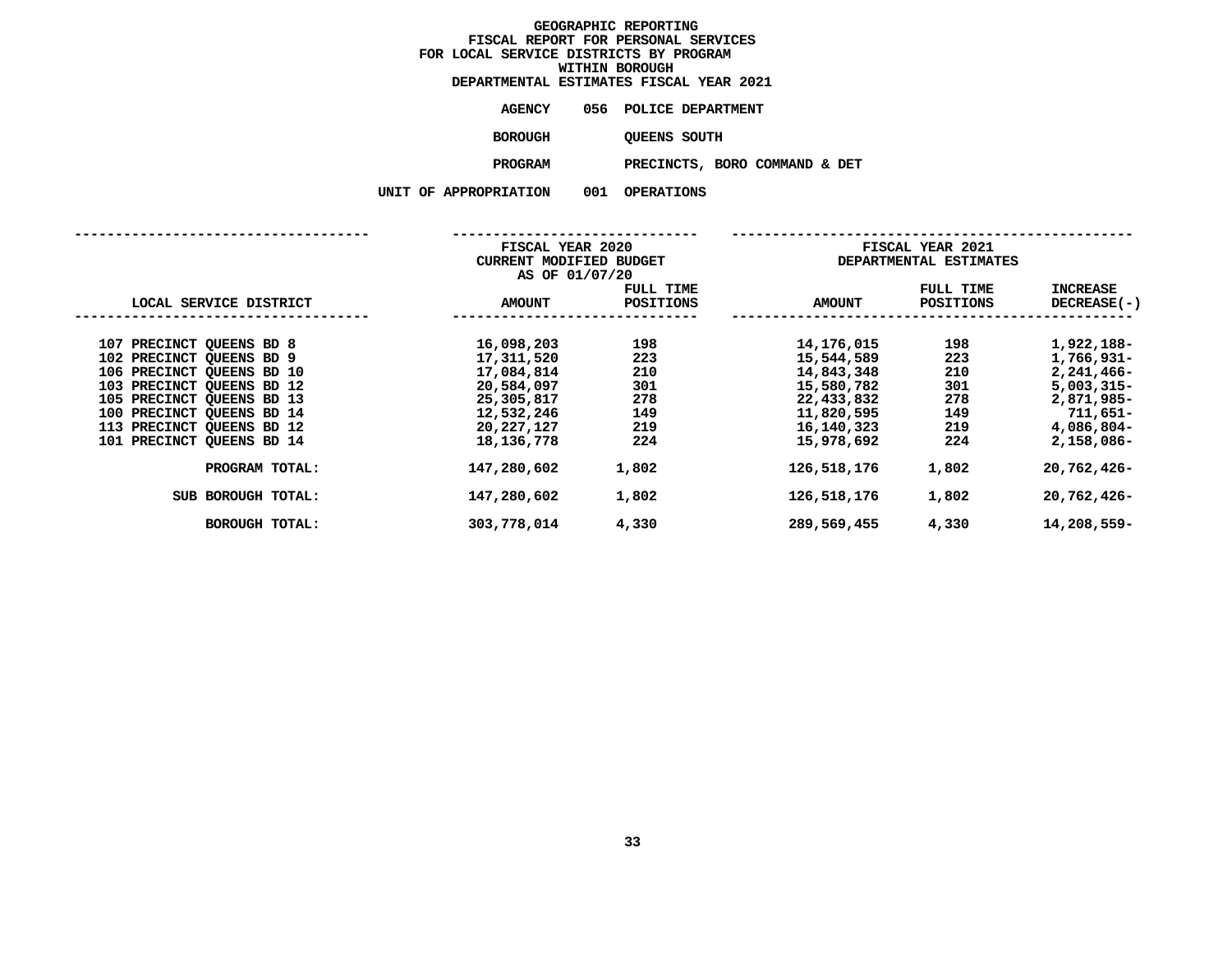|  |                       | DEPARTMENTAL ESTIMATES FISCAL YEAR 2021 |
|--|-----------------------|-----------------------------------------|
|  | <b>AGENCY</b>         | 056 POLICE DEPARTMENT                   |
|  | BOROUGH               | STATEN ISLAND                           |
|  | <b>PROGRAM</b>        | PRECINCTS, BORO COMMAND & DET           |
|  | UNIT OF APPROPRIATION | 001 OPERATIONS                          |
|  |                       |                                         |

|                                                                                                                                                                  | FISCAL YEAR 2020<br>CURRENT MODIFIED BUDGET<br>AS OF 01/07/20      |                                 | FISCAL YEAR 2021<br>DEPARTMENTAL ESTIMATES                         |                                 |                                                                 |
|------------------------------------------------------------------------------------------------------------------------------------------------------------------|--------------------------------------------------------------------|---------------------------------|--------------------------------------------------------------------|---------------------------------|-----------------------------------------------------------------|
| LOCAL SERVICE DISTRICT                                                                                                                                           | <b>AMOUNT</b>                                                      | FULL TIME<br><b>POSITIONS</b>   | AMOUNT                                                             | FULL TIME<br><b>POSITIONS</b>   | INCREASE<br>$DECREASE(-)$                                       |
| STATEN ISLAND DETECTIVE SERVIC<br>120 PRECINCT STATEN ISLAND BD1<br>123 PRECINCT STATEN ISLAND BD3<br>122 PCT ST ISLAND BDS 2,3<br>STATEN ISLAND BOROUGH COMMAND | 13,751,767<br>26,776,288<br>13,281,550<br>18,356,669<br>12,533,320 | 103<br>399<br>148<br>249<br>151 | 10,295,753<br>28,790,672<br>12,842,576<br>19,369,546<br>17,038,508 | 103<br>399<br>148<br>249<br>151 | $3,456,014-$<br>2,014,384<br>438,974-<br>1,012,877<br>4,505,188 |
| PROGRAM TOTAL:<br>SUB BOROUGH TOTAL:<br><b>BOROUGH TOTAL:</b>                                                                                                    | 84,699,594<br>84,699,594<br>84,699,594                             | 1,050<br>1,050<br>1,050         | 88,337,055<br>88,337,055<br>88,337,055                             | 1,050<br>1,050<br>1,050         | 3,637,461<br>3,637,461<br>3,637,461                             |
|                                                                                                                                                                  |                                                                    |                                 |                                                                    |                                 |                                                                 |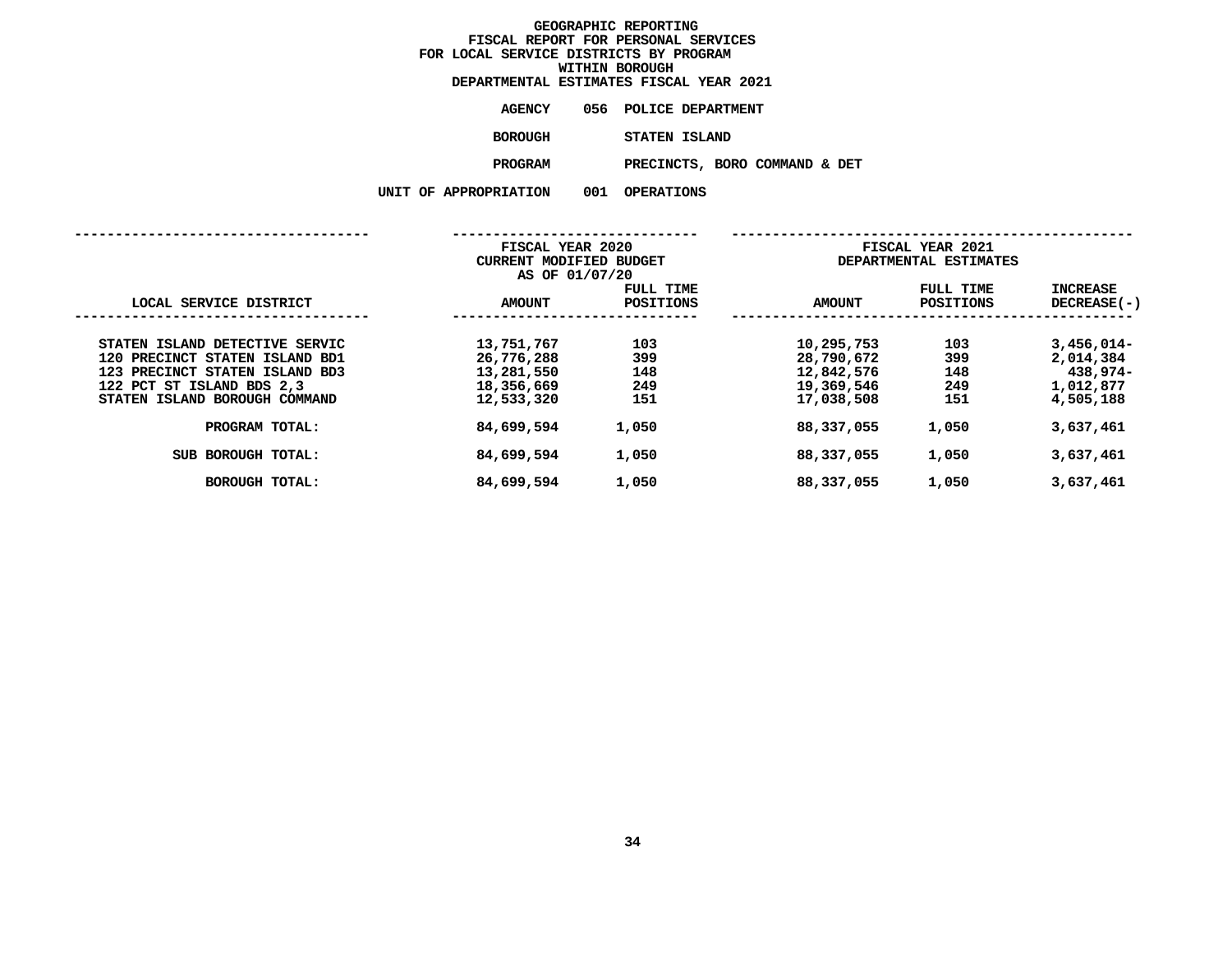# **GEOGRAPHICC REPORTING<br>PERSONAL S<br>ICTS BY PRO FISCAL REPORT FOR PERSONAL SERVICES FOR LOCAL SERVICE DISTRICTS BY PROGRAM WITHIN**

# WITHIN BOROUGH<br>D<mark>EPARTMENTAL ESTIMATES FISC</mark> **ESTIMATES FISCAL YEAR <sup>2021</sup> AGENCY <sup>056</sup> POLICE DEPARTMENT**

|                                                   | <b>FISCAL YEAR 2020</b><br>CURRENT MODIFIED BUDGET<br>AS OF 01/07/20 |                        | FISCAL YEAR 2021<br>DEPARTMENTAL ESTIMATES |                               |                                |
|---------------------------------------------------|----------------------------------------------------------------------|------------------------|--------------------------------------------|-------------------------------|--------------------------------|
| LOCAL SERVICE DISTRICT                            | <b>AMOUNT</b>                                                        | FULL TIME<br>POSITIONS | <b>AMOUNT</b>                              | FULL TIME<br><b>POSITIONS</b> | <b>INCREASE</b><br>DECREASE(-) |
| <b>AGENCY TOTAL:</b><br>ALL PROGRAMS ALL BOROUGHS | 1,484,659,515                                                        | 22,554                 | 1,486,310,309                              | 22,554                        | 1,650,794                      |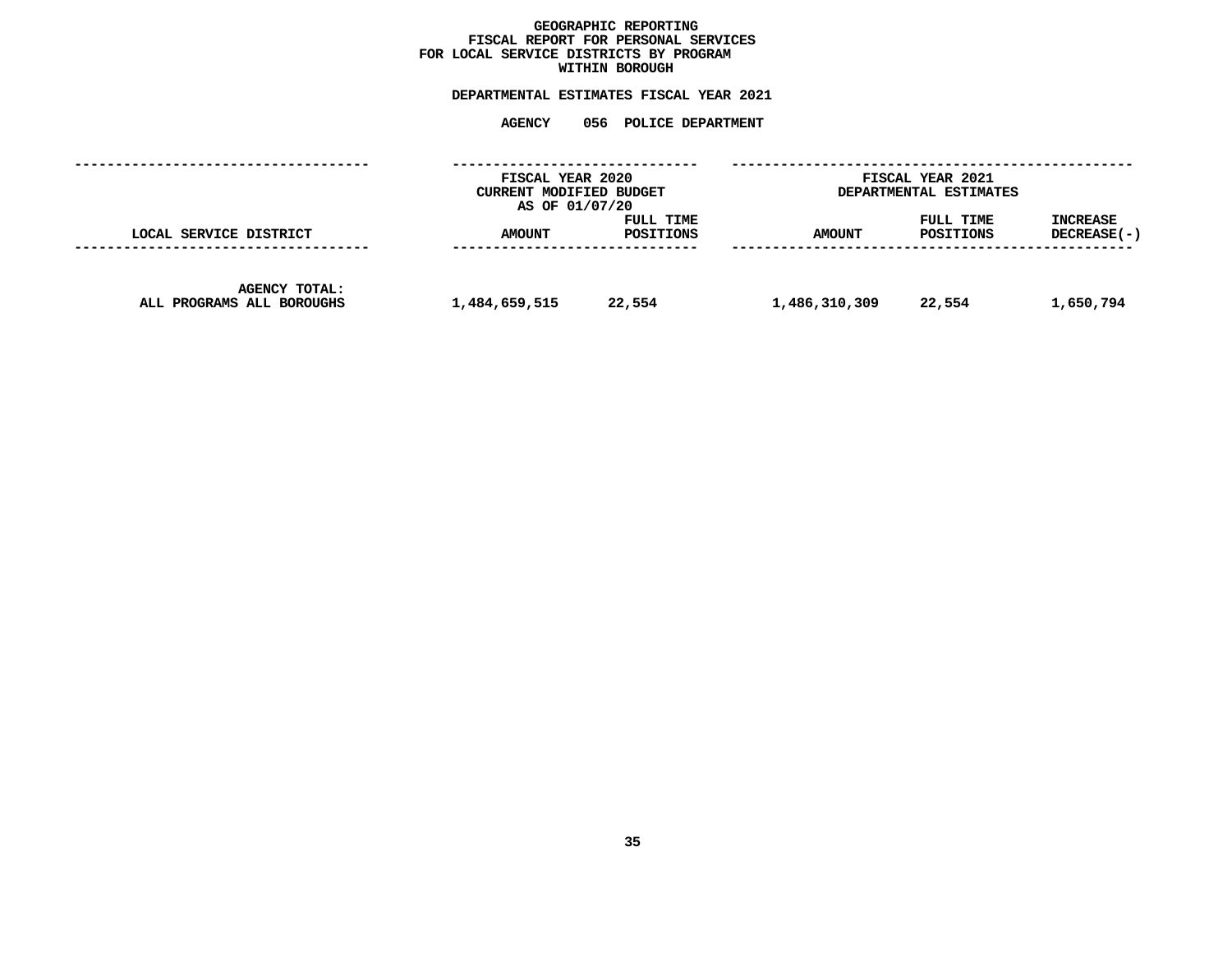|                                                                                                                                     | FISCAL YEAR 2020<br>CURRENT MODIFIED BUDGET<br>AS OF 01/07/20 |                                                            |                                        | FISCAL YEAR 2021<br>DEPARTMENTAL ESTIMATES                     |  |  |
|-------------------------------------------------------------------------------------------------------------------------------------|---------------------------------------------------------------|------------------------------------------------------------|----------------------------------------|----------------------------------------------------------------|--|--|
| UNIT OF APPROPRIATION                                                                                                               |                                                               |                                                            | <b>AMOUNT</b>                          | <b>INCREASE</b><br>DECREASE (-)                                |  |  |
| <b>OPERATIONS</b><br>001                                                                                                            |                                                               |                                                            |                                        |                                                                |  |  |
| REGULAR GROSS<br><b>OTHER</b>                                                                                                       |                                                               | 1,441,860,373<br>42,799,142                                | 1,443,511,167<br>42,799,142            | 1,650,794                                                      |  |  |
| TOTAL REPORTED GEOGRAPHICALLY                                                                                                       |                                                               | 1,484,659,515                                              | 1,486,310,309                          | 1,650,794                                                      |  |  |
| NOT REPORTED GEOGRAPHICALLY                                                                                                         |                                                               | 1,914,076,567                                              | 1,879,825,617                          | 34,250,950-                                                    |  |  |
| FINANCIAL PLAN SAVINGS                                                                                                              |                                                               | 47,140,280                                                 | 45,840,280                             | $1,300,000 -$                                                  |  |  |
| <b>APPROPRIATION</b>                                                                                                                |                                                               | 3,445,876,362                                              | 3,411,976,206                          | 33,900,156-                                                    |  |  |
| <b>FUNDING</b>                                                                                                                      |                                                               |                                                            |                                        |                                                                |  |  |
| <b>CITY</b><br>OTHER CATEGORICAL<br>CAPITAL FUNDS - I.F.A.<br><b>STATE</b><br>FEDERAL - C.D.<br>FEDERAL - OTHER<br>INTRA-CITY SALES |                                                               | 3,408,207,813<br>337,928<br>802,180<br>36,525,911<br>2,530 | 3,393,567,068<br>644,464<br>17,764,674 | 14,640,745-<br>337,928-<br>157,716-<br>18,761,237-<br>$2,530-$ |  |  |
|                                                                                                                                     |                                                               |                                                            |                                        |                                                                |  |  |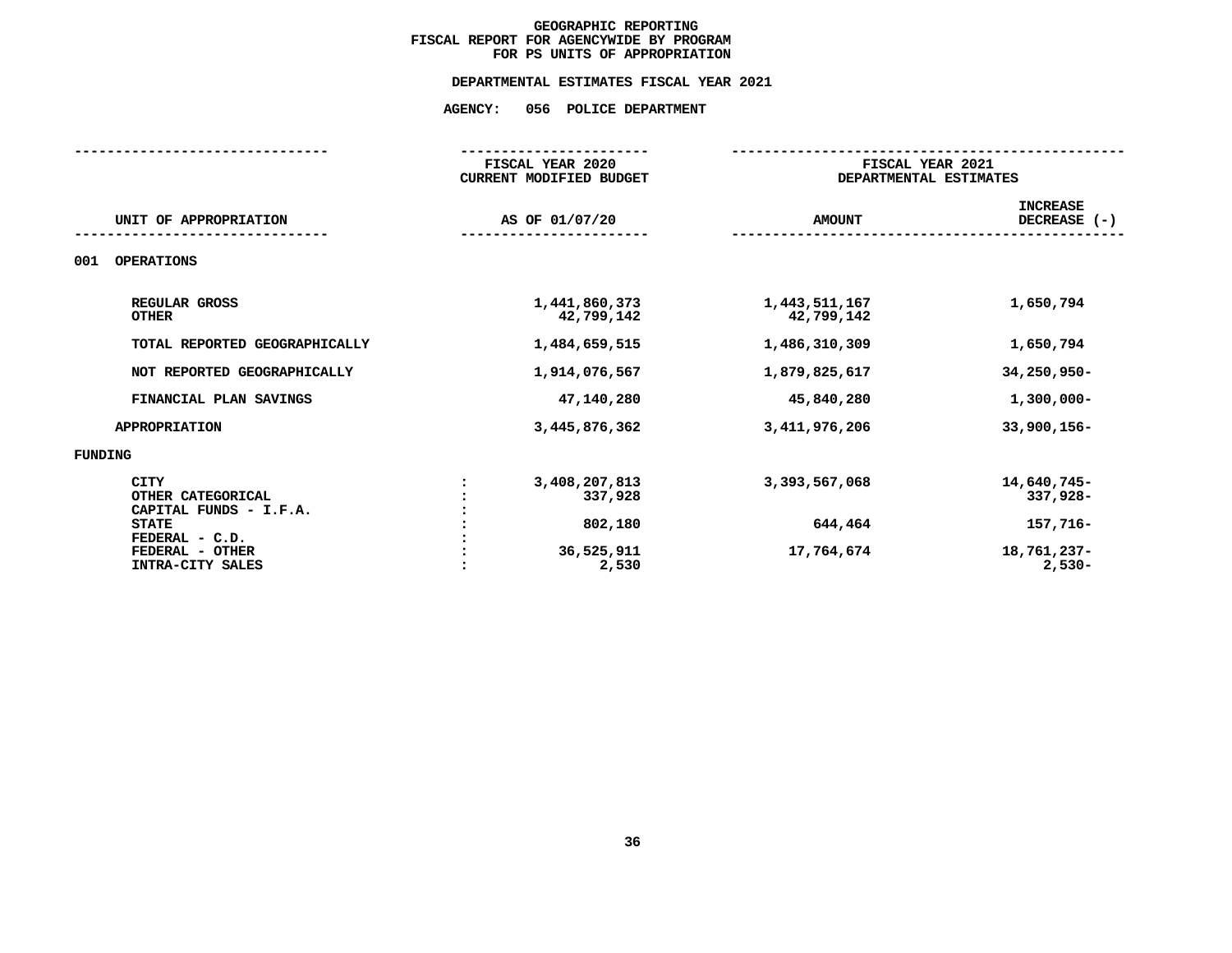| DEPARTMENTAL ESTIMATES FISCAL YEAR 2021                             |                                             |               |                                                                                         |  |  |  |
|---------------------------------------------------------------------|---------------------------------------------|---------------|-----------------------------------------------------------------------------------------|--|--|--|
|                                                                     | AGENCY: 056 POLICE DEPARTMENT               |               |                                                                                         |  |  |  |
|                                                                     | FISCAL YEAR 2020<br>CURRENT MODIFIED BUDGET |               | ----------------------------------<br>FISCAL YEAR 2021<br><b>DEPARTMENTAL ESTIMATES</b> |  |  |  |
| UNIT OF APPROPRIATION                                               | AS OF 01/07/20                              | <b>AMOUNT</b> | <b>INCREASE</b><br>DECREASE $(-)$                                                       |  |  |  |
| <b>EXECUTIVE MANAGEMENT</b><br>002                                  |                                             |               |                                                                                         |  |  |  |
| REGULAR GROSS<br>OTHER                                              |                                             |               |                                                                                         |  |  |  |
| TOTAL REPORTED GEOGRAPHICALLY                                       |                                             |               |                                                                                         |  |  |  |
| NOT REPORTED GEOGRAPHICALLY                                         | 496,120,962                                 | 490,525,735   | $5,595,227-$                                                                            |  |  |  |
| FINANCIAL PLAN SAVINGS                                              |                                             |               |                                                                                         |  |  |  |
| <b>APPROPRIATION</b>                                                | 496,120,962                                 | 490,525,735   | $5,595,227-$                                                                            |  |  |  |
| FUNDING                                                             |                                             |               |                                                                                         |  |  |  |
| CITY<br>OTHER CATEGORICAL<br>CAPITAL FUNDS - I.F.A.<br><b>STATE</b> | 489,988,329                                 | 490,525,735   | 537,406                                                                                 |  |  |  |
| FEDERAL - C.D.<br>FEDERAL - OTHER<br>INTRA-CITY SALES               | 6,132,633                                   |               | $6,132,633-$                                                                            |  |  |  |
|                                                                     |                                             |               |                                                                                         |  |  |  |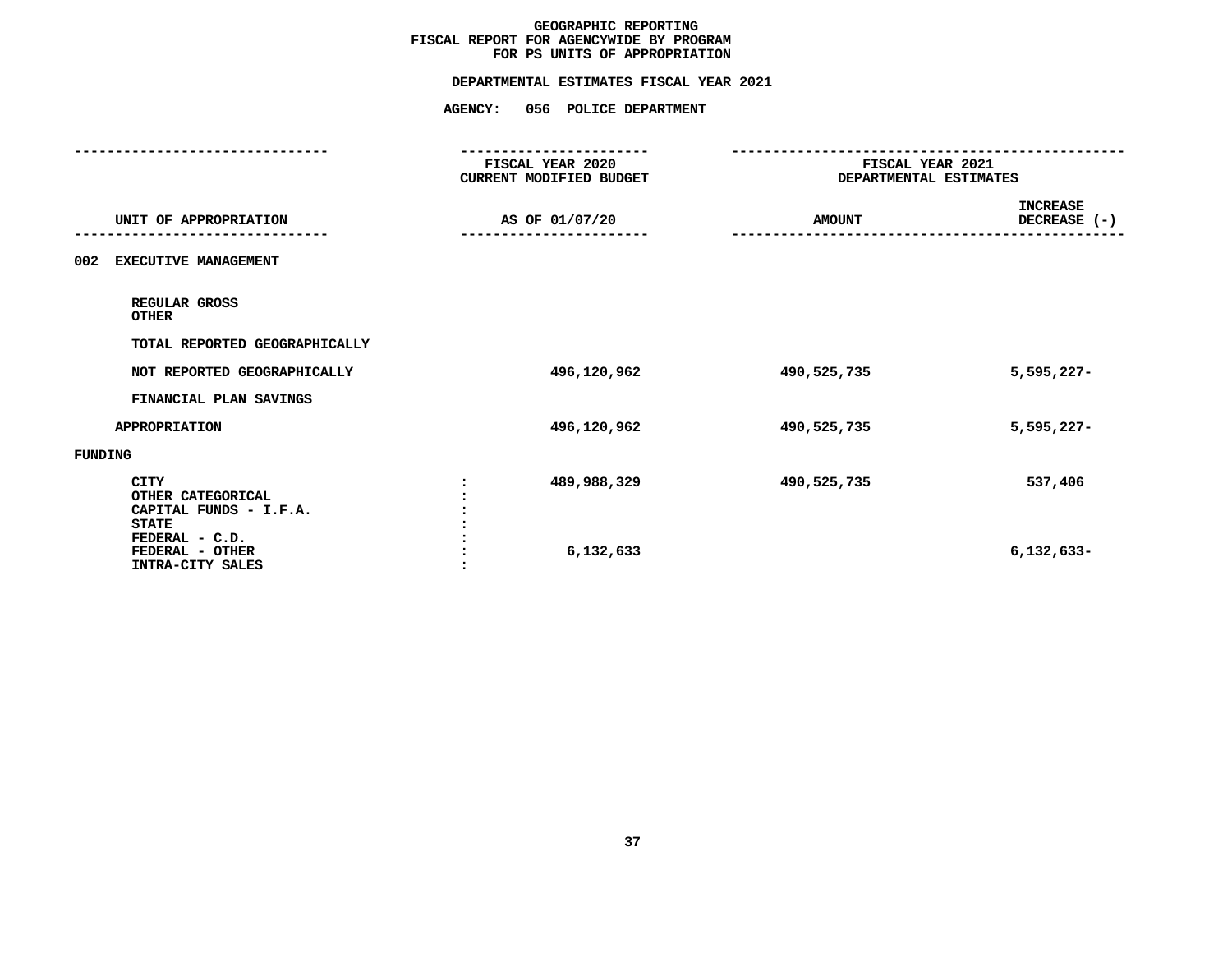| DEPARTMENTAL ESTIMATES FISCAL YEAR 2021                                                      |                                             |               |                                                   |  |  |  |
|----------------------------------------------------------------------------------------------|---------------------------------------------|---------------|---------------------------------------------------|--|--|--|
|                                                                                              | AGENCY: 056 POLICE DEPARTMENT               |               |                                                   |  |  |  |
|                                                                                              | FISCAL YEAR 2020<br>CURRENT MODIFIED BUDGET |               | FISCAL YEAR 2021<br><b>DEPARTMENTAL ESTIMATES</b> |  |  |  |
| UNIT OF APPROPRIATION                                                                        | AS OF 01/07/20                              | <b>AMOUNT</b> | <b>INCREASE</b><br>DECREASE $(-)$                 |  |  |  |
| SCHOOL SAFETY- P.S.<br>003                                                                   |                                             |               |                                                   |  |  |  |
| REGULAR GROSS<br>OTHER                                                                       |                                             |               |                                                   |  |  |  |
| TOTAL REPORTED GEOGRAPHICALLY                                                                |                                             |               |                                                   |  |  |  |
| NOT REPORTED GEOGRAPHICALLY                                                                  | 321,583,052                                 | 326,783,884   | 5,200,832                                         |  |  |  |
| FINANCIAL PLAN SAVINGS                                                                       |                                             |               |                                                   |  |  |  |
| <b>APPROPRIATION</b>                                                                         | 321,583,052                                 | 326,783,884   | 5,200,832                                         |  |  |  |
| <b>FUNDING</b>                                                                               |                                             |               |                                                   |  |  |  |
| <b>CITY</b><br>OTHER CATEGORICAL<br>CAPITAL FUNDS - I.F.A.<br><b>STATE</b><br>FEDERAL - C.D. | 23,989,038<br>$\ddot{\cdot}$                | 23,991,732    | 2,694                                             |  |  |  |
| FEDERAL - OTHER<br>INTRA-CITY SALES                                                          | 297,594,014<br>$\ddot{\phantom{a}}$         | 302,792,152   | 5,198,138                                         |  |  |  |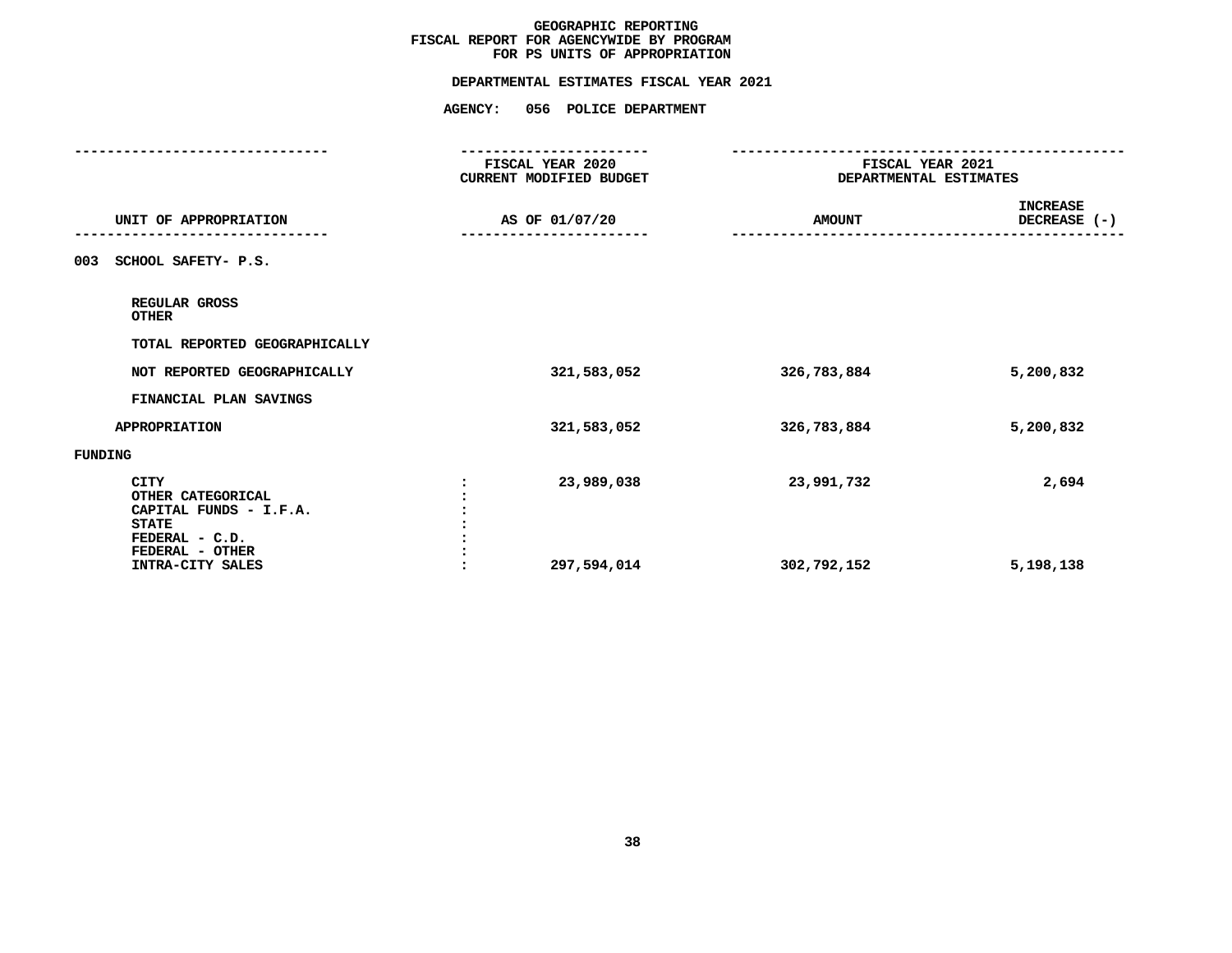| DEPARTMENTAL ESTIMATES FISCAL YEAR 2021                                                      |                                                    |               |                                                                            |  |  |  |  |
|----------------------------------------------------------------------------------------------|----------------------------------------------------|---------------|----------------------------------------------------------------------------|--|--|--|--|
|                                                                                              | AGENCY: 056 POLICE DEPARTMENT                      |               |                                                                            |  |  |  |  |
|                                                                                              | FISCAL YEAR 2020<br><b>CURRENT MODIFIED BUDGET</b> |               | ----------------------------<br>FISCAL YEAR 2021<br>DEPARTMENTAL ESTIMATES |  |  |  |  |
| UNIT OF APPROPRIATION                                                                        | AS OF 01/07/20                                     | <b>AMOUNT</b> | <b>INCREASE</b><br>DECREASE $(-)$                                          |  |  |  |  |
| <b>ADMINISTRATION-PERSONNEL</b><br>004                                                       |                                                    |               |                                                                            |  |  |  |  |
| REGULAR GROSS<br>OTHER                                                                       |                                                    |               |                                                                            |  |  |  |  |
| TOTAL REPORTED GEOGRAPHICALLY                                                                |                                                    |               |                                                                            |  |  |  |  |
| NOT REPORTED GEOGRAPHICALLY                                                                  | 271,830,064                                        | 271,366,563   | $463,501-$                                                                 |  |  |  |  |
| FINANCIAL PLAN SAVINGS                                                                       | $5,049,000 -$                                      | $5,049,000 -$ |                                                                            |  |  |  |  |
| <b>APPROPRIATION</b>                                                                         | 266,781,064                                        | 266, 317, 563 | $463,501 -$                                                                |  |  |  |  |
| <b>FUNDING</b>                                                                               |                                                    |               |                                                                            |  |  |  |  |
| <b>CITY</b><br>OTHER CATEGORICAL<br>CAPITAL FUNDS - I.F.A.<br><b>STATE</b><br>FEDERAL - C.D. | 266,456,063<br>$\ddot{\phantom{a}}$                | 266,317,563   | 138,500-                                                                   |  |  |  |  |
| FEDERAL - OTHER<br>INTRA-CITY SALES                                                          | 325,001                                            |               | $325,001 -$                                                                |  |  |  |  |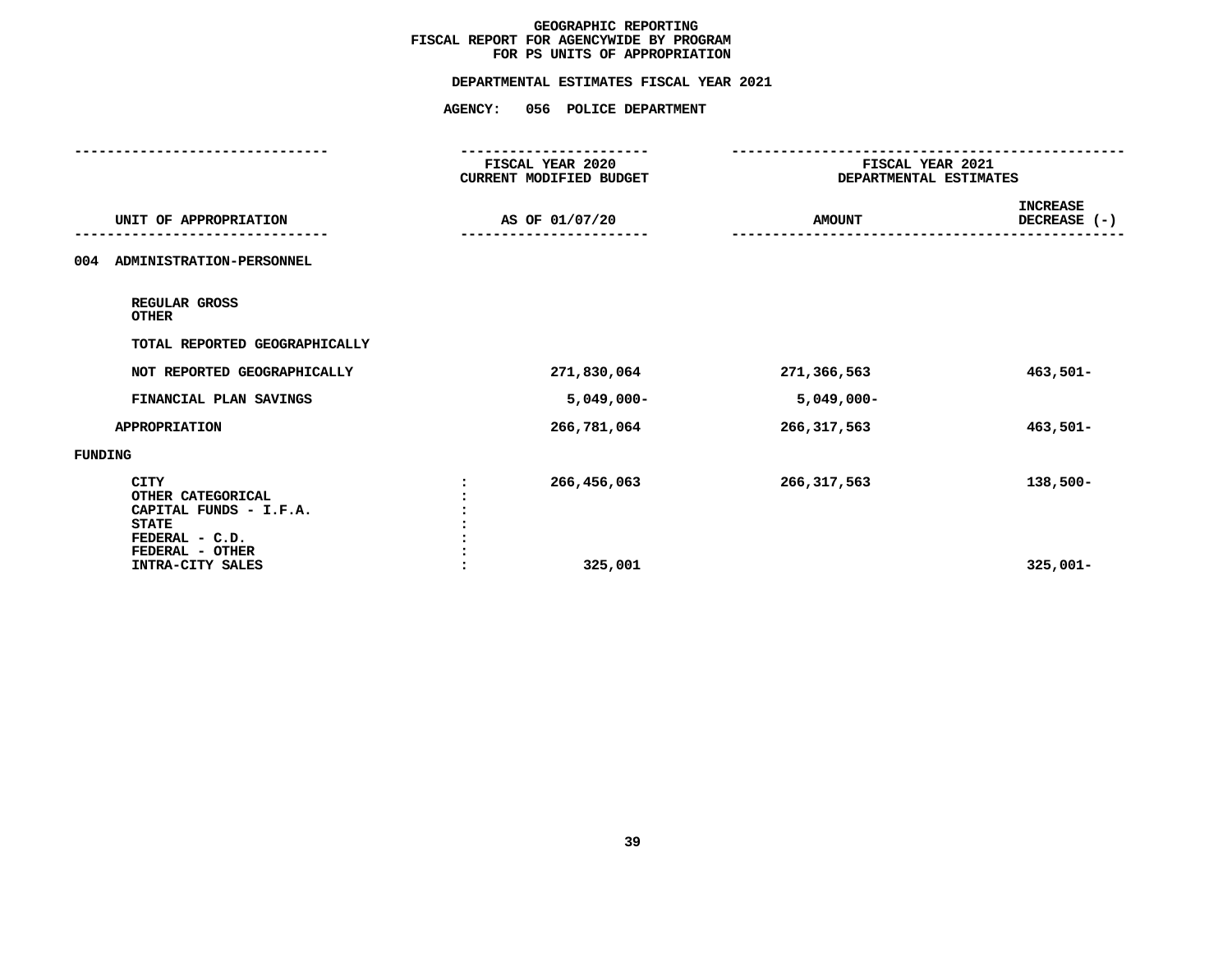| DEPARTMENTAL ESTIMATES FISCAL YEAR 2021                                                                                      |                                             |               |                                                                                             |  |  |  |
|------------------------------------------------------------------------------------------------------------------------------|---------------------------------------------|---------------|---------------------------------------------------------------------------------------------|--|--|--|
|                                                                                                                              | AGENCY: 056 POLICE DEPARTMENT               |               |                                                                                             |  |  |  |
|                                                                                                                              | FISCAL YEAR 2020<br>CURRENT MODIFIED BUDGET |               | --------------------------------------<br>FISCAL YEAR 2021<br><b>DEPARTMENTAL ESTIMATES</b> |  |  |  |
| UNIT OF APPROPRIATION                                                                                                        | AS OF 01/07/20                              | <b>AMOUNT</b> | <b>INCREASE</b><br>DECREASE $(-)$                                                           |  |  |  |
| CRIMINAL JUSTICE<br>006                                                                                                      |                                             |               |                                                                                             |  |  |  |
| REGULAR GROSS<br>OTHER                                                                                                       |                                             |               |                                                                                             |  |  |  |
| TOTAL REPORTED GEOGRAPHICALLY                                                                                                |                                             |               |                                                                                             |  |  |  |
| NOT REPORTED GEOGRAPHICALLY                                                                                                  | 62,631,263                                  | 62,714,673    | 83,410                                                                                      |  |  |  |
| FINANCIAL PLAN SAVINGS                                                                                                       |                                             |               |                                                                                             |  |  |  |
| <b>APPROPRIATION</b>                                                                                                         | 62,631,263                                  | 62,714,673    | 83,410                                                                                      |  |  |  |
| FUNDING                                                                                                                      |                                             |               |                                                                                             |  |  |  |
| CITY<br>OTHER CATEGORICAL<br>CAPITAL FUNDS - I.F.A.<br><b>STATE</b><br>FEDERAL - C.D.<br>FEDERAL - OTHER<br>INTRA-CITY SALES | 62,631,263                                  | 62,714,673    | 83,410                                                                                      |  |  |  |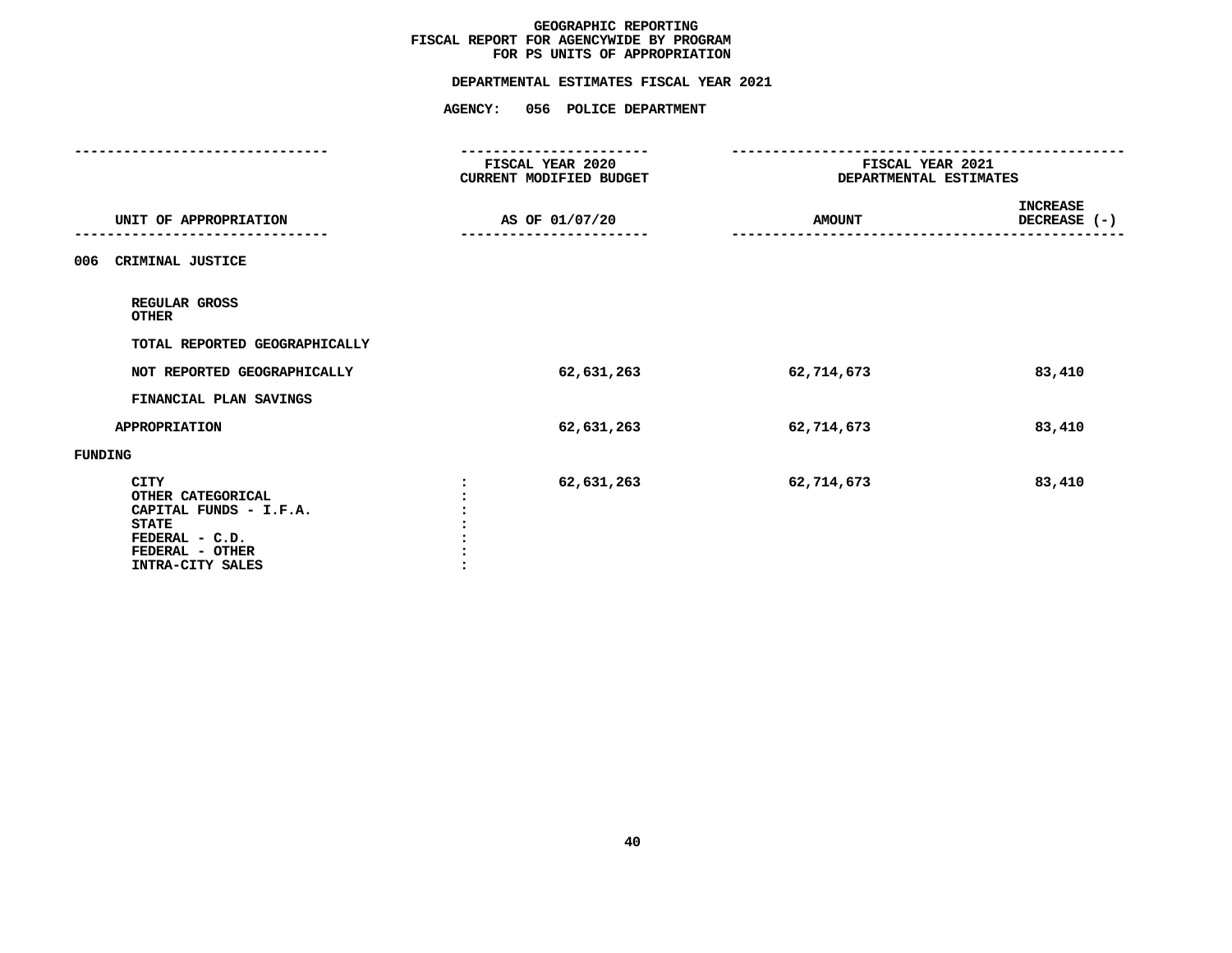# **GEOGRAPHIC**C REPORTING<br>WIDE BY PRO<br>F APPROPRIA FISCAL REPORT FOR AGENCYWIDE BY PROGRAM **REPORT FOR AGENCYWIDE BY PROGRAM FOR**

| DEPARTMENTAL ESTIMATES FISCAL YEAR 2021                                                                                             |                                                                            |                                       |               |                                            |  |  |  |
|-------------------------------------------------------------------------------------------------------------------------------------|----------------------------------------------------------------------------|---------------------------------------|---------------|--------------------------------------------|--|--|--|
|                                                                                                                                     |                                                                            | AGENCY: 056 POLICE DEPARTMENT         |               |                                            |  |  |  |
|                                                                                                                                     | --------------------<br>FISCAL YEAR 2020<br><b>CURRENT MODIFIED BUDGET</b> |                                       |               | FISCAL YEAR 2021<br>DEPARTMENTAL ESTIMATES |  |  |  |
| UNIT OF APPROPRIATION                                                                                                               |                                                                            | AS OF 01/07/20                        | <b>AMOUNT</b> | <b>INCREASE</b><br>DECREASE $(-)$          |  |  |  |
| TRAFFIC ENFORCEMENT<br>007                                                                                                          |                                                                            |                                       |               |                                            |  |  |  |
| REGULAR GROSS<br>OTHER                                                                                                              |                                                                            |                                       |               |                                            |  |  |  |
| TOTAL REPORTED GEOGRAPHICALLY                                                                                                       |                                                                            |                                       |               |                                            |  |  |  |
| NOT REPORTED GEOGRAPHICALLY                                                                                                         |                                                                            | 171,210,594                           | 172,682,158   | 1,471,564                                  |  |  |  |
| FINANCIAL PLAN SAVINGS                                                                                                              |                                                                            |                                       |               |                                            |  |  |  |
| <b>APPROPRIATION</b>                                                                                                                |                                                                            | 171,210,594                           | 172,682,158   | 1,471,564                                  |  |  |  |
| <b>FUNDING</b>                                                                                                                      |                                                                            |                                       |               |                                            |  |  |  |
| <b>CITY</b><br>OTHER CATEGORICAL<br>CAPITAL FUNDS - I.F.A.<br><b>STATE</b><br>FEDERAL - C.D.<br>FEDERAL - OTHER<br>INTRA-CITY SALES | $\ddot{\cdot}$                                                             | 159,944,595<br>9,120,488<br>2,145,511 | 172,682,158   | 12,737,563<br>$9,120,488-$<br>2,145,511-   |  |  |  |
|                                                                                                                                     |                                                                            |                                       |               |                                            |  |  |  |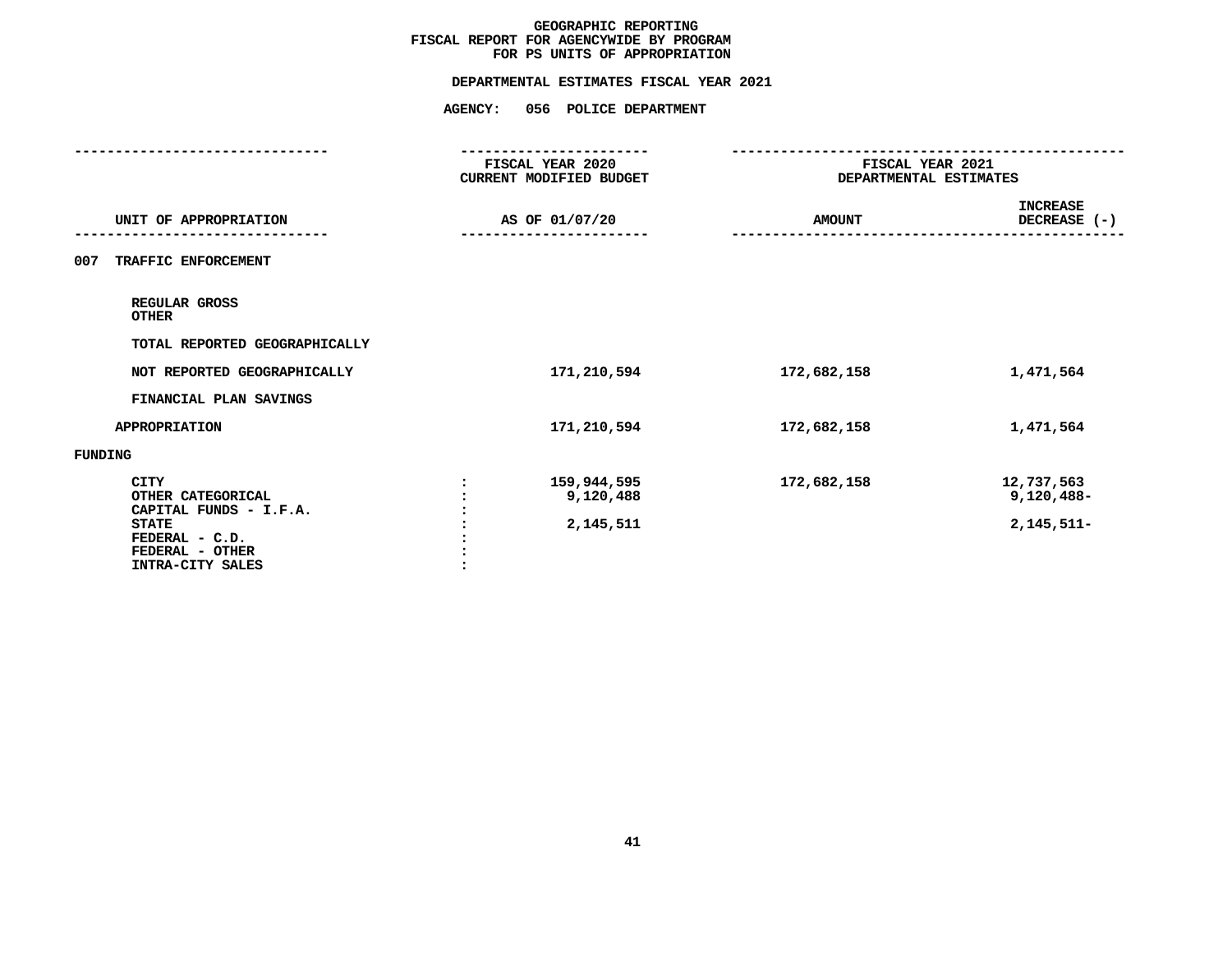# **GEOGRAPHIC**C REPORTING<br>WIDE BY PRO<br>F APPROPRIA FISCAL REPORT FOR AGENCYWIDE BY PROGRAM **REPORT FOR AGENCYWIDE BY PROGRAM FOR**

|                                                                                                                                     | FISCAL YEAR 2020<br>CURRENT MODIFIED BUDGET | FISCAL YEAR 2021<br>DEPARTMENTAL ESTIMATES |                                   |  |
|-------------------------------------------------------------------------------------------------------------------------------------|---------------------------------------------|--------------------------------------------|-----------------------------------|--|
| UNIT OF APPROPRIATION                                                                                                               | AS OF 01/07/20                              | <b>AMOUNT</b>                              | <b>INCREASE</b><br>DECREASE $(-)$ |  |
| TRANSIT POLICE-PS<br>008                                                                                                            |                                             |                                            |                                   |  |
| REGULAR GROSS<br><b>OTHER</b>                                                                                                       |                                             |                                            |                                   |  |
| TOTAL REPORTED GEOGRAPHICALLY                                                                                                       |                                             |                                            |                                   |  |
| NOT REPORTED GEOGRAPHICALLY                                                                                                         | 246,470,941                                 | 245,423,473                                | 1,047,468-                        |  |
| FINANCIAL PLAN SAVINGS                                                                                                              |                                             |                                            |                                   |  |
| <b>APPROPRIATION</b>                                                                                                                | 246,470,941                                 | 245,423,473                                | 1,047,468-                        |  |
| FUNDING                                                                                                                             |                                             |                                            |                                   |  |
| <b>CITY</b><br>OTHER CATEGORICAL<br>CAPITAL FUNDS - I.F.A.<br><b>STATE</b><br>FEDERAL - C.D.<br>FEDERAL - OTHER<br>INTRA-CITY SALES | 245,369,998<br>1,100,943                    | 245, 423, 473                              | 53,475<br>1,100,943-              |  |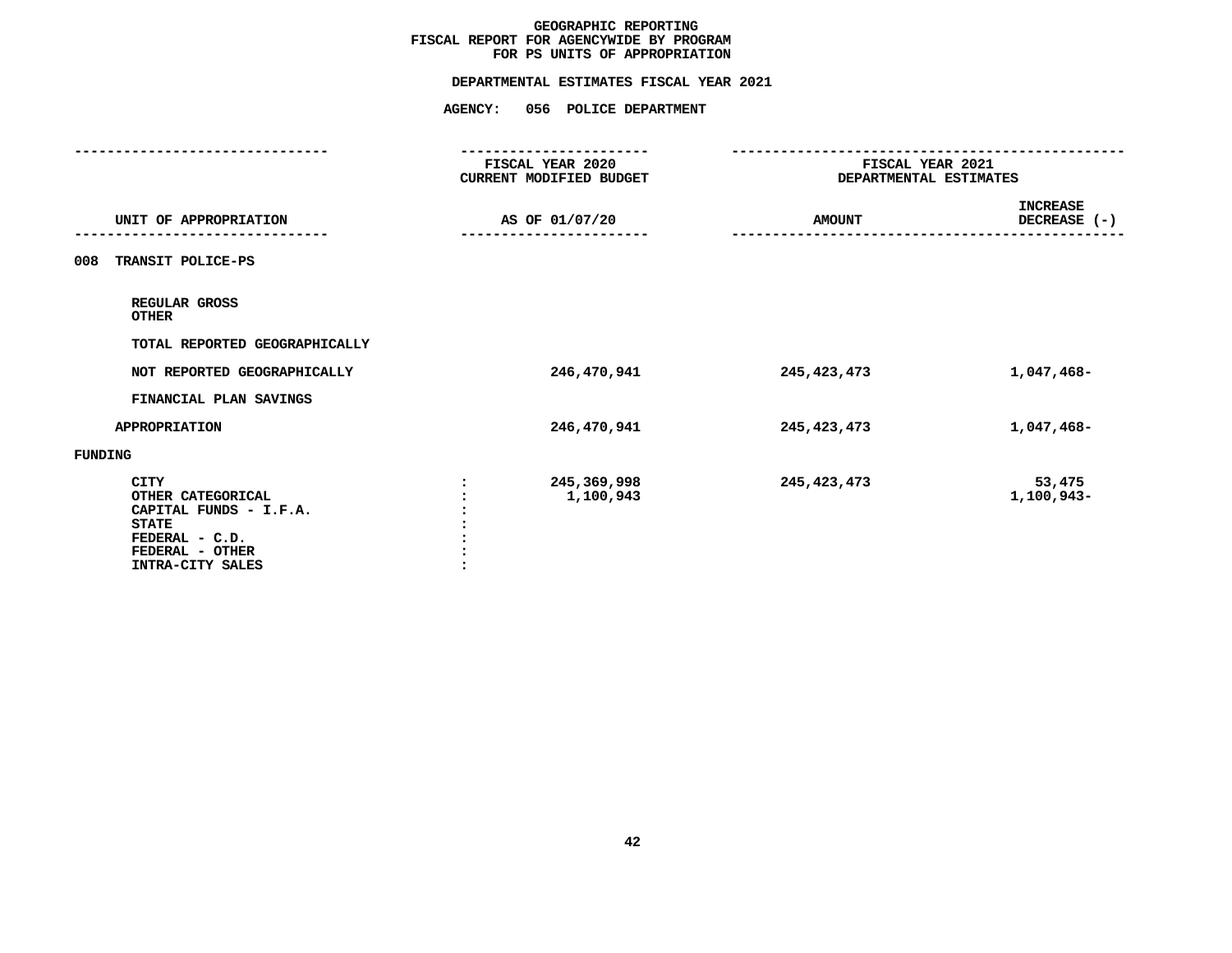| DEPARTMENTAL ESTIMATES FISCAL YEAR 2021                                                                                             |                                             |                                                                                             |                                   |  |  |  |
|-------------------------------------------------------------------------------------------------------------------------------------|---------------------------------------------|---------------------------------------------------------------------------------------------|-----------------------------------|--|--|--|
|                                                                                                                                     | AGENCY: 056 POLICE DEPARTMENT               |                                                                                             |                                   |  |  |  |
|                                                                                                                                     | FISCAL YEAR 2020<br>CURRENT MODIFIED BUDGET | --------------------------------------<br>FISCAL YEAR 2021<br><b>DEPARTMENTAL ESTIMATES</b> |                                   |  |  |  |
| UNIT OF APPROPRIATION                                                                                                               | AS OF 01/07/20                              | <b>AMOUNT</b>                                                                               | <b>INCREASE</b><br>DECREASE $(-)$ |  |  |  |
| 009 HOUSING POLICE-PS                                                                                                               |                                             |                                                                                             |                                   |  |  |  |
| REGULAR GROSS<br>OTHER                                                                                                              |                                             |                                                                                             |                                   |  |  |  |
| TOTAL REPORTED GEOGRAPHICALLY                                                                                                       |                                             |                                                                                             |                                   |  |  |  |
| NOT REPORTED GEOGRAPHICALLY                                                                                                         | 201,990,929                                 | 202,044,267                                                                                 | 53,338                            |  |  |  |
| FINANCIAL PLAN SAVINGS                                                                                                              |                                             |                                                                                             |                                   |  |  |  |
| <b>APPROPRIATION</b>                                                                                                                | 201,990,929                                 | 202,044,267                                                                                 | 53,338                            |  |  |  |
| <b>FUNDING</b>                                                                                                                      |                                             |                                                                                             |                                   |  |  |  |
| <b>CITY</b><br>OTHER CATEGORICAL<br>CAPITAL FUNDS - I.F.A.<br><b>STATE</b><br>FEDERAL - C.D.<br>FEDERAL - OTHER<br>INTRA-CITY SALES | 201,990,929<br>$\ddot{\phantom{a}}$         | 202,044,267                                                                                 | 53,338                            |  |  |  |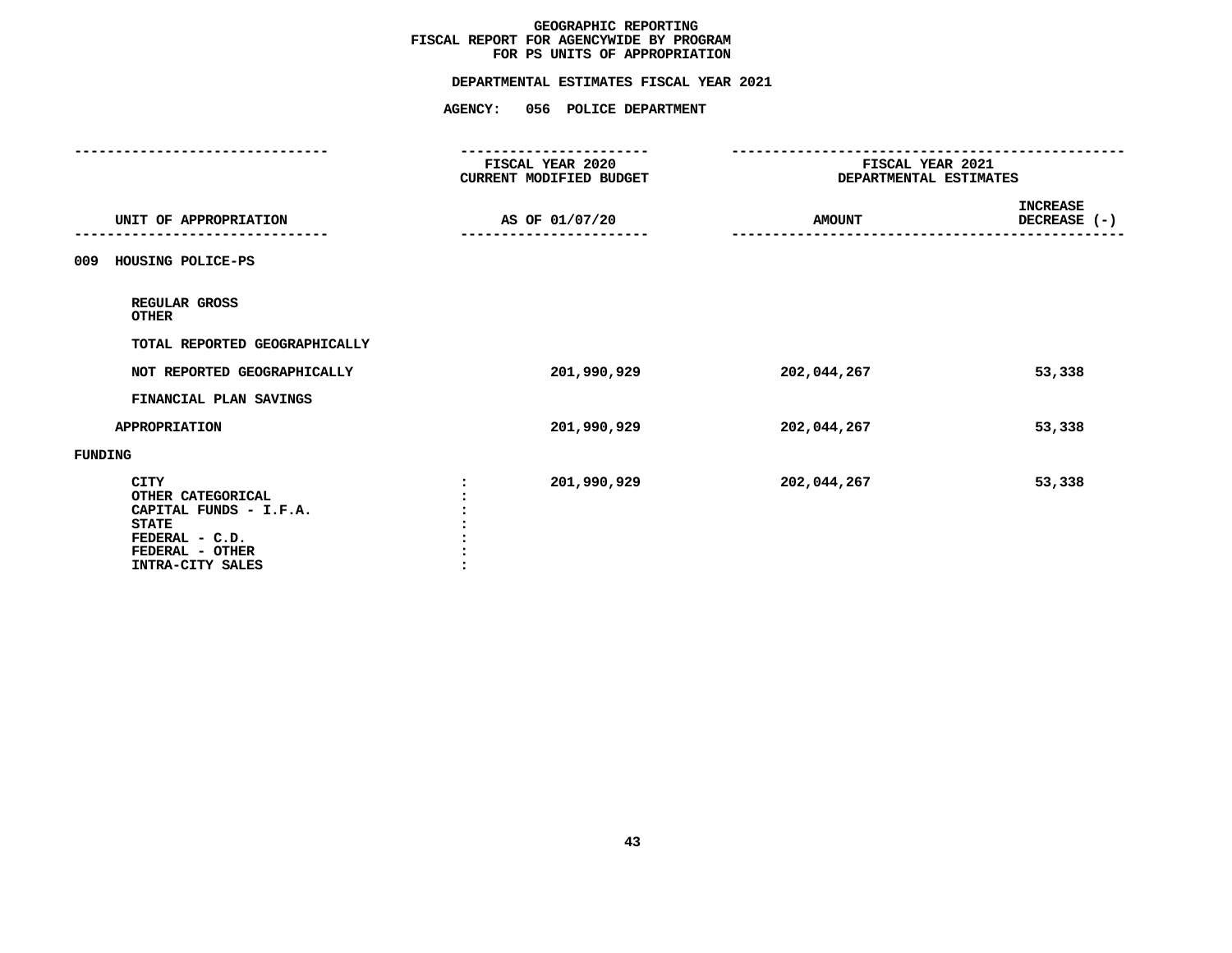|                                                          | FISCAL YEAR 2020<br>CURRENT MODIFIED BUDGET | FISCAL YEAR 2021<br>DEPARTMENTAL ESTIMATES |                                 |  |  |
|----------------------------------------------------------|---------------------------------------------|--------------------------------------------|---------------------------------|--|--|
| UNIT OF APPROPRIATION                                    | AS OF 01/07/20                              | <b>AMOUNT</b>                              | <b>INCREASE</b><br>DECREASE (-) |  |  |
| OPERATIONS-OTPS<br>100                                   |                                             |                                            |                                 |  |  |
| TOTAL REPORTED GEOGRAPHICALLY                            |                                             |                                            |                                 |  |  |
| NOT REPORTED GEOGRAPHICALLY                              | 137,859,837                                 | 96,541,470                                 | 41,318,367-                     |  |  |
| FINANCIAL PLAN SAVINGS                                   | 4,083,344-                                  | 4, 113, 344-                               | $30,000 -$                      |  |  |
| <b>APPROPRIATION</b>                                     | 133,776,493                                 | 92,428,126                                 | 41,348,367-                     |  |  |
| FUNDING                                                  |                                             |                                            |                                 |  |  |
| CITY<br>OTHER CATEGORICAL                                | 85, 422, 278<br>263,107                     | 83, 197, 147                               | 2,225,131-<br>$263,107-$        |  |  |
| CAPITAL FUNDS - I.F.A.<br><b>STATE</b><br>FEDERAL - C.D. | 13,417,514                                  | 87,544                                     | 13,329,970-                     |  |  |
| FEDERAL - OTHER<br>INTRA-CITY SALES                      | 28,694,444<br>5,979,150                     | 3,164,285<br>5,979,150                     | 25,530,159-                     |  |  |
|                                                          |                                             |                                            |                                 |  |  |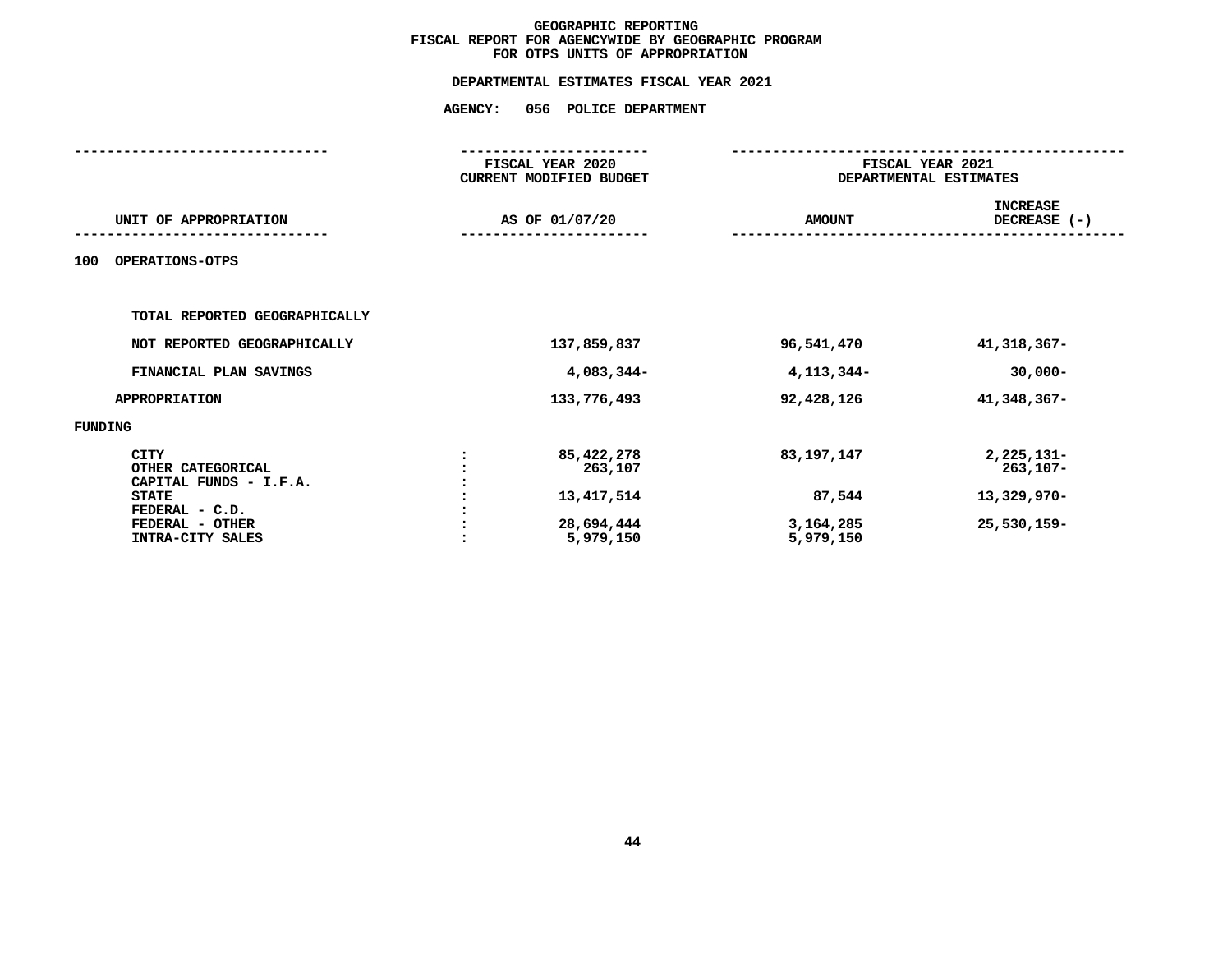| DEPARTMENTAL ESTIMATES FISCAL YEAR 2021                  |                                             |               |                                            |  |  |  |  |  |
|----------------------------------------------------------|---------------------------------------------|---------------|--------------------------------------------|--|--|--|--|--|
|                                                          | AGENCY: 056 POLICE DEPARTMENT               |               |                                            |  |  |  |  |  |
|                                                          | FISCAL YEAR 2020<br>CURRENT MODIFIED BUDGET |               | FISCAL YEAR 2021<br>DEPARTMENTAL ESTIMATES |  |  |  |  |  |
| UNIT OF APPROPRIATION                                    | AS OF 01/07/20                              | <b>AMOUNT</b> | <b>INCREASE</b><br>DECREASE (-)            |  |  |  |  |  |
| <b>EXECUTIVE MANAGEMENT-OTPS</b><br>200                  |                                             |               |                                            |  |  |  |  |  |
| TOTAL REPORTED GEOGRAPHICALLY                            |                                             |               |                                            |  |  |  |  |  |
| NOT REPORTED GEOGRAPHICALLY                              | 124,164,401                                 | 29,456,406    | 94,707,995-                                |  |  |  |  |  |
| FINANCIAL PLAN SAVINGS                                   | $1 -$                                       | $1 -$         |                                            |  |  |  |  |  |
| APPROPRIATION                                            | 124,164,400                                 | 29,456,405    | 94,707,995-                                |  |  |  |  |  |
| FUNDING                                                  |                                             |               |                                            |  |  |  |  |  |
| CITY<br>OTHER CATEGORICAL                                | 18,579,507                                  | 15,056,405    | $3,523,102-$                               |  |  |  |  |  |
| CAPITAL FUNDS - I.F.A.<br><b>STATE</b><br>FEDERAL - C.D. | 36,480,972                                  | 14,400,000    | 22,080,972-                                |  |  |  |  |  |
| FEDERAL - OTHER<br>INTRA-CITY SALES                      | 69,103,921                                  |               | 69,103,921-                                |  |  |  |  |  |
|                                                          |                                             |               |                                            |  |  |  |  |  |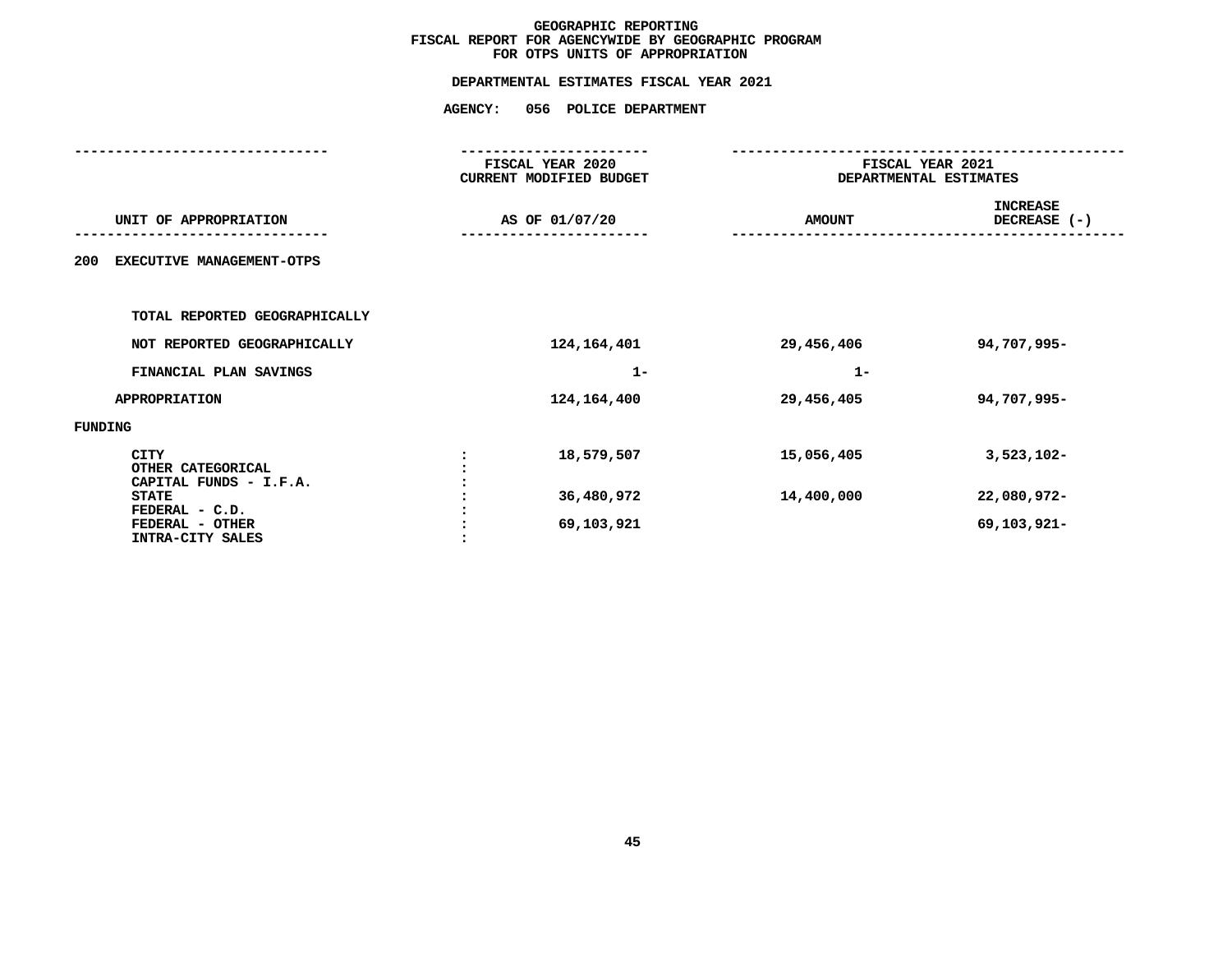|                                                                                                                                     | FISCAL YEAR 2020<br>CURRENT MODIFIED BUDGET | FISCAL YEAR 2021<br>DEPARTMENTAL ESTIMATES |                                 |  |
|-------------------------------------------------------------------------------------------------------------------------------------|---------------------------------------------|--------------------------------------------|---------------------------------|--|
| UNIT OF APPROPRIATION                                                                                                               | AS OF 01/07/20                              | <b>AMOUNT</b>                              | <b>INCREASE</b><br>DECREASE (-) |  |
| 300 SCHOOL SAFETY- OTPS                                                                                                             |                                             |                                            |                                 |  |
| TOTAL REPORTED GEOGRAPHICALLY                                                                                                       |                                             |                                            |                                 |  |
| NOT REPORTED GEOGRAPHICALLY                                                                                                         | 4,903,848                                   | 4,903,848                                  |                                 |  |
| FINANCIAL PLAN SAVINGS                                                                                                              |                                             |                                            |                                 |  |
| <b>APPROPRIATION</b>                                                                                                                | 4,903,848                                   | 4,903,848                                  |                                 |  |
| FUNDING                                                                                                                             |                                             |                                            |                                 |  |
| <b>CITY</b><br>OTHER CATEGORICAL<br>CAPITAL FUNDS - I.F.A.<br><b>STATE</b><br>FEDERAL - C.D.<br>FEDERAL - OTHER<br>INTRA-CITY SALES | 4,903,848                                   | 4,903,848                                  |                                 |  |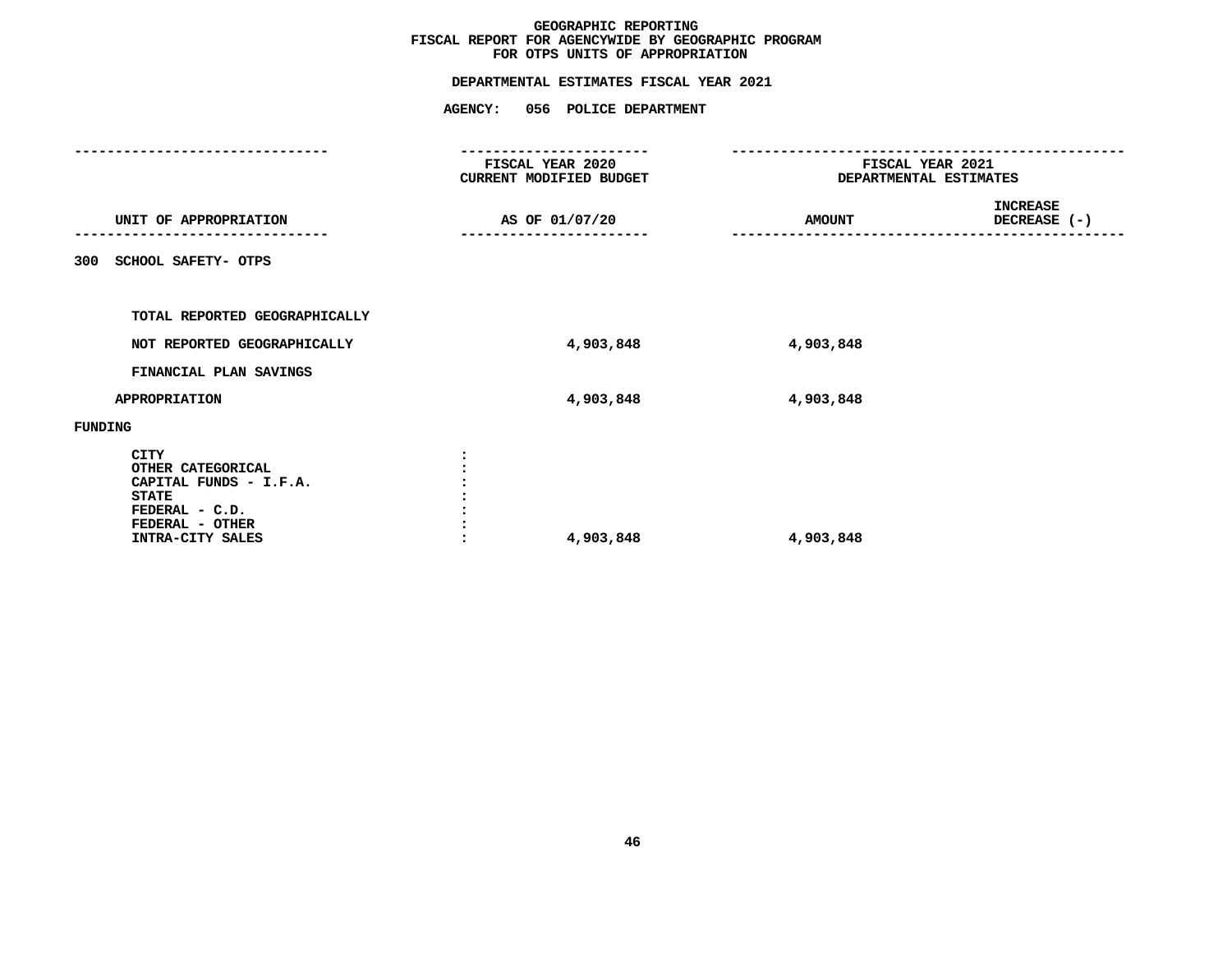|                                                                                                                              | FISCAL YEAR 2020<br>CURRENT MODIFIED BUDGET                  | FISCAL YEAR 2021<br>DEPARTMENTAL ESTIMATES |                                                              |  |  |
|------------------------------------------------------------------------------------------------------------------------------|--------------------------------------------------------------|--------------------------------------------|--------------------------------------------------------------|--|--|
| UNIT OF APPROPRIATION                                                                                                        | AS OF 01/07/20                                               | <b>AMOUNT</b>                              | <b>INCREASE</b><br>DECREASE (-)                              |  |  |
| ADMINISTRATION-OTPS<br>400                                                                                                   |                                                              |                                            |                                                              |  |  |
| TOTAL REPORTED GEOGRAPHICALLY                                                                                                |                                                              |                                            |                                                              |  |  |
| NOT REPORTED GEOGRAPHICALLY                                                                                                  | 357,834,449                                                  | 328,024,813                                | 29,809,636-                                                  |  |  |
| FINANCIAL PLAN SAVINGS                                                                                                       | 4,983,087-                                                   | 5,366,849-                                 | 383,762-                                                     |  |  |
| <b>APPROPRIATION</b>                                                                                                         | 352,851,362                                                  | 322,657,964                                | $30, 193, 398 -$                                             |  |  |
| FUNDING                                                                                                                      |                                                              |                                            |                                                              |  |  |
| CITY<br>OTHER CATEGORICAL<br>CAPITAL FUNDS - I.F.A.<br><b>STATE</b><br>FEDERAL - C.D.<br>FEDERAL - OTHER<br>INTRA-CITY SALES | 322,423,903<br>810,571<br>7,814,975<br>21,611,656<br>190,257 | 322,645,964<br>12,000                      | 222,061<br>810,571-<br>7,814,975-<br>21,611,656-<br>178,257- |  |  |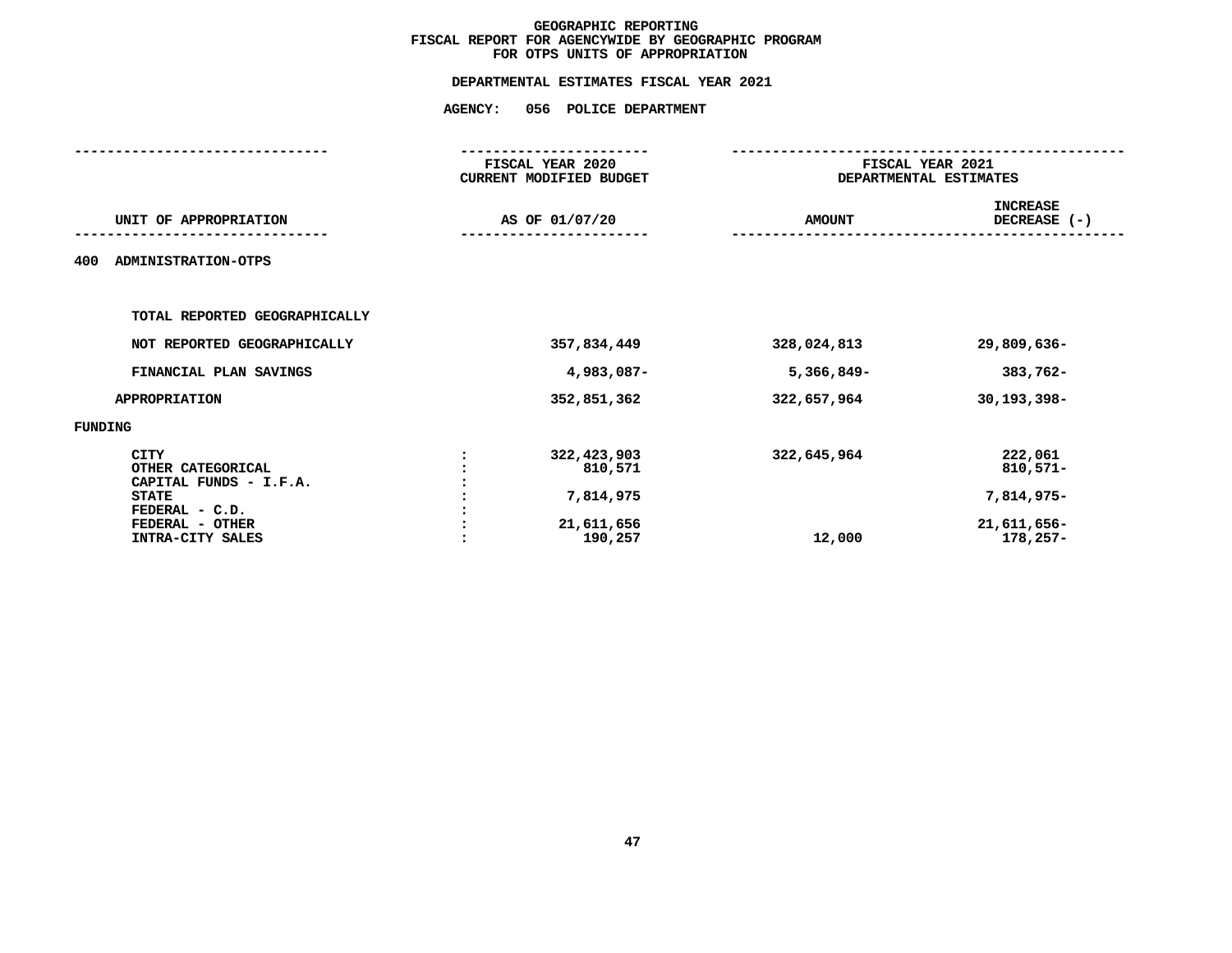|                                                                                                                              | FISCAL YEAR 2020<br>CURRENT MODIFIED BUDGET | FISCAL YEAR 2021<br>DEPARTMENTAL ESTIMATES |                          |  |
|------------------------------------------------------------------------------------------------------------------------------|---------------------------------------------|--------------------------------------------|--------------------------|--|
| UNIT OF APPROPRIATION                                                                                                        | AS OF 01/07/20                              | <b>AMOUNT</b>                              | INCREASE<br>DECREASE (-) |  |
| 600 CRIMINAL JUSTICE-OTPS                                                                                                    |                                             |                                            |                          |  |
| TOTAL REPORTED GEOGRAPHICALLY                                                                                                |                                             |                                            |                          |  |
| NOT REPORTED GEOGRAPHICALLY                                                                                                  | 590,351                                     | 590,351                                    |                          |  |
| FINANCIAL PLAN SAVINGS                                                                                                       |                                             |                                            |                          |  |
| <b>APPROPRIATION</b>                                                                                                         | 590,351                                     | 590,351                                    |                          |  |
| FUNDING                                                                                                                      |                                             |                                            |                          |  |
| CITY<br>OTHER CATEGORICAL<br>CAPITAL FUNDS - I.F.A.<br><b>STATE</b><br>FEDERAL - C.D.<br>FEDERAL - OTHER<br>INTRA-CITY SALES | 590,351                                     | 590,351                                    |                          |  |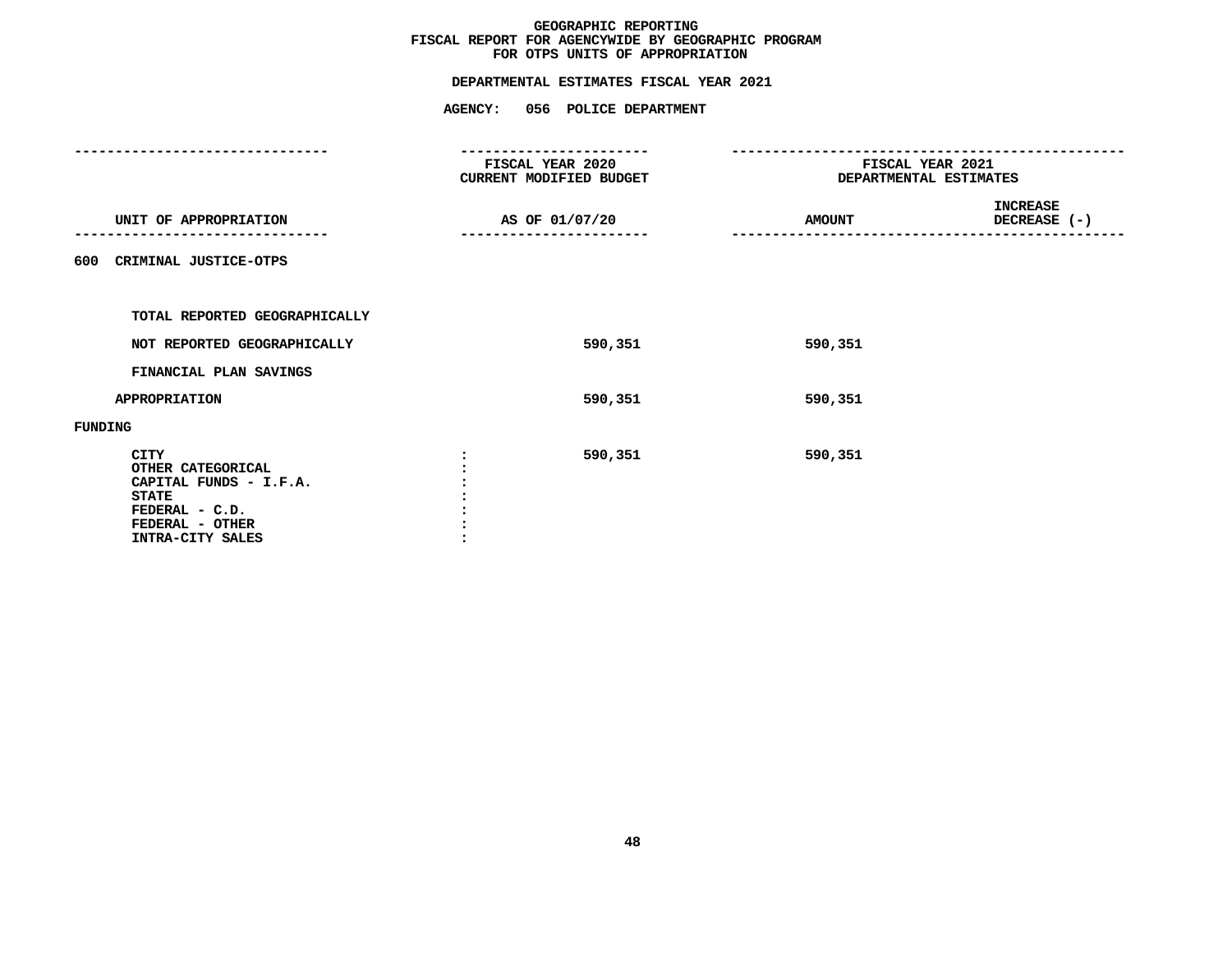|                                                            | FISCAL YEAR 2020<br>CURRENT MODIFIED BUDGET | FISCAL YEAR 2021<br>DEPARTMENTAL ESTIMATES |                                 |
|------------------------------------------------------------|---------------------------------------------|--------------------------------------------|---------------------------------|
| UNIT OF APPROPRIATION                                      | AS OF 01/07/20                              | <b>AMOUNT</b>                              | <b>INCREASE</b><br>DECREASE (-) |
| 700<br>TRAFFIC ENFORCEMENT-OTPS                            |                                             |                                            |                                 |
| TOTAL REPORTED GEOGRAPHICALLY                              |                                             |                                            |                                 |
| NOT REPORTED GEOGRAPHICALLY                                | 13,541,989                                  | 10,960,283                                 | 2,581,706-                      |
| FINANCIAL PLAN SAVINGS                                     |                                             |                                            |                                 |
| <b>APPROPRIATION</b>                                       | 13,541,989                                  | 10,960,283                                 | 2,581,706-                      |
| FUNDING                                                    |                                             |                                            |                                 |
| <b>CITY</b><br>OTHER CATEGORICAL<br>CAPITAL FUNDS - I.F.A. | 13,251,989                                  | 10,960,283                                 | 2,291,706-                      |
| <b>STATE</b><br>FEDERAL - C.D.                             | 150,000                                     |                                            | 150,000-                        |
| FEDERAL - OTHER<br>INTRA-CITY SALES                        | 140,000                                     |                                            | $140,000 -$                     |
|                                                            |                                             |                                            |                                 |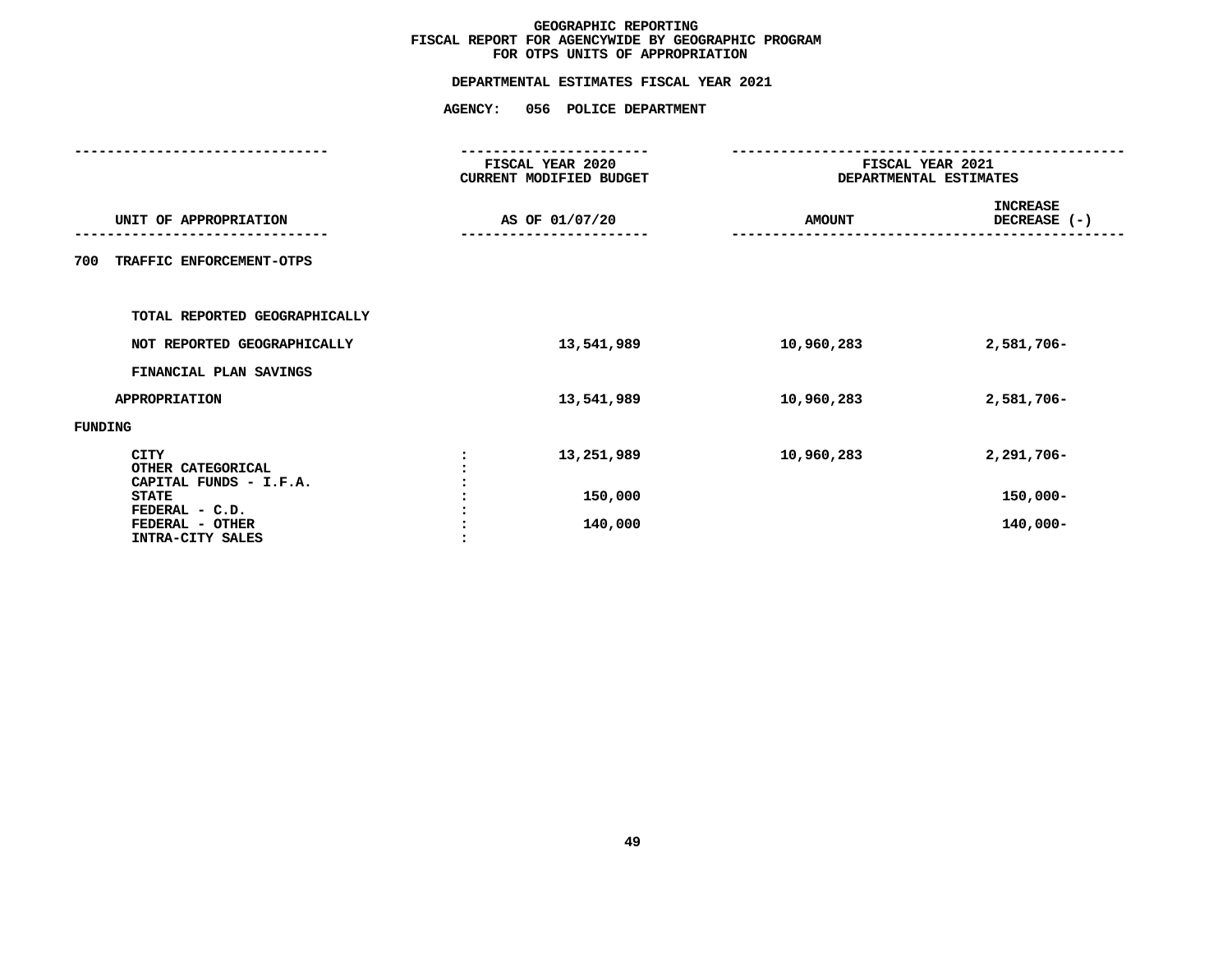# **GEOGRAPHICC REPORTING<br>ENCYWIDE SU<br>----------FISCAL**

# **REPORT AGENCYWIDE SUMMARY DEPARTMENTAL ESTIMATES FISCAL YEAR <sup>2021</sup>**

# **AGENCY: <sup>056</sup> POLICE DEPARTMENT**

|                                                                                                                                                       | FISCAL YEAR 2020<br>CURRENT MODIFIED BUDGET                             |                                                          | FISCAL YEAR 2021<br>DEPARTMENTAL ESTIMATES                              |  |  |
|-------------------------------------------------------------------------------------------------------------------------------------------------------|-------------------------------------------------------------------------|----------------------------------------------------------|-------------------------------------------------------------------------|--|--|
| UNIT OF APPROPRIATION                                                                                                                                 | AS OF 01/07/20                                                          | <b>AMOUNT</b>                                            | <b>INCREASE</b><br>DECREASE (-)                                         |  |  |
| PS APPROPRIATIONS<br>REGULAR GROSS<br><b>OTHER</b>                                                                                                    | 1,441,860,373<br>42,799,142                                             | 1,443,511,167<br>42,799,142                              | 1,650,794                                                               |  |  |
| TOTAL REPORTED GEOGRAPHICALLY<br>NOT REPORTED GEOGRAPHICALLY                                                                                          | 1,484,659,515<br>3,685,914,372                                          | 1,486,310,309<br>3,651,366,370                           | 1,650,794<br>34,548,002-                                                |  |  |
| OTPS APPROPRIATIONS<br>TOTAL REPORTED GEOGRAPHICALLY<br>NOT REPORTED GEOGRAPHICALLY                                                                   | 638,894,875                                                             | 470,477,171                                              | 168, 417, 704-                                                          |  |  |
| FINANCIAL PLAN SAVINGS<br><b>APPROPRIATIONS</b>                                                                                                       | 33,024,848<br>5,842,493,610                                             | 31, 311, 086<br>5,639,464,936                            | 1,713,762-<br>203,028,674-                                              |  |  |
| <b>FUNDING</b><br><b>CITY</b><br>OTHER CATEGORICAL<br>CAPITAL FUNDS - I.F.A.<br><b>STATE</b><br>FEDERAL - C.D.<br>FEDERAL - OTHER<br>INTRA-CITY SALES | 5,298,846,056<br>11,633,037<br>60,811,152<br>162,208,565<br>308,994,800 | 5,289,716,819<br>15,132,008<br>20,928,959<br>313,687,150 | $9,129,237-$<br>11,633,037-<br>45,679,144-<br>141,279,606-<br>4,692,350 |  |  |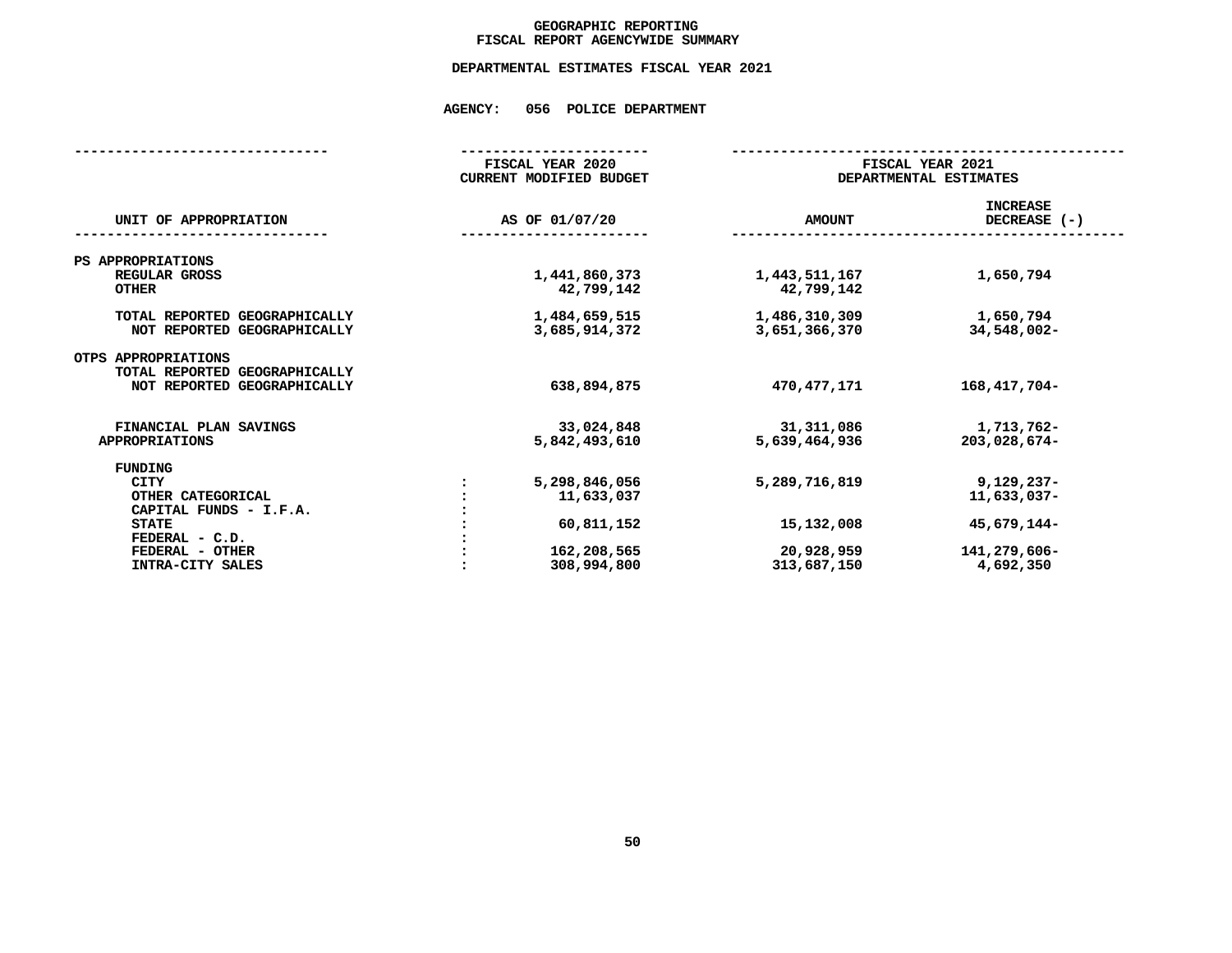**ESTIMATES FISCAL YEAR <sup>2021</sup> AGENCY <sup>057</sup> FIRE DEPARTMENT BOROUGH**BRONX<br>**ENG & LAD CO, BATT, DIV, B C PROGRAMENG & LAD CO, BATT, DIV, <sup>B</sup> <sup>C</sup> UNIT OF APPROPRIATION <sup>002</sup> FIRE EXTING AND EMERG RESP**

|                                | FISCAL YEAR 2020<br>CURRENT MODIFIED BUDGET |                        |               | FISCAL YEAR 2021<br>DEPARTMENTAL ESTIMATES |                                |
|--------------------------------|---------------------------------------------|------------------------|---------------|--------------------------------------------|--------------------------------|
| LOCAL SERVICE DISTRICT         | AS OF 01/07/20<br><b>AMOUNT</b>             | FULL TIME<br>POSITIONS | <b>AMOUNT</b> | FULL TIME<br>POSITIONS                     | <b>INCREASE</b><br>DECREASE(-) |
| BX ENG & LAD CO, BATT, DIV, BC | 208,163,058                                 | 1,700                  | 208,299,433   | 1,700                                      | 136,375                        |
| PROGRAM TOTAL:                 | 208,163,058                                 | 1,700                  | 208,299,433   | 1,700                                      | 136,375                        |
|                                |                                             |                        |               |                                            |                                |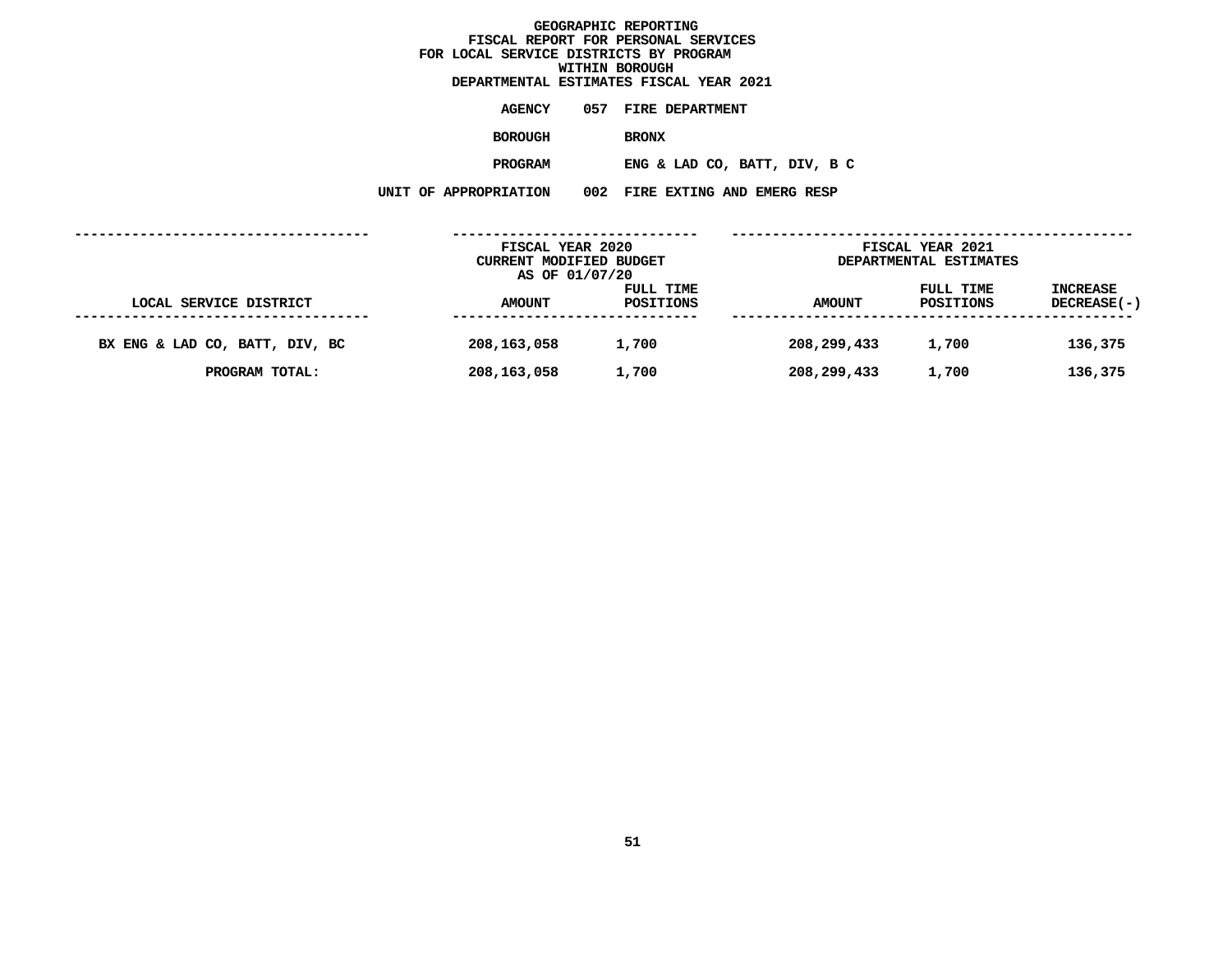**ESTIMATES FISCAL YEAR <sup>2021</sup> AGENCY <sup>057</sup> FIRE DEPARTMENT BOROUGH BRONX PROGRAMFIRE PREVENTION UNIT OF APPROPRIATION <sup>004</sup> FIRE PREVENTION**

|                        | FISCAL YEAR 2020<br>CURRENT MODIFIED BUDGET<br>AS OF 01/07/20 |                        | FISCAL YEAR 2021<br>DEPARTMENTAL ESTIMATES |                        |                         |
|------------------------|---------------------------------------------------------------|------------------------|--------------------------------------------|------------------------|-------------------------|
| LOCAL SERVICE DISTRICT | <b>AMOUNT</b>                                                 | FULL TIME<br>POSITIONS | <b>AMOUNT</b>                              | FULL TIME<br>POSITIONS | INCREASE<br>DECREASE(-) |
| BRONX FIRE PREVENTION  | 1,107,626                                                     | 17                     | 1,602,735                                  | 16                     | 495,109                 |
| PROGRAM TOTAL:         | 1,107,626                                                     | 17                     | 1,602,735                                  | 16                     | 495,109                 |
| SUB BOROUGH TOTAL:     | 209,270,684                                                   | 1,717                  | 209,902,168                                | 1,716                  | 631,484                 |
| BOROUGH TOTAL:         | 209,270,684                                                   | 1,717                  | 209,902,168                                | 1,716                  | 631,484                 |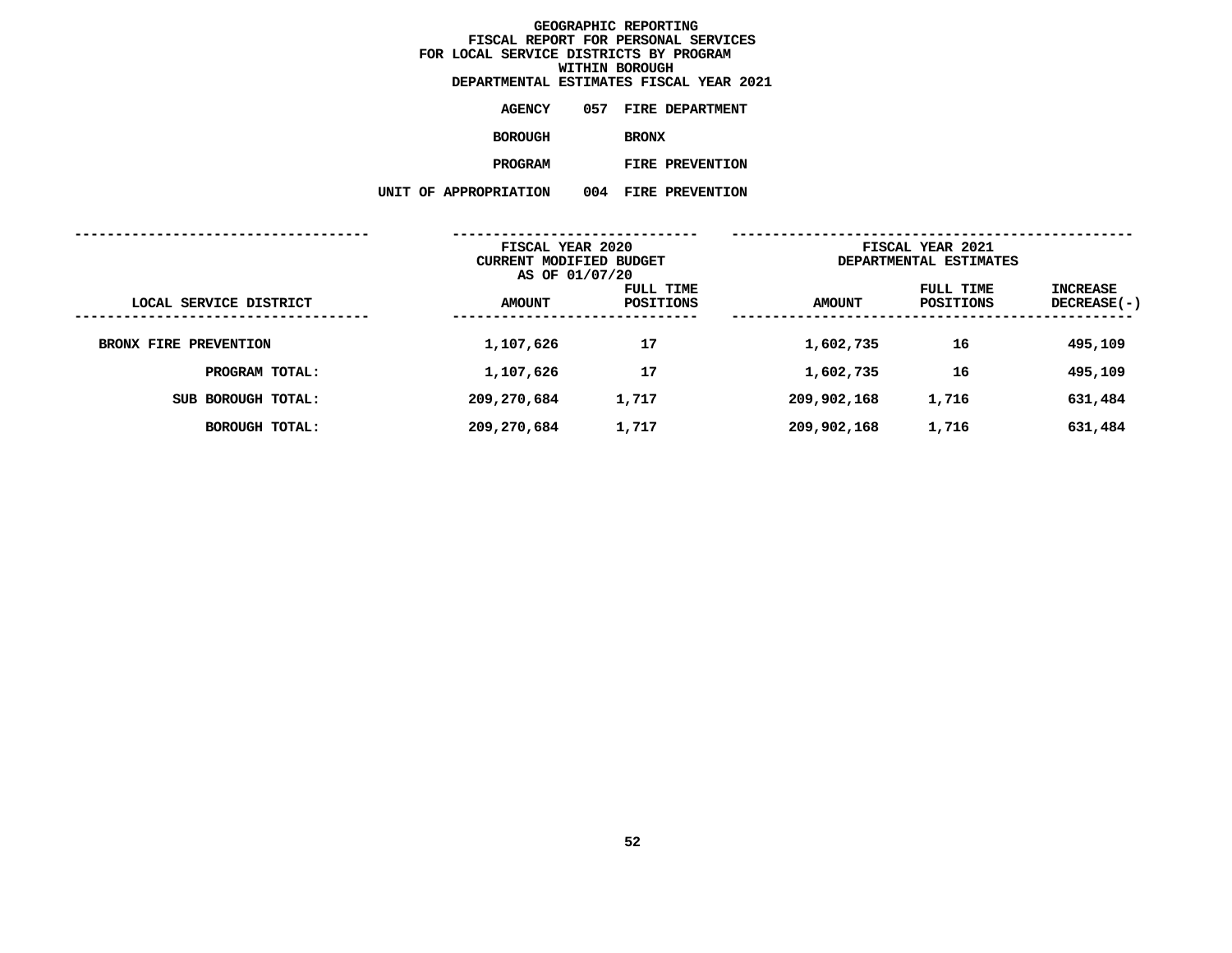**ESTIMATES FISCAL YEAR <sup>2021</sup> AGENCY <sup>057</sup> FIRE DEPARTMENT BOROUGH**BROOKLYN<br>**ENG & LAD CO, BATT, DIV, B C PROGRAMENG & LAD CO, BATT, DIV, <sup>B</sup> <sup>C</sup> UNIT OF APPROPRIATION <sup>002</sup> FIRE EXTING AND EMERG RESP**

|                                | FISCAL YEAR 2020<br>CURRENT MODIFIED BUDGET<br>AS OF 01/07/20 |                        |               | FISCAL YEAR 2021<br>DEPARTMENTAL ESTIMATES |                                |  |
|--------------------------------|---------------------------------------------------------------|------------------------|---------------|--------------------------------------------|--------------------------------|--|
| LOCAL SERVICE DISTRICT         | <b>AMOUNT</b>                                                 | FULL TIME<br>POSITIONS | <b>AMOUNT</b> | FULL TIME<br>POSITIONS                     | <b>INCREASE</b><br>DECREASE(-) |  |
| BK ENG & LAD CO, BATT, DIV, BC | 370,615,794                                                   | 2,938                  | 372,272,188   | 2,938                                      | 1,656,394                      |  |
| PROGRAM TOTAL:                 | 370,615,794                                                   | 2,938                  | 372,272,188   | 2,938                                      | 1,656,394                      |  |
|                                |                                                               |                        |               |                                            |                                |  |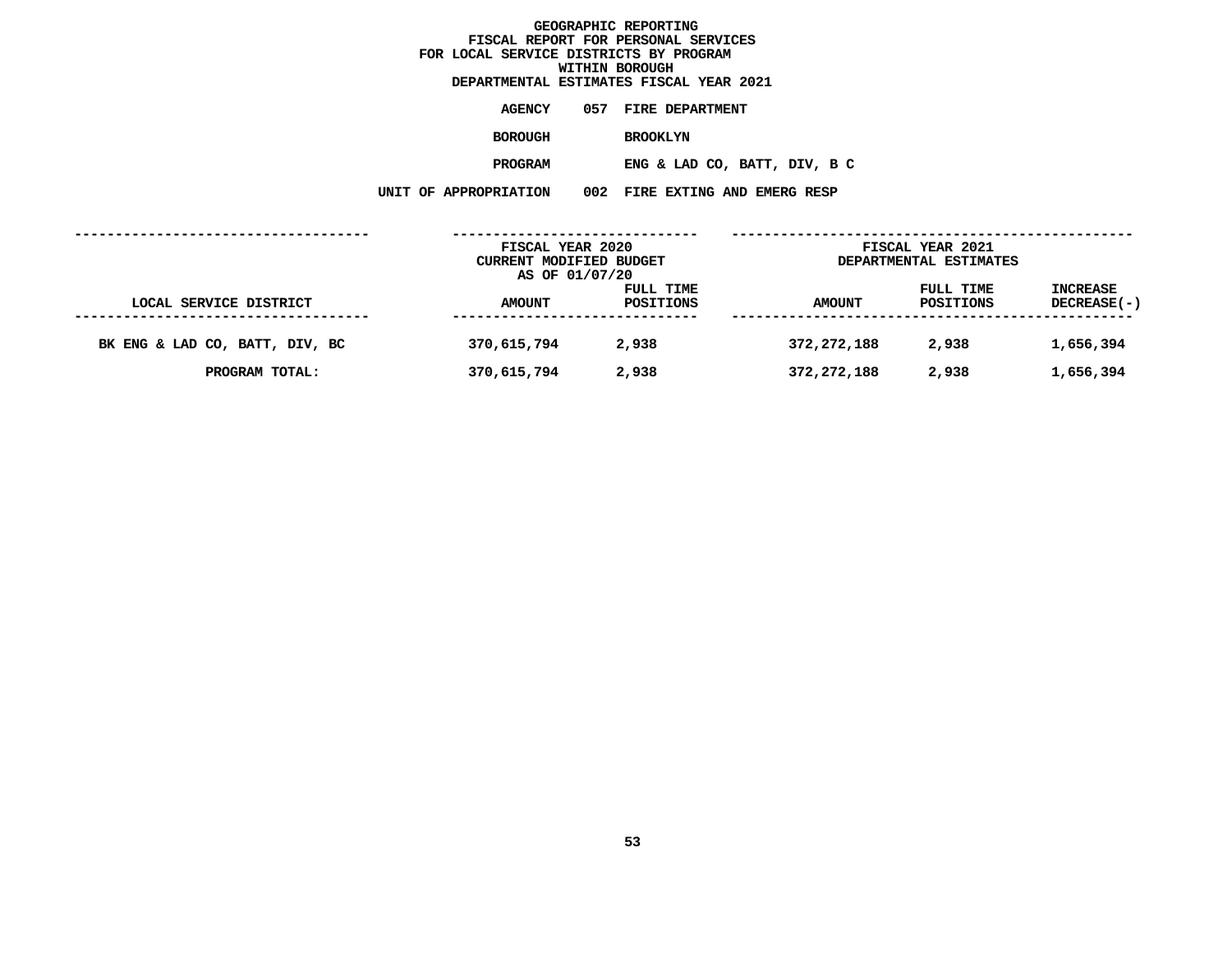**ESTIMATES FISCAL YEAR <sup>2021</sup> AGENCY <sup>057</sup> FIRE DEPARTMENT BOROUGH**BROOKLYN<br>FIRE PREVENTION **PROGRAMFIRE PREVENTION UNIT OF APPROPRIATION <sup>004</sup> FIRE PREVENTION**

|                          | <b>FISCAL YEAR 2020</b><br>CURRENT MODIFIED BUDGET<br>AS OF 01/07/20 |                        | FISCAL YEAR 2021<br>DEPARTMENTAL ESTIMATES |                               |                         |
|--------------------------|----------------------------------------------------------------------|------------------------|--------------------------------------------|-------------------------------|-------------------------|
| LOCAL SERVICE DISTRICT   | <b>AMOUNT</b>                                                        | FULL TIME<br>POSITIONS | <b>AMOUNT</b>                              | FULL TIME<br><b>POSITIONS</b> | INCREASE<br>DECREASE(-) |
| BROOKLYN FIRE PREVENTION | 2,947,363                                                            | 42                     | 2,803,593                                  | 41                            | 143,770-                |
| PROGRAM TOTAL:           | 2,947,363                                                            | 42                     | 2,803,593                                  | 41                            | 143,770-                |
| SUB BOROUGH TOTAL:       | 373,563,157                                                          | 2,980                  | 375,075,781                                | 2,979                         | 1,512,624               |
| BOROUGH TOTAL:           | 373,563,157                                                          | 2,980                  | 375,075,781                                | 2,979                         | 1,512,624               |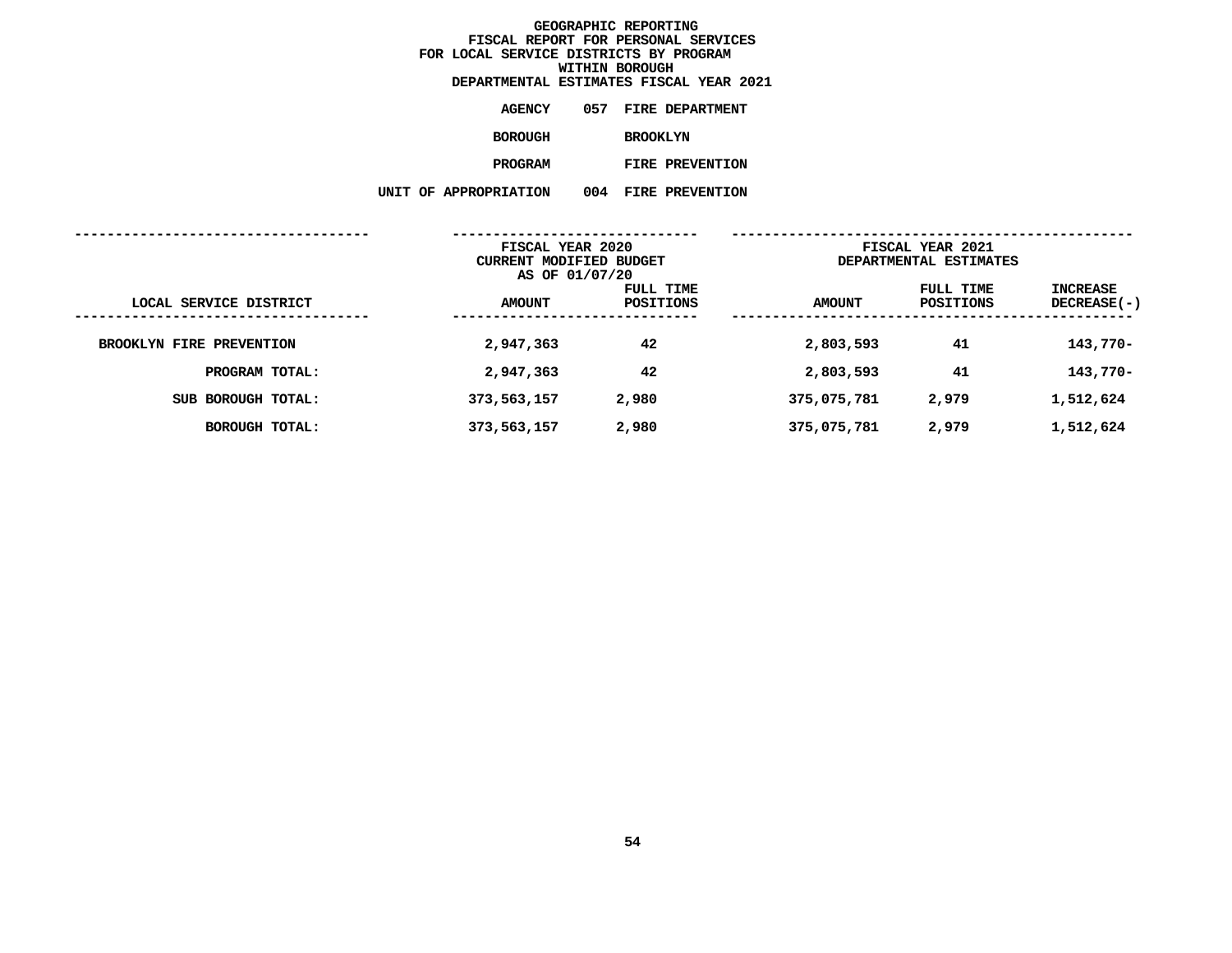**ESTIMATES FISCAL YEAR <sup>2021</sup> AGENCY <sup>057</sup> FIRE DEPARTMENT BOROUGH MANHATTAN PROGRAMENG & LAD CO, BATT, DIV, <sup>B</sup> <sup>C</sup> UNIT OF APPROPRIATION <sup>002</sup> FIRE EXTING AND EMERG RESP**

|                                | FISCAL YEAR 2020<br>CURRENT MODIFIED BUDGET<br>AS OF 01/07/20 |                        | FISCAL YEAR 2021<br>DEPARTMENTAL ESTIMATES |                        |                                |  |
|--------------------------------|---------------------------------------------------------------|------------------------|--------------------------------------------|------------------------|--------------------------------|--|
| LOCAL SERVICE DISTRICT         | <b>AMOUNT</b>                                                 | FULL TIME<br>POSITIONS | <b>AMOUNT</b>                              | FULL TIME<br>POSITIONS | <b>INCREASE</b><br>DECREASE(-) |  |
| MN ENG & LAD CO, BATT, DIV, BC | 267, 283, 723                                                 | 2,182                  | 266,607,304                                | 2,182                  | 676,419-                       |  |
| PROGRAM TOTAL:                 | 267, 283, 723                                                 | 2,182                  | 266,607,304                                | 2,182                  | 676,419-                       |  |
|                                |                                                               |                        |                                            |                        |                                |  |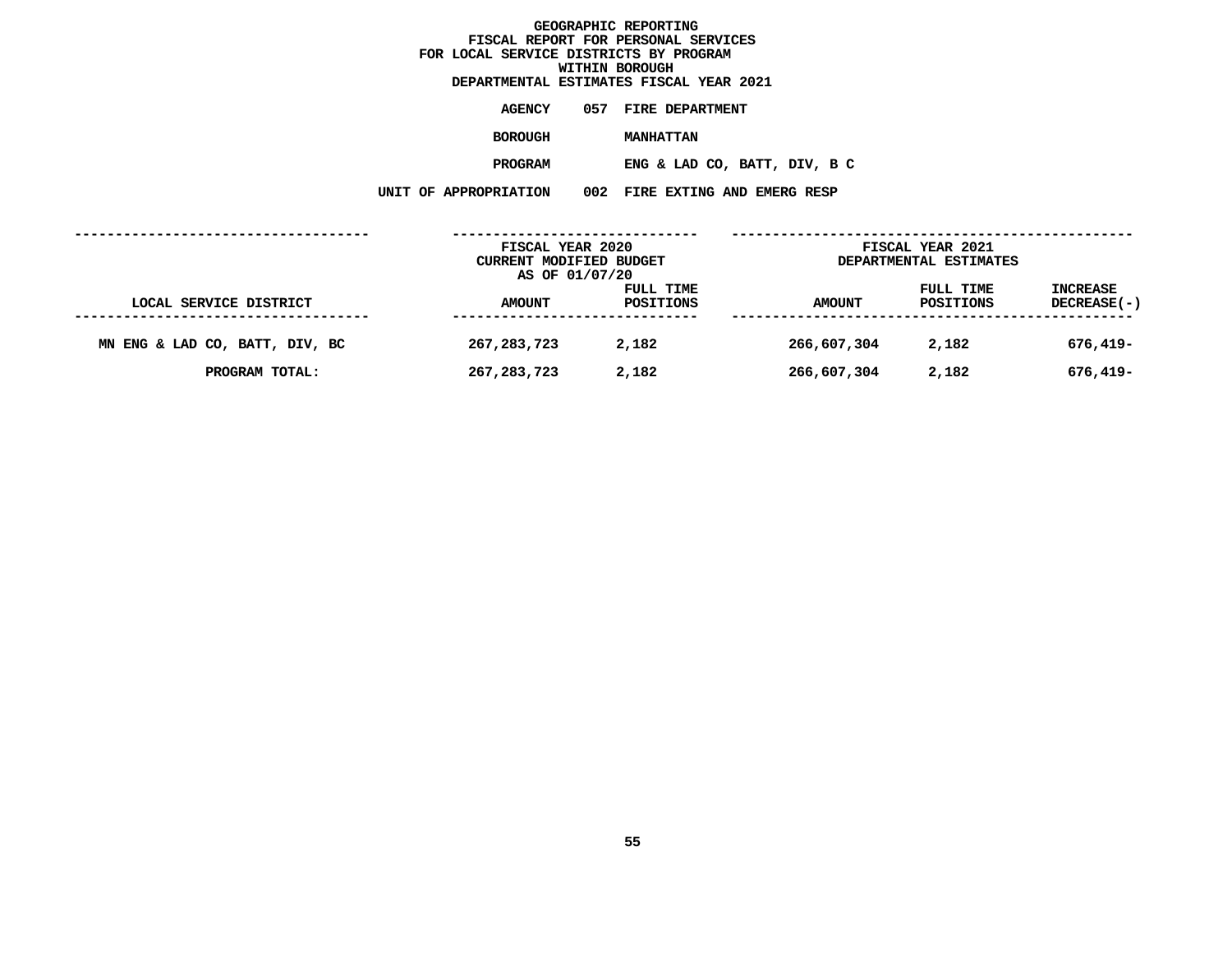**ESTIMATES FISCAL YEAR <sup>2021</sup> AGENCY <sup>057</sup> FIRE DEPARTMENT BOROUGH MANHATTAN PROGRAMFIRE PREVENTION UNIT OF APPROPRIATION <sup>004</sup> FIRE PREVENTION**

|                           | FISCAL YEAR 2020<br>CURRENT MODIFIED BUDGET<br>AS OF 01/07/20 |                        | FISCAL YEAR 2021<br>DEPARTMENTAL ESTIMATES |                        |                         |
|---------------------------|---------------------------------------------------------------|------------------------|--------------------------------------------|------------------------|-------------------------|
| LOCAL SERVICE DISTRICT    | <b>AMOUNT</b>                                                 | FULL TIME<br>POSITIONS | <b>AMOUNT</b>                              | FULL TIME<br>POSITIONS | INCREASE<br>DECREASE(-) |
| MANHATTAN FIRE PREVENTION | 1,155,933                                                     | 17                     | 1,530,263                                  | 25                     | 374,330                 |
| PROGRAM TOTAL:            | 1,155,933                                                     | 17                     | 1,530,263                                  | 25                     | 374,330                 |
| SUB BOROUGH TOTAL:        | 268,439,656                                                   | 2,199                  | 268,137,567                                | 2,207                  | $302,089-$              |
| BOROUGH TOTAL:            | 268,439,656                                                   | 2,199                  | 268,137,567                                | 2,207                  | $302,089-$              |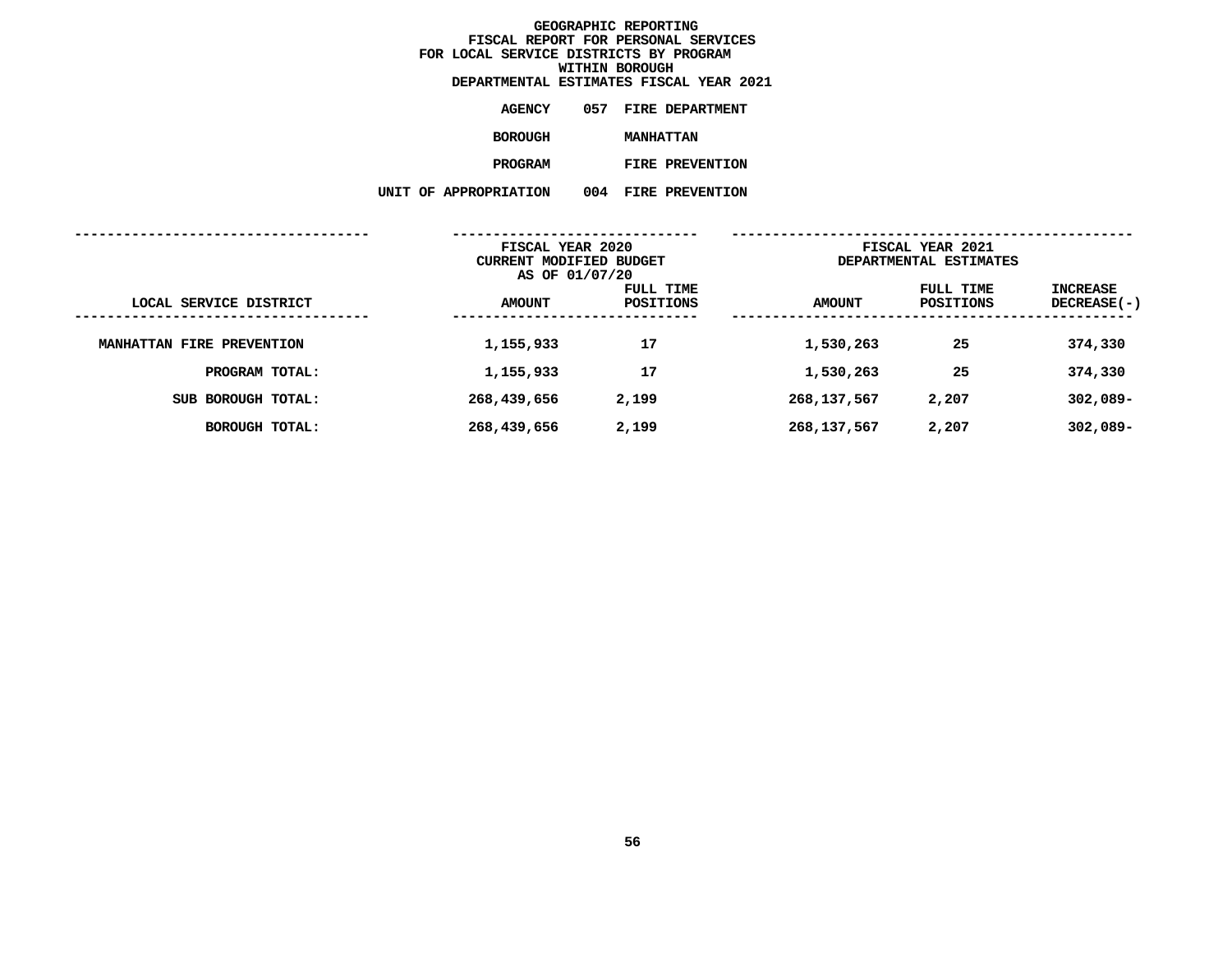**ESTIMATES FISCAL YEAR <sup>2021</sup> AGENCY <sup>057</sup> FIRE DEPARTMENT BOROUGH**QUEENS<br>ENG & LAD CO, BATT, DIV, B C **PROGRAMENG & LAD CO, BATT, DIV, <sup>B</sup> <sup>C</sup> UNIT OF APPROPRIATION <sup>002</sup> FIRE EXTING AND EMERG RESP**

|                                | FISCAL YEAR 2020<br>CURRENT MODIFIED BUDGET<br>AS OF 01/07/20 |                        | FISCAL YEAR 2021<br>DEPARTMENTAL ESTIMATES |                        |                                |
|--------------------------------|---------------------------------------------------------------|------------------------|--------------------------------------------|------------------------|--------------------------------|
| LOCAL SERVICE DISTRICT         | <b>AMOUNT</b>                                                 | FULL TIME<br>POSITIONS | <b>AMOUNT</b>                              | FULL TIME<br>POSITIONS | <b>INCREASE</b><br>DECREASE(-) |
| QN ENG & LAD CO, BATT, DIV, BC | 285,106,524                                                   | 2,343                  | 285, 233, 094                              | 2,343                  | 126,570                        |
| PROGRAM TOTAL:                 | 285,106,524                                                   | 2,343                  | 285, 233, 094                              | 2,343                  | 126,570                        |
|                                |                                                               |                        |                                            |                        |                                |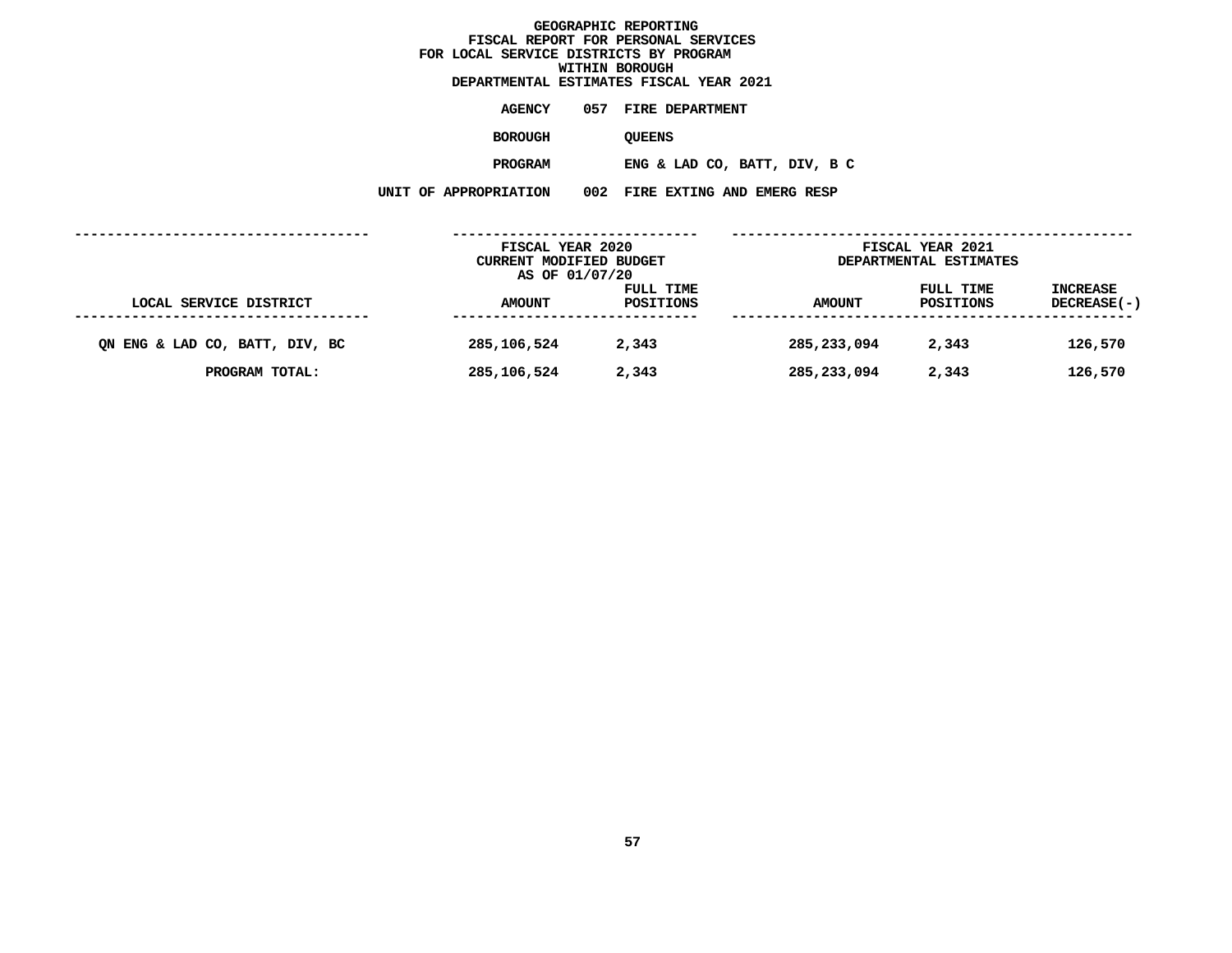**ESTIMATES FISCAL YEAR <sup>2021</sup> AGENCY <sup>057</sup> FIRE DEPARTMENT BOROUGH**QUEENS<br>FIRE PREVENTION **PROGRAMFIRE PREVENTION UNIT OF APPROPRIATION <sup>004</sup> FIRE PREVENTION**

|                               | <b>FISCAL YEAR 2020</b><br>CURRENT MODIFIED BUDGET<br>AS OF 01/07/20 |                        | FISCAL YEAR 2021<br>DEPARTMENTAL ESTIMATES |                        |                         |
|-------------------------------|----------------------------------------------------------------------|------------------------|--------------------------------------------|------------------------|-------------------------|
| LOCAL SERVICE DISTRICT        | <b>AMOUNT</b>                                                        | FULL TIME<br>POSITIONS | <b>AMOUNT</b>                              | FULL TIME<br>POSITIONS | INCREASE<br>DECREASE(-) |
| <b>QUEENS FIRE PREVENTION</b> | 1,958,946                                                            | 29                     | 2,073,619                                  | 31                     | 114,673                 |
| PROGRAM TOTAL:                | 1,958,946                                                            | 29                     | 2,073,619                                  | 31                     | 114,673                 |
| SUB BOROUGH TOTAL:            | 287,065,470                                                          | 2,372                  | 287,306,713                                | 2,374                  | 241,243                 |
| BOROUGH TOTAL:                | 287,065,470                                                          | 2,372                  | 287,306,713                                | 2,374                  | 241,243                 |
|                               |                                                                      |                        |                                            |                        |                         |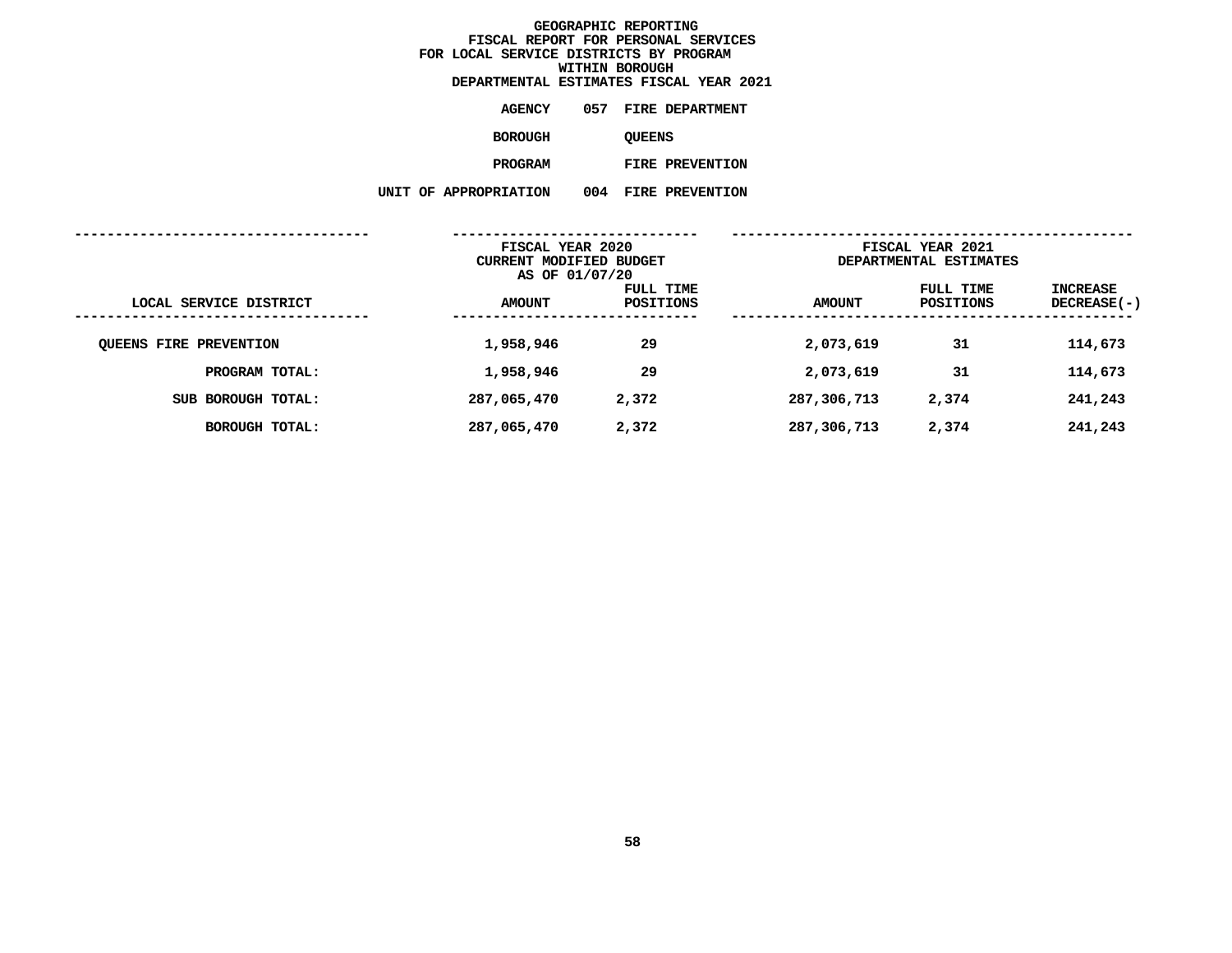|                | DEPARTMENTAL ESTIMATES FISCAL YEAR 2021                    |
|----------------|------------------------------------------------------------|
| AGENCY         | 057 FIRE DEPARTMENT                                        |
| BOROUGH        | STATEN ISLAND                                              |
| <b>PROGRAM</b> | ENG & LAD CO, BATT, DIV, B C                               |
|                | UNIT OF APPROPRIATION     002   FIRE EXTING AND EMERG RESP |
|                |                                                            |

|                                | FISCAL YEAR 2020<br>CURRENT MODIFIED BUDGET<br>AS OF 01/07/20 |                        | <b>FISCAL YEAR 2021</b><br>DEPARTMENTAL ESTIMATES |                        |                                |
|--------------------------------|---------------------------------------------------------------|------------------------|---------------------------------------------------|------------------------|--------------------------------|
| LOCAL SERVICE DISTRICT         | <b>AMOUNT</b>                                                 | FULL TIME<br>POSITIONS | <b>AMOUNT</b>                                     | FULL TIME<br>POSITIONS | <b>INCREASE</b><br>DECREASE(-) |
| SI ENG & LAD CO, BATT, DIV, BC | 106,177,834                                                   | 872                    | 106,237,674                                       | 872                    | 59,840                         |
| PROGRAM TOTAL:                 | 106,177,834                                                   | 872                    | 106,237,674                                       | 872                    | 59,840                         |
|                                |                                                               |                        |                                                   |                        |                                |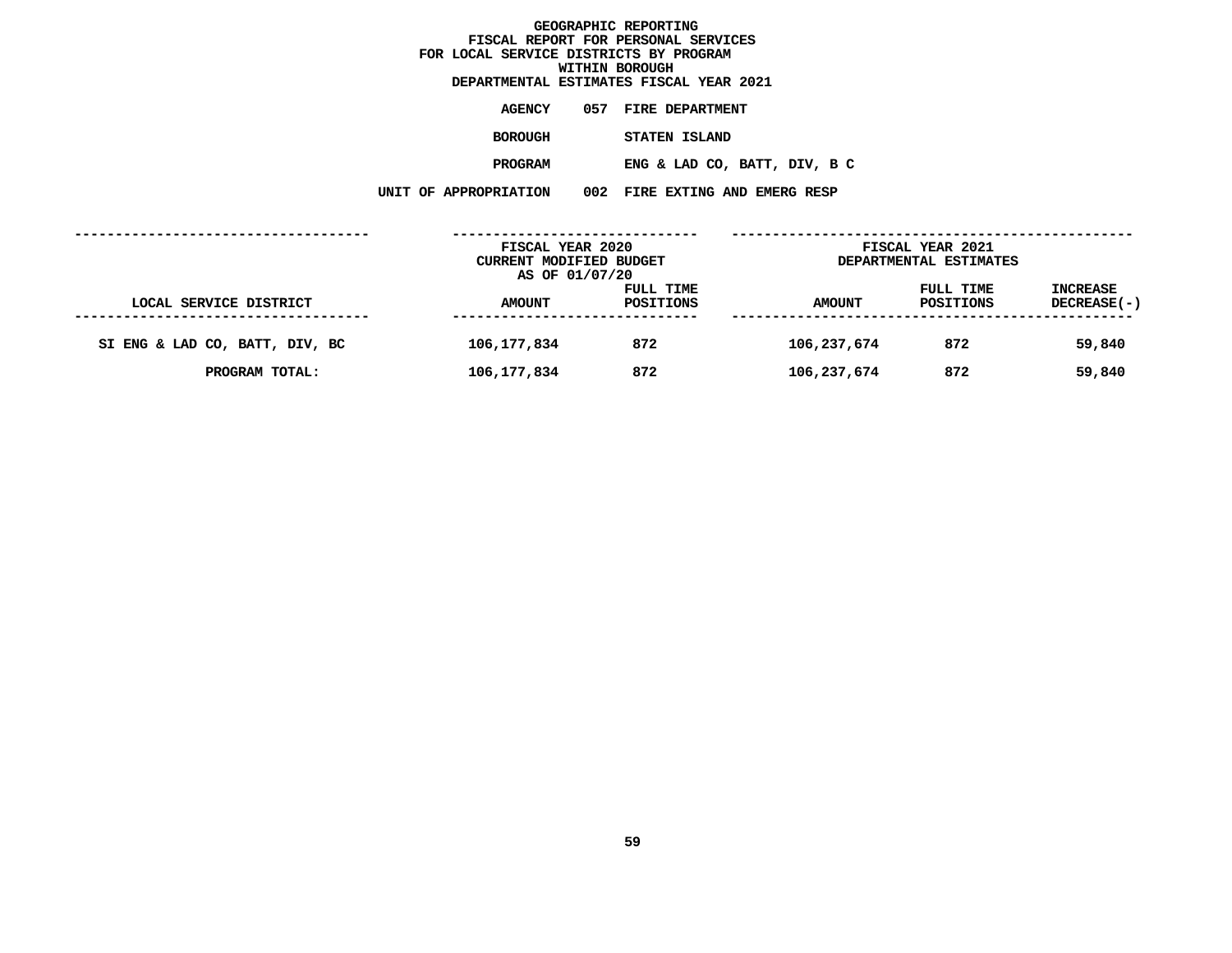**ESTIMATES FISCAL YEAR <sup>2021</sup> AGENCY <sup>057</sup> FIRE DEPARTMENT BOROUGH STATEN ISLAND PROGRAMFIRE PREVENTION UNIT OF APPROPRIATION <sup>004</sup> FIRE PREVENTION**

|                               | FISCAL YEAR 2020<br>CURRENT MODIFIED BUDGET<br>AS OF 01/07/20 |                        | FISCAL YEAR 2021<br>DEPARTMENTAL ESTIMATES |                        |                         |
|-------------------------------|---------------------------------------------------------------|------------------------|--------------------------------------------|------------------------|-------------------------|
| LOCAL SERVICE DISTRICT        | <b>AMOUNT</b>                                                 | FULL TIME<br>POSITIONS | <b>AMOUNT</b>                              | FULL TIME<br>POSITIONS | INCREASE<br>DECREASE(-) |
| STATEN ISLAND FIRE PREVENTION | 337,683                                                       | 5                      | 343,811                                    | 5                      | 6,128                   |
| PROGRAM TOTAL:                | 337,683                                                       | 5                      | 343,811                                    | 5                      | 6,128                   |
| SUB BOROUGH TOTAL:            | 106,515,517                                                   | 877                    | 106,581,485                                | 877                    | 65,968                  |
| BOROUGH TOTAL:                | 106,515,517                                                   | 877                    | 106,581,485                                | 877                    | 65,968                  |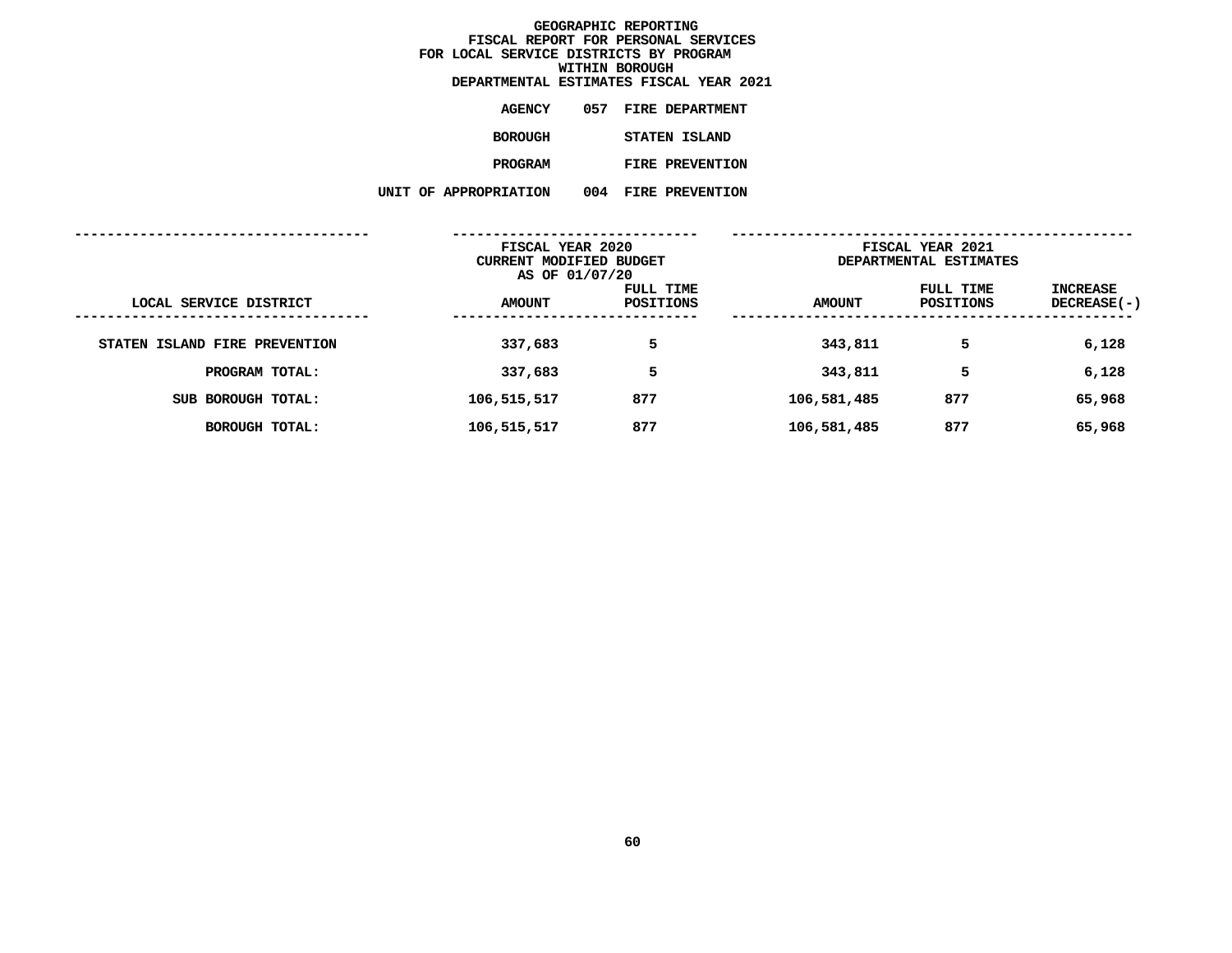# **GEOGRAPHICC REPORTING<br>PERSONAL S<br>ICTS BY PRO FISCAL REPORT FOR PERSONAL SERVICES FOR LOCAL SERVICE DISTRICTS BY PROGRAM WITHIN**

# WITHIN BOROUGH<br>D<mark>EPARTMENTAL ESTIMATES FISC</mark> **ESTIMATES FISCAL YEAR <sup>2021</sup> AGENCY <sup>057</sup> FIRE DEPARTMENT**

|                                                   | FISCAL YEAR 2020<br>CURRENT MODIFIED BUDGET<br>AS OF 01/07/20 |                        | FISCAL YEAR 2021<br>DEPARTMENTAL ESTIMATES |                        |                         |
|---------------------------------------------------|---------------------------------------------------------------|------------------------|--------------------------------------------|------------------------|-------------------------|
| LOCAL SERVICE DISTRICT                            | <b>AMOUNT</b>                                                 | FULL TIME<br>POSITIONS | <b>AMOUNT</b>                              | FULL TIME<br>POSITIONS | INCREASE<br>DECREASE(-) |
| <b>AGENCY TOTAL:</b><br>ALL PROGRAMS ALL BOROUGHS | 1,244,854,484                                                 | 10,145                 | 1,247,003,714                              | 10,153                 | 2,149,230               |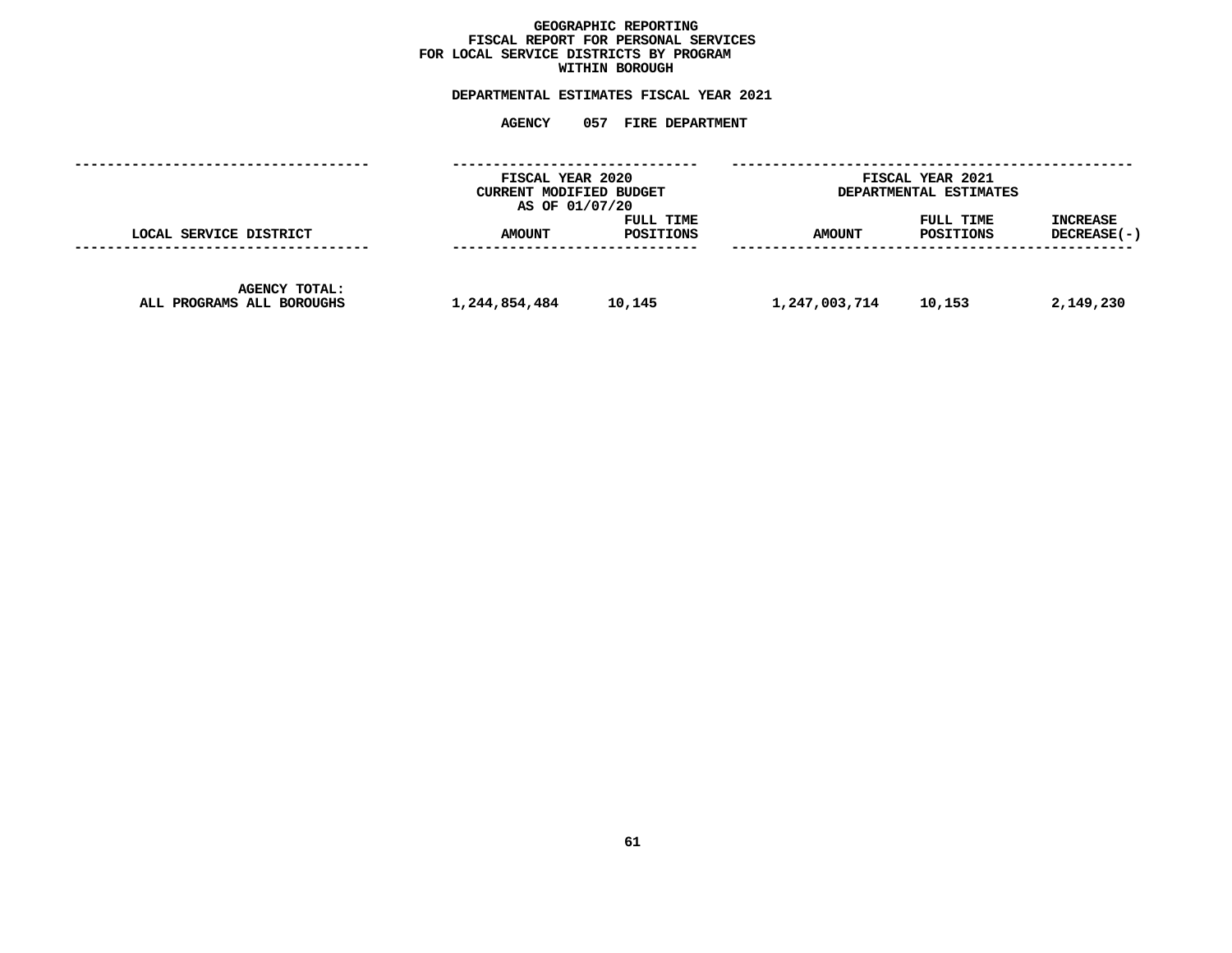# **PS UNITS OF APPROPRIATION DEPARTMENTAL ESTIMATES FISCAL YEAR <sup>2021</sup>**

|                                                       | <b>AGENCY:</b> | 057 FIRE DEPARTMENT                         |                                            |                                 |
|-------------------------------------------------------|----------------|---------------------------------------------|--------------------------------------------|---------------------------------|
|                                                       |                | FISCAL YEAR 2020<br>CURRENT MODIFIED BUDGET | FISCAL YEAR 2021<br>DEPARTMENTAL ESTIMATES |                                 |
| UNIT OF APPROPRIATION                                 |                | AS OF 01/07/20                              | <b>AMOUNT</b>                              | <b>INCREASE</b><br>DECREASE (-) |
| 001<br><b>EXECUTIVE ADMINISTRATIVE</b>                |                |                                             |                                            |                                 |
| REGULAR GROSS<br><b>OTHER</b>                         |                |                                             |                                            |                                 |
| TOTAL REPORTED GEOGRAPHICALLY                         |                |                                             |                                            |                                 |
| NOT REPORTED GEOGRAPHICALLY                           |                | 132,855,714                                 | 131,763,017                                | 1,092,697-                      |
| FINANCIAL PLAN SAVINGS                                |                | 1,302,964-                                  | 1,221,704-                                 | 81,260                          |
| APPROPRIATION                                         |                | 131,552,750                                 | 130,541,313                                | 1,011,437-                      |
| FUNDING                                               |                |                                             |                                            |                                 |
| <b>CITY</b><br>OTHER CATEGORICAL                      |                | 115,571,988                                 | 116,230,235                                | 658,247                         |
| CAPITAL FUNDS - I.F.A.<br><b>STATE</b>                |                | 563,262                                     | 567,120                                    | 3,858                           |
| FEDERAL - C.D.<br>FEDERAL - OTHER<br>INTRA-CITY SALES |                | 15,289,361<br>128,139                       | 13,743,958                                 | 1,545,403-<br>128,139-          |
|                                                       |                |                                             |                                            |                                 |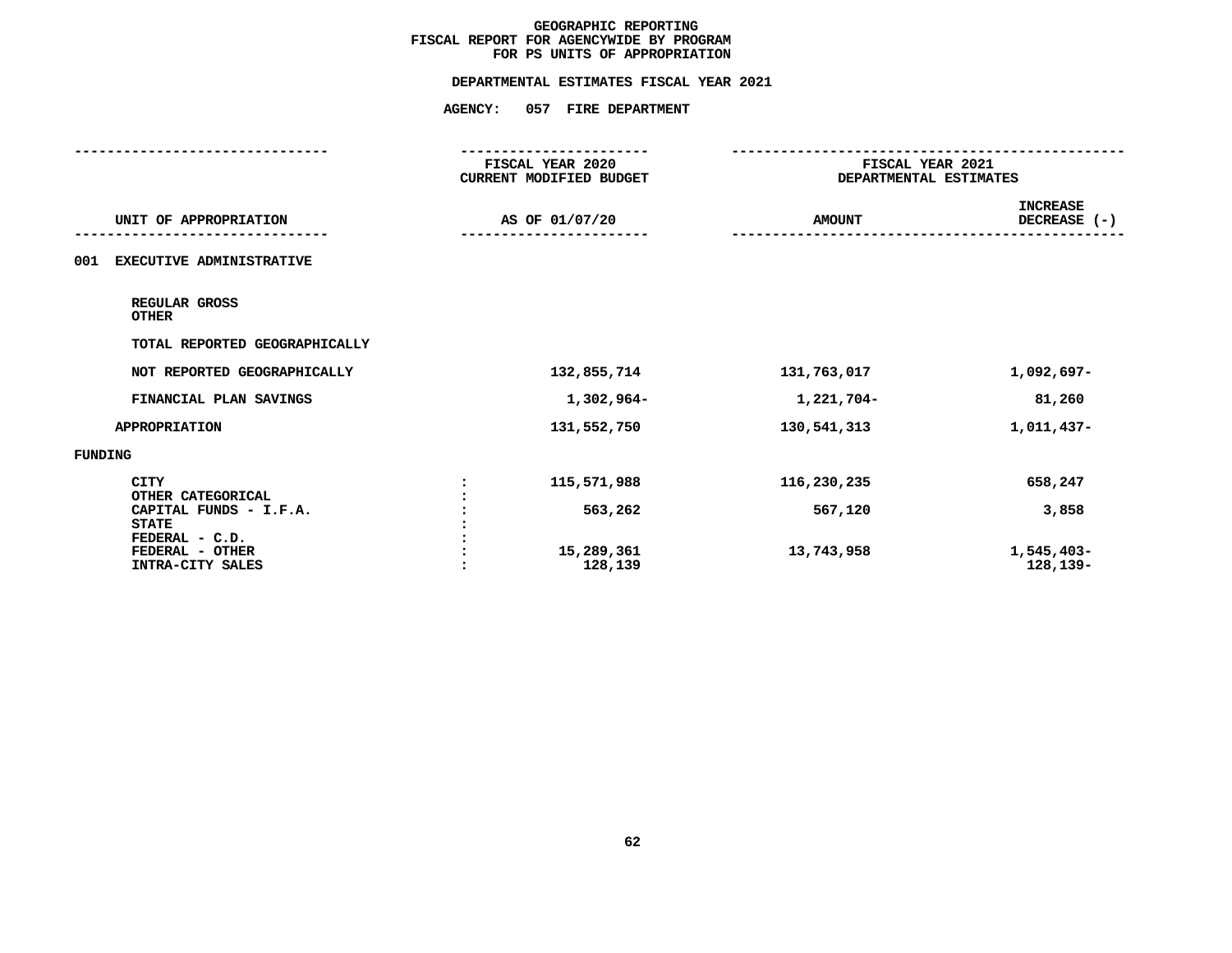# **PS UNITS OF APPROPRIATION DEPARTMENTAL ESTIMATES FISCAL YEAR <sup>2021</sup>**

# **AGENCY: <sup>057</sup> FIRE DEPARTMENT**

|                                                                                                                                     |  | FISCAL YEAR 2020<br>CURRENT MODIFIED BUDGET                  | FISCAL YEAR 2021<br>DEPARTMENTAL ESTIMATES |                                                                |  |
|-------------------------------------------------------------------------------------------------------------------------------------|--|--------------------------------------------------------------|--------------------------------------------|----------------------------------------------------------------|--|
| UNIT OF APPROPRIATION                                                                                                               |  | AS OF 01/07/20                                               | <b>AMOUNT</b>                              | <b>INCREASE</b><br>DECREASE $(-)$                              |  |
| FIRE EXTING AND EMERG RESP<br>002                                                                                                   |  |                                                              |                                            |                                                                |  |
| REGULAR GROSS<br><b>OTHER</b>                                                                                                       |  | 882,405,890<br>354,941,043                                   | 883,635,910<br>355,013,783                 | 1,230,020<br>72,740                                            |  |
| TOTAL REPORTED GEOGRAPHICALLY                                                                                                       |  | 1,237,346,933                                                | 1,238,649,693                              | 1,302,760                                                      |  |
| NOT REPORTED GEOGRAPHICALLY                                                                                                         |  | 133,000,390                                                  | 115,745,015                                | 17,255,375-                                                    |  |
| FINANCIAL PLAN SAVINGS                                                                                                              |  | 918,080                                                      |                                            | $918,080 -$                                                    |  |
| <b>APPROPRIATION</b>                                                                                                                |  | 1,371,265,403                                                | 1,354,394,708                              | 16,870,695-                                                    |  |
| FUNDING                                                                                                                             |  |                                                              |                                            |                                                                |  |
| <b>CITY</b><br>OTHER CATEGORICAL<br>CAPITAL FUNDS - I.F.A.<br><b>STATE</b><br>FEDERAL - C.D.<br>FEDERAL - OTHER<br>INTRA-CITY SALES |  | 1,354,007,636<br>1,529,935<br>751,041<br>14,971,889<br>4,902 | 1,353,666,708<br>728,000                   | 340,928-<br>1,529,935-<br>$23,041-$<br>14,971,889-<br>$4,902-$ |  |
|                                                                                                                                     |  |                                                              |                                            |                                                                |  |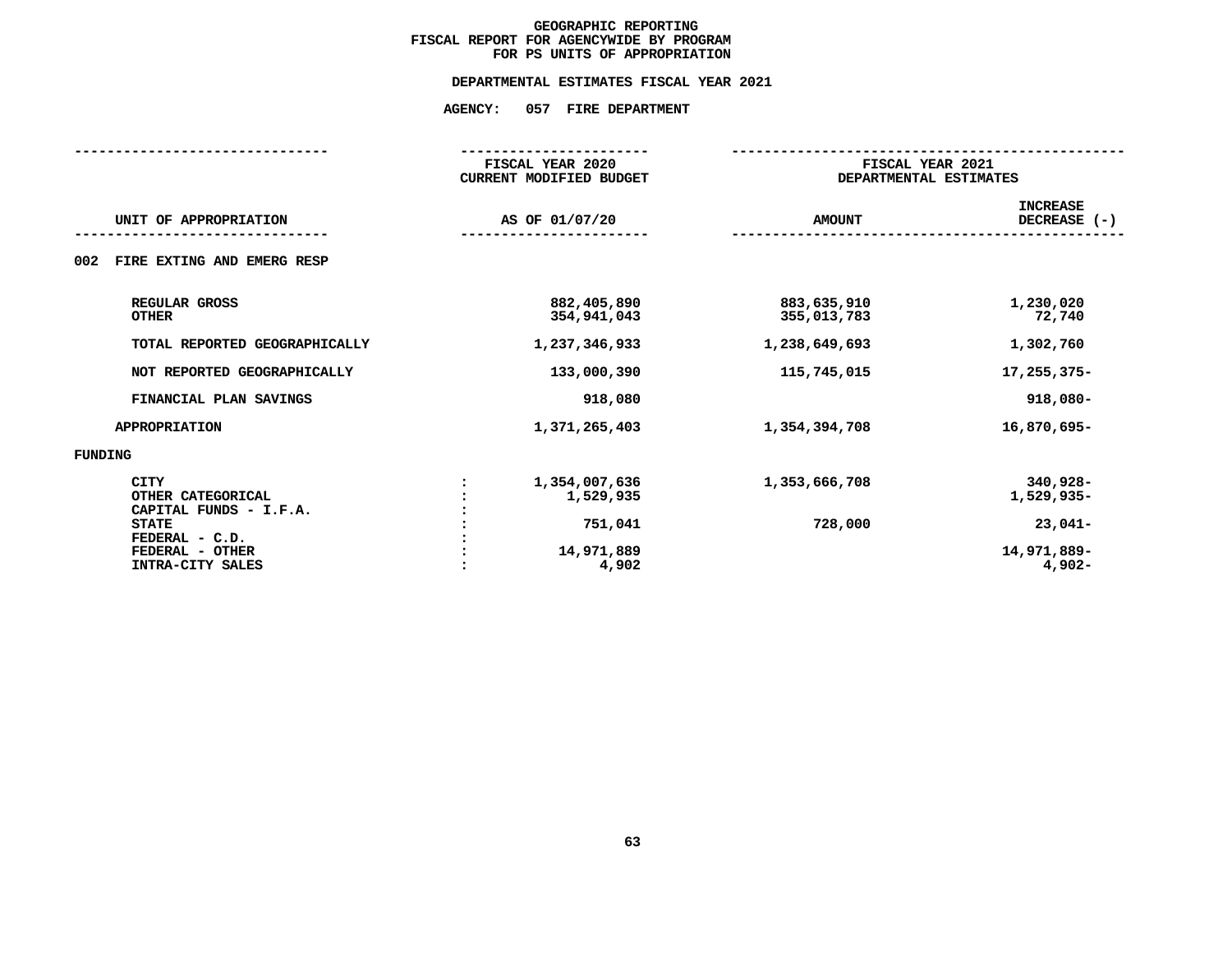# **GEOGRAPHIC**C REPORTING<br>WIDE BY PRO<br>F APPROPRIA FISCAL REPORT FOR AGENCYWIDE BY PROGRAM **REPORT FOR AGENCYWIDE BY PROGRAM FOR**

# **PS UNITS OF APPROPRIATION DEPARTMENTAL ESTIMATES FISCAL YEAR <sup>2021</sup>**

|                                                                       |                               | <b>AGENCY:</b> | 057 FIRE DEPARTMENT<br>. _ _ _ _ _ _ _ _ _ _ _ _ _ _ _ _ _ _ |                                            |                                 |
|-----------------------------------------------------------------------|-------------------------------|----------------|--------------------------------------------------------------|--------------------------------------------|---------------------------------|
|                                                                       |                               |                | FISCAL YEAR 2020<br>CURRENT MODIFIED BUDGET                  | FISCAL YEAR 2021<br>DEPARTMENTAL ESTIMATES |                                 |
|                                                                       | UNIT OF APPROPRIATION         |                | AS OF 01/07/20                                               | <b>AMOUNT</b>                              | <b>INCREASE</b><br>DECREASE (-) |
| FIRE INVESTIGATION<br>003                                             |                               |                |                                                              |                                            |                                 |
| REGULAR GROSS<br><b>OTHER</b>                                         |                               |                |                                                              |                                            |                                 |
|                                                                       | TOTAL REPORTED GEOGRAPHICALLY |                |                                                              |                                            |                                 |
|                                                                       | NOT REPORTED GEOGRAPHICALLY   |                | 22, 111, 888                                                 | 21,884,370                                 | 227,518-                        |
|                                                                       | FINANCIAL PLAN SAVINGS        |                |                                                              |                                            |                                 |
| <b>APPROPRIATION</b>                                                  |                               |                | 22, 111, 888                                                 | 21,884,370                                 | 227,518-                        |
| FUNDING                                                               |                               |                |                                                              |                                            |                                 |
| <b>CITY</b>                                                           | OTHER CATEGORICAL             |                | 21,947,959                                                   | 21,884,370                                 | 63,589-                         |
| <b>STATE</b><br>FEDERAL - C.D.<br>FEDERAL - OTHER<br>INTRA-CITY SALES | CAPITAL FUNDS - I.F.A.        |                | 163,929                                                      |                                            | 163,929-                        |
|                                                                       |                               |                |                                                              |                                            |                                 |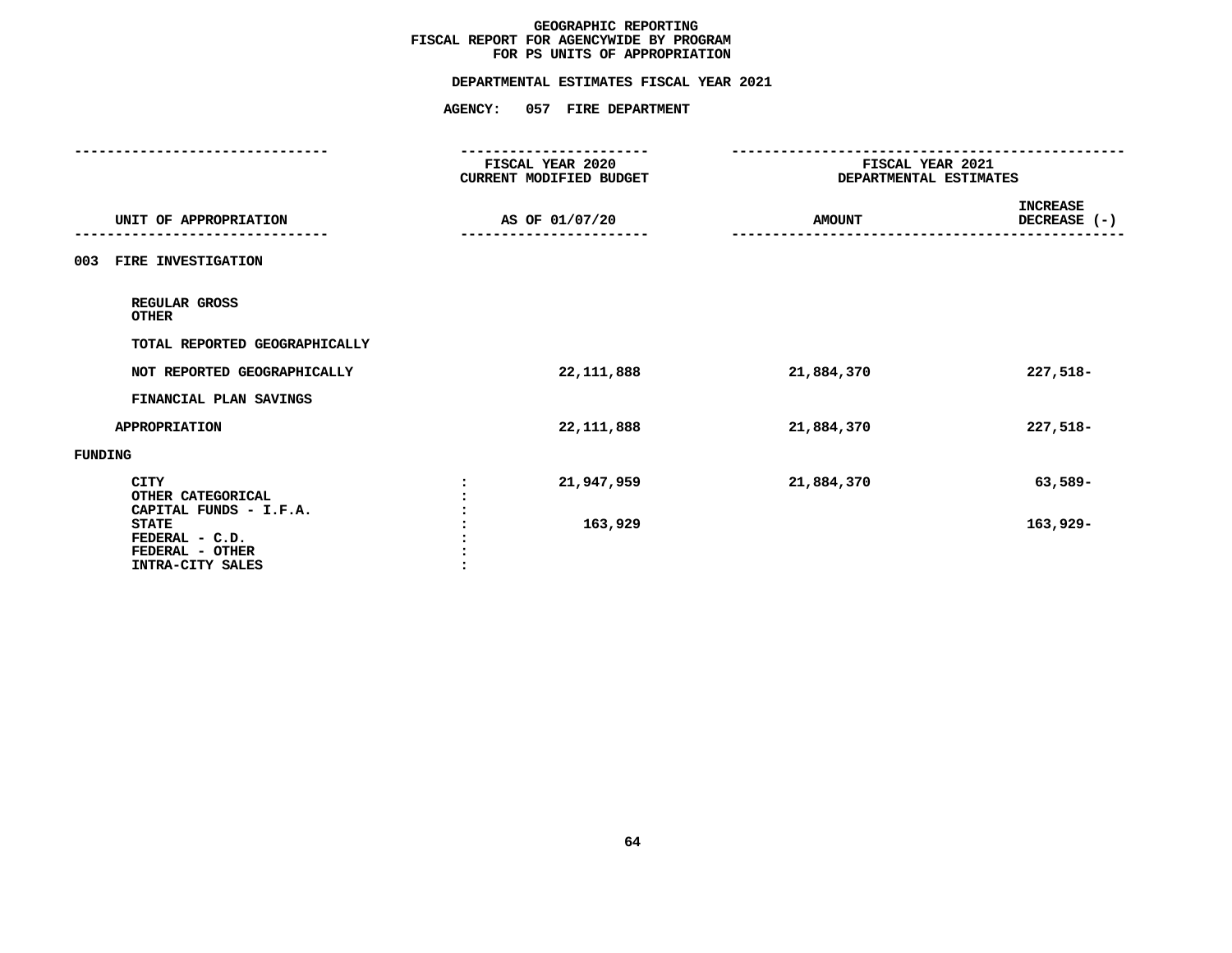# **PS UNITS OF APPROPRIATION DEPARTMENTAL ESTIMATES FISCAL YEAR <sup>2021</sup>**

# **AGENCY: <sup>057</sup> FIRE DEPARTMENT**

|                                                                                                          | FISCAL YEAR 2020<br>CURRENT MODIFIED BUDGET | FISCAL YEAR 2021<br>DEPARTMENTAL ESTIMATES |                                 |
|----------------------------------------------------------------------------------------------------------|---------------------------------------------|--------------------------------------------|---------------------------------|
| UNIT OF APPROPRIATION                                                                                    | AS OF 01/07/20                              | <b>AMOUNT</b>                              | <b>INCREASE</b><br>DECREASE (-) |
| FIRE PREVENTION<br>004                                                                                   |                                             |                                            |                                 |
| REGULAR GROSS<br><b>OTHER</b>                                                                            | 6,784,891<br>722,660                        | 7,631,361<br>722,660                       | 846,470                         |
| TOTAL REPORTED GEOGRAPHICALLY                                                                            | 7,507,551                                   | 8,354,021                                  | 846,470                         |
| NOT REPORTED GEOGRAPHICALLY                                                                              | 37, 155, 256                                | 36,791,389                                 | $363,867-$                      |
| FINANCIAL PLAN SAVINGS                                                                                   |                                             |                                            |                                 |
| <b>APPROPRIATION</b>                                                                                     | 44,662,807                                  | 45,145,410                                 | 482,603                         |
| <b>FUNDING</b>                                                                                           |                                             |                                            |                                 |
| CITY<br>OTHER CATEGORICAL<br>CAPITAL FUNDS - I.F.A.<br><b>STATE</b><br>FEDERAL - C.D.<br>FEDERAL - OTHER | 44,028,494                                  | 45, 139, 845                               | 1,111,351                       |
| INTRA-CITY SALES                                                                                         | 634,313                                     | 5,565                                      | 628,748-                        |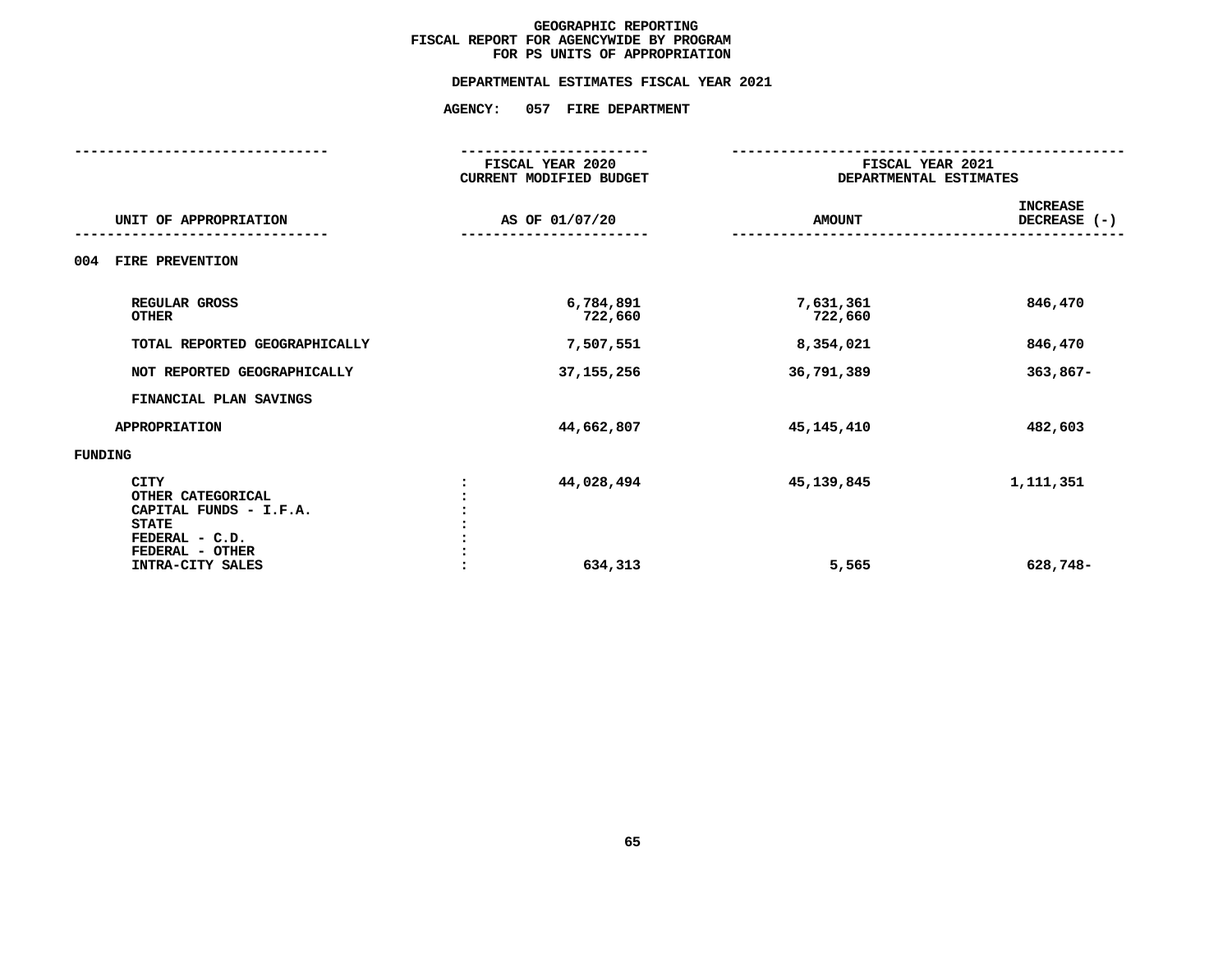# **PS UNITS OF APPROPRIATION DEPARTMENTAL ESTIMATES FISCAL YEAR <sup>2021</sup>**

| <b>AGENCY:</b><br>057 FIRE DEPARTMENT                       |                                            |                                    |  |
|-------------------------------------------------------------|--------------------------------------------|------------------------------------|--|
| . <u>.</u> .<br>FISCAL YEAR 2020<br>CURRENT MODIFIED BUDGET | FISCAL YEAR 2021<br>DEPARTMENTAL ESTIMATES |                                    |  |
| AS OF 01/07/20                                              | <b>AMOUNT</b>                              | <b>INCREASE</b><br>DECREASE (-)    |  |
|                                                             |                                            |                                    |  |
|                                                             |                                            |                                    |  |
|                                                             |                                            |                                    |  |
| 305,075,873                                                 | 307,659,827                                | 2,583,954                          |  |
|                                                             |                                            |                                    |  |
| 305,075,873                                                 | 307,659,827                                | 2,583,954                          |  |
|                                                             |                                            |                                    |  |
| 80,855,225<br>223,024,429<br>544,200<br>652,019             | 80,802,865<br>226,312,762<br>544,200       | $52,360-$<br>3,288,333<br>652,019- |  |
|                                                             |                                            |                                    |  |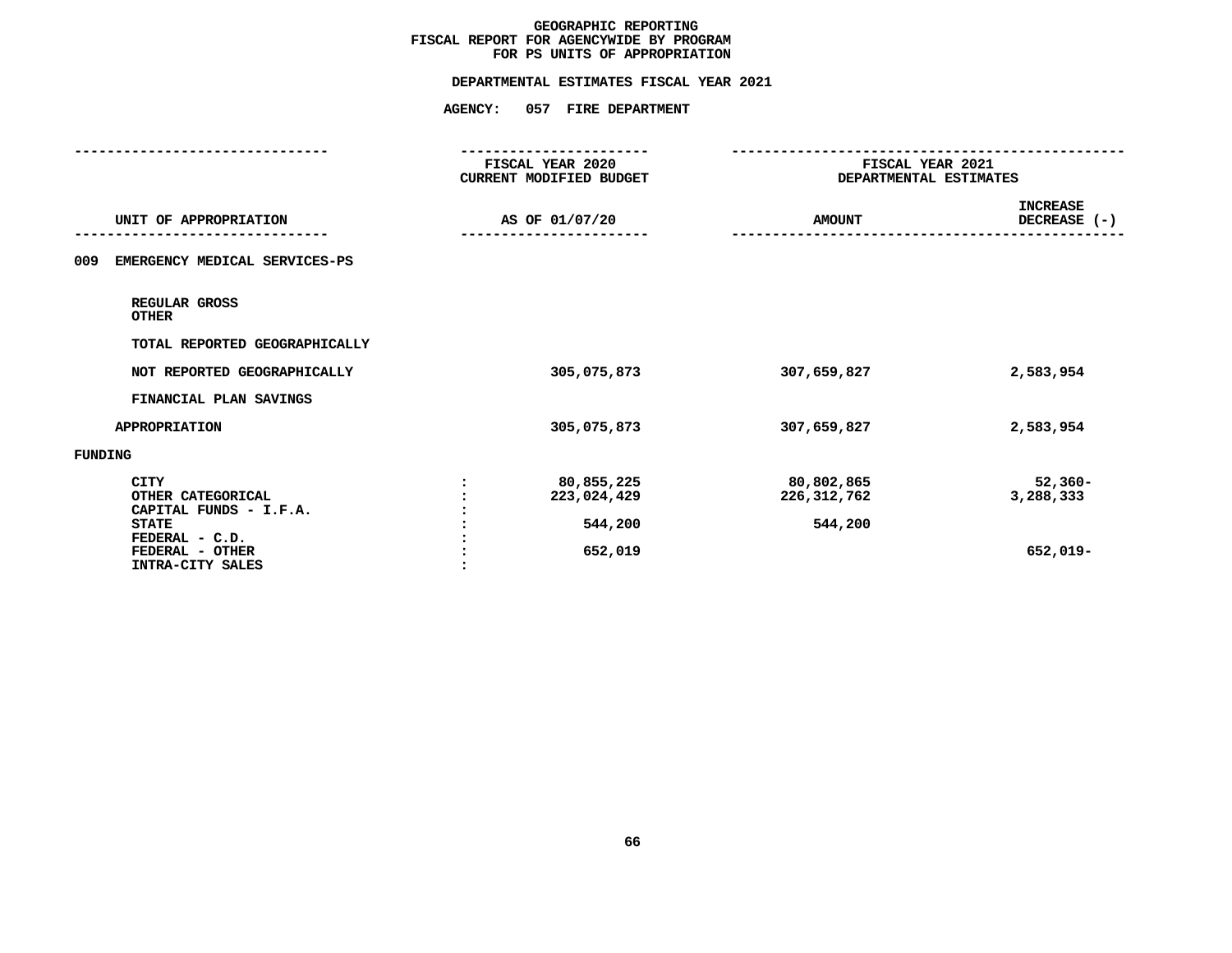# **OTPS UNITS OF APPROPRIATION DEPARTMENTAL ESTIMATES FISCAL YEAR <sup>2021</sup>**

# **AGENCY: <sup>057</sup> FIRE DEPARTMENT**

| FISCAL YEAR 2020<br>CURRENT MODIFIED BUDGET<br>AS OF 01/07/20 |                                                              | FISCAL YEAR 2021<br>DEPARTMENTAL ESTIMATES |                                                                    |
|---------------------------------------------------------------|--------------------------------------------------------------|--------------------------------------------|--------------------------------------------------------------------|
|                                                               |                                                              | <b>AMOUNT</b>                              | <b>INCREASE</b><br>DECREASE $(-)$                                  |
|                                                               |                                                              |                                            |                                                                    |
|                                                               |                                                              |                                            |                                                                    |
|                                                               | 198,852,329                                                  | 164,716,785                                | 34, 135, 544-                                                      |
|                                                               |                                                              |                                            |                                                                    |
|                                                               | 198,852,329                                                  | 164,716,785                                | 34, 135, 544-                                                      |
|                                                               |                                                              |                                            |                                                                    |
|                                                               | 146,028,143<br>1,303,546<br>539,663<br>50,822,170<br>158,807 | 149,904,289<br>14,812,496                  | 3,876,146<br>$1,303,546-$<br>539,663-<br>$36,009,674-$<br>158,807- |
|                                                               |                                                              |                                            |                                                                    |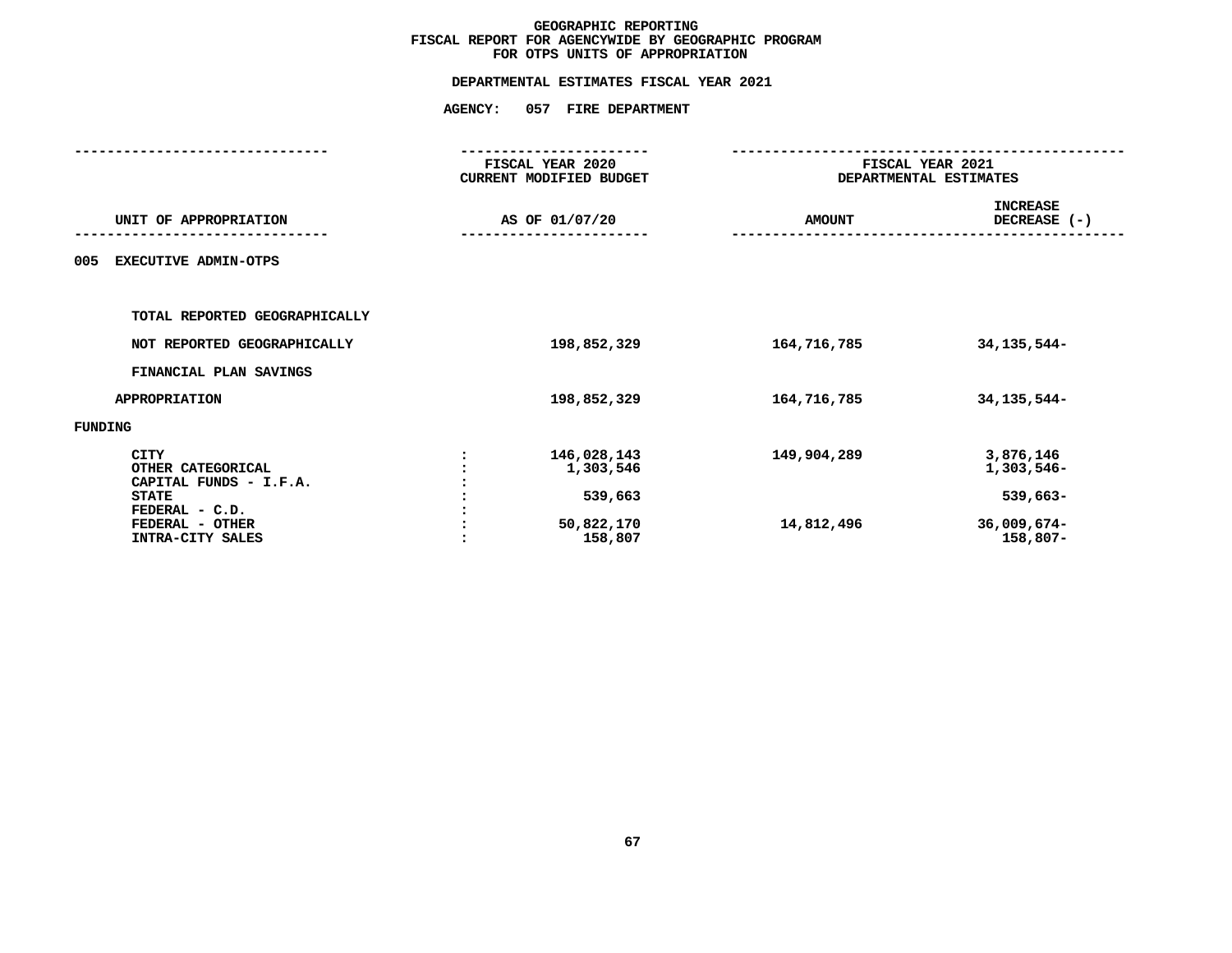# **GEOGRAPHIC**C REPORTING<br>WIDE BY GEO<br>OF APPROPR **FISCAL REPORT FOR AGENCYWIDE BY GEOGRAPHIC PROGRAM** FOR OTPS UNITS OF APPROPRIATION

# **OTPS UNITS OF APPROPRIATION DEPARTMENTAL ESTIMATES FISCAL YEAR <sup>2021</sup>**

# **AGENCY: <sup>057</sup> FIRE DEPARTMENT**

|                                                     | FISCAL YEAR 2020<br>CURRENT MODIFIED BUDGET | FISCAL YEAR 2021<br>DEPARTMENTAL ESTIMATES |                                 |
|-----------------------------------------------------|---------------------------------------------|--------------------------------------------|---------------------------------|
| UNIT OF APPROPRIATION                               | AS OF 01/07/20                              | <b>AMOUNT</b>                              | <b>INCREASE</b><br>DECREASE (-) |
| FIRE EXTING & RESP-OTPS<br>006                      |                                             |                                            |                                 |
| TOTAL REPORTED GEOGRAPHICALLY                       |                                             |                                            |                                 |
| NOT REPORTED GEOGRAPHICALLY                         | 27,373,523                                  | 25,385,665                                 | 1,987,858-                      |
| FINANCIAL PLAN SAVINGS                              |                                             |                                            |                                 |
| <b>APPROPRIATION</b>                                | 27, 373, 523                                | 25,385,665                                 | 1,987,858-                      |
| FUNDING                                             |                                             |                                            |                                 |
| CITY<br>OTHER CATEGORICAL<br>CAPITAL FUNDS - I.F.A. | 25,787,773                                  | 25,124,665                                 | 663,108-                        |
| <b>STATE</b><br>FEDERAL - C.D.                      | 261,000                                     | 261,000                                    |                                 |
| FEDERAL - OTHER<br>INTRA-CITY SALES                 | 1,324,750                                   |                                            | 1,324,750-                      |
|                                                     |                                             |                                            |                                 |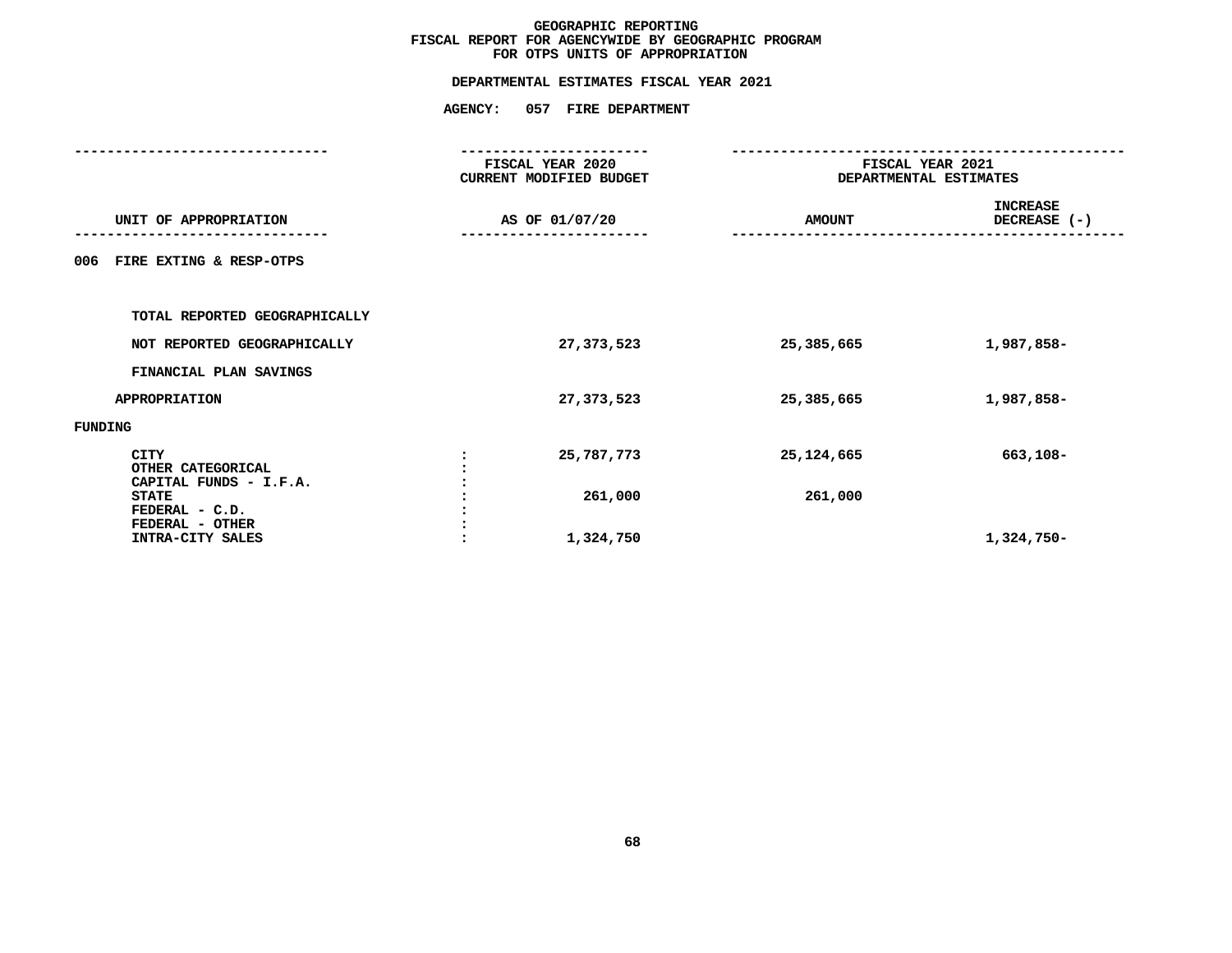#### **GEOGRAPHIC**C REPORTING<br>WIDE BY GEO<br>OF APPROPR **FISCAL REPORT FOR AGENCYWIDE BY GEOGRAPHIC PROGRAM** FOR OTPS UNITS OF APPROPRIATION

# **OTPS UNITS OF APPROPRIATION DEPARTMENTAL ESTIMATES FISCAL YEAR <sup>2021</sup>**

|                                                                                                                              | -------------                               |                                            |                                 |  |
|------------------------------------------------------------------------------------------------------------------------------|---------------------------------------------|--------------------------------------------|---------------------------------|--|
|                                                                                                                              | FISCAL YEAR 2020<br>CURRENT MODIFIED BUDGET | FISCAL YEAR 2021<br>DEPARTMENTAL ESTIMATES |                                 |  |
| UNIT OF APPROPRIATION                                                                                                        | AS OF 01/07/20                              | <b>AMOUNT</b>                              | <b>INCREASE</b><br>DECREASE (-) |  |
| 007 FIRE INVESTIGATION-OTPS                                                                                                  |                                             |                                            |                                 |  |
| TOTAL REPORTED GEOGRAPHICALLY                                                                                                |                                             |                                            |                                 |  |
| NOT REPORTED GEOGRAPHICALLY                                                                                                  | 150,060                                     | 150,060                                    |                                 |  |
| FINANCIAL PLAN SAVINGS                                                                                                       |                                             |                                            |                                 |  |
| <b>APPROPRIATION</b>                                                                                                         | 150,060                                     | 150,060                                    |                                 |  |
| FUNDING                                                                                                                      |                                             |                                            |                                 |  |
| CITY<br>OTHER CATEGORICAL<br>CAPITAL FUNDS - I.F.A.<br><b>STATE</b><br>FEDERAL - C.D.<br>FEDERAL - OTHER<br>INTRA-CITY SALES | 150,060                                     | 150,060                                    |                                 |  |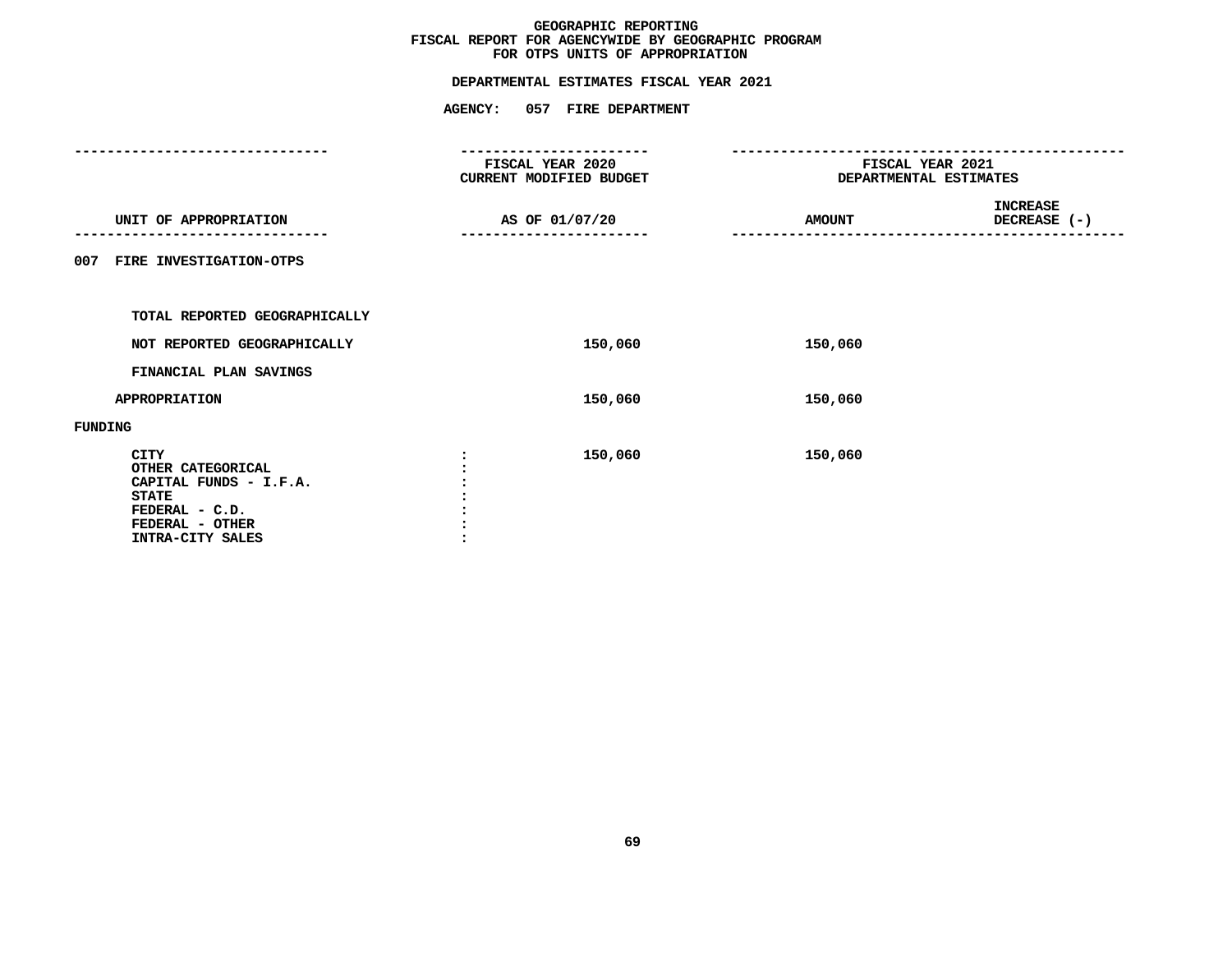#### **GEOGRAPHIC**C REPORTING<br>WIDE BY GEO<br>OF APPROPR **FISCAL REPORT FOR AGENCYWIDE BY GEOGRAPHIC PROGRAM** FOR OTPS UNITS OF APPROPRIATION

# **OTPS UNITS OF APPROPRIATION DEPARTMENTAL ESTIMATES FISCAL YEAR <sup>2021</sup>**

|                                                                                                          | FISCAL YEAR 2020<br>CURRENT MODIFIED BUDGET | FISCAL YEAR 2021<br>DEPARTMENTAL ESTIMATES |                                 |  |  |
|----------------------------------------------------------------------------------------------------------|---------------------------------------------|--------------------------------------------|---------------------------------|--|--|
| UNIT OF APPROPRIATION                                                                                    | AS OF 01/07/20                              | <b>AMOUNT</b>                              | <b>INCREASE</b><br>DECREASE (-) |  |  |
| FIRE PREVENTION-OTPS<br>008                                                                              |                                             |                                            |                                 |  |  |
| TOTAL REPORTED GEOGRAPHICALLY                                                                            |                                             |                                            |                                 |  |  |
| NOT REPORTED GEOGRAPHICALLY                                                                              | 1,970,136                                   | 1,983,944                                  | 13,808                          |  |  |
| FINANCIAL PLAN SAVINGS                                                                                   |                                             |                                            |                                 |  |  |
| <b>APPROPRIATION</b>                                                                                     | 1,970,136                                   | 1,983,944                                  | 13,808                          |  |  |
| FUNDING                                                                                                  |                                             |                                            |                                 |  |  |
| CITY<br>OTHER CATEGORICAL<br>CAPITAL FUNDS - I.F.A.<br><b>STATE</b><br>FEDERAL - C.D.<br>FEDERAL - OTHER | 1,965,232                                   | 1,983,944                                  | 18,712                          |  |  |
| INTRA-CITY SALES                                                                                         | 4,904                                       |                                            | $4,904-$                        |  |  |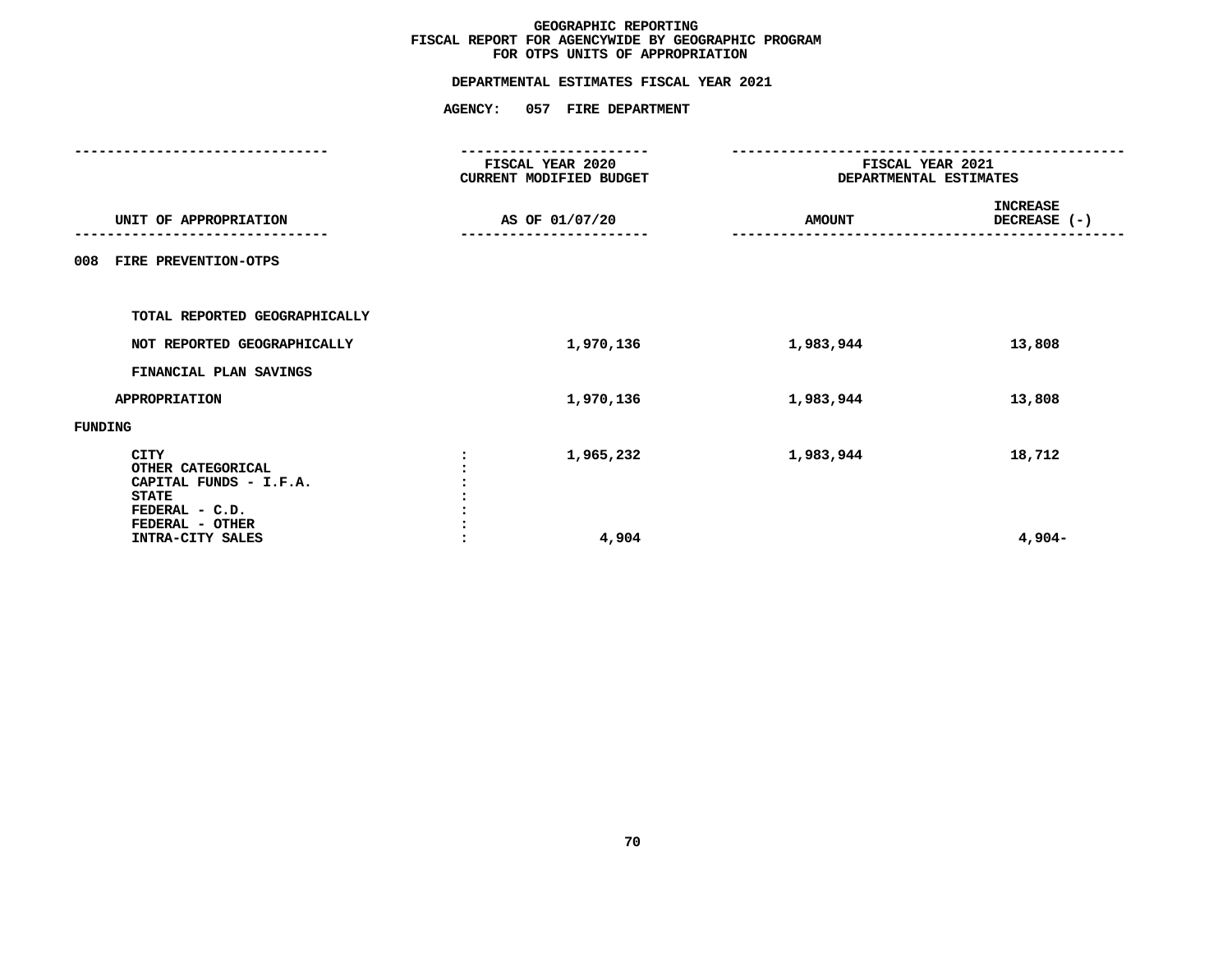#### **GEOGRAPHIC**C REPORTING<br>WIDE BY GEO<br>OF APPROPR **FISCAL REPORT FOR AGENCYWIDE BY GEOGRAPHIC PROGRAM** FOR OTPS UNITS OF APPROPRIATION

# **OTPS UNITS OF APPROPRIATION DEPARTMENTAL ESTIMATES FISCAL YEAR <sup>2021</sup>**

|                                                                                                                              | FISCAL YEAR 2020<br>CURRENT MODIFIED BUDGET | FISCAL YEAR 2021<br>DEPARTMENTAL ESTIMATES |                                 |
|------------------------------------------------------------------------------------------------------------------------------|---------------------------------------------|--------------------------------------------|---------------------------------|
| UNIT OF APPROPRIATION                                                                                                        | AS OF 01/07/20<br><b>AMOUNT</b>             |                                            | <b>INCREASE</b><br>DECREASE (-) |
| 010<br>EMERGENCY MEDICAL SERV-OTPS                                                                                           |                                             |                                            |                                 |
| TOTAL REPORTED GEOGRAPHICALLY                                                                                                |                                             |                                            |                                 |
| NOT REPORTED GEOGRAPHICALLY                                                                                                  | 40,740,888                                  | 38,670,898                                 | $2,069,990 -$                   |
| FINANCIAL PLAN SAVINGS                                                                                                       |                                             |                                            |                                 |
| <b>APPROPRIATION</b>                                                                                                         | 40,740,888                                  | 38,670,898                                 | $2,069,990 -$                   |
| FUNDING                                                                                                                      |                                             |                                            |                                 |
| CITY<br>OTHER CATEGORICAL<br>CAPITAL FUNDS - I.F.A.<br><b>STATE</b><br>FEDERAL - C.D.<br>FEDERAL - OTHER<br>INTRA-CITY SALES | 35,648,286<br>4,790,801<br>301,801          | 33,578,296<br>4,790,801<br>301,801         | $2,069,990 -$                   |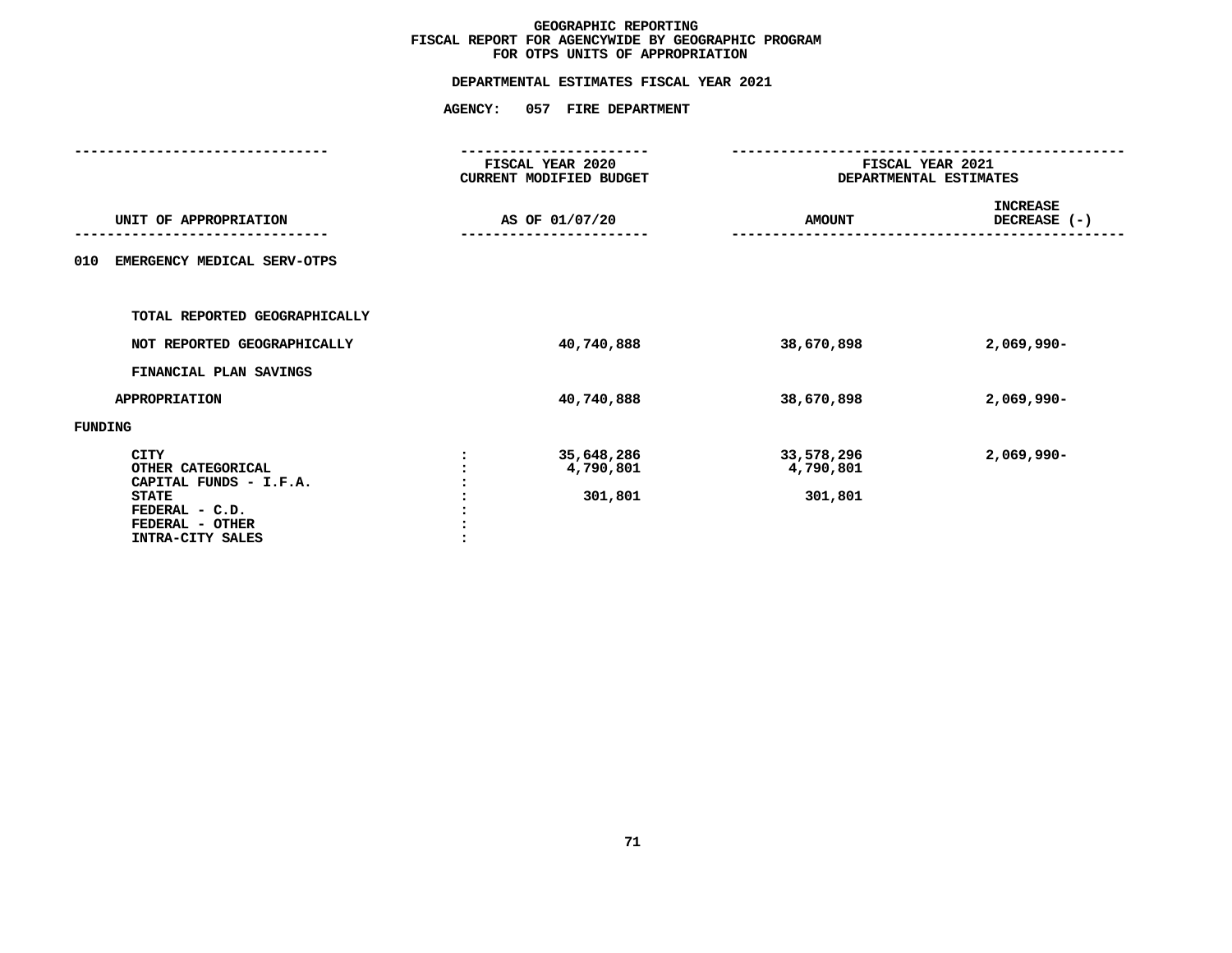### **GEOGRAPHICC REPORTING<br>ENCYWIDE SU<br>----------FISCAL**

# **REPORT AGENCYWIDE SUMMARY DEPARTMENTAL ESTIMATES FISCAL YEAR <sup>2021</sup>**

|                                                                                                                                                | FISCAL YEAR 2020<br>CURRENT MODIFIED BUDGET |                                                                                 | FISCAL YEAR 2021<br>DEPARTMENTAL ESTIMATES                                  |                                                                             |  |  |
|------------------------------------------------------------------------------------------------------------------------------------------------|---------------------------------------------|---------------------------------------------------------------------------------|-----------------------------------------------------------------------------|-----------------------------------------------------------------------------|--|--|
| UNIT OF APPROPRIATION                                                                                                                          | AS OF 01/07/20                              |                                                                                 | <b>AMOUNT</b>                                                               | <b>INCREASE</b><br>DECREASE (-)                                             |  |  |
| PS APPROPRIATIONS<br>REGULAR GROSS<br><b>OTHER</b>                                                                                             |                                             | 889,190,781<br>355,663,703                                                      | 891,267,271<br>355,736,443                                                  | 2,076,490<br>72,740                                                         |  |  |
| TOTAL REPORTED GEOGRAPHICALLY<br>NOT REPORTED GEOGRAPHICALLY                                                                                   |                                             | 1,244,854,484<br>630,199,121                                                    | 1,247,003,714<br>613,843,618                                                | 2,149,230<br>$16,355,503-$                                                  |  |  |
| OTPS APPROPRIATIONS<br>TOTAL REPORTED GEOGRAPHICALLY<br>NOT REPORTED GEOGRAPHICALLY                                                            |                                             | 269,086,936                                                                     | 230,907,352                                                                 | $38,179,584-$                                                               |  |  |
| FINANCIAL PLAN SAVINGS<br><b>APPROPRIATIONS</b>                                                                                                |                                             | 384,884-<br>2, 143, 755, 657                                                    | 1,221,704-<br>2,090,532,980                                                 | 836,820-<br>53,222,677-                                                     |  |  |
| FUNDING<br><b>CITY</b><br>OTHER CATEGORICAL<br>CAPITAL FUNDS - I.F.A.<br><b>STATE</b><br>FEDERAL - C.D.<br>FEDERAL - OTHER<br>INTRA-CITY SALES |                                             | 1,825,990,796<br>230,648,711<br>563,262<br>2,561,634<br>81,735,439<br>2,255,815 | 1,828,465,277<br>231,103,563<br>567,120<br>1,835,001<br>28,556,454<br>5,565 | 2,474,481<br>454,852<br>3,858<br>$726,633-$<br>53,178,985-<br>$2,250,250 -$ |  |  |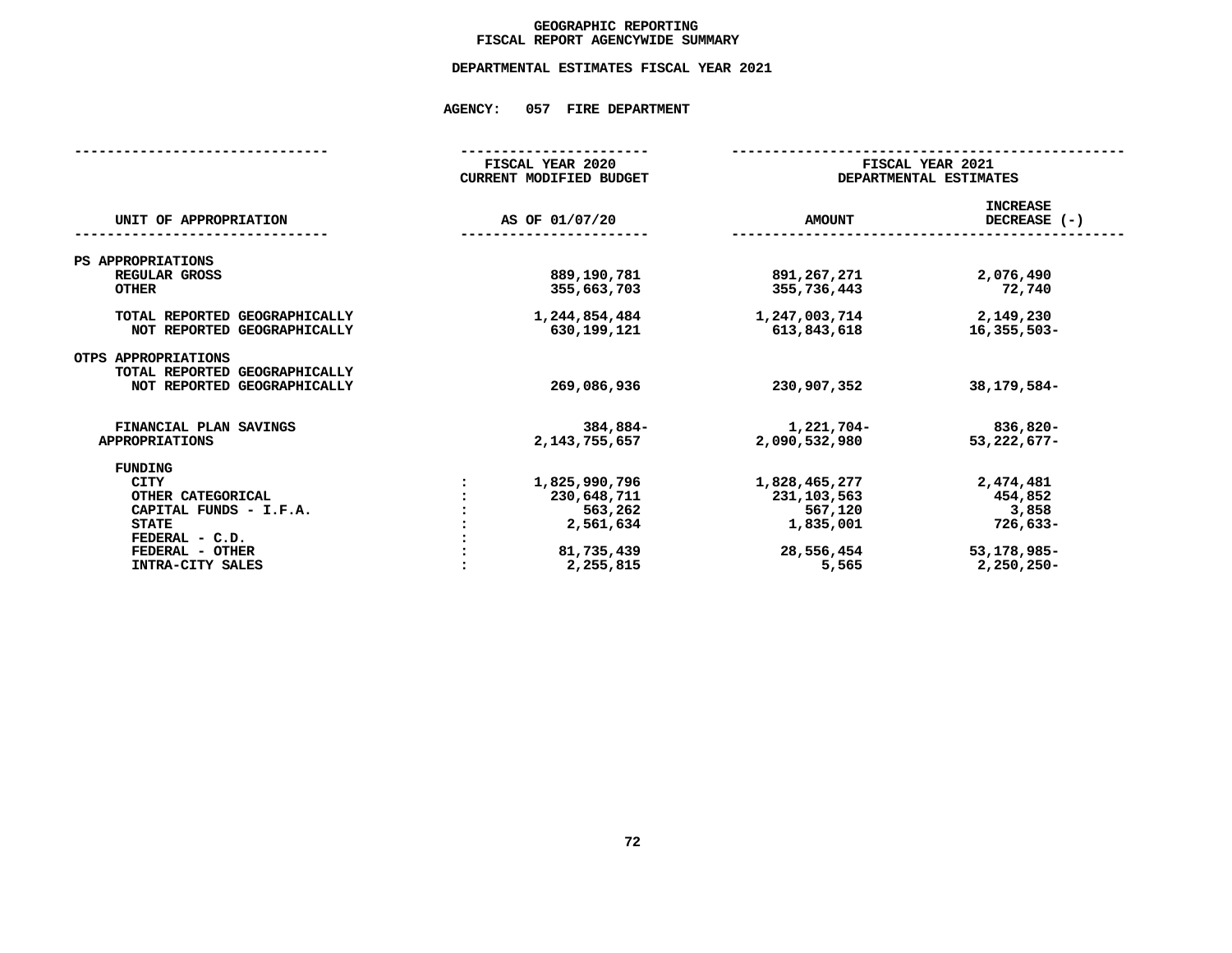**ESTIMATES FISCAL YEAR <sup>2021</sup> AGENCY <sup>125</sup> DEPARTMENT FOR THE AGING**

**BOROUGH BRONX PROGRAM**

**BOROUGH PROGRAMS UNIT OF APPROPRIATION <sup>002</sup> COMMUNITY PROGRAMS - PS**

**------------------------------------ ------------------------------ ------------------------------------------------- FISCALCURRENTFISCAL YEAR 2020**<br> **RENT MODIFIED BUDGET**<br>
AS OF 01/07/20<br> **FULL TIME**<br> **FULL TIME**<br> **FULL TIME MODIFIED BUDGET DEPARTMENTAL ESTIMATES AS OF 01/07/20 FULL TIME FULL TIME INCREASE LOCAL SERVICE DISTRICT AMOUNT POSITIONS AMOUNT POSITIONS DECREASE(-) ------------------------------------------------------------------ ------------------------------------------------- BRONX**

BRONX BOROUGH PROGRAMS

**PROGRAM**

PROGRAM TOTAL:<br>:<br>SUB BOROUGH TOTAL **BOROUGH TOTAL: BOROUGH TOTAL:**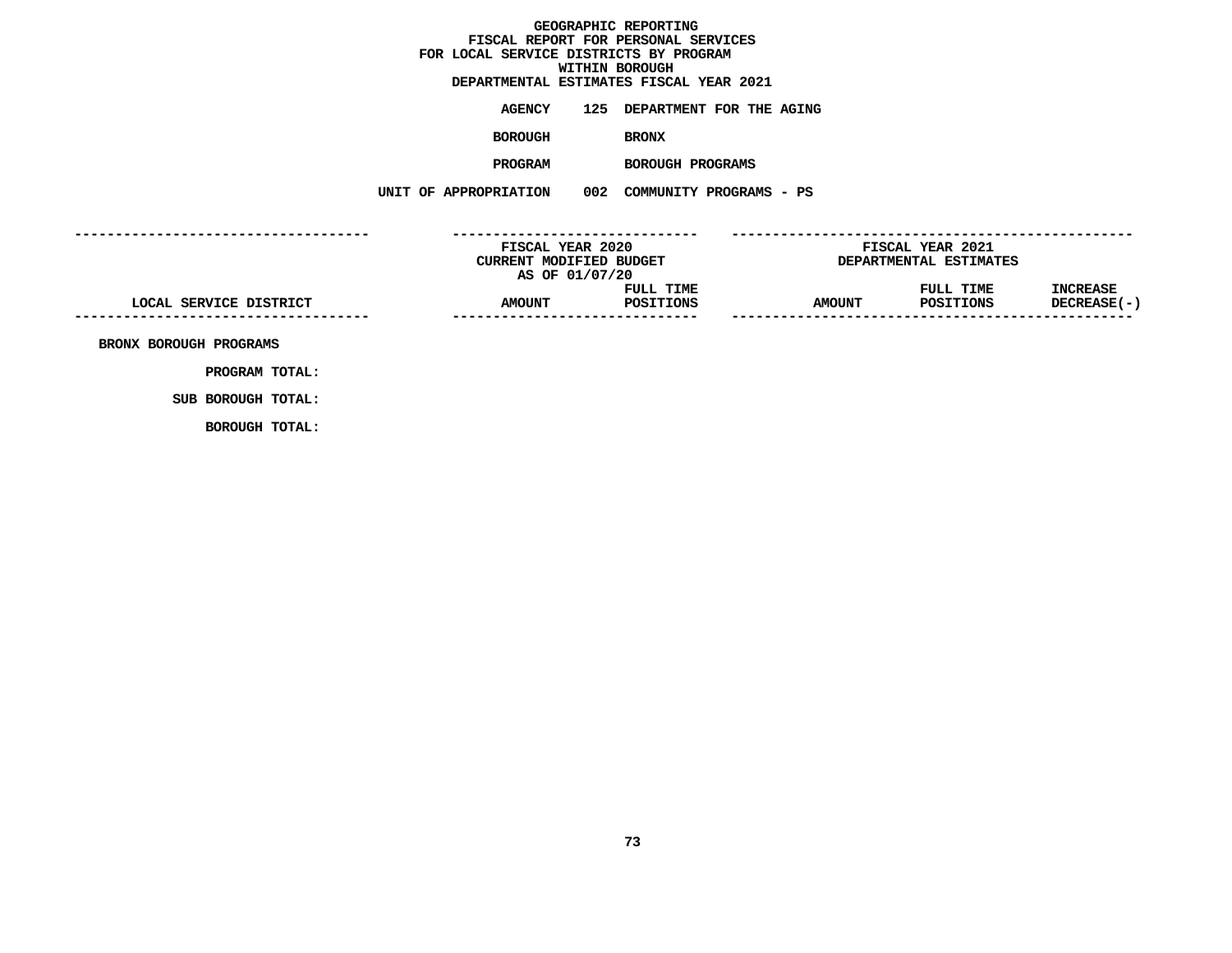**ESTIMATES FISCAL YEAR <sup>2021</sup> AGENCY <sup>125</sup> DEPARTMENT FOR THE AGING**

**BOROUGH**

 **BROOKLYN PROGRAM**

**BOROUGH PROGRAMS UNIT OF APPROPRIATION <sup>002</sup> COMMUNITY PROGRAMS - PS**

**------------------------------------ ------------------------------ ------------------------------------------------- FISCALCURRENTFISCAL YEAR 2020**<br> **RENT MODIFIED BUDGET**<br>
AS OF 01/07/20<br> **FULL TIME**<br> **FULL TIME**<br> **FULL TIME MODIFIED BUDGET DEPARTMENTAL ESTIMATES AS OF 01/07/20 FULL TIME FULL TIME INCREASE** LOCAL SERVICE DISTRICT **SERVICE DISTRICT AMOUNT POSITIONS AMOUNT POSITIONS DECREASE(-) ------------------------------------------------------------------ ------------------------------------------------- BROOKLYN**

BROOKLYN BOROUGH PROGRAMS

**PROGRAM**

PROGRAM TOTAL:<br>:<br>SUB BOROUGH TOTAL

**BOROUGH TOTAL: BOROUGH TOTAL:**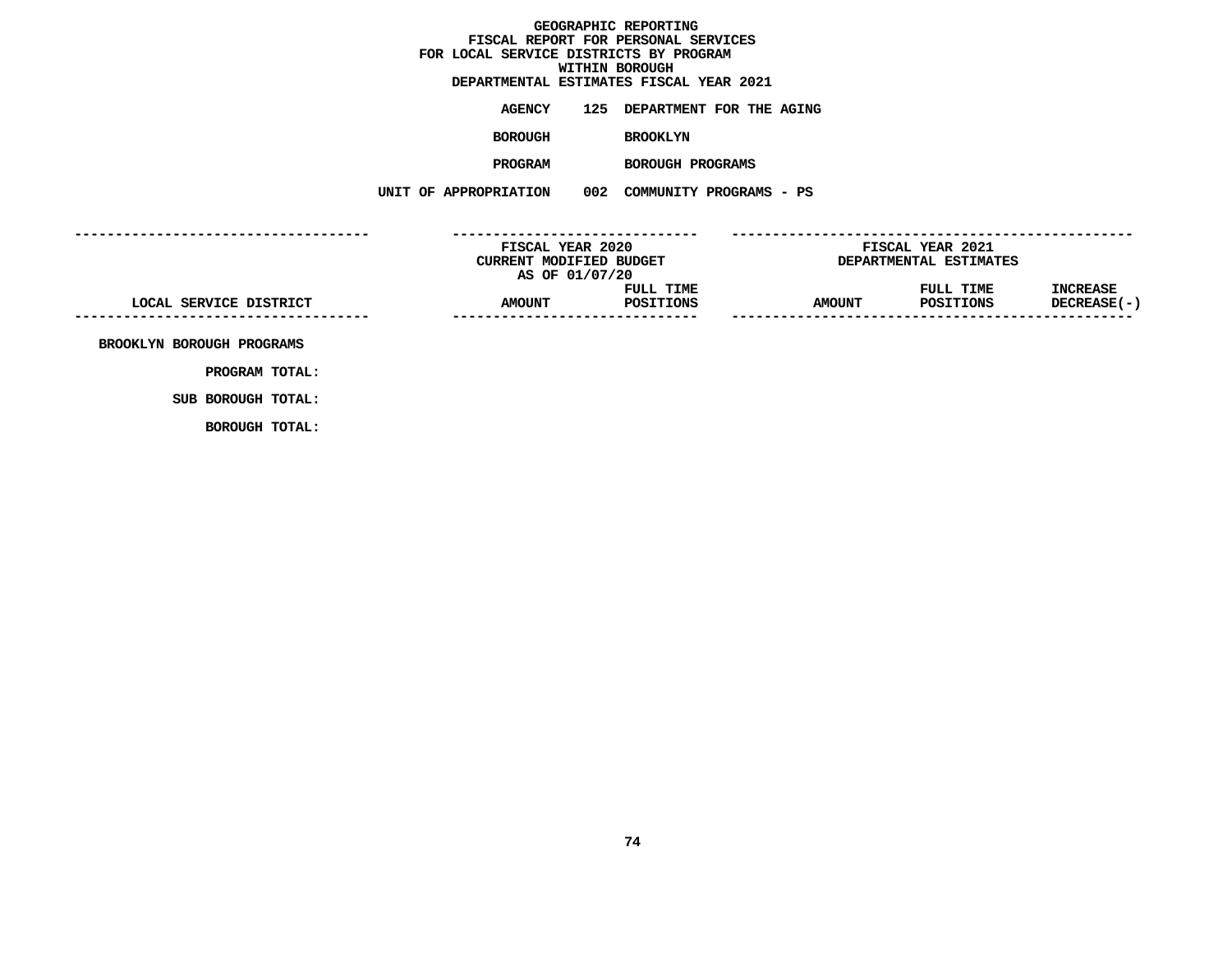**ESTIMATES FISCAL YEAR <sup>2021</sup> AGENCY <sup>125</sup> DEPARTMENT FOR THE AGING**

**BOROUGH**

MANHATTAN<br>BOROUGH PROGRAMS

**PROGRAM**

**BOROUGH PROGRAMS UNIT OF APPROPRIATION <sup>002</sup> COMMUNITY PROGRAMS - PS**

**------------------------------------ ------------------------------ ------------------------------------------------- FISCALCURRENTFISCAL YEAR 2020**<br> **RENT MODIFIED BUDGET**<br>
AS OF 01/07/20<br> **FULL TIME**<br> **FULL TIME**<br> **FULL TIME MODIFIED BUDGET DEPARTMENTAL ESTIMATES AS OF 01/07/20 FULL TIME FULL TIME INCREASE** LOCAL SERVICE DISTRICT **SERVICE DISTRICT AMOUNT POSITIONS AMOUNT POSITIONS DECREASE(-) ------------------------------------------------------------------ ------------------------------------------------- MANHATTAN**

**BOROUGH PROGRAMS PROGRAM**

PROGRAM TOTAL:<br>:<br>SUB BOROUGH TOTAL **BOROUGH TOTAL: BOROUGH TOTAL:**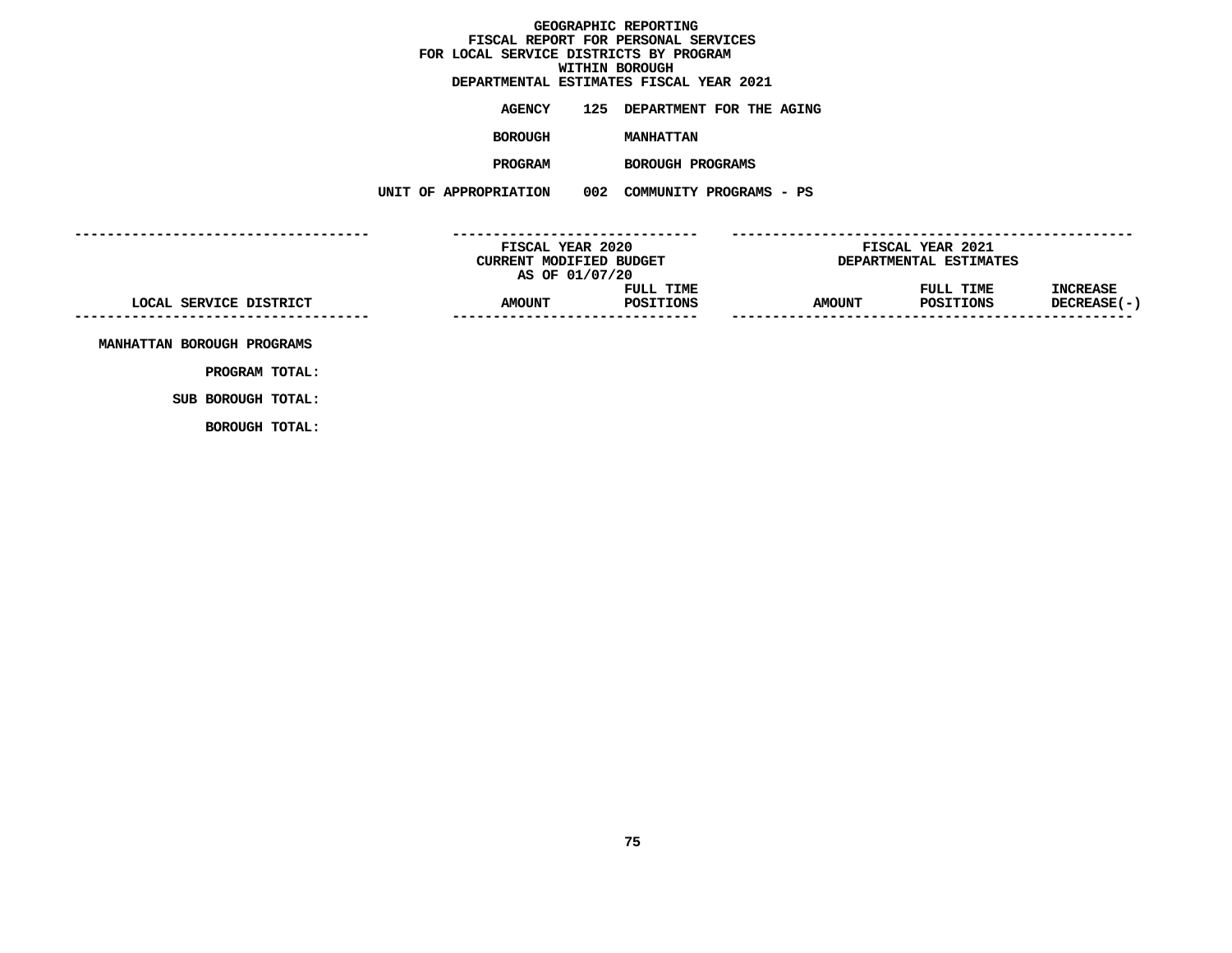**ESTIMATES FISCAL YEAR <sup>2021</sup> AGENCY <sup>125</sup> DEPARTMENT FOR THE AGING BOROUGH**QUEENS<br>BOROUGH PROGRAMS **PROGRAM**

**BOROUGH PROGRAMS UNIT OF APPROPRIATION <sup>002</sup> COMMUNITY PROGRAMS - PS**

|                                | FISCAL YEAR 2020<br>CURRENT MODIFIED BUDGET<br>AS OF 01/07/20 |                        | FISCAL YEAR 2021<br>DEPARTMENTAL ESTIMATES |                        |                         |  |
|--------------------------------|---------------------------------------------------------------|------------------------|--------------------------------------------|------------------------|-------------------------|--|
| LOCAL SERVICE DISTRICT         | <b>AMOUNT</b>                                                 | FULL TIME<br>POSITIONS | <b>AMOUNT</b>                              | FULL TIME<br>POSITIONS | INCREASE<br>DECREASE(-) |  |
| <b>QUEENS BOROUGH PROGRAMS</b> | 87,473                                                        |                        | 88,243                                     |                        | 770                     |  |
| PROGRAM TOTAL:                 | 87,473                                                        | $\mathbf 1$            | 88,243                                     | 1                      | 770                     |  |
| SUB BOROUGH TOTAL:             | 87,473                                                        |                        | 88,243                                     | 1                      | 770                     |  |
| BOROUGH TOTAL:                 | 87,473                                                        |                        | 88,243                                     |                        | 770                     |  |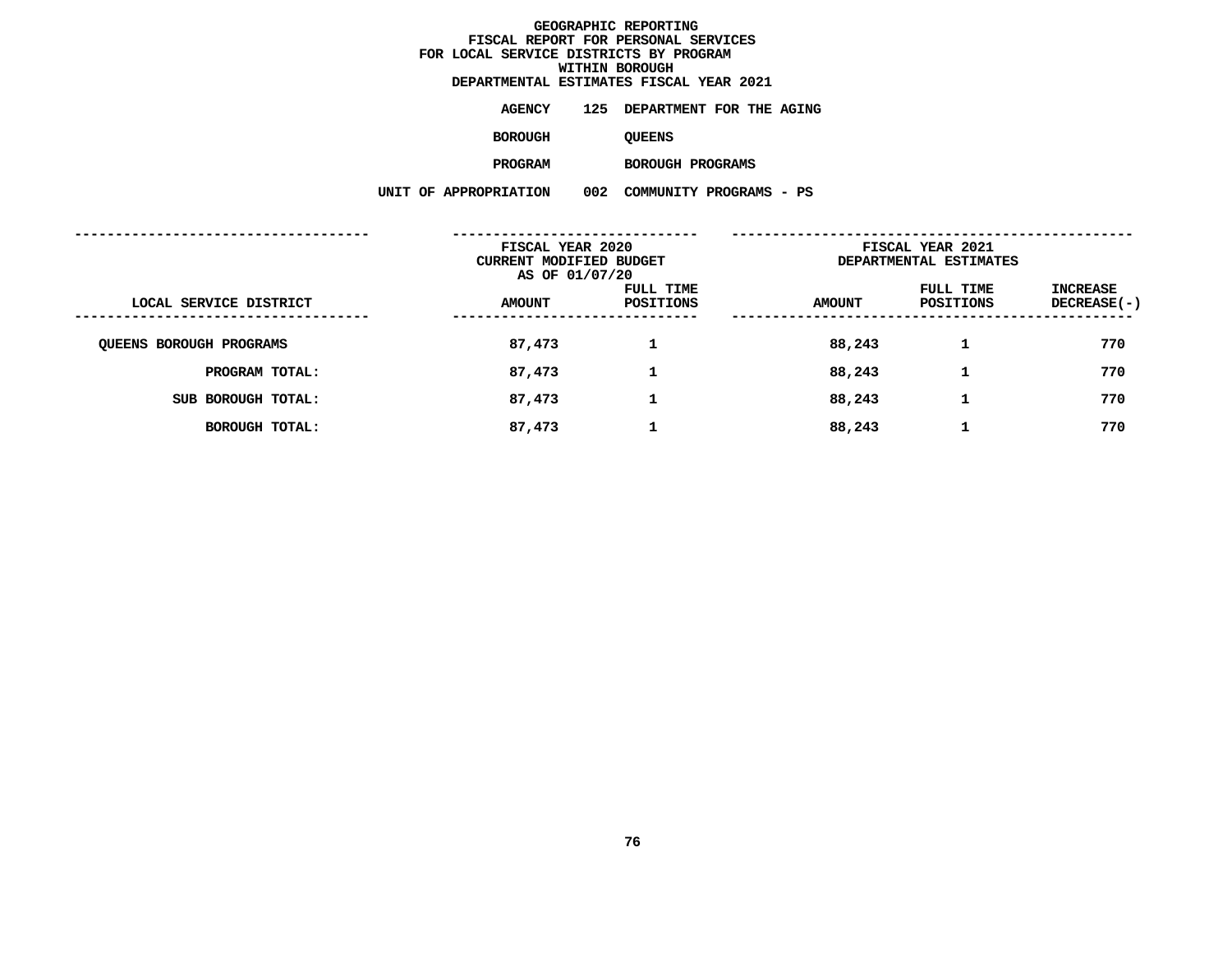**ESTIMATES FISCAL YEAR <sup>2021</sup> AGENCY <sup>125</sup> DEPARTMENT FOR THE AGING**

**BOROUGH**

 **STATEN ISLAND PROGRAM**

**BOROUGH PROGRAMS UNIT OF APPROPRIATION <sup>002</sup> COMMUNITY PROGRAMS - PS**

**------------------------------------ ------------------------------ ------------------------------------------------- FISCALCURRENTFISCAL YEAR 2020**<br> **RENT MODIFIED BUDGET**<br>
AS OF 01/07/20<br> **FULL TIME**<br> **FULL TIME**<br> **FULL TIME MODIFIED BUDGET DEPARTMENTAL ESTIMATES AS OF 01/07/20 FULL TIME FULL TIME INCREASE** LOCAL SERVICE DISTRICT **SERVICE DISTRICT AMOUNT POSITIONS AMOUNT POSITIONS DECREASE(-) ------------------------------------------------------------------ ------------------------------------------------- STATEN**

**ISLAND BOROUGH PROGRAMS**

**PROGRAM**

PROGRAM TOTAL:<br>:<br>SUB BOROUGH TOTAL **BOROUGH TOTAL: BOROUGH TOTAL:**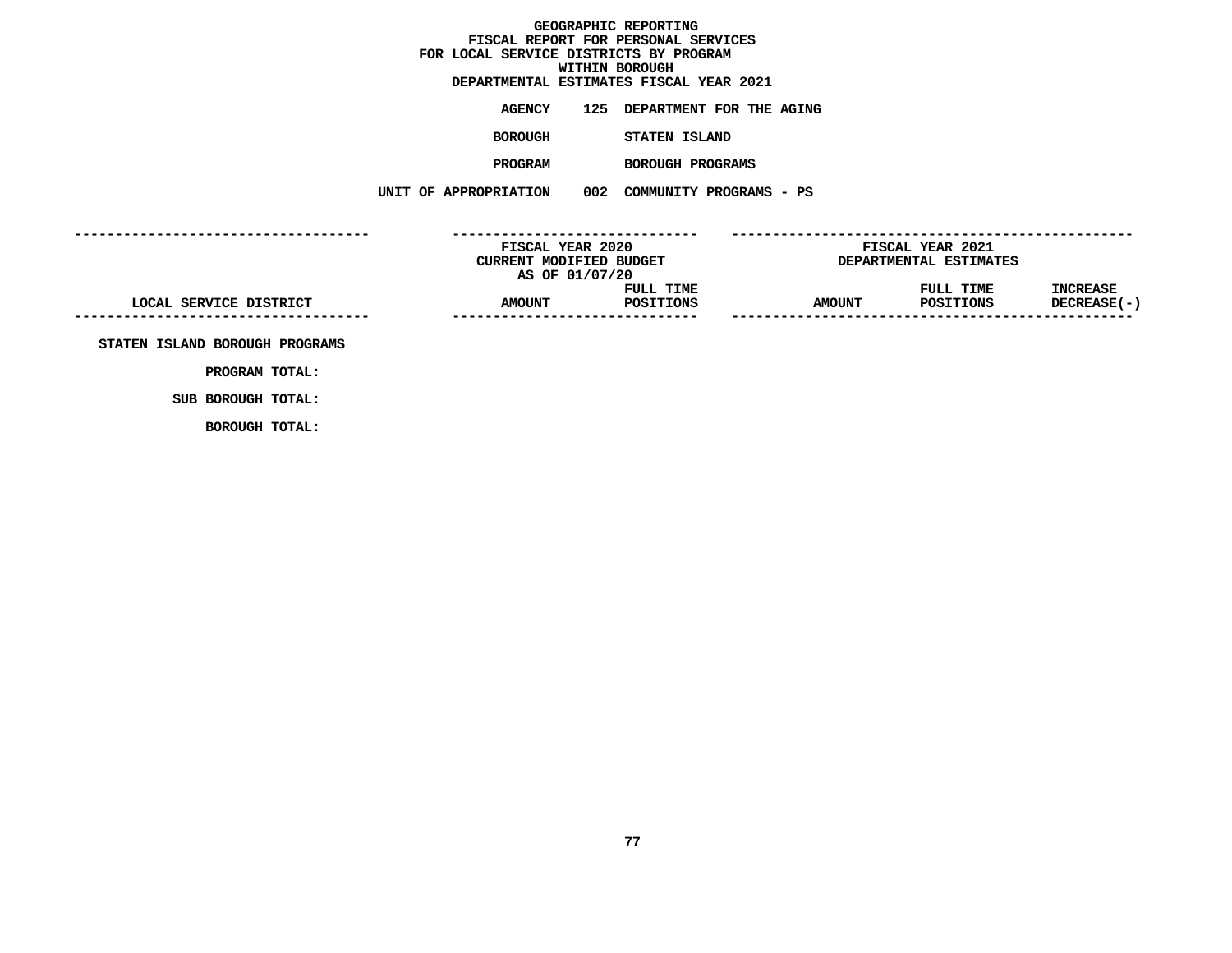#### **GEOGRAPHICC REPORTING<br>PERSONAL S<br>ICTS BY PRO FISCAL REPORT FOR PERSONAL SERVICES FOR LOCAL SERVICE DISTRICTS BY PROGRAM WITHIN**

### WITHIN BOROUGH<br>D<mark>EPARTMENTAL ESTIMATES FISC</mark>

# **ESTIMATES FISCAL YEAR <sup>2021</sup> AGENCY <sup>125</sup> DEPARTMENT FOR THE AGING**

|                                                   | FISCAL YEAR 2020<br>CURRENT MODIFIED BUDGET<br>AS OF 01/07/20 |                        |               | <b>FISCAL YEAR 2021</b><br>DEPARTMENTAL ESTIMATES |                                |
|---------------------------------------------------|---------------------------------------------------------------|------------------------|---------------|---------------------------------------------------|--------------------------------|
| LOCAL SERVICE DISTRICT                            | <b>AMOUNT</b>                                                 | FULL TIME<br>POSITIONS | <b>AMOUNT</b> | FULL TIME<br>POSITIONS                            | <b>INCREASE</b><br>DECREASE(-) |
| <b>AGENCY TOTAL:</b><br>ALL PROGRAMS ALL BOROUGHS | 87,473                                                        |                        | 88,243        |                                                   | 770                            |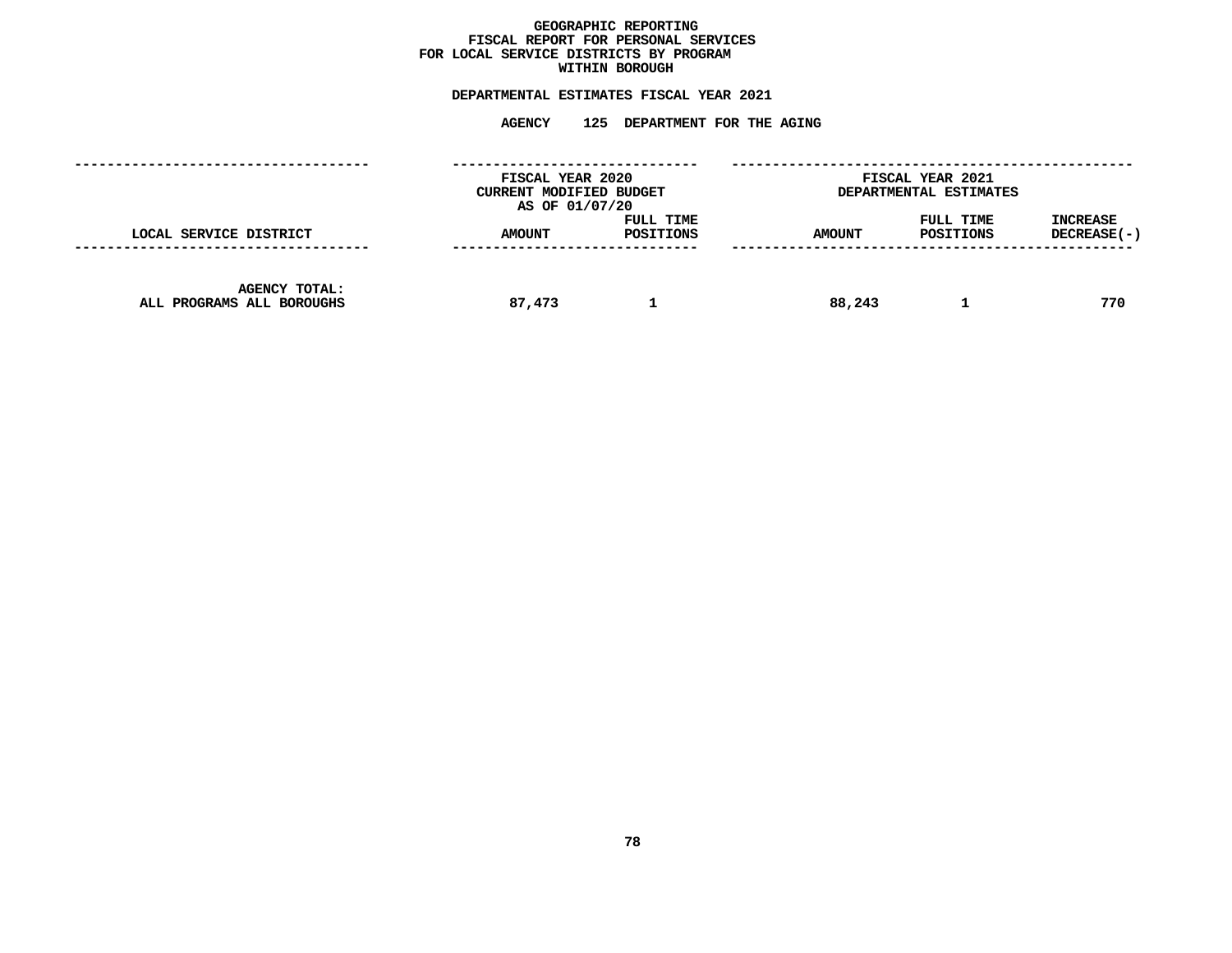#### **GEOGRAPHIC**C REPORTING<br>WIDE BY PRO<br>F APPROPRIA FISCAL REPORT FOR AGENCYWIDE BY PROGRAM **REPORT FOR AGENCYWIDE BY PROGRAM FOR**

### **PS UNITS OF APPROPRIATION DEPARTMENTAL**

|                                                                       | DEPARTMENTAL ESTIMATES FISCAL YEAR 2021     |                                            |                                   |
|-----------------------------------------------------------------------|---------------------------------------------|--------------------------------------------|-----------------------------------|
|                                                                       | <b>AGENCY:</b>                              | 125 DEPARTMENT FOR THE AGING               |                                   |
|                                                                       | FISCAL YEAR 2020<br>CURRENT MODIFIED BUDGET | FISCAL YEAR 2021<br>DEPARTMENTAL ESTIMATES |                                   |
| UNIT OF APPROPRIATION                                                 | AS OF 01/07/20                              | <b>AMOUNT</b>                              | <b>INCREASE</b><br>DECREASE $(-)$ |
| EXECUTIVE & ADMIN MGMT - PS<br>001                                    |                                             |                                            |                                   |
| REGULAR GROSS<br><b>OTHER</b>                                         |                                             |                                            |                                   |
| TOTAL REPORTED GEOGRAPHICALLY                                         |                                             |                                            |                                   |
| NOT REPORTED GEOGRAPHICALLY                                           | 15,060,047                                  | 15,170,665                                 | 110,618                           |
| FINANCIAL PLAN SAVINGS                                                | 177,897-                                    | 188,897-                                   | $11,000 -$                        |
| <b>APPROPRIATION</b>                                                  | 14,882,150                                  | 14,981,768                                 | 99,618                            |
| <b>FUNDING</b>                                                        |                                             |                                            |                                   |
| <b>CITY</b><br>OTHER CATEGORICAL<br>CAPITAL FUNDS - I.F.A.            | 10,536,004<br>$\ddot{\cdot}$                | 10,634,193                                 | 98,189                            |
| <b>STATE</b><br>FEDERAL - C.D.<br>FEDERAL - OTHER<br>INTRA-CITY SALES | 749,853<br>153,421<br>3,442,872             | 749,853<br>154,850<br>3,442,872            | 1,429                             |
|                                                                       |                                             |                                            |                                   |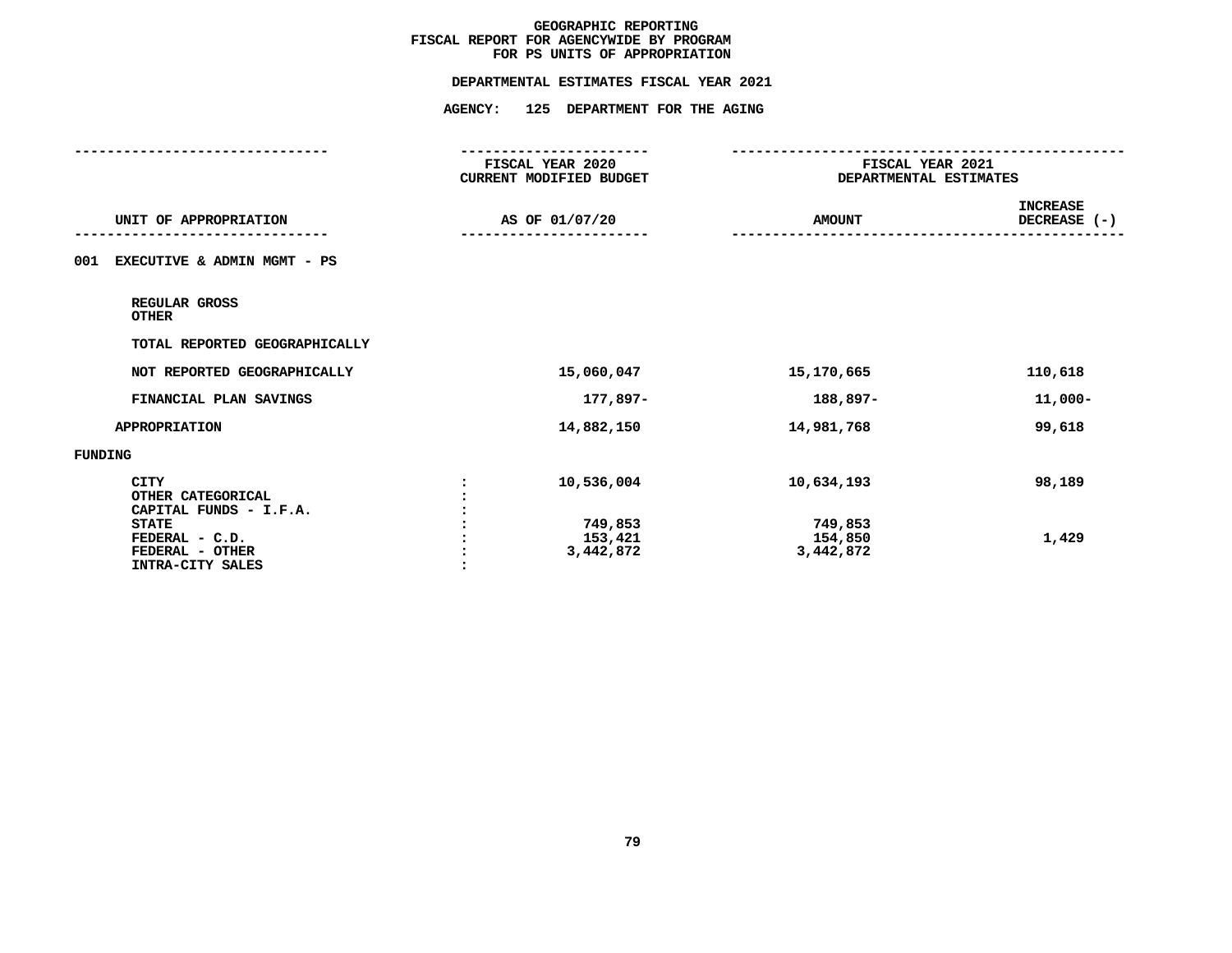### **PS UNITS OF APPROPRIATION DEPARTMENTAL**

# **ESTIMATES FISCAL YEAR <sup>2021</sup> AGENCY: <sup>125</sup> DEPARTMENT FOR THE AGING**

|                                                                            | FISCAL YEAR 2020<br>CURRENT MODIFIED BUDGET |                        | FISCAL YEAR 2021<br>DEPARTMENTAL ESTIMATES |  |  |
|----------------------------------------------------------------------------|---------------------------------------------|------------------------|--------------------------------------------|--|--|
| UNIT OF APPROPRIATION                                                      | AS OF 01/07/20                              | <b>AMOUNT</b>          | <b>INCREASE</b><br>DECREASE $(-)$          |  |  |
| 002<br>COMMUNITY PROGRAMS - PS                                             |                                             |                        |                                            |  |  |
| REGULAR GROSS<br><b>OTHER</b>                                              | 86,953<br>520                               | 87,723<br>520          | 770                                        |  |  |
| TOTAL REPORTED GEOGRAPHICALLY                                              | 87,473                                      | 88,243                 | 770                                        |  |  |
| NOT REPORTED GEOGRAPHICALLY                                                | 17,053,126                                  | 17,172,771             | 119,645                                    |  |  |
| FINANCIAL PLAN SAVINGS                                                     | 76,346-                                     | $86,346 -$             | $10,000 -$                                 |  |  |
| <b>APPROPRIATION</b>                                                       | 17,064,253                                  | 17,174,668             | 110,415                                    |  |  |
| <b>FUNDING</b>                                                             |                                             |                        |                                            |  |  |
| <b>CITY</b><br>OTHER CATEGORICAL<br>CAPITAL FUNDS - I.F.A.<br><b>STATE</b> | 7,270,475<br>1,049,605                      | 7,380,890<br>1,049,605 | 110,415                                    |  |  |
| FEDERAL - C.D.<br>FEDERAL - OTHER<br>INTRA-CITY SALES                      | 8,744,173                                   | 8,744,173              |                                            |  |  |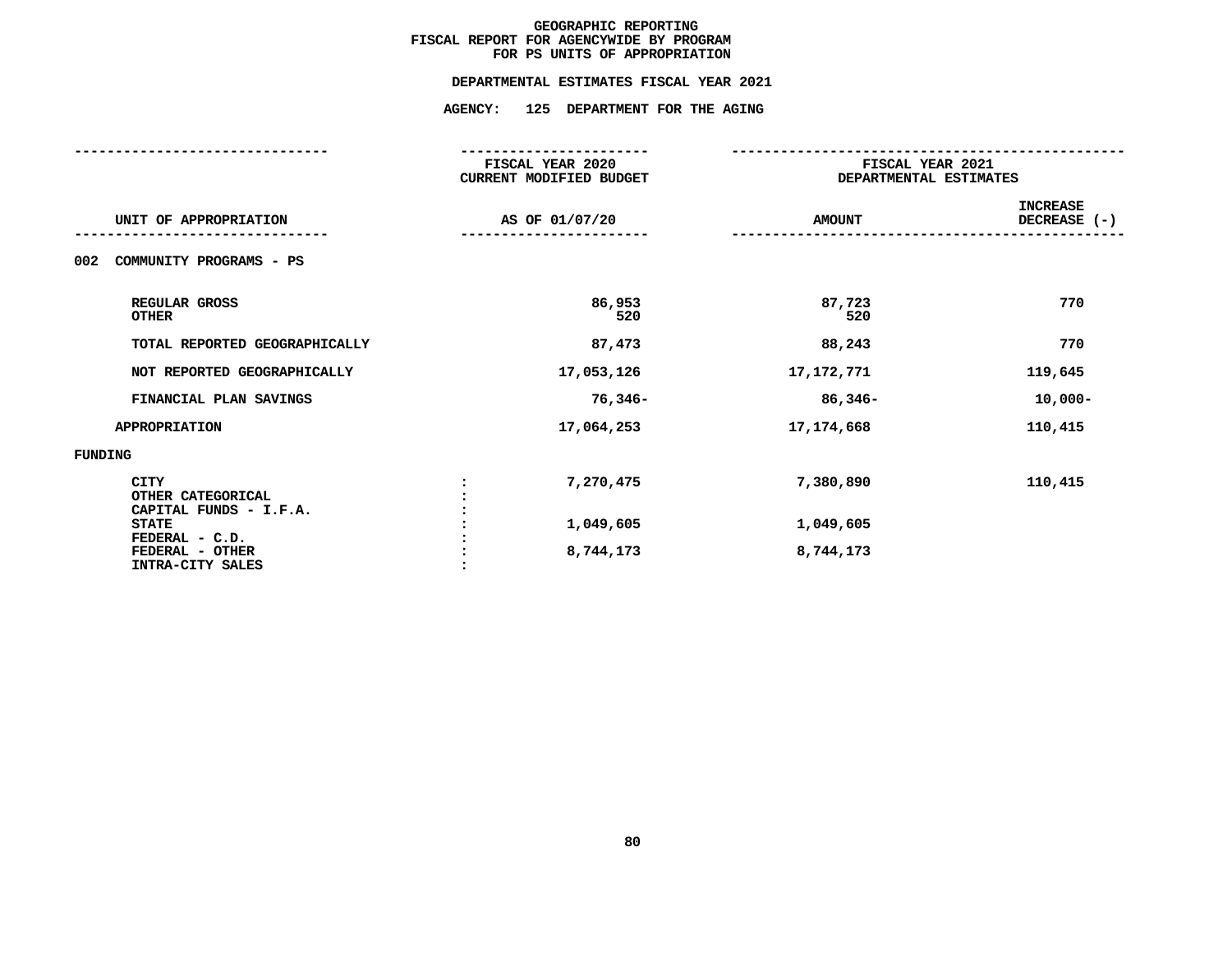### **OTPS UNITS OF APPROPRIATION DEPARTMENTAL**

# **ESTIMATES FISCAL YEAR <sup>2021</sup> AGENCY: <sup>125</sup> DEPARTMENT FOR THE AGING**

|                                                                                                                                     |                | FISCAL YEAR 2020<br>CURRENT MODIFIED BUDGET                                  | FISCAL YEAR 2021<br>DEPARTMENTAL ESTIMATES                      |                                                                                    |  |
|-------------------------------------------------------------------------------------------------------------------------------------|----------------|------------------------------------------------------------------------------|-----------------------------------------------------------------|------------------------------------------------------------------------------------|--|
| UNIT OF APPROPRIATION                                                                                                               | AS OF 01/07/20 |                                                                              | <b>AMOUNT</b>                                                   | <b>INCREASE</b><br>DECREASE (-)                                                    |  |
| COMMUNITY PROGRAMS - OTPS<br>003                                                                                                    |                |                                                                              |                                                                 |                                                                                    |  |
| TOTAL REPORTED GEOGRAPHICALLY                                                                                                       |                |                                                                              |                                                                 |                                                                                    |  |
| NOT REPORTED GEOGRAPHICALLY                                                                                                         |                | 393,595,246                                                                  | 345,467,362                                                     | 48,127,884-                                                                        |  |
| FINANCIAL PLAN SAVINGS                                                                                                              |                | 6,477,935                                                                    | 5,799,783                                                       | 678,152-                                                                           |  |
| <b>APPROPRIATION</b>                                                                                                                |                | 400,073,181                                                                  | 351, 267, 145                                                   | 48,806,036-                                                                        |  |
| FUNDING                                                                                                                             |                |                                                                              |                                                                 |                                                                                    |  |
| <b>CITY</b><br>OTHER CATEGORICAL<br>CAPITAL FUNDS - I.F.A.<br><b>STATE</b><br>FEDERAL - C.D.<br>FEDERAL - OTHER<br>INTRA-CITY SALES |                | 286,810,849<br>253,905<br>42,481,947<br>6,567,486<br>61,247,680<br>2,711,314 | 248,037,819<br>42,253,384<br>2,097,238<br>58,363,453<br>515,251 | 38,773,030-<br>$253,905 -$<br>228,563-<br>4,470,248-<br>$2,884,227-$<br>2,196,063- |  |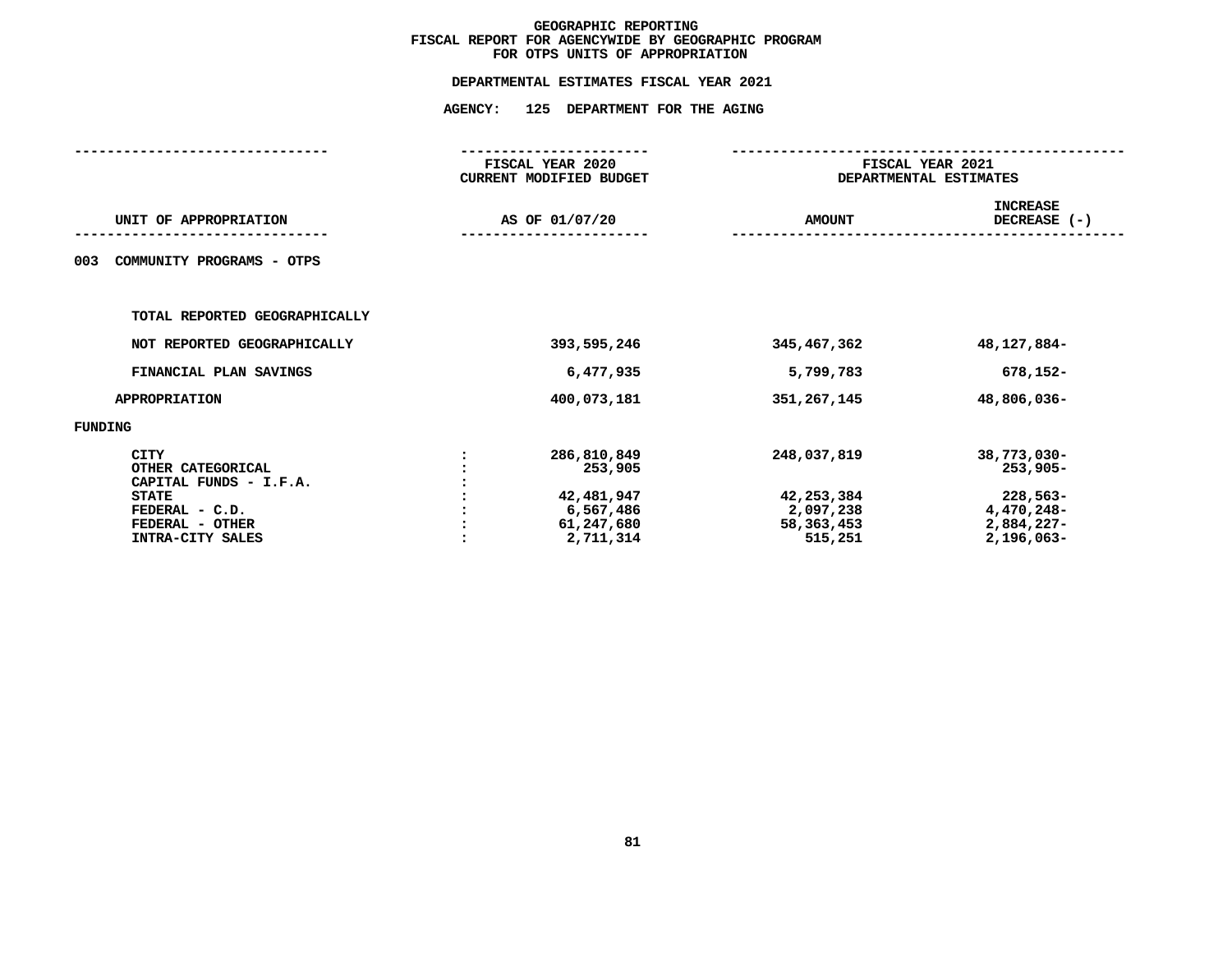### **OTPS UNITS OF APPROPRIATION DEPARTMENTAL**

# **ESTIMATES FISCAL YEAR <sup>2021</sup> AGENCY: <sup>125</sup> DEPARTMENT FOR THE AGING**

|                                                            |                | FISCAL YEAR 2020<br>CURRENT MODIFIED BUDGET | FISCAL YEAR 2021<br>DEPARTMENTAL ESTIMATES |                                 |  |
|------------------------------------------------------------|----------------|---------------------------------------------|--------------------------------------------|---------------------------------|--|
| UNIT OF APPROPRIATION                                      | AS OF 01/07/20 |                                             | <b>AMOUNT</b>                              | <b>INCREASE</b><br>DECREASE (-) |  |
| EXECUTIVE & ADMIN MGMT-OTPS<br>004                         |                |                                             |                                            |                                 |  |
| TOTAL REPORTED GEOGRAPHICALLY                              |                |                                             |                                            |                                 |  |
| NOT REPORTED GEOGRAPHICALLY                                |                | 1,969,861                                   | 1,762,990                                  | $206,871-$                      |  |
| FINANCIAL PLAN SAVINGS                                     |                | $1,527-$                                    | $3,054-$                                   | $1,527-$                        |  |
| APPROPRIATION                                              |                | 1,968,334                                   | 1,759,936                                  | $208,398-$                      |  |
| FUNDING                                                    |                |                                             |                                            |                                 |  |
| <b>CITY</b><br>OTHER CATEGORICAL<br>CAPITAL FUNDS - I.F.A. |                | 973,712                                     | 972,185                                    | $1,527-$                        |  |
| <b>STATE</b><br>FEDERAL - C.D.                             |                | 134,282                                     | 4,663                                      | 129,619-                        |  |
| FEDERAL - OTHER<br>INTRA-CITY SALES                        |                | 860,340                                     | 783,088                                    | $77,252-$                       |  |
|                                                            |                |                                             |                                            |                                 |  |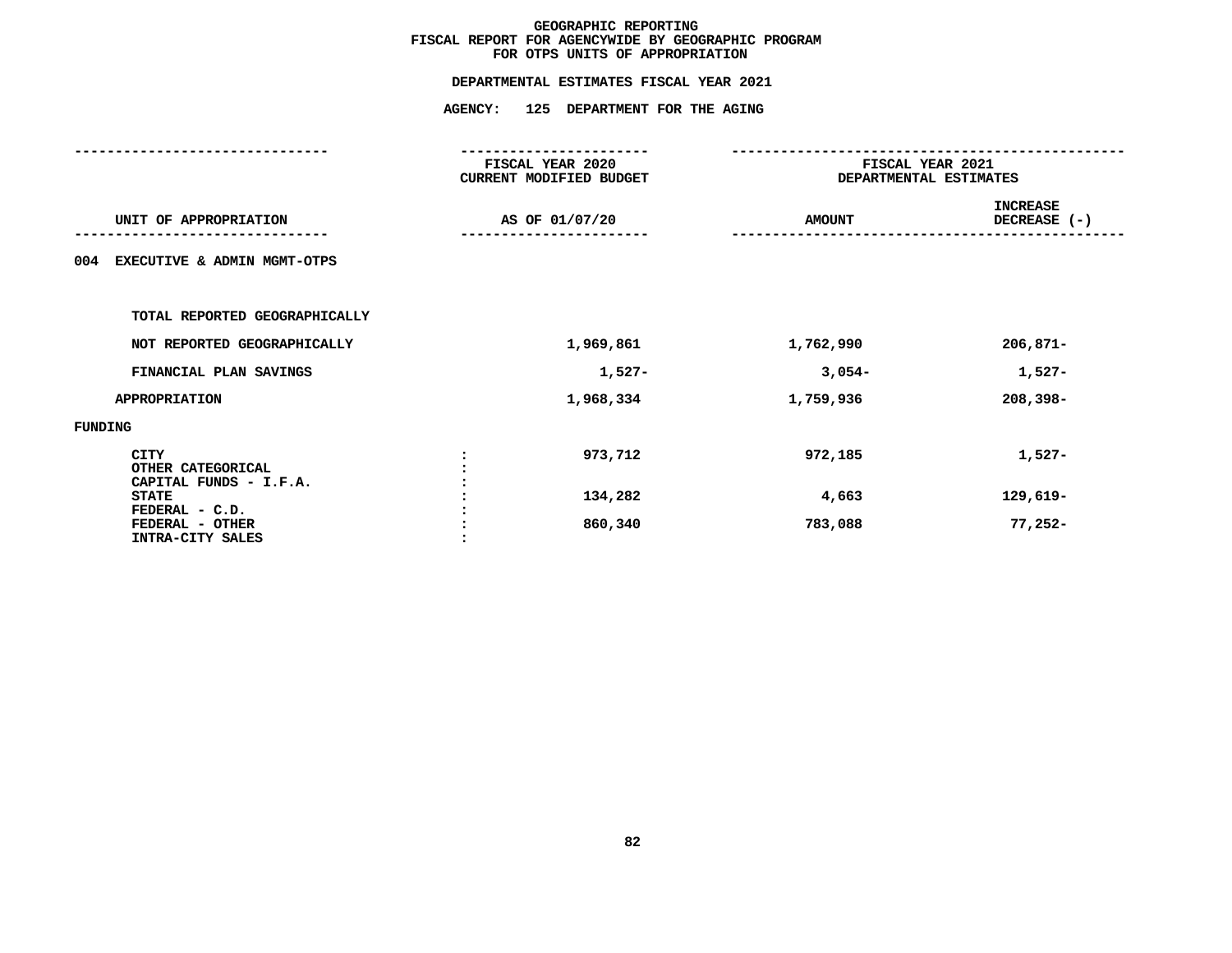### **GEOGRAPHICC REPORTING<br>ENCYWIDE SU<br>----------FISCAL**

# **REPORT AGENCYWIDE SUMMARY DEPARTMENTAL ESTIMATES FISCAL YEAR <sup>2021</sup>**

## **AGENCY: <sup>125</sup> DEPARTMENT FOR THE AGING**

|                                                                                                                                                | FISCAL YEAR 2020<br><b>CURRENT MODIFIED BUDGET</b> |                                                                              | FISCAL YEAR 2021<br>DEPARTMENTAL ESTIMATES                      |                                                                                  |
|------------------------------------------------------------------------------------------------------------------------------------------------|----------------------------------------------------|------------------------------------------------------------------------------|-----------------------------------------------------------------|----------------------------------------------------------------------------------|
| UNIT OF APPROPRIATION                                                                                                                          |                                                    | AS OF 01/07/20                                                               | <b>AMOUNT</b>                                                   | <b>INCREASE</b><br>DECREASE (-)                                                  |
| PS APPROPRIATIONS<br>REGULAR GROSS<br><b>OTHER</b>                                                                                             |                                                    | 86,953<br>520                                                                | 87,723<br>520                                                   | 770                                                                              |
| TOTAL REPORTED GEOGRAPHICALLY<br>NOT REPORTED GEOGRAPHICALLY                                                                                   |                                                    | 87,473<br>32, 113, 173                                                       | 88,243<br>32, 343, 436                                          | 770<br>230,263                                                                   |
| OTPS APPROPRIATIONS<br>TOTAL REPORTED GEOGRAPHICALLY<br>NOT REPORTED GEOGRAPHICALLY                                                            |                                                    | 395,565,107                                                                  | 347,230,352                                                     | 48, 334, 755-                                                                    |
| FINANCIAL PLAN SAVINGS<br><b>APPROPRIATIONS</b>                                                                                                |                                                    | 6,222,165<br>433,987,918                                                     | 5,521,486<br>385, 183, 517                                      | $700,679-$<br>48,804,401-                                                        |
| FUNDING<br><b>CITY</b><br>OTHER CATEGORICAL<br>CAPITAL FUNDS - I.F.A.<br><b>STATE</b><br>FEDERAL - C.D.<br>FEDERAL - OTHER<br>INTRA-CITY SALES |                                                    | 305,591,040<br>253,905<br>44,415,687<br>6,720,907<br>74,295,065<br>2,711,314 | 267,025,087<br>44,057,505<br>2,252,088<br>71,333,586<br>515,251 | 38,565,953-<br>$253,905 -$<br>358,182-<br>4,468,819-<br>2,961,479-<br>2,196,063- |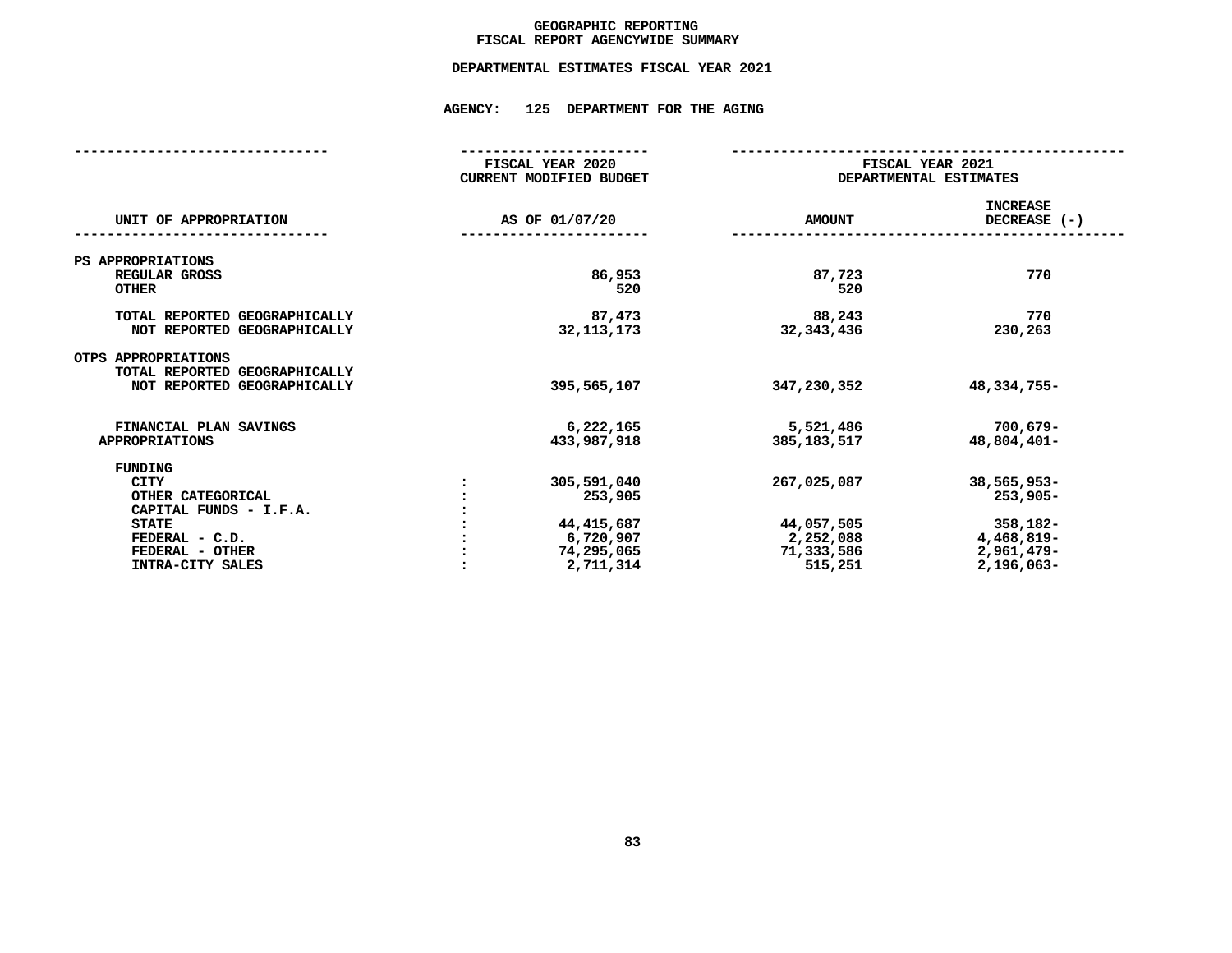### **PS UNITS OF APPROPRIATION DEPARTMENTAL**

|                                  | DEPARTMENTAL ESTIMATES FISCAL YEAR 2021              |                                            |                                   |  |  |
|----------------------------------|------------------------------------------------------|--------------------------------------------|-----------------------------------|--|--|
|                                  | 126 DEPARTMENT OF CULTURAL AFFAIRS<br><b>AGENCY:</b> |                                            |                                   |  |  |
|                                  | FISCAL YEAR 2020<br>CURRENT MODIFIED BUDGET          | FISCAL YEAR 2021<br>DEPARTMENTAL ESTIMATES |                                   |  |  |
| UNIT OF APPROPRIATION            | AS OF 01/07/20                                       | <b>AMOUNT</b>                              | <b>INCREASE</b><br>DECREASE $(-)$ |  |  |
| OFFICE OF COMMISSIONER-PS<br>001 |                                                      |                                            |                                   |  |  |
| REGULAR GROSS<br><b>OTHER</b>    |                                                      |                                            |                                   |  |  |
| TOTAL REPORTED GEOGRAPHICALLY    |                                                      |                                            |                                   |  |  |
| NOT REPORTED GEOGRAPHICALLY      | 5,313,284                                            | 5,080,625                                  | 232,659-                          |  |  |
| FINANCIAL PLAN SAVINGS           | $6,000 -$                                            |                                            | 6,000                             |  |  |
| APPROPRIATION                    | 5,307,284                                            | 5,080,625                                  | $226,659-$                        |  |  |
| FUNDING                          |                                                      |                                            |                                   |  |  |
| <b>CITY</b><br>OTHER CATEGORICAL | 4,767,042<br>$\ddot{\cdot}$                          | 4,661,746                                  | 105,296-                          |  |  |
| CAPITAL FUNDS - I.F.A.           | 248,152                                              | 248,896                                    | 744                               |  |  |
| <b>STATE</b>                     | 3,371                                                | 3,371                                      |                                   |  |  |
| FEDERAL - C.D.                   | 152,444                                              | 153,596                                    | 1,152                             |  |  |
| FEDERAL - OTHER                  |                                                      |                                            |                                   |  |  |
| INTRA-CITY SALES                 | 136,275                                              | 13,016                                     | 123,259-                          |  |  |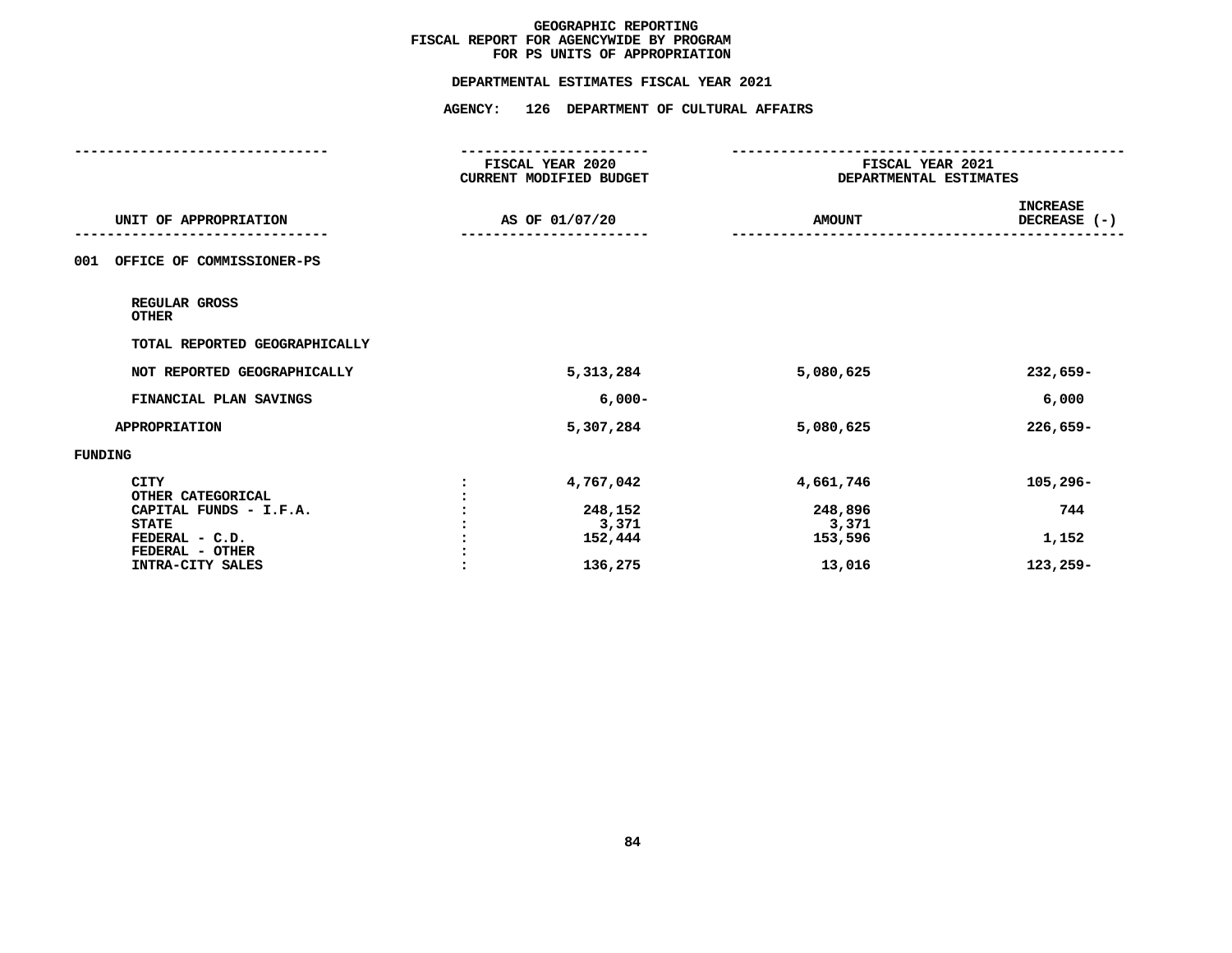### **OTPS UNITS OF APPROPRIATION DEPARTMENTAL**

|                                                                                                                                     | FISCAL YEAR 2020<br>CURRENT MODIFIED BUDGET | FISCAL YEAR 2021<br>DEPARTMENTAL ESTIMATES |                                 |
|-------------------------------------------------------------------------------------------------------------------------------------|---------------------------------------------|--------------------------------------------|---------------------------------|
| UNIT OF APPROPRIATION                                                                                                               | AS OF 01/07/20                              | <b>AMOUNT</b>                              | <b>INCREASE</b><br>DECREASE (-) |
| OFFICE OF COMMISSIONER - OTPS<br>002                                                                                                |                                             |                                            |                                 |
| TOTAL REPORTED GEOGRAPHICALLY                                                                                                       |                                             |                                            |                                 |
| NOT REPORTED GEOGRAPHICALLY                                                                                                         | 2,139,064                                   | 1,629,494                                  | $509,570-$                      |
| FINANCIAL PLAN SAVINGS                                                                                                              |                                             | 5,000,000                                  | 5,000,000                       |
| <b>APPROPRIATION</b>                                                                                                                | 2,139,064                                   | 6,629,494                                  | 4,490,430                       |
| FUNDING                                                                                                                             |                                             |                                            |                                 |
| <b>CITY</b><br>OTHER CATEGORICAL<br>CAPITAL FUNDS - I.F.A.<br><b>STATE</b><br>FEDERAL - C.D.<br>FEDERAL - OTHER<br>INTRA-CITY SALES | 2,139,064                                   | 6,629,494                                  | 4,490,430                       |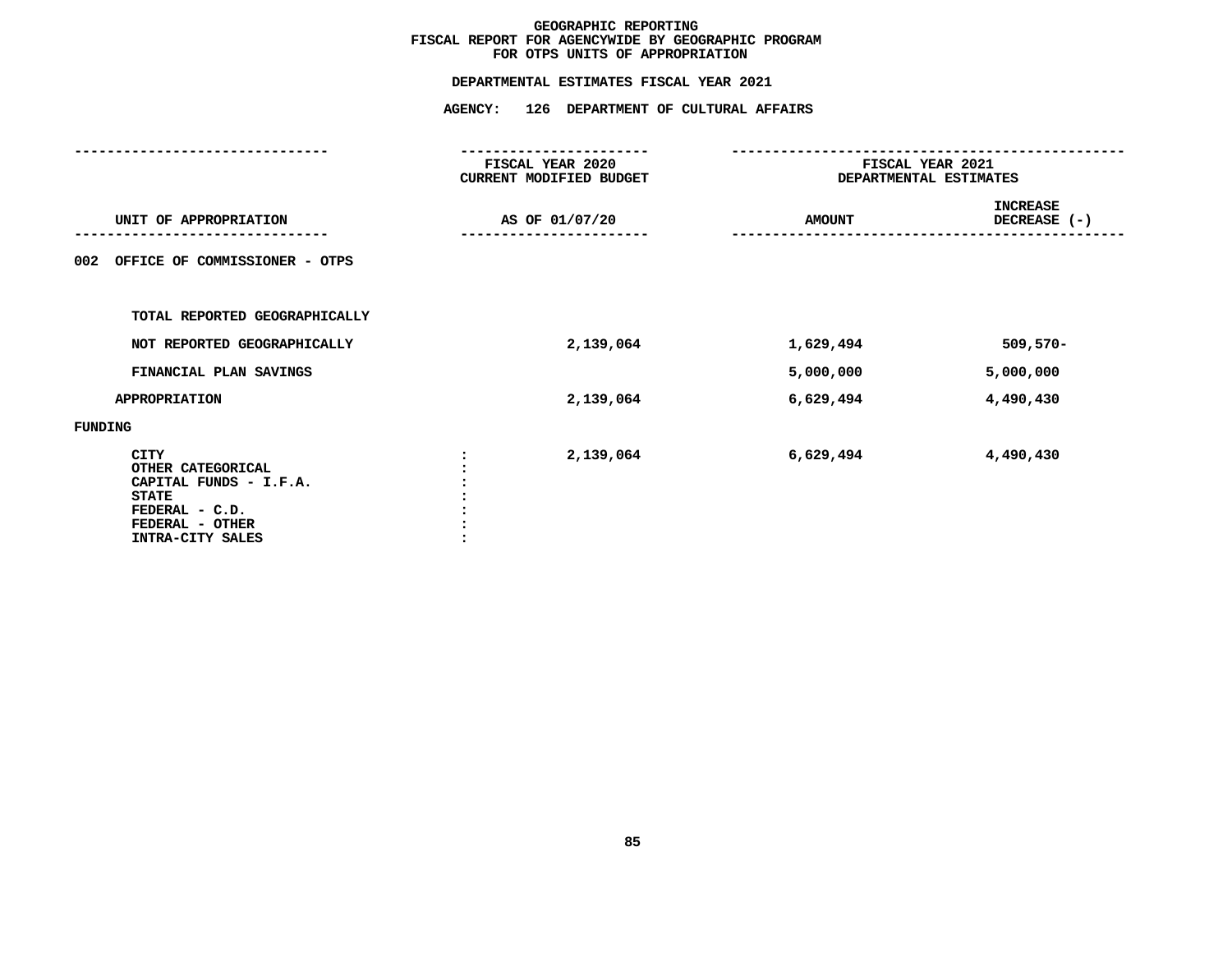### **OTPS UNITS OF APPROPRIATION DEPARTMENTAL**

|                                                                            | FISCAL YEAR 2020<br>CURRENT MODIFIED BUDGET | FISCAL YEAR 2021<br>DEPARTMENTAL ESTIMATES |                                 |
|----------------------------------------------------------------------------|---------------------------------------------|--------------------------------------------|---------------------------------|
| UNIT OF APPROPRIATION                                                      | AS OF 01/07/20                              | <b>AMOUNT</b>                              | <b>INCREASE</b><br>DECREASE (-) |
| CULTURAL PROGRAMS<br>003                                                   |                                             |                                            |                                 |
| TOTAL REPORTED GEOGRAPHICALLY                                              | 40,424,058                                  | 28,962,296                                 | 11,461,762-                     |
| NOT REPORTED GEOGRAPHICALLY                                                | 43,207,063                                  | 1,755,810                                  | 41,451,253-                     |
| FINANCIAL PLAN SAVINGS                                                     |                                             |                                            |                                 |
| APPROPRIATION                                                              | 83,631,121                                  | 30,718,106                                 | 52,913,015-                     |
| FUNDING                                                                    |                                             |                                            |                                 |
| <b>CITY</b><br>OTHER CATEGORICAL<br>CAPITAL FUNDS - I.F.A.<br><b>STATE</b> | 83,525,311                                  | 30,612,296                                 | 52,913,015-                     |
| FEDERAL - C.D.<br>FEDERAL - OTHER<br>INTRA-CITY SALES                      | 105,810                                     | 105,810                                    |                                 |
|                                                                            |                                             |                                            |                                 |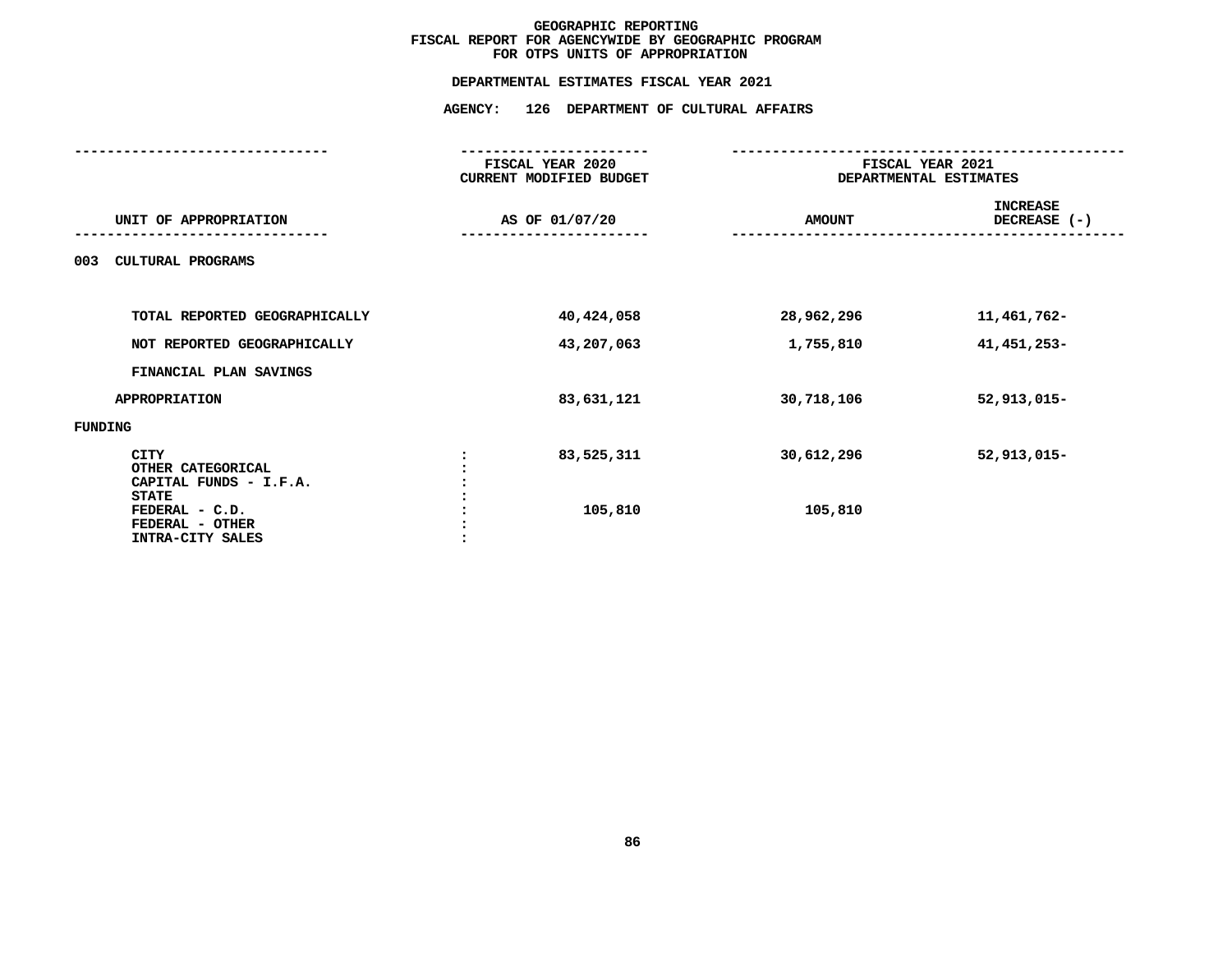### **OTPS UNITS OF APPROPRIATION DEPARTMENTAL**

|                                                                                       | FISCAL YEAR 2020<br>CURRENT MODIFIED BUDGET | FISCAL YEAR 2021<br>DEPARTMENTAL ESTIMATES |                                 |
|---------------------------------------------------------------------------------------|---------------------------------------------|--------------------------------------------|---------------------------------|
| UNIT OF APPROPRIATION                                                                 | AS OF 01/07/20                              | <b>AMOUNT</b>                              | <b>INCREASE</b><br>DECREASE (-) |
| METROPOLITAN MUSEUM OF ART<br>004                                                     |                                             |                                            |                                 |
| TOTAL REPORTED GEOGRAPHICALLY                                                         | 23,908,034                                  | 21,378,042                                 | 2,529,992-                      |
| NOT REPORTED GEOGRAPHICALLY                                                           | 1,019,027                                   |                                            | 1,019,027-                      |
| FINANCIAL PLAN SAVINGS                                                                |                                             | 1,000,000                                  | 1,000,000                       |
| <b>APPROPRIATION</b>                                                                  | 24,927,061                                  | 22,378,042                                 | 2,549,019-                      |
| FUNDING                                                                               |                                             |                                            |                                 |
| CITY<br>OTHER CATEGORICAL<br>CAPITAL FUNDS - I.F.A.<br><b>STATE</b><br>FEDERAL - C.D. | 24,043,911                                  | 22,378,042                                 | 1,665,869-                      |
| FEDERAL - OTHER<br>INTRA-CITY SALES                                                   | 883,150                                     |                                            | 883,150-                        |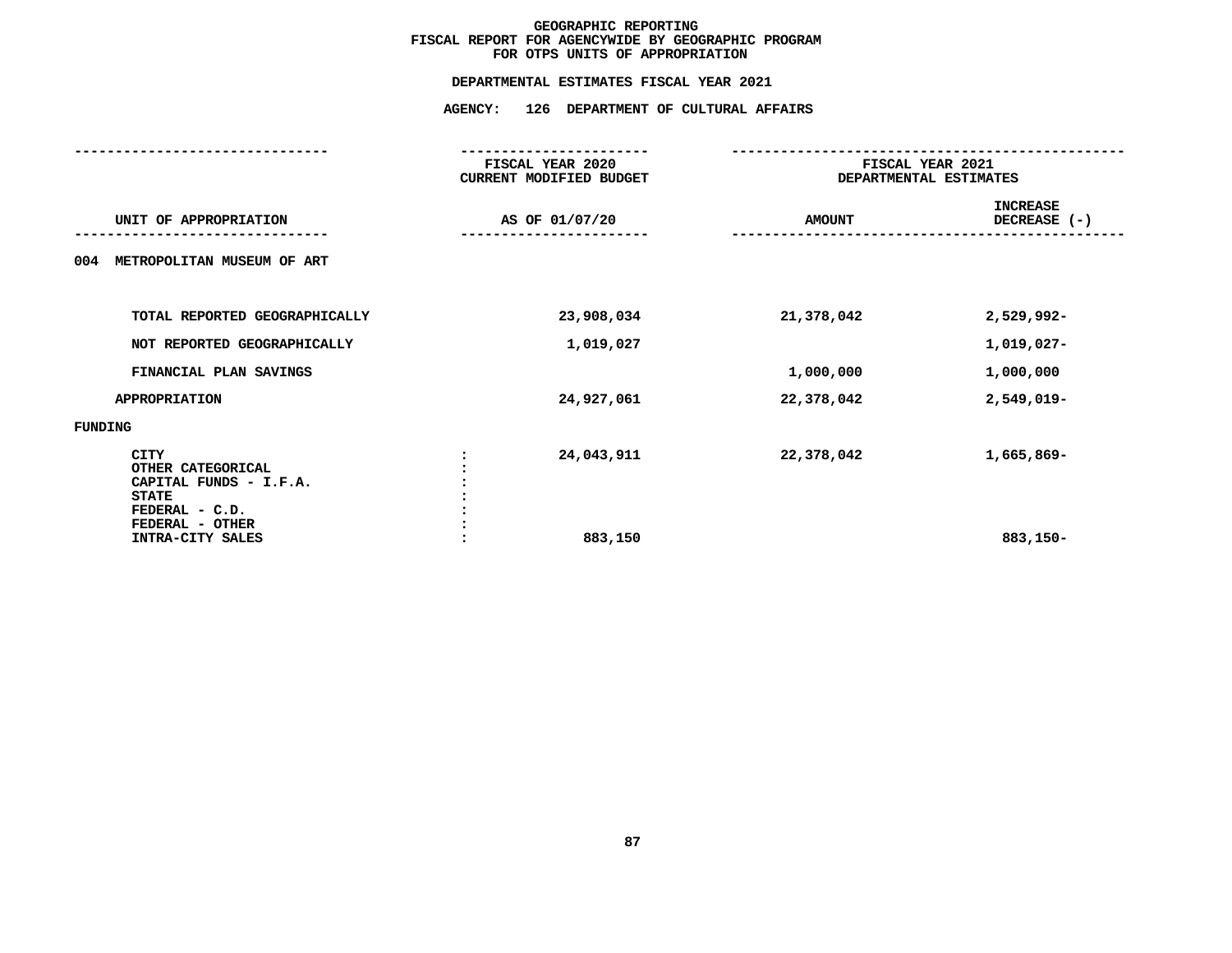### **OTPS UNITS OF APPROPRIATION DEPARTMENTAL**

|                                                                                       | FISCAL YEAR 2020<br>CURRENT MODIFIED BUDGET | FISCAL YEAR 2021<br>DEPARTMENTAL ESTIMATES |                                 |
|---------------------------------------------------------------------------------------|---------------------------------------------|--------------------------------------------|---------------------------------|
| UNIT OF APPROPRIATION                                                                 | AS OF 01/07/20                              | <b>AMOUNT</b>                              | <b>INCREASE</b><br>DECREASE (-) |
| NY BOTANICAL GARDEN<br>005                                                            |                                             |                                            |                                 |
| TOTAL REPORTED GEOGRAPHICALLY                                                         |                                             |                                            |                                 |
| NOT REPORTED GEOGRAPHICALLY                                                           | 8,014,954                                   | 6,510,707                                  | 1,504,247-                      |
| FINANCIAL PLAN SAVINGS                                                                |                                             |                                            |                                 |
| <b>APPROPRIATION</b>                                                                  | 8,014,954                                   | 6,510,707                                  | $1,504,247-$                    |
| FUNDING                                                                               |                                             |                                            |                                 |
| CITY<br>OTHER CATEGORICAL<br>CAPITAL FUNDS - I.F.A.<br><b>STATE</b><br>FEDERAL - C.D. | 7,506,061                                   | 6,510,707                                  | 995,354-                        |
| FEDERAL - OTHER<br>INTRA-CITY SALES                                                   | 508,893                                     |                                            | $508,893-$                      |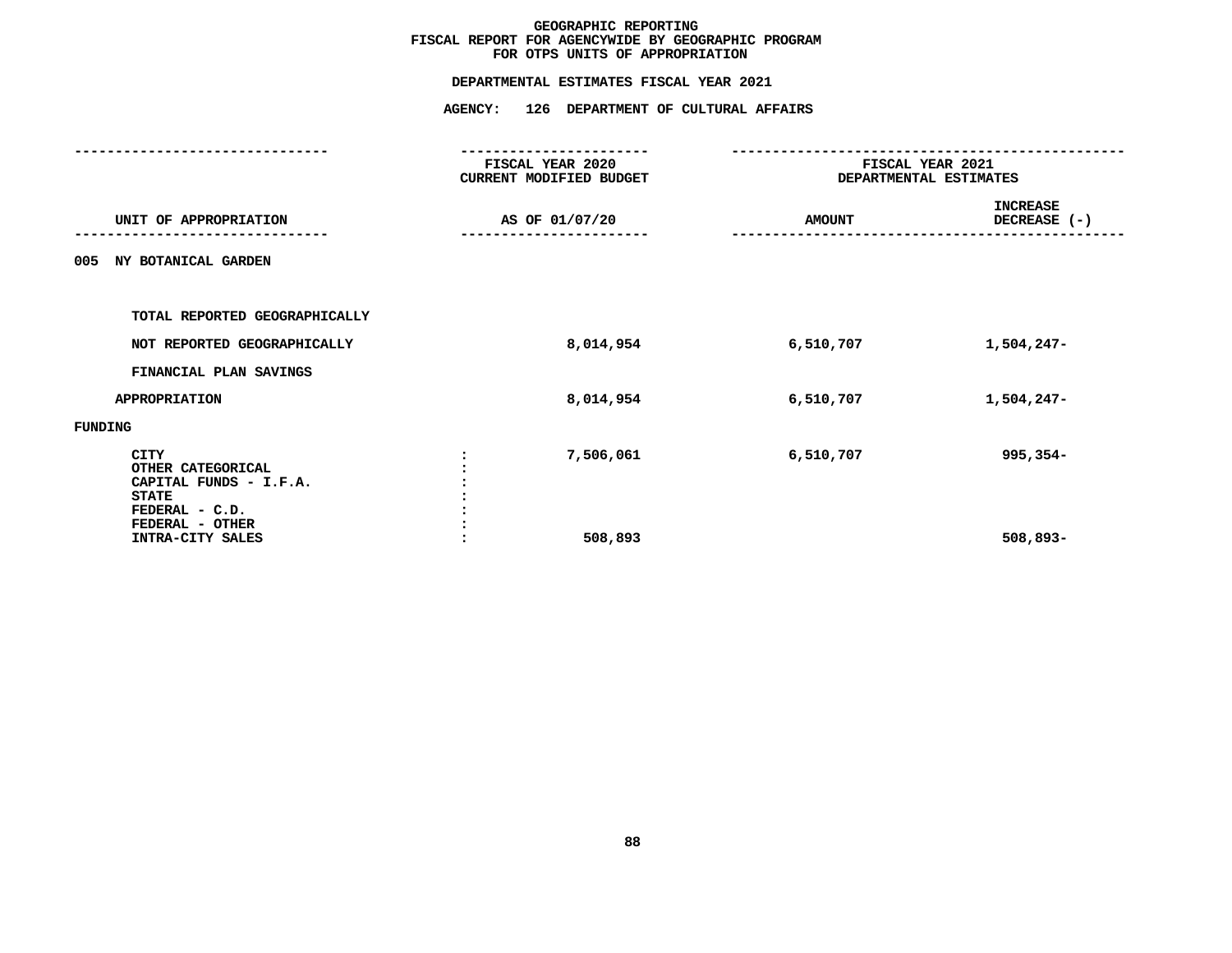### **OTPS UNITS OF APPROPRIATION DEPARTMENTAL**

|                                                                                                                              | FISCAL YEAR 2020<br>CURRENT MODIFIED BUDGET | FISCAL YEAR 2021<br>DEPARTMENTAL ESTIMATES |                                 |
|------------------------------------------------------------------------------------------------------------------------------|---------------------------------------------|--------------------------------------------|---------------------------------|
| UNIT OF APPROPRIATION                                                                                                        | AS OF 01/07/20                              | <b>AMOUNT</b>                              | <b>INCREASE</b><br>DECREASE (-) |
| AMER MUSEUM NATURAL HISTORY<br>006                                                                                           |                                             |                                            |                                 |
| TOTAL REPORTED GEOGRAPHICALLY                                                                                                | 16,045,100                                  | 15,688,630                                 | $356,470-$                      |
| NOT REPORTED GEOGRAPHICALLY                                                                                                  | 1,909,703                                   |                                            | 1,909,703-                      |
| FINANCIAL PLAN SAVINGS                                                                                                       |                                             |                                            |                                 |
| <b>APPROPRIATION</b>                                                                                                         | 17,954,803                                  | 15,688,630                                 | 2,266,173-                      |
| FUNDING                                                                                                                      |                                             |                                            |                                 |
| CITY<br>OTHER CATEGORICAL<br>CAPITAL FUNDS - I.F.A.<br><b>STATE</b><br>FEDERAL - C.D.<br>FEDERAL - OTHER<br>INTRA-CITY SALES | 17,187,138<br>767,665                       | 15,688,630                                 | 1,498,508-<br>767,665-          |
|                                                                                                                              |                                             |                                            |                                 |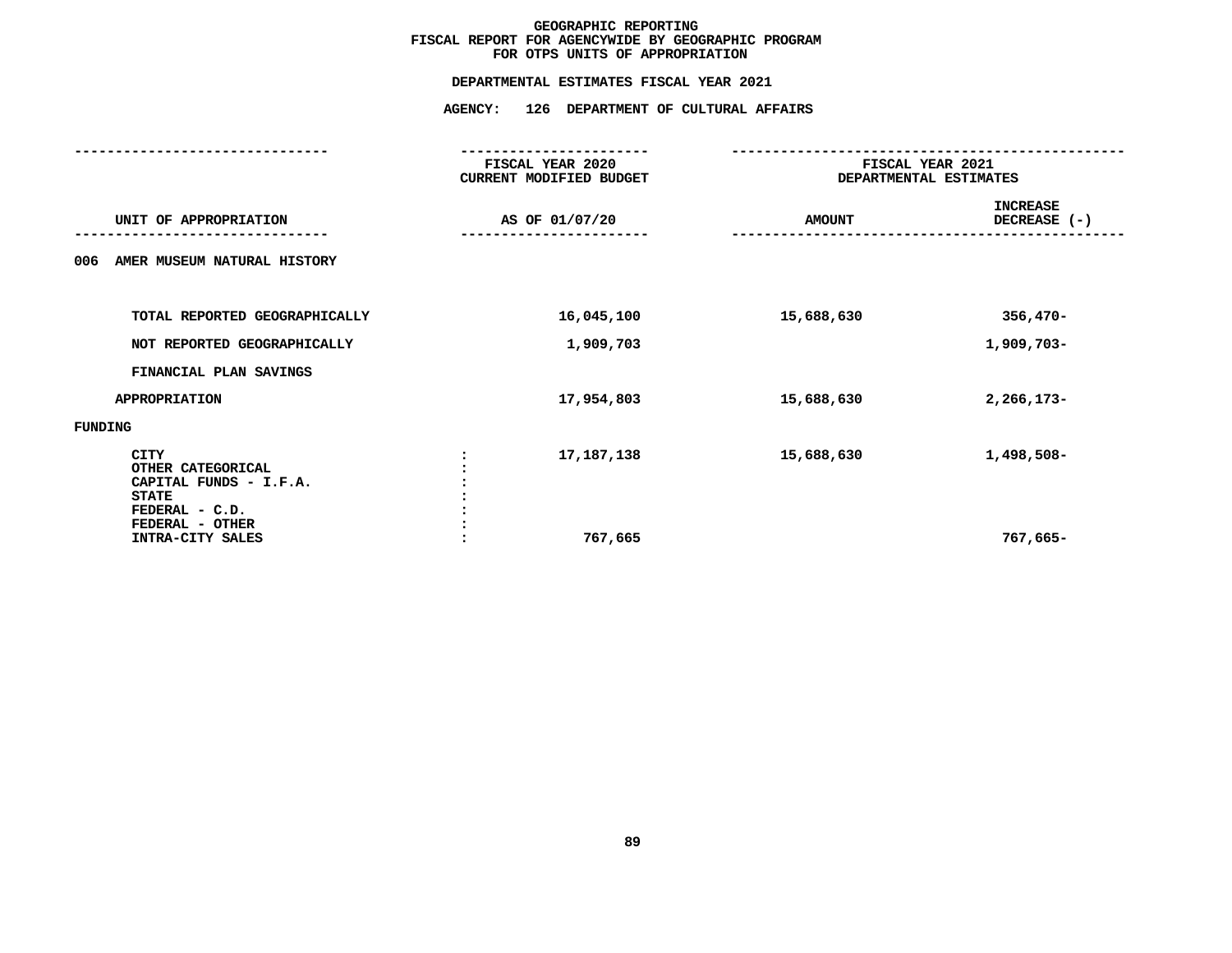### **OTPS UNITS OF APPROPRIATION DEPARTMENTAL**

|                                                                                                                              | FISCAL YEAR 2020<br><b>CURRENT MODIFIED BUDGET</b> | FISCAL YEAR 2021<br>DEPARTMENTAL ESTIMATES |                          |
|------------------------------------------------------------------------------------------------------------------------------|----------------------------------------------------|--------------------------------------------|--------------------------|
| UNIT OF APPROPRIATION                                                                                                        | AS OF 01/07/20                                     | <b>AMOUNT</b>                              | INCREASE<br>DECREASE (-) |
| THE WILDLIFE CONSERVATION SOC.<br>007                                                                                        |                                                    |                                            |                          |
| TOTAL REPORTED GEOGRAPHICALLY                                                                                                | 15,226,099                                         | 13,645,308                                 | 1,580,791-               |
| NOT REPORTED GEOGRAPHICALLY                                                                                                  | 1,442,888                                          | 1,254,514                                  | 188,374-                 |
| FINANCIAL PLAN SAVINGS                                                                                                       |                                                    |                                            |                          |
| <b>APPROPRIATION</b>                                                                                                         | 16,668,987                                         | 14,899,822                                 | 1,769,165-               |
| FUNDING                                                                                                                      |                                                    |                                            |                          |
| CITY<br>OTHER CATEGORICAL<br>CAPITAL FUNDS - I.F.A.<br><b>STATE</b><br>FEDERAL - C.D.<br>FEDERAL - OTHER<br>INTRA-CITY SALES | 16,668,987                                         | 14,899,822                                 | 1,769,165-               |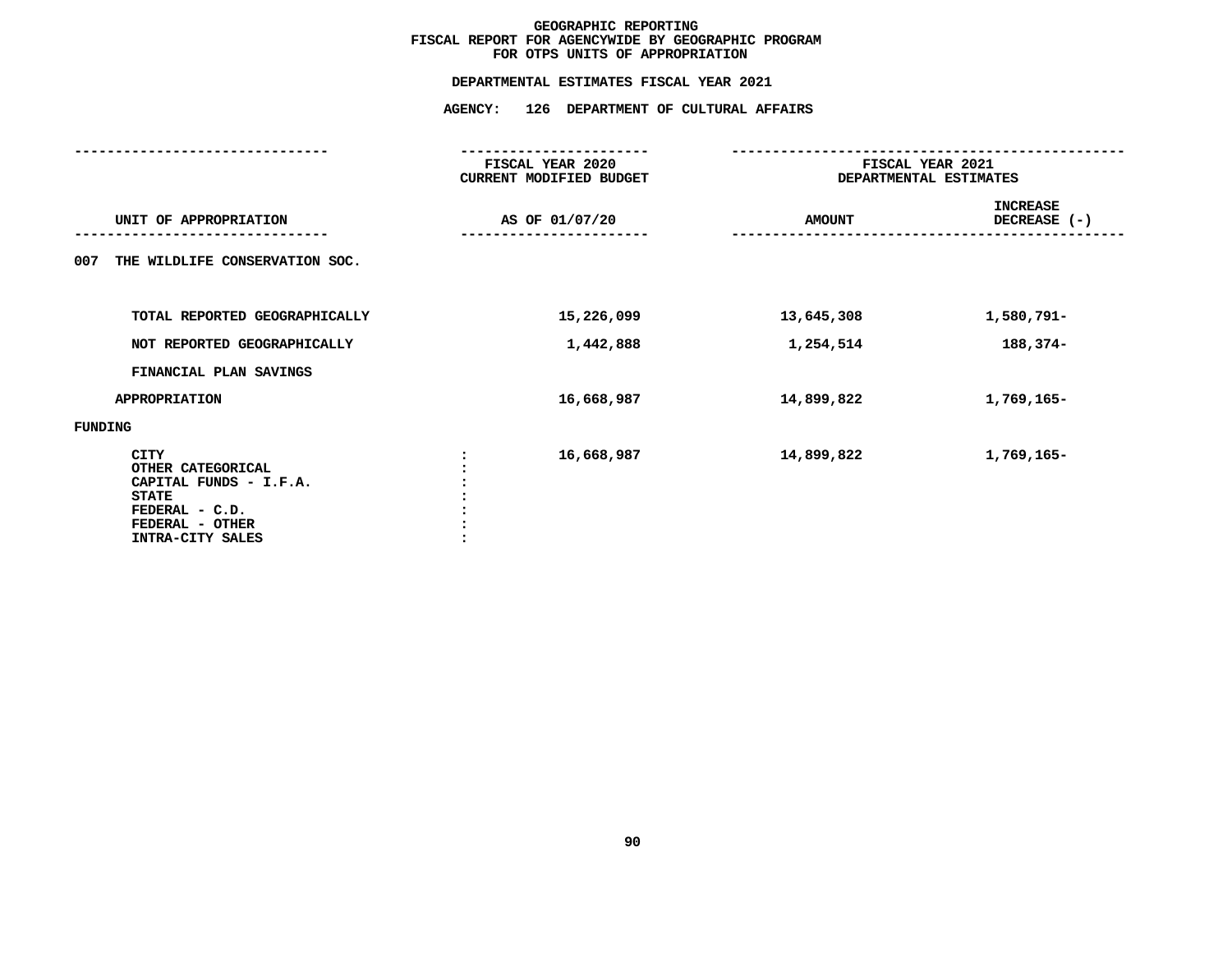### **OTPS UNITS OF APPROPRIATION DEPARTMENTAL**

|                                                                                                                                     | FISCAL YEAR 2020<br>CURRENT MODIFIED BUDGET | FISCAL YEAR 2021<br>DEPARTMENTAL ESTIMATES |                          |
|-------------------------------------------------------------------------------------------------------------------------------------|---------------------------------------------|--------------------------------------------|--------------------------|
| UNIT OF APPROPRIATION                                                                                                               | AS OF 01/07/20                              | <b>AMOUNT</b>                              | INCREASE<br>DECREASE (-) |
| 008<br><b>BROOKLYN MUSEUM</b>                                                                                                       |                                             |                                            |                          |
| TOTAL REPORTED GEOGRAPHICALLY                                                                                                       | 8,989,073                                   | 8,025,792                                  | 963,281-                 |
| NOT REPORTED GEOGRAPHICALLY                                                                                                         |                                             |                                            |                          |
| FINANCIAL PLAN SAVINGS                                                                                                              |                                             |                                            |                          |
| <b>APPROPRIATION</b>                                                                                                                | 8,989,073                                   | 8,025,792                                  | 963,281-                 |
| FUNDING                                                                                                                             |                                             |                                            |                          |
| <b>CITY</b><br>OTHER CATEGORICAL<br>CAPITAL FUNDS - I.F.A.<br><b>STATE</b><br>FEDERAL - C.D.<br>FEDERAL - OTHER<br>INTRA-CITY SALES | 8,989,073                                   | 8,025,792                                  | 963,281-                 |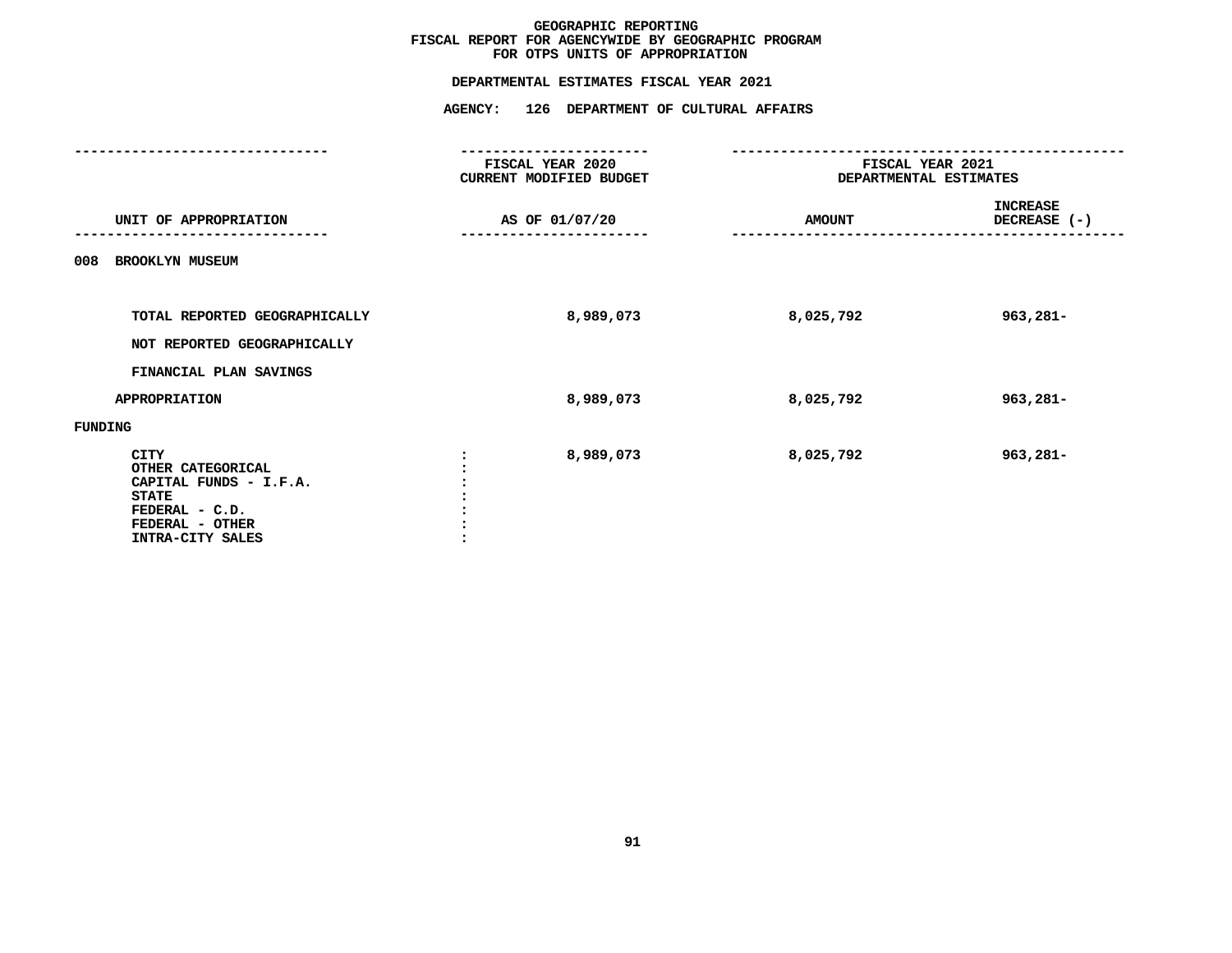### **OTPS UNITS OF APPROPRIATION DEPARTMENTAL**

|                                                                                                                              | FISCAL YEAR 2020<br>CURRENT MODIFIED BUDGET | FISCAL YEAR 2021<br>DEPARTMENTAL ESTIMATES |                                 |
|------------------------------------------------------------------------------------------------------------------------------|---------------------------------------------|--------------------------------------------|---------------------------------|
| UNIT OF APPROPRIATION                                                                                                        | AS OF 01/07/20                              | <b>AMOUNT</b>                              | <b>INCREASE</b><br>DECREASE (-) |
| BKLYN CHILDREN'S MUSEUM<br>009                                                                                               |                                             |                                            |                                 |
| TOTAL REPORTED GEOGRAPHICALLY                                                                                                |                                             |                                            |                                 |
| NOT REPORTED GEOGRAPHICALLY                                                                                                  | 2,271,089                                   | 1,834,328                                  | 436,761-                        |
| FINANCIAL PLAN SAVINGS                                                                                                       |                                             |                                            |                                 |
| <b>APPROPRIATION</b>                                                                                                         | 2,271,089                                   | 1,834,328                                  | 436,761-                        |
| FUNDING                                                                                                                      |                                             |                                            |                                 |
| CITY<br>OTHER CATEGORICAL<br>CAPITAL FUNDS - I.F.A.<br><b>STATE</b><br>FEDERAL - C.D.<br>FEDERAL - OTHER<br>INTRA-CITY SALES | 2,271,089                                   | 1,834,328                                  | 436,761-                        |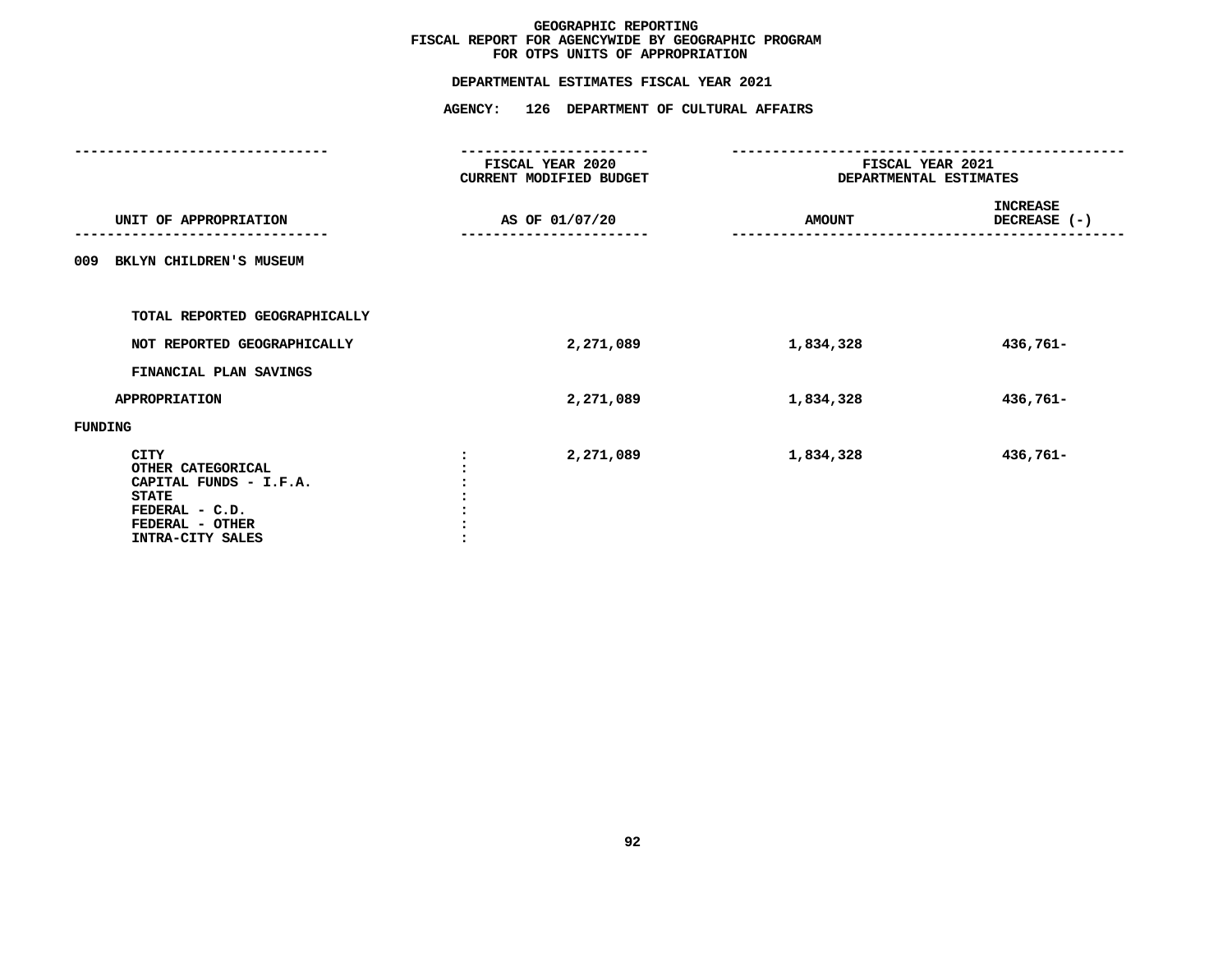### **OTPS UNITS OF APPROPRIATION DEPARTMENTAL**

|                                                                                              | FISCAL YEAR 2020<br>CURRENT MODIFIED BUDGET |               | FISCAL YEAR 2021<br>DEPARTMENTAL ESTIMATES |
|----------------------------------------------------------------------------------------------|---------------------------------------------|---------------|--------------------------------------------|
| UNIT OF APPROPRIATION                                                                        | AS OF 01/07/20                              | <b>AMOUNT</b> | <b>INCREASE</b><br>DECREASE (-)            |
| BROOKLYN BOTANIC GARDEN<br>010                                                               |                                             |               |                                            |
| TOTAL REPORTED GEOGRAPHICALLY                                                                |                                             |               |                                            |
| NOT REPORTED GEOGRAPHICALLY                                                                  | 5,222,753                                   | 3,879,153     | 1,343,600-                                 |
| FINANCIAL PLAN SAVINGS                                                                       |                                             |               |                                            |
| APPROPRIATION                                                                                | 5,222,753                                   | 3,879,153     | $1,343,600 -$                              |
| FUNDING                                                                                      |                                             |               |                                            |
| <b>CITY</b><br>OTHER CATEGORICAL<br>CAPITAL FUNDS - I.F.A.<br><b>STATE</b><br>FEDERAL - C.D. | 4,412,513                                   | 3,879,153     | $533,360 -$                                |
| FEDERAL - OTHER<br>INTRA-CITY SALES                                                          | 810,240                                     |               | 810,240-                                   |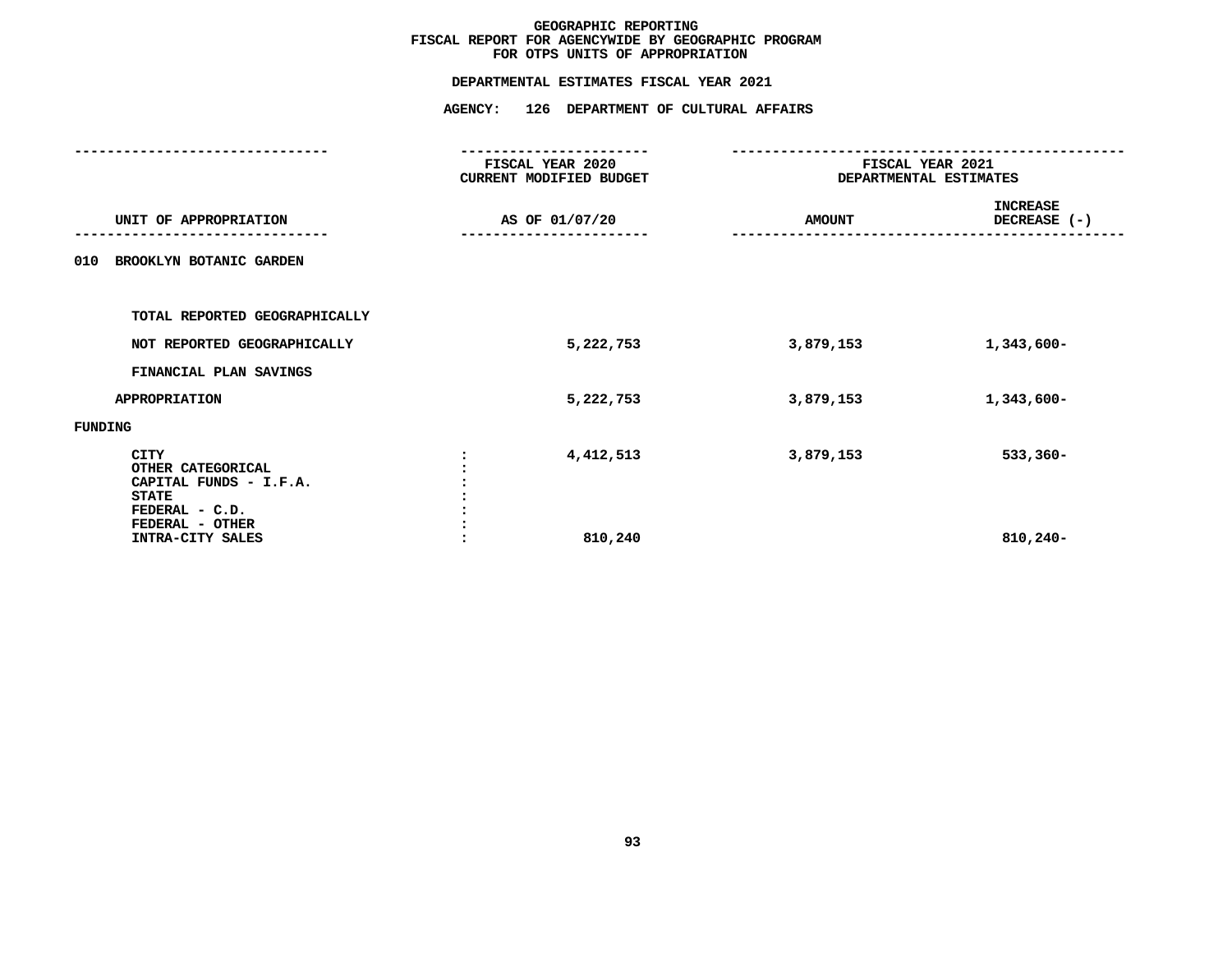### **OTPS UNITS OF APPROPRIATION DEPARTMENTAL**

|                                                                                                                              | FISCAL YEAR 2020<br>CURRENT MODIFIED BUDGET | FISCAL YEAR 2021<br>DEPARTMENTAL ESTIMATES |                                 |
|------------------------------------------------------------------------------------------------------------------------------|---------------------------------------------|--------------------------------------------|---------------------------------|
| UNIT OF APPROPRIATION                                                                                                        | AS OF 01/07/20                              | <b>AMOUNT</b>                              | <b>INCREASE</b><br>DECREASE (-) |
| <b>QUEENS BOTANICAL GARDEN</b><br>011                                                                                        |                                             |                                            |                                 |
| TOTAL REPORTED GEOGRAPHICALLY                                                                                                |                                             |                                            |                                 |
| NOT REPORTED GEOGRAPHICALLY                                                                                                  | 2,959,342                                   | 994,153                                    | 1,965,189-                      |
| FINANCIAL PLAN SAVINGS                                                                                                       |                                             |                                            |                                 |
| APPROPRIATION                                                                                                                | 2,959,342                                   | 994,153                                    | 1,965,189-                      |
| FUNDING                                                                                                                      |                                             |                                            |                                 |
| CITY<br>OTHER CATEGORICAL<br>CAPITAL FUNDS - I.F.A.<br><b>STATE</b><br>FEDERAL - C.D.<br>FEDERAL - OTHER<br>INTRA-CITY SALES | 1,443,563<br>1,515,779                      | 994,153                                    | 449,410-<br>1,515,779-          |
|                                                                                                                              |                                             |                                            |                                 |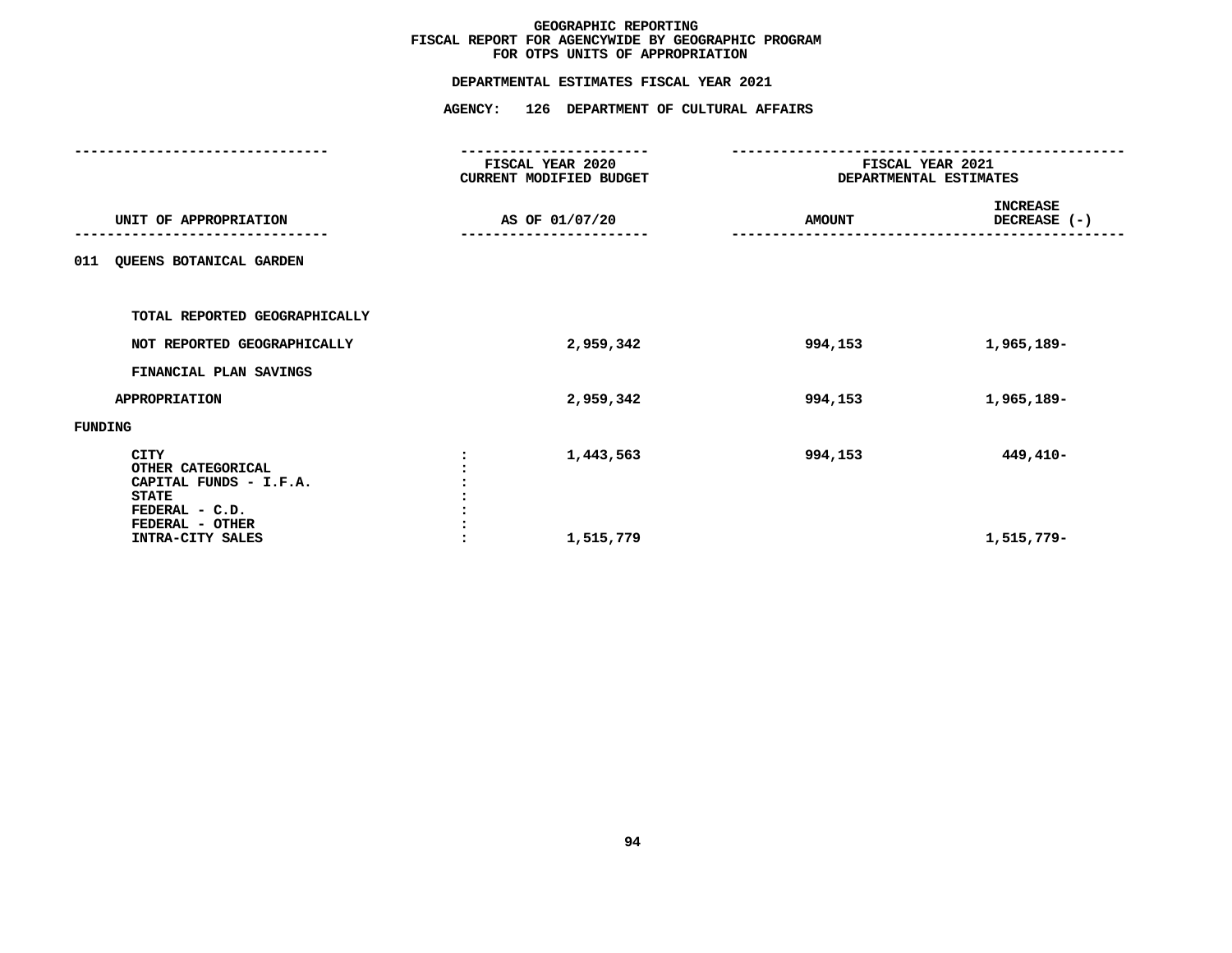### **OTPS UNITS OF APPROPRIATION DEPARTMENTAL**

|                                                                                                                                     | FISCAL YEAR 2020<br>CURRENT MODIFIED BUDGET | FISCAL YEAR 2021<br>DEPARTMENTAL ESTIMATES |                                 |
|-------------------------------------------------------------------------------------------------------------------------------------|---------------------------------------------|--------------------------------------------|---------------------------------|
| UNIT OF APPROPRIATION                                                                                                               | AS OF 01/07/20                              | <b>AMOUNT</b>                              | <b>INCREASE</b><br>DECREASE (-) |
| 012 NY HALL OF SCIENCE                                                                                                              |                                             |                                            |                                 |
| TOTAL REPORTED GEOGRAPHICALLY                                                                                                       |                                             |                                            |                                 |
| NOT REPORTED GEOGRAPHICALLY                                                                                                         | 2,107,063                                   | 1,906,341                                  | 200,722-                        |
| FINANCIAL PLAN SAVINGS                                                                                                              |                                             |                                            |                                 |
| <b>APPROPRIATION</b>                                                                                                                | 2,107,063                                   | 1,906,341                                  | 200,722-                        |
| FUNDING                                                                                                                             |                                             |                                            |                                 |
| <b>CITY</b><br>OTHER CATEGORICAL<br>CAPITAL FUNDS - I.F.A.<br><b>STATE</b><br>FEDERAL - C.D.<br>FEDERAL - OTHER<br>INTRA-CITY SALES | 2,107,063                                   | 1,906,341                                  | $200,722 -$                     |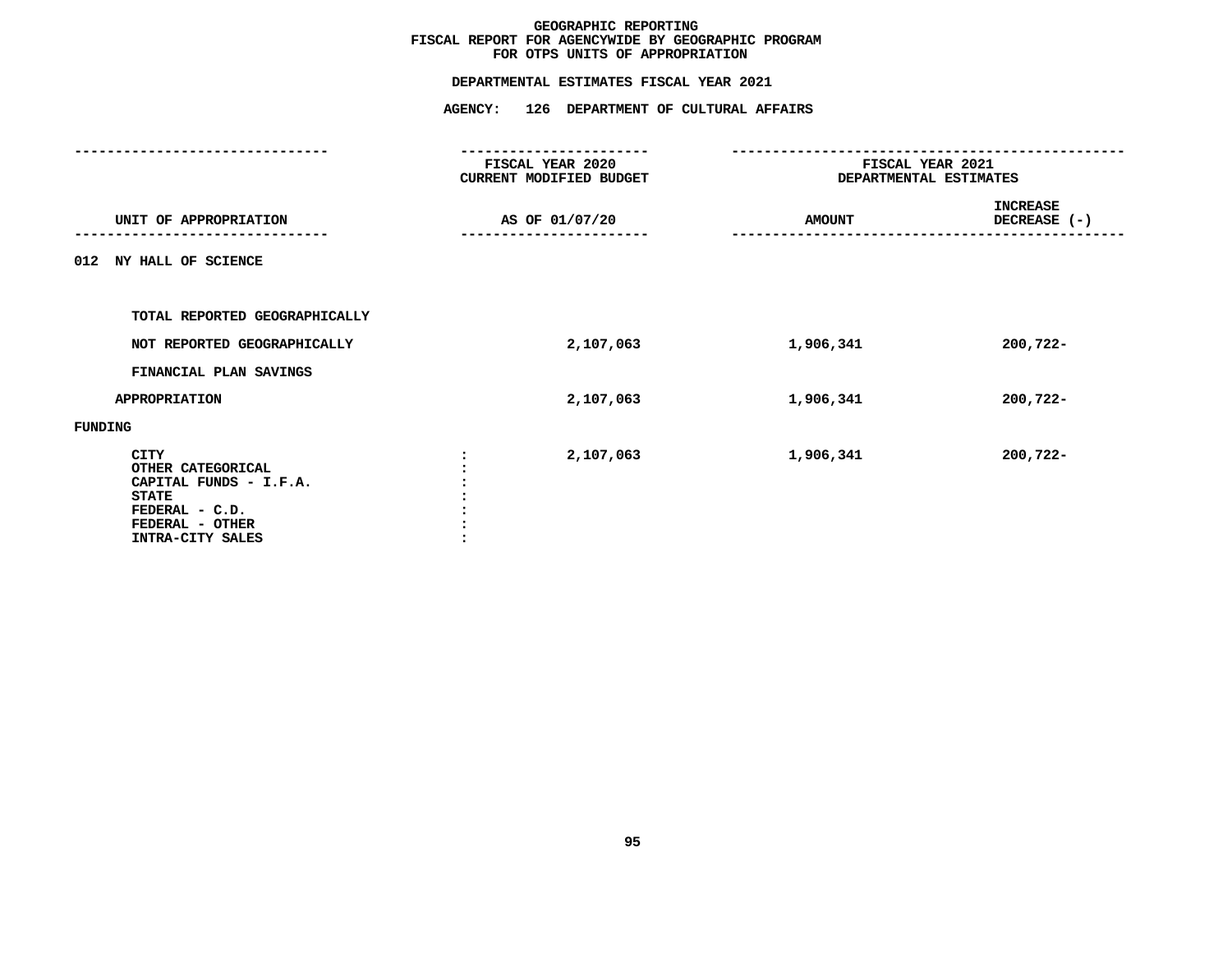### **OTPS UNITS OF APPROPRIATION DEPARTMENTAL**

|                                                                                                                              | FISCAL YEAR 2020<br>CURRENT MODIFIED BUDGET | FISCAL YEAR 2021<br>DEPARTMENTAL ESTIMATES |                                 |
|------------------------------------------------------------------------------------------------------------------------------|---------------------------------------------|--------------------------------------------|---------------------------------|
| UNIT OF APPROPRIATION                                                                                                        | AS OF 01/07/20                              | <b>AMOUNT</b>                              | <b>INCREASE</b><br>DECREASE (-) |
| SI INSTITUTE ARTS & SCIENCES<br>013                                                                                          |                                             |                                            |                                 |
| TOTAL REPORTED GEOGRAPHICALLY                                                                                                | 1,143,150                                   | 892,175                                    | 250,975-                        |
| NOT REPORTED GEOGRAPHICALLY                                                                                                  |                                             |                                            |                                 |
| FINANCIAL PLAN SAVINGS                                                                                                       |                                             |                                            |                                 |
| <b>APPROPRIATION</b>                                                                                                         | 1,143,150                                   | 892,175                                    | 250,975-                        |
| FUNDING                                                                                                                      |                                             |                                            |                                 |
| CITY<br>OTHER CATEGORICAL<br>CAPITAL FUNDS - I.F.A.<br><b>STATE</b><br>FEDERAL - C.D.<br>FEDERAL - OTHER<br>INTRA-CITY SALES | 1,143,150                                   | 892,175                                    | 250,975-                        |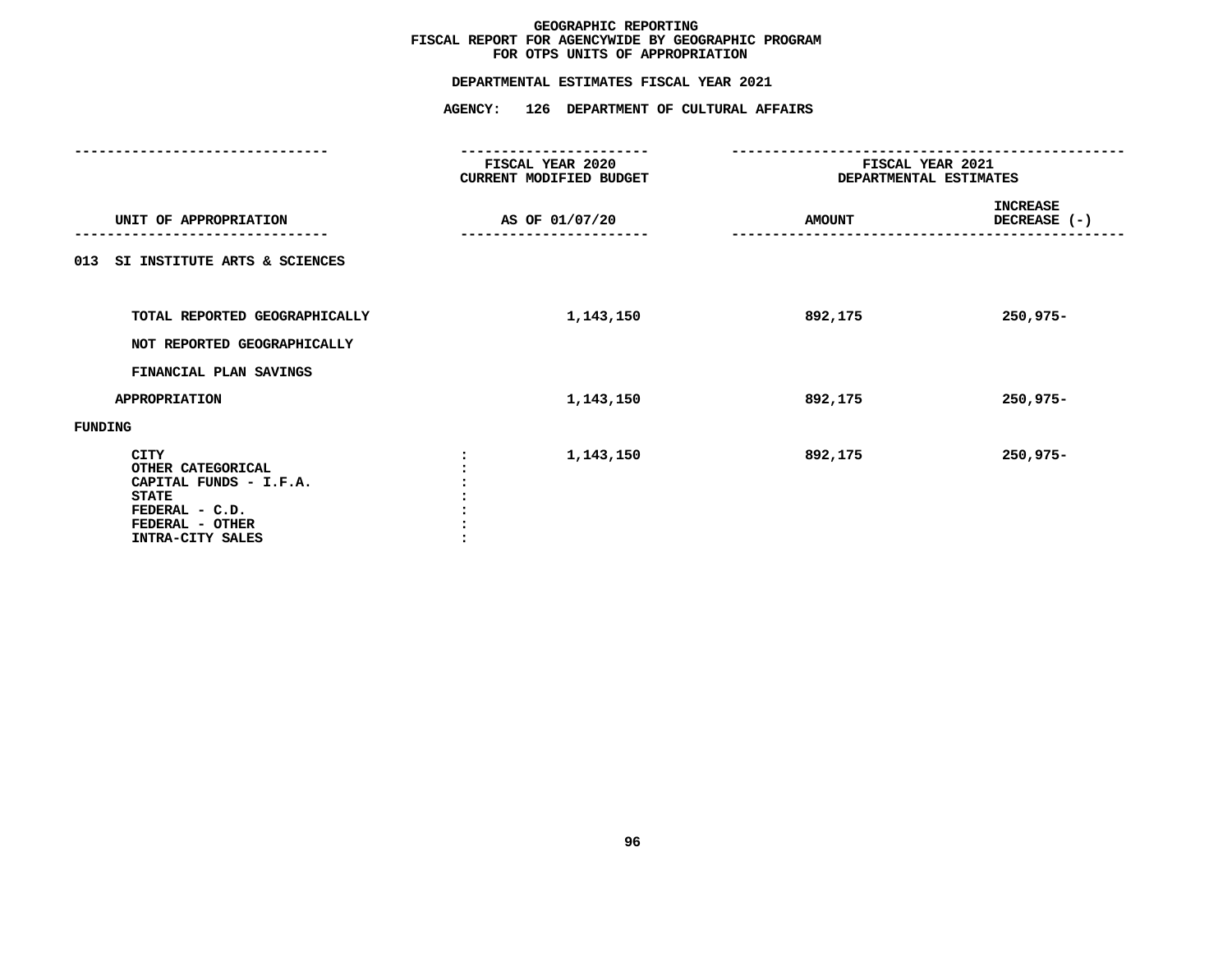### **OTPS UNITS OF APPROPRIATION DEPARTMENTAL**

|                                                                                                                              | FISCAL YEAR 2020<br>CURRENT MODIFIED BUDGET | FISCAL YEAR 2021<br>DEPARTMENTAL ESTIMATES |                                 |
|------------------------------------------------------------------------------------------------------------------------------|---------------------------------------------|--------------------------------------------|---------------------------------|
| UNIT OF APPROPRIATION                                                                                                        | AS OF 01/07/20                              | <b>AMOUNT</b>                              | <b>INCREASE</b><br>DECREASE (-) |
| 014 S.I. ZOOLOGICAL SOCIETY                                                                                                  |                                             |                                            |                                 |
| TOTAL REPORTED GEOGRAPHICALLY                                                                                                |                                             |                                            |                                 |
| NOT REPORTED GEOGRAPHICALLY                                                                                                  | 1,834,292                                   | 1,380,231                                  | 454,061-                        |
| FINANCIAL PLAN SAVINGS                                                                                                       |                                             |                                            |                                 |
| <b>APPROPRIATION</b>                                                                                                         | 1,834,292                                   | 1,380,231                                  | $454,061-$                      |
| FUNDING                                                                                                                      |                                             |                                            |                                 |
| CITY<br>OTHER CATEGORICAL<br>CAPITAL FUNDS - I.F.A.<br><b>STATE</b><br>FEDERAL - C.D.<br>FEDERAL - OTHER<br>INTRA-CITY SALES | 1,834,292                                   | 1,380,231                                  | 454,061-                        |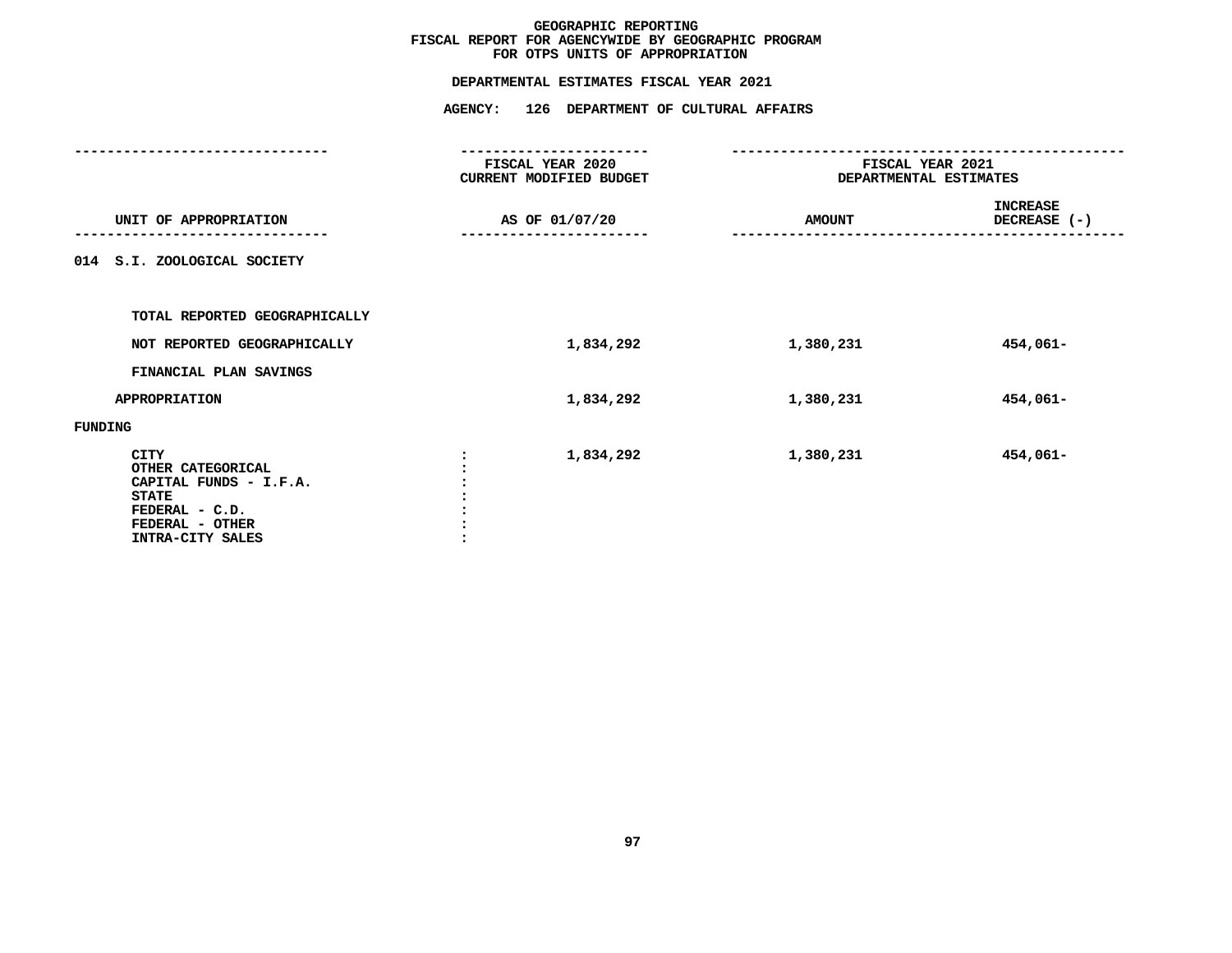### **OTPS UNITS OF APPROPRIATION DEPARTMENTAL**

|                                                                                                                              | FISCAL YEAR 2020<br><b>CURRENT MODIFIED BUDGET</b> | FISCAL YEAR 2021<br>DEPARTMENTAL ESTIMATES |                                 |
|------------------------------------------------------------------------------------------------------------------------------|----------------------------------------------------|--------------------------------------------|---------------------------------|
| UNIT OF APPROPRIATION                                                                                                        | AS OF 01/07/20                                     | <b>AMOUNT</b>                              | <b>INCREASE</b><br>DECREASE (-) |
| 015 S I HISTORICAL SOCIETY                                                                                                   |                                                    |                                            |                                 |
| TOTAL REPORTED GEOGRAPHICALLY                                                                                                |                                                    |                                            |                                 |
| NOT REPORTED GEOGRAPHICALLY                                                                                                  | 884,176                                            | 651,211                                    | 232,965-                        |
| FINANCIAL PLAN SAVINGS                                                                                                       |                                                    |                                            |                                 |
| <b>APPROPRIATION</b>                                                                                                         | 884,176                                            | 651,211                                    | $232,965 -$                     |
| FUNDING                                                                                                                      |                                                    |                                            |                                 |
| CITY<br>OTHER CATEGORICAL<br>CAPITAL FUNDS - I.F.A.<br><b>STATE</b><br>FEDERAL - C.D.<br>FEDERAL - OTHER<br>INTRA-CITY SALES | 884,176                                            | 651,211                                    | 232,965-                        |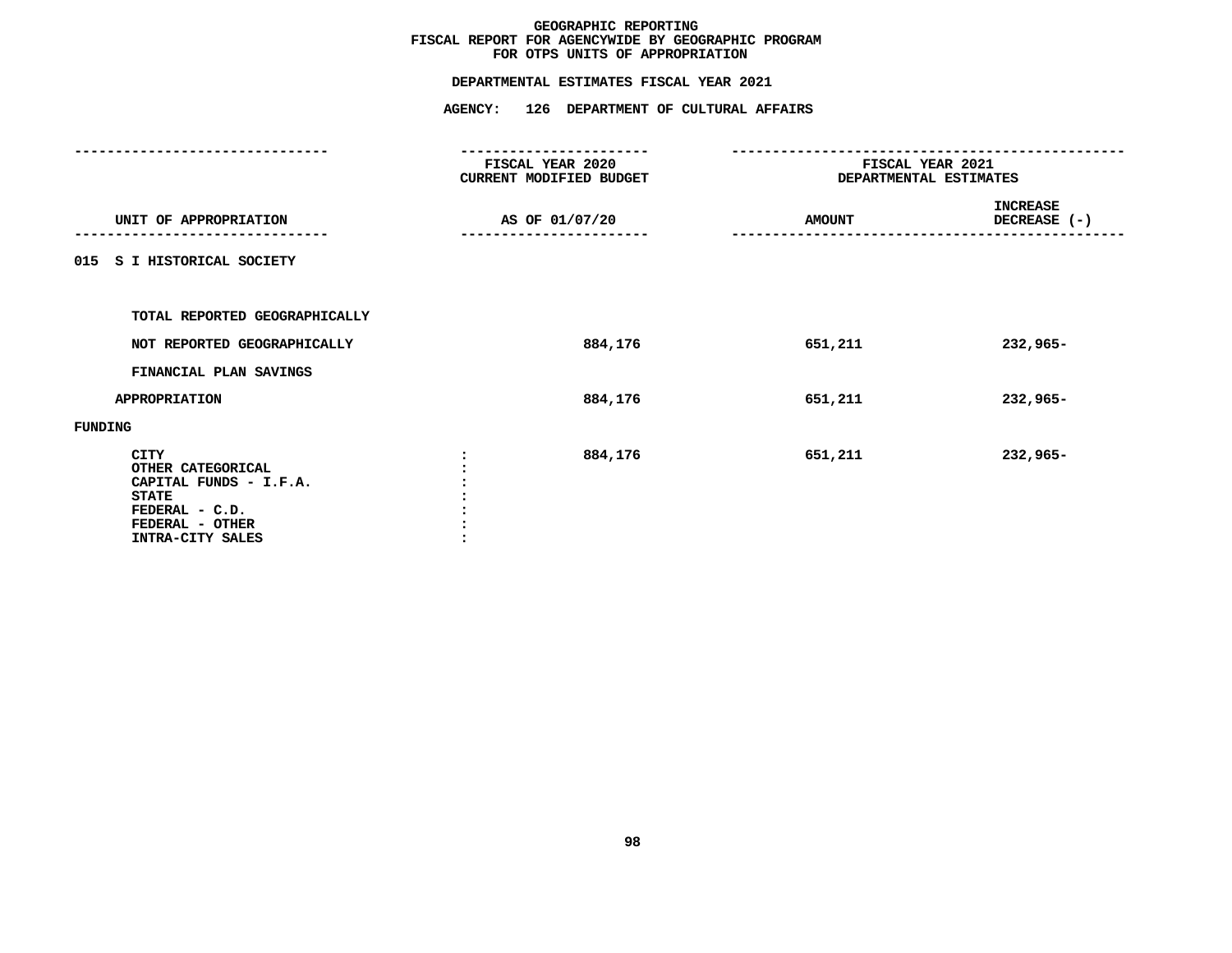### **OTPS UNITS OF APPROPRIATION DEPARTMENTAL**

|                                                                                                                              | FISCAL YEAR 2020<br>CURRENT MODIFIED BUDGET | FISCAL YEAR 2021<br>DEPARTMENTAL ESTIMATES |                                 |
|------------------------------------------------------------------------------------------------------------------------------|---------------------------------------------|--------------------------------------------|---------------------------------|
| UNIT OF APPROPRIATION                                                                                                        | AS OF 01/07/20                              | <b>AMOUNT</b>                              | <b>INCREASE</b><br>DECREASE (-) |
| 016<br>MUSEUM OF THE CITY OF NY                                                                                              |                                             |                                            |                                 |
| TOTAL REPORTED GEOGRAPHICALLY                                                                                                | 1,632,280                                   | 1,620,294                                  | 11,986-                         |
| NOT REPORTED GEOGRAPHICALLY                                                                                                  | 312,160                                     |                                            | $312,160 -$                     |
| FINANCIAL PLAN SAVINGS                                                                                                       |                                             |                                            |                                 |
| <b>APPROPRIATION</b>                                                                                                         | 1,944,440                                   | 1,620,294                                  | $324, 146 -$                    |
| FUNDING                                                                                                                      |                                             |                                            |                                 |
| CITY<br>OTHER CATEGORICAL<br>CAPITAL FUNDS - I.F.A.<br><b>STATE</b><br>FEDERAL - C.D.<br>FEDERAL - OTHER<br>INTRA-CITY SALES | 1,794,440<br>150,000                        | 1,620,294                                  | 174,146-<br>$150,000 -$         |
|                                                                                                                              |                                             |                                            |                                 |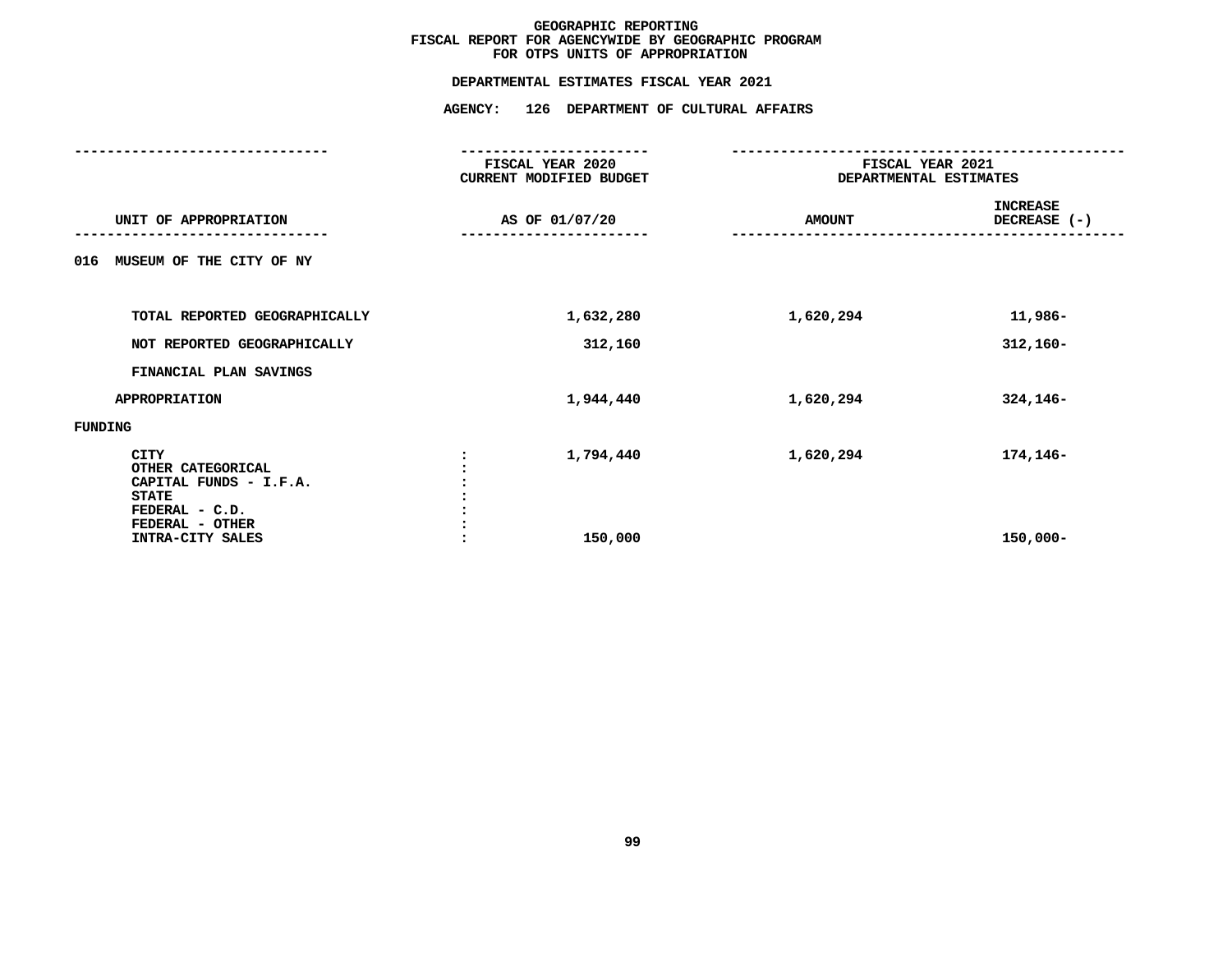### **OTPS UNITS OF APPROPRIATION DEPARTMENTAL**

|                                                                                                                                     | FISCAL YEAR 2020<br>CURRENT MODIFIED BUDGET | FISCAL YEAR 2021<br>DEPARTMENTAL ESTIMATES |                                 |
|-------------------------------------------------------------------------------------------------------------------------------------|---------------------------------------------|--------------------------------------------|---------------------------------|
| UNIT OF APPROPRIATION                                                                                                               | AS OF 01/07/20                              | <b>AMOUNT</b>                              | <b>INCREASE</b><br>DECREASE (-) |
| 017<br><b>WAVE HILL</b>                                                                                                             |                                             |                                            |                                 |
| TOTAL REPORTED GEOGRAPHICALLY                                                                                                       |                                             |                                            |                                 |
| NOT REPORTED GEOGRAPHICALLY                                                                                                         | 1,548,313                                   | 1,254,726                                  | 293,587-                        |
| FINANCIAL PLAN SAVINGS                                                                                                              |                                             |                                            |                                 |
| <b>APPROPRIATION</b>                                                                                                                | 1,548,313                                   | 1,254,726                                  | 293,587-                        |
| FUNDING                                                                                                                             |                                             |                                            |                                 |
| <b>CITY</b><br>OTHER CATEGORICAL<br>CAPITAL FUNDS - I.F.A.<br><b>STATE</b><br>FEDERAL - C.D.<br>FEDERAL - OTHER<br>INTRA-CITY SALES | 1,548,313                                   | 1,254,726                                  | 293,587-                        |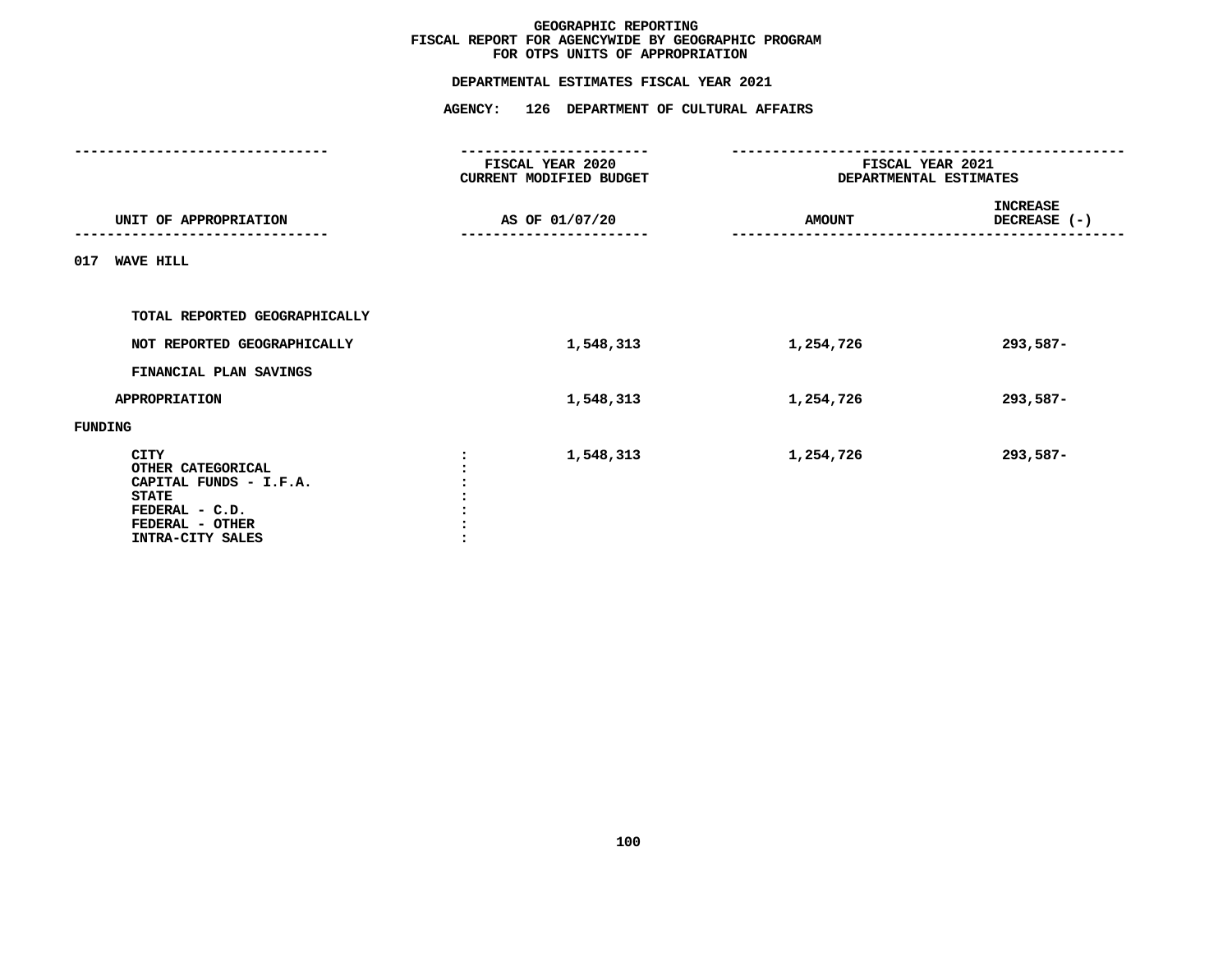### **OTPS UNITS OF APPROPRIATION DEPARTMENTAL**

|                                                                                                          | FISCAL YEAR 2020<br>CURRENT MODIFIED BUDGET | FISCAL YEAR 2021<br>DEPARTMENTAL ESTIMATES |                                 |
|----------------------------------------------------------------------------------------------------------|---------------------------------------------|--------------------------------------------|---------------------------------|
| UNIT OF APPROPRIATION                                                                                    | AS OF 01/07/20                              | <b>AMOUNT</b>                              | <b>INCREASE</b><br>DECREASE (-) |
| 019<br>BROOKLYN ACADEMY OF MUSIC                                                                         |                                             |                                            |                                 |
| TOTAL REPORTED GEOGRAPHICALLY                                                                            | 2,967,755                                   | 2,692,190                                  | $275,565-$                      |
| NOT REPORTED GEOGRAPHICALLY                                                                              | 141,388                                     |                                            | 141,388-                        |
| FINANCIAL PLAN SAVINGS                                                                                   |                                             |                                            |                                 |
| <b>APPROPRIATION</b>                                                                                     | 3,109,143                                   | 2,692,190                                  | $416,953-$                      |
| FUNDING                                                                                                  |                                             |                                            |                                 |
| CITY<br>OTHER CATEGORICAL<br>CAPITAL FUNDS - I.F.A.<br><b>STATE</b><br>FEDERAL - C.D.<br>FEDERAL - OTHER | 3,009,444                                   | 2,692,190                                  | $317,254-$                      |
| INTRA-CITY SALES                                                                                         | 99,699                                      |                                            | $99,699 -$                      |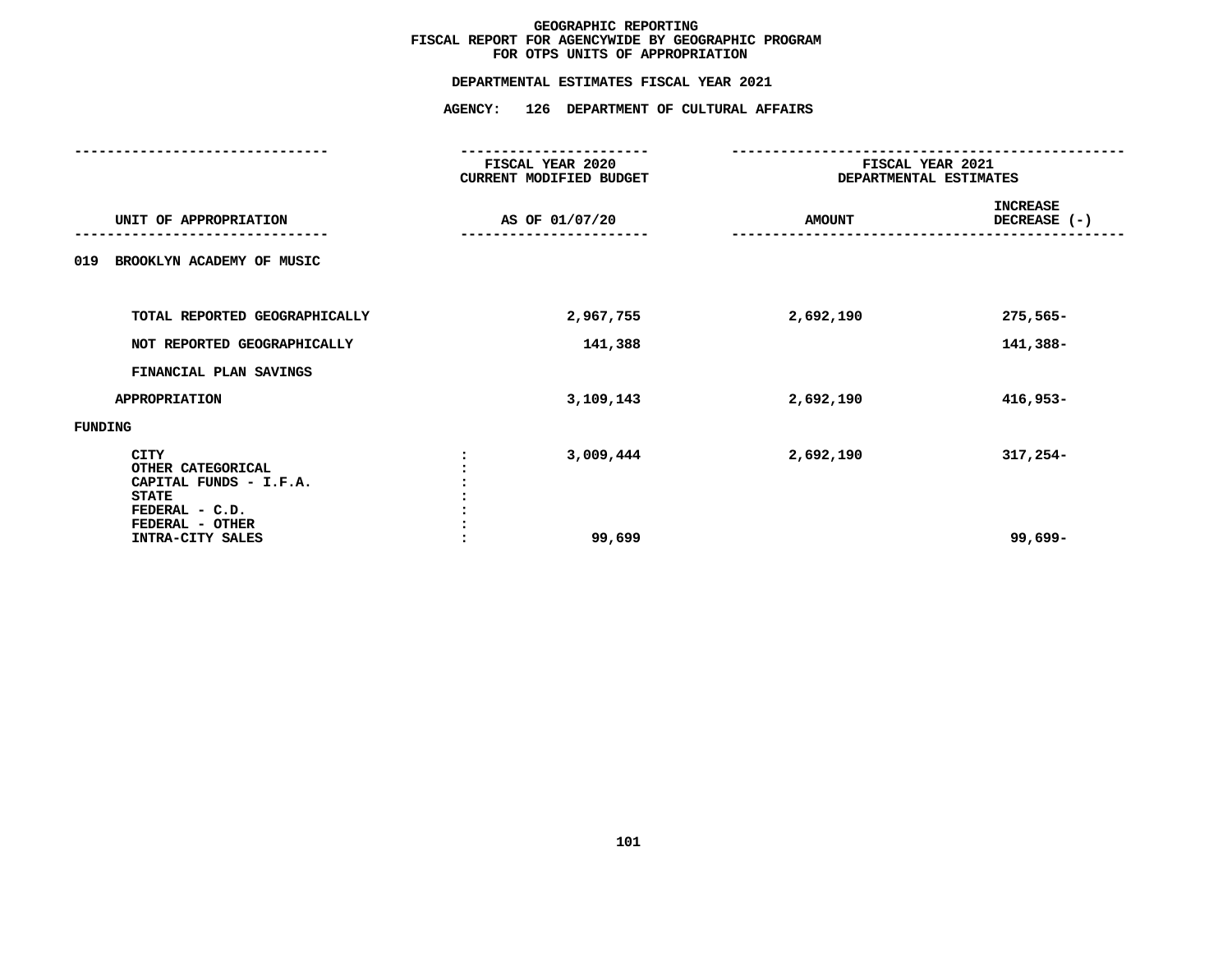### **OTPS UNITS OF APPROPRIATION DEPARTMENTAL**

|                                                                                                                              | FISCAL YEAR 2020<br>CURRENT MODIFIED BUDGET | FISCAL YEAR 2021<br>DEPARTMENTAL ESTIMATES |                                 |
|------------------------------------------------------------------------------------------------------------------------------|---------------------------------------------|--------------------------------------------|---------------------------------|
| UNIT OF APPROPRIATION                                                                                                        | AS OF 01/07/20                              | <b>AMOUNT</b>                              | <b>INCREASE</b><br>DECREASE (-) |
| SNUG HARBOR CULTURAL CENTER<br>020                                                                                           |                                             |                                            |                                 |
| TOTAL REPORTED GEOGRAPHICALLY                                                                                                | 2,144,669                                   | 1,721,934                                  | 422,735-                        |
| NOT REPORTED GEOGRAPHICALLY                                                                                                  | 825,116                                     |                                            | $825,116-$                      |
| FINANCIAL PLAN SAVINGS                                                                                                       |                                             |                                            |                                 |
| <b>APPROPRIATION</b>                                                                                                         | 2,969,785                                   | 1,721,934                                  | 1,247,851-                      |
| FUNDING                                                                                                                      |                                             |                                            |                                 |
| CITY<br>OTHER CATEGORICAL<br>CAPITAL FUNDS - I.F.A.<br><b>STATE</b><br>FEDERAL - C.D.<br>FEDERAL - OTHER<br>INTRA-CITY SALES | 2,144,669<br>825,116                        | 1,721,934                                  | 422,735-<br>$825,116-$          |
|                                                                                                                              |                                             |                                            |                                 |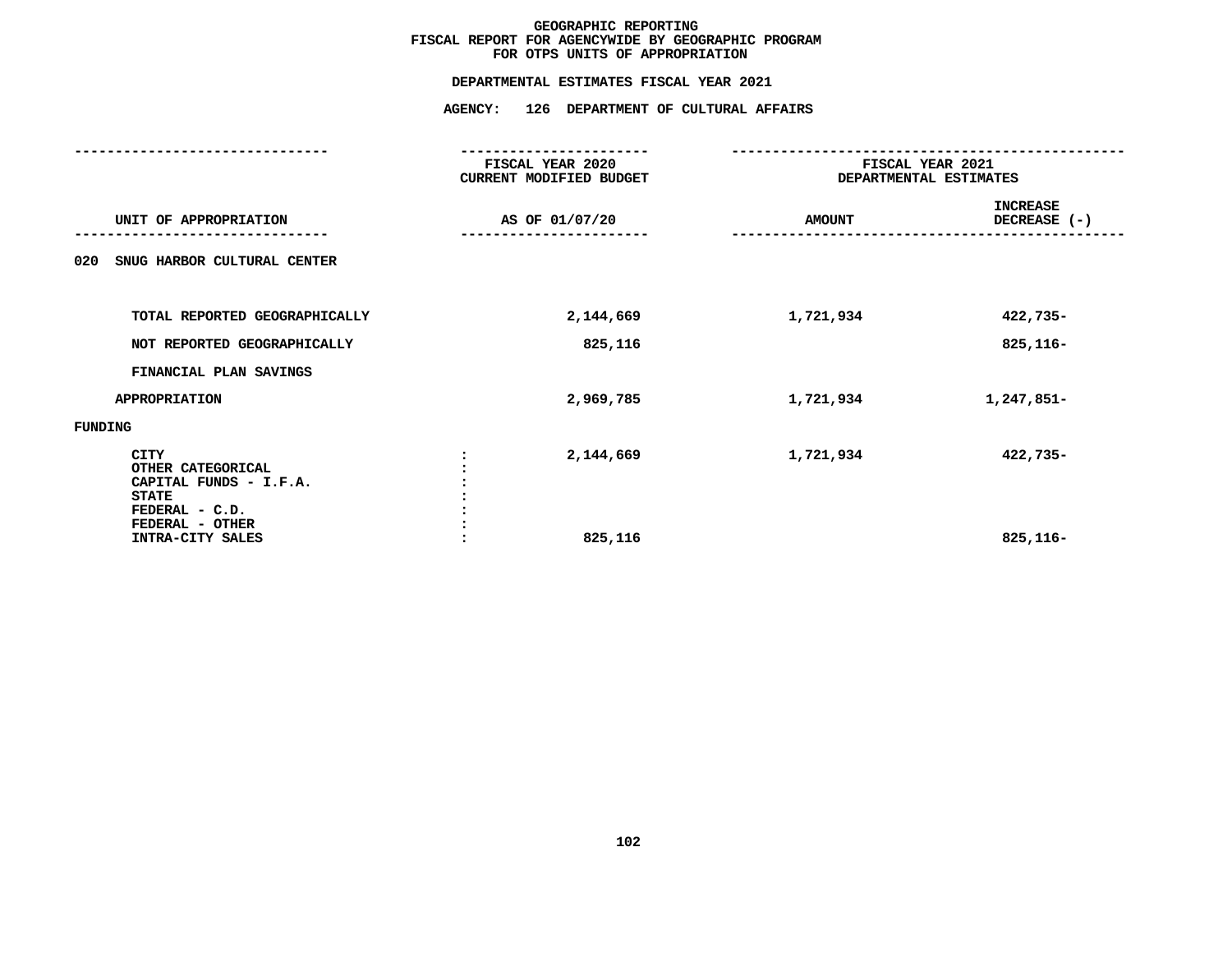### **OTPS UNITS OF APPROPRIATION DEPARTMENTAL**

|                                                                                                                              | FISCAL YEAR 2020<br>CURRENT MODIFIED BUDGET | FISCAL YEAR 2021<br>DEPARTMENTAL ESTIMATES |                                 |
|------------------------------------------------------------------------------------------------------------------------------|---------------------------------------------|--------------------------------------------|---------------------------------|
| UNIT OF APPROPRIATION                                                                                                        | AS OF 01/07/20                              | <b>AMOUNT</b>                              | <b>INCREASE</b><br>DECREASE (-) |
| STUDIO MUSEUM IN HARLEM<br>021                                                                                               |                                             |                                            |                                 |
| TOTAL REPORTED GEOGRAPHICALLY<br>NOT REPORTED GEOGRAPHICALLY                                                                 | 696,463                                     | 530,343                                    | $166, 120 -$                    |
| FINANCIAL PLAN SAVINGS                                                                                                       |                                             |                                            |                                 |
| APPROPRIATION                                                                                                                | 696,463                                     | 530,343                                    | $166, 120 -$                    |
| FUNDING                                                                                                                      |                                             |                                            |                                 |
| CITY<br>OTHER CATEGORICAL<br>CAPITAL FUNDS - I.F.A.<br><b>STATE</b><br>FEDERAL - C.D.<br>FEDERAL - OTHER<br>INTRA-CITY SALES | 696,463                                     | 530,343                                    | $166, 120 -$                    |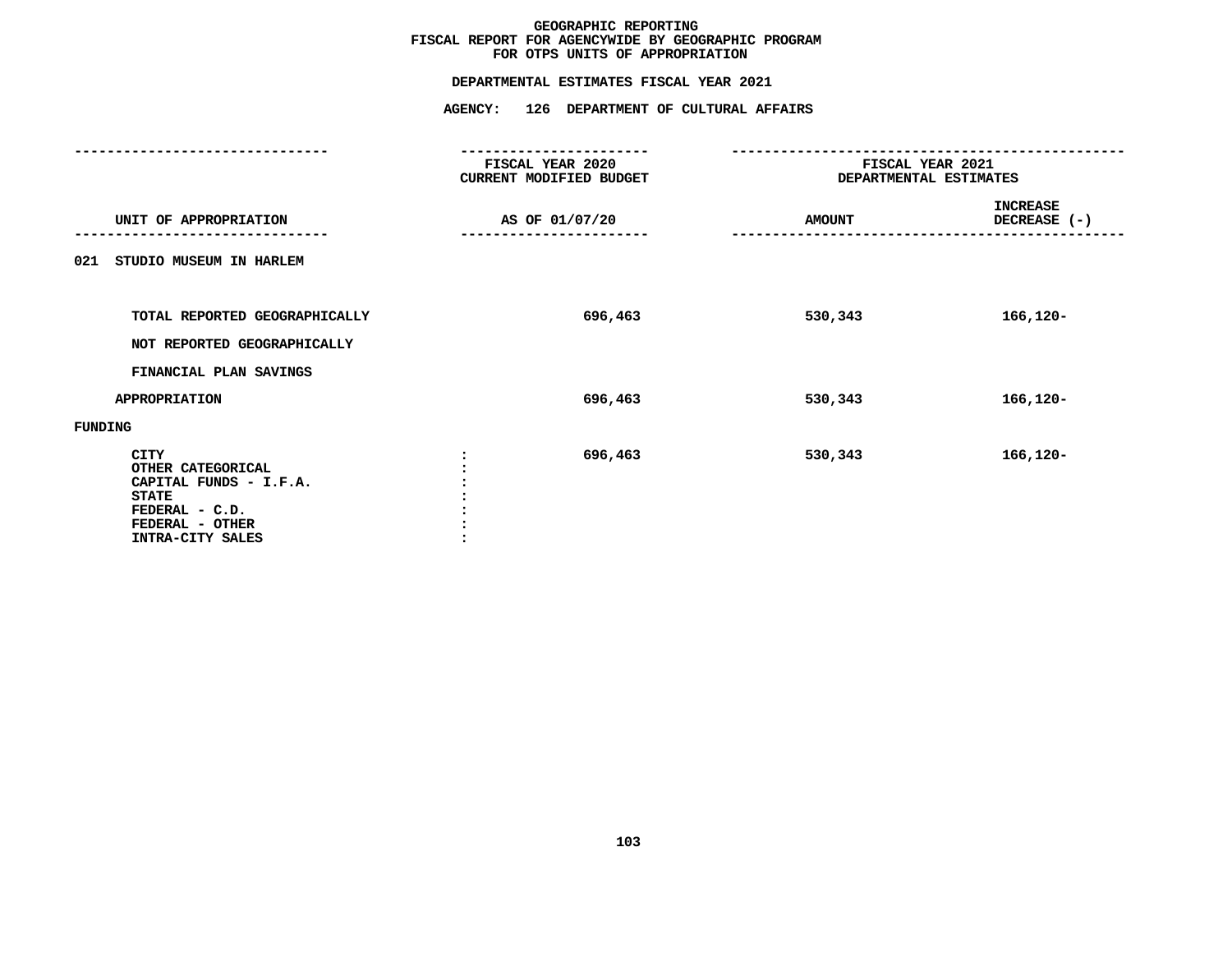### **OTPS UNITS OF APPROPRIATION DEPARTMENTAL**

|                                                                                       | FISCAL YEAR 2020<br>CURRENT MODIFIED BUDGET | FISCAL YEAR 2021<br>DEPARTMENTAL ESTIMATES |                                 |
|---------------------------------------------------------------------------------------|---------------------------------------------|--------------------------------------------|---------------------------------|
| UNIT OF APPROPRIATION                                                                 | AS OF 01/07/20                              | <b>AMOUNT</b>                              | <b>INCREASE</b><br>DECREASE (-) |
| 022<br>OTHER CULTURAL INSTITUTIONS                                                    |                                             |                                            |                                 |
| TOTAL REPORTED GEOGRAPHICALLY                                                         | 10,443,433                                  | 8,487,789                                  | 1,955,644-                      |
| NOT REPORTED GEOGRAPHICALLY                                                           | 11,638,139                                  | 9,279,334                                  | 2,358,805-                      |
| FINANCIAL PLAN SAVINGS                                                                |                                             |                                            |                                 |
| <b>APPROPRIATION</b>                                                                  | 22,081,572                                  | 17,767,123                                 | 4,314,449-                      |
| FUNDING                                                                               |                                             |                                            |                                 |
| CITY<br>OTHER CATEGORICAL<br>CAPITAL FUNDS - I.F.A.<br><b>STATE</b><br>FEDERAL - C.D. | 21,950,693                                  | 17,767,123                                 | $4,183,570-$                    |
| FEDERAL - OTHER<br>INTRA-CITY SALES                                                   | 130,879                                     |                                            | 130,879-                        |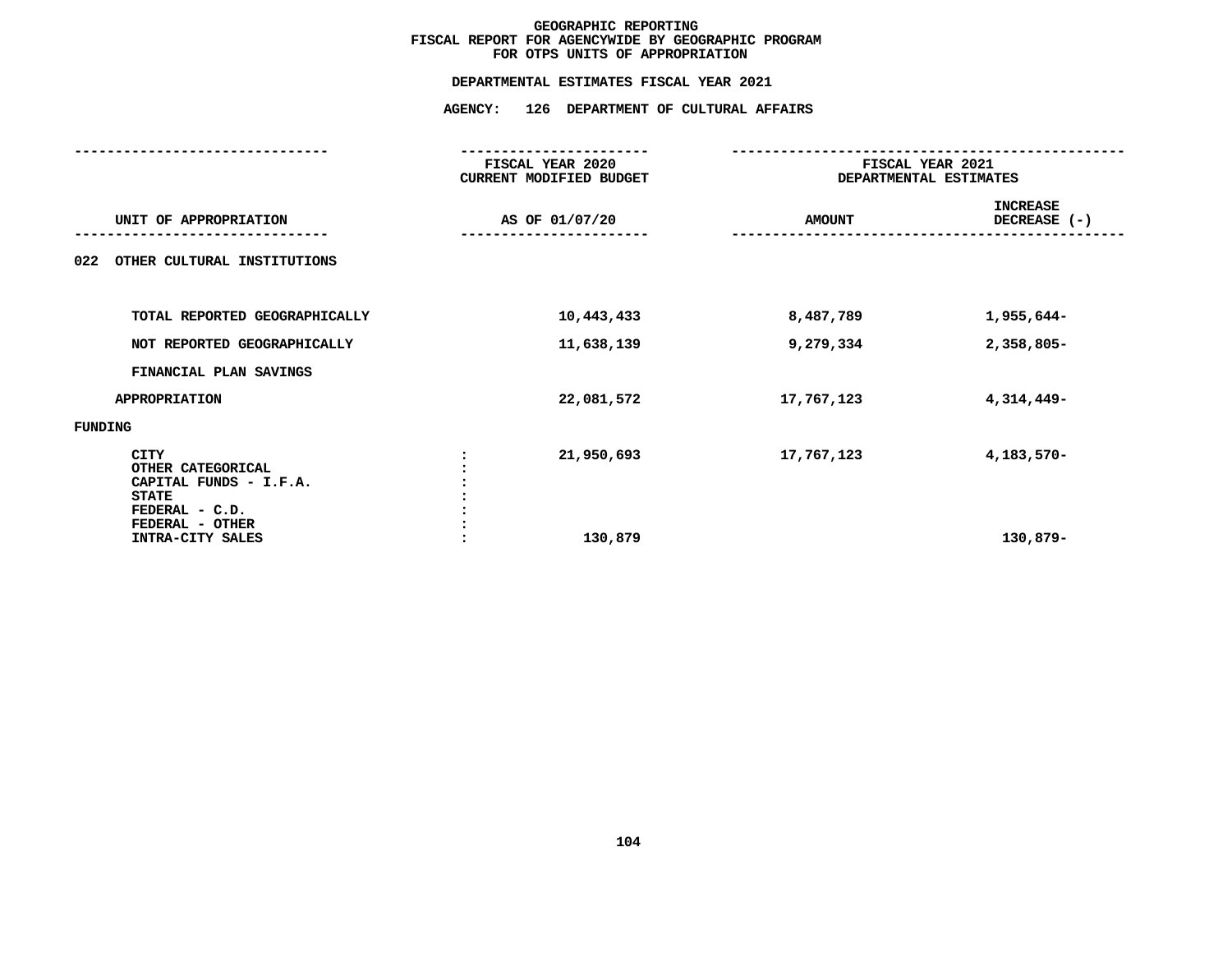## **OTPS UNITS OF APPROPRIATION DEPARTMENTAL**

# **ESTIMATES FISCAL YEAR <sup>2021</sup> AGENCY: <sup>126</sup> DEPARTMENT OF CULTURAL AFFAIRS**

|                                                                                                                                     | FISCAL YEAR 2020<br><b>CURRENT MODIFIED BUDGET</b> | FISCAL YEAR 2021<br>DEPARTMENTAL ESTIMATES |                                 |  |
|-------------------------------------------------------------------------------------------------------------------------------------|----------------------------------------------------|--------------------------------------------|---------------------------------|--|
| UNIT OF APPROPRIATION                                                                                                               | AS OF 01/07/20                                     | <b>AMOUNT</b>                              | <b>INCREASE</b><br>DECREASE (-) |  |
| 024 N.Y. SHAKESPEARE FESTIVAL                                                                                                       |                                                    |                                            |                                 |  |
| TOTAL REPORTED GEOGRAPHICALLY<br>NOT REPORTED GEOGRAPHICALLY                                                                        | 1,226,573                                          | 1,069,622                                  | $156,951 -$                     |  |
| FINANCIAL PLAN SAVINGS                                                                                                              |                                                    |                                            |                                 |  |
| <b>APPROPRIATION</b>                                                                                                                | 1,226,573                                          | 1,069,622                                  | 156,951-                        |  |
| FUNDING                                                                                                                             |                                                    |                                            |                                 |  |
| <b>CITY</b><br>OTHER CATEGORICAL<br>CAPITAL FUNDS - I.F.A.<br><b>STATE</b><br>FEDERAL - C.D.<br>FEDERAL - OTHER<br>INTRA-CITY SALES | 1,226,573                                          | 1,069,622                                  | 156,951-                        |  |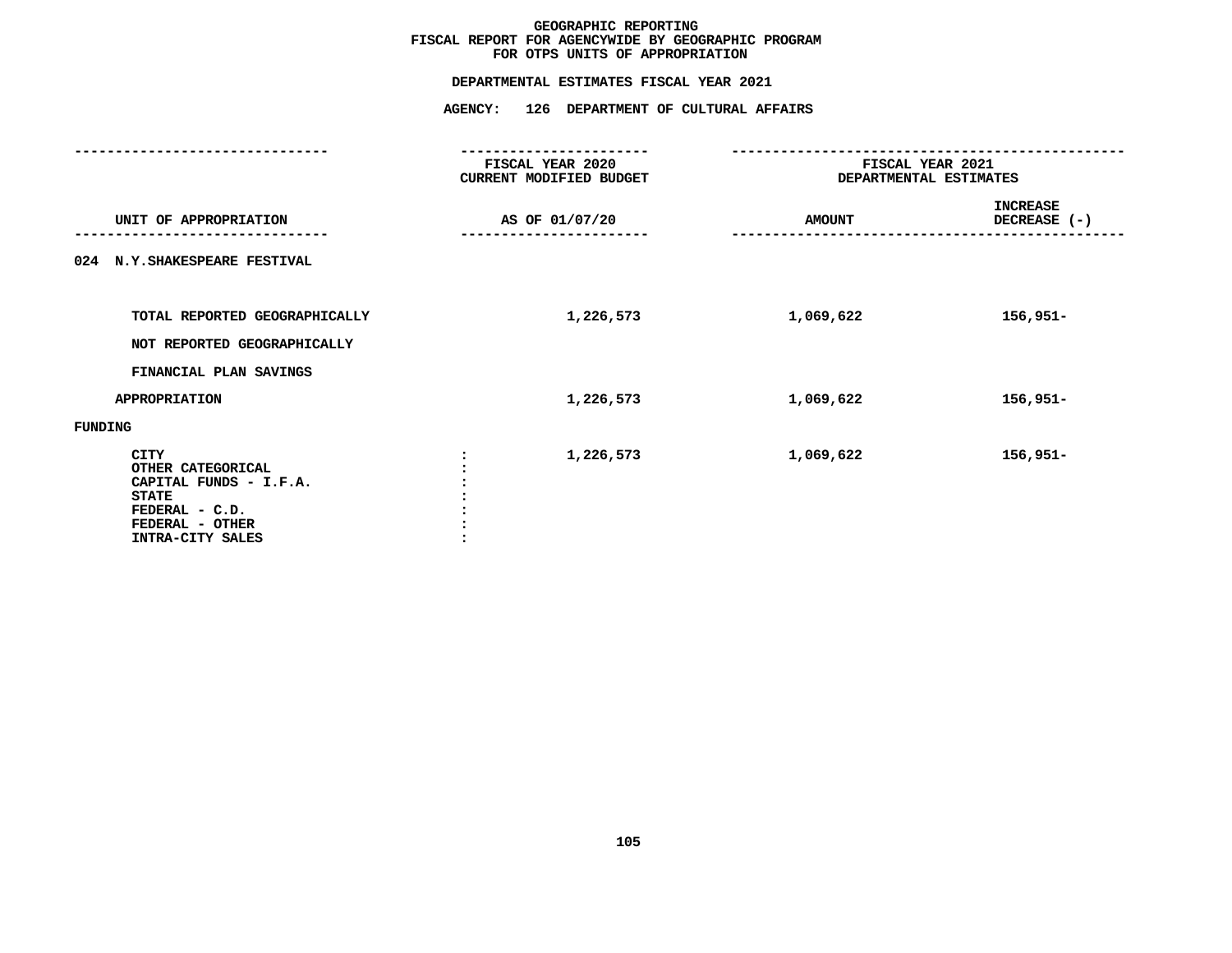### **GEOGRAPHICC REPORTING<br>ENCYWIDE SU<br>----------FISCAL**

# **REPORT AGENCYWIDE SUMMARY DEPARTMENTAL ESTIMATES FISCAL YEAR <sup>2021</sup>**

# **AGENCY: <sup>126</sup> DEPARTMENT OF CULTURAL AFFAIRS**

|                                                              | FISCAL YEAR 2020        |               | FISCAL YEAR 2021       |  |  |
|--------------------------------------------------------------|-------------------------|---------------|------------------------|--|--|
|                                                              | CURRENT MODIFIED BUDGET |               | DEPARTMENTAL ESTIMATES |  |  |
|                                                              |                         |               | <b>INCREASE</b>        |  |  |
| UNIT OF APPROPRIATION                                        | AS OF 01/07/20          | <b>AMOUNT</b> | DECREASE $(-)$         |  |  |
|                                                              |                         |               |                        |  |  |
| PS APPROPRIATIONS<br>REGULAR GROSS<br><b>OTHER</b>           |                         |               |                        |  |  |
| TOTAL REPORTED GEOGRAPHICALLY<br>NOT REPORTED GEOGRAPHICALLY | 5,313,284               | 5,080,625     | $232,659-$             |  |  |
| OTPS APPROPRIATIONS                                          |                         |               |                        |  |  |
| TOTAL REPORTED GEOGRAPHICALLY                                | 124,846,687             | 104,714,415   | 20,132,272-            |  |  |
| NOT REPORTED GEOGRAPHICALLY                                  | 87,476,530              | 32,330,002    | 55, 146, 528-          |  |  |
| FINANCIAL PLAN SAVINGS                                       | $6,000-$                | 6,000,000     | 6,006,000              |  |  |
| <b>APPROPRIATIONS</b>                                        | 217,630,501             | 148, 125, 042 | 69,505,459-            |  |  |
| FUNDING                                                      |                         |               |                        |  |  |
| <b>CITY</b>                                                  | 211,293,028             | 147,600,353   | 63,692,675-            |  |  |
| OTHER CATEGORICAL                                            |                         |               |                        |  |  |
| CAPITAL FUNDS - I.F.A.                                       | 248,152                 | 248,896       | 744                    |  |  |
| <b>STATE</b>                                                 | 3,371                   | 3,371         |                        |  |  |
| FEDERAL - C.D.                                               | 258,254                 | 259,406       | 1,152                  |  |  |
| FEDERAL - OTHER                                              |                         |               |                        |  |  |
| INTRA-CITY SALES                                             | 5,827,696               | 13,016        | $5,814,680 -$          |  |  |
|                                                              |                         |               |                        |  |  |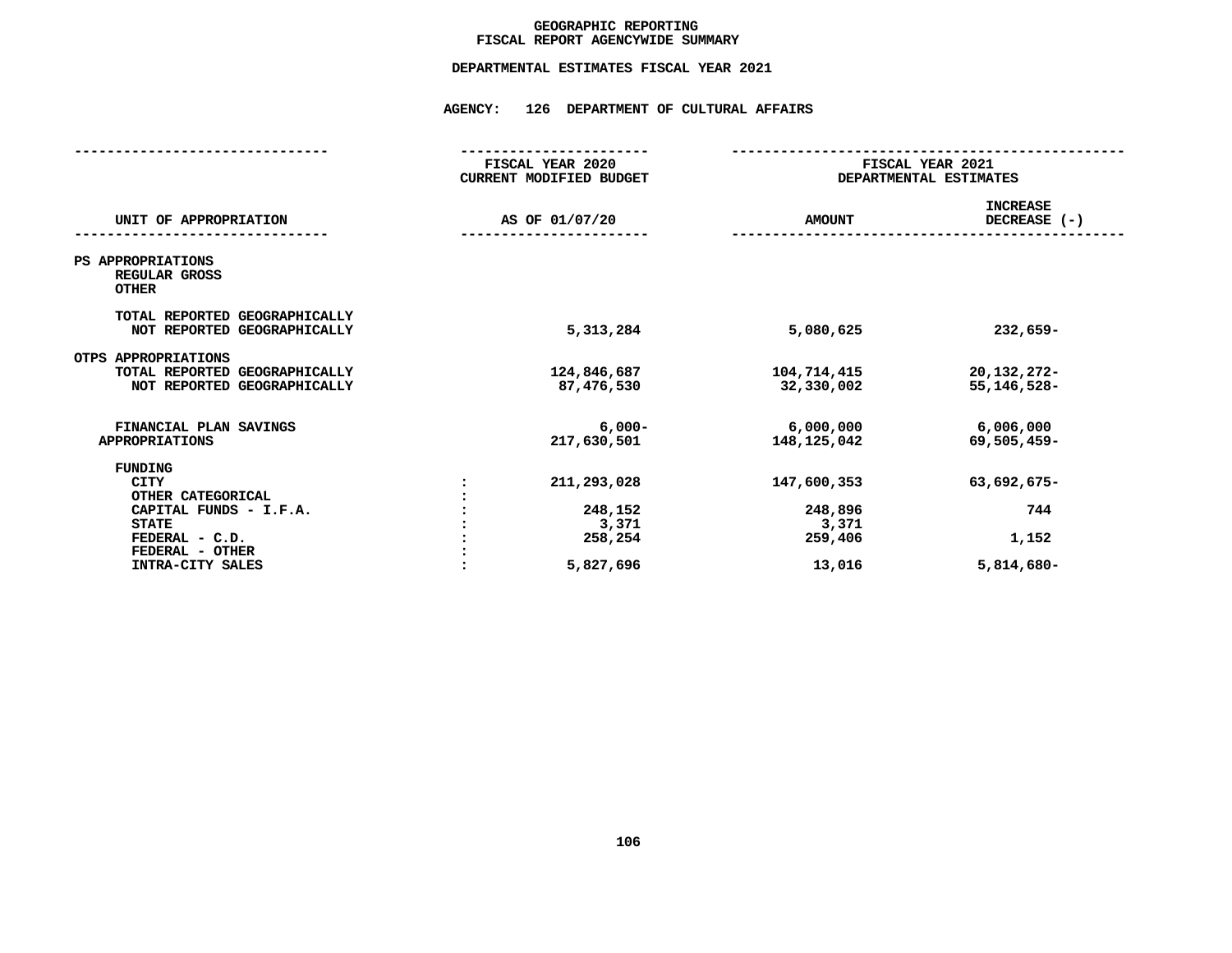## **PS UNITS OF APPROPRIATION DEPARTMENTAL**

**ESTIMATES FISCAL YEAR <sup>2021</sup> AGENCY: <sup>260</sup> DEPARTMENT OF YOUTH & COMMUNITY DEV**

|                                             | FISCAL YEAR 2020        | FISCAL YEAR 2021       |              |  |
|---------------------------------------------|-------------------------|------------------------|--------------|--|
|                                             | CURRENT MODIFIED BUDGET | DEPARTMENTAL ESTIMATES |              |  |
|                                             |                         | <b>INCREASE</b>        |              |  |
| UNIT OF APPROPRIATION                       | AS OF 01/07/20          | <b>AMOUNT</b>          | DECREASE (-) |  |
|                                             |                         |                        |              |  |
| EXECUTIVE AND ADMINISTRATIVE MGMT PS<br>002 |                         |                        |              |  |
| REGULAR GROSS<br><b>OTHER</b>               |                         |                        |              |  |
| TOTAL REPORTED GEOGRAPHICALLY               |                         |                        |              |  |
| NOT REPORTED GEOGRAPHICALLY                 | 24,668,286              | 20,766,119             | $3,902,167-$ |  |
| FINANCIAL PLAN SAVINGS                      |                         |                        |              |  |
| <b>APPROPRIATION</b>                        | 24,668,286              | 20,766,119             | $3,902,167-$ |  |
| FUNDING                                     |                         |                        |              |  |
| <b>CITY</b>                                 | 17,543,450              | 13,764,486             | 3,778,964-   |  |
| OTHER CATEGORICAL                           |                         |                        |              |  |
| CAPITAL FUNDS - I.F.A.                      |                         |                        |              |  |
| <b>STATE</b><br>FEDERAL - C.D.              | 22,390                  | 22,390                 |              |  |
| FEDERAL - OTHER                             | 3,663,361               | 3,540,158              | $123, 203 -$ |  |
| INTRA-CITY SALES                            | 3,439,085               | 3,439,085              |              |  |
|                                             |                         |                        |              |  |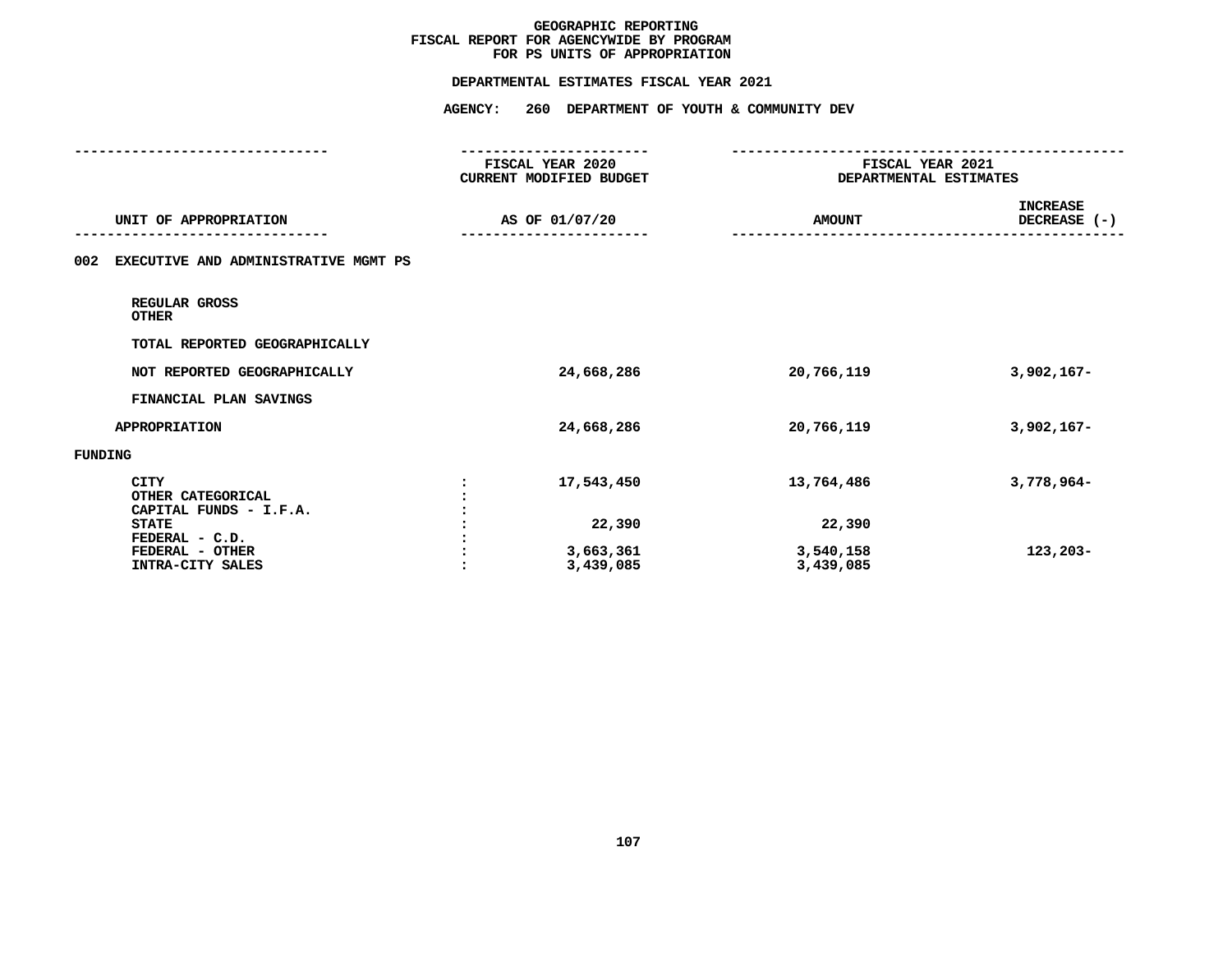## **PS UNITS OF APPROPRIATION DEPARTMENTAL**

**ESTIMATES FISCAL YEAR <sup>2021</sup> AGENCY: <sup>260</sup> DEPARTMENT OF YOUTH & COMMUNITY DEV**

|                                                                                                                                     | FISCAL YEAR 2020<br><b>CURRENT MODIFIED BUDGET</b> | FISCAL YEAR 2021<br>DEPARTMENTAL ESTIMATES |                                 |
|-------------------------------------------------------------------------------------------------------------------------------------|----------------------------------------------------|--------------------------------------------|---------------------------------|
| UNIT OF APPROPRIATION                                                                                                               | AS OF 01/07/20                                     | <b>AMOUNT</b>                              | <b>INCREASE</b><br>DECREASE (-) |
| YOUTH WORKFORCE AND CAREER TRAINING - PS<br>105                                                                                     |                                                    |                                            |                                 |
| REGULAR GROSS<br><b>OTHER</b>                                                                                                       |                                                    |                                            |                                 |
| TOTAL REPORTED GEOGRAPHICALLY                                                                                                       |                                                    |                                            |                                 |
| NOT REPORTED GEOGRAPHICALLY                                                                                                         | 2,918,905                                          | 2,404,489                                  | $514,416-$                      |
| FINANCIAL PLAN SAVINGS                                                                                                              |                                                    |                                            |                                 |
| <b>APPROPRIATION</b>                                                                                                                | 2,918,905                                          | 2,404,489                                  | $514,416-$                      |
| FUNDING                                                                                                                             |                                                    |                                            |                                 |
| <b>CITY</b><br>OTHER CATEGORICAL<br>CAPITAL FUNDS - I.F.A.<br><b>STATE</b><br>FEDERAL - C.D.<br>FEDERAL - OTHER<br>INTRA-CITY SALES | 2,539,416<br>379,489                               | 2,163,532<br>240,957                       | 375,884-<br>138,532-            |
|                                                                                                                                     |                                                    |                                            |                                 |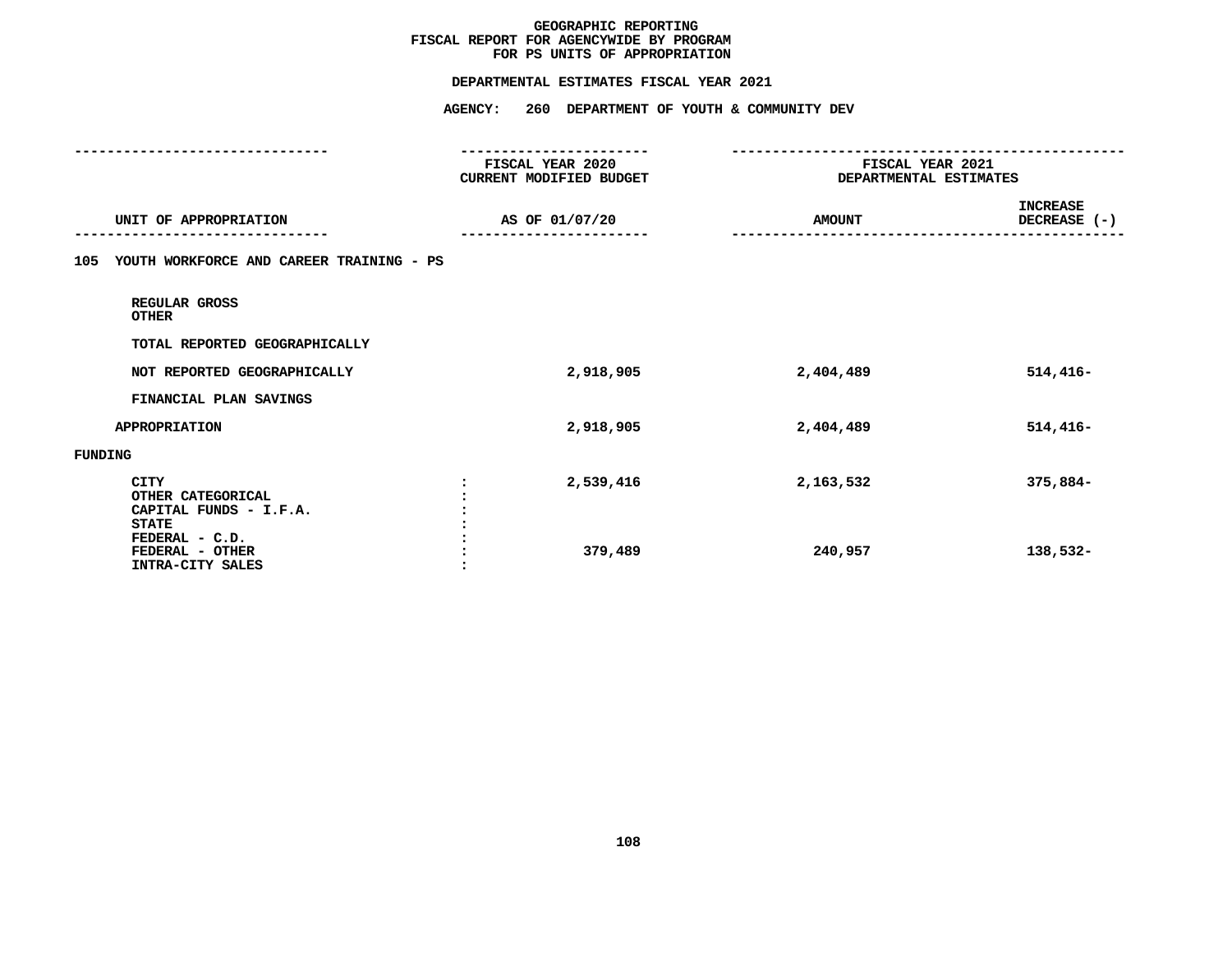|                                                            |                                                                           | DEPARTMENTAL ESTIMATES FISCAL YEAR 2021 |                                            |  |  |
|------------------------------------------------------------|---------------------------------------------------------------------------|-----------------------------------------|--------------------------------------------|--|--|
|                                                            | <b>AGENCY:</b><br>260 DEPARTMENT OF YOUTH & COMMUNITY DEV                 |                                         |                                            |  |  |
|                                                            | -------------------<br>FISCAL YEAR 2020<br><b>CURRENT MODIFIED BUDGET</b> |                                         | FISCAL YEAR 2021<br>DEPARTMENTAL ESTIMATES |  |  |
| UNIT OF APPROPRIATION                                      | AS OF 01/07/20                                                            | <b>AMOUNT</b>                           | <b>INCREASE</b><br>DECREASE $(-)$          |  |  |
| PROGRAM SERVICES - PS<br>311                               |                                                                           |                                         |                                            |  |  |
| REGULAR GROSS<br><b>OTHER</b>                              |                                                                           |                                         |                                            |  |  |
| TOTAL REPORTED GEOGRAPHICALLY                              |                                                                           |                                         |                                            |  |  |
| NOT REPORTED GEOGRAPHICALLY                                | 19,390,714                                                                | 20,089,417                              | 698,703                                    |  |  |
| FINANCIAL PLAN SAVINGS                                     | $354,901 -$                                                               | 351,156-                                | 3,745                                      |  |  |
| <b>APPROPRIATION</b>                                       | 19,035,813                                                                | 19,738,261                              | 702,448                                    |  |  |
| <b>FUNDING</b>                                             |                                                                           |                                         |                                            |  |  |
| <b>CITY</b><br>OTHER CATEGORICAL<br>CAPITAL FUNDS - I.F.A. | 9,766,788                                                                 | 9,914,067                               | 147,279                                    |  |  |
| <b>STATE</b><br>FEDERAL - C.D.                             | 477,610<br>77,197                                                         | 477,610<br>77,197                       |                                            |  |  |
| FEDERAL - OTHER<br>INTRA-CITY SALES                        | 4,876,342<br>3,837,876                                                    | 5,469,011<br>3,800,376                  | 592,669<br>$37,500-$                       |  |  |
|                                                            |                                                                           |                                         |                                            |  |  |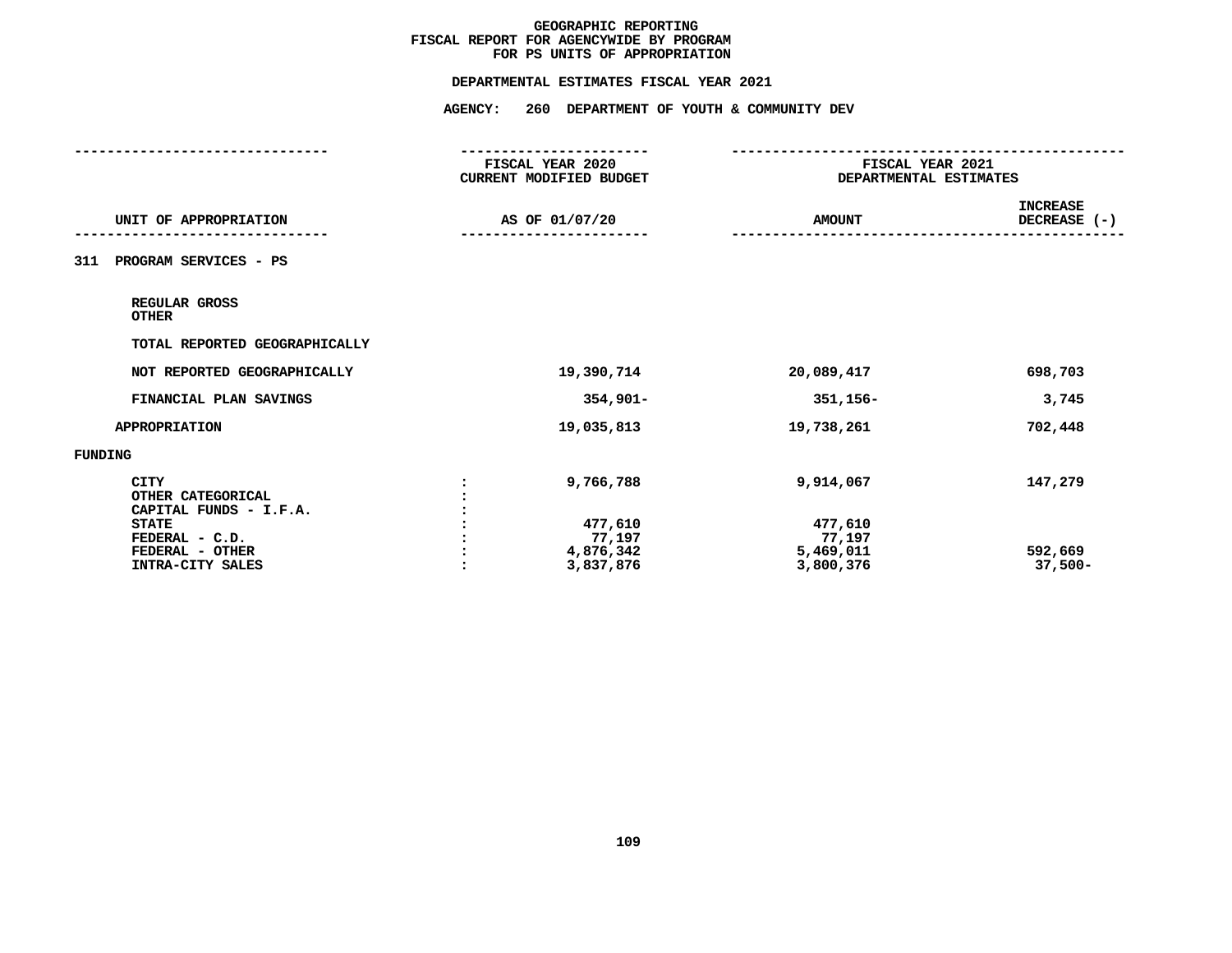## **OTPS UNITS OF APPROPRIATION DEPARTMENTAL**

**ESTIMATES FISCAL YEAR <sup>2021</sup> AGENCY: <sup>260</sup> DEPARTMENT OF YOUTH & COMMUNITY DEV**

|                                                       | FISCAL YEAR 2020<br>CURRENT MODIFIED BUDGET | FISCAL YEAR 2021<br>DEPARTMENTAL ESTIMATES |                                 |  |
|-------------------------------------------------------|---------------------------------------------|--------------------------------------------|---------------------------------|--|
| UNIT OF APPROPRIATION                                 | AS OF 01/07/20                              | <b>AMOUNT</b>                              | <b>INCREASE</b><br>DECREASE (-) |  |
| COMMUNITY DEVELOPMENT OTPS                            |                                             |                                            |                                 |  |
| TOTAL REPORTED GEOGRAPHICALLY                         |                                             |                                            |                                 |  |
| NOT REPORTED GEOGRAPHICALLY                           | 130,492,195                                 | 31,223,180                                 | 99,269,015-                     |  |
| FINANCIAL PLAN SAVINGS                                | 59,859-                                     | 59,859-                                    |                                 |  |
| <b>APPROPRIATION</b>                                  | 130,432,336                                 | 31, 163, 321                               | 99,269,015-                     |  |
| FUNDING                                               |                                             |                                            |                                 |  |
| CITY<br>OTHER CATEGORICAL<br>CAPITAL FUNDS - I.F.A.   | 98,393,382                                  | 4,851,346                                  | 93,542,036-                     |  |
| FEDERAL - C.D.<br>FEDERAL - OTHER<br>INTRA-CITY SALES | 1,936,000<br>30,102,954                     | 1,561,000<br>24,750,975                    | $375,000 -$<br>5,351,979-       |  |
|                                                       | <b>STATE</b>                                |                                            |                                 |  |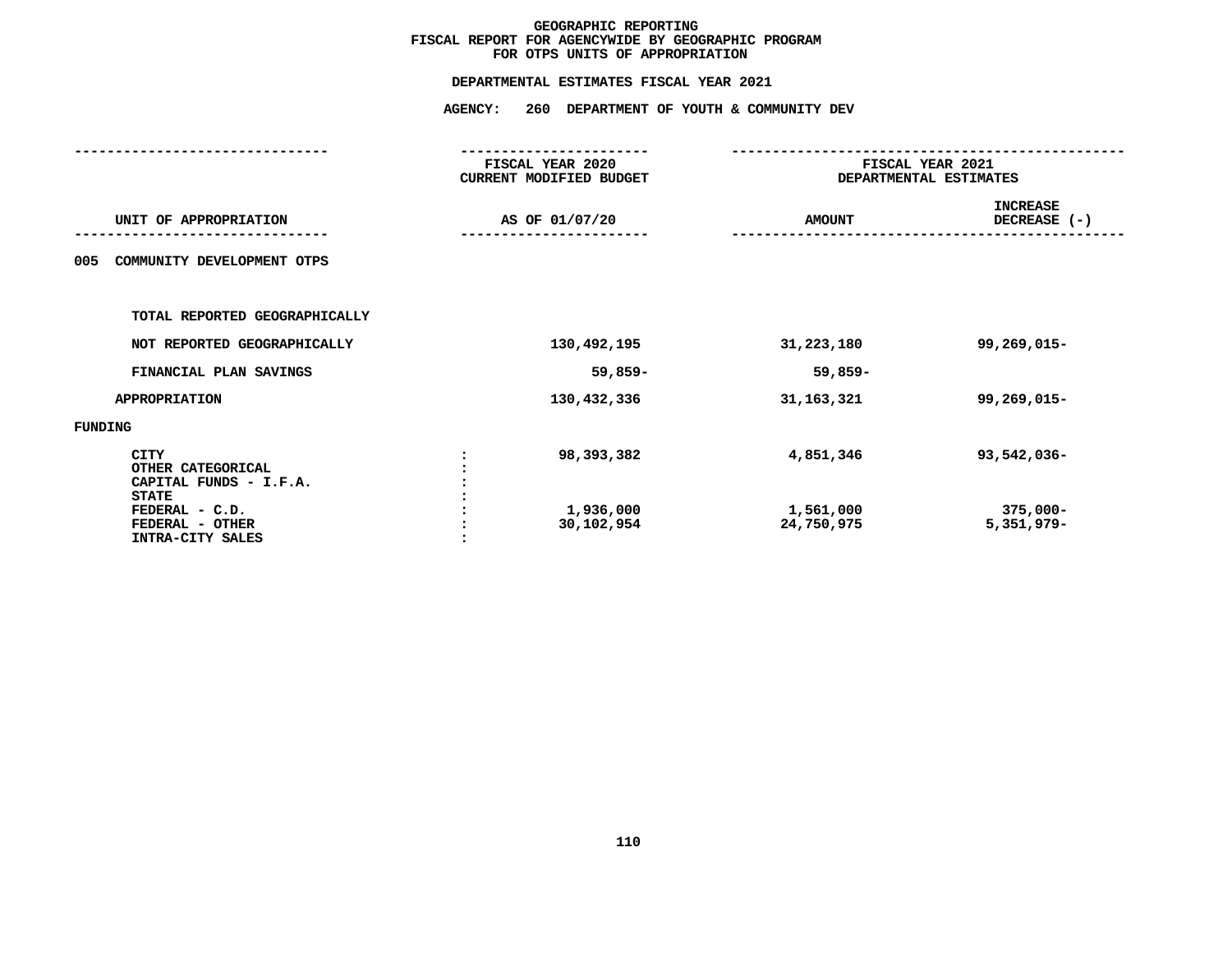| AGENCY: 260 DEPARTMENT OF YOUTH & COMMUNITY DEV    |               |                                                          |  |  |  |  |  |
|----------------------------------------------------|---------------|----------------------------------------------------------|--|--|--|--|--|
| <b>FISCAL YEAR 2020</b><br>CURRENT MODIFIED BUDGET |               | FISCAL YEAR 2021<br>DEPARTMENTAL ESTIMATES               |  |  |  |  |  |
| AS OF 01/07/20                                     | <b>AMOUNT</b> | <b>INCREASE</b><br>DECREASE (-)                          |  |  |  |  |  |
| 106 YOUTH WORKFORCE AND CAREER TRAINING OTPS       |               |                                                          |  |  |  |  |  |
|                                                    |               |                                                          |  |  |  |  |  |
|                                                    | 130, 179, 243 | 130, 179, 243                                            |  |  |  |  |  |
|                                                    |               |                                                          |  |  |  |  |  |
|                                                    |               | 130, 179, 243                                            |  |  |  |  |  |
|                                                    |               |                                                          |  |  |  |  |  |
|                                                    | 129,080,224   | 129,080,224                                              |  |  |  |  |  |
|                                                    | 1,099,019     | 1,099,019                                                |  |  |  |  |  |
|                                                    |               | DEPARTMENTAL ESTIMATES FISCAL YEAR 2021<br>130, 179, 243 |  |  |  |  |  |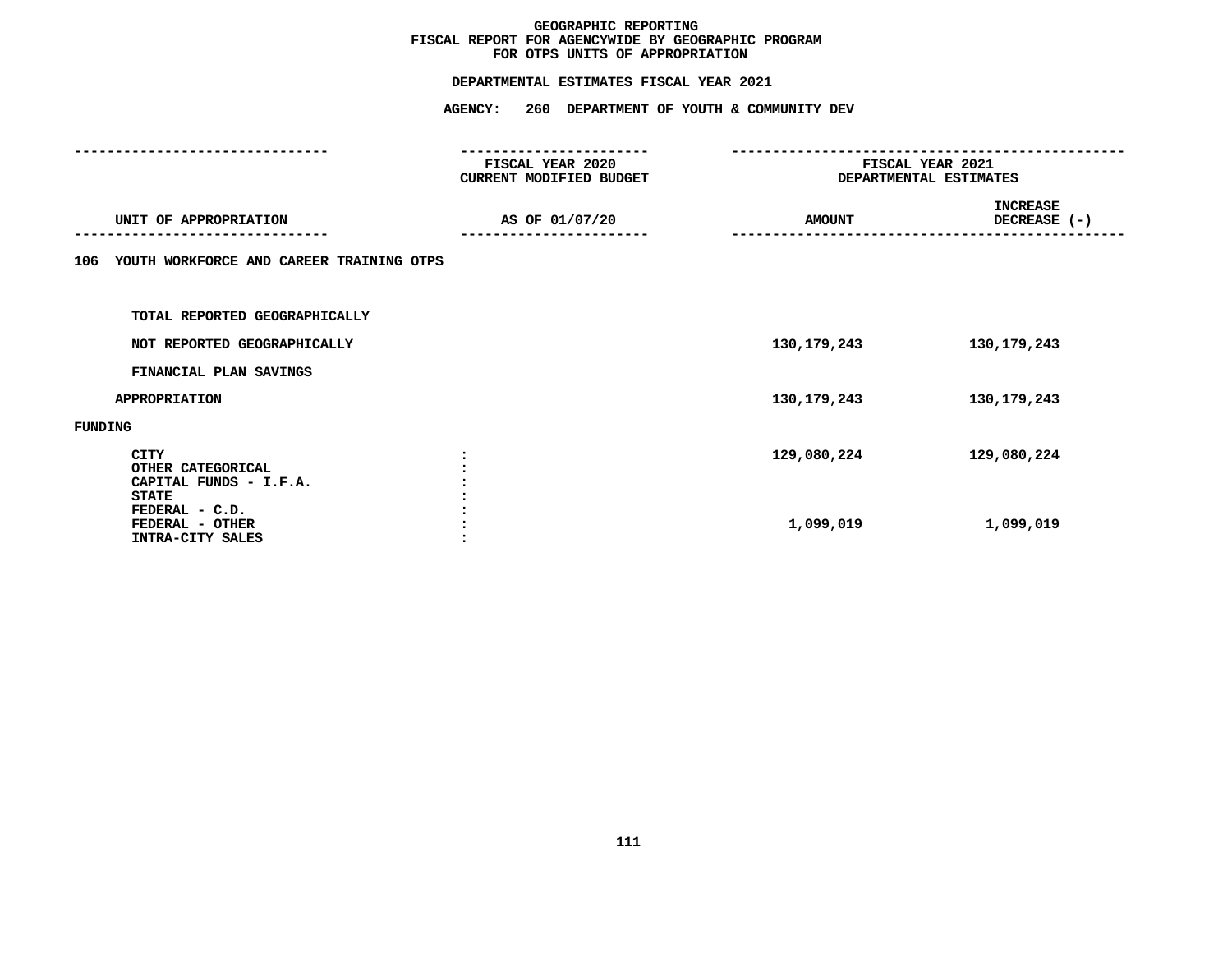## **OTPS UNITS OF APPROPRIATION DEPARTMENTAL**

**ESTIMATES FISCAL YEAR <sup>2021</sup> AGENCY: <sup>260</sup> DEPARTMENT OF YOUTH & COMMUNITY DEV**

|                                                                                                                                     |  | FISCAL YEAR 2020<br>CURRENT MODIFIED BUDGET                                     | FISCAL YEAR 2021<br>DEPARTMENTAL ESTIMATES                         |                                                                       |
|-------------------------------------------------------------------------------------------------------------------------------------|--|---------------------------------------------------------------------------------|--------------------------------------------------------------------|-----------------------------------------------------------------------|
| UNIT OF APPROPRIATION                                                                                                               |  | AS OF 01/07/20                                                                  | <b>AMOUNT</b>                                                      | <b>INCREASE</b><br>DECREASE (-)                                       |
| OTHER THAN PERSONAL SERVICES<br>312                                                                                                 |  |                                                                                 |                                                                    |                                                                       |
| TOTAL REPORTED GEOGRAPHICALLY                                                                                                       |  |                                                                                 |                                                                    |                                                                       |
| NOT REPORTED GEOGRAPHICALLY                                                                                                         |  | 780,027,754                                                                     | 518,460,241                                                        | 261,567,513-                                                          |
| FINANCIAL PLAN SAVINGS                                                                                                              |  | 36,635,164                                                                      | 44,280,353                                                         | 7,645,189                                                             |
| <b>APPROPRIATION</b>                                                                                                                |  | 816,662,918                                                                     | 562,740,594                                                        | 253,922,324-                                                          |
| FUNDING                                                                                                                             |  |                                                                                 |                                                                    |                                                                       |
| <b>CITY</b><br>OTHER CATEGORICAL<br>CAPITAL FUNDS - I.F.A.<br><b>STATE</b><br>FEDERAL - C.D.<br>FEDERAL - OTHER<br>INTRA-CITY SALES |  | 604,223,605<br>1,861,375<br>6,514,617<br>5,507,000<br>47,187,207<br>151,369,114 | 382,504,961<br>4,775,124<br>5,507,000<br>19,882,879<br>150,070,630 | 221,718,644-<br>1,861,375-<br>1,739,493-<br>27,304,328-<br>1,298,484- |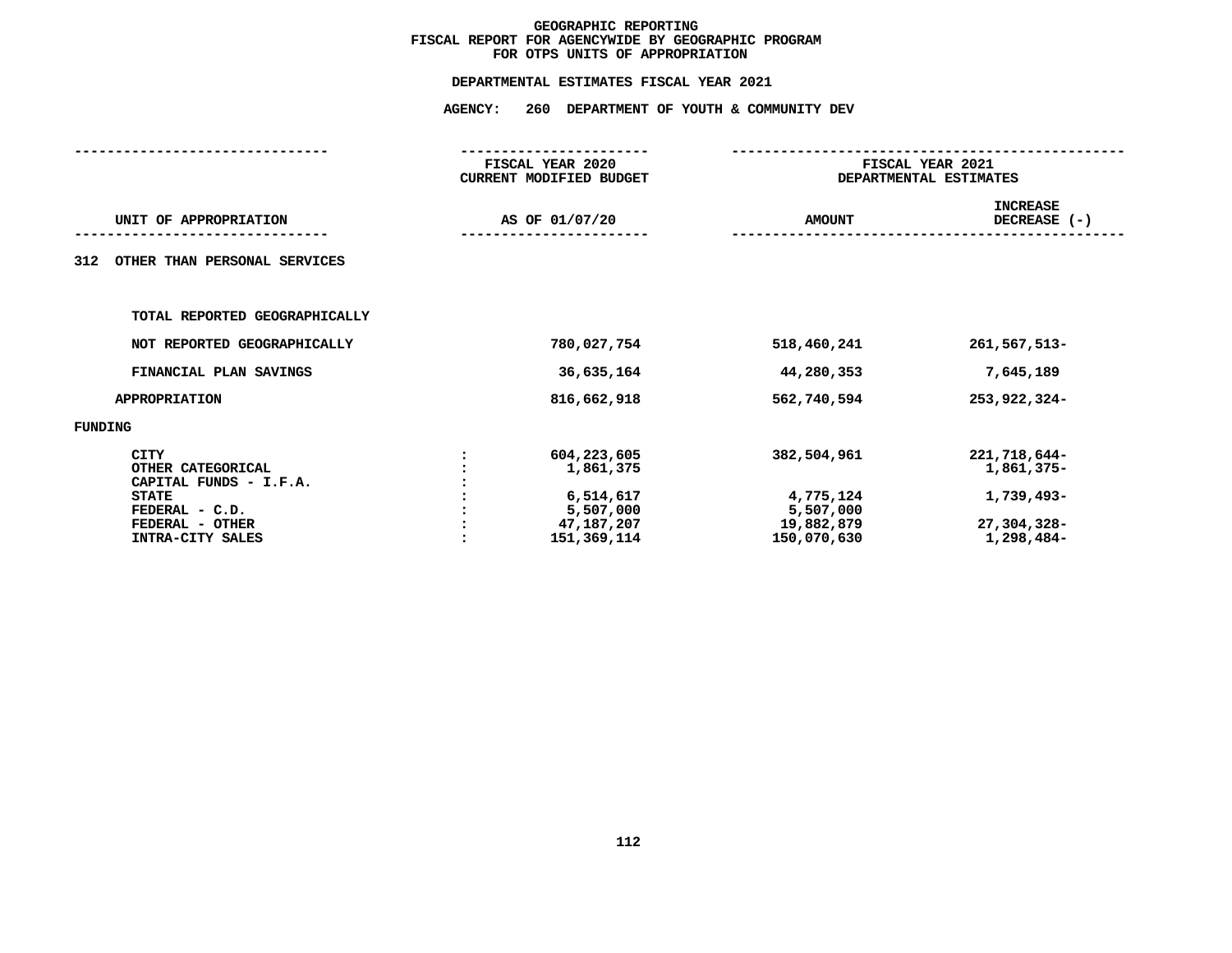### **GEOGRAPHICC REPORTING<br>ENCYWIDE SU<br>----------FISCAL**

# **REPORT AGENCYWIDE SUMMARY DEPARTMENTAL ESTIMATES FISCAL YEAR <sup>2021</sup>**

# **AGENCY: <sup>260</sup> DEPARTMENT OF YOUTH & COMMUNITY DEV**

|                                                                                                                                                       | FISCAL YEAR 2020<br><b>CURRENT MODIFIED BUDGET</b> |                                                                                 | FISCAL YEAR 2021<br>DEPARTMENTAL ESTIMATES                         |                                                                                   |  |
|-------------------------------------------------------------------------------------------------------------------------------------------------------|----------------------------------------------------|---------------------------------------------------------------------------------|--------------------------------------------------------------------|-----------------------------------------------------------------------------------|--|
| UNIT OF APPROPRIATION                                                                                                                                 |                                                    | AS OF 01/07/20                                                                  | <b>AMOUNT</b>                                                      | <b>INCREASE</b><br>DECREASE (-)                                                   |  |
| PS APPROPRIATIONS<br>REGULAR GROSS<br><b>OTHER</b>                                                                                                    |                                                    |                                                                                 |                                                                    |                                                                                   |  |
| TOTAL REPORTED GEOGRAPHICALLY<br>NOT REPORTED GEOGRAPHICALLY                                                                                          |                                                    | 46,977,905                                                                      | 43,260,025                                                         | 3,717,880-                                                                        |  |
| OTPS APPROPRIATIONS<br>TOTAL REPORTED GEOGRAPHICALLY<br>NOT REPORTED GEOGRAPHICALLY                                                                   |                                                    | 910,519,949                                                                     | 679,862,664                                                        | 230,657,285-                                                                      |  |
| FINANCIAL PLAN SAVINGS<br><b>APPROPRIATIONS</b>                                                                                                       |                                                    | 36,220,404<br>993,718,258                                                       | 43,869,338<br>766,992,027                                          | 7,648,934<br>226,726,231-                                                         |  |
| <b>FUNDING</b><br><b>CITY</b><br>OTHER CATEGORICAL<br>CAPITAL FUNDS - I.F.A.<br><b>STATE</b><br>FEDERAL - C.D.<br>FEDERAL - OTHER<br>INTRA-CITY SALES |                                                    | 732,466,641<br>1,861,375<br>7,014,617<br>7,520,197<br>86,209,353<br>158,646,075 | 542,278,616<br>5,275,124<br>7,145,197<br>54,982,999<br>157,310,091 | 190,188,025-<br>1,861,375-<br>1,739,493-<br>375,000-<br>31,226,354-<br>1,335,984- |  |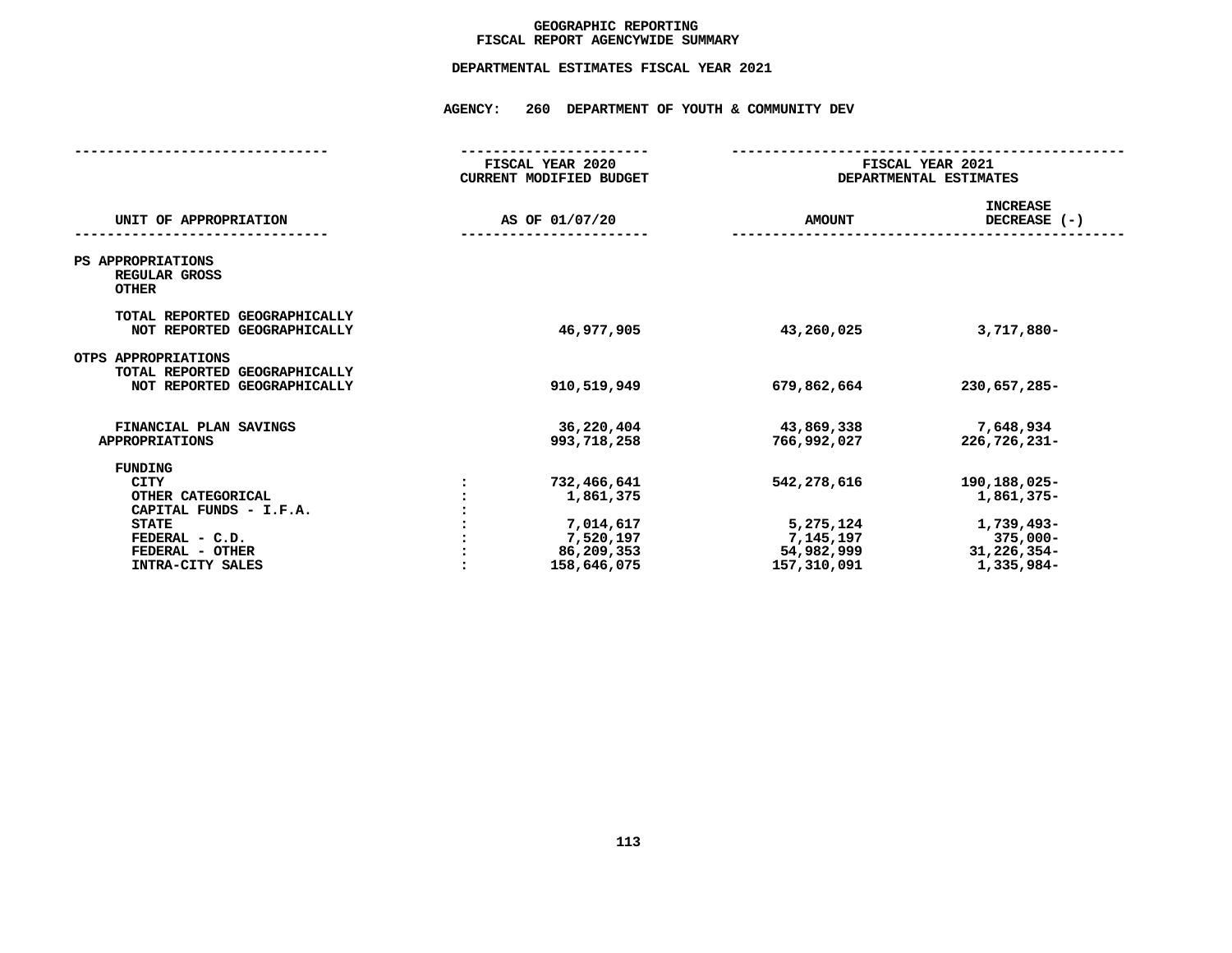## **PS UNITS OF APPROPRIATION DEPARTMENTAL**

|                                             |                | FISCAL YEAR 2020               | FISCAL YEAR 2021       |                 |  |
|---------------------------------------------|----------------|--------------------------------|------------------------|-----------------|--|
|                                             |                | <b>CURRENT MODIFIED BUDGET</b> | DEPARTMENTAL ESTIMATES |                 |  |
|                                             |                |                                |                        | <b>INCREASE</b> |  |
| UNIT OF APPROPRIATION                       |                | AS OF 01/07/20                 | <b>AMOUNT</b>          | DECREASE (-)    |  |
| DEPT. OF BUSINESS P.S.<br>001               |                |                                |                        |                 |  |
| REGULAR GROSS<br><b>OTHER</b>               |                |                                |                        |                 |  |
| TOTAL REPORTED GEOGRAPHICALLY               |                |                                |                        |                 |  |
| NOT REPORTED GEOGRAPHICALLY                 |                | 17,884,145                     | 17,636,060             | 248,085-        |  |
| FINANCIAL PLAN SAVINGS                      |                |                                |                        |                 |  |
| <b>APPROPRIATION</b>                        |                | 17,884,145                     | 17,636,060             | 248,085-        |  |
| FUNDING                                     |                |                                |                        |                 |  |
| <b>CITY</b>                                 | $\ddot{\cdot}$ | 12,786,411                     | 12,804,004             | 17,593          |  |
| OTHER CATEGORICAL<br>CAPITAL FUNDS - I.F.A. |                |                                |                        |                 |  |
| <b>STATE</b>                                |                |                                |                        |                 |  |
| FEDERAL - C.D.                              |                | 779,909                        | 646,181                | 133,728-        |  |
| FEDERAL - OTHER                             |                | 4,307,970                      | 4,176,020              | 131,950-        |  |
| INTRA-CITY SALES                            | $\ddot{\cdot}$ | 9,855                          | 9,855                  |                 |  |
|                                             |                |                                |                        |                 |  |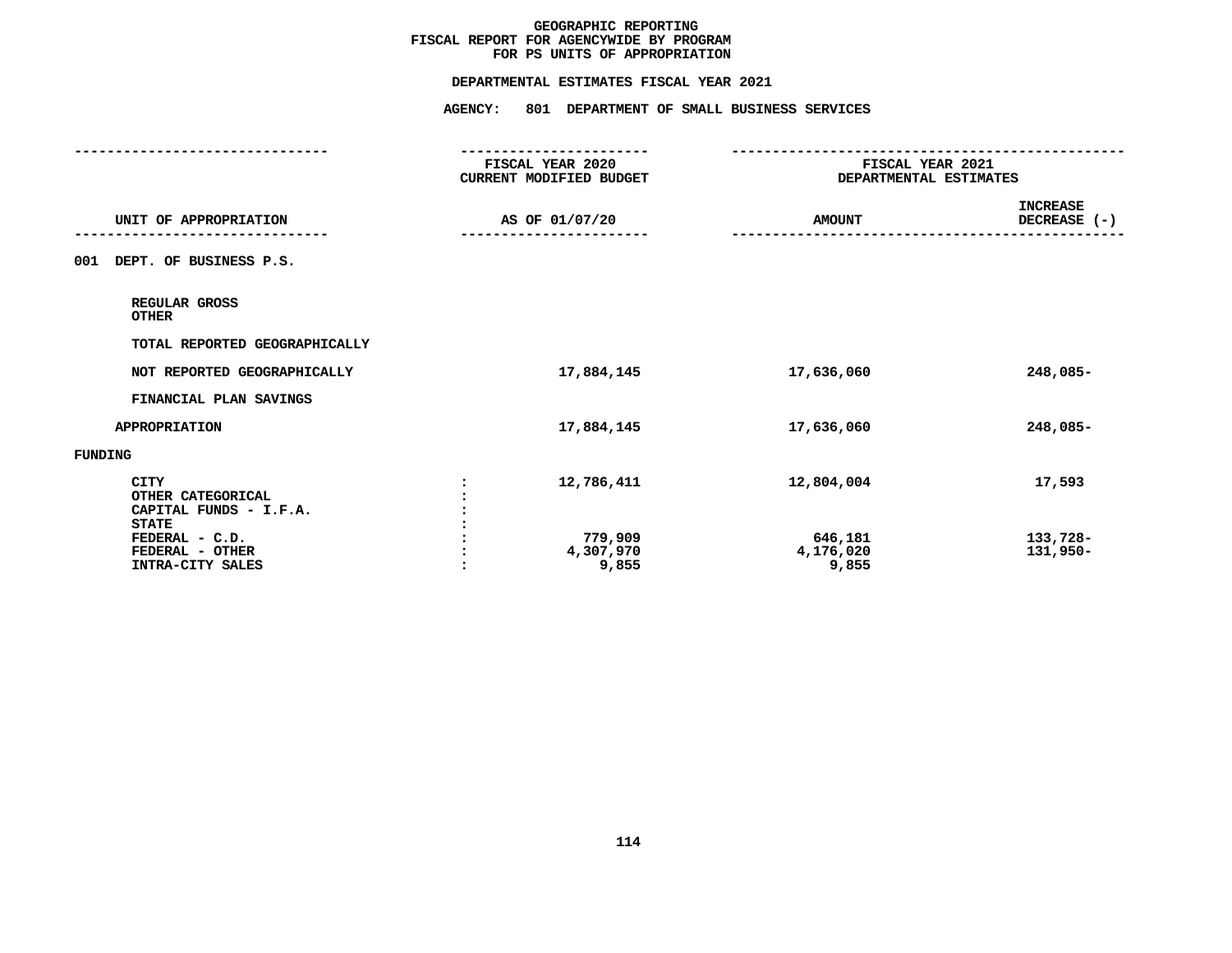## **PS UNITS OF APPROPRIATION DEPARTMENTAL**

| AS OF 01/07/20 |                      | <b>AMOUNT</b>                               | <b>INCREASE</b><br>DECREASE $(-)$          |  |
|----------------|----------------------|---------------------------------------------|--------------------------------------------|--|
|                |                      |                                             |                                            |  |
|                |                      |                                             |                                            |  |
|                |                      |                                             |                                            |  |
|                | 3,788,858            | 3,933,633                                   | 144,775                                    |  |
|                |                      |                                             |                                            |  |
|                | 3,788,858            | 3,933,633                                   | 144,775                                    |  |
|                |                      |                                             |                                            |  |
|                | 3,589,911<br>198,947 | 3,734,686<br>198,947                        | 144,775                                    |  |
|                |                      | FISCAL YEAR 2020<br>CURRENT MODIFIED BUDGET | FISCAL YEAR 2021<br>DEPARTMENTAL ESTIMATES |  |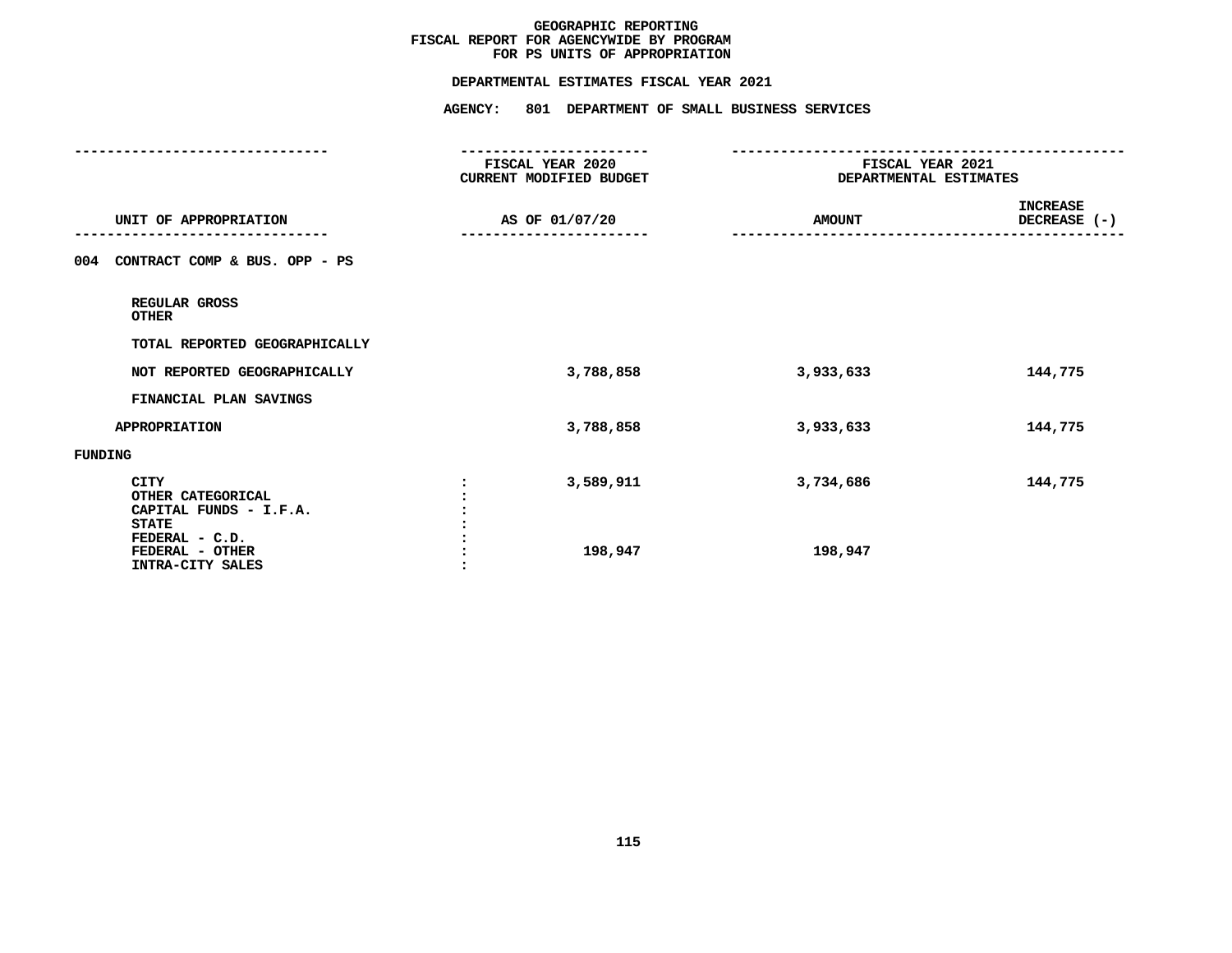## **PS UNITS OF APPROPRIATION DEPARTMENTAL**

|                                                                            |                | FISCAL YEAR 2020<br>CURRENT MODIFIED BUDGET | FISCAL YEAR 2021<br>DEPARTMENTAL ESTIMATES         |                                      |  |
|----------------------------------------------------------------------------|----------------|---------------------------------------------|----------------------------------------------------|--------------------------------------|--|
| UNIT OF APPROPRIATION                                                      | AS OF 01/07/20 |                                             | <b>INCREASE</b><br>DECREASE $(-)$<br><b>AMOUNT</b> |                                      |  |
| WORKFORCE INVESTMENT ACT - PS<br>010                                       |                |                                             |                                                    |                                      |  |
| REGULAR GROSS<br><b>OTHER</b>                                              |                |                                             |                                                    |                                      |  |
| TOTAL REPORTED GEOGRAPHICALLY                                              |                |                                             |                                                    |                                      |  |
| NOT REPORTED GEOGRAPHICALLY                                                |                | 7,905,661                                   | 6,351,237                                          | 1,554,424-                           |  |
| FINANCIAL PLAN SAVINGS                                                     |                |                                             |                                                    |                                      |  |
| <b>APPROPRIATION</b>                                                       |                | 7,905,661                                   | 6,351,237                                          | 1,554,424-                           |  |
| FUNDING                                                                    |                |                                             |                                                    |                                      |  |
| <b>CITY</b><br>OTHER CATEGORICAL<br>CAPITAL FUNDS - I.F.A.<br><b>STATE</b> |                | 3,147,728<br>286,436<br>40,920              | 1,834,980<br>85,680                                | 1,312,748-<br>$200,756 -$<br>40,920- |  |
| FEDERAL - C.D.<br>FEDERAL - OTHER<br>INTRA-CITY SALES                      |                | 110,000<br>4,320,577                        | 110,000<br>4,320,577                               |                                      |  |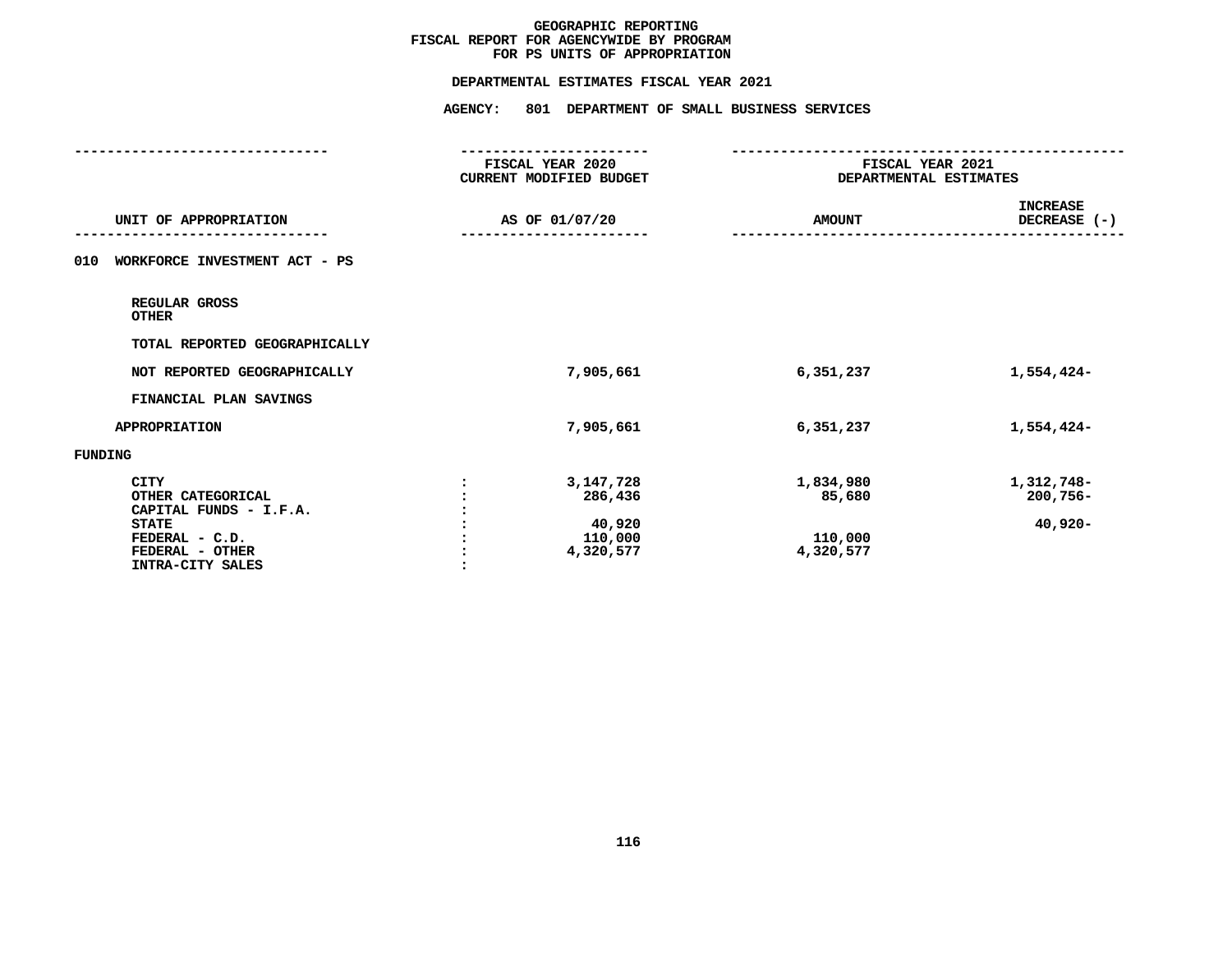## **OTPS UNITS OF APPROPRIATION DEPARTMENTAL**

|                                   | FISCAL YEAR 2020        |               | FISCAL YEAR 2021       |
|-----------------------------------|-------------------------|---------------|------------------------|
|                                   | CURRENT MODIFIED BUDGET |               | DEPARTMENTAL ESTIMATES |
|                                   |                         |               | <b>INCREASE</b>        |
| UNIT OF APPROPRIATION             | AS OF 01/07/20          | <b>AMOUNT</b> | DECREASE (-)           |
|                                   |                         |               |                        |
| DEPT. OF BUSINESS O.T.P.S.<br>002 |                         |               |                        |
|                                   |                         |               |                        |
|                                   |                         |               |                        |
| TOTAL REPORTED GEOGRAPHICALLY     |                         |               |                        |
| NOT REPORTED GEOGRAPHICALLY       | 35,102,680              | 10,924,413    | 24,178,267-            |
|                                   |                         |               |                        |
| FINANCIAL PLAN SAVINGS            | 367,969                 | 367,969       |                        |
| <b>APPROPRIATION</b>              | 35,470,649              | 11,292,382    | 24, 178, 267-          |
|                                   |                         |               |                        |
| FUNDING                           |                         |               |                        |
| CITY                              | 29,716,341              | 8,139,458     | 21,576,883-            |
| OTHER CATEGORICAL                 |                         |               |                        |
| CAPITAL FUNDS - I.F.A.            |                         |               |                        |
| <b>STATE</b>                      |                         |               |                        |
| FEDERAL - C.D.                    | 2,766,521               | 1,472,862     | 1,293,659-             |
| FEDERAL - OTHER                   | 2,987,787               | 1,680,062     | 1,307,725-             |
| INTRA-CITY SALES                  |                         |               |                        |
|                                   |                         |               |                        |
|                                   |                         |               |                        |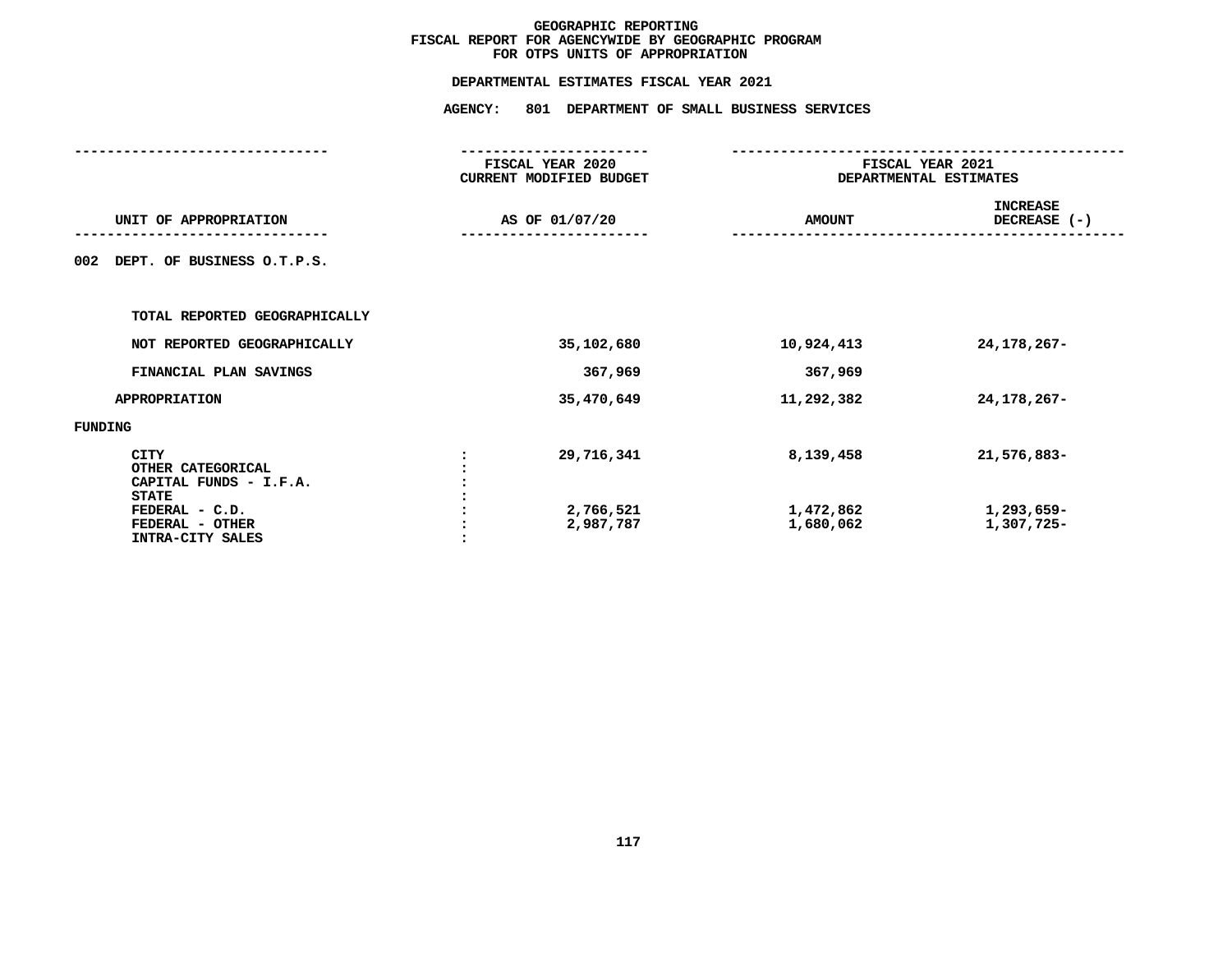## **OTPS UNITS OF APPROPRIATION DEPARTMENTAL**

|                                                                                                                              | FISCAL YEAR 2020<br>CURRENT MODIFIED BUDGET | FISCAL YEAR 2021<br>DEPARTMENTAL ESTIMATES |                            |  |
|------------------------------------------------------------------------------------------------------------------------------|---------------------------------------------|--------------------------------------------|----------------------------|--|
| UNIT OF APPROPRIATION                                                                                                        | AS OF 01/07/20                              | <b>AMOUNT</b>                              | INCREASE<br>DECREASE $(-)$ |  |
| CONTRACT COMP & BUS OPP - OTPS<br>005                                                                                        |                                             |                                            |                            |  |
| TOTAL REPORTED GEOGRAPHICALLY                                                                                                |                                             |                                            |                            |  |
| NOT REPORTED GEOGRAPHICALLY                                                                                                  | 6,228,196                                   | 3,145,569                                  | $3,082,627-$               |  |
| FINANCIAL PLAN SAVINGS                                                                                                       |                                             |                                            |                            |  |
| <b>APPROPRIATION</b>                                                                                                         | 6,228,196                                   | 3,145,569                                  | $3,082,627-$               |  |
| FUNDING                                                                                                                      |                                             |                                            |                            |  |
| CITY<br>OTHER CATEGORICAL<br>CAPITAL FUNDS - I.F.A.<br><b>STATE</b><br>FEDERAL - C.D.<br>FEDERAL - OTHER<br>INTRA-CITY SALES | 6,228,196                                   | 3,145,569                                  | $3,082,627-$               |  |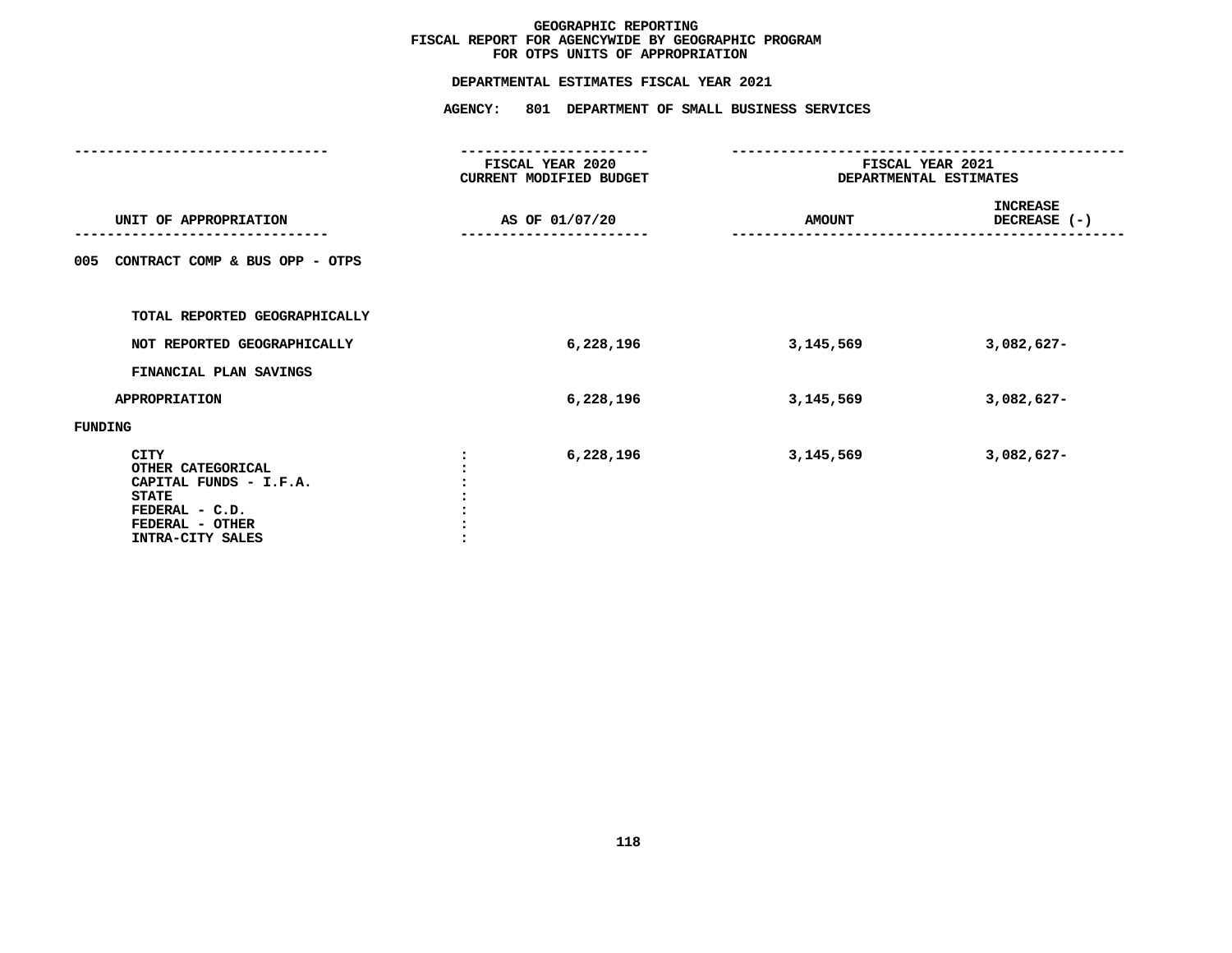## **OTPS UNITS OF APPROPRIATION DEPARTMENTAL**

|                                                                                                                              | FISCAL YEAR 2020<br>CURRENT MODIFIED BUDGET                    | FISCAL YEAR 2021<br>DEPARTMENTAL ESTIMATES                 |                                                                      |
|------------------------------------------------------------------------------------------------------------------------------|----------------------------------------------------------------|------------------------------------------------------------|----------------------------------------------------------------------|
| UNIT OF APPROPRIATION                                                                                                        | AS OF 01/07/20                                                 | <b>AMOUNT</b>                                              | <b>INCREASE</b><br>DECREASE (-)                                      |
| ECONOMIC DEVELOPMENT CORP.<br>006                                                                                            |                                                                |                                                            |                                                                      |
| TOTAL REPORTED GEOGRAPHICALLY                                                                                                |                                                                |                                                            |                                                                      |
| NOT REPORTED GEOGRAPHICALLY                                                                                                  | 52,137,732                                                     | 28,601,431                                                 | 23,536,301-                                                          |
| FINANCIAL PLAN SAVINGS                                                                                                       |                                                                |                                                            |                                                                      |
| <b>APPROPRIATION</b>                                                                                                         | 52, 137, 732                                                   | 28,601,431                                                 | 23,536,301-                                                          |
| FUNDING                                                                                                                      |                                                                |                                                            |                                                                      |
| CITY<br>OTHER CATEGORICAL<br>CAPITAL FUNDS - I.F.A.<br><b>STATE</b><br>FEDERAL - C.D.<br>FEDERAL - OTHER<br>INTRA-CITY SALES | 28,877,624<br>2,009,006<br>9,190,817<br>6,820,367<br>5,239,918 | 18,433,785<br>2,000,000<br>6,674,739<br>942,907<br>550,000 | 10,443,839-<br>$9,006 -$<br>2,516,078-<br>$5,877,460-$<br>4,689,918- |
|                                                                                                                              |                                                                |                                                            |                                                                      |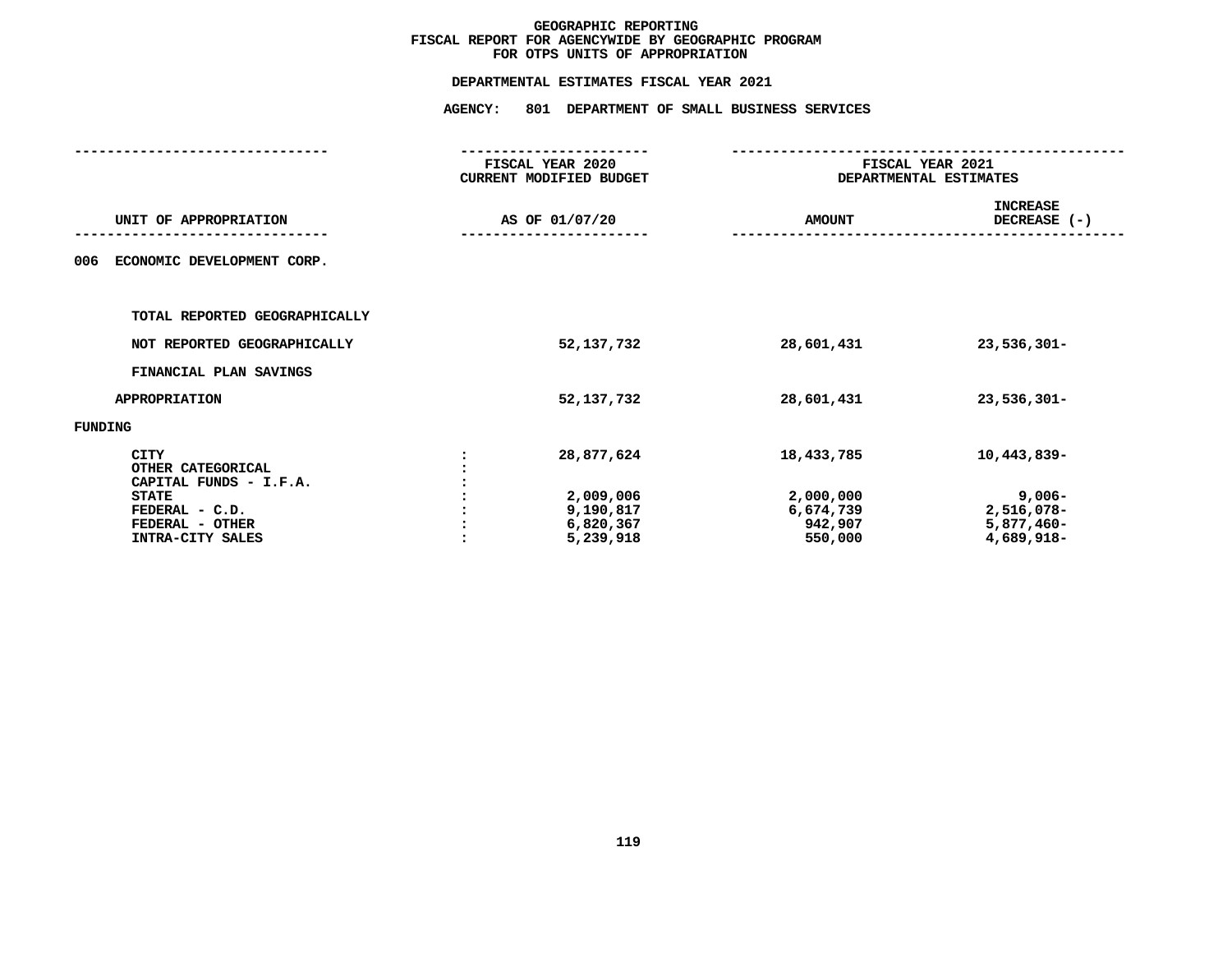## **OTPS UNITS OF APPROPRIATION DEPARTMENTAL**

|                                                                                                                              | FISCAL YEAR 2020<br>CURRENT MODIFIED BUDGET |                                     | FISCAL YEAR 2021<br>DEPARTMENTAL ESTIMATES |  |  |
|------------------------------------------------------------------------------------------------------------------------------|---------------------------------------------|-------------------------------------|--------------------------------------------|--|--|
| UNIT OF APPROPRIATION                                                                                                        | AS OF 01/07/20                              | <b>AMOUNT</b>                       | <b>INCREASE</b><br>DECREASE (-)            |  |  |
| WORKFORCE INVESTMENT ACT - OTPS<br>011                                                                                       |                                             |                                     |                                            |  |  |
| TOTAL REPORTED GEOGRAPHICALLY                                                                                                |                                             |                                     |                                            |  |  |
| NOT REPORTED GEOGRAPHICALLY                                                                                                  | 90,306,196                                  | 54,995,728                          | 35, 310, 468-                              |  |  |
| FINANCIAL PLAN SAVINGS                                                                                                       | 254,239                                     | 254,239                             |                                            |  |  |
| <b>APPROPRIATION</b>                                                                                                         | 90,560,435                                  | 55,249,967                          | 35, 310, 468-                              |  |  |
| FUNDING                                                                                                                      |                                             |                                     |                                            |  |  |
| CITY<br>OTHER CATEGORICAL<br>CAPITAL FUNDS - I.F.A.<br><b>STATE</b><br>FEDERAL - C.D.<br>FEDERAL - OTHER<br>INTRA-CITY SALES | 62,422,403<br>139,000<br>27,999,032         | 27,423,575<br>278,000<br>27,548,392 | 34,998,828-<br>139,000<br>450,640-         |  |  |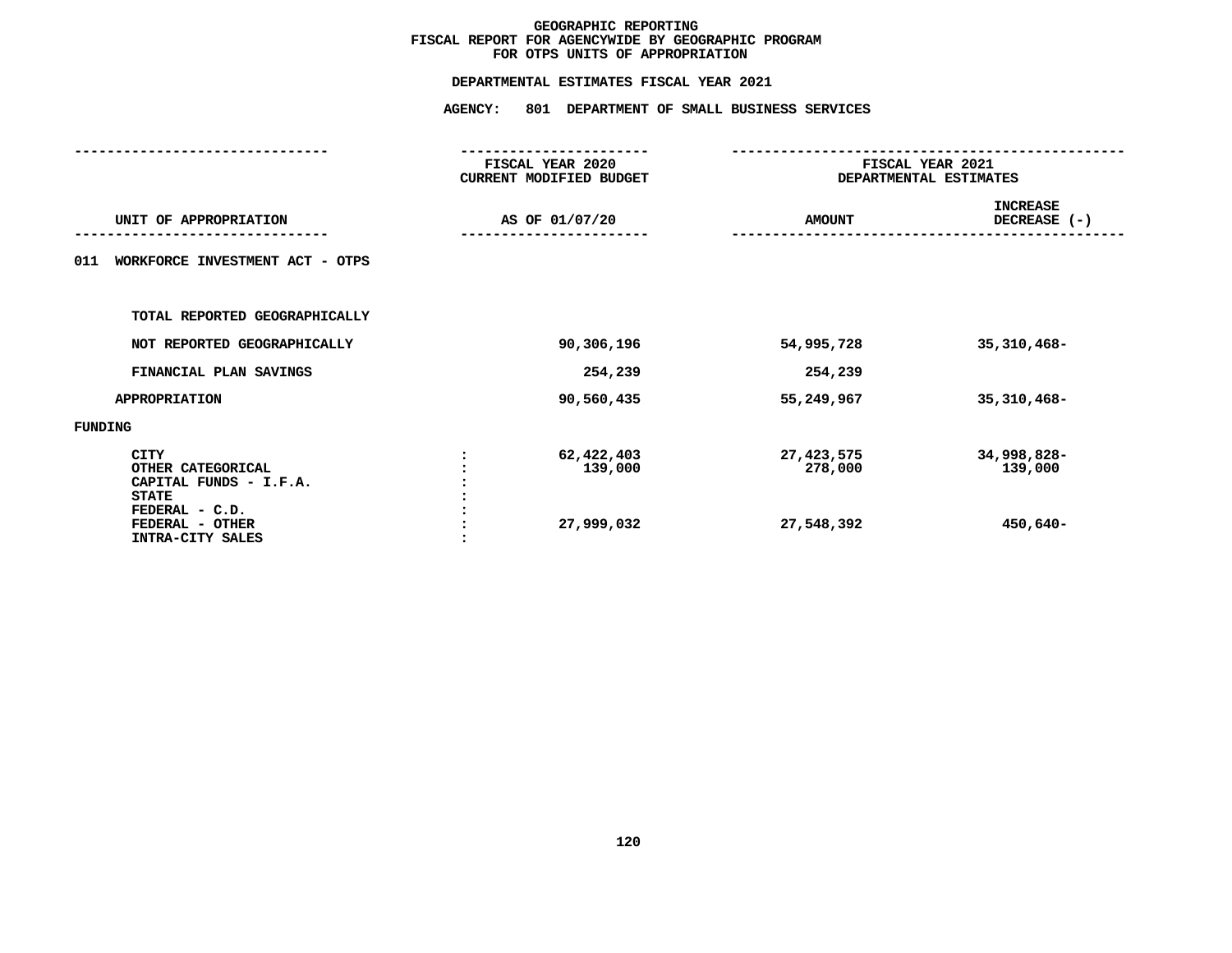## **OTPS UNITS OF APPROPRIATION DEPARTMENTAL**

|                                                                                                                              | FISCAL YEAR 2020<br>CURRENT MODIFIED BUDGET | FISCAL YEAR 2021<br>DEPARTMENTAL ESTIMATES |                                 |
|------------------------------------------------------------------------------------------------------------------------------|---------------------------------------------|--------------------------------------------|---------------------------------|
| UNIT OF APPROPRIATION                                                                                                        | AS OF 01/07/20                              | <b>AMOUNT</b>                              | <b>INCREASE</b><br>DECREASE (-) |
| 012<br>TRUST FOR GOVERNOR'S ISLAND AND NYC & CO                                                                              |                                             |                                            |                                 |
| TOTAL REPORTED GEOGRAPHICALLY                                                                                                |                                             |                                            |                                 |
| NOT REPORTED GEOGRAPHICALLY                                                                                                  | 37,422,188                                  | 36,270,948                                 | 1,151,240-                      |
| FINANCIAL PLAN SAVINGS                                                                                                       |                                             |                                            |                                 |
| <b>APPROPRIATION</b>                                                                                                         | 37,422,188                                  | 36,270,948                                 | 1,151,240-                      |
| FUNDING                                                                                                                      |                                             |                                            |                                 |
| CITY<br>OTHER CATEGORICAL<br>CAPITAL FUNDS - I.F.A.<br><b>STATE</b><br>FEDERAL - C.D.<br>FEDERAL - OTHER<br>INTRA-CITY SALES | 36,044,311<br>1,377,877                     | 36,270,948                                 | 226,637<br>1,377,877-           |
|                                                                                                                              |                                             |                                            |                                 |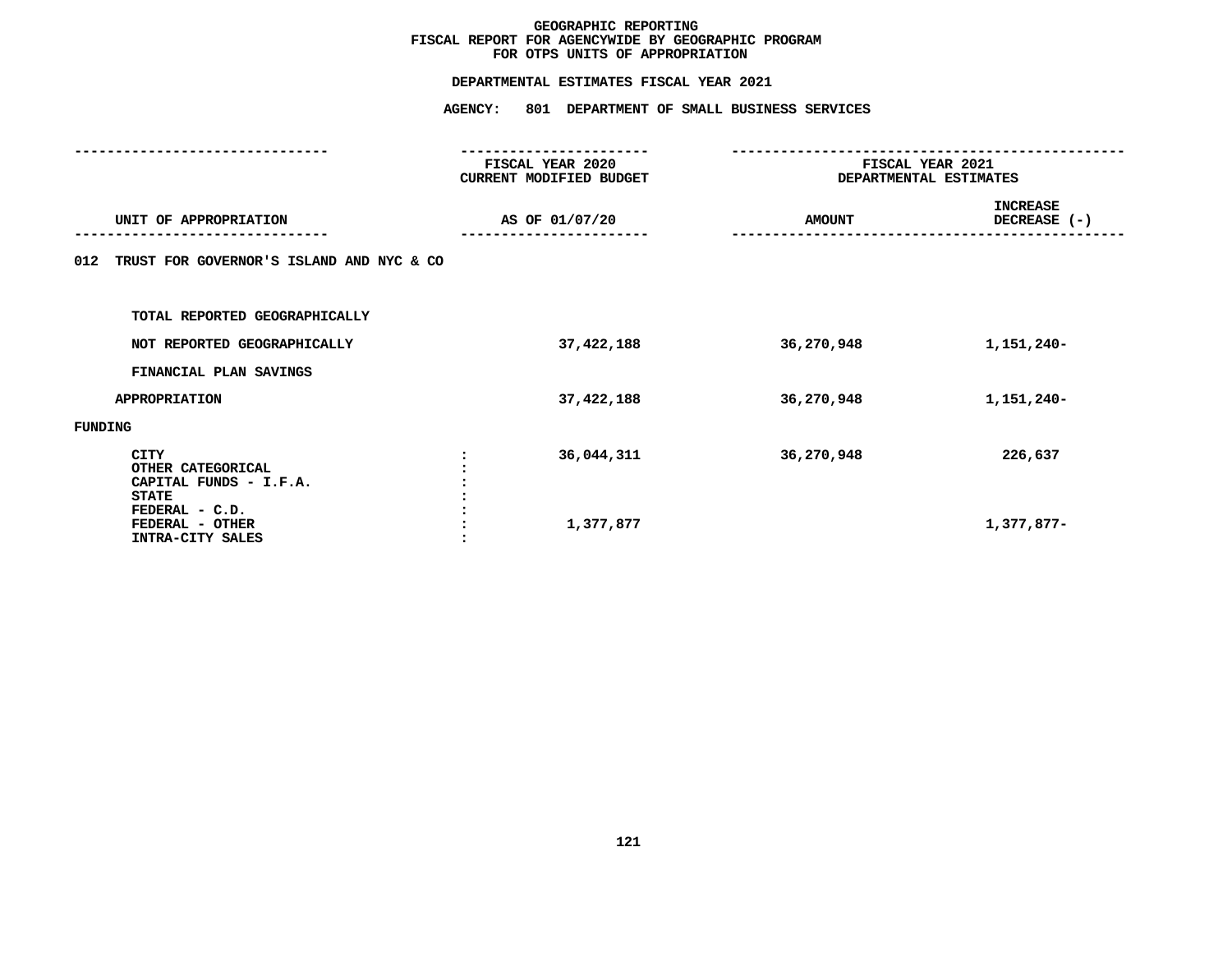### **GEOGRAPHICC REPORTING<br>ENCYWIDE SU<br>----------FISCAL**

# **REPORT AGENCYWIDE SUMMARY DEPARTMENTAL ESTIMATES FISCAL YEAR <sup>2021</sup>**

# **AGENCY: <sup>801</sup> DEPARTMENT OF SMALL BUSINESS SERVICES**

|                                                                                                         | FISCAL YEAR 2020                                  | FISCAL YEAR 2021                                 |                                                 |  |
|---------------------------------------------------------------------------------------------------------|---------------------------------------------------|--------------------------------------------------|-------------------------------------------------|--|
|                                                                                                         | CURRENT MODIFIED BUDGET                           | DEPARTMENTAL ESTIMATES                           |                                                 |  |
|                                                                                                         |                                                   |                                                  | <b>INCREASE</b>                                 |  |
| UNIT OF APPROPRIATION                                                                                   | AS OF 01/07/20                                    | <b>AMOUNT</b>                                    | DECREASE $(-)$                                  |  |
|                                                                                                         |                                                   |                                                  |                                                 |  |
| PS APPROPRIATIONS<br>REGULAR GROSS<br><b>OTHER</b>                                                      |                                                   |                                                  |                                                 |  |
| TOTAL REPORTED GEOGRAPHICALLY<br>NOT REPORTED GEOGRAPHICALLY                                            | 29,578,664                                        | 27,920,930                                       | 1,657,734-                                      |  |
| OTPS APPROPRIATIONS<br>TOTAL REPORTED GEOGRAPHICALLY<br>NOT REPORTED GEOGRAPHICALLY                     | 221, 196, 992                                     | 133,938,089                                      | $87,258,903-$                                   |  |
| FINANCIAL PLAN SAVINGS<br><b>APPROPRIATIONS</b>                                                         | 622,208<br>251,397,864                            | 622,208<br>162,481,227                           | 88,916,637-                                     |  |
| FUNDING<br><b>CITY</b><br>OTHER CATEGORICAL<br>CAPITAL FUNDS - I.F.A.<br><b>STATE</b><br>FEDERAL - C.D. | 182,812,925<br>425,436<br>2,049,926<br>12,847,247 | 111,787,005<br>363,680<br>2,000,000<br>8,903,782 | 71,025,920-<br>61,756-<br>49,926-<br>3,943,465- |  |
| FEDERAL - OTHER<br>INTRA-CITY SALES                                                                     | 48,012,557<br>5,249,773                           | 38,866,905<br>559,855                            | 9,145,652-<br>4,689,918-                        |  |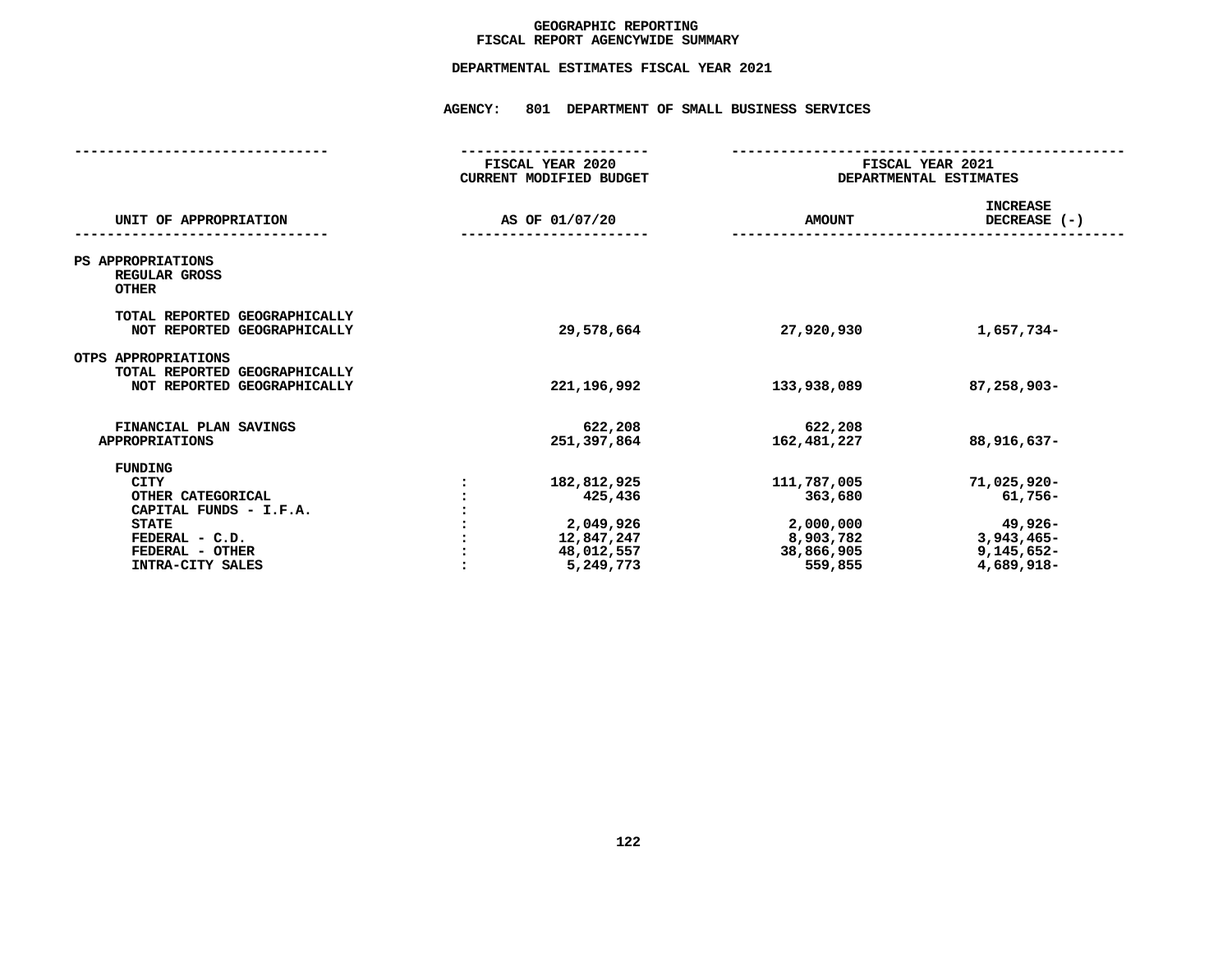**ESTIMATES FISCAL YEAR <sup>2021</sup> AGENCY <sup>806</sup> HOUSING PRESERVATION AND DEVELOPMENT**

**BOROUGH**

BRONX<br>CODE ENFORCEMENT OFFICES **PROGRAM**

|               |                        | FISCAL YEAR 2021<br>DEPARTMENTAL ESTIMATES                    |                        |                         |
|---------------|------------------------|---------------------------------------------------------------|------------------------|-------------------------|
| <b>AMOUNT</b> | FULL TIME<br>POSITIONS | <b>AMOUNT</b>                                                 | FULL TIME<br>POSITIONS | INCREASE<br>DECREASE(-) |
| 4,062,267     | 70                     | 3,777,509                                                     | 65                     | 284,758-                |
| 4,062,267     | 70                     | 3,777,509                                                     | 65                     | 284,758-                |
| 4,062,267     | 70                     | 3,777,509                                                     | 65                     | 284,758-                |
| 4,062,267     | 70                     | 3,777,509                                                     | 65                     | 284,758-                |
|               |                        | FISCAL YEAR 2020<br>CURRENT MODIFIED BUDGET<br>AS OF 01/07/20 |                        |                         |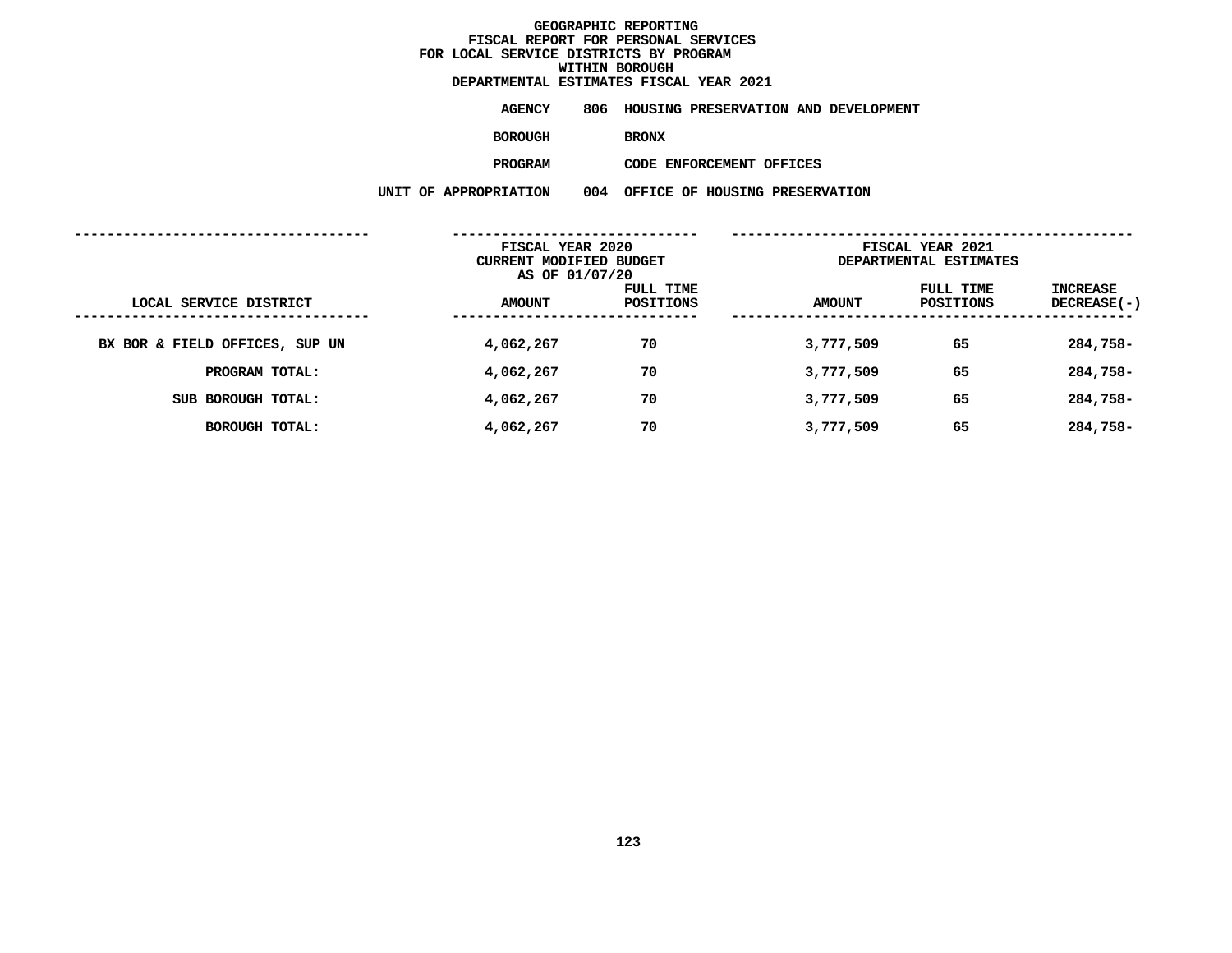### **DEPARTMENTAL**

**ESTIMATES FISCAL YEAR <sup>2021</sup> AGENCY <sup>806</sup> HOUSING PRESERVATION AND DEVELOPMENT**

**BOROUGH**

BROOKLYN<br>CODE ENFORCEMENT OFFICES **PROGRAM**

|                                | FISCAL YEAR 2020<br>CURRENT MODIFIED BUDGET<br>AS OF 01/07/20 |                        |               | FISCAL YEAR 2021<br>DEPARTMENTAL ESTIMATES |                           |
|--------------------------------|---------------------------------------------------------------|------------------------|---------------|--------------------------------------------|---------------------------|
| LOCAL SERVICE DISTRICT         | AMOUNT                                                        | FULL TIME<br>POSITIONS | <b>AMOUNT</b> | FULL TIME<br>POSITIONS                     | INCREASE<br>$DECREASE(-)$ |
| BK BOR & FIELD OFFICES, SUP UN | 5,685,592                                                     | 100                    | 5,712,618     | 100                                        | 27,026                    |
| PROGRAM TOTAL:                 | 5,685,592                                                     | 100                    | 5,712,618     | 100                                        | 27,026                    |
| SUB BOROUGH TOTAL:             | 5,685,592                                                     | 100                    | 5,712,618     | 100                                        | 27,026                    |
| <b>BOROUGH TOTAL:</b>          | 5,685,592                                                     | 100                    | 5,712,618     | 100                                        | 27,026                    |
|                                |                                                               |                        |               |                                            |                           |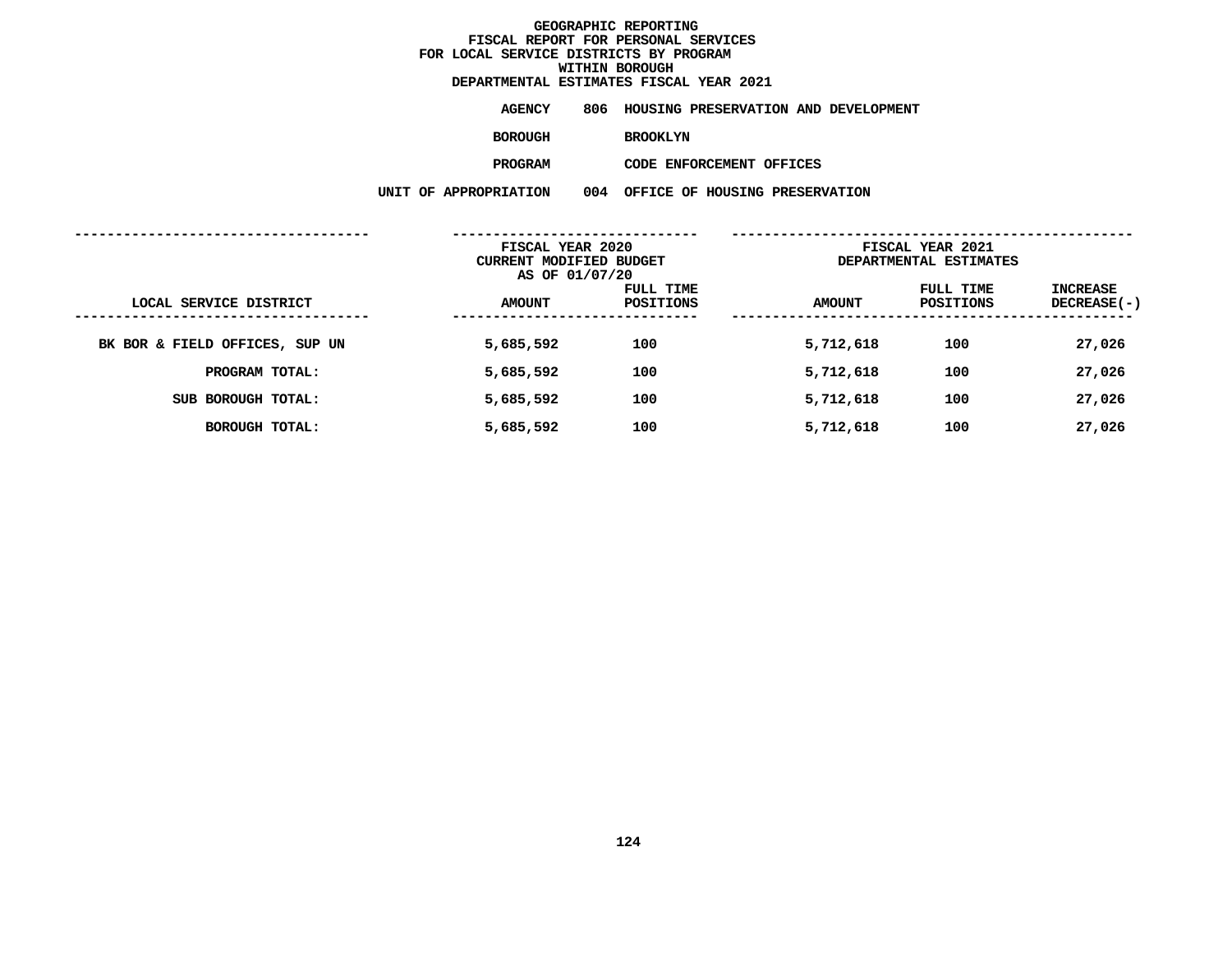### **DEPARTMENTAL**

**ESTIMATES FISCAL YEAR <sup>2021</sup> AGENCY <sup>806</sup> HOUSING PRESERVATION AND DEVELOPMENT**

**BOROUGH**

 **MANHATTAN PROGRAM**

|                                | FISCAL YEAR 2020<br>CURRENT MODIFIED BUDGET<br>AS OF 01/07/20 |                        | FISCAL YEAR 2021<br>DEPARTMENTAL ESTIMATES |                               |                         |
|--------------------------------|---------------------------------------------------------------|------------------------|--------------------------------------------|-------------------------------|-------------------------|
| LOCAL SERVICE DISTRICT         | <b>AMOUNT</b>                                                 | FULL TIME<br>POSITIONS | <b>AMOUNT</b>                              | FULL TIME<br><b>POSITIONS</b> | INCREASE<br>DECREASE(-) |
| MN BOR & FIELD OFFICES, SUP UN | 4,013,862                                                     | 68                     | 4,057,946                                  | 68                            | 44,084                  |
| PROGRAM TOTAL:                 | 4,013,862                                                     | 68                     | 4,057,946                                  | 68                            | 44,084                  |
| SUB BOROUGH TOTAL:             | 4,013,862                                                     | 68                     | 4,057,946                                  | 68                            | 44,084                  |
| BOROUGH TOTAL:                 | 4,013,862                                                     | 68                     | 4,057,946                                  | 68                            | 44,084                  |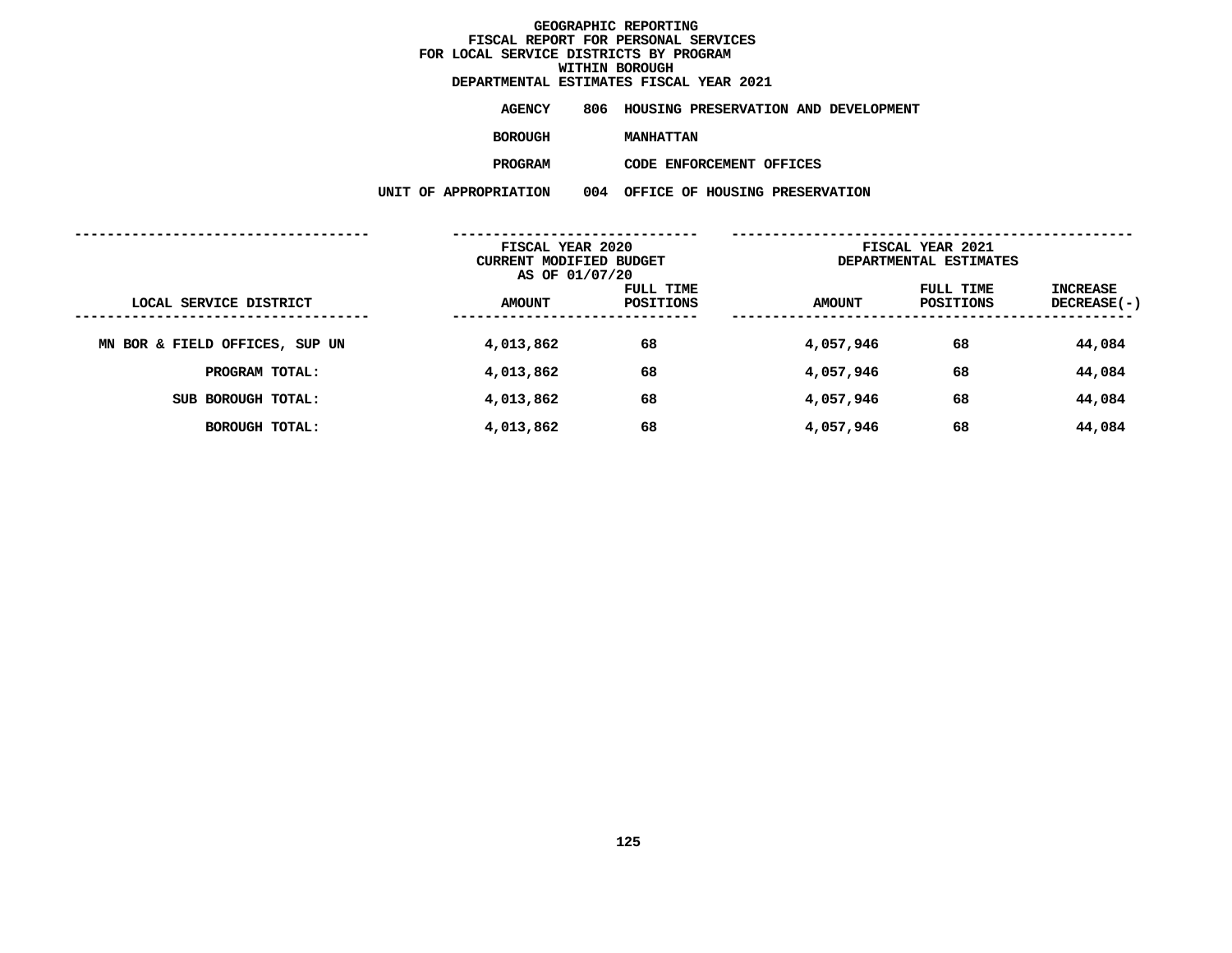### **DEPARTMENTAL**

**ESTIMATES FISCAL YEAR <sup>2021</sup> AGENCY <sup>806</sup> HOUSING PRESERVATION AND DEVELOPMENT**

**BOROUGH**

QUEENS<br>CODE ENFORCEMENT OFFICES **PROGRAM**

|                                | FISCAL YEAR 2020<br>FISCAL YEAR 2021<br>CURRENT MODIFIED BUDGET<br>DEPARTMENTAL ESTIMATES<br>AS OF 01/07/20 |                        |               |                               |                         |
|--------------------------------|-------------------------------------------------------------------------------------------------------------|------------------------|---------------|-------------------------------|-------------------------|
| LOCAL SERVICE DISTRICT         | <b>AMOUNT</b>                                                                                               | FULL TIME<br>POSITIONS | <b>AMOUNT</b> | FULL TIME<br><b>POSITIONS</b> | INCREASE<br>DECREASE(-) |
| ON BOR & FIELD OFFICES, SUP UN | 1,663,459                                                                                                   | 27                     | 1,664,536     | 27                            | 1,077                   |
| PROGRAM TOTAL:                 | 1,663,459                                                                                                   | 27                     | 1,664,536     | 27                            | 1,077                   |
| SUB BOROUGH TOTAL:             | 1,663,459                                                                                                   | 27                     | 1,664,536     | 27                            | 1,077                   |
| BOROUGH TOTAL:                 | 1,663,459                                                                                                   | 27                     | 1,664,536     | 27                            | 1,077                   |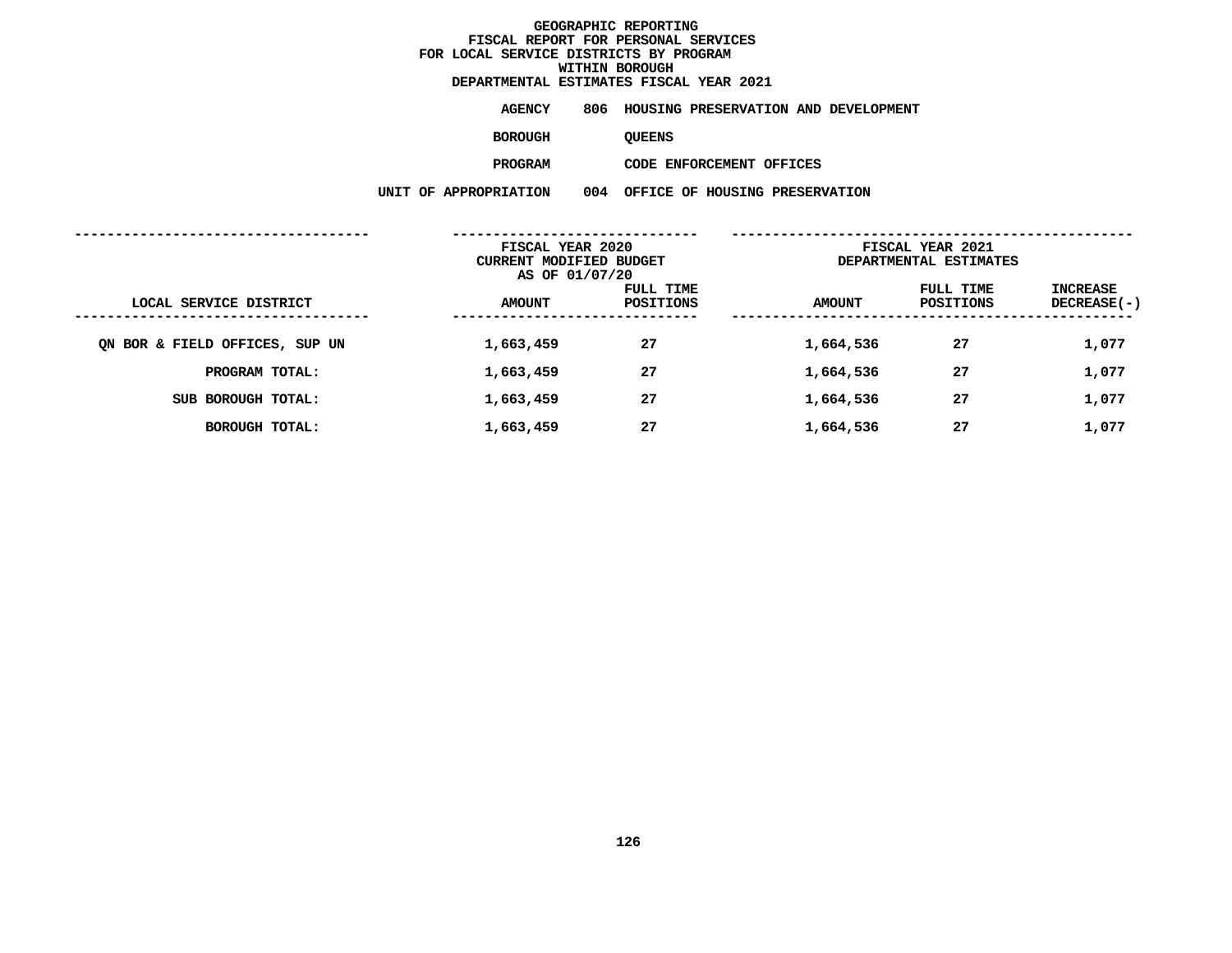#### **DEPARTMENTAL**

**ESTIMATES FISCAL YEAR <sup>2021</sup> AGENCY <sup>806</sup> HOUSING PRESERVATION AND DEVELOPMENT**

**BOROUGH**

 **STATEN ISLAND PROGRAM**

|                                | FISCAL YEAR 2020<br>CURRENT MODIFIED BUDGET<br>AS OF 01/07/20 |                         | FISCAL YEAR 2021<br>DEPARTMENTAL ESTIMATES |                        |                         |
|--------------------------------|---------------------------------------------------------------|-------------------------|--------------------------------------------|------------------------|-------------------------|
| LOCAL SERVICE DISTRICT         | <b>AMOUNT</b>                                                 | FULL TIME<br>POSITIONS  | <b>AMOUNT</b>                              | FULL TIME<br>POSITIONS | INCREASE<br>DECREASE(-) |
| SI BOR & FIELD OFFICES, SUP UN | 114,340                                                       | $\overline{\mathbf{2}}$ | 114,340                                    | $\mathbf{2}$           |                         |
| PROGRAM TOTAL:                 | 114,340                                                       | $\overline{2}$          | 114,340                                    | $\mathbf{2}$           |                         |
| SUB BOROUGH TOTAL:             | 114,340                                                       | 2                       | 114,340                                    | $\mathbf{2}$           |                         |
| <b>BOROUGH TOTAL:</b>          | 114,340                                                       | $\overline{\mathbf{2}}$ | 114,340                                    | $\mathbf{2}$           |                         |
|                                |                                                               |                         |                                            |                        |                         |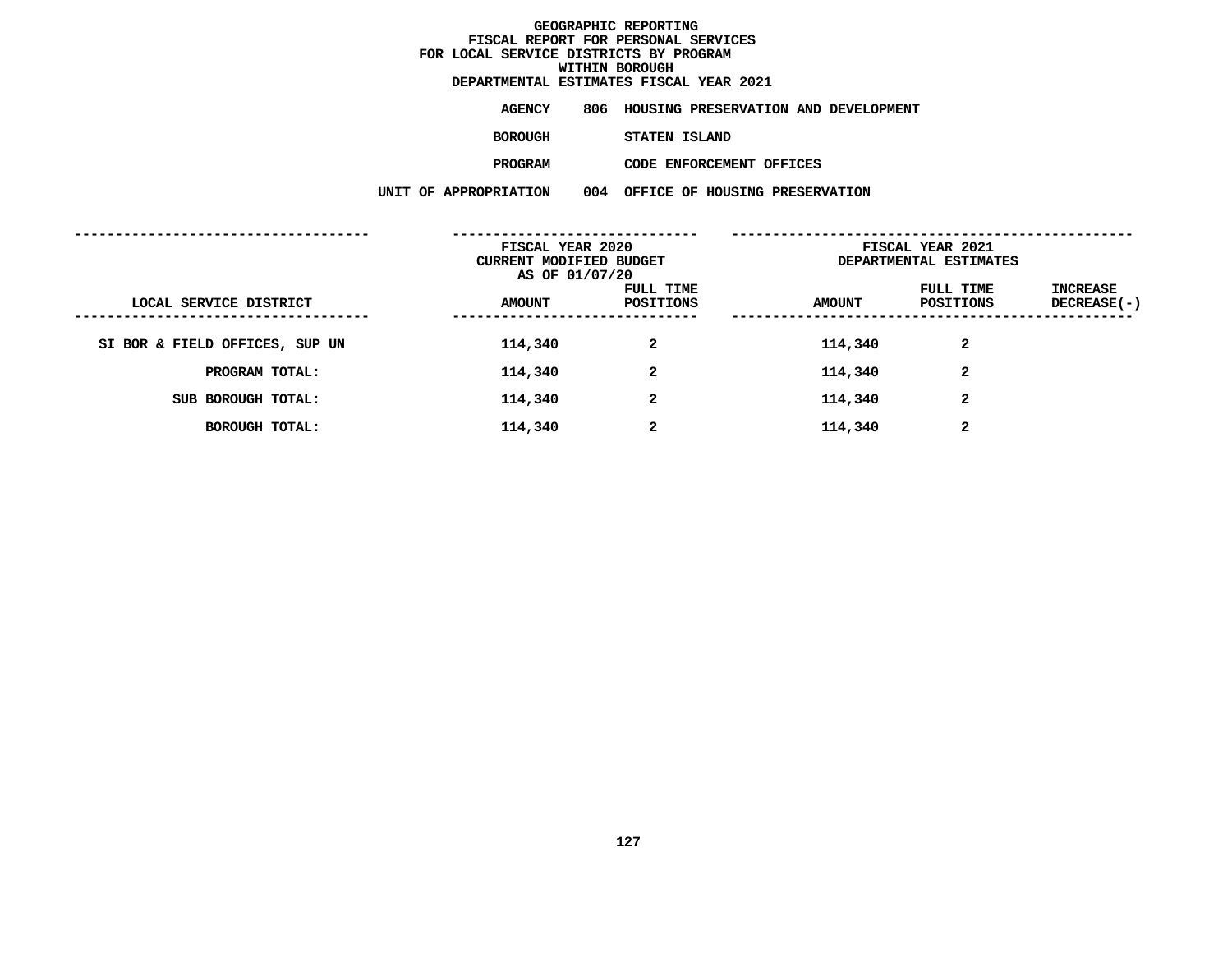### **GEOGRAPHICC REPORTING<br>PERSONAL S<br>ICTS BY PRO FISCAL REPORT FOR PERSONAL SERVICES FOR LOCAL SERVICE DISTRICTS BY PROGRAM WITHIN**

## WITHIN BOROUGH<br>D<mark>EPARTMENTAL ESTIMATES FISC</mark>

# **ESTIMATES FISCAL YEAR <sup>2021</sup> AGENCY <sup>806</sup> HOUSING PRESERVATION AND DEVELOPMENT**

|                                                   | FISCAL YEAR 2020<br>FISCAL YEAR 2021<br><b>CURRENT MODIFIED BUDGET</b><br>DEPARTMENTAL ESTIMATES<br>AS OF 01/07/20 |                        |               |                               |                                  |
|---------------------------------------------------|--------------------------------------------------------------------------------------------------------------------|------------------------|---------------|-------------------------------|----------------------------------|
| LOCAL SERVICE DISTRICT                            | <b>AMOUNT</b>                                                                                                      | FULL TIME<br>POSITIONS | <b>AMOUNT</b> | FULL TIME<br><b>POSITIONS</b> | <b>INCREASE</b><br>$DECREASE(-)$ |
| <b>AGENCY TOTAL:</b><br>ALL PROGRAMS ALL BOROUGHS | 15,539,520                                                                                                         | 267                    | 15,326,949    | 262                           | 212,571-                         |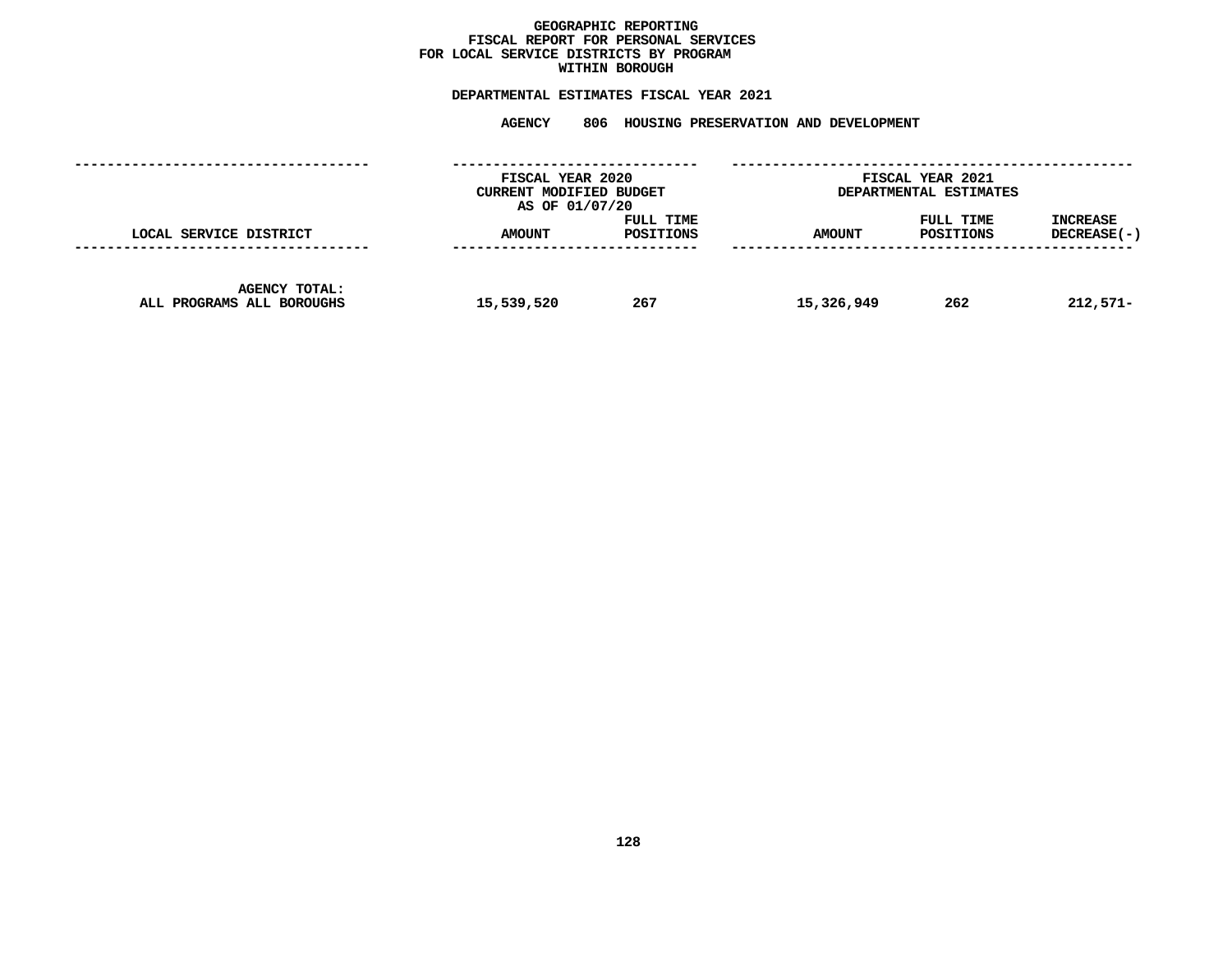|                                        |                                             | DEPARTMENTAL ESTIMATES FISCAL YEAR 2021 |                                          |                                            |  |
|----------------------------------------|---------------------------------------------|-----------------------------------------|------------------------------------------|--------------------------------------------|--|
|                                        | <b>AGENCY:</b>                              |                                         | 806 HOUSING PRESERVATION AND DEVELOPMENT |                                            |  |
|                                        | FISCAL YEAR 2020<br>CURRENT MODIFIED BUDGET |                                         |                                          | FISCAL YEAR 2021<br>DEPARTMENTAL ESTIMATES |  |
| UNIT OF APPROPRIATION                  | AS OF 01/07/20                              |                                         | <b>AMOUNT</b>                            | <b>INCREASE</b><br>DECREASE $(-)$          |  |
| OFFICE OF ADMINISTRATION<br>001        |                                             |                                         |                                          |                                            |  |
| REGULAR GROSS<br>OTHER                 |                                             |                                         |                                          |                                            |  |
| TOTAL REPORTED GEOGRAPHICALLY          |                                             |                                         |                                          |                                            |  |
| NOT REPORTED GEOGRAPHICALLY            |                                             | 46,909,835                              | 45,796,606                               | 1, 113, 229-                               |  |
| FINANCIAL PLAN SAVINGS                 |                                             | 825,905-                                | 1,193,397-                               | $367,492-$                                 |  |
| APPROPRIATION                          |                                             | 46,083,930                              | 44,603,209                               | 1,480,721-                                 |  |
| FUNDING                                |                                             |                                         |                                          |                                            |  |
| <b>CITY</b><br>OTHER CATEGORICAL       |                                             | 31,075,574                              | 30,846,594                               | 228,980-                                   |  |
| CAPITAL FUNDS - I.F.A.<br><b>STATE</b> |                                             | 2,858,151                               | 2,877,868                                | 19,717                                     |  |
| FEDERAL - C.D.                         |                                             | 9,405,535                               | 8,114,077                                | 1,291,458-                                 |  |
| FEDERAL - OTHER<br>INTRA-CITY SALES    |                                             | 2,739,012<br>5,658                      | 2,759,012<br>5,658                       | 20,000                                     |  |
|                                        |                                             |                                         |                                          |                                            |  |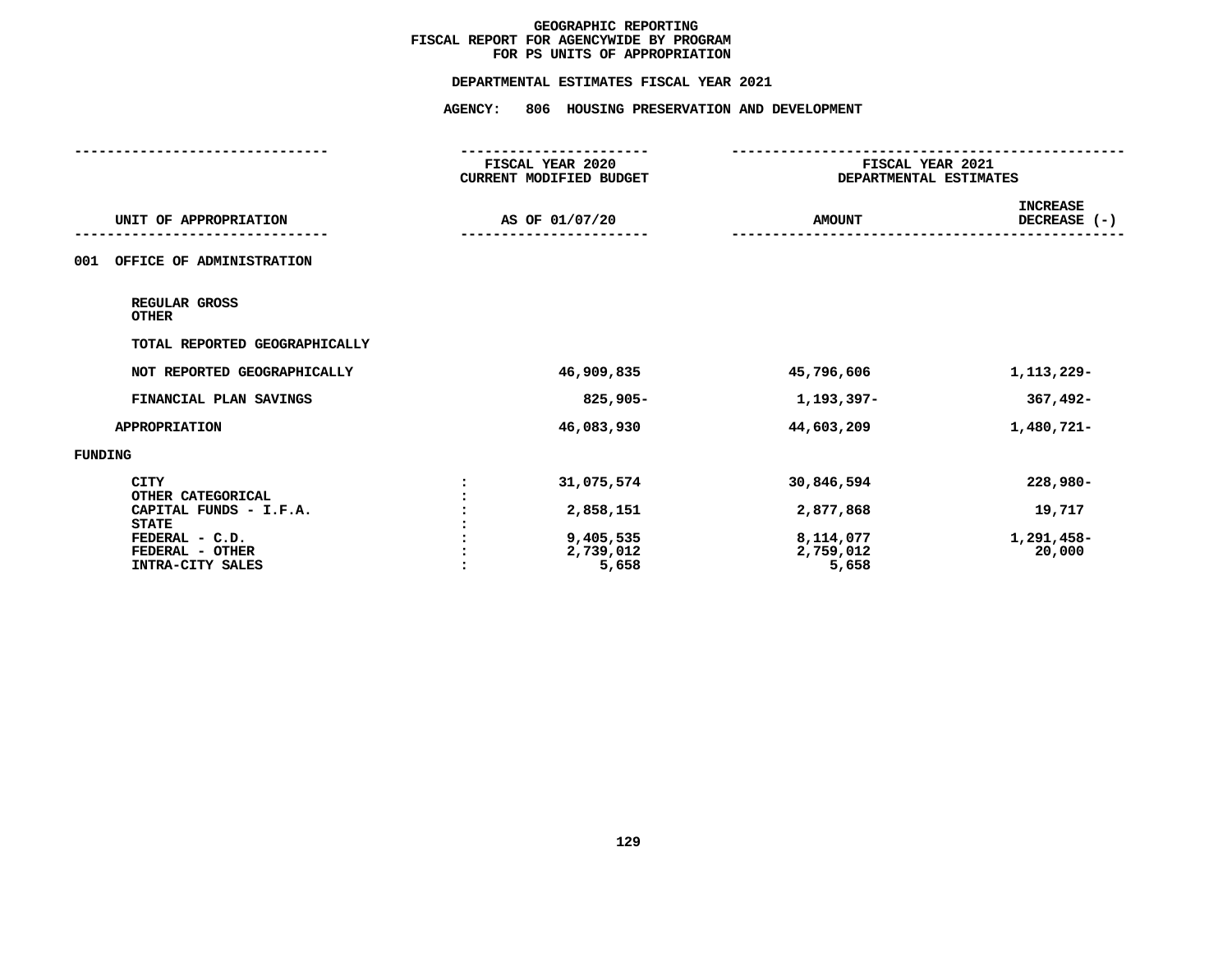|                                                                       | DEPARTMENTAL ESTIMATES FISCAL YEAR 2021     |                                          |                                            |  |
|-----------------------------------------------------------------------|---------------------------------------------|------------------------------------------|--------------------------------------------|--|
|                                                                       | <b>AGENCY:</b>                              | 806 HOUSING PRESERVATION AND DEVELOPMENT |                                            |  |
|                                                                       | FISCAL YEAR 2020<br>CURRENT MODIFIED BUDGET |                                          | FISCAL YEAR 2021<br>DEPARTMENTAL ESTIMATES |  |
| UNIT OF APPROPRIATION                                                 | AS OF 01/07/20                              | <b>AMOUNT</b>                            | <b>INCREASE</b><br>DECREASE $(-)$          |  |
| OFFICE OF DEVELOPMENT<br>002                                          |                                             |                                          |                                            |  |
| REGULAR GROSS<br><b>OTHER</b>                                         |                                             |                                          |                                            |  |
| TOTAL REPORTED GEOGRAPHICALLY                                         |                                             |                                          |                                            |  |
| NOT REPORTED GEOGRAPHICALLY                                           | 36,685,071                                  | 35,040,181                               | 1,644,890-                                 |  |
| FINANCIAL PLAN SAVINGS                                                | 39,031                                      | 65,000                                   | 25,969                                     |  |
| <b>APPROPRIATION</b>                                                  | 36,724,102                                  | 35, 105, 181                             | 1,618,921-                                 |  |
| FUNDING                                                               |                                             |                                          |                                            |  |
| <b>CITY</b><br>OTHER CATEGORICAL                                      | 15,922,429<br>409,606                       | 16,024,192<br>409,606                    | 101,763                                    |  |
| CAPITAL FUNDS - I.F.A.                                                | 10,182,506                                  | 10,235,195                               | 52,689                                     |  |
| <b>STATE</b><br>FEDERAL - C.D.<br>FEDERAL - OTHER<br>INTRA-CITY SALES | 4,827,522<br>5,382,039                      | 3,054,149<br>5,382,039                   | 1,773,373-                                 |  |
|                                                                       |                                             |                                          |                                            |  |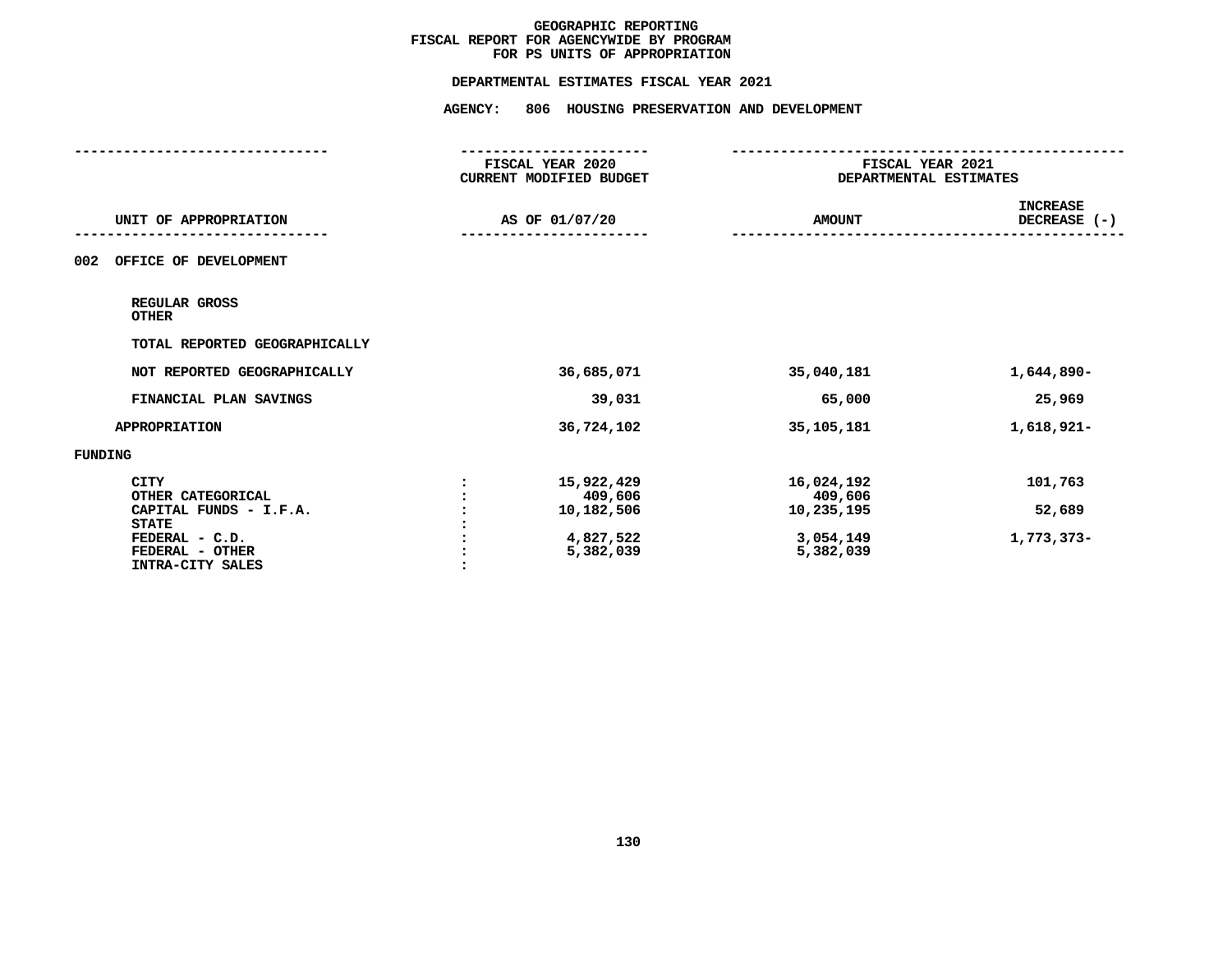|                                                                       | DEPARTMENTAL ESTIMATES FISCAL YEAR 2021                            |               |                                            |  |
|-----------------------------------------------------------------------|--------------------------------------------------------------------|---------------|--------------------------------------------|--|
|                                                                       | AGENCY: 806 HOUSING PRESERVATION AND DEVELOPMENT                   |               |                                            |  |
|                                                                       | -------------------<br>FISCAL YEAR 2020<br>CURRENT MODIFIED BUDGET |               | FISCAL YEAR 2021<br>DEPARTMENTAL ESTIMATES |  |
| UNIT OF APPROPRIATION                                                 | AS OF 01/07/20                                                     | <b>AMOUNT</b> | <b>INCREASE</b><br>DECREASE $(-)$          |  |
| RENTAL SUBSIDY PROGRAMS - PS<br>003                                   |                                                                    |               |                                            |  |
| REGULAR GROSS<br>OTHER                                                |                                                                    |               |                                            |  |
| TOTAL REPORTED GEOGRAPHICALLY                                         |                                                                    |               |                                            |  |
| NOT REPORTED GEOGRAPHICALLY                                           |                                                                    | 16,623,926    | 16,623,926                                 |  |
| FINANCIAL PLAN SAVINGS                                                |                                                                    |               |                                            |  |
| <b>APPROPRIATION</b>                                                  |                                                                    | 16,623,926    | 16,623,926                                 |  |
| <b>FUNDING</b>                                                        |                                                                    |               |                                            |  |
| <b>CITY</b><br>OTHER CATEGORICAL<br>CAPITAL FUNDS - I.F.A.            |                                                                    | 327,792       | 327,792                                    |  |
| <b>STATE</b><br>FEDERAL - C.D.<br>FEDERAL - OTHER<br>INTRA-CITY SALES |                                                                    | 16,296,134    | 16,296,134                                 |  |
|                                                                       |                                                                    |               |                                            |  |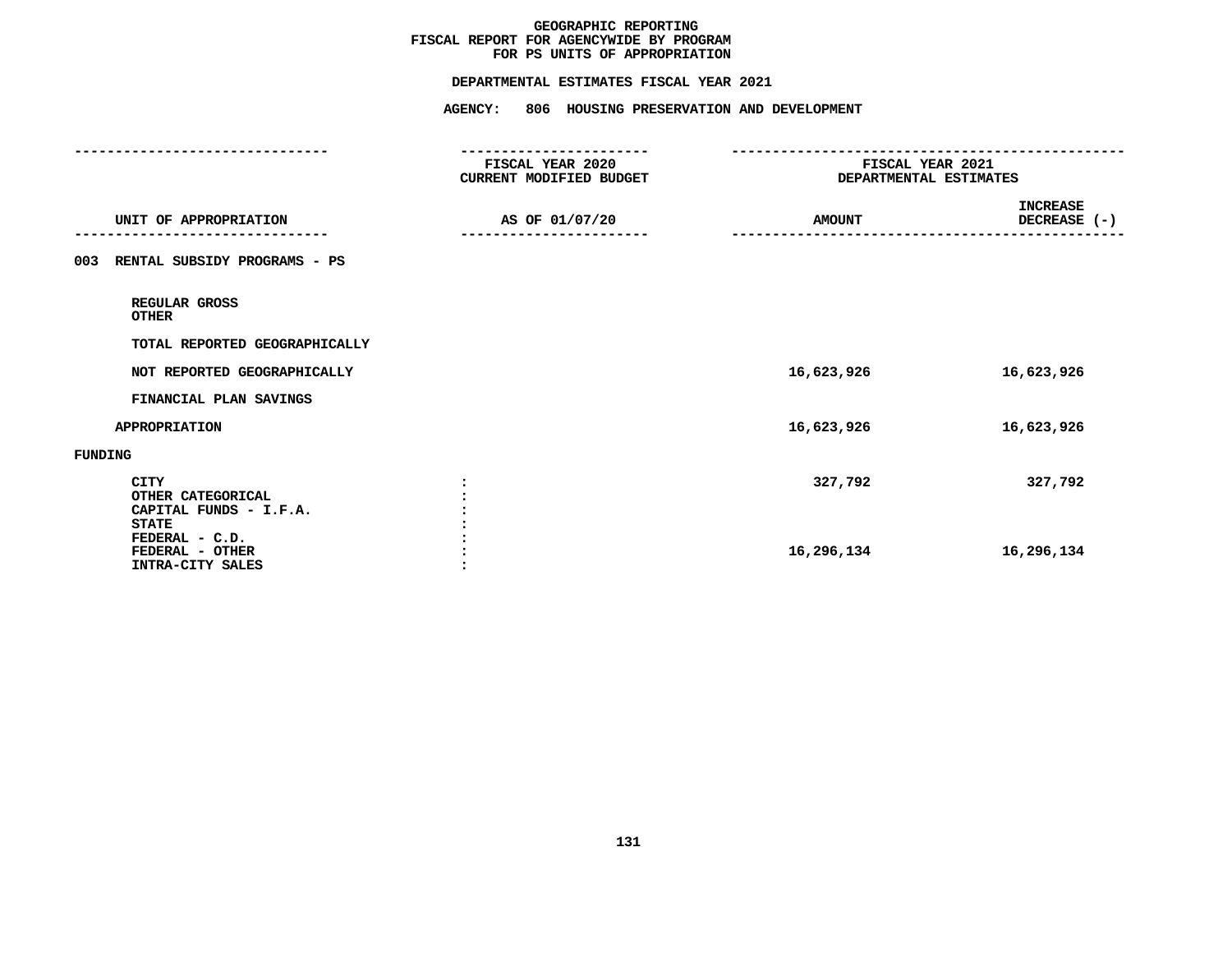## **PS UNITS OF APPROPRIATION DEPARTMENTAL**

# **ESTIMATES FISCAL YEAR <sup>2021</sup> AGENCY: <sup>806</sup> HOUSING PRESERVATION AND DEVELOPMENT**

|                                        |  | FISCAL YEAR 2020<br><b>CURRENT MODIFIED BUDGET</b> | FISCAL YEAR 2021<br>DEPARTMENTAL ESTIMATES |                                 |  |
|----------------------------------------|--|----------------------------------------------------|--------------------------------------------|---------------------------------|--|
| UNIT OF APPROPRIATION                  |  | AS OF 01/07/20                                     | <b>AMOUNT</b>                              | <b>INCREASE</b><br>DECREASE (-) |  |
| OFFICE OF HOUSING PRESERVATION<br>004  |  |                                                    |                                            |                                 |  |
| REGULAR GROSS<br><b>OTHER</b>          |  | 14,349,497<br>1,190,023                            | 14, 136, 926<br>1,190,023                  | $212,571-$                      |  |
| TOTAL REPORTED GEOGRAPHICALLY          |  | 15,539,520                                         | 15,326,949                                 | $212,571-$                      |  |
| NOT REPORTED GEOGRAPHICALLY            |  | 52,224,444                                         | 51,864,745                                 | $359,699 -$                     |  |
| FINANCIAL PLAN SAVINGS                 |  | 409,029                                            | 426,989                                    | 17,960                          |  |
| <b>APPROPRIATION</b>                   |  | 68,172,993                                         | 67,618,683                                 | $554,310-$                      |  |
| <b>FUNDING</b>                         |  |                                                    |                                            |                                 |  |
| <b>CITY</b><br>OTHER CATEGORICAL       |  | 14,523,933                                         | 14,591,681                                 | 67,748                          |  |
| CAPITAL FUNDS - I.F.A.<br><b>STATE</b> |  | 166,011                                            | 166,765                                    | 754                             |  |
| FEDERAL - C.D.                         |  | 51,018,196                                         | 50,945,965                                 | $72,231-$                       |  |
| FEDERAL - OTHER                        |  | 1,730,765                                          | 1,660,500                                  | 70,265-                         |  |
| INTRA-CITY SALES                       |  | 734,088                                            | 253,772                                    | $480, 316 -$                    |  |
|                                        |  |                                                    |                                            |                                 |  |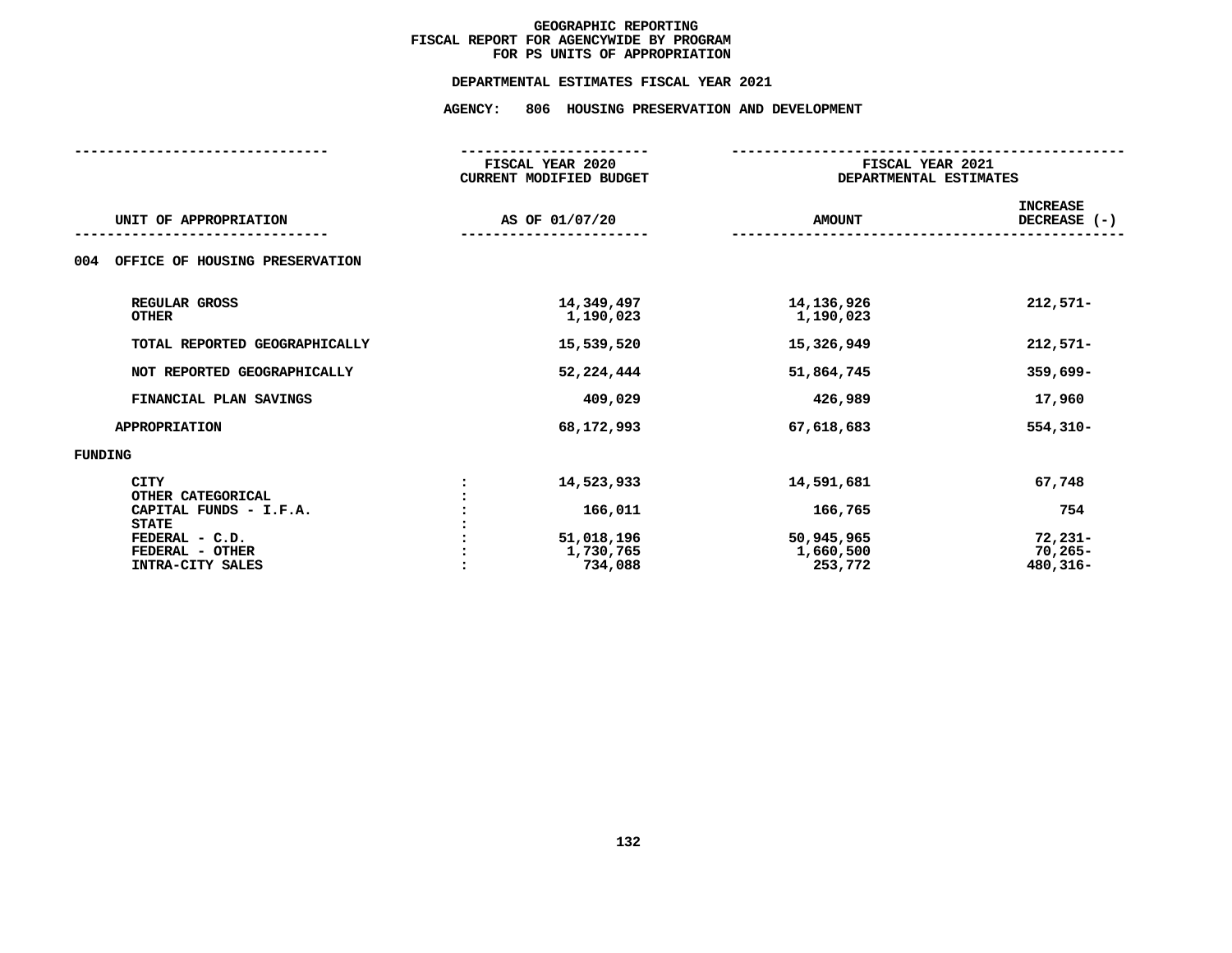|                                        |                                             | DEPARTMENTAL ESTIMATES FISCAL YEAR 2021  |               |                                            |  |
|----------------------------------------|---------------------------------------------|------------------------------------------|---------------|--------------------------------------------|--|
|                                        | <b>AGENCY:</b>                              | 806 HOUSING PRESERVATION AND DEVELOPMENT |               |                                            |  |
|                                        | FISCAL YEAR 2020<br>CURRENT MODIFIED BUDGET |                                          |               | FISCAL YEAR 2021<br>DEPARTMENTAL ESTIMATES |  |
| UNIT OF APPROPRIATION                  |                                             | AS OF 01/07/20                           | <b>AMOUNT</b> | <b>INCREASE</b><br>DECREASE $(-)$          |  |
| HOUSING MAINTENANCE AND SALES<br>006   |                                             |                                          |               |                                            |  |
| REGULAR GROSS<br>OTHER                 |                                             |                                          |               |                                            |  |
| TOTAL REPORTED GEOGRAPHICALLY          |                                             |                                          |               |                                            |  |
| NOT REPORTED GEOGRAPHICALLY            |                                             | 40,492,213                               | 24,049,815    | 16,442,398-                                |  |
| FINANCIAL PLAN SAVINGS                 |                                             |                                          | 10,620        | 10,620                                     |  |
| <b>APPROPRIATION</b>                   |                                             | 40,492,213                               | 24,060,435    | 16,431,778-                                |  |
| FUNDING                                |                                             |                                          |               |                                            |  |
| <b>CITY</b><br>OTHER CATEGORICAL       |                                             | 5,700,860                                | 5,408,669     | 292,191-                                   |  |
| CAPITAL FUNDS - I.F.A.<br><b>STATE</b> |                                             | 11,089,563                               | 11,180,223    | 90,660                                     |  |
| FEDERAL - C.D.                         |                                             | 4,922,700                                | 4,955,521     | 32,821                                     |  |
| FEDERAL - OTHER                        |                                             | 17,215,989                               | 972,933       | 16,243,056-                                |  |
| INTRA-CITY SALES                       |                                             | 1,563,101                                | 1,543,089     | $20,012-$                                  |  |
|                                        |                                             |                                          |               |                                            |  |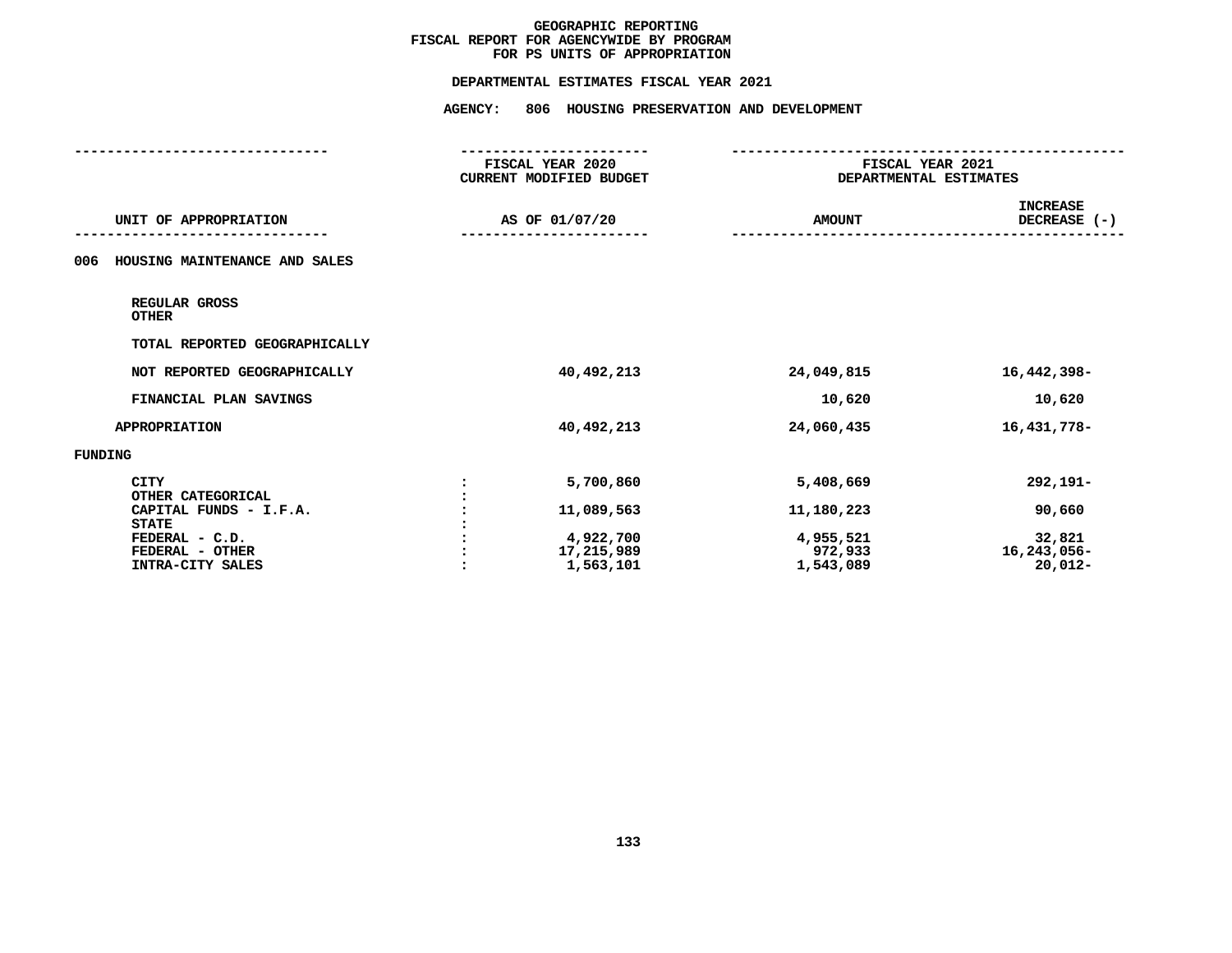| DEPARTMENTAL ESTIMATES FISCAL YEAR 2021                                    |                                             |                                            |                                 |  |  |
|----------------------------------------------------------------------------|---------------------------------------------|--------------------------------------------|---------------------------------|--|--|
| AGENCY: 806 HOUSING PRESERVATION AND DEVELOPMENT                           |                                             |                                            |                                 |  |  |
|                                                                            | FISCAL YEAR 2020<br>CURRENT MODIFIED BUDGET | FISCAL YEAR 2021<br>DEPARTMENTAL ESTIMATES |                                 |  |  |
| UNIT OF APPROPRIATION                                                      | AS OF 01/07/20                              | <b>AMOUNT</b>                              | <b>INCREASE</b><br>DECREASE (-) |  |  |
| 008 OFFICE OF ADMINISTRATION OTPS                                          |                                             |                                            |                                 |  |  |
| TOTAL REPORTED GEOGRAPHICALLY                                              |                                             |                                            |                                 |  |  |
| NOT REPORTED GEOGRAPHICALLY                                                | 10,958,200                                  | 10,595,912                                 | 362,288-                        |  |  |
| FINANCIAL PLAN SAVINGS                                                     | 92,493-                                     | 73,155–                                    | 19,338                          |  |  |
| <b>APPROPRIATION</b>                                                       | 10,865,707                                  | 10,522,757                                 | $342,950 -$                     |  |  |
| FUNDING                                                                    |                                             |                                            |                                 |  |  |
| <b>CITY</b><br>OTHER CATEGORICAL<br>CAPITAL FUNDS - I.F.A.<br><b>STATE</b> | 9,397,528                                   | 8,896,025                                  | $501,503-$                      |  |  |
| FEDERAL - C.D.<br>FEDERAL - OTHER                                          | 1,232,745                                   | 1,391,298                                  | 158,553                         |  |  |
| INTRA-CITY SALES                                                           | 235,434                                     | 235,434                                    |                                 |  |  |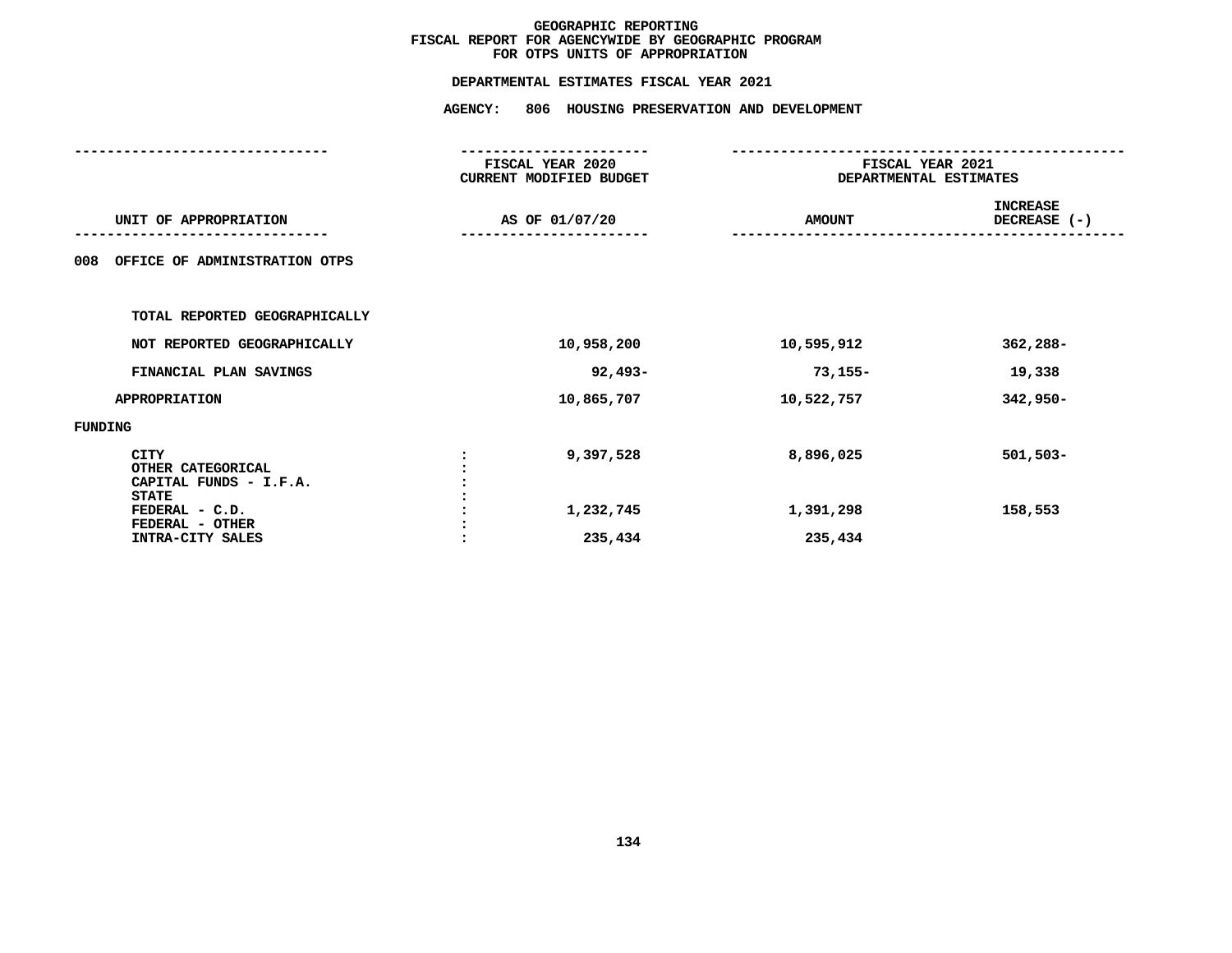| DEPARTMENTAL ESTIMATES FISCAL YEAR 2021                                                      |                                             |                                            |                                        |  |  |
|----------------------------------------------------------------------------------------------|---------------------------------------------|--------------------------------------------|----------------------------------------|--|--|
| <b>AGENCY:</b><br>806 HOUSING PRESERVATION AND DEVELOPMENT                                   |                                             |                                            |                                        |  |  |
|                                                                                              | FISCAL YEAR 2020<br>CURRENT MODIFIED BUDGET | FISCAL YEAR 2021<br>DEPARTMENTAL ESTIMATES |                                        |  |  |
| UNIT OF APPROPRIATION                                                                        | AS OF 01/07/20                              | <b>AMOUNT</b>                              | <b>INCREASE</b><br>DECREASE (-)        |  |  |
| OFFICE OF DEVELOPMENT OTPS<br>009                                                            |                                             |                                            |                                        |  |  |
| TOTAL REPORTED GEOGRAPHICALLY                                                                |                                             |                                            |                                        |  |  |
| NOT REPORTED GEOGRAPHICALLY                                                                  | 576,569,396                                 | 496,819,005                                | 79,750,391-                            |  |  |
| FINANCIAL PLAN SAVINGS                                                                       | 138,407                                     | 138,407                                    |                                        |  |  |
| <b>APPROPRIATION</b>                                                                         | 576,707,803                                 | 496,957,412                                | 79,750,391-                            |  |  |
| FUNDING                                                                                      |                                             |                                            |                                        |  |  |
| <b>CITY</b><br>OTHER CATEGORICAL<br>CAPITAL FUNDS - I.F.A.<br><b>STATE</b><br>FEDERAL - C.D. | 25,963,171<br>876,613<br>55,487,729         | 15,462,675<br>5,598,800                    | 10,500,496-<br>876,613-<br>49,888,929- |  |  |
| FEDERAL - OTHER<br>INTRA-CITY SALES                                                          | 494,380,290                                 | 475,895,937                                | 18,484,353-                            |  |  |
|                                                                                              |                                             |                                            |                                        |  |  |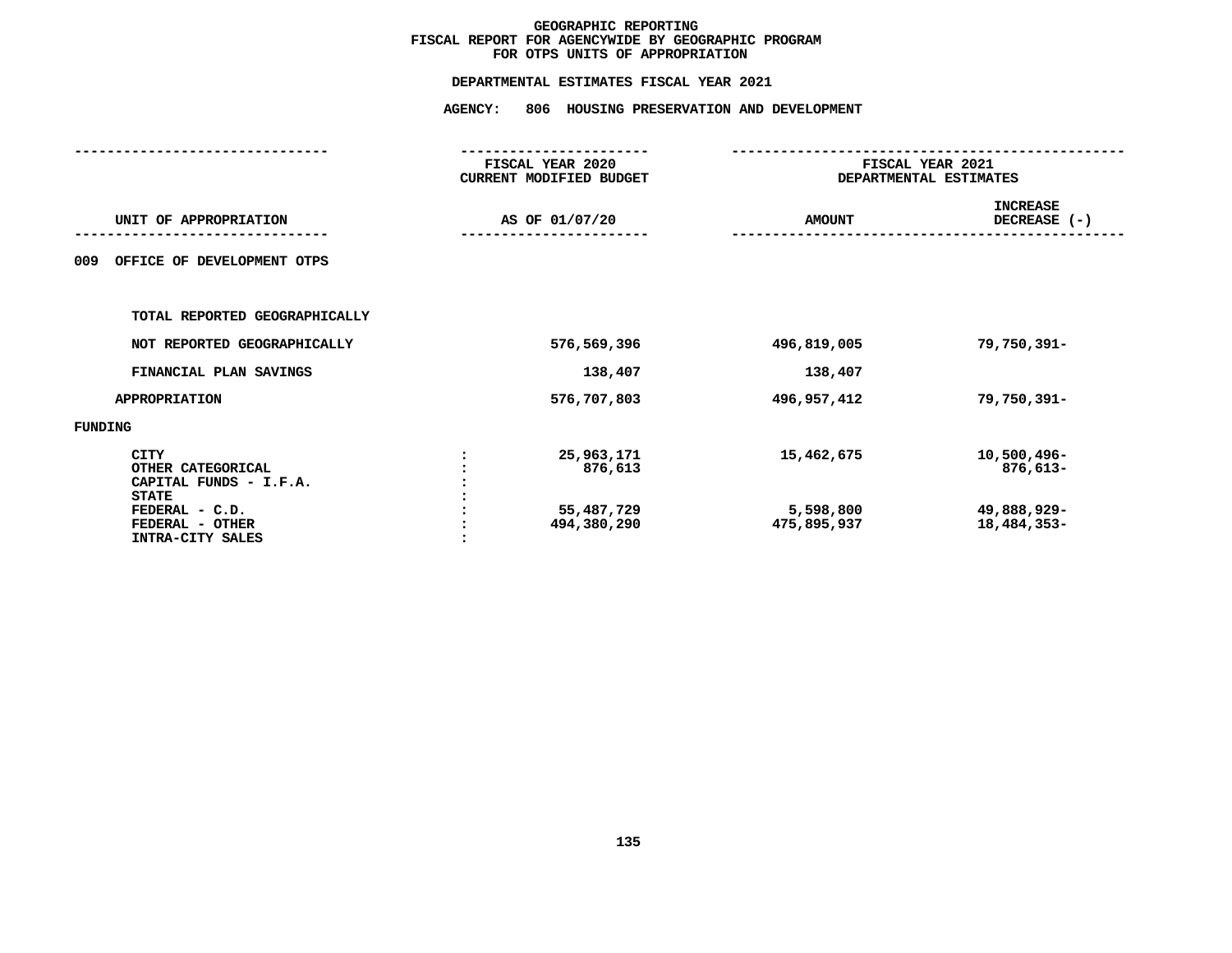| DEPARTMENTAL ESTIMATES FISCAL YEAR 2021                                    |                                             |                     |                                            |  |  |
|----------------------------------------------------------------------------|---------------------------------------------|---------------------|--------------------------------------------|--|--|
| <b>AGENCY:</b><br>806 HOUSING PRESERVATION AND DEVELOPMENT                 |                                             |                     |                                            |  |  |
|                                                                            | FISCAL YEAR 2020<br>CURRENT MODIFIED BUDGET |                     | FISCAL YEAR 2021<br>DEPARTMENTAL ESTIMATES |  |  |
| UNIT OF APPROPRIATION                                                      | AS OF 01/07/20                              | <b>AMOUNT</b>       | <b>INCREASE</b><br>DECREASE (-)            |  |  |
| HOUSING MANAGEMENT AND SALES<br>010                                        |                                             |                     |                                            |  |  |
| TOTAL REPORTED GEOGRAPHICALLY                                              |                                             |                     |                                            |  |  |
| NOT REPORTED GEOGRAPHICALLY                                                | 16,724,174                                  | 14,036,886          | 2,687,288-                                 |  |  |
| FINANCIAL PLAN SAVINGS                                                     | 74,000                                      | 74,000              |                                            |  |  |
| <b>APPROPRIATION</b>                                                       | 16,798,174                                  | 14,110,886          | 2,687,288-                                 |  |  |
| FUNDING                                                                    |                                             |                     |                                            |  |  |
| <b>CITY</b><br>OTHER CATEGORICAL<br>CAPITAL FUNDS - I.F.A.<br><b>STATE</b> | 3,125,575<br>70,474                         | 2,694,486<br>70,474 | 431,089-                                   |  |  |
| FEDERAL - C.D.<br>FEDERAL - OTHER                                          | 12,204,642                                  | 11,345,926          | 858,716-                                   |  |  |
| INTRA-CITY SALES                                                           | 1,397,483                                   |                     | 1,397,483-                                 |  |  |
|                                                                            |                                             |                     |                                            |  |  |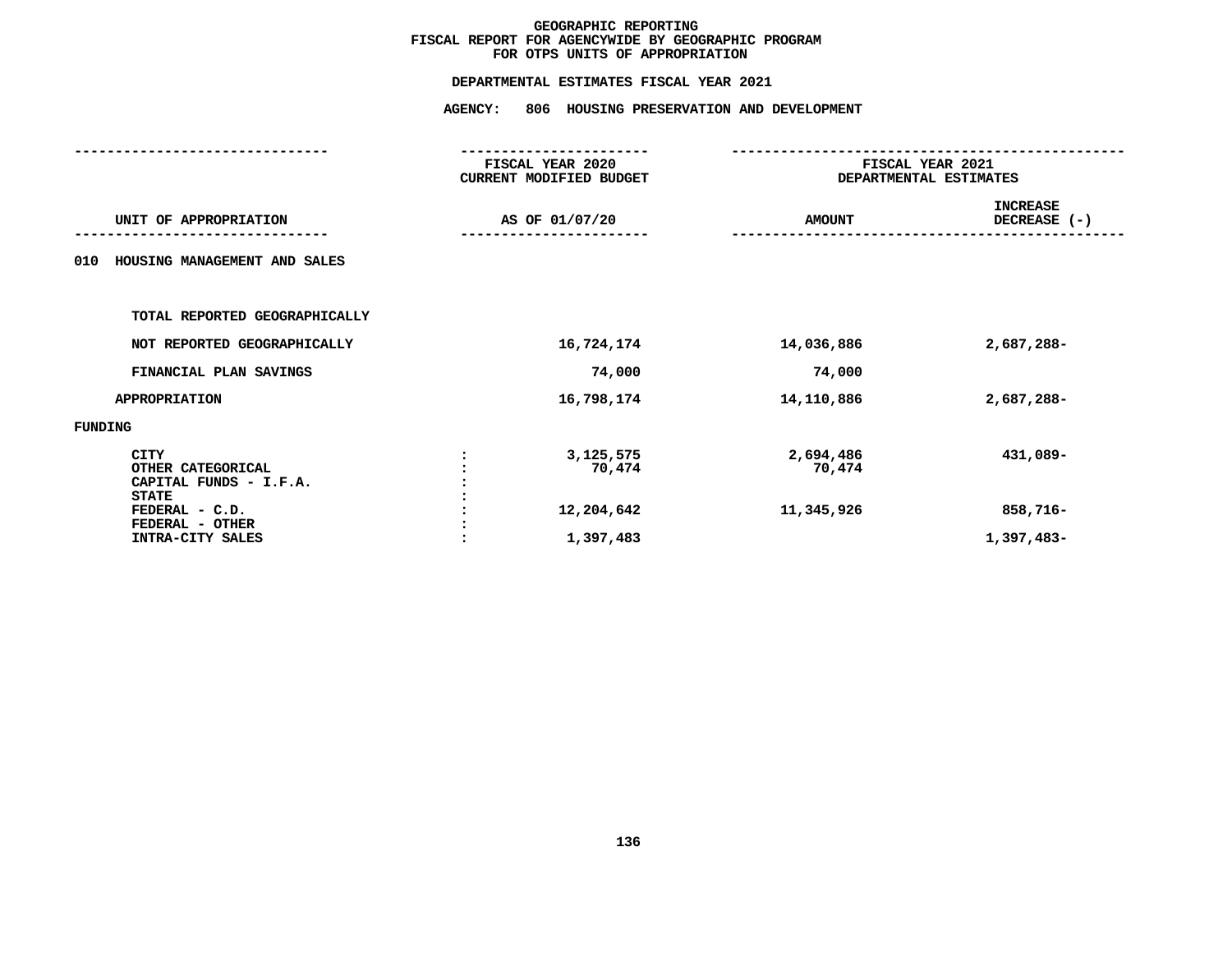|                                                                                                                 | DEPARTMENTAL ESTIMATES FISCAL YEAR 2021                    |                                                  |                                 |
|-----------------------------------------------------------------------------------------------------------------|------------------------------------------------------------|--------------------------------------------------|---------------------------------|
|                                                                                                                 | <b>AGENCY:</b><br>806 HOUSING PRESERVATION AND DEVELOPMENT |                                                  |                                 |
|                                                                                                                 | FISCAL YEAR 2020<br>CURRENT MODIFIED BUDGET                | FISCAL YEAR 2021<br>DEPARTMENTAL ESTIMATES       |                                 |
| UNIT OF APPROPRIATION                                                                                           | AS OF 01/07/20                                             | <b>AMOUNT</b>                                    | <b>INCREASE</b><br>DECREASE (-) |
| OFFICE OF HOUSING PRESERVATION<br>011                                                                           |                                                            |                                                  |                                 |
| TOTAL REPORTED GEOGRAPHICALLY                                                                                   |                                                            |                                                  |                                 |
| NOT REPORTED GEOGRAPHICALLY                                                                                     | 82,252,916                                                 | 75,494,975                                       | $6,757,941-$                    |
| FINANCIAL PLAN SAVINGS                                                                                          | 766,743                                                    | 766,743                                          |                                 |
| <b>APPROPRIATION</b>                                                                                            | 83,019,659                                                 | 76,261,718                                       | $6,757,941-$                    |
| FUNDING                                                                                                         |                                                            |                                                  |                                 |
| <b>CITY</b><br>OTHER CATEGORICAL<br>CAPITAL FUNDS - I.F.A.<br><b>STATE</b><br>FEDERAL - C.D.<br>FEDERAL - OTHER | 16,884,376<br>1,075,000<br>64,475,738<br>495,862           | 10,843,274<br>1,075,000<br>63,786,099<br>495,862 | $6,041,102-$<br>689,639-        |
| INTRA-CITY SALES                                                                                                | 88,683                                                     | 61,483                                           | $27,200-$                       |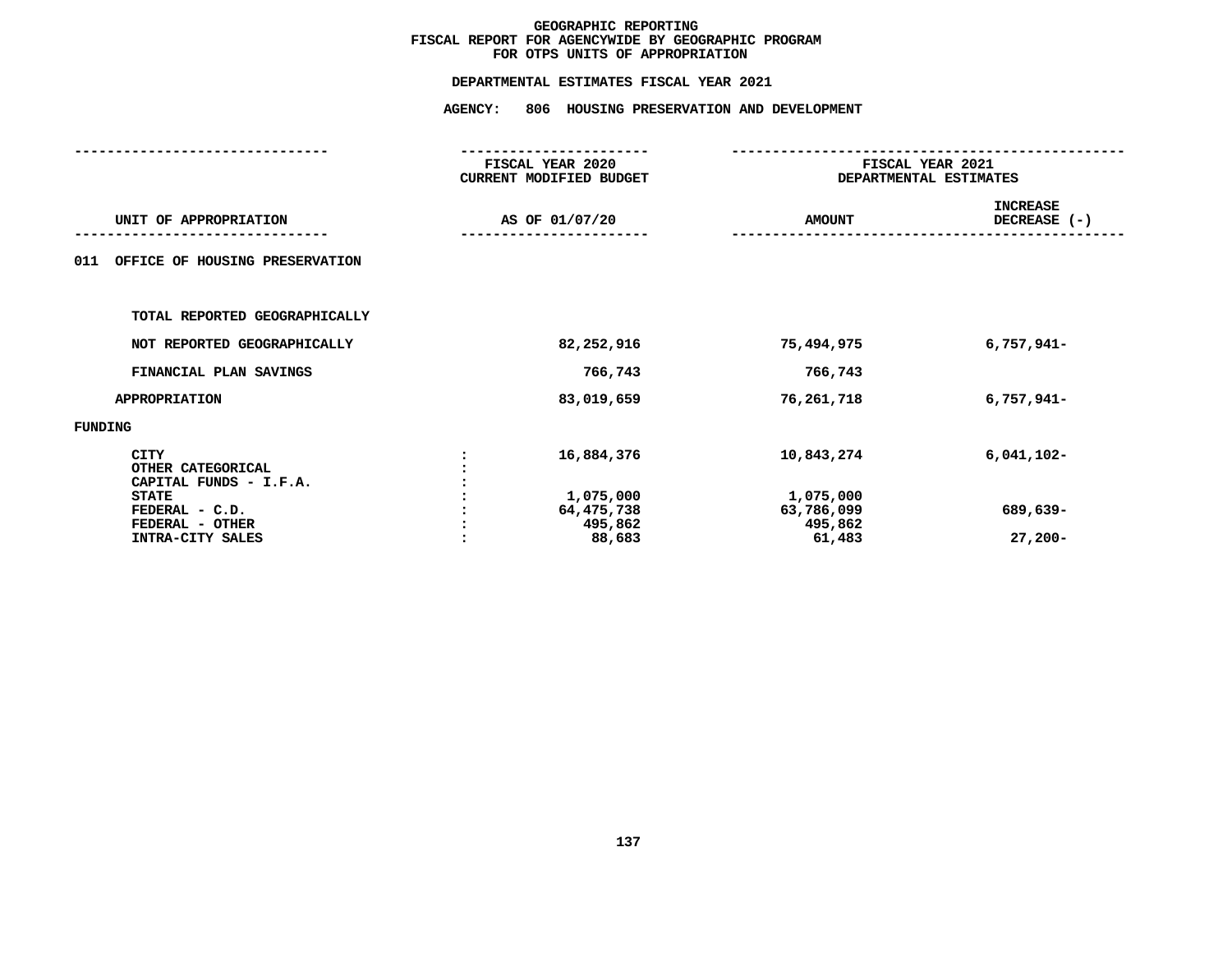|                                                                       | DEPARTMENTAL ESTIMATES FISCAL YEAR 2021          |                       |                                            |
|-----------------------------------------------------------------------|--------------------------------------------------|-----------------------|--------------------------------------------|
|                                                                       | AGENCY: 806 HOUSING PRESERVATION AND DEVELOPMENT |                       |                                            |
|                                                                       | FISCAL YEAR 2020<br>CURRENT MODIFIED BUDGET      |                       | FISCAL YEAR 2021<br>DEPARTMENTAL ESTIMATES |
| UNIT OF APPROPRIATION                                                 | AS OF 01/07/20                                   | <b>AMOUNT</b>         | <b>INCREASE</b><br>DECREASE (-)            |
| 012 CITY ASSISTANCE TO NYC HOUSING AUTHORITY                          |                                                  |                       |                                            |
| TOTAL REPORTED GEOGRAPHICALLY                                         |                                                  |                       |                                            |
| NOT REPORTED GEOGRAPHICALLY                                           | 405,869,272                                      | 213,608,780           | 192,260,492-                               |
| FINANCIAL PLAN SAVINGS                                                |                                                  |                       |                                            |
| <b>APPROPRIATION</b>                                                  | 405,869,272                                      | 213,608,780           | 192,260,492-                               |
| FUNDING                                                               |                                                  |                       |                                            |
| <b>CITY</b><br>OTHER CATEGORICAL<br>CAPITAL FUNDS - I.F.A.            | 170,085,489                                      | 163,452,755           | $6,632,734-$                               |
| <b>STATE</b><br>FEDERAL - C.D.<br>FEDERAL - OTHER<br>INTRA-CITY SALES | 1,270,736<br>234,513,047                         | 392,158<br>49,763,867 | 878,578-<br>184,749,180-                   |
|                                                                       |                                                  |                       |                                            |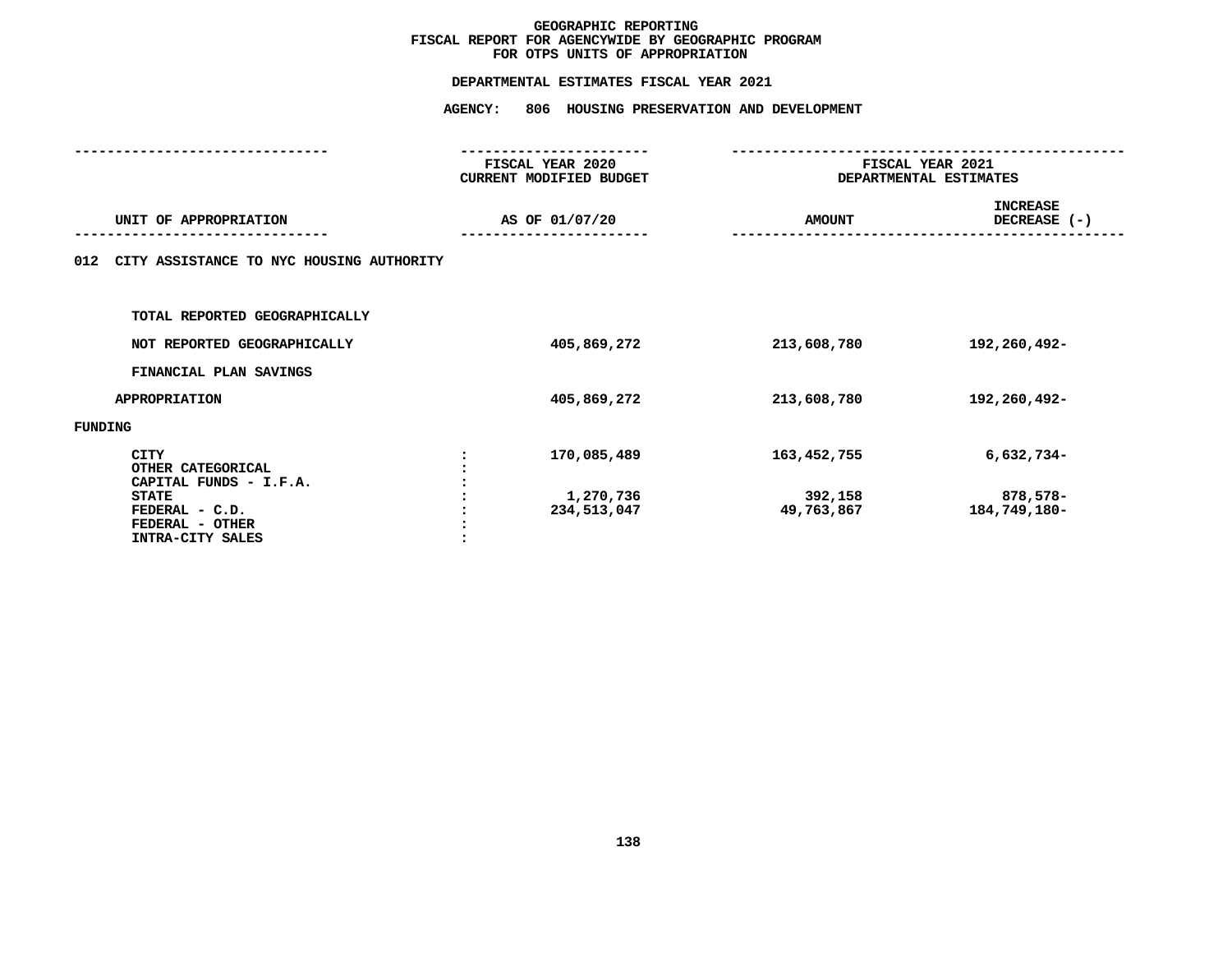| DEPARTMENTAL ESTIMATES FISCAL YEAR 2021                                    |                                                    |               |                                            |  |  |  |
|----------------------------------------------------------------------------|----------------------------------------------------|---------------|--------------------------------------------|--|--|--|
| AGENCY: 806 HOUSING PRESERVATION AND DEVELOPMENT                           |                                                    |               |                                            |  |  |  |
|                                                                            | <b>FISCAL YEAR 2020</b><br>CURRENT MODIFIED BUDGET |               | FISCAL YEAR 2021<br>DEPARTMENTAL ESTIMATES |  |  |  |
| UNIT OF APPROPRIATION                                                      | AS OF 01/07/20                                     | <b>AMOUNT</b> | <b>INCREASE</b><br>DECREASE (-)            |  |  |  |
| 013 RENTAL SUBSIDY PROGRAMS - OTPS                                         |                                                    |               |                                            |  |  |  |
| TOTAL REPORTED GEOGRAPHICALLY                                              |                                                    |               |                                            |  |  |  |
| NOT REPORTED GEOGRAPHICALLY                                                |                                                    | 1,745,310     | 1,745,310                                  |  |  |  |
| FINANCIAL PLAN SAVINGS                                                     |                                                    |               |                                            |  |  |  |
| <b>APPROPRIATION</b>                                                       |                                                    | 1,745,310     | 1,745,310                                  |  |  |  |
| <b>FUNDING</b>                                                             |                                                    |               |                                            |  |  |  |
| <b>CITY</b><br>OTHER CATEGORICAL<br>CAPITAL FUNDS - I.F.A.<br><b>STATE</b> |                                                    | 35,160        | 35,160                                     |  |  |  |
| FEDERAL - C.D.<br>FEDERAL - OTHER<br>INTRA-CITY SALES                      |                                                    | 1,710,150     | 1,710,150                                  |  |  |  |
|                                                                            |                                                    |               |                                            |  |  |  |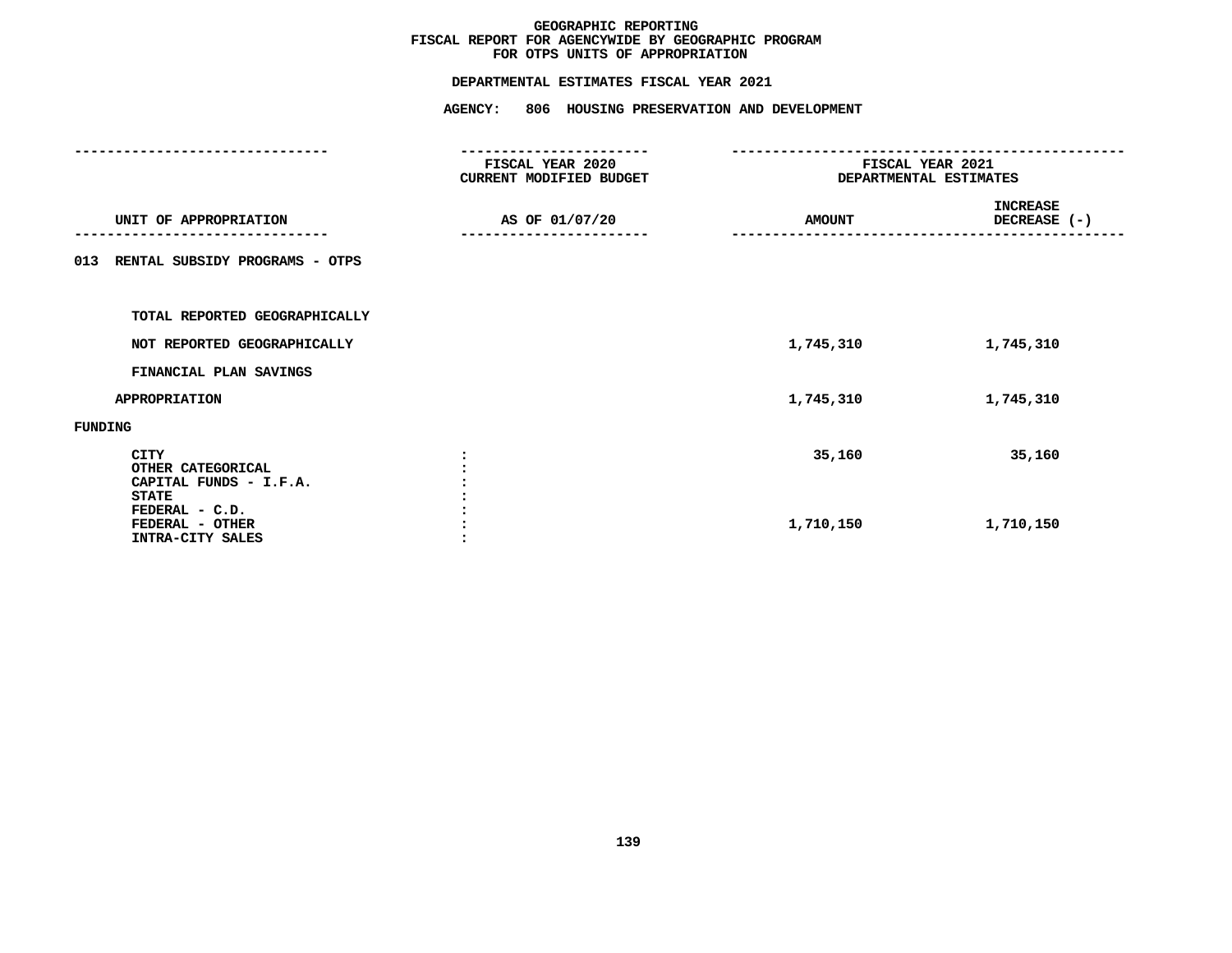### **GEOGRAPHICC REPORTING<br>ENCYWIDE SU<br>----------FISCAL**

# **REPORT AGENCYWIDE SUMMARY DEPARTMENTAL ESTIMATES FISCAL YEAR <sup>2021</sup>**

# **AGENCY: <sup>806</sup> HOUSING PRESERVATION AND DEVELOPMENT**

|                                                              | FISCAL YEAR 2020<br><b>CURRENT MODIFIED BUDGET</b> | FISCAL YEAR 2021<br>DEPARTMENTAL ESTIMATES |                                   |
|--------------------------------------------------------------|----------------------------------------------------|--------------------------------------------|-----------------------------------|
| UNIT OF APPROPRIATION                                        | AS OF 01/07/20                                     | <b>AMOUNT</b>                              | <b>INCREASE</b><br>DECREASE $(-)$ |
| PS APPROPRIATIONS                                            |                                                    |                                            |                                   |
| REGULAR GROSS<br><b>OTHER</b>                                | 14,349,497<br>1,190,023                            | 14, 136, 926<br>1,190,023                  | $212,571-$                        |
| TOTAL REPORTED GEOGRAPHICALLY<br>NOT REPORTED GEOGRAPHICALLY | 15,539,520<br>176, 311, 563                        | 15,326,949<br>173,375,273                  | $212,571-$<br>$2,936,290 -$       |
| OTPS APPROPRIATIONS<br>TOTAL REPORTED GEOGRAPHICALLY         |                                                    |                                            |                                   |
| NOT REPORTED GEOGRAPHICALLY                                  | 1,092,373,958                                      | 812,300,868                                | 280,073,090-                      |
| FINANCIAL PLAN SAVINGS                                       | 508,812                                            | 215,207                                    | $293,605 -$                       |
| <b>APPROPRIATIONS</b>                                        | 1,284,733,853                                      | 1,001,218,297                              | 283,515,556-                      |
| <b>FUNDING</b>                                               |                                                    |                                            |                                   |
| CITY                                                         | 292,678,935                                        | 268,583,303                                | 24,095,632-                       |
| OTHER CATEGORICAL                                            | 1,356,693                                          | 480,080                                    | 876,613-                          |
| CAPITAL FUNDS - I.F.A.                                       | 24,296,231                                         | 24,460,051                                 | 163,820                           |
| <b>STATE</b>                                                 | 2,345,736                                          | 1,467,158                                  | 878,578-                          |
| FEDERAL - C.D.                                               | 438,087,854                                        | 198,955,702                                | 239, 132, 152-                    |
| FEDERAL - OTHER                                              | 521,943,957                                        | 505,172,567                                | 16,771,390-                       |
| INTRA-CITY SALES                                             | 4,024,447                                          | 2,099,436                                  | 1,925,011-                        |
|                                                              |                                                    |                                            |                                   |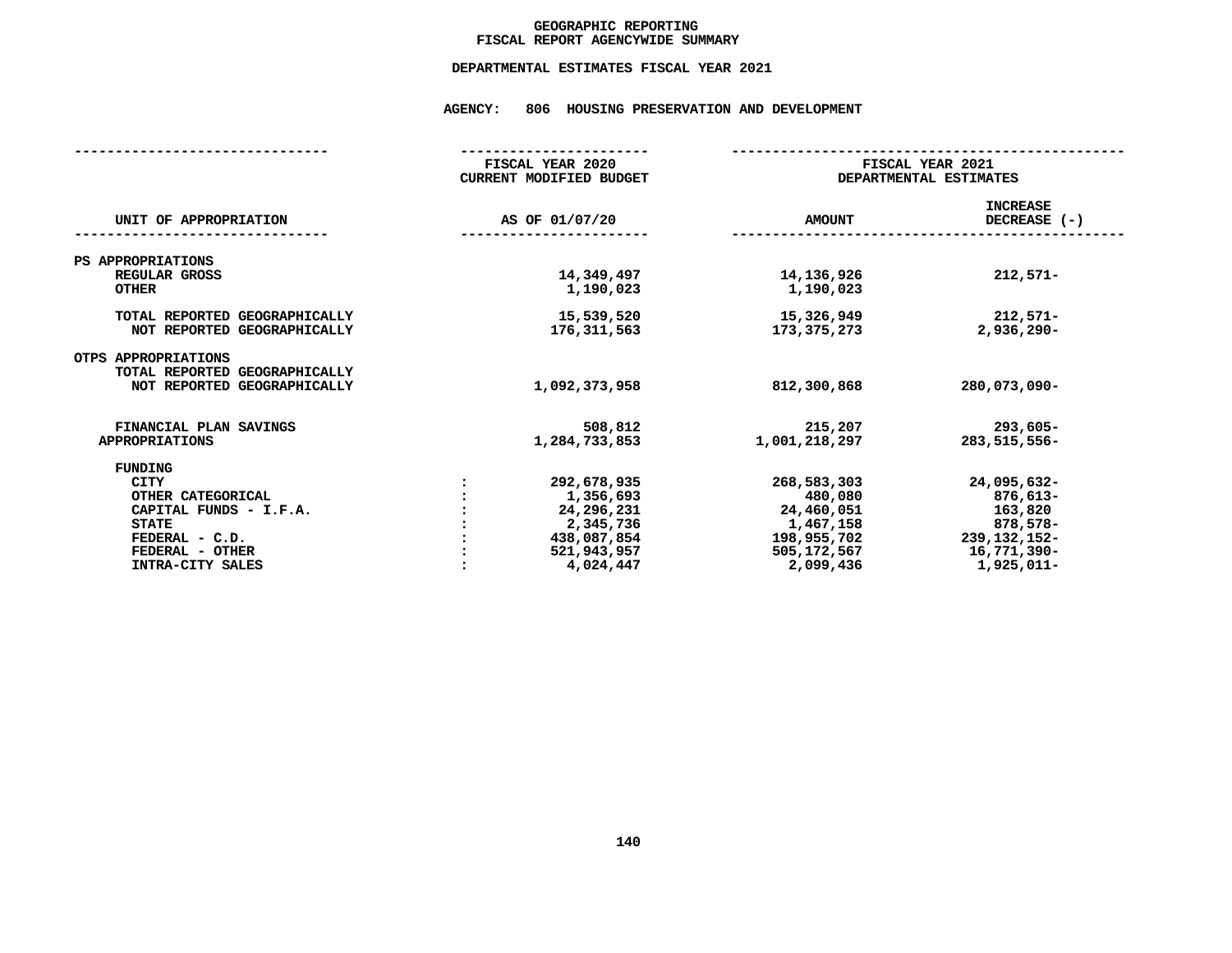**ESTIMATES FISCAL YEAR <sup>2021</sup> AGENCY <sup>810</sup> DEPARTMENT OF BUILDINGS**

**BOROUGH**

BRONX<br>PLAN EXAMINATION & INSPECTIONS

**PROGRAMPLAN EXAMINATION & INSPECTIONS UNIT OF APPROPRIATION <sup>001</sup> PERSONAL SERVICES**

|                                                                                   | FISCAL YEAR 2020<br>CURRENT MODIFIED BUDGET<br>AS OF 01/07/20 |                        | FISCAL YEAR 2021<br>DEPARTMENTAL ESTIMATES |                        |                         |
|-----------------------------------------------------------------------------------|---------------------------------------------------------------|------------------------|--------------------------------------------|------------------------|-------------------------|
| LOCAL SERVICE DISTRICT                                                            | <b>AMOUNT</b>                                                 | FULL TIME<br>POSITIONS | <b>AMOUNT</b>                              | FULL TIME<br>POSITIONS | INCREASE<br>DECREASE(-) |
| BRONX PLAN EXAMINATION<br>BX CONSTRUCTION INSPECTION<br>BRONX PLUMBING INSPECTION | 589,405<br>442,082<br>247,814                                 | 19                     | 589,405<br>442,082<br>247,814              | 21                     |                         |
| PROGRAM TOTAL:                                                                    | 1,279,301                                                     | 19                     | 1,279,301                                  | 21                     |                         |
| SUB BOROUGH TOTAL:                                                                | 1,279,301                                                     | 19                     | 1,279,301                                  | 21                     |                         |
| <b>BOROUGH TOTAL:</b>                                                             | 1,279,301                                                     | 19                     | 1,279,301                                  | 21                     |                         |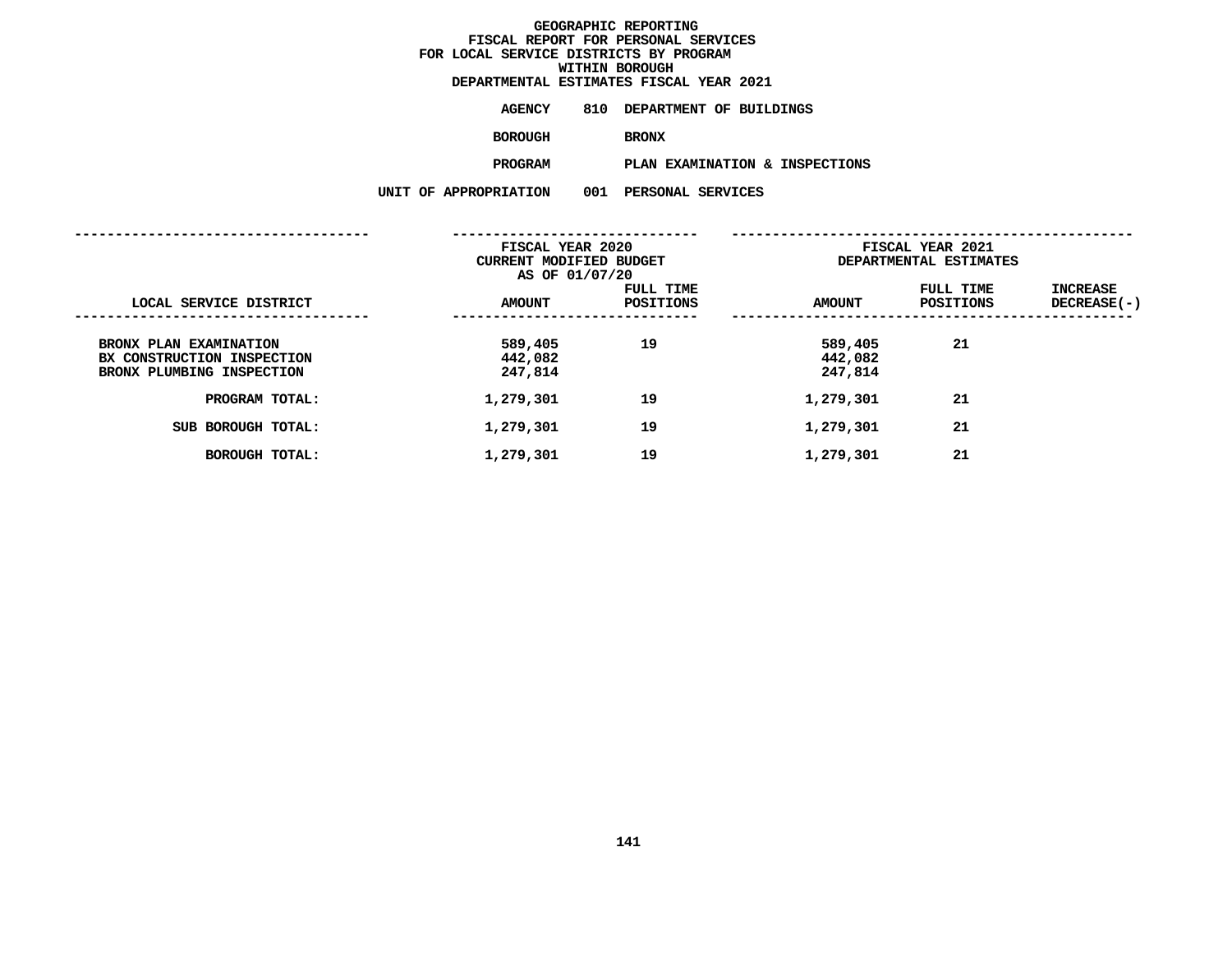**ESTIMATES FISCAL YEAR <sup>2021</sup> AGENCY <sup>810</sup> DEPARTMENT OF BUILDINGS**

**BOROUGH**

BROOKLYN<br>PLAN EXAMINATION & INSPECTIONS **PROGRAM**

**PLAN EXAMINATION & INSPECTIONS UNIT OF APPROPRIATION <sup>001</sup> PERSONAL SERVICES**

|                                                                                      | FISCAL YEAR 2020<br>CURRENT MODIFIED BUDGET<br>AS OF 01/07/20 |                        | FISCAL YEAR 2021<br>DEPARTMENTAL ESTIMATES |                        |                           |
|--------------------------------------------------------------------------------------|---------------------------------------------------------------|------------------------|--------------------------------------------|------------------------|---------------------------|
| LOCAL SERVICE DISTRICT                                                               | <b>AMOUNT</b>                                                 | FULL TIME<br>POSITIONS | <b>AMOUNT</b>                              | FULL TIME<br>POSITIONS | INCREASE<br>$DECREASE(-)$ |
| BROOKLYN PLAN EXAMINATION<br>BK CONSTRUCTION INSPECTION<br>BROOK PLUMBING INSPECTION | 1,903,782<br>1,257,451<br>303,270                             | 46                     | 1,903,782<br>1,257,451<br>303,270          | 52                     |                           |
| PROGRAM TOTAL:                                                                       | 3,464,503                                                     | 46                     | 3,464,503                                  | 52                     |                           |
| SUB BOROUGH TOTAL:                                                                   | 3,464,503                                                     | 46                     | 3,464,503                                  | 52                     |                           |
| <b>BOROUGH TOTAL:</b>                                                                | 3,464,503                                                     | 46                     | 3,464,503                                  | 52                     |                           |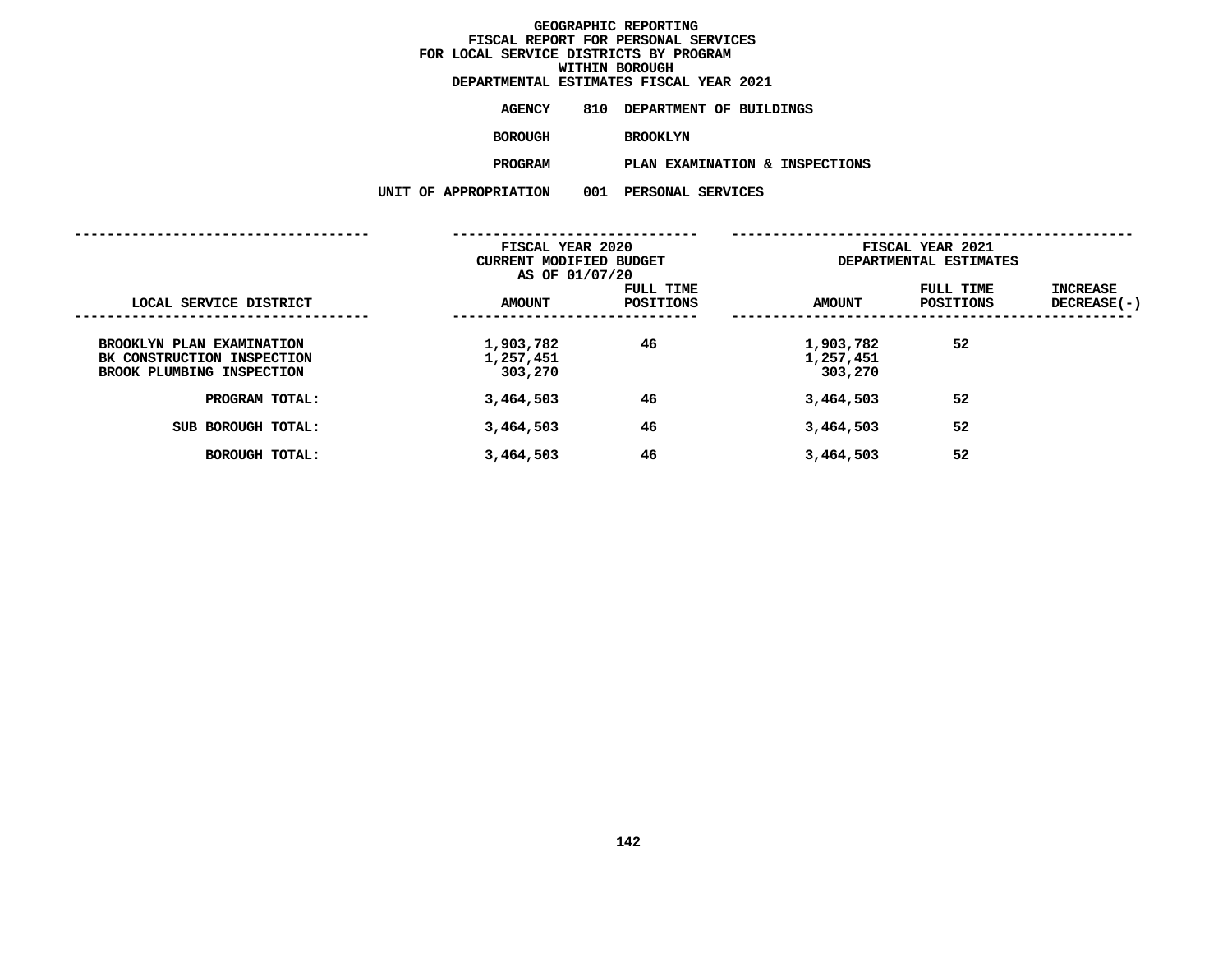**ESTIMATES FISCAL YEAR <sup>2021</sup> AGENCY <sup>810</sup> DEPARTMENT OF BUILDINGS**

**BOROUGH**

**MANHATTAN<br>PLAN EXAMINATION & INSPECTIONS PROGRAM**

**PLAN EXAMINATION & INSPECTIONS UNIT OF APPROPRIATION <sup>001</sup> PERSONAL SERVICES**

|                                                                                     | FISCAL YEAR 2020<br>CURRENT MODIFIED BUDGET<br>AS OF 01/07/20 |                        | FISCAL YEAR 2021<br>DEPARTMENTAL ESTIMATES |                               |                           |
|-------------------------------------------------------------------------------------|---------------------------------------------------------------|------------------------|--------------------------------------------|-------------------------------|---------------------------|
| LOCAL SERVICE DISTRICT                                                              | <b>AMOUNT</b>                                                 | FULL TIME<br>POSITIONS | <b>AMOUNT</b>                              | FULL TIME<br><b>POSITIONS</b> | INCREASE<br>$DECREASE(-)$ |
| MANHATTAN PLAN EXAMINATION<br>MANH CONSTRUCT INSPECTION<br>MANH PLUMBING INSPECTION | 2,189,038<br>925,586<br>431,615                               | 47                     | 2,189,038<br>925,586<br>431,615            | 50                            |                           |
| PROGRAM TOTAL:                                                                      | 3,546,239                                                     | 47                     | 3,546,239                                  | 50                            |                           |
| SUB BOROUGH TOTAL:                                                                  | 3,546,239                                                     | 47                     | 3,546,239                                  | 50                            |                           |
| <b>BOROUGH TOTAL:</b>                                                               | 3,546,239                                                     | 47                     | 3,546,239                                  | 50                            |                           |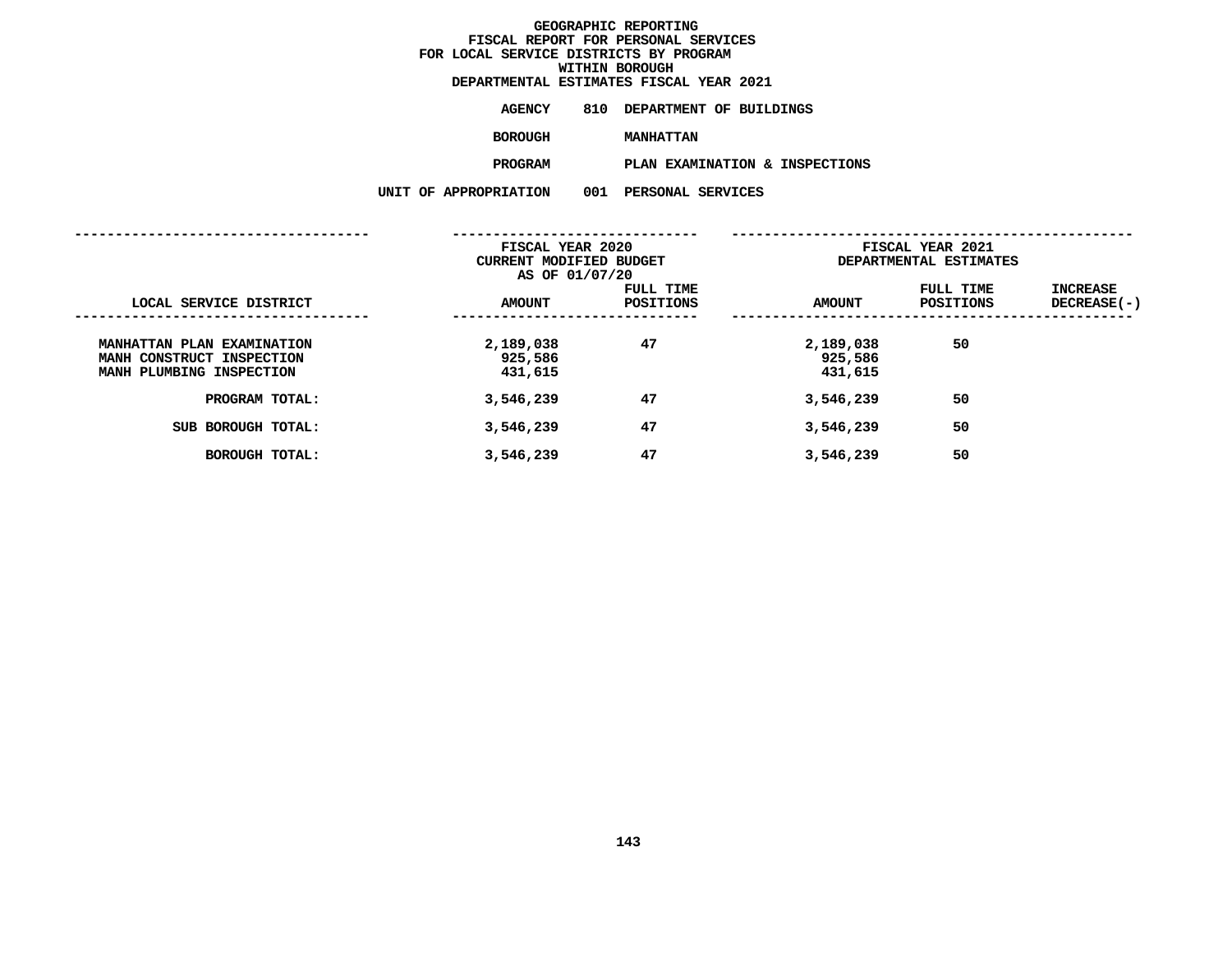**ESTIMATES FISCAL YEAR <sup>2021</sup> AGENCY <sup>810</sup> DEPARTMENT OF BUILDINGS**

**BOROUGH**

QUEENS<br>PLAN EXAMINATION & INSPECTIONS **PROGRAM**

**PLAN EXAMINATION & INSPECTIONS UNIT OF APPROPRIATION <sup>001</sup> PERSONAL SERVICES**

|                                                                                                | FISCAL YEAR 2020<br>CURRENT MODIFIED BUDGET<br>AS OF 01/07/20 |                               | FISCAL YEAR 2021<br>DEPARTMENTAL ESTIMATES |                        |                                |
|------------------------------------------------------------------------------------------------|---------------------------------------------------------------|-------------------------------|--------------------------------------------|------------------------|--------------------------------|
| LOCAL SERVICE DISTRICT                                                                         | <b>AMOUNT</b>                                                 | FULL TIME<br><b>POSITIONS</b> | <b>AMOUNT</b>                              | FULL TIME<br>POSITIONS | <b>INCREASE</b><br>DECREASE(-) |
| OUEENS PLAN EXAMINATION<br>QUEENS CONSTRUCTION INSPECTION<br><b>OUEENS PLUMBING INSPECTION</b> | 1,794,392<br>1,464,875<br>282,370                             | 39                            | 1,794,392<br>1,464,875<br>282,370          | 41                     |                                |
| PROGRAM TOTAL:                                                                                 | 3,541,637                                                     | 39                            | 3,541,637                                  | 41                     |                                |
| SUB BOROUGH TOTAL:                                                                             | 3,541,637                                                     | 39                            | 3,541,637                                  | 41                     |                                |
| <b>BOROUGH TOTAL:</b>                                                                          | 3,541,637                                                     | 39                            | 3,541,637                                  | 41                     |                                |
|                                                                                                |                                                               |                               |                                            |                        |                                |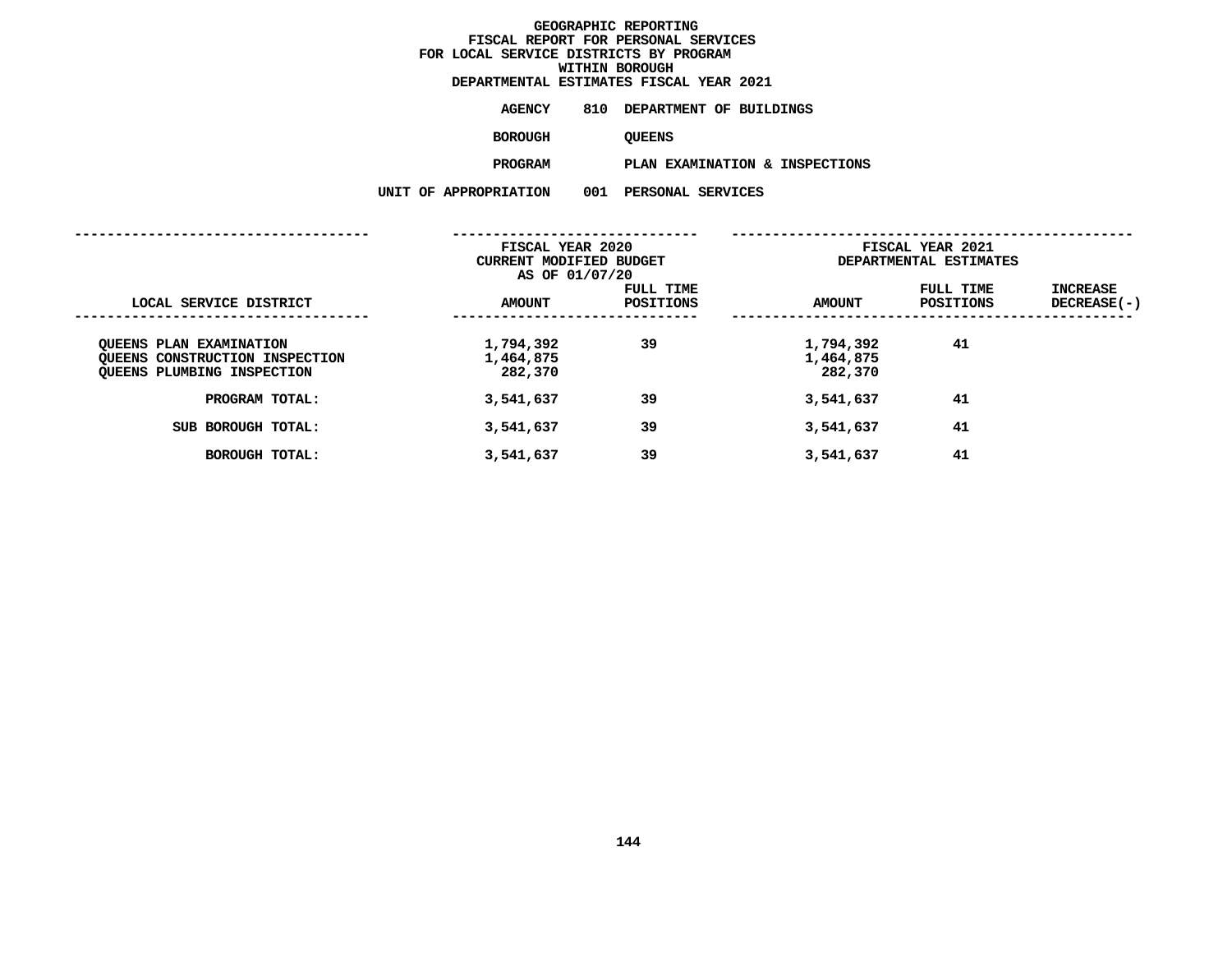|                     |     | DEPARTMENTAL ESTIMATES FISCAL YEAR 2021 |
|---------------------|-----|-----------------------------------------|
| <b>AGENCY</b>       | 810 | DEPARTMENT OF BUILDINGS                 |
| <b>BOROUGH</b>      |     | STATEN ISLAND                           |
| PROGRAM             |     | PLAN EXAMINATION & INSPECTIONS          |
| <b>PPROPRIATION</b> |     | 001 PERSONAL SERVICES                   |

**UNIT OF APPROPRIATION <sup>001</sup> PERSONAL SERVICES**

| FISCAL YEAR 2020<br>CURRENT MODIFIED BUDGET<br>AS OF 01/07/20                                    |                               |                        | FISCAL YEAR 2021<br>DEPARTMENTAL ESTIMATES |                               |                         |
|--------------------------------------------------------------------------------------------------|-------------------------------|------------------------|--------------------------------------------|-------------------------------|-------------------------|
| LOCAL SERVICE DISTRICT                                                                           | <b>AMOUNT</b>                 | FULL TIME<br>POSITIONS | <b>AMOUNT</b>                              | FULL TIME<br><b>POSITIONS</b> | INCREASE<br>DECREASE(-) |
| STATEN ISLAND PLAN EXAMINATION<br>STATEN ISLAND CONSTR INSPECT<br>STATEN ISLAND PLUMBING INSPECT | 378,815<br>417,307<br>249,358 | 8                      | 378,815<br>417,307<br>249,358              | 7                             |                         |
| PROGRAM TOTAL:                                                                                   | 1,045,480                     | 8                      | 1,045,480                                  | 7                             |                         |
| SUB BOROUGH TOTAL:                                                                               | 1,045,480                     | 8                      | 1,045,480                                  | 7                             |                         |
| BOROUGH TOTAL:                                                                                   | 1,045,480                     | 8                      | 1,045,480                                  | 7                             |                         |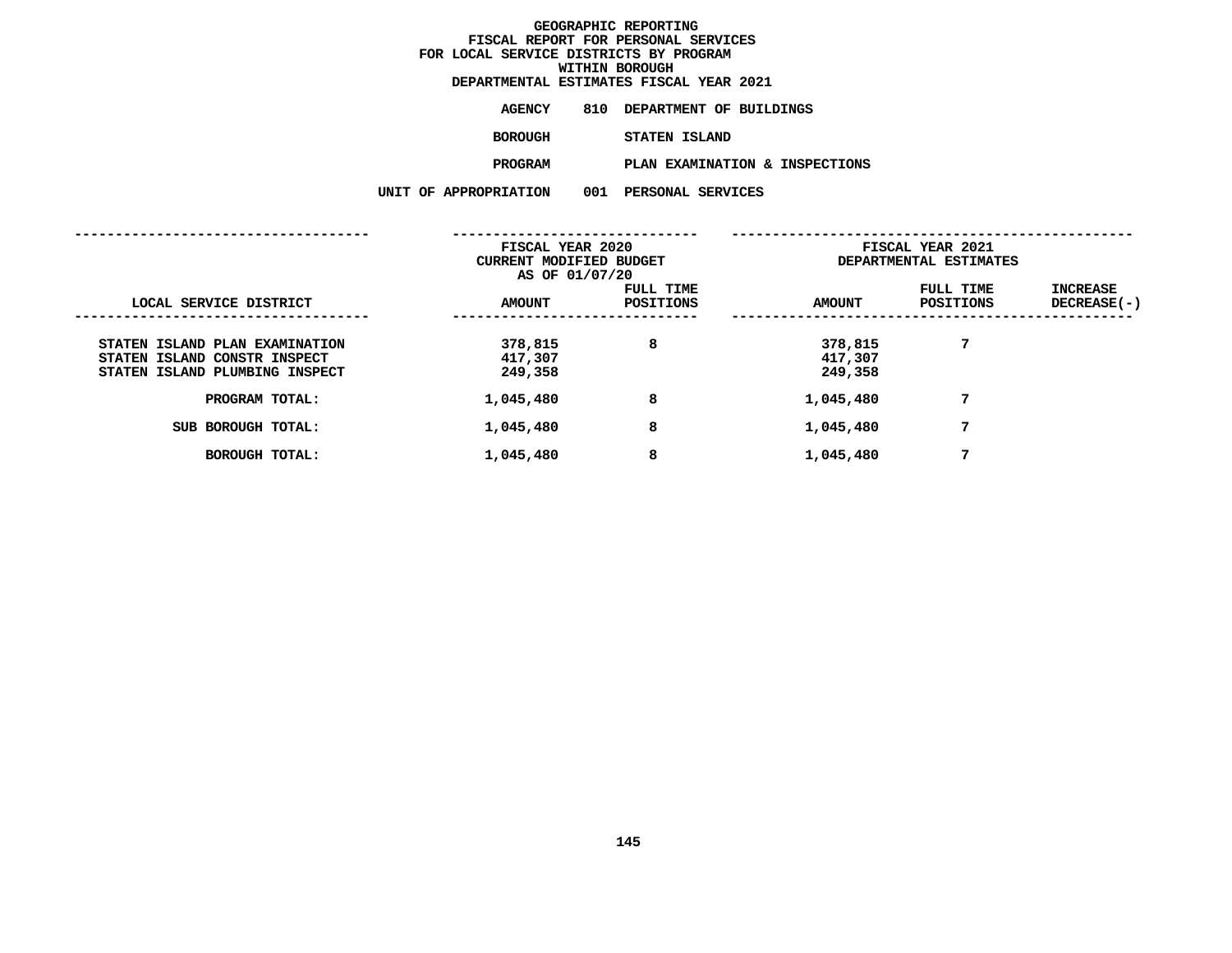### **GEOGRAPHICC REPORTING<br>PERSONAL S<br>ICTS BY PRO FISCAL REPORT FOR PERSONAL SERVICES FOR LOCAL SERVICE DISTRICTS BY PROGRAM WITHIN**

# WITHIN BOROUGH<br>D<mark>EPARTMENTAL ESTIMATES FISC</mark>

# **ESTIMATES FISCAL YEAR <sup>2021</sup> AGENCY <sup>810</sup> DEPARTMENT OF BUILDINGS**

|                                            | FISCAL YEAR 2020<br>CURRENT MODIFIED BUDGET<br>AS OF 01/07/20 |                        | FISCAL YEAR 2021<br>DEPARTMENTAL ESTIMATES |                        |                                  |
|--------------------------------------------|---------------------------------------------------------------|------------------------|--------------------------------------------|------------------------|----------------------------------|
| LOCAL SERVICE DISTRICT                     | AMOUNT<br>-------------------                                 | FULL TIME<br>POSITIONS | <b>AMOUNT</b>                              | FULL TIME<br>POSITIONS | <b>INCREASE</b><br>$DECREASE(-)$ |
| AGENCY TOTAL:<br>ALL PROGRAMS ALL BOROUGHS | 12,877,160                                                    | 159                    | 12,877,160                                 | 171                    |                                  |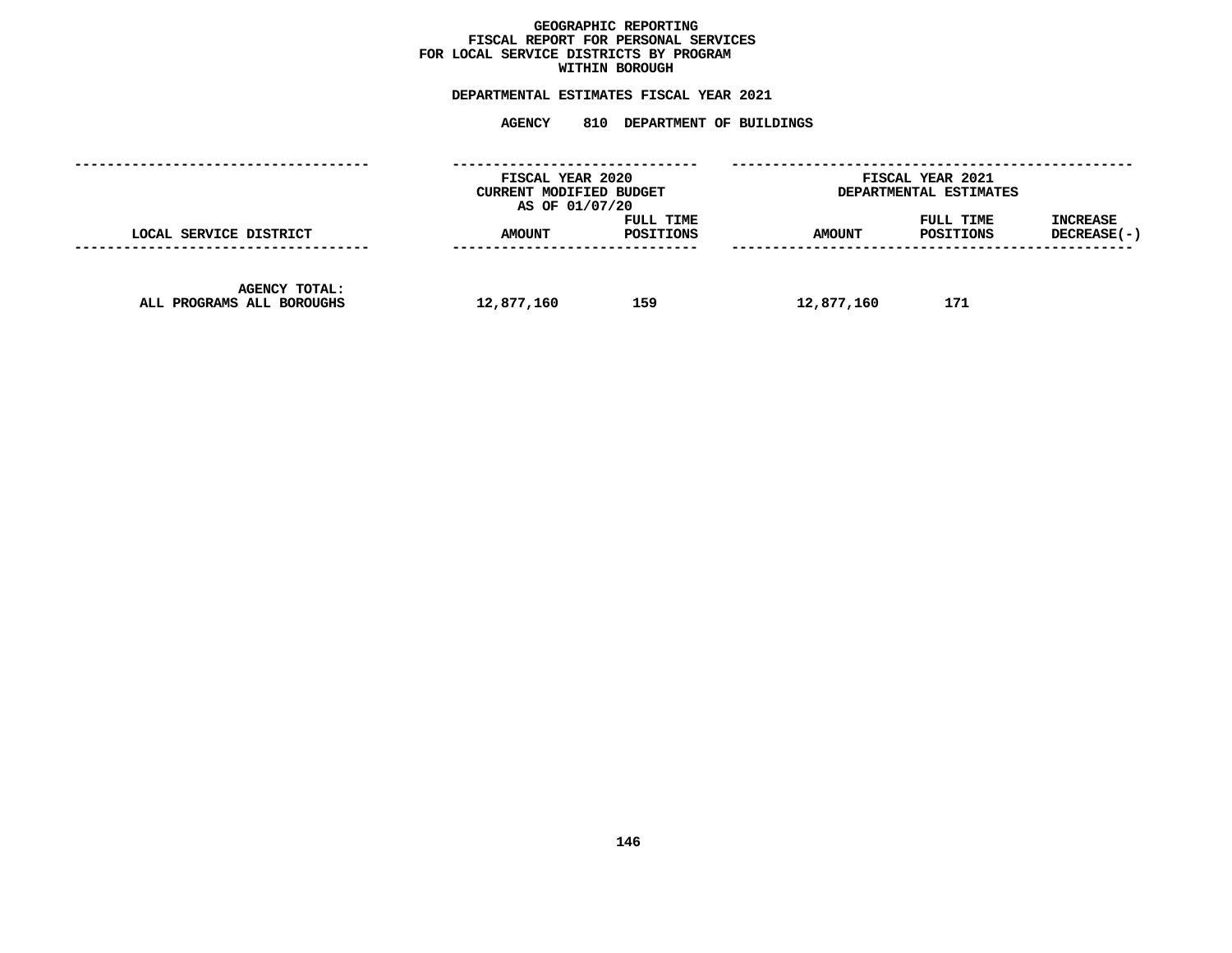# **PS UNITS OF APPROPRIATION DEPARTMENTAL**

# **ESTIMATES FISCAL YEAR <sup>2021</sup> AGENCY: <sup>810</sup> DEPARTMENT OF BUILDINGS**

|                                                                                                                                     | FISCAL YEAR 2020<br>CURRENT MODIFIED BUDGET | FISCAL YEAR 2021<br>DEPARTMENTAL ESTIMATES |                                   |
|-------------------------------------------------------------------------------------------------------------------------------------|---------------------------------------------|--------------------------------------------|-----------------------------------|
| UNIT OF APPROPRIATION                                                                                                               | AS OF 01/07/20                              | <b>AMOUNT</b>                              | <b>INCREASE</b><br>DECREASE $(-)$ |
| PERSONAL SERVICES<br>001                                                                                                            |                                             |                                            |                                   |
| REGULAR GROSS<br><b>OTHER</b>                                                                                                       | 12,862,250<br>14,910                        | 12,862,250<br>14,910                       |                                   |
| TOTAL REPORTED GEOGRAPHICALLY                                                                                                       | 12,877,160                                  | 12,877,160                                 |                                   |
| NOT REPORTED GEOGRAPHICALLY                                                                                                         | 145,124,700                                 | 151,737,213                                | 6,612,513                         |
| FINANCIAL PLAN SAVINGS                                                                                                              | 1,967,767-                                  | 4,171,620-                                 | $2,203,853-$                      |
| <b>APPROPRIATION</b>                                                                                                                | 156,034,093                                 | 160, 442, 753                              | 4,408,660                         |
| <b>FUNDING</b>                                                                                                                      |                                             |                                            |                                   |
| <b>CITY</b><br>OTHER CATEGORICAL<br>CAPITAL FUNDS - I.F.A.<br><b>STATE</b><br>FEDERAL - C.D.<br>FEDERAL - OTHER<br>INTRA-CITY SALES | 155,030,093<br>1,004,000                    | 160,442,753                                | 5,412,660<br>$1,004,000 -$        |
|                                                                                                                                     |                                             |                                            |                                   |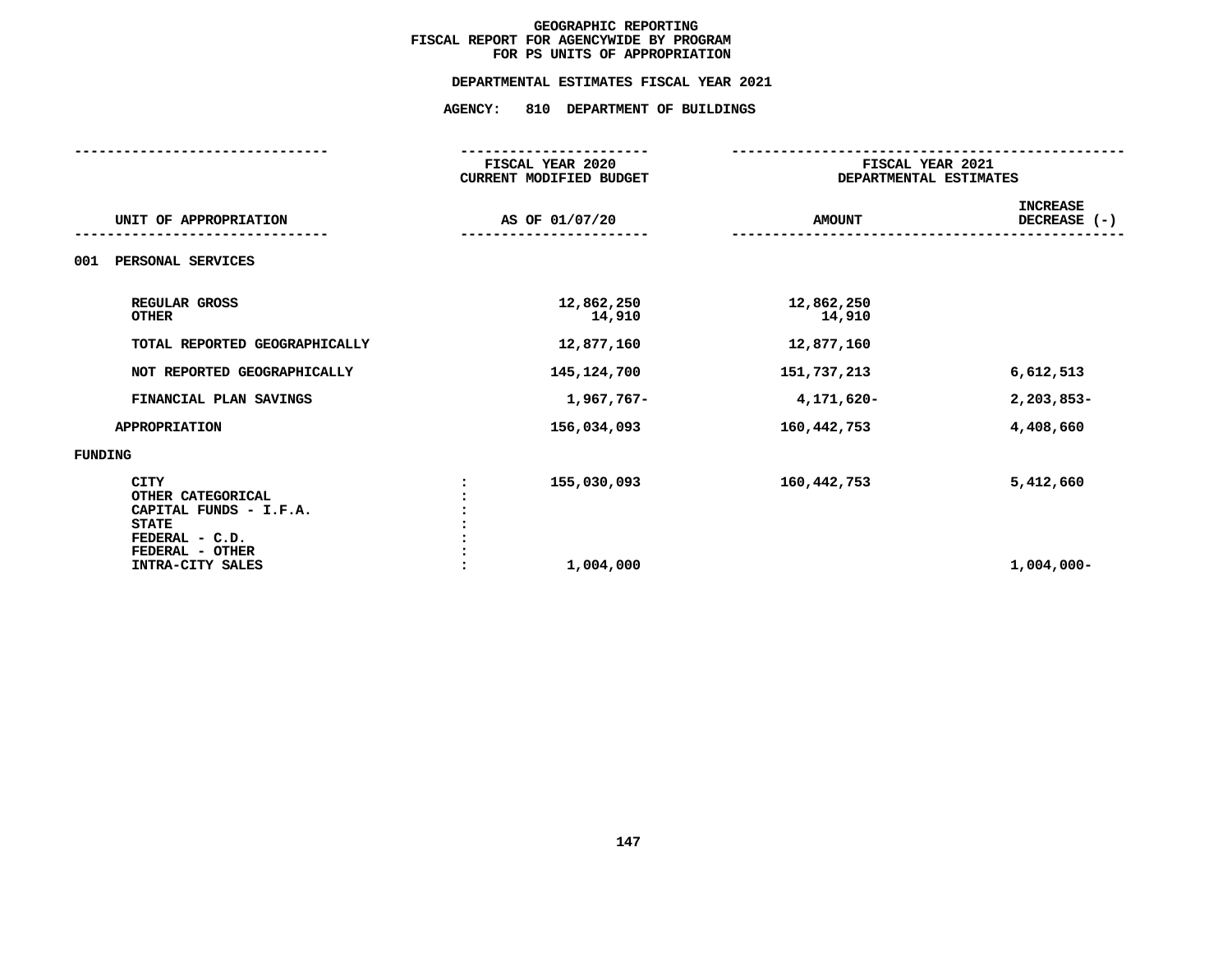### **GEOGRAPHIC**C REPORTING<br>WIDE BY GEO<br>OF APPROPR **FISCAL REPORT FOR AGENCYWIDE BY GEOGRAPHIC PROGRAM** FOR OTPS UNITS OF APPROPRIATION

# **OTPS UNITS OF APPROPRIATION DEPARTMENTAL**

# **ESTIMATES FISCAL YEAR <sup>2021</sup> AGENCY: <sup>810</sup> DEPARTMENT OF BUILDINGS**

|                                                                                                                                     | FISCAL YEAR 2020<br>CURRENT MODIFIED BUDGET | FISCAL YEAR 2021<br>DEPARTMENTAL ESTIMATES |                                 |
|-------------------------------------------------------------------------------------------------------------------------------------|---------------------------------------------|--------------------------------------------|---------------------------------|
| UNIT OF APPROPRIATION                                                                                                               | AS OF 01/07/20                              | <b>AMOUNT</b>                              | <b>INCREASE</b><br>DECREASE (-) |
| OTHER THAN PERSONAL SERVICES<br>002                                                                                                 |                                             |                                            |                                 |
| TOTAL REPORTED GEOGRAPHICALLY                                                                                                       |                                             |                                            |                                 |
| NOT REPORTED GEOGRAPHICALLY                                                                                                         | 53,058,511                                  | 38,506,030                                 | 14,552,481-                     |
| FINANCIAL PLAN SAVINGS                                                                                                              | 569,869                                     | 569,869                                    |                                 |
| <b>APPROPRIATION</b>                                                                                                                | 53,628,380                                  | 39,075,899                                 | 14,552,481-                     |
| FUNDING                                                                                                                             |                                             |                                            |                                 |
| <b>CITY</b><br>OTHER CATEGORICAL<br>CAPITAL FUNDS - I.F.A.<br><b>STATE</b><br>FEDERAL - C.D.<br>FEDERAL - OTHER<br>INTRA-CITY SALES | 53,596,880<br>31,500                        | 39,075,899                                 | 14,520,981-<br>$31,500-$        |
|                                                                                                                                     |                                             |                                            |                                 |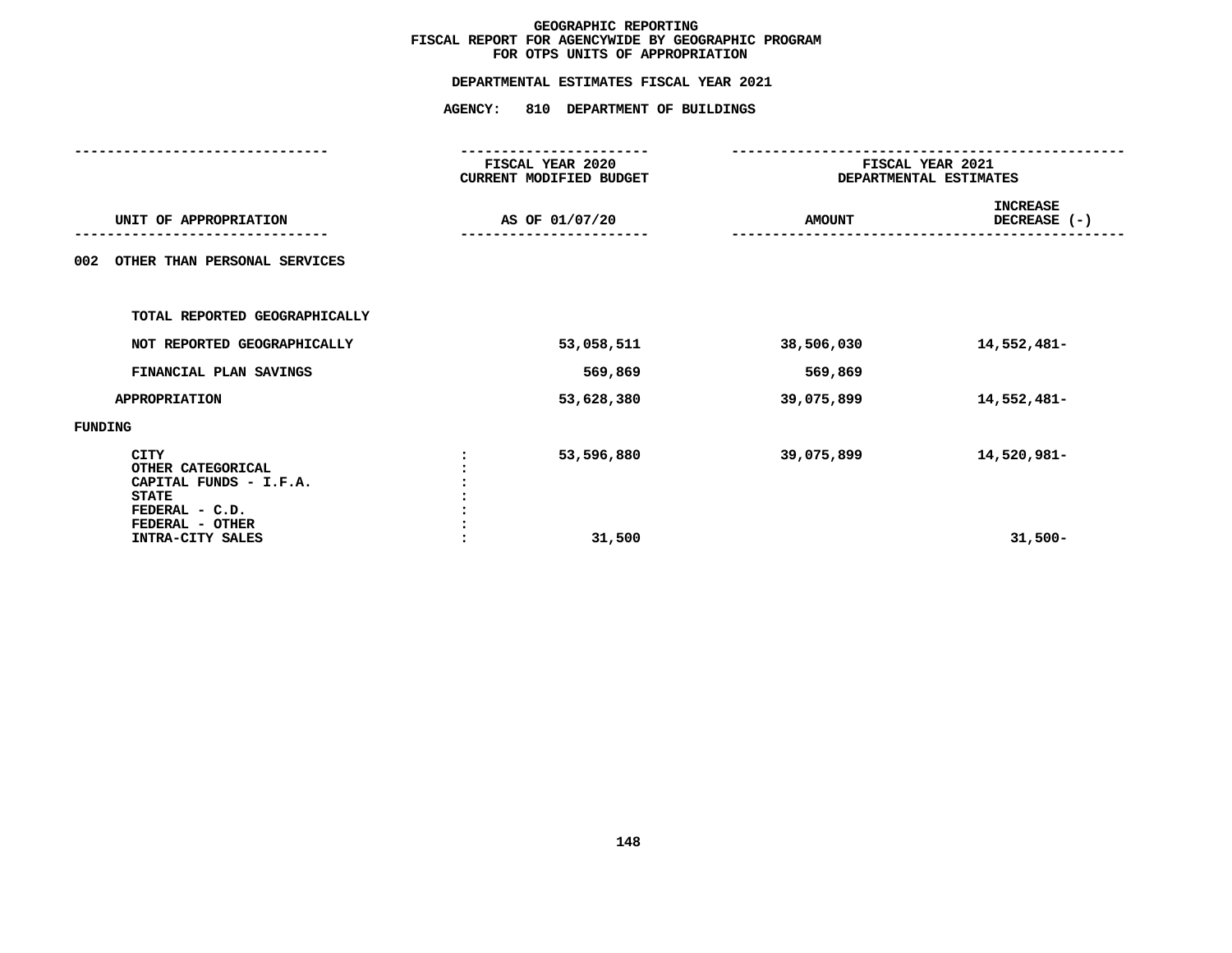### **GEOGRAPHICC REPORTING<br>ENCYWIDE SU<br>----------FISCAL**

# **REPORT AGENCYWIDE SUMMARY DEPARTMENTAL ESTIMATES FISCAL YEAR <sup>2021</sup>**

# **AGENCY: <sup>810</sup> DEPARTMENT OF BUILDINGS**

|                                                                                                                                   | FISCAL YEAR 2020<br><b>CURRENT MODIFIED BUDGET</b> | FISCAL YEAR 2021<br>DEPARTMENTAL ESTIMATES |                                 |  |  |
|-----------------------------------------------------------------------------------------------------------------------------------|----------------------------------------------------|--------------------------------------------|---------------------------------|--|--|
| UNIT OF APPROPRIATION                                                                                                             | AS OF 01/07/20                                     | <b>AMOUNT</b>                              | <b>INCREASE</b><br>DECREASE (-) |  |  |
| PS APPROPRIATIONS<br>REGULAR GROSS<br><b>OTHER</b>                                                                                | 12,862,250<br>14,910                               | 12,862,250<br>14,910                       |                                 |  |  |
| TOTAL REPORTED GEOGRAPHICALLY<br>NOT REPORTED GEOGRAPHICALLY                                                                      | 12,877,160<br>145,124,700                          | 12,877,160<br>151,737,213                  | 6,612,513                       |  |  |
| OTPS APPROPRIATIONS<br>TOTAL REPORTED GEOGRAPHICALLY<br>NOT REPORTED GEOGRAPHICALLY                                               | 53,058,511                                         | 38,506,030                                 | 14,552,481-                     |  |  |
| FINANCIAL PLAN SAVINGS<br><b>APPROPRIATIONS</b>                                                                                   | 1,397,898-<br>209,662,473                          | $3,601,751 -$<br>199,518,652               | 2,203,853-<br>10, 143, 821-     |  |  |
| <b>FUNDING</b><br><b>CITY</b><br>OTHER CATEGORICAL<br>CAPITAL FUNDS - I.F.A.<br><b>STATE</b><br>FEDERAL - C.D.<br>FEDERAL - OTHER | 208,626,973                                        | 199,518,652                                | $9,108,321 -$                   |  |  |
| INTRA-CITY SALES                                                                                                                  | 1,035,500                                          |                                            | 1,035,500-                      |  |  |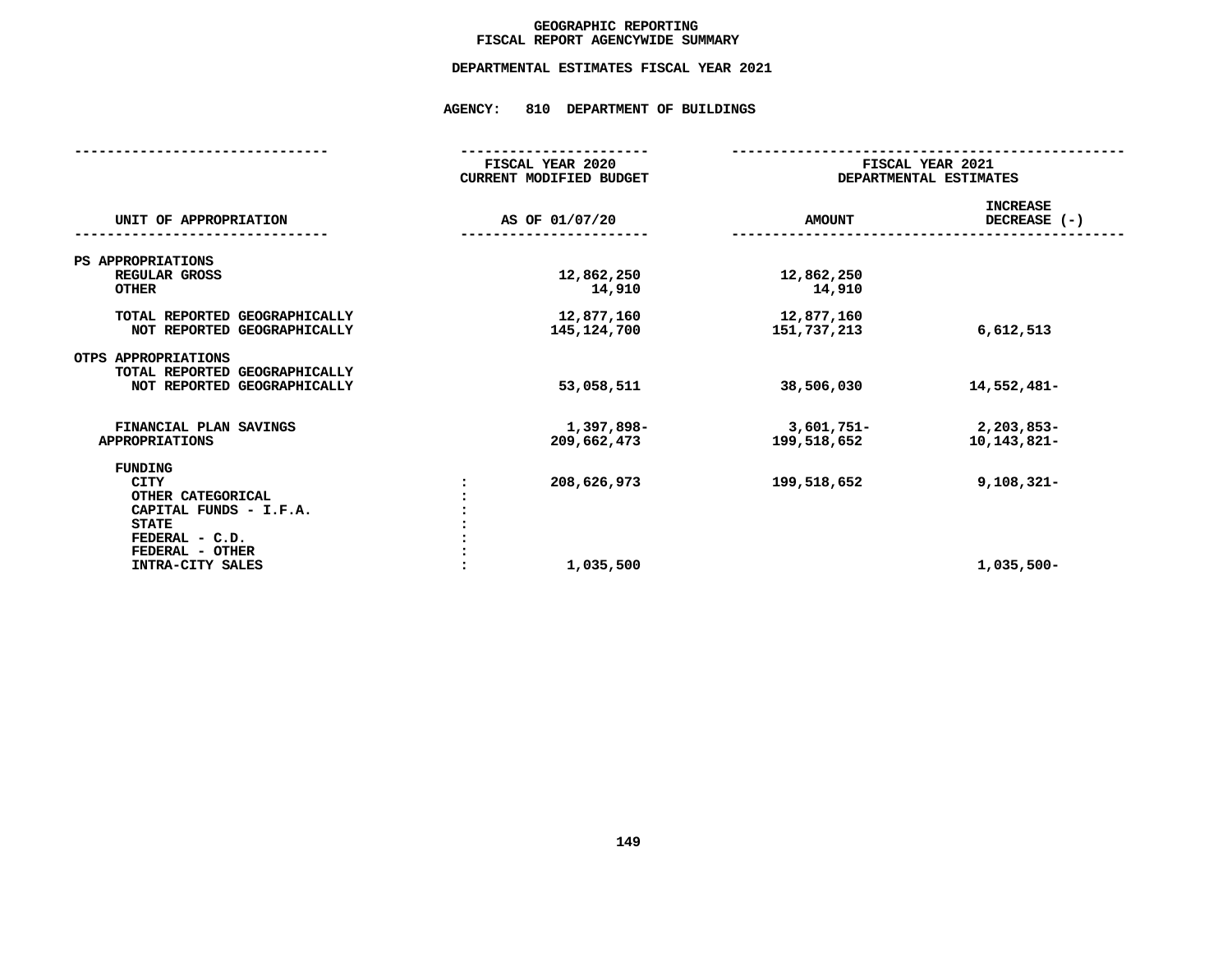**ESTIMATES FISCAL YEAR <sup>2021</sup> AGENCY <sup>816</sup> DEPARTMENT OF HEALTH AND MENTAL HYGIENE**

**BOROUGH**

BRONX<br>HEALTH RELATED SERVICES **PROGRAM**

**HEALTH RELATED SERVICES UNIT OF APPROPRIATION <sup>102</sup> DISEASE CONTROL - PS**

**------------------------------------ ------------------------------ ------------------------------------------------- FISCAL YEAR <sup>2020</sup> FISCAL YEAR <sup>2021</sup> CURRENT MODIFIED BUDGET DEPARTMENTAL ESTIMATES AS OF 01/07/20 FULL TIME FULL TIME INCREASE** LOCAL SERVICE DISTRICT **SERVICE DISTRICT AMOUNT POSITIONS AMOUNT POSITIONS DECREASE(-) ------------------------------------------------------------------ ------------------------------------------------- BRONX**

 **STD BRONX STD FED BRONX**X TUBERCULOSIS<br>X TUBERCULOSIS<br>-----**BRONX TUBERCULOSIS FEDERAL**

**PROGRAM TOTAL:**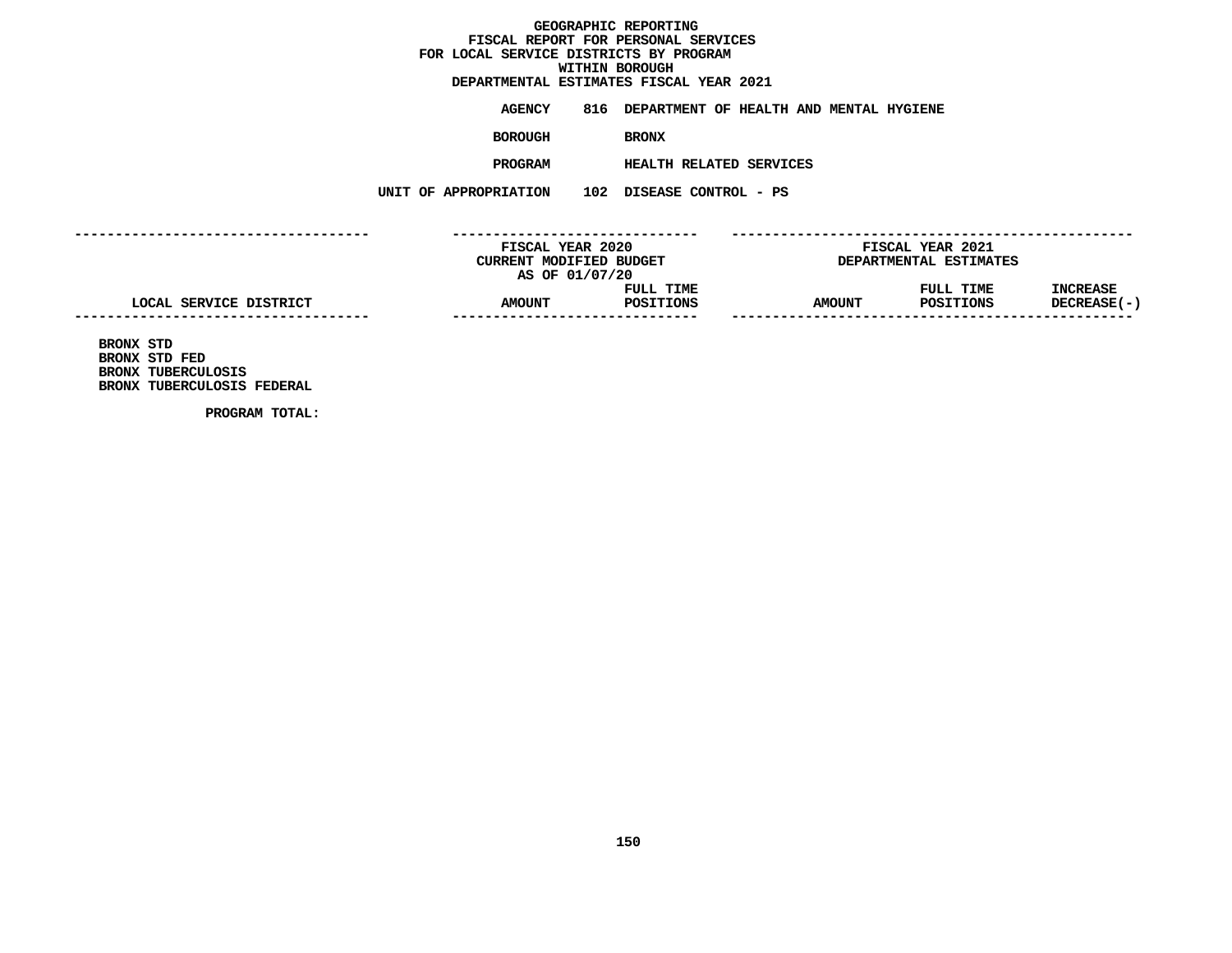**ESTIMATES FISCAL YEAR <sup>2021</sup> AGENCY <sup>816</sup> DEPARTMENT OF HEALTH AND MENTAL HYGIENE**

**BOROUGH**

BRONX<br>RODENT CONTROL **PROGRAM**

**RODENT CONTROL UNIT OF APPROPRIATION <sup>104</sup> ENVIRONMENTAL HEALTH - PS**

**------------------------------------ ------------------------------ ------------------------------------------------- FISCALCURRENTFISCAL YEAR 2020**<br> **RENT MODIFIED BUDGET**<br>
AS OF 01/07/20<br> **FULL TIME**<br> **FULL TIME**<br> **FULL TIME MODIFIED BUDGET DEPARTMENTAL ESTIMATES AS OF 01/07/20 FULL TIME FULL TIME INCREASE LOCAL SERVICE DISTRICT AMOUNT POSITIONS AMOUNT POSITIONS DECREASE(-) ------------------------------------------------------------------ ------------------------------------------------- BX**

**RODENT CONTROL 50/50**

**PROGRAM**

PROGRAM TOTAL:<br>:<br>SUB BOROUGH TOTAL **BOROUGH TOTAL: BOROUGH TOTAL:**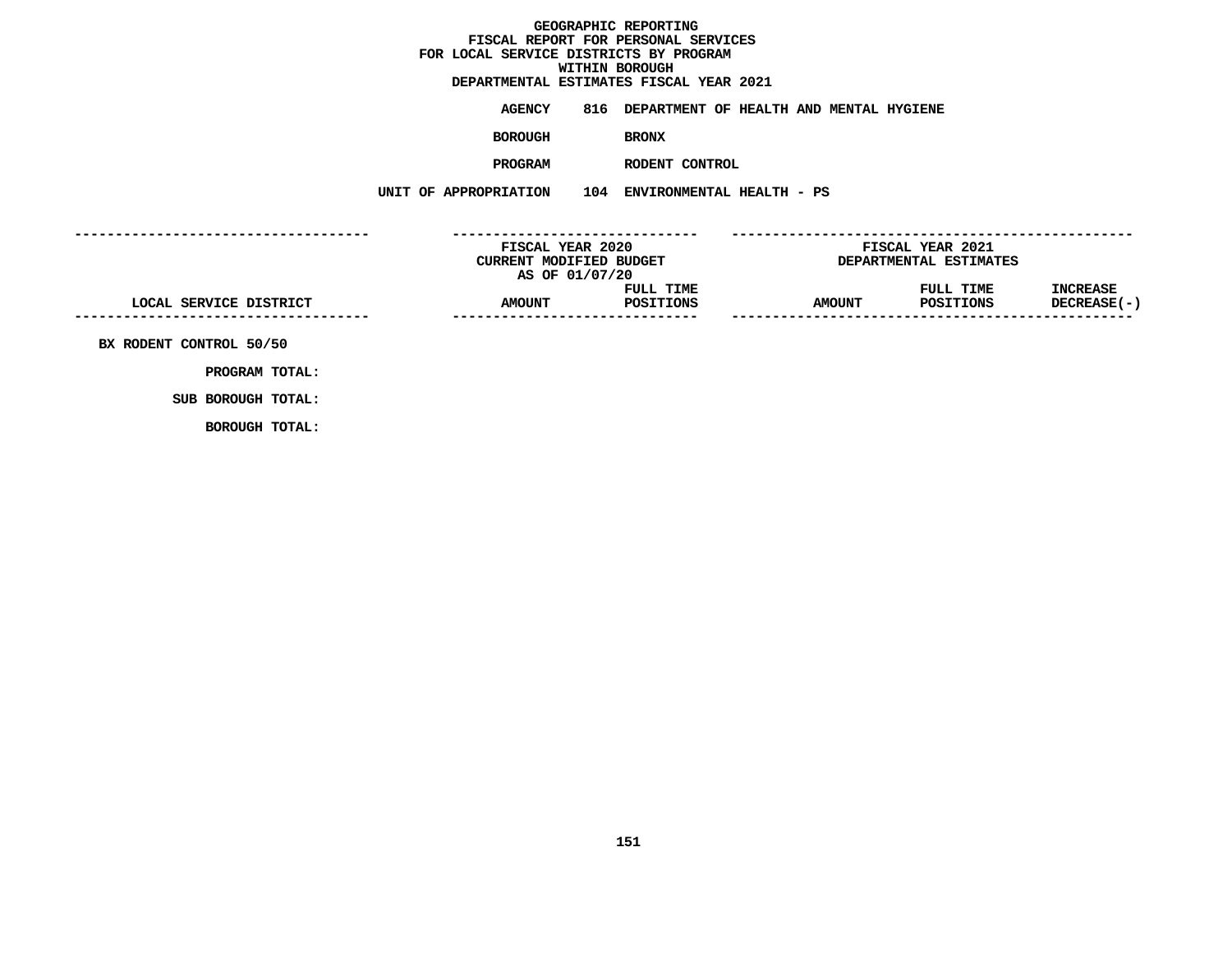**DEPARTMENTAL**

**ESTIMATES FISCAL YEAR <sup>2021</sup> AGENCY <sup>816</sup> DEPARTMENT OF HEALTH AND MENTAL HYGIENE**

**BOROUGH**

 **BROOKLYN PROGRAM**

**RODENT CONTROL UNIT OF APPROPRIATION <sup>104</sup> ENVIRONMENTAL HEALTH - PS**

**------------------------------------ ------------------------------ ------------------------------------------------- FISCAL YEAR <sup>2020</sup> FISCAL YEAR <sup>2021</sup> CURRENT MODIFIED BUDGET DEPARTMENTAL ESTIMATES AS OF 01/07/20 FULL TIME FULL TIME INCREASE LOCAL SERVICE DISTRICT AMOUNT POSITIONS AMOUNT POSITIONS DECREASE(-) ------------------------------------------------------------------ ------------------------------------------------- BK**

**RODENT CONTROL 50/50**

**PROGRAM**

**TOTAL: SUB BOROUGH TOTAL:**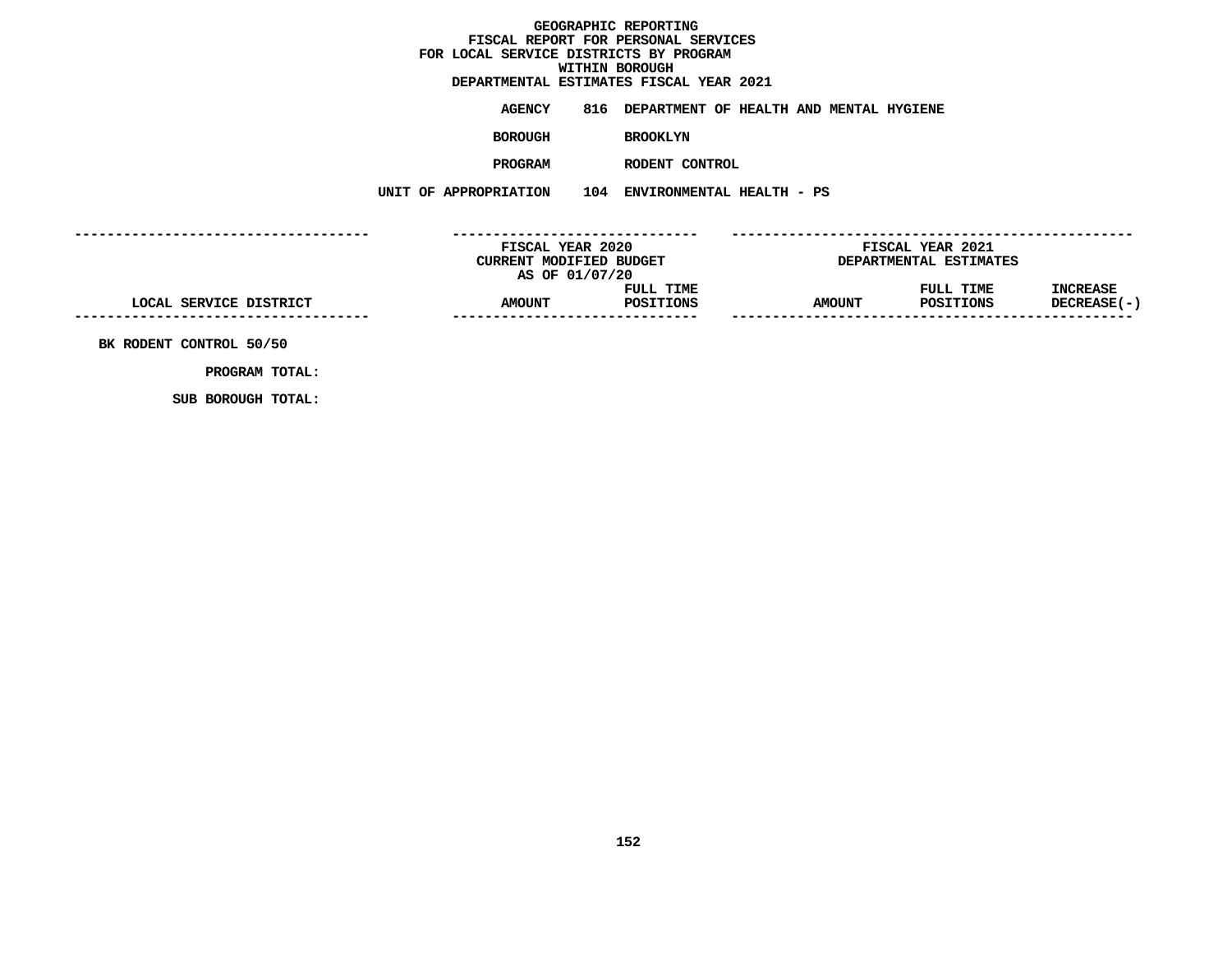### **GEOGRAPHICC REPORTING<br>PERSONAL S<br>ICTS BY PRO FISCAL REPORT FOR PERSONAL SERVICES FOR LOCAL SERVICE DISTRICTS BY PROGRAM WITHINN BOROUGH<br>ATES FISC<br>-------DEPARTMENTAL ESTIMATES FISCAL YEAR <sup>2021</sup> AGENCY <sup>816</sup> DEPARTMENT OF HEALTH AND MENTAL HYGIENE BOROUGH BROOKLYN & STATEN ISLAND PROGRAM HEALTH RELATED SERVICES UNIT OF APPROPRIATION <sup>102</sup> DISEASE CONTROL - PS ------------------------------------ ------------------------------ ------------------------------------------------- FISCALFISCAL YEAR 2020**<br> **RENT MODIFIED BUDGET**<br>
AS OF 01/07/20<br> **FULL TIME**<br> **FULL TIME**<br> **FULL TIME CURRENT MODIFIED BUDGET DEPARTMENTAL ESTIMATES AS OF 01/07/20 FULL TIME FULL TIME INCREASE LOCAL SERVICE DISTRICT AMOUNT POSITIONS AMOUNT POSITIONS DECREASE(-) ------------------------------------ ------------------------------ ------------------------------------------------- Brooklyn - S.I. Tuberculosis PROGRAM**

**TOTAL: SUB BOROUGH TOTAL:**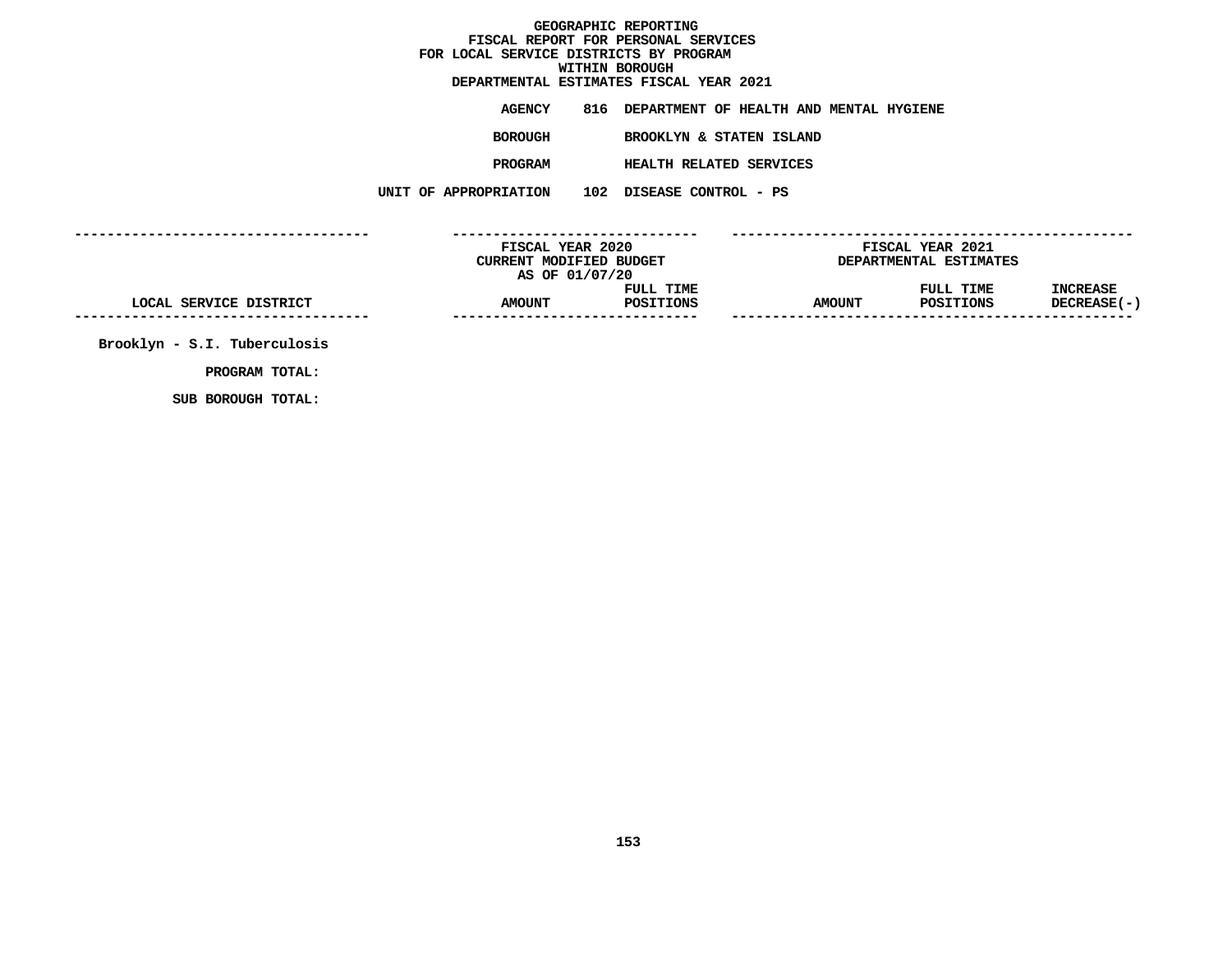**DEPARTMENTAL**

**ESTIMATES FISCAL YEAR <sup>2021</sup> AGENCY <sup>816</sup> DEPARTMENT OF HEALTH AND MENTAL HYGIENE**

**BOROUGH**

 **BROOKLYN EAST PROGRAM**

**HEALTH RELATED SERVICES UNIT OF APPROPRIATION <sup>102</sup> DISEASE CONTROL - PS**

**------------------------------------ ------------------------------ ------------------------------------------------- FISCAL YEAR <sup>2020</sup> FISCAL YEAR <sup>2021</sup> CURRENT MODIFIED BUDGET DEPARTMENTAL ESTIMATES AS OF 01/07/20 FULL TIME FULL TIME INCREASE LOCAL SERVICE DISTRICT AMOUNT POSITIONS AMOUNT POSITIONS DECREASE(-) ------------------------------------------------------------------ ------------------------------------------------- BROOKLYN**

 **EAST STD** BROOKLYN EAST TUBERCULOSIS **EAST TUBERCULOSIS BROOKLYN EAST TUBERCULOSIS FED**

**PROGRAM**

**TOTAL: SUB BOROUGH TOTAL:**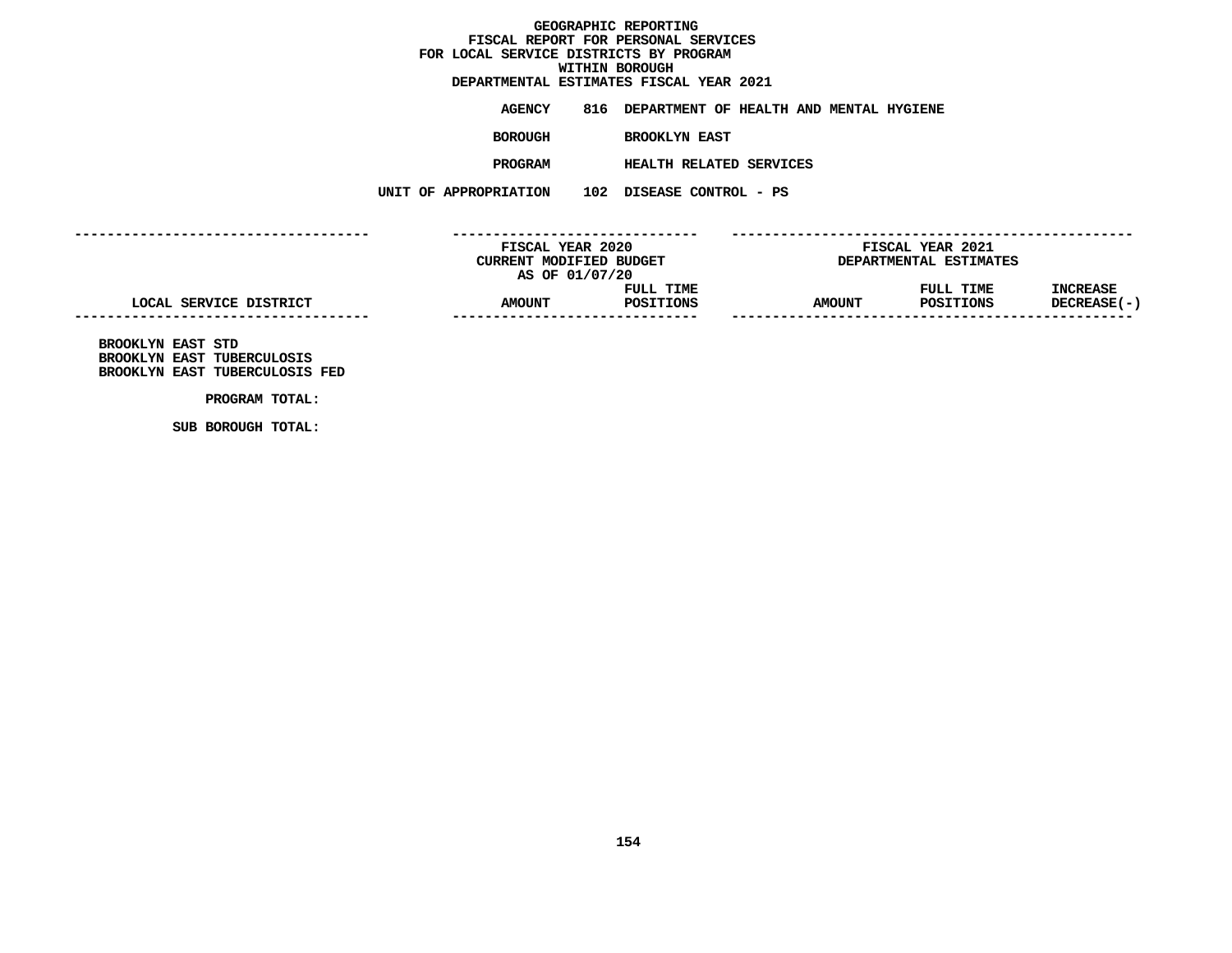**DEPARTMENTALESTIMATES FISCAL YEAR <sup>2021</sup>**

**AGENCY<sup>816</sup> DEPARTMENT OF HEALTH AND MENTAL HYGIENE**

**BOROUGHBROOKLYN WEST - STATEN ISLAND**

**PROGRAM**

**HEALTH RELATED SERVICES UNIT OF APPROPRIATION <sup>102</sup> DISEASE CONTROL - PS**

**------------------------------------**

|                               | FISCAL YEAR 2020<br>CURRENT MODIFIED BUDGET |           | FISCAL YEAR 2021       |           |                 |
|-------------------------------|---------------------------------------------|-----------|------------------------|-----------|-----------------|
|                               |                                             |           | DEPARTMENTAL ESTIMATES |           |                 |
|                               | AS OF 01/07/20                              |           |                        |           |                 |
|                               |                                             | FULL TIME |                        | FULL TIME | <b>INCREASE</b> |
| LOCAL SERVICE DISTRICT        | <b>AMOUNT</b>                               | POSITIONS | <b>AMOUNT</b>          | POSITIONS | $DECREASE(-)$   |
|                               |                                             |           |                        |           |                 |
| BROOKLYN W.-STATEN ISLAND STD |                                             |           |                        |           |                 |

**N W.-STATEN ISLAND STD<br>N WEST-SI STD FED<br>N WEST-SI TUBERCULOSIS BROOKLYN WEST-SI STD FED BROOKLYN WEST-SI TUBERCULOSIS BKLYN WEST-ST TUBERCULOSIS FED**

**PROGRAM**

PROGRAM TOTAL:<br>:<br>SUB BOROUGH TOTAL **BOROUGH TOTAL: BOROUGH TOTAL:**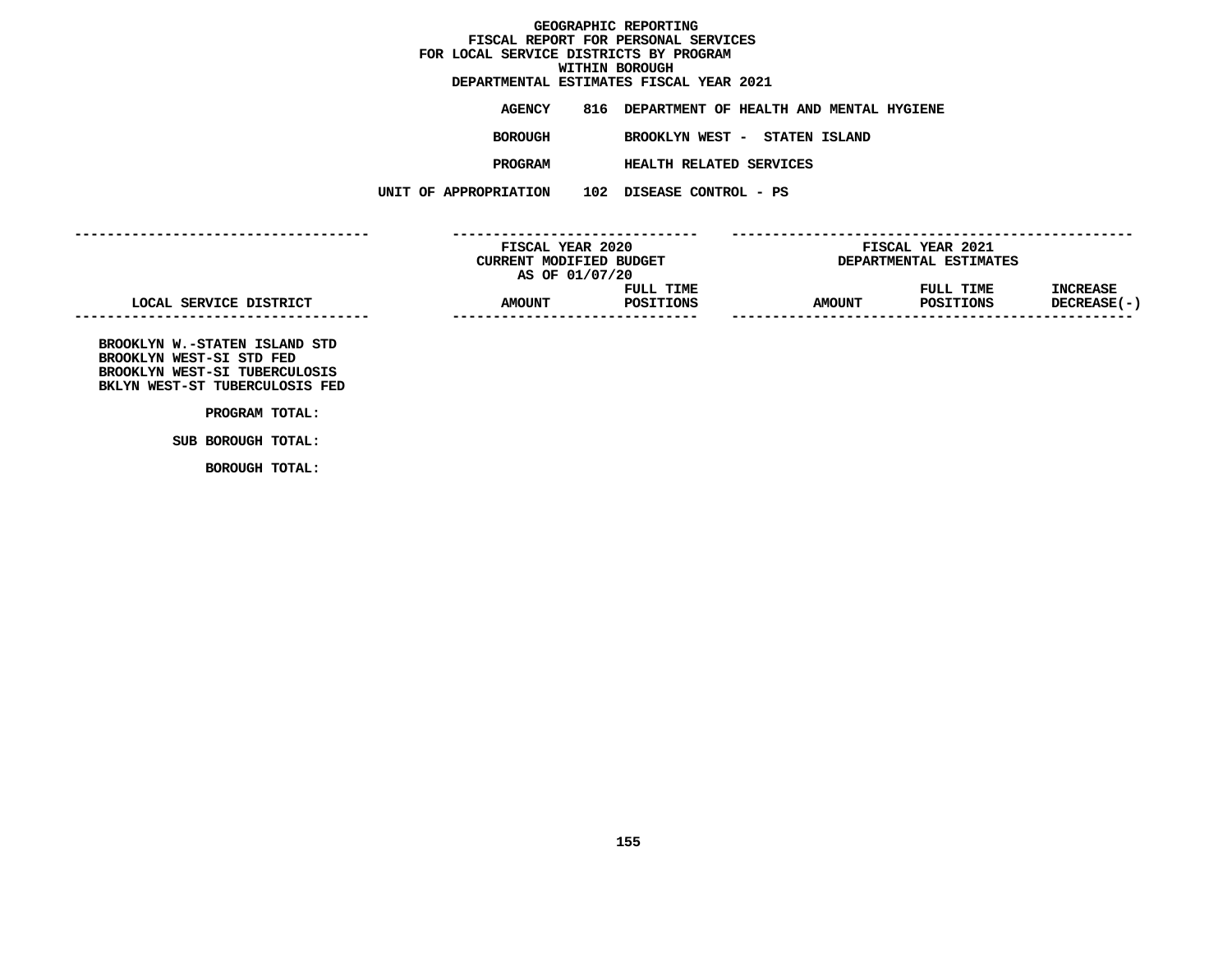**DEPARTMENTAL**

**ESTIMATES FISCAL YEAR <sup>2021</sup> AGENCY <sup>816</sup> DEPARTMENT OF HEALTH AND MENTAL HYGIENE**

**BOROUGH**

MANHATTAN<br>HEALTH RELATED SERVICES **PROGRAM**

**HEALTH RELATED SERVICES UNIT OF APPROPRIATION <sup>102</sup> DISEASE CONTROL - PS**

**------------------------------------ ------------------------------ ------------------------------------------------- FISCALCURRENTFISCAL YEAR 2020**<br> **RENT MODIFIED BUDGET**<br>
AS OF 01/07/20<br> **FULL TIME**<br> **FULL TIME**<br> **FULL TIME MODIFIED BUDGET DEPARTMENTAL ESTIMATES AS OF 01/07/20 FULL TIME FULL TIME INCREASE LOCAL SERVICE DISTRICT AMOUNT POSITIONS AMOUNT POSITIONS DECREASE(-) ------------------------------------------------------------------ ------------------------------------------------- MANHATTAN**

 **STD MANHATTAN**N STD FED<br>N TUBERCU<br>N TUBERCU **MANHATTANN TUBERCULOSIS<br>N TUBERCULOSIS<br>CORRECT MANHATTAN TUBERCULOSIS FEDERAL**

**PROGRAM TOTAL:**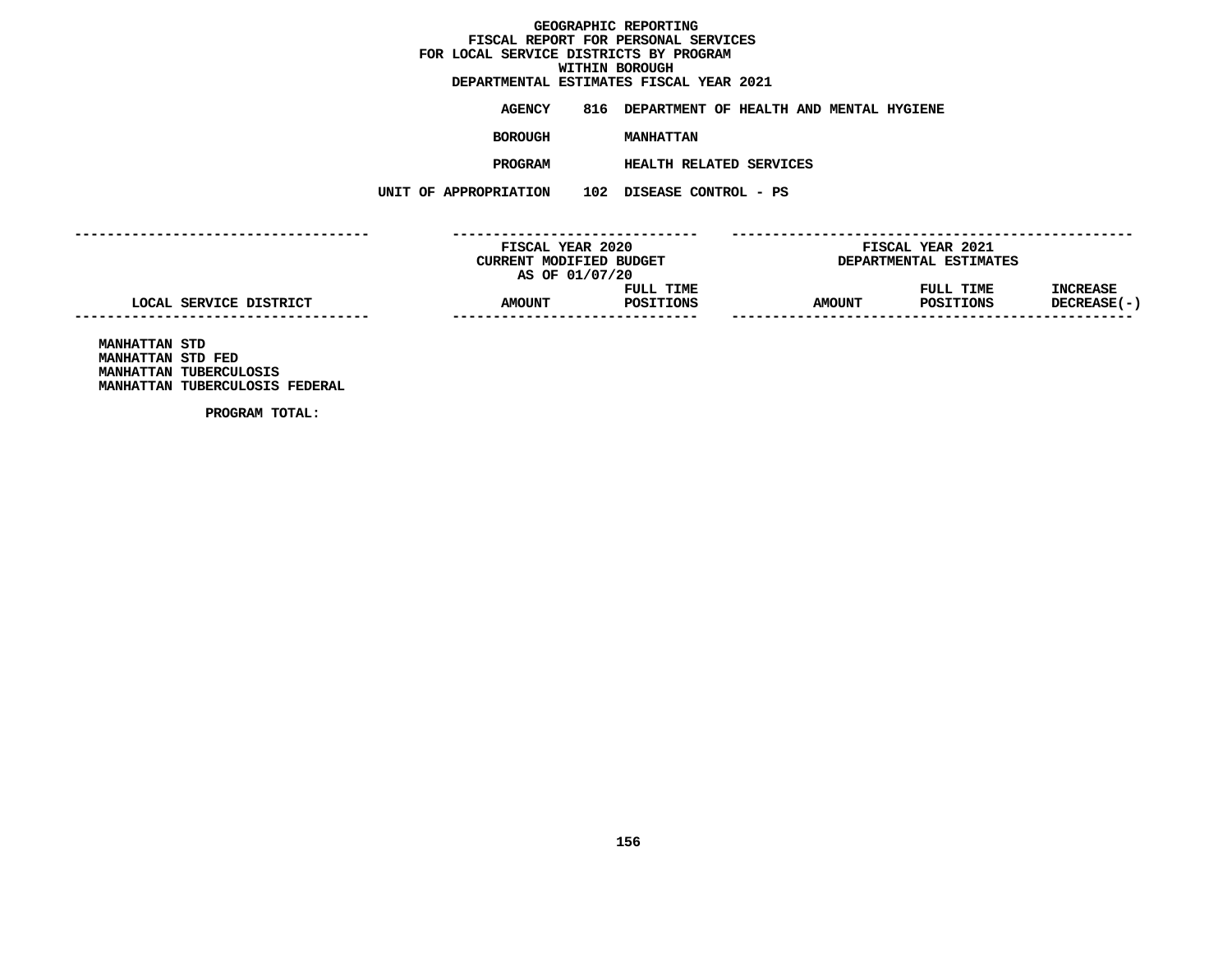**DEPARTMENTAL**

**ESTIMATES FISCAL YEAR <sup>2021</sup> AGENCY <sup>816</sup> DEPARTMENT OF HEALTH AND MENTAL HYGIENE**

**BOROUGH**

 **MANHATTAN PROGRAM**

**RODENT CONTROL UNIT OF APPROPRIATION <sup>104</sup> ENVIRONMENTAL HEALTH - PS**

**------------------------------------ ------------------------------ ------------------------------------------------- FISCALCURRENT YEAR <sup>2020</sup> FISCAL YEAR <sup>2021</sup> MODIFIED BUDGET DEPARTMENTAL ESTIMATES AS OF 01/07/20 FULL TIME FULL TIME INCREASE LOCAL SERVICE DISTRICT AMOUNT POSITIONS AMOUNT POSITIONS DECREASE(-) ------------------------------------------------------------------ ------------------------------------------------- MN**

**RODENT CONTROL 50/50**

**PROGRAM**

PROGRAM TOTAL:<br>:<br>SUB BOROUGH TOTAL

**BOROUGH TOTAL: BOROUGH TOTAL:**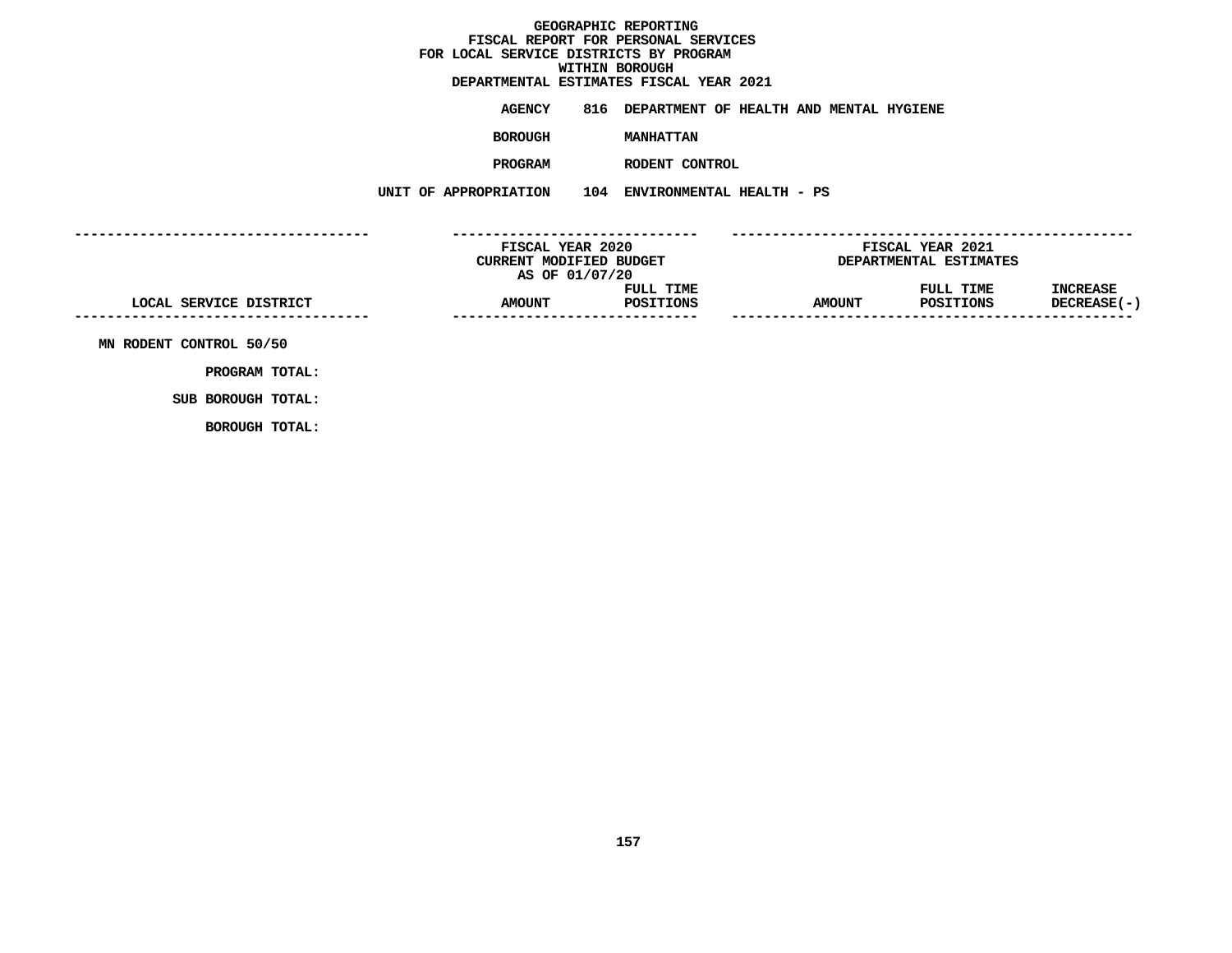**DEPARTMENTAL**

**ESTIMATES FISCAL YEAR <sup>2021</sup> AGENCY <sup>816</sup> DEPARTMENT OF HEALTH AND MENTAL HYGIENE**

**BOROUGH**

QUEENS<br>HEALTH RELATED SERVICES **PROGRAM**

**HEALTH RELATED SERVICES UNIT OF APPROPRIATION <sup>102</sup> DISEASE CONTROL - PS**

**------------------------------------ ------------------------------ ------------------------------------------------- FISCALCURRENTFISCAL YEAR 2020**<br> **RENT MODIFIED BUDGET**<br>
AS OF 01/07/20<br> **FULL TIME**<br> **FULL TIME**<br> **FULL TIME MODIFIED BUDGET DEPARTMENTAL ESTIMATES AS OF 01/07/20 FULL TIME FULL TIME INCREASE LOCAL SERVICE DISTRICT AMOUNT POSITIONS AMOUNT POSITIONS DECREASE(-) ------------------------------------------------------------------ ------------------------------------------------- QUEENS**

S STD<br>S STD<br>S TUB<br>S TUB **QUEENS**S STD FED<br>S TUBERCU<br>S TUBERCU **QUEENSS TUBERCULOSIS<br>S TUBERCULOSIS<br>CREAME QUEENS TUBERCULOSIS FEDERAL**

**PROGRAM TOTAL:**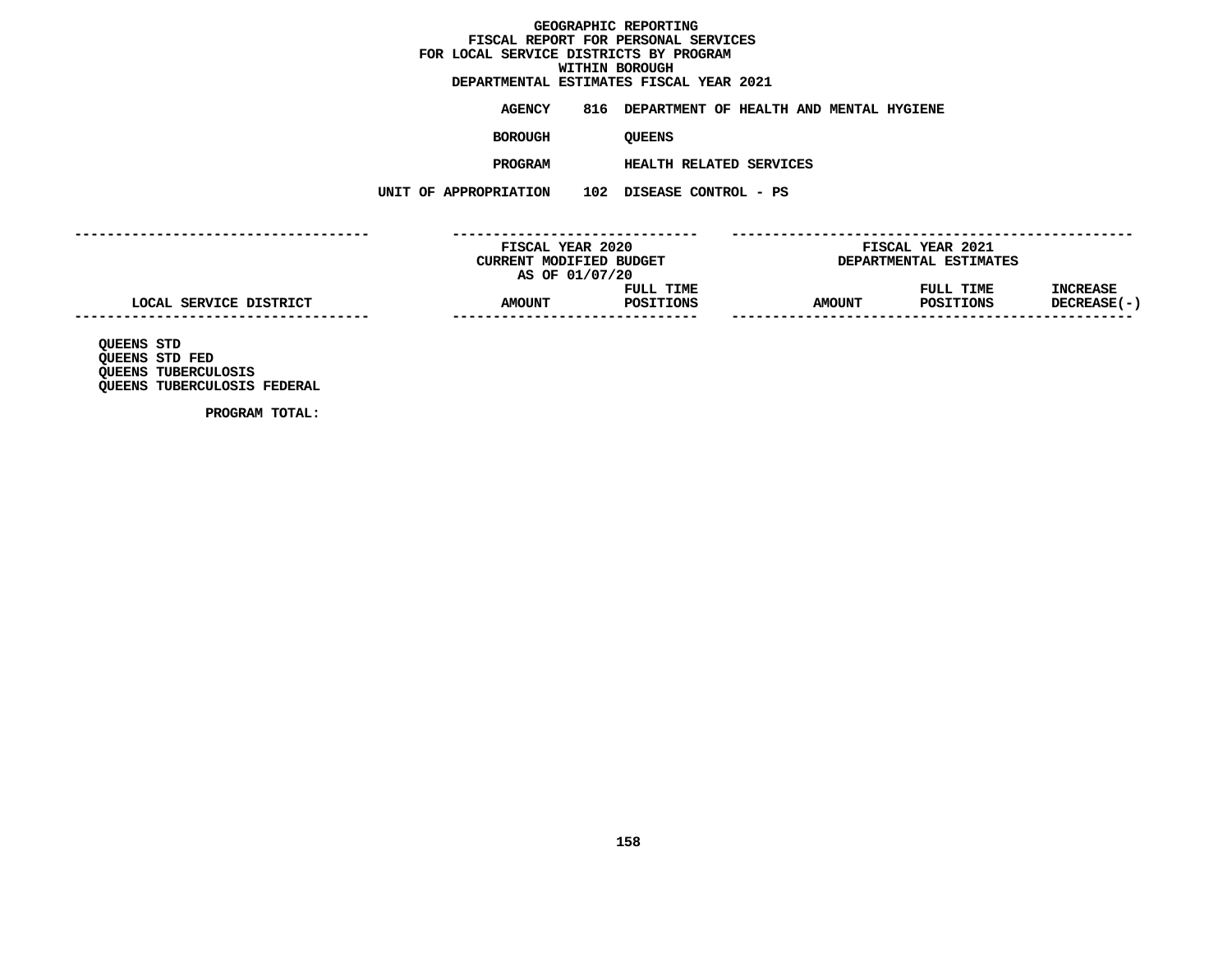### **DEPARTMENTAL**

**ESTIMATES FISCAL YEAR <sup>2021</sup> AGENCY <sup>816</sup> DEPARTMENT OF HEALTH AND MENTAL HYGIENE**

**BOROUGH**

QUEENS<br>RODENT CONTROL **PROGRAM**

**RODENT CONTROL UNIT OF APPROPRIATION <sup>104</sup> ENVIRONMENTAL HEALTH - PS**

**------------------------------------ ------------------------------ ------------------------------------------------- FISCALCURRENTFISCAL YEAR 2020**<br> **RENT MODIFIED BUDGET**<br>
AS OF 01/07/20<br> **FULL TIME**<br> **FULL TIME**<br> **FULL TIME MODIFIED BUDGET DEPARTMENTAL ESTIMATES AS OF 01/07/20 FULL TIME FULL TIME INCREASE** LOCAL SERVICE DISTRICT **SERVICE DISTRICT AMOUNT POSITIONS AMOUNT POSITIONS DECREASE(-) ------------------------------------ ------------------------------ ------------------------------------------------- QNSRODENT CONTROL 50/50**

**PROGRAM**

PROGRAM TOTAL:<br>:<br>SUB BOROUGH TOTAL

**BOROUGH TOTAL: BOROUGH TOTAL:**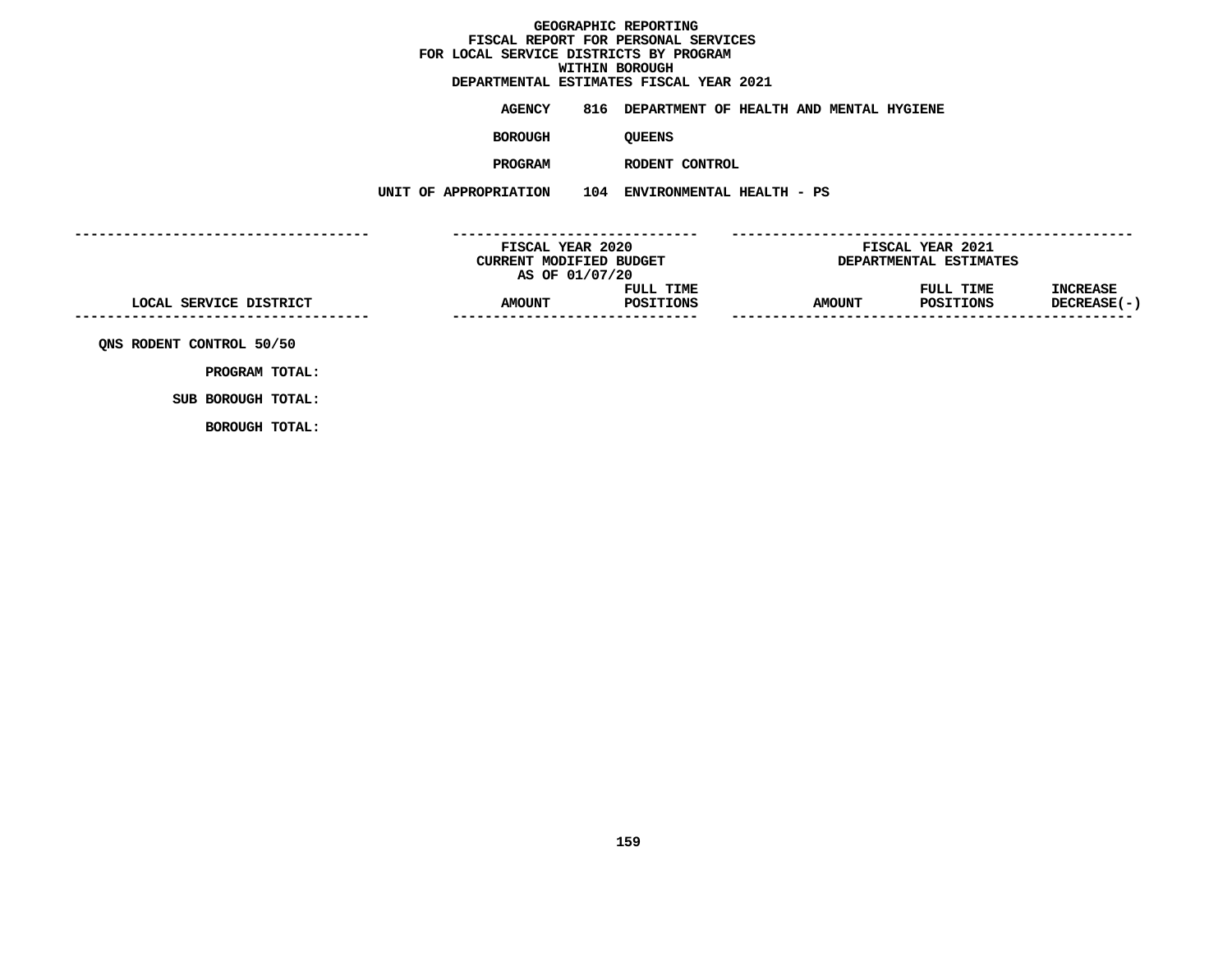### **GEOGRAPHICC REPORTING<br>PERSONAL S<br>ICTS BY PRO FISCAL REPORT FOR PERSONAL SERVICES FOR LOCAL SERVICE DISTRICTS BY PROGRAM WITHIN**

# WITHIN BOROUGH<br>D<mark>EPARTMENTAL ESTIMATES FISC</mark>

**ESTIMATES FISCAL YEAR <sup>2021</sup> AGENCY <sup>816</sup> DEPARTMENT OF HEALTH AND MENTAL HYGIENE**

|                        | FISCAL YEAR 2020<br>CURRENT MODIFIED BUDGET |           | FISCAL YEAR 2021       |           |                 |  |
|------------------------|---------------------------------------------|-----------|------------------------|-----------|-----------------|--|
|                        |                                             |           | DEPARTMENTAL ESTIMATES |           |                 |  |
|                        | AS OF 01/07/20                              |           |                        |           |                 |  |
|                        |                                             | FULL TIME |                        | FULL TIME | <b>INCREASE</b> |  |
| LOCAL SERVICE DISTRICT | <b>AMOUNT</b>                               | POSITIONS | <b>AMOUNT</b>          | POSITIONS | DECREASE(-)     |  |
|                        |                                             |           |                        |           |                 |  |
|                        |                                             |           |                        |           |                 |  |
|                        |                                             |           |                        |           |                 |  |
| <b>AGENCY TOTAL:</b>   |                                             |           |                        |           |                 |  |

 **TOTAL: ALL PROGRAMS ALL BOROUGHS**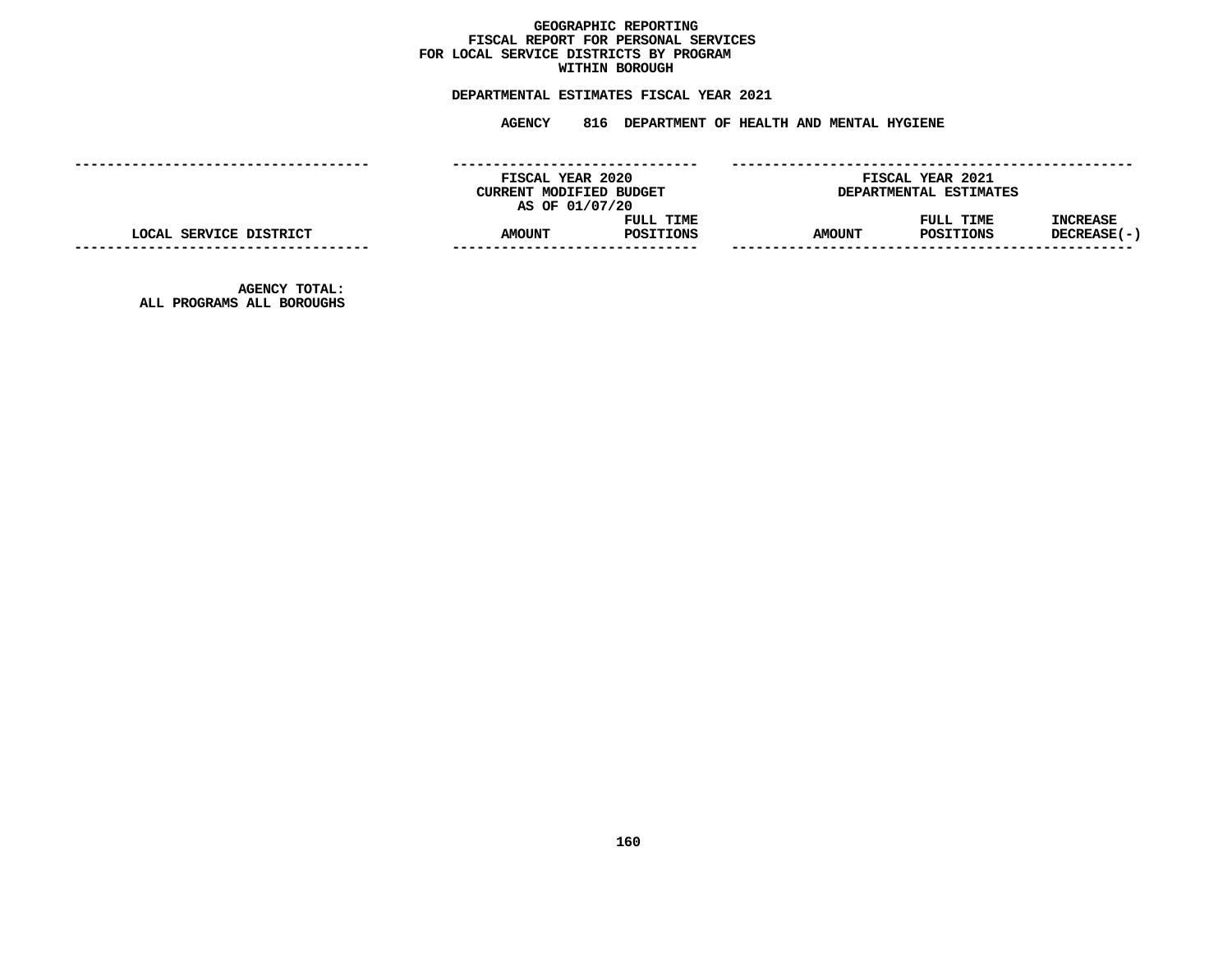| DEPARTMENTAL ESTIMATES FISCAL YEAR 2021                    |                                                                    |               |                                            |  |
|------------------------------------------------------------|--------------------------------------------------------------------|---------------|--------------------------------------------|--|
|                                                            | <b>AGENCY:</b><br>816 DEPARTMENT OF HEALTH AND MENTAL HYGIENE      |               |                                            |  |
|                                                            | -------------------<br>FISCAL YEAR 2020<br>CURRENT MODIFIED BUDGET |               | FISCAL YEAR 2021<br>DEPARTMENTAL ESTIMATES |  |
| UNIT OF APPROPRIATION                                      | AS OF 01/07/20                                                     | <b>AMOUNT</b> | <b>INCREASE</b><br>DECREASE $(-)$          |  |
| HEALTH ADMINISTRATION - PS<br>101                          |                                                                    |               |                                            |  |
| REGULAR GROSS<br><b>OTHER</b>                              |                                                                    |               |                                            |  |
| TOTAL REPORTED GEOGRAPHICALLY                              |                                                                    |               |                                            |  |
| NOT REPORTED GEOGRAPHICALLY                                | 59,818,485                                                         | 57,669,986    | 2,148,499-                                 |  |
| FINANCIAL PLAN SAVINGS                                     | 11,857                                                             | 10,291        | 1,566-                                     |  |
| <b>APPROPRIATION</b>                                       | 59,830,342                                                         | 57,680,277    | 2,150,065-                                 |  |
| <b>FUNDING</b>                                             |                                                                    |               |                                            |  |
| <b>CITY</b><br>OTHER CATEGORICAL<br>CAPITAL FUNDS - I.F.A. | 41,556,561<br>173,663                                              | 43,461,464    | 1,904,903<br>173,663-                      |  |
| <b>STATE</b>                                               | 13,553,730                                                         | 13,867,092    | 313,362                                    |  |
| FEDERAL - C.D.<br>FEDERAL - OTHER<br>INTRA-CITY SALES      | 4,351,721<br>194,667                                               | 351,721       | $4,000,000 -$<br>194,667-                  |  |
|                                                            |                                                                    |               |                                            |  |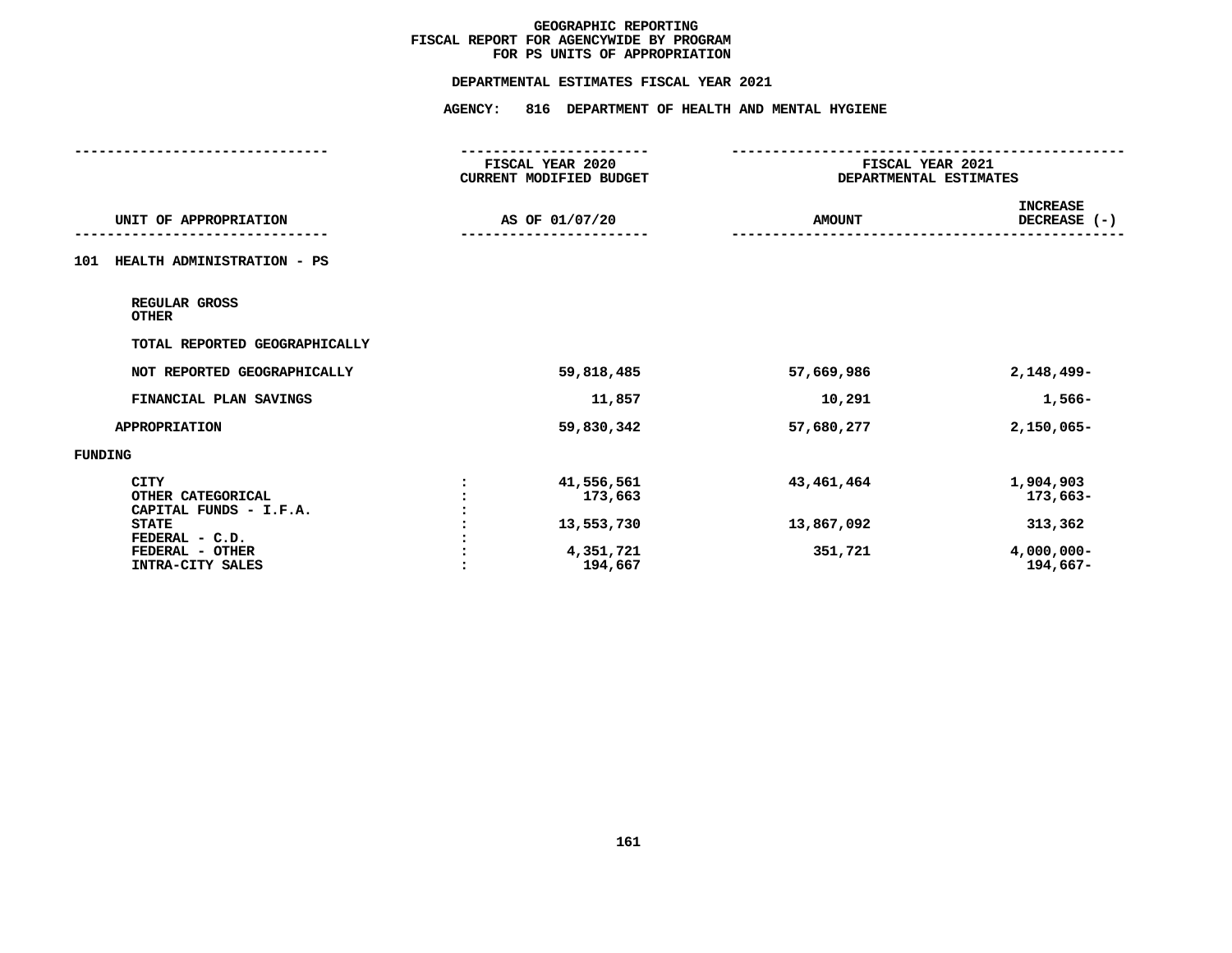|                                                                                                                                     |                                                                    | DEPARTMENTAL ESTIMATES FISCAL YEAR 2021             |                                               |  |
|-------------------------------------------------------------------------------------------------------------------------------------|--------------------------------------------------------------------|-----------------------------------------------------|-----------------------------------------------|--|
|                                                                                                                                     | <b>AGENCY:</b>                                                     | 816 DEPARTMENT OF HEALTH AND MENTAL HYGIENE         |                                               |  |
|                                                                                                                                     | -------------------<br>FISCAL YEAR 2020<br>CURRENT MODIFIED BUDGET |                                                     | FISCAL YEAR 2021<br>DEPARTMENTAL ESTIMATES    |  |
| UNIT OF APPROPRIATION                                                                                                               | AS OF 01/07/20                                                     | <b>AMOUNT</b>                                       | <b>INCREASE</b><br>DECREASE $(-)$             |  |
| DISEASE CONTROL - PS<br>102                                                                                                         |                                                                    |                                                     |                                               |  |
| REGULAR GROSS<br><b>OTHER</b>                                                                                                       |                                                                    |                                                     |                                               |  |
| TOTAL REPORTED GEOGRAPHICALLY                                                                                                       |                                                                    |                                                     |                                               |  |
| NOT REPORTED GEOGRAPHICALLY                                                                                                         | 104,356,358                                                        | 107,191,158                                         | 2,834,800                                     |  |
| FINANCIAL PLAN SAVINGS                                                                                                              | 84,777                                                             | 84,777                                              |                                               |  |
| APPROPRIATION                                                                                                                       | 104,441,135                                                        | 107,275,935                                         | 2,834,800                                     |  |
| FUNDING                                                                                                                             |                                                                    |                                                     |                                               |  |
| <b>CITY</b><br>OTHER CATEGORICAL<br>CAPITAL FUNDS - I.F.A.<br><b>STATE</b><br>FEDERAL - C.D.<br>FEDERAL - OTHER<br>INTRA-CITY SALES | 32,082,353<br>925,977<br>11,797,176<br>59,635,629                  | 33,816,871<br>664,750<br>12, 273, 133<br>60,521,181 | 1,734,518<br>$261,227-$<br>475,957<br>885,552 |  |
|                                                                                                                                     |                                                                    |                                                     |                                               |  |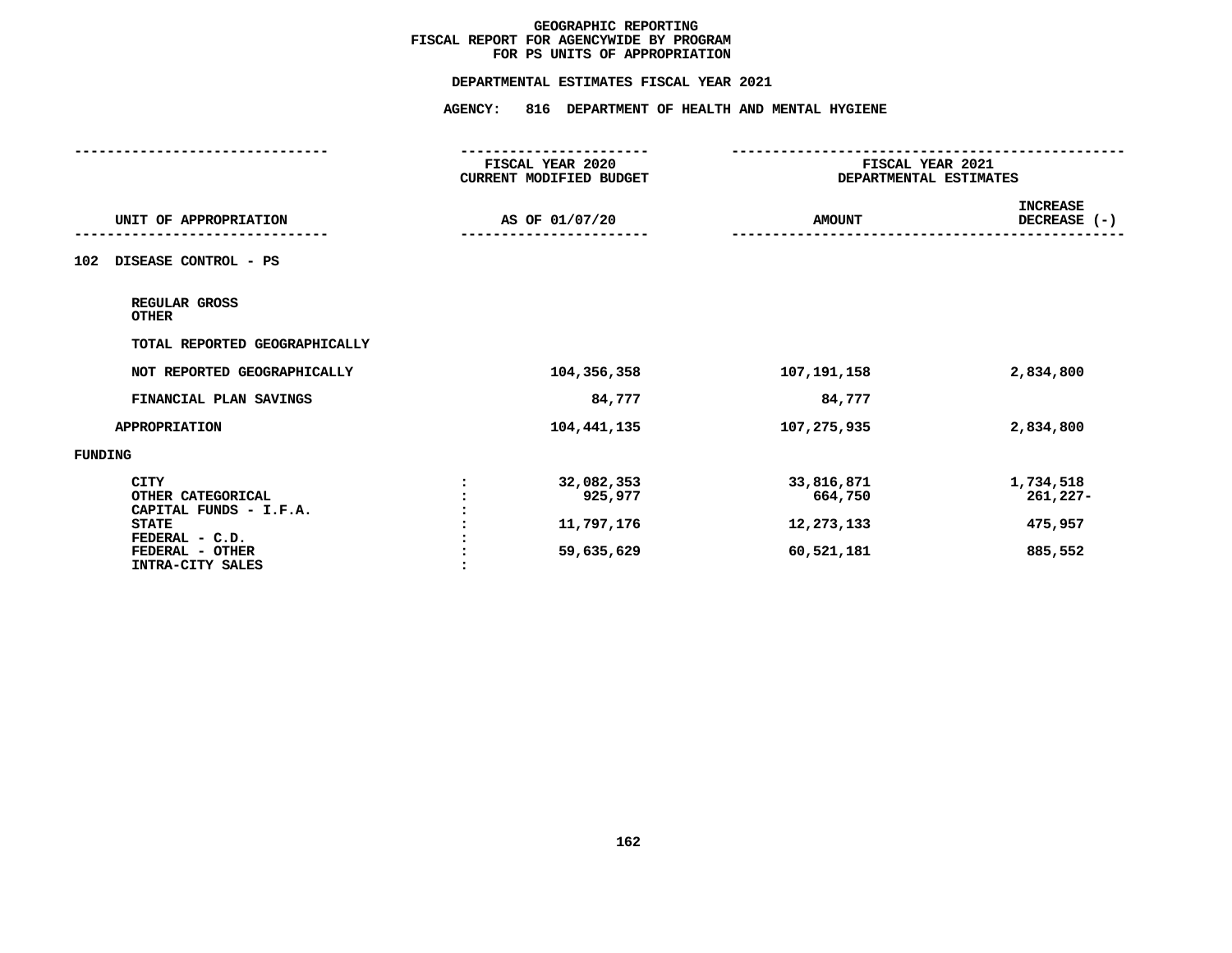| DEPARTMENTAL ESTIMATES FISCAL YEAR 2021                    |                                                                    |                         |                                             |                                            |  |
|------------------------------------------------------------|--------------------------------------------------------------------|-------------------------|---------------------------------------------|--------------------------------------------|--|
|                                                            | <b>AGENCY:</b>                                                     |                         | 816 DEPARTMENT OF HEALTH AND MENTAL HYGIENE |                                            |  |
|                                                            | -------------------<br>FISCAL YEAR 2020<br>CURRENT MODIFIED BUDGET |                         |                                             | FISCAL YEAR 2021<br>DEPARTMENTAL ESTIMATES |  |
| UNIT OF APPROPRIATION                                      |                                                                    | AS OF 01/07/20          | <b>AMOUNT</b>                               | <b>INCREASE</b><br>DECREASE $(-)$          |  |
| FAMILY & CHILD HLTH AND HLTH EQUITY - PS<br>103            |                                                                    |                         |                                             |                                            |  |
| REGULAR GROSS<br><b>OTHER</b>                              |                                                                    |                         |                                             |                                            |  |
| TOTAL REPORTED GEOGRAPHICALLY                              |                                                                    |                         |                                             |                                            |  |
| NOT REPORTED GEOGRAPHICALLY                                |                                                                    | 127,038,953             | 126,365,828                                 | 673,125-                                   |  |
| FINANCIAL PLAN SAVINGS                                     |                                                                    | 53,757                  | 53,757                                      |                                            |  |
| <b>APPROPRIATION</b>                                       |                                                                    | 127,092,710             | 126,419,585                                 | 673,125-                                   |  |
| <b>FUNDING</b>                                             |                                                                    |                         |                                             |                                            |  |
| <b>CITY</b><br>OTHER CATEGORICAL<br>CAPITAL FUNDS - I.F.A. |                                                                    | 79,749,483<br>5,000,000 | 87,445,518                                  | 7,696,035<br>$5,000,000 -$                 |  |
| <b>STATE</b>                                               |                                                                    | 34,838,947              | 35,056,333                                  | 217,386                                    |  |
| FEDERAL - C.D.<br>FEDERAL - OTHER<br>INTRA-CITY SALES      |                                                                    | 5,058,207<br>2,446,073  | 3,846,013<br>71,721                         | 1,212,194-<br>2,374,352-                   |  |
|                                                            |                                                                    |                         |                                             |                                            |  |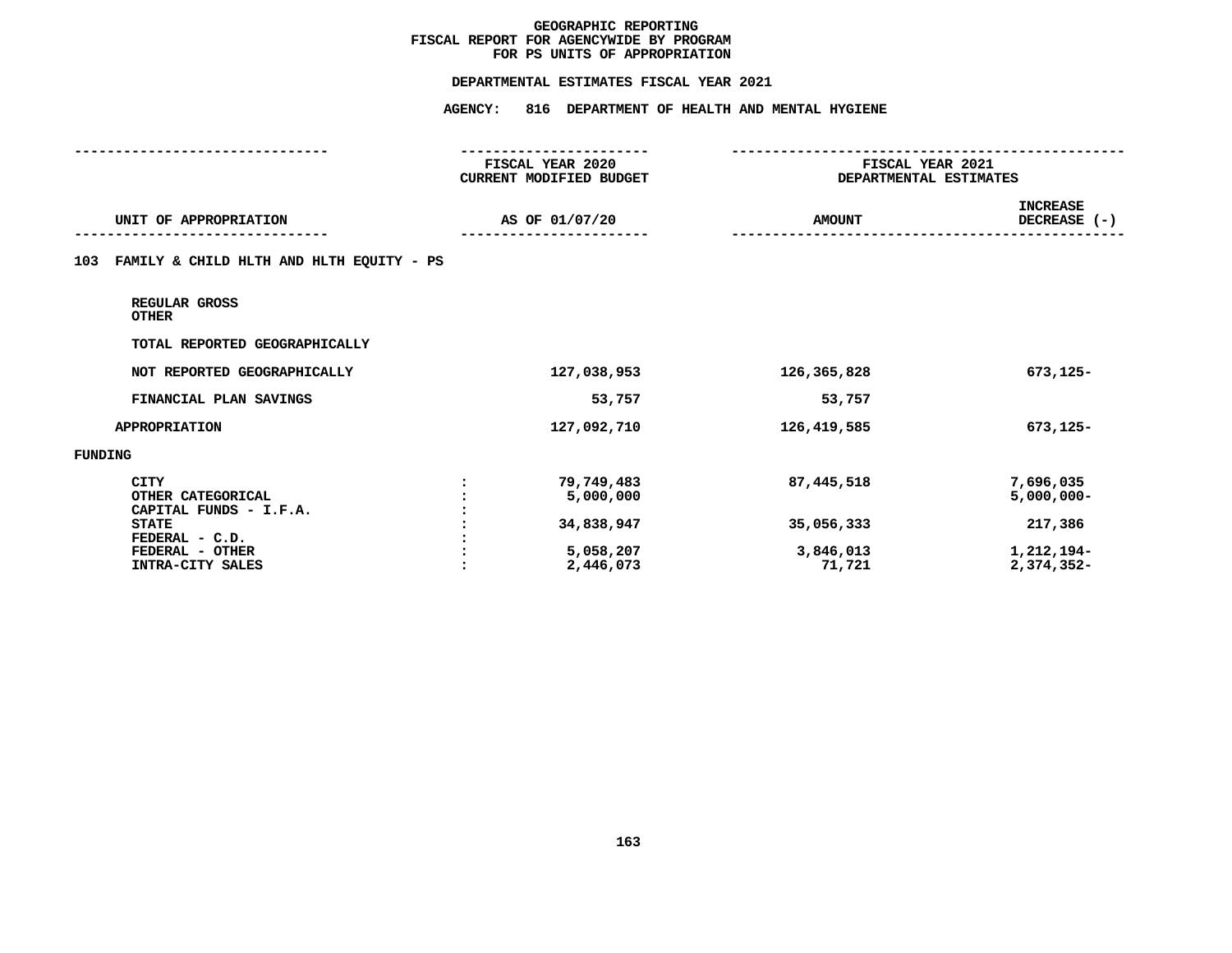|                                                                            | <b>AGENCY:</b><br>816 DEPARTMENT OF HEALTH AND MENTAL HYGIENE |                                   |                                            |  |
|----------------------------------------------------------------------------|---------------------------------------------------------------|-----------------------------------|--------------------------------------------|--|
|                                                                            | FISCAL YEAR 2020<br><b>CURRENT MODIFIED BUDGET</b>            |                                   | FISCAL YEAR 2021<br>DEPARTMENTAL ESTIMATES |  |
| UNIT OF APPROPRIATION                                                      | AS OF 01/07/20                                                | <b>AMOUNT</b>                     | <b>INCREASE</b><br>DECREASE $(-)$          |  |
| ENVIRONMENTAL HEALTH - PS<br>104                                           |                                                               |                                   |                                            |  |
| REGULAR GROSS<br><b>OTHER</b>                                              |                                                               |                                   |                                            |  |
| TOTAL REPORTED GEOGRAPHICALLY                                              |                                                               |                                   |                                            |  |
| NOT REPORTED GEOGRAPHICALLY                                                | 71,654,825                                                    | 71,670,177                        | 15,352                                     |  |
| FINANCIAL PLAN SAVINGS                                                     | 66,494-                                                       | 66,494-                           |                                            |  |
| <b>APPROPRIATION</b>                                                       | 71,588,331                                                    | 71,603,683                        | 15,352                                     |  |
| <b>FUNDING</b>                                                             |                                                               |                                   |                                            |  |
| <b>CITY</b><br>OTHER CATEGORICAL<br>CAPITAL FUNDS - I.F.A.<br><b>STATE</b> | 51,963,412<br>135,459<br>5,939,352                            | 52,875,055<br>96,026<br>6,132,931 | 911,643<br>$39,433-$<br>193,579            |  |
| FEDERAL - C.D.<br>FEDERAL - OTHER<br>INTRA-CITY SALES                      | 12,623,884<br>926,224                                         | 12,049,147<br>450,524             | $574,737-$<br>475,700-                     |  |
|                                                                            |                                                               |                                   |                                            |  |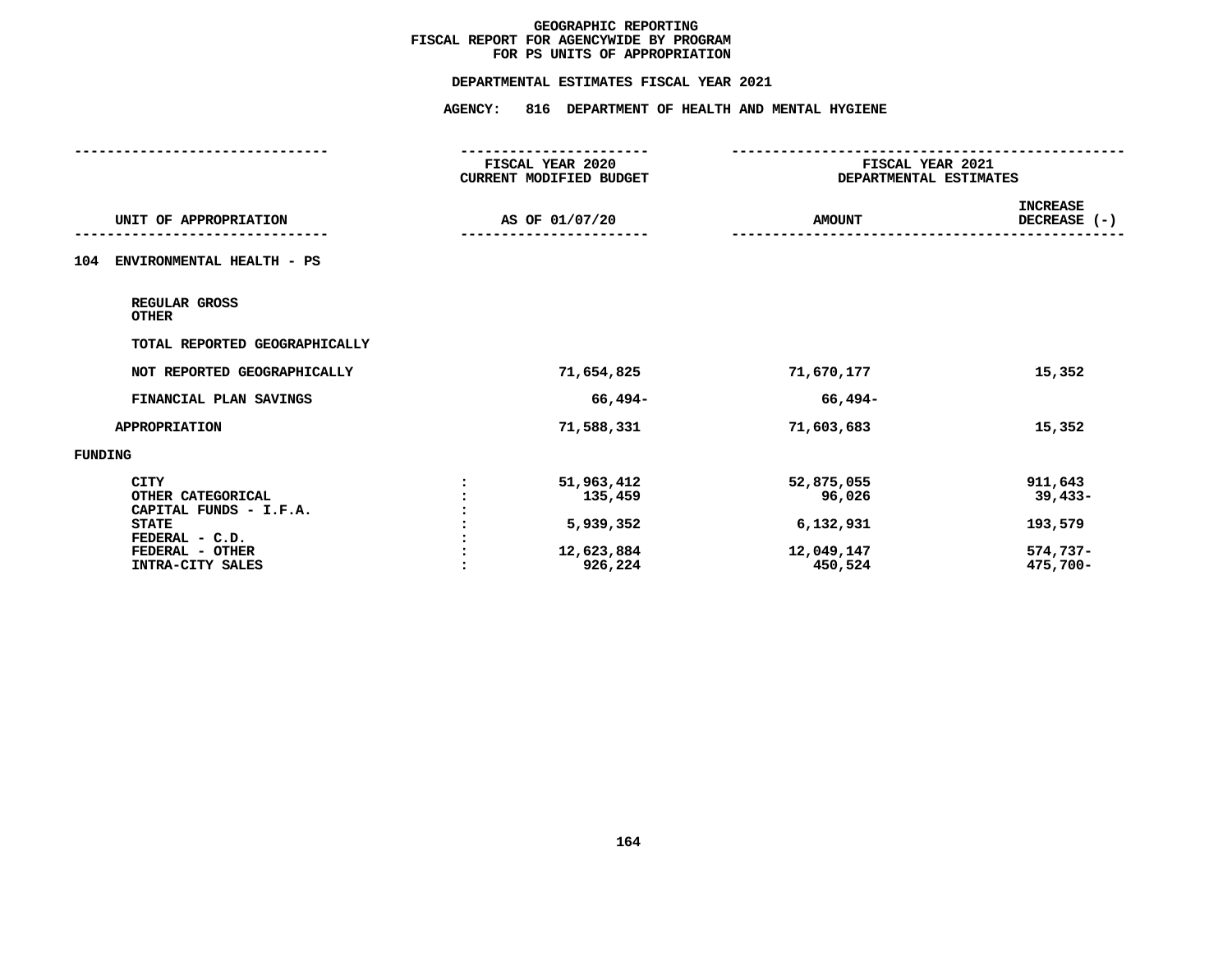|                                                       |                                                                     | DEPARTMENTAL ESTIMATES FISCAL YEAR 2021 |                                            |  |
|-------------------------------------------------------|---------------------------------------------------------------------|-----------------------------------------|--------------------------------------------|--|
|                                                       | <b>AGENCY:</b><br>816 DEPARTMENT OF HEALTH AND MENTAL HYGIENE       |                                         |                                            |  |
|                                                       | --------------------<br>FISCAL YEAR 2020<br>CURRENT MODIFIED BUDGET |                                         | FISCAL YEAR 2021<br>DEPARTMENTAL ESTIMATES |  |
| UNIT OF APPROPRIATION                                 | AS OF 01/07/20                                                      | <b>AMOUNT</b>                           | <b>INCREASE</b><br>DECREASE (-)            |  |
| EARLY INTERVENTION - PS<br>105                        |                                                                     |                                         |                                            |  |
| REGULAR GROSS<br>OTHER                                |                                                                     |                                         |                                            |  |
| TOTAL REPORTED GEOGRAPHICALLY                         |                                                                     |                                         |                                            |  |
| NOT REPORTED GEOGRAPHICALLY                           | 16,398,157                                                          | 16,470,005                              | 71,848                                     |  |
| FINANCIAL PLAN SAVINGS                                | 221,974-                                                            | 221,974-                                |                                            |  |
| <b>APPROPRIATION</b>                                  | 16,176,183                                                          | 16,248,031                              | 71,848                                     |  |
| <b>FUNDING</b>                                        |                                                                     |                                         |                                            |  |
| <b>CITY</b><br>OTHER CATEGORICAL                      | 3,762,828<br>$\ddot{\cdot}$                                         | 3,849,522                               | 86,694                                     |  |
| CAPITAL FUNDS - I.F.A.<br><b>STATE</b>                | 5,059,074                                                           | 5,059,074                               |                                            |  |
| FEDERAL - C.D.<br>FEDERAL - OTHER<br>INTRA-CITY SALES | 7,354,281                                                           | 7,339,435                               | 14,846-                                    |  |
|                                                       |                                                                     |                                         |                                            |  |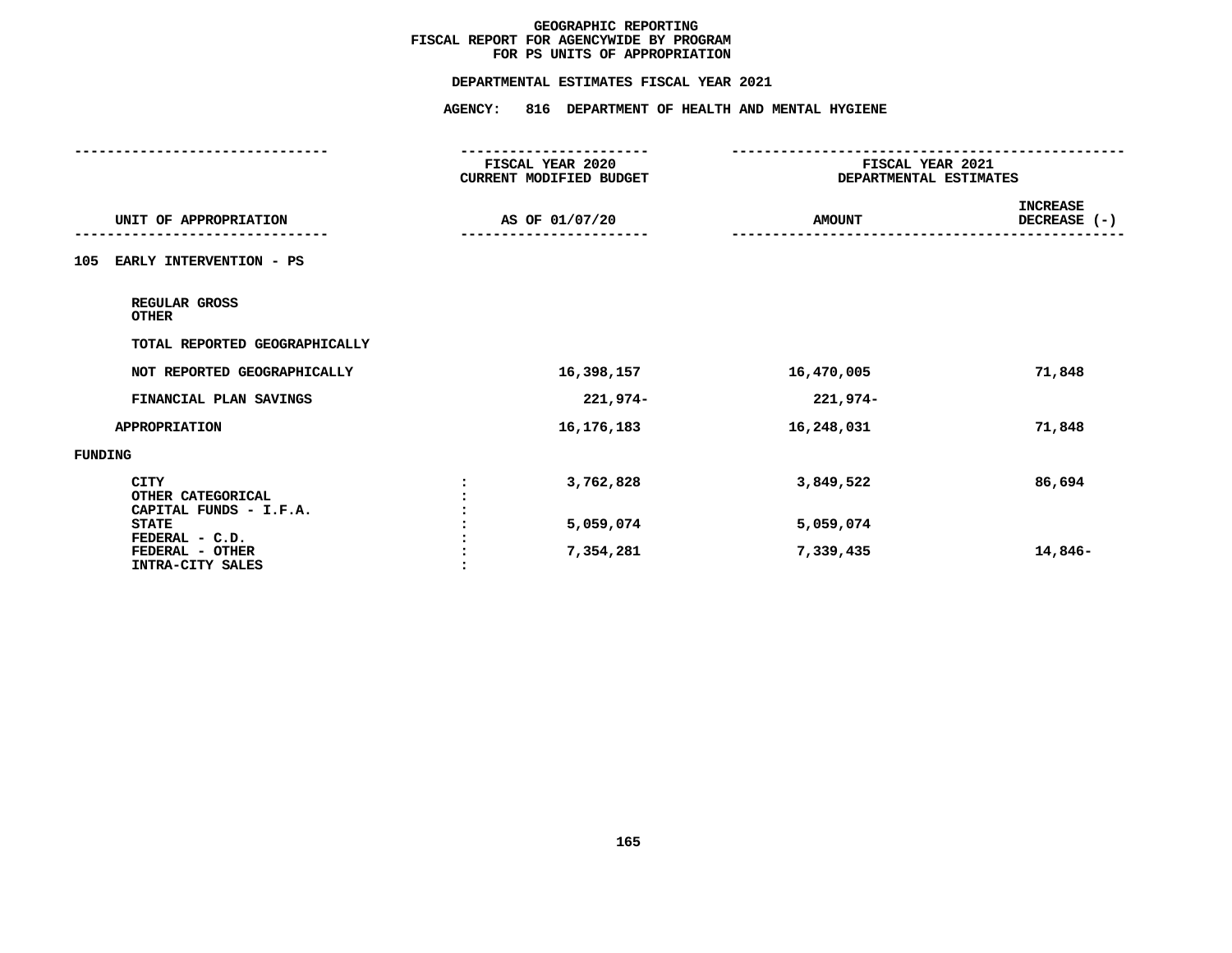| DEPARTMENTAL ESTIMATES FISCAL YEAR 2021               |                                                                    |                                            |                                   |
|-------------------------------------------------------|--------------------------------------------------------------------|--------------------------------------------|-----------------------------------|
|                                                       | <b>AGENCY:</b><br>816 DEPARTMENT OF HEALTH AND MENTAL HYGIENE      |                                            |                                   |
|                                                       | -------------------<br>FISCAL YEAR 2020<br>CURRENT MODIFIED BUDGET | FISCAL YEAR 2021<br>DEPARTMENTAL ESTIMATES |                                   |
| UNIT OF APPROPRIATION                                 | AS OF 01/07/20                                                     | <b>AMOUNT</b>                              | <b>INCREASE</b><br>DECREASE $(-)$ |
| OFFICE OF CHIEF MEDICAL EXAMINER - PS<br>106          |                                                                    |                                            |                                   |
| REGULAR GROSS<br>OTHER                                |                                                                    |                                            |                                   |
| TOTAL REPORTED GEOGRAPHICALLY                         |                                                                    |                                            |                                   |
| NOT REPORTED GEOGRAPHICALLY                           | 69,595,131                                                         | 68,185,431                                 | 1,409,700-                        |
| FINANCIAL PLAN SAVINGS                                | 860,096                                                            | 1,022,244                                  | 162,148                           |
| <b>APPROPRIATION</b>                                  | 70,455,227                                                         | 69,207,675                                 | 1,247,552-                        |
| <b>FUNDING</b>                                        |                                                                    |                                            |                                   |
| <b>CITY</b><br>OTHER CATEGORICAL                      | 66,461,967                                                         | 69,207,675                                 | 2,745,708                         |
| CAPITAL FUNDS - I.F.A.<br><b>STATE</b>                | 814,954                                                            |                                            | 814,954-                          |
| FEDERAL - C.D.<br>FEDERAL - OTHER<br>INTRA-CITY SALES | 3,178,306                                                          |                                            | $3,178,306 -$                     |
|                                                       |                                                                    |                                            |                                   |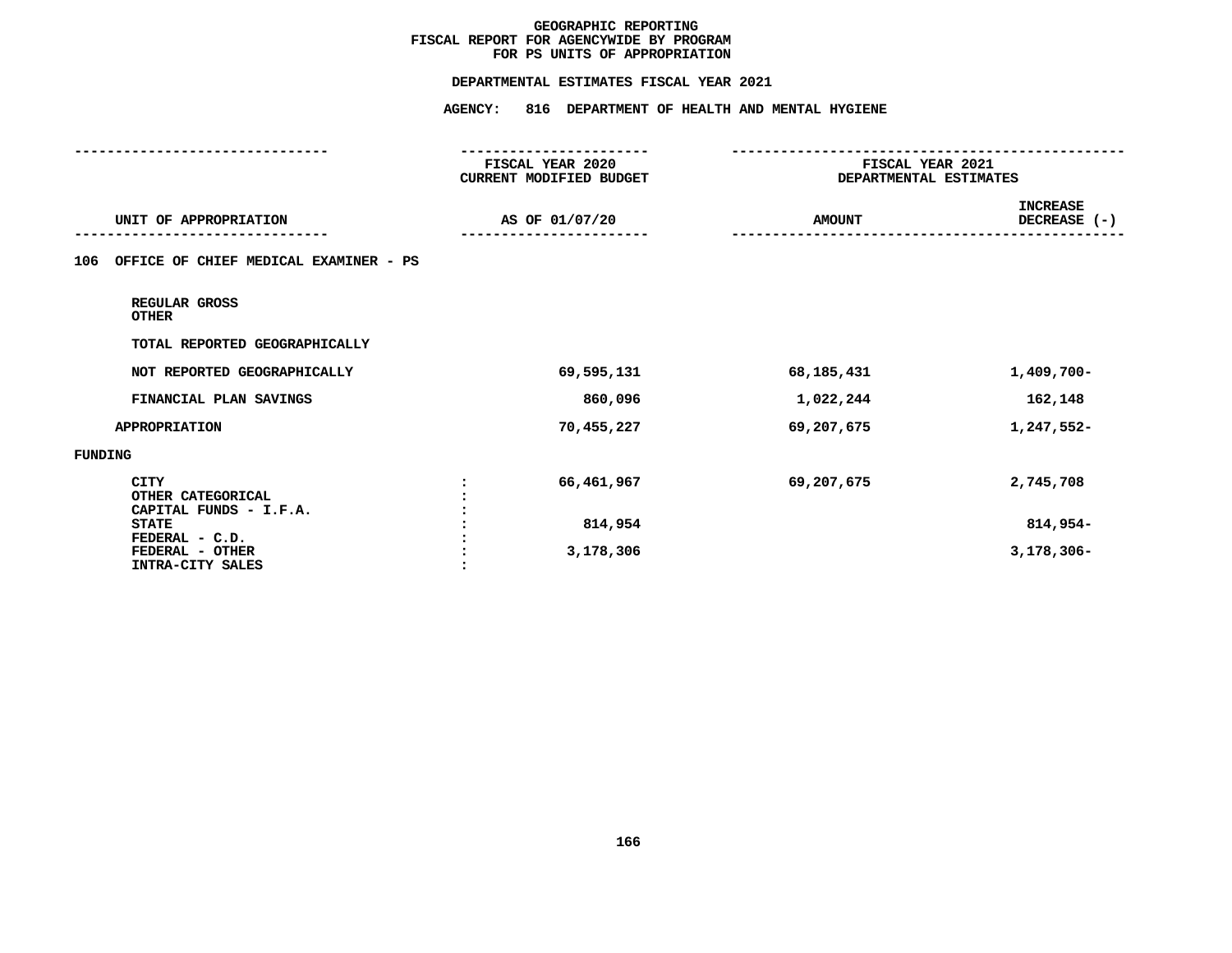| DEPARTMENTAL ESTIMATES FISCAL YEAR 2021                    |                                                                    |                                             |                                            |  |
|------------------------------------------------------------|--------------------------------------------------------------------|---------------------------------------------|--------------------------------------------|--|
|                                                            | <b>AGENCY:</b>                                                     | 816 DEPARTMENT OF HEALTH AND MENTAL HYGIENE |                                            |  |
|                                                            | -------------------<br>FISCAL YEAR 2020<br>CURRENT MODIFIED BUDGET |                                             | FISCAL YEAR 2021<br>DEPARTMENTAL ESTIMATES |  |
| UNIT OF APPROPRIATION                                      | AS OF 01/07/20                                                     | <b>AMOUNT</b>                               | <b>INCREASE</b><br>DECREASE $(-)$          |  |
| PREVENTION & PRIMARY CARE - PS<br>107                      |                                                                    |                                             |                                            |  |
| REGULAR GROSS<br>OTHER                                     |                                                                    |                                             |                                            |  |
| TOTAL REPORTED GEOGRAPHICALLY                              |                                                                    |                                             |                                            |  |
| NOT REPORTED GEOGRAPHICALLY                                | 17,570,725                                                         | 12,930,365                                  | $4,640,360 -$                              |  |
| FINANCIAL PLAN SAVINGS                                     | 44,102-                                                            | 44,102-                                     |                                            |  |
| <b>APPROPRIATION</b>                                       | 17,526,623                                                         | 12,886,263                                  | 4,640,360-                                 |  |
| <b>FUNDING</b>                                             |                                                                    |                                             |                                            |  |
| <b>CITY</b><br>OTHER CATEGORICAL<br>CAPITAL FUNDS - I.F.A. | 9,812,109<br>832                                                   | 9,707,958                                   | 104,151-<br>832-                           |  |
| <b>STATE</b>                                               | 4,351,285                                                          | 2,024,273                                   | 2,327,012-                                 |  |
| FEDERAL - C.D.<br>FEDERAL - OTHER<br>INTRA-CITY SALES      | 3,362,397                                                          | 1,154,032                                   | $2,208,365-$                               |  |
|                                                            |                                                                    |                                             |                                            |  |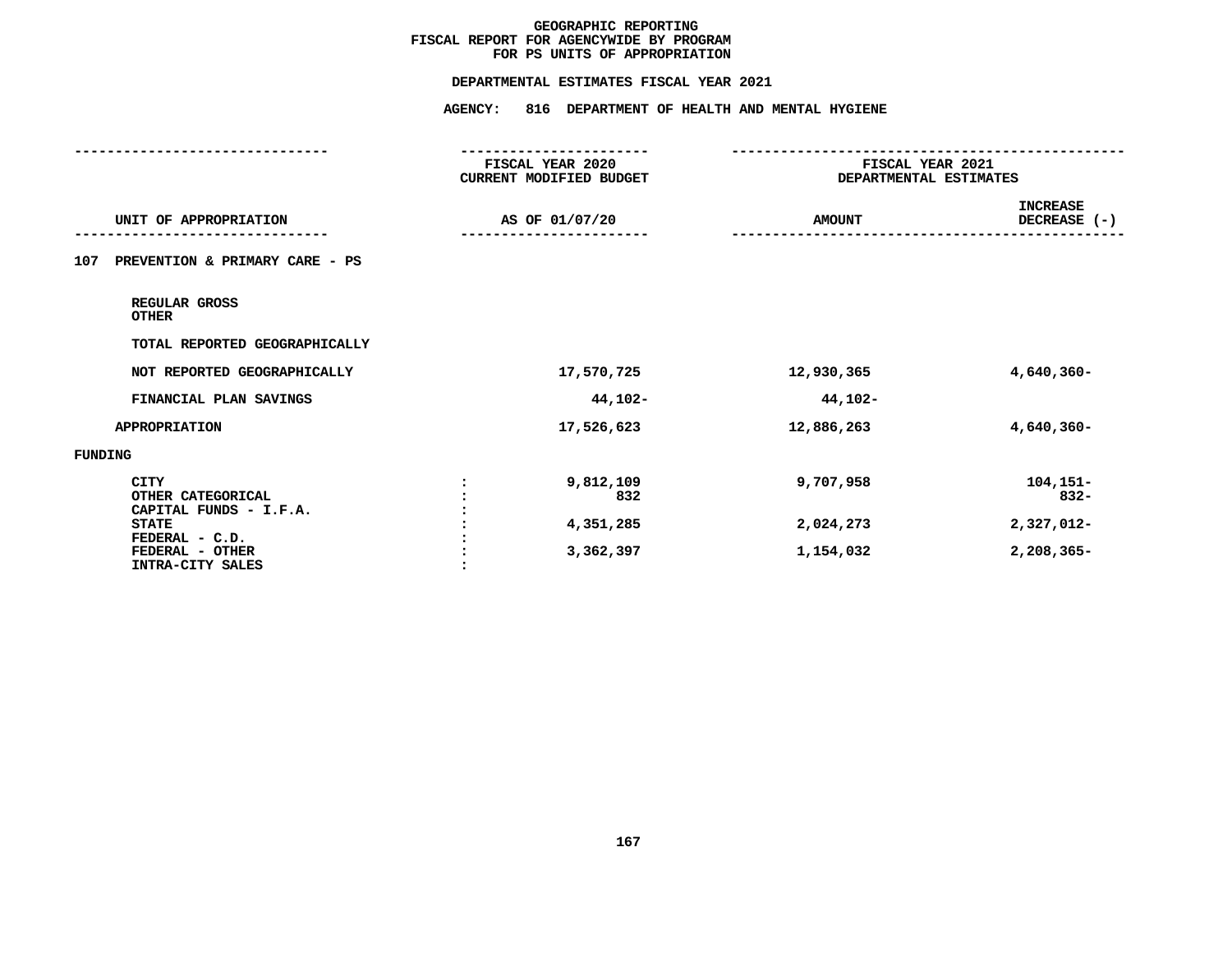# **PS UNITS OF APPROPRIATION DEPARTMENTAL**

|                                                            | FISCAL YEAR 2020<br><b>CURRENT MODIFIED BUDGET</b> | FISCAL YEAR 2021<br>DEPARTMENTAL ESTIMATES |                                 |
|------------------------------------------------------------|----------------------------------------------------|--------------------------------------------|---------------------------------|
| UNIT OF APPROPRIATION                                      | AS OF 01/07/20                                     | <b>AMOUNT</b>                              | <b>INCREASE</b><br>DECREASE (-) |
| MENTAL HYGIENE MANAGEMENT SERVICES - PS<br>108             |                                                    |                                            |                                 |
| REGULAR GROSS<br><b>OTHER</b>                              | 12,458,184<br>8,717                                | 16,493,091                                 | 4,034,907<br>8,717-             |
| TOTAL REPORTED GEOGRAPHICALLY                              | 12,466,901                                         | 16,493,091                                 | 4,026,190                       |
| NOT REPORTED GEOGRAPHICALLY                                | 41,052,056                                         | 40,491,197                                 | $560,859-$                      |
| FINANCIAL PLAN SAVINGS                                     | 51,600                                             | 344,942-                                   | 396,542-                        |
| <b>APPROPRIATION</b>                                       | 53,570,557                                         | 56,639,346                                 | 3,068,789                       |
| FUNDING                                                    |                                                    |                                            |                                 |
| <b>CITY</b><br>OTHER CATEGORICAL<br>CAPITAL FUNDS - I.F.A. | 31,834,040                                         | 35,814,673                                 | 3,980,633                       |
| <b>STATE</b><br>FEDERAL - C.D.                             | 15,778,760                                         | 15,290,419                                 | 488,341-                        |
| FEDERAL - OTHER<br>INTRA-CITY SALES                        | 5,957,757                                          | 5,534,254                                  | 423,503-                        |
|                                                            |                                                    |                                            |                                 |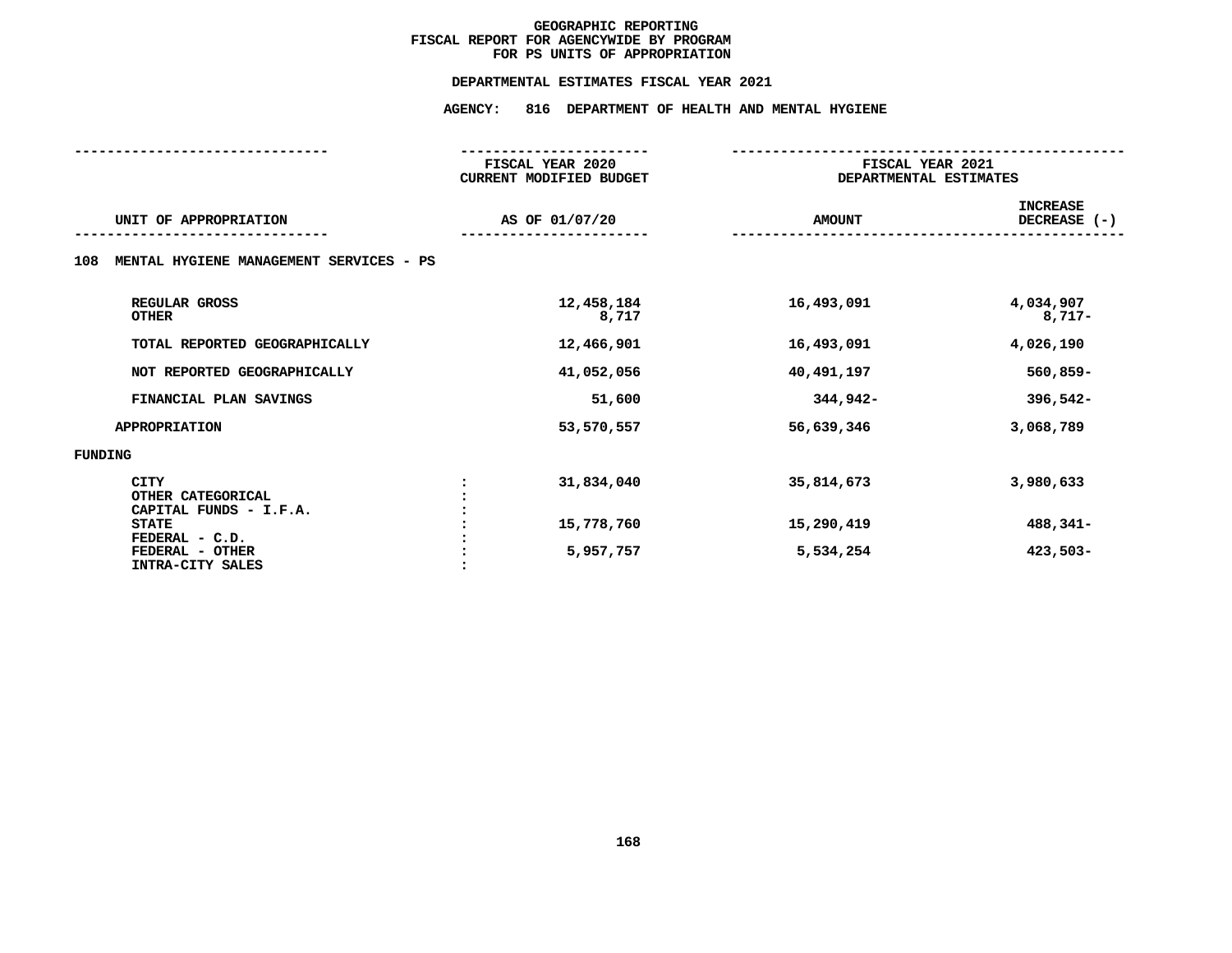|                                                                                                                                     | DEPARTMENTAL ESTIMATES FISCAL YEAR 2021                                   |                                                |                                                    |  |
|-------------------------------------------------------------------------------------------------------------------------------------|---------------------------------------------------------------------------|------------------------------------------------|----------------------------------------------------|--|
|                                                                                                                                     | <b>AGENCY:</b>                                                            | 816 DEPARTMENT OF HEALTH AND MENTAL HYGIENE    |                                                    |  |
|                                                                                                                                     | -------------------<br>FISCAL YEAR 2020<br><b>CURRENT MODIFIED BUDGET</b> |                                                | FISCAL YEAR 2021<br>DEPARTMENTAL ESTIMATES         |  |
| UNIT OF APPROPRIATION                                                                                                               | AS OF 01/07/20                                                            | <b>AMOUNT</b>                                  | <b>INCREASE</b><br>DECREASE $(-)$                  |  |
| EPIDEMIOLOGY - PS<br>109                                                                                                            |                                                                           |                                                |                                                    |  |
| REGULAR GROSS<br><b>OTHER</b>                                                                                                       |                                                                           |                                                |                                                    |  |
| TOTAL REPORTED GEOGRAPHICALLY                                                                                                       |                                                                           |                                                |                                                    |  |
| NOT REPORTED GEOGRAPHICALLY                                                                                                         | 18,004,162                                                                | 17,611,700                                     | $392,462-$                                         |  |
| FINANCIAL PLAN SAVINGS                                                                                                              | 10,882                                                                    | 10,882                                         |                                                    |  |
| <b>APPROPRIATION</b>                                                                                                                | 18,015,044                                                                | 17,622,582                                     | 392,462-                                           |  |
| <b>FUNDING</b>                                                                                                                      |                                                                           |                                                |                                                    |  |
| <b>CITY</b><br>OTHER CATEGORICAL<br>CAPITAL FUNDS - I.F.A.<br><b>STATE</b><br>FEDERAL - C.D.<br>FEDERAL - OTHER<br>INTRA-CITY SALES | 11,934,252<br>50,537<br>1,279,689<br>4,695,566<br>55,000                  | 12,052,898<br>50,666<br>1,295,781<br>4,223,237 | 118,646<br>129<br>16,092<br>472,329-<br>$55,000 -$ |  |
|                                                                                                                                     |                                                                           |                                                |                                                    |  |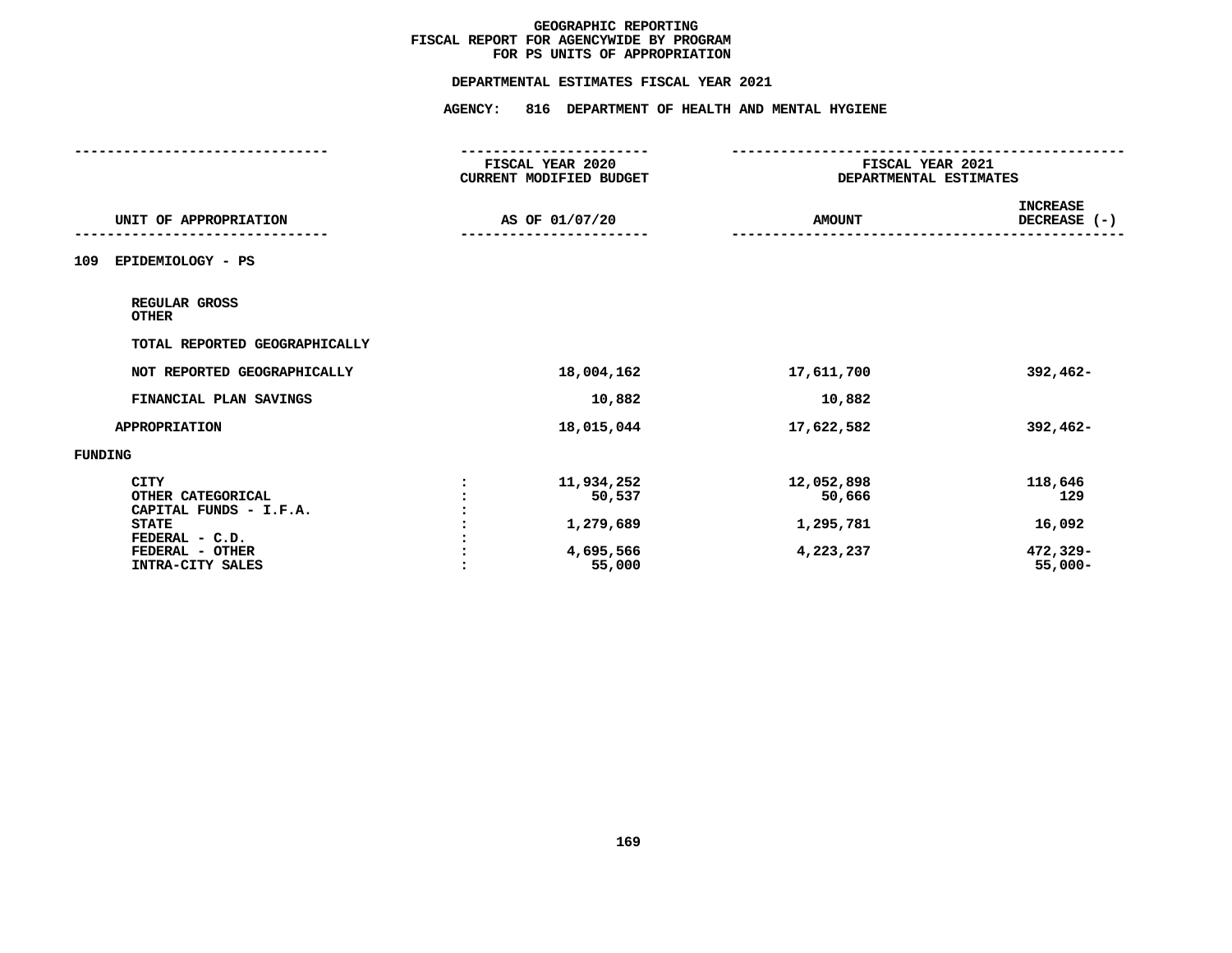| DEPARTMENTAL ESTIMATES FISCAL YEAR 2021                                    |                                                    |                         |                                            |  |
|----------------------------------------------------------------------------|----------------------------------------------------|-------------------------|--------------------------------------------|--|
| <b>AGENCY:</b><br>816 DEPARTMENT OF HEALTH AND MENTAL HYGIENE              |                                                    |                         |                                            |  |
|                                                                            | FISCAL YEAR 2020<br><b>CURRENT MODIFIED BUDGET</b> |                         | FISCAL YEAR 2021<br>DEPARTMENTAL ESTIMATES |  |
| UNIT OF APPROPRIATION                                                      | AS OF 01/07/20                                     | <b>AMOUNT</b>           | <b>INCREASE</b><br>DECREASE (-)            |  |
| HEALTH ADMINISTRATION - OTPS<br>111                                        |                                                    |                         |                                            |  |
| TOTAL REPORTED GEOGRAPHICALLY                                              |                                                    |                         |                                            |  |
| NOT REPORTED GEOGRAPHICALLY                                                | 116,450,872                                        | 104,623,821             | 11,827,051-                                |  |
| FINANCIAL PLAN SAVINGS                                                     | 2,824,433                                          | 3,788,646               | 964,213                                    |  |
| <b>APPROPRIATION</b>                                                       | 119,275,305                                        | 108,412,467             | 10,862,838-                                |  |
| FUNDING                                                                    |                                                    |                         |                                            |  |
| <b>CITY</b><br>OTHER CATEGORICAL<br>CAPITAL FUNDS - I.F.A.<br><b>STATE</b> | 103, 119, 682<br>726,490<br>10,004,755             | 96,842,183<br>8,782,500 | $6,277,499-$<br>$726,490-$<br>1,222,255-   |  |
| FEDERAL - C.D.<br>FEDERAL - OTHER<br>INTRA-CITY SALES                      | 3,739,482<br>1,684,896                             | 2,677,784<br>110,000    | 1,061,698-<br>1,574,896-                   |  |
|                                                                            |                                                    |                         |                                            |  |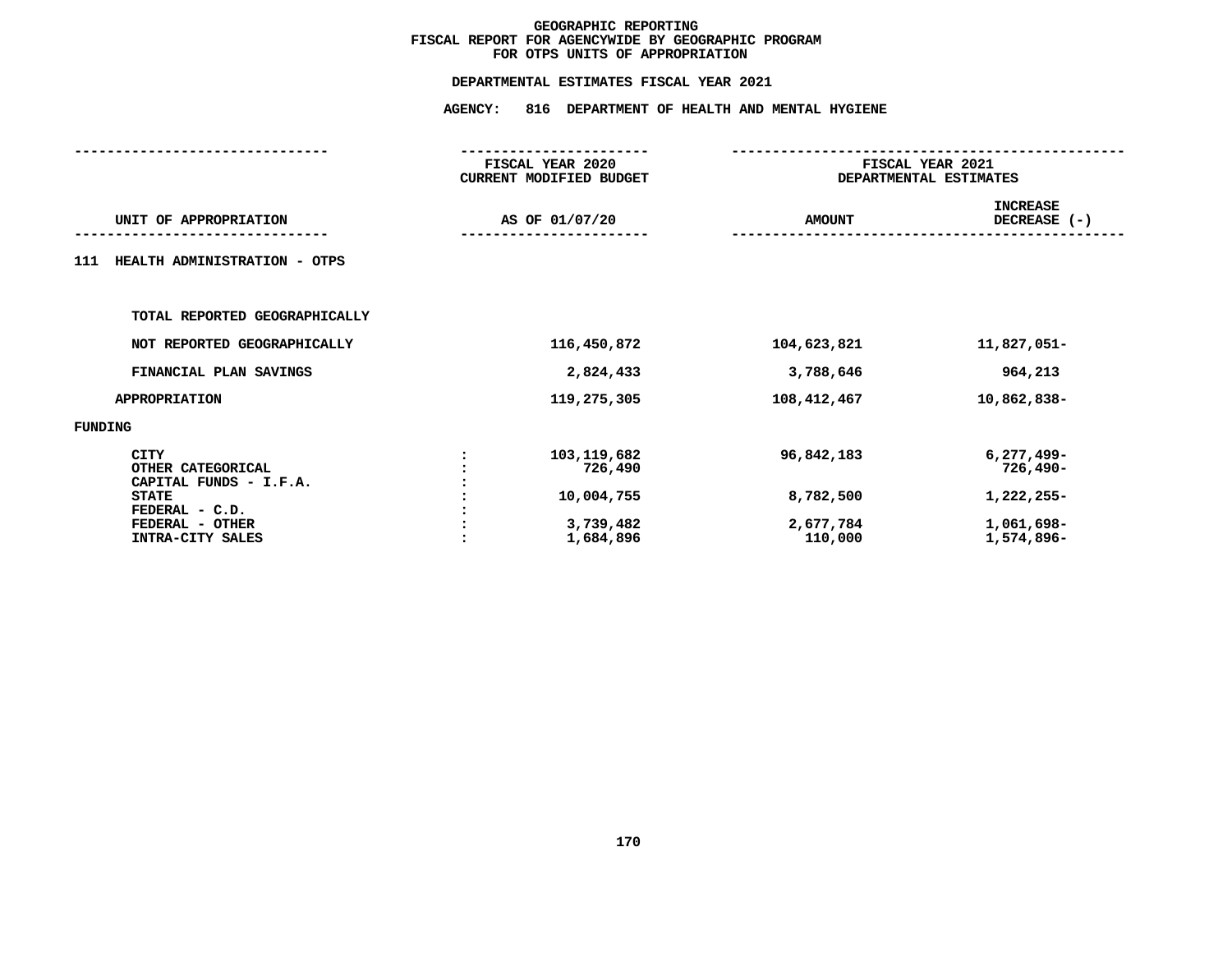# **OTPS UNITS OF APPROPRIATION DEPARTMENTAL**

|                                                                                                                              | FISCAL YEAR 2020<br><b>CURRENT MODIFIED BUDGET</b>           | FISCAL YEAR 2021<br>DEPARTMENTAL ESTIMATES                  |                                                                        |
|------------------------------------------------------------------------------------------------------------------------------|--------------------------------------------------------------|-------------------------------------------------------------|------------------------------------------------------------------------|
| UNIT OF APPROPRIATION                                                                                                        | AS OF 01/07/20                                               | <b>AMOUNT</b>                                               | <b>INCREASE</b><br>DECREASE (-)                                        |
| DISEASE CONTROL - OTPS<br>112                                                                                                |                                                              |                                                             |                                                                        |
| TOTAL REPORTED GEOGRAPHICALLY                                                                                                |                                                              |                                                             |                                                                        |
| NOT REPORTED GEOGRAPHICALLY                                                                                                  | 189,885,597                                                  | 169,228,289                                                 | 20,657,308-                                                            |
| FINANCIAL PLAN SAVINGS                                                                                                       | 2,072,224                                                    | 3,723,224                                                   | 1,651,000                                                              |
| <b>APPROPRIATION</b>                                                                                                         | 191,957,821                                                  | 172,951,513                                                 | 19,006,308-                                                            |
| FUNDING                                                                                                                      |                                                              |                                                             |                                                                        |
| CITY<br>OTHER CATEGORICAL<br>CAPITAL FUNDS - I.F.A.<br><b>STATE</b><br>FEDERAL - C.D.<br>FEDERAL - OTHER<br>INTRA-CITY SALES | 43,235,894<br>835,666<br>10,242,876<br>137,546,385<br>97,000 | 32,506,106<br>672,177<br>6,142,856<br>133,610,374<br>20,000 | 10,729,788-<br>163,489-<br>$4,100,020 -$<br>$3,936,011-$<br>$77,000 -$ |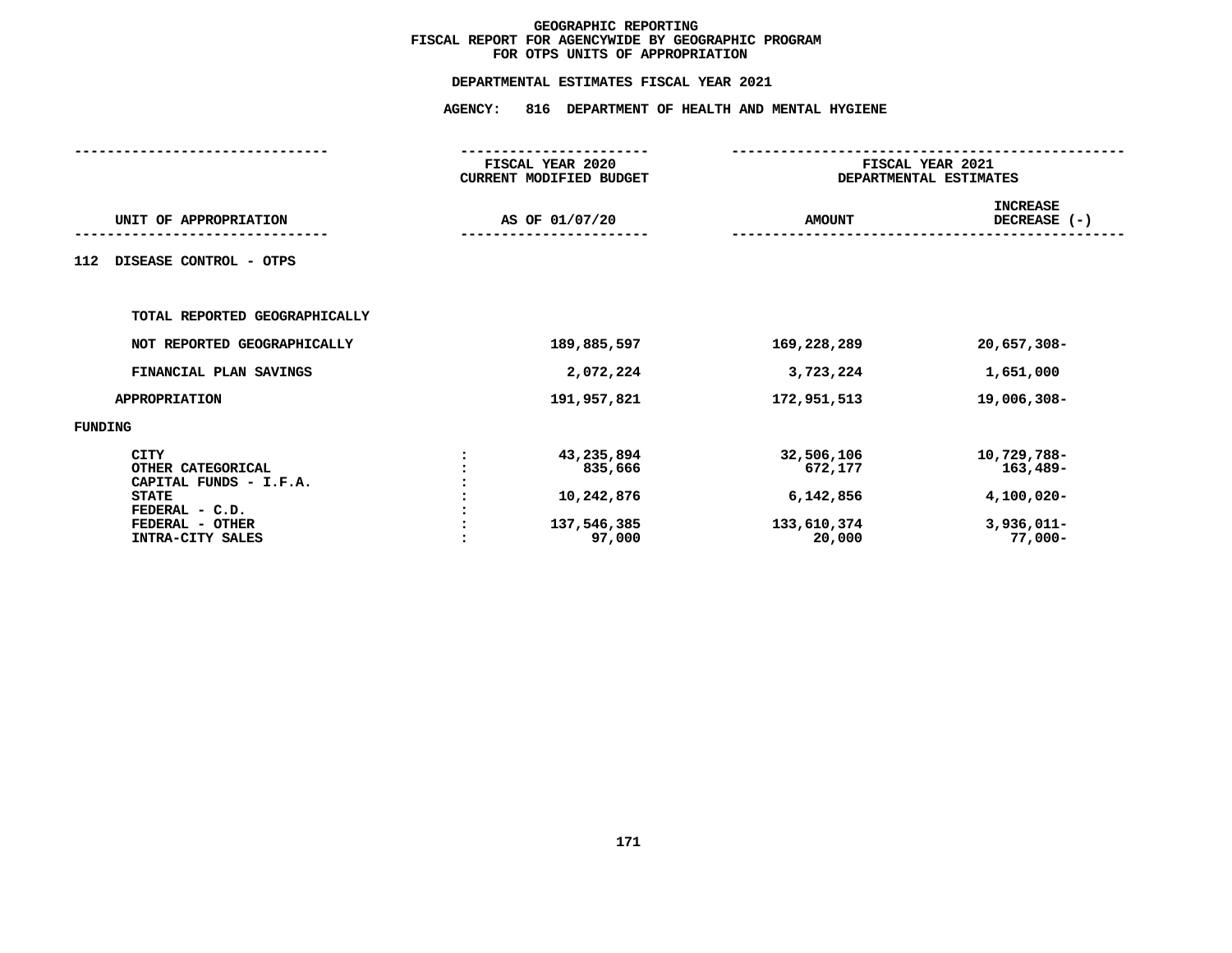# **OTPS UNITS OF APPROPRIATION DEPARTMENTAL**

|                                                                                                                              | FISCAL YEAR 2020<br>CURRENT MODIFIED BUDGET              | FISCAL YEAR 2021<br>DEPARTMENTAL ESTIMATES |                                                                |
|------------------------------------------------------------------------------------------------------------------------------|----------------------------------------------------------|--------------------------------------------|----------------------------------------------------------------|
| UNIT OF APPROPRIATION                                                                                                        | AS OF 01/07/20                                           | <b>AMOUNT</b>                              | <b>INCREASE</b><br>DECREASE (-)                                |
| FAMILY & CHILD HLTH AND HLTH EQUITY-OTPS<br>113                                                                              |                                                          |                                            |                                                                |
| TOTAL REPORTED GEOGRAPHICALLY                                                                                                |                                                          |                                            |                                                                |
| NOT REPORTED GEOGRAPHICALLY                                                                                                  | 63,617,939                                               | 54, 563, 341                               | $9,054,598-$                                                   |
| FINANCIAL PLAN SAVINGS                                                                                                       |                                                          |                                            |                                                                |
| <b>APPROPRIATION</b>                                                                                                         | 63,617,939                                               | 54, 563, 341                               | $9,054,598-$                                                   |
| FUNDING                                                                                                                      |                                                          |                                            |                                                                |
| CITY<br>OTHER CATEGORICAL<br>CAPITAL FUNDS - I.F.A.<br><b>STATE</b><br>FEDERAL - C.D.<br>FEDERAL - OTHER<br>INTRA-CITY SALES | 45,511,379<br>3,880<br>15,533,781<br>2,508,899<br>60,000 | 38,381,604<br>13,946,665<br>2,235,072      | 7,129,775-<br>$3,880-$<br>1,587,116-<br>273,827-<br>$60,000 -$ |
|                                                                                                                              |                                                          |                                            |                                                                |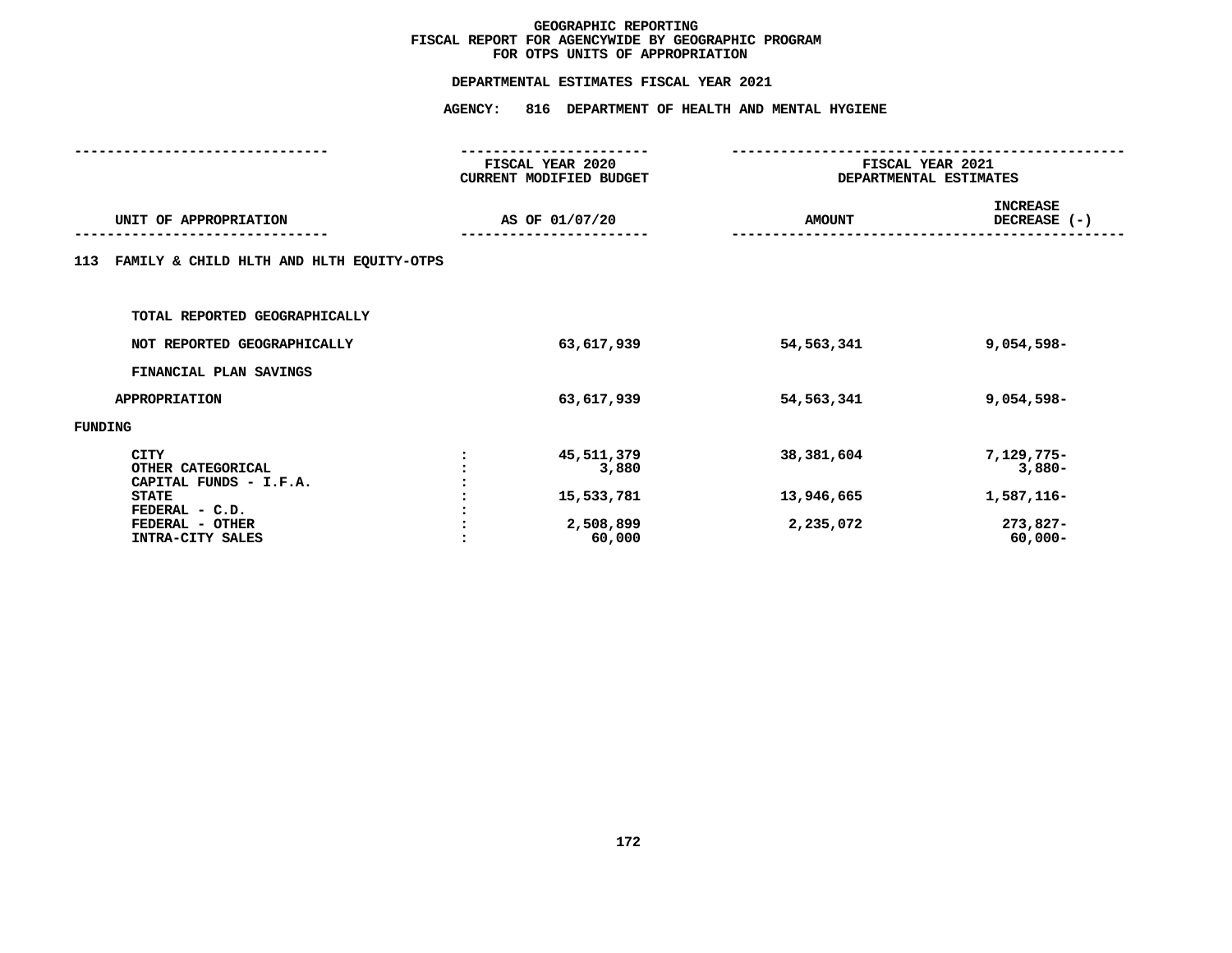# **OTPS UNITS OF APPROPRIATION DEPARTMENTAL**

|                                                                                                                              | FISCAL YEAR 2020<br><b>CURRENT MODIFIED BUDGET</b> |                                                              | FISCAL YEAR 2021<br>DEPARTMENTAL ESTIMATES        |                                                                 |
|------------------------------------------------------------------------------------------------------------------------------|----------------------------------------------------|--------------------------------------------------------------|---------------------------------------------------|-----------------------------------------------------------------|
| UNIT OF APPROPRIATION                                                                                                        |                                                    | AS OF 01/07/20                                               | <b>AMOUNT</b>                                     | <b>INCREASE</b><br>DECREASE (-)                                 |
| ENVIRONMENTAL HEALTH - OTPS<br>114                                                                                           |                                                    |                                                              |                                                   |                                                                 |
| TOTAL REPORTED GEOGRAPHICALLY                                                                                                |                                                    |                                                              |                                                   |                                                                 |
| NOT REPORTED GEOGRAPHICALLY                                                                                                  |                                                    | 36,622,953                                                   | 29,930,442                                        | $6,692,511-$                                                    |
| FINANCIAL PLAN SAVINGS                                                                                                       |                                                    | 176,180                                                      | 176,180                                           |                                                                 |
| <b>APPROPRIATION</b>                                                                                                         |                                                    | 36,799,133                                                   | 30,106,622                                        | $6,692,511-$                                                    |
| FUNDING                                                                                                                      |                                                    |                                                              |                                                   |                                                                 |
| CITY<br>OTHER CATEGORICAL<br>CAPITAL FUNDS - I.F.A.<br><b>STATE</b><br>FEDERAL - C.D.<br>FEDERAL - OTHER<br>INTRA-CITY SALES |                                                    | 30,984,099<br>586,545<br>1,565,877<br>1,596,579<br>2,066,033 | 25,603,472<br>1,285,541<br>1,197,912<br>2,019,697 | $5,380,627-$<br>586,545-<br>$280, 336 -$<br>398,667-<br>46,336- |
|                                                                                                                              |                                                    |                                                              |                                                   |                                                                 |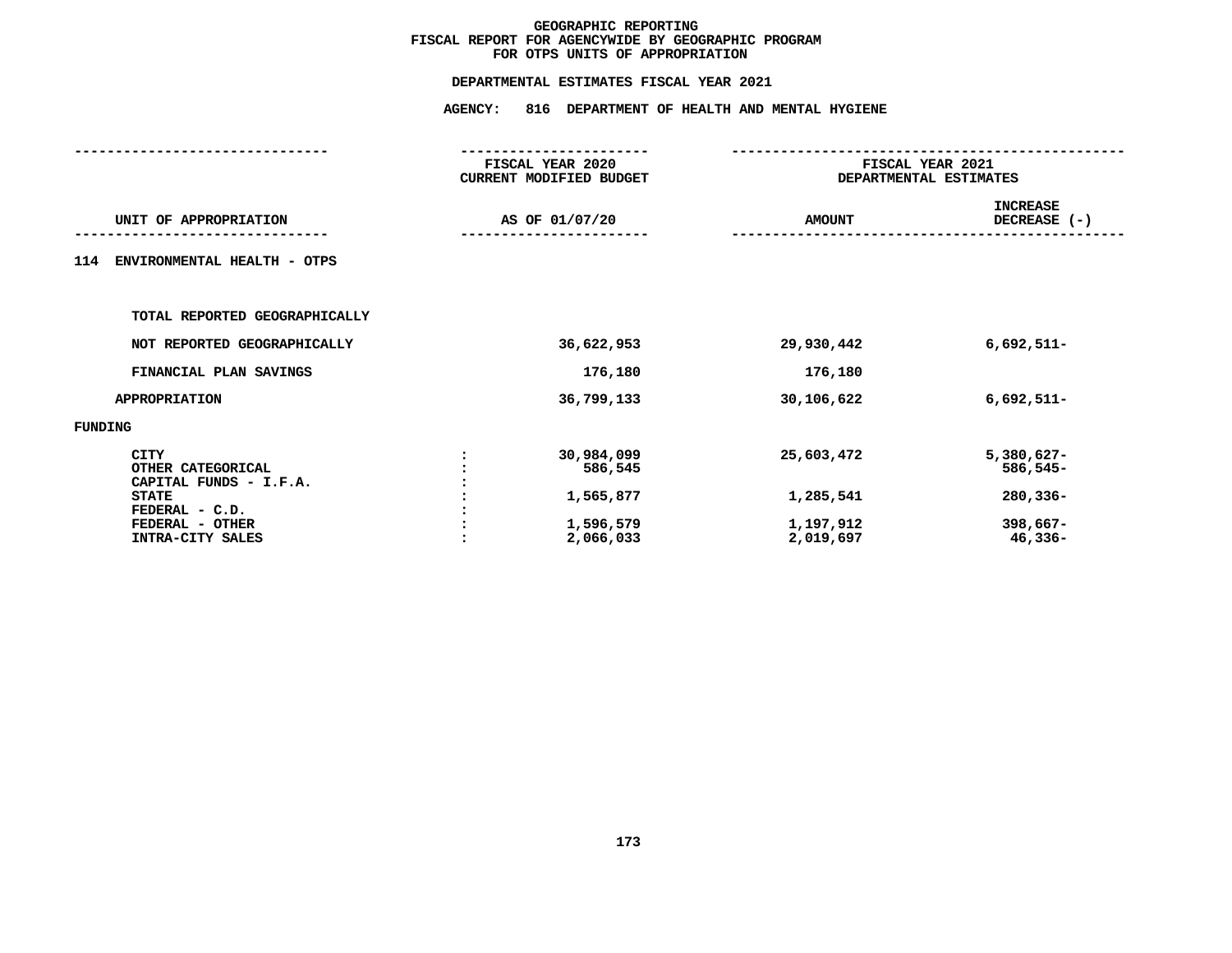# **OTPS UNITS OF APPROPRIATION DEPARTMENTAL**

|                                                     | FISCAL YEAR 2020<br>CURRENT MODIFIED BUDGET | FISCAL YEAR 2021<br>DEPARTMENTAL ESTIMATES |                                 |
|-----------------------------------------------------|---------------------------------------------|--------------------------------------------|---------------------------------|
| UNIT OF APPROPRIATION                               | AS OF 01/07/20                              | <b>AMOUNT</b>                              | <b>INCREASE</b><br>DECREASE (-) |
| EARLY INTERVENTION - OTPS<br>115                    |                                             |                                            |                                 |
| TOTAL REPORTED GEOGRAPHICALLY                       |                                             |                                            |                                 |
| NOT REPORTED GEOGRAPHICALLY                         | 261,727,202                                 | 201,668,398                                | 60,058,804-                     |
| FINANCIAL PLAN SAVINGS                              |                                             |                                            |                                 |
| <b>APPROPRIATION</b>                                | 261,727,202                                 | 201,668,398                                | 60,058,804-                     |
| FUNDING                                             |                                             |                                            |                                 |
| CITY<br>OTHER CATEGORICAL<br>CAPITAL FUNDS - I.F.A. | 77,584,632                                  | 92,594,624                                 | 15,009,992                      |
| <b>STATE</b><br>FEDERAL - C.D.                      | 174,015,419                                 | 98,992,931                                 | 75,022,488-                     |
| FEDERAL - OTHER<br>INTRA-CITY SALES                 | 10,127,151                                  | 10,080,843                                 | $46,308-$                       |
|                                                     |                                             |                                            |                                 |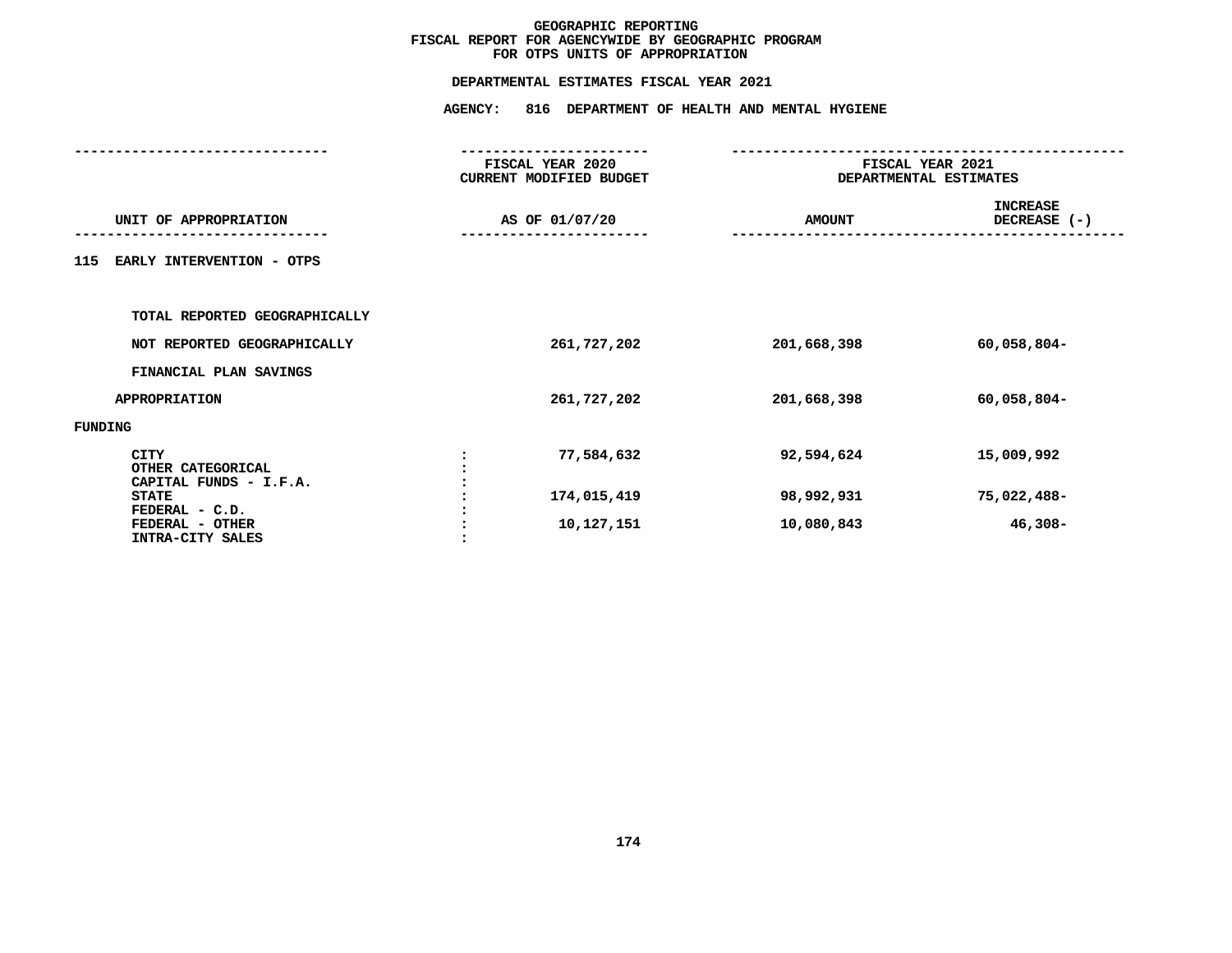# **OTPS UNITS OF APPROPRIATION DEPARTMENTAL**

|                                                                                                                                     | FISCAL YEAR 2020<br><b>CURRENT MODIFIED BUDGET</b>       | FISCAL YEAR 2021<br>DEPARTMENTAL ESTIMATES |                                                                    |
|-------------------------------------------------------------------------------------------------------------------------------------|----------------------------------------------------------|--------------------------------------------|--------------------------------------------------------------------|
| UNIT OF APPROPRIATION                                                                                                               | AS OF 01/07/20                                           | <b>AMOUNT</b>                              | <b>INCREASE</b><br>DECREASE (-)                                    |
| OFFICE OF CHIEF MEDICAL EXAMINER - OTPS<br>116                                                                                      |                                                          |                                            |                                                                    |
| TOTAL REPORTED GEOGRAPHICALLY                                                                                                       |                                                          |                                            |                                                                    |
| NOT REPORTED GEOGRAPHICALLY                                                                                                         | 25,966,401                                               | 17,885,979                                 | $8,080,422-$                                                       |
| FINANCIAL PLAN SAVINGS                                                                                                              | 359,894-                                                 | 136,030-                                   | 223,864                                                            |
| APPROPRIATION                                                                                                                       | 25,606,507                                               | 17,749,949                                 | 7,856,558-                                                         |
| FUNDING                                                                                                                             |                                                          |                                            |                                                                    |
| <b>CITY</b><br>OTHER CATEGORICAL<br>CAPITAL FUNDS - I.F.A.<br><b>STATE</b><br>FEDERAL - C.D.<br>FEDERAL - OTHER<br>INTRA-CITY SALES | 19,722,637<br>465,956<br>2,539,516<br>2,870,443<br>7,955 | 17,749,949                                 | 1,972,688-<br>465,956-<br>$2,539,516-$<br>$2,870,443-$<br>$7,955-$ |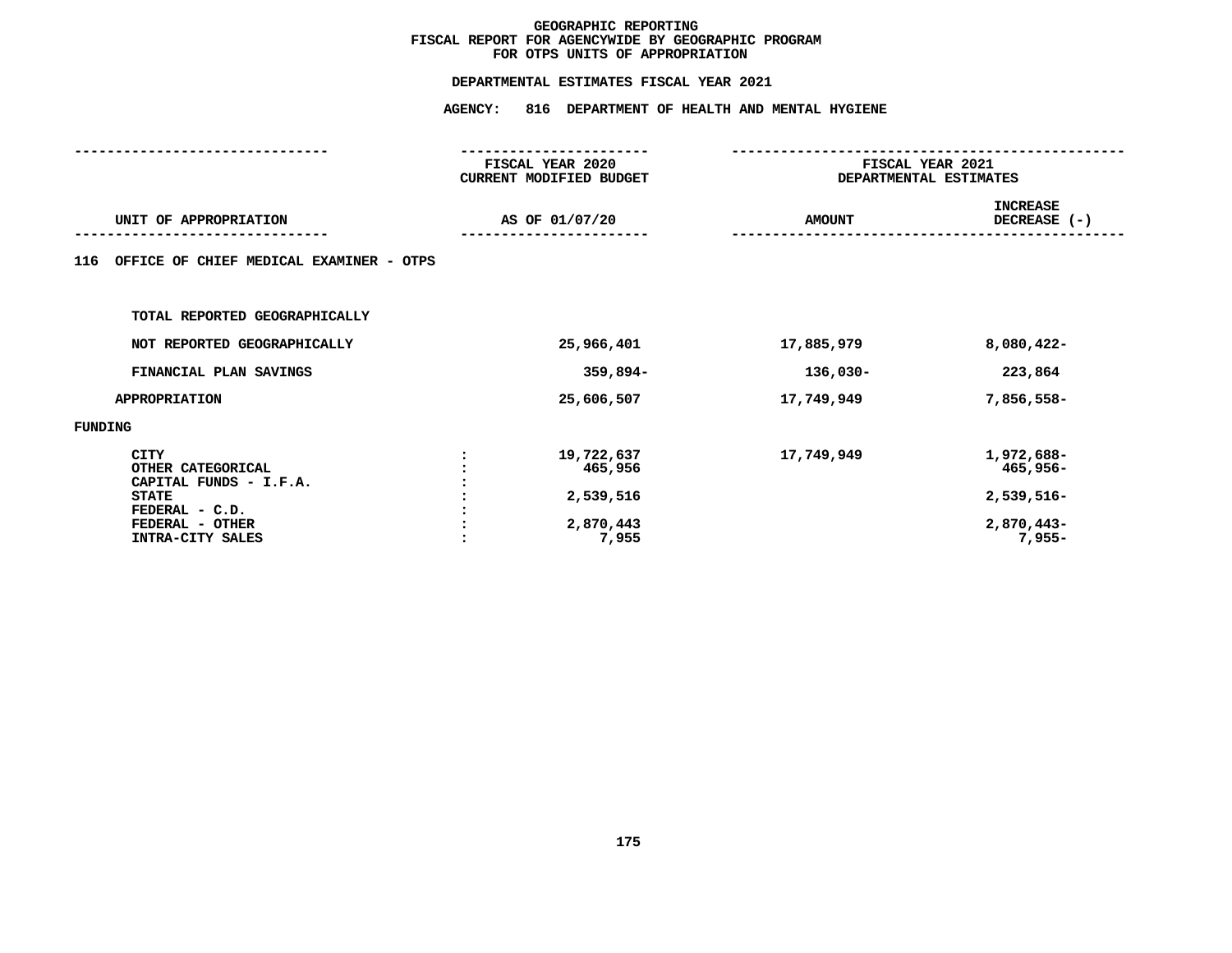# **OTPS UNITS OF APPROPRIATION DEPARTMENTAL**

|                                                                                                                                     | FISCAL YEAR 2020<br>CURRENT MODIFIED BUDGET                          |                                    | FISCAL YEAR 2021<br>DEPARTMENTAL ESTIMATES                      |
|-------------------------------------------------------------------------------------------------------------------------------------|----------------------------------------------------------------------|------------------------------------|-----------------------------------------------------------------|
| UNIT OF APPROPRIATION                                                                                                               | AS OF 01/07/20                                                       | <b>AMOUNT</b>                      | <b>INCREASE</b><br>DECREASE (-)                                 |
| PREVENTION & PRIMARY CARE - OTPS<br>117                                                                                             |                                                                      |                                    |                                                                 |
| TOTAL REPORTED GEOGRAPHICALLY                                                                                                       |                                                                      |                                    |                                                                 |
| NOT REPORTED GEOGRAPHICALLY                                                                                                         | 61,343,779                                                           | 49,632,828                         | 11,710,951-                                                     |
| FINANCIAL PLAN SAVINGS                                                                                                              |                                                                      |                                    |                                                                 |
| <b>APPROPRIATION</b>                                                                                                                | 61,343,779                                                           | 49,632,828                         | 11,710,951-                                                     |
| FUNDING                                                                                                                             |                                                                      |                                    |                                                                 |
| <b>CITY</b><br>OTHER CATEGORICAL<br>CAPITAL FUNDS - I.F.A.<br><b>STATE</b><br>FEDERAL - C.D.<br>FEDERAL - OTHER<br>INTRA-CITY SALES | 48,841,753<br>8,234<br>10,948,664<br>1,275,128<br>270,000<br>$\cdot$ | 40,183,127<br>8,884,730<br>564,971 | 8,658,626-<br>$8,234-$<br>2,063,934-<br>710,157-<br>$270,000 -$ |
|                                                                                                                                     |                                                                      |                                    |                                                                 |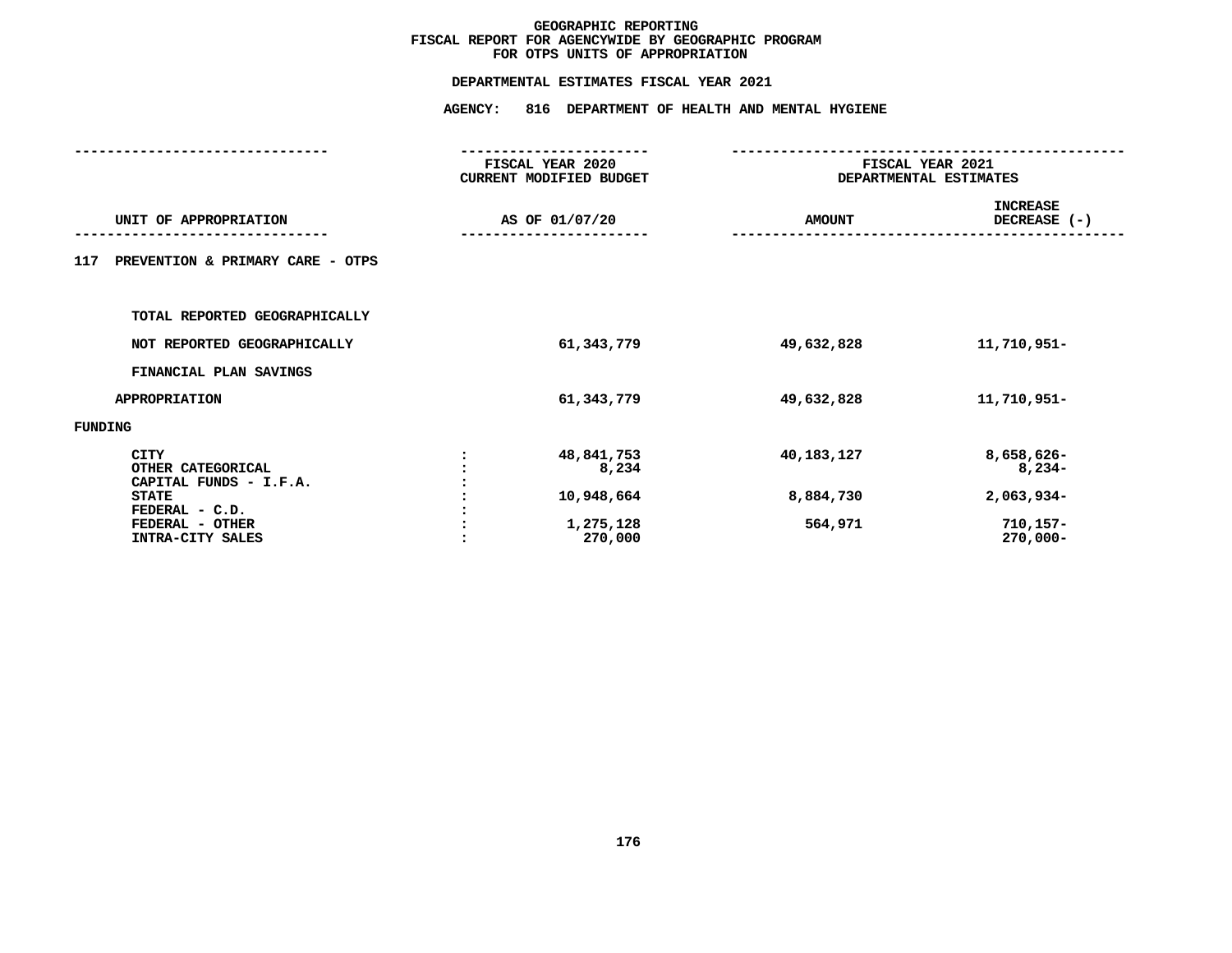### **OTPS UNITS OF APPROPRIATION DEPARTMENTAL**

|                                                     | FISCAL YEAR 2020        | FISCAL YEAR 2021       |                                 |
|-----------------------------------------------------|-------------------------|------------------------|---------------------------------|
|                                                     | CURRENT MODIFIED BUDGET | DEPARTMENTAL ESTIMATES |                                 |
| UNIT OF APPROPRIATION                               | AS OF 01/07/20          | <b>AMOUNT</b>          | <b>INCREASE</b><br>DECREASE (-) |
|                                                     |                         |                        |                                 |
| MENTAL HYGIENE MANAGEMENT SERVICES- OTPS<br>118     |                         |                        |                                 |
|                                                     |                         |                        |                                 |
| TOTAL REPORTED GEOGRAPHICALLY                       | 20,562,135              |                        | 20,562,135-                     |
| NOT REPORTED GEOGRAPHICALLY                         | 31,738,418              | 32,606,650             | 868,232                         |
| FINANCIAL PLAN SAVINGS                              | 293,165-                | 2,953,369              | 3,246,534                       |
| <b>APPROPRIATION</b>                                | 52,007,388              | 35,560,019             | 16,447,369-                     |
| FUNDING                                             |                         |                        |                                 |
| CITY<br>OTHER CATEGORICAL<br>CAPITAL FUNDS - I.F.A. | 45,189,630              | 29,492,718             | 15,696,912-                     |
| <b>STATE</b><br>FEDERAL - C.D.                      | 3,590,269               | 3,181,039              | $409,230 -$                     |
| FEDERAL - OTHER<br>INTRA-CITY SALES                 | 3,227,489               | 2,886,262              | 341,227-                        |
|                                                     |                         |                        |                                 |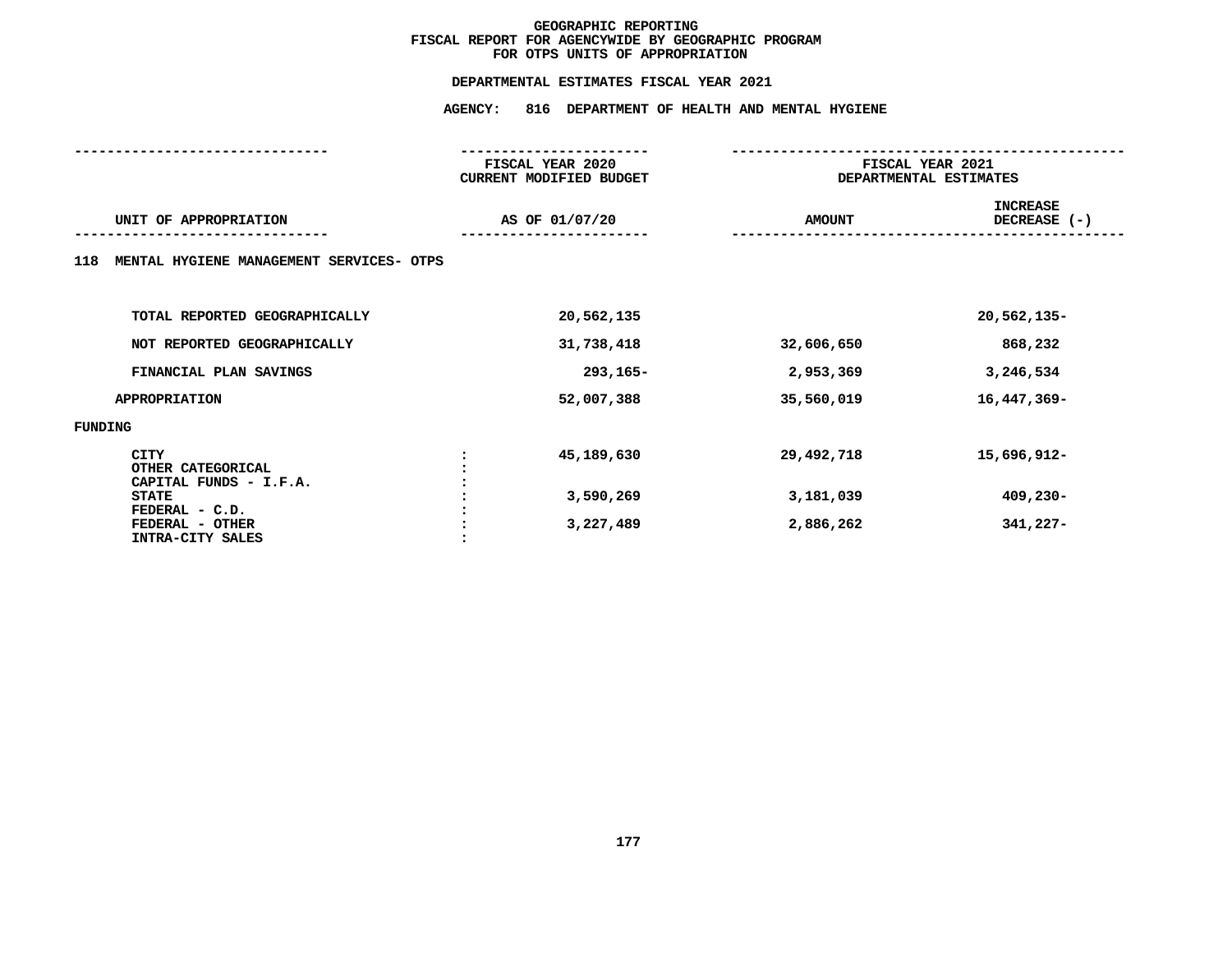### **OTPS UNITS OF APPROPRIATION DEPARTMENTAL**

| FISCAL YEAR 2020<br>CURRENT MODIFIED BUDGET |                                             | FISCAL YEAR 2021<br>DEPARTMENTAL ESTIMATES   |
|---------------------------------------------|---------------------------------------------|----------------------------------------------|
| AS OF 01/07/20                              | <b>AMOUNT</b>                               | <b>INCREASE</b><br>DECREASE (-)              |
|                                             |                                             |                                              |
|                                             |                                             |                                              |
| 5,207,182                                   | 4,077,656                                   | 1,129,526-                                   |
|                                             |                                             |                                              |
| 5,207,182                                   | 4,077,656                                   | 1,129,526-                                   |
|                                             |                                             |                                              |
| 2,314,911<br>46,069<br>387,411<br>2,458,791 | 2,104,445<br>41,000<br>387,620<br>1,544,591 | $210,466-$<br>$5,069-$<br>209<br>$914,200 -$ |
|                                             |                                             |                                              |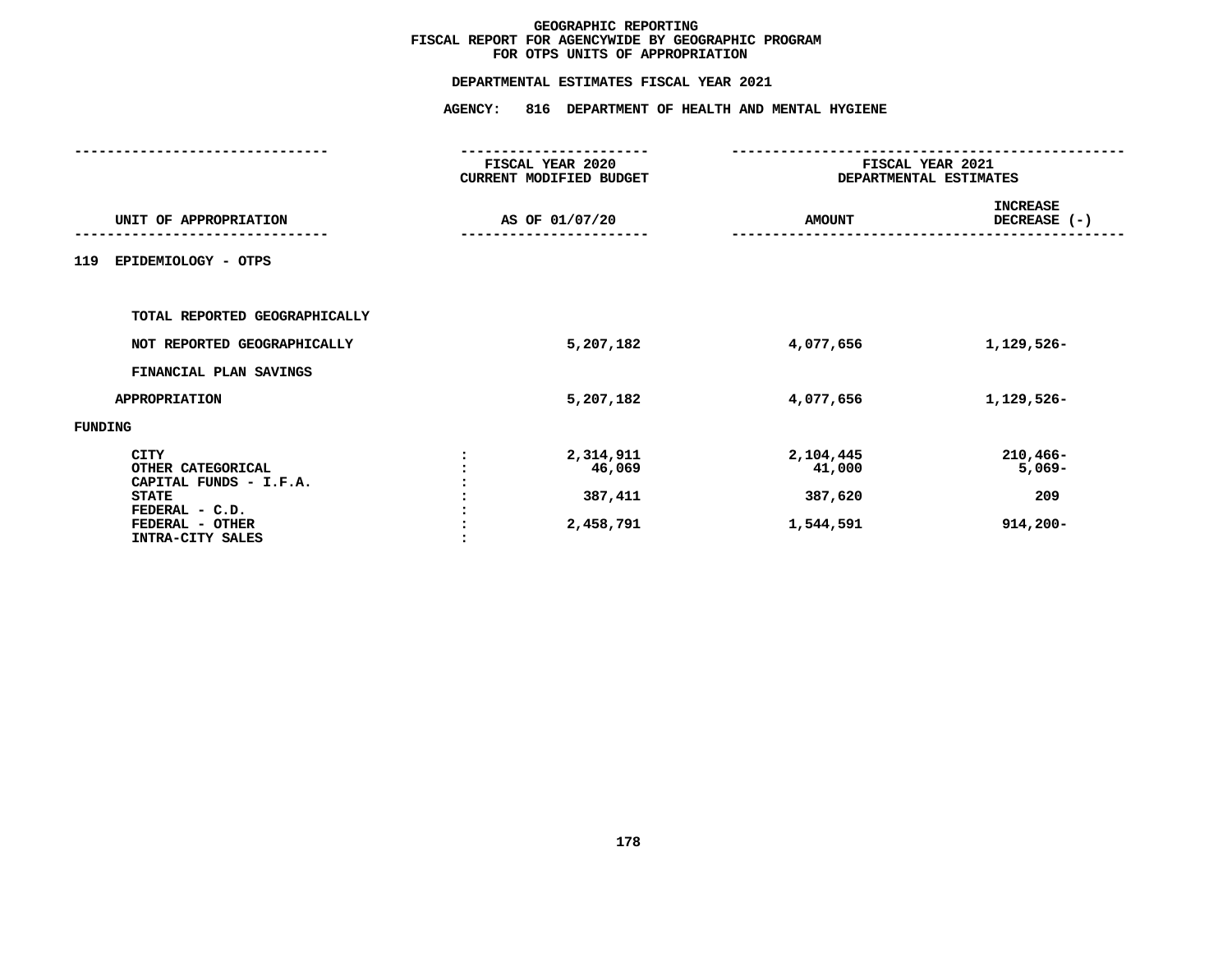### **OTPS UNITS OF APPROPRIATION DEPARTMENTAL**

|                                                            | FISCAL YEAR 2020<br>CURRENT MODIFIED BUDGET | FISCAL YEAR 2021<br>DEPARTMENTAL ESTIMATES |                                 |  |  |
|------------------------------------------------------------|---------------------------------------------|--------------------------------------------|---------------------------------|--|--|
| UNIT OF APPROPRIATION                                      | AS OF 01/07/20                              | <b>AMOUNT</b>                              | <b>INCREASE</b><br>DECREASE (-) |  |  |
| <b>MENTAL HEALTH</b><br>120                                |                                             |                                            |                                 |  |  |
| TOTAL REPORTED GEOGRAPHICALLY                              | 344,221,972                                 | 346,719,751                                | 2,497,779                       |  |  |
| NOT REPORTED GEOGRAPHICALLY                                | 17,774,717                                  | 942,250                                    | 16,832,467-                     |  |  |
| FINANCIAL PLAN SAVINGS                                     |                                             |                                            |                                 |  |  |
| <b>APPROPRIATION</b>                                       | 361,996,689                                 | 347,662,001                                | 14,334,688-                     |  |  |
| FUNDING                                                    |                                             |                                            |                                 |  |  |
| <b>CITY</b><br>OTHER CATEGORICAL<br>CAPITAL FUNDS - I.F.A. | 133,596,789                                 | 122,890,248                                | 10,706,541-                     |  |  |
| <b>STATE</b><br>FEDERAL - C.D.                             | 207,475,496                                 | 204,310,199                                | $3,165,297-$                    |  |  |
| FEDERAL - OTHER<br>INTRA-CITY SALES                        | 18,758,404<br>2,166,000                     | 18,295,554<br>2,166,000                    | 462,850-                        |  |  |
|                                                            |                                             |                                            |                                 |  |  |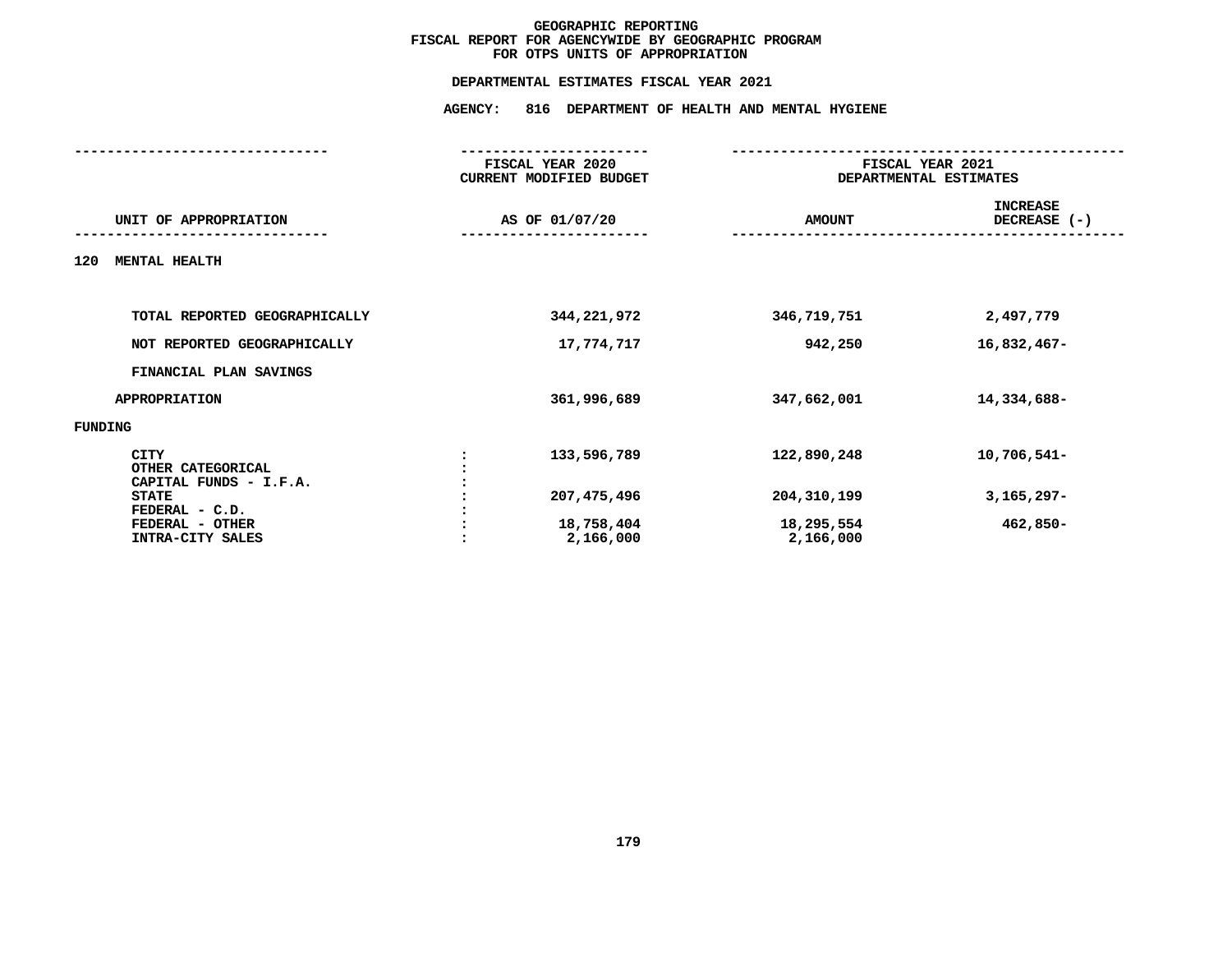### **OTPS UNITS OF APPROPRIATION DEPARTMENTAL**

| DEPARTMENTAL ESTIMATES FISCAL YEAR 2021                               |                                                     |                        |                                 |  |  |  |  |
|-----------------------------------------------------------------------|-----------------------------------------------------|------------------------|---------------------------------|--|--|--|--|
|                                                                       | AGENCY: 816 DEPARTMENT OF HEALTH AND MENTAL HYGIENE |                        |                                 |  |  |  |  |
|                                                                       | <b>FISCAL YEAR 2020</b><br>CURRENT MODIFIED BUDGET  | DEPARTMENTAL ESTIMATES | FISCAL YEAR 2021                |  |  |  |  |
| UNIT OF APPROPRIATION                                                 | AS OF 01/07/20                                      | <b>AMOUNT</b>          | <b>INCREASE</b><br>DECREASE (-) |  |  |  |  |
| 121 DEVELOPMENT DISABILITY - OTPS                                     |                                                     |                        |                                 |  |  |  |  |
| TOTAL REPORTED GEOGRAPHICALLY                                         | 12,675,413                                          | 12,675,413             |                                 |  |  |  |  |
| NOT REPORTED GEOGRAPHICALLY                                           | 4,094,034                                           | 151,847                | 3,942,187-                      |  |  |  |  |
| FINANCIAL PLAN SAVINGS                                                | 17,335                                              | 17,335                 |                                 |  |  |  |  |
| APPROPRIATION                                                         | 16,786,782                                          | 12,844,595             | 3,942,187-                      |  |  |  |  |
| FUNDING                                                               |                                                     |                        |                                 |  |  |  |  |
| <b>CITY</b><br>OTHER CATEGORICAL<br>CAPITAL FUNDS - I.F.A.            | 10,791,534                                          | 6,849,347              | 3,942,187-                      |  |  |  |  |
| <b>STATE</b><br>FEDERAL - C.D.<br>FEDERAL - OTHER<br>INTRA-CITY SALES | 5,995,248                                           | 5,995,248              |                                 |  |  |  |  |
|                                                                       |                                                     |                        |                                 |  |  |  |  |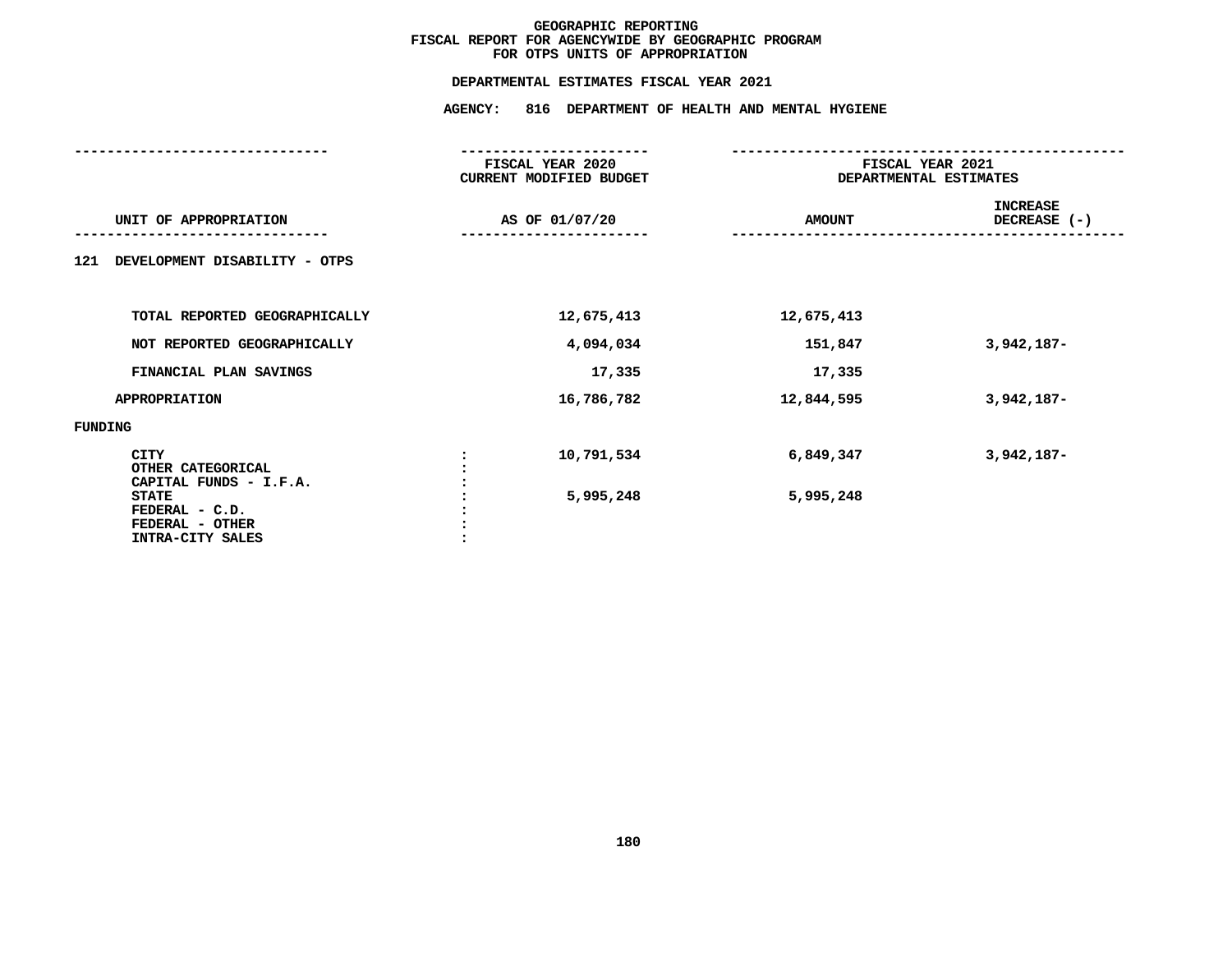### **OTPS UNITS OF APPROPRIATION DEPARTMENTAL**

|                                                     | FISCAL YEAR 2020 | <b>CURRENT MODIFIED BUDGET</b> | FISCAL YEAR 2021<br>DEPARTMENTAL ESTIMATES |                                 |
|-----------------------------------------------------|------------------|--------------------------------|--------------------------------------------|---------------------------------|
| UNIT OF APPROPRIATION                               |                  | AS OF 01/07/20                 | <b>AMOUNT</b>                              | <b>INCREASE</b><br>DECREASE (-) |
| CHEMICAL DEPENDENCY AND HEALTH PROMOTION<br>122     |                  |                                |                                            |                                 |
| TOTAL REPORTED GEOGRAPHICALLY                       |                  | 116,839,679                    | 116,440,094                                | $399,585-$                      |
| NOT REPORTED GEOGRAPHICALLY                         |                  | 684,823                        | 19,688                                     | 665,135-                        |
| FINANCIAL PLAN SAVINGS                              |                  |                                |                                            |                                 |
| APPROPRIATION                                       |                  | 117,524,502                    | 116,459,782                                | 1,064,720-                      |
| FUNDING                                             |                  |                                |                                            |                                 |
| CITY<br>OTHER CATEGORICAL<br>CAPITAL FUNDS - I.F.A. |                  | 61,530,847                     | 61,236,436                                 | 294,411-                        |
| <b>STATE</b><br>FEDERAL - C.D.                      |                  | 55,861,619                     | 55,203,658                                 | 657,961-                        |
| FEDERAL - OTHER<br>INTRA-CITY SALES                 |                  | 132,036                        | 19,688                                     | 112,348-                        |
|                                                     |                  |                                |                                            |                                 |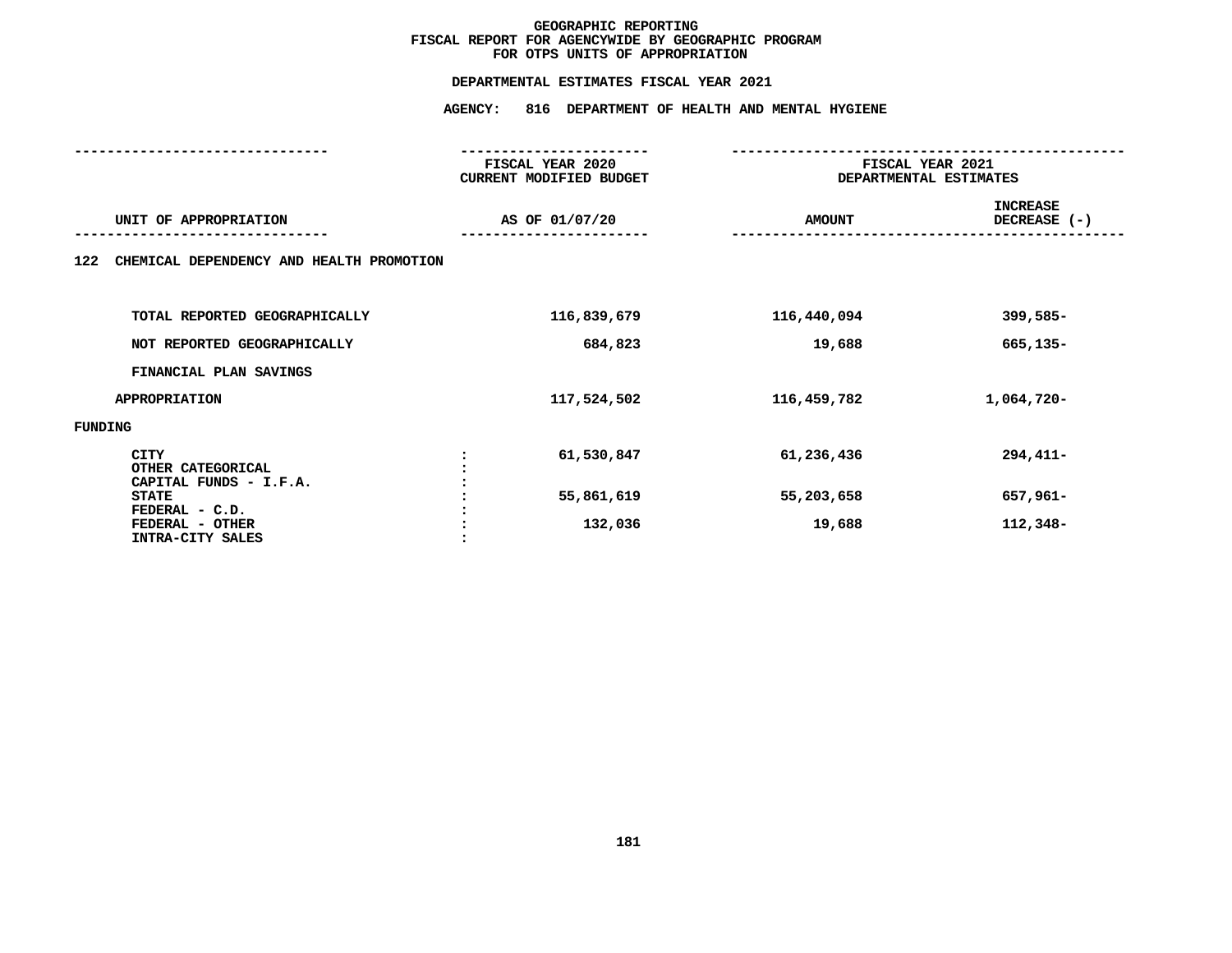### **GEOGRAPHICC REPORTING<br>ENCYWIDE SU<br>----------FISCAL**

# **REPORT AGENCYWIDE SUMMARY DEPARTMENTAL ESTIMATES FISCAL YEAR <sup>2021</sup>**

## **AGENCY: <sup>816</sup> DEPARTMENT OF HEALTH AND MENTAL HYGIENE**

|                                                              | FISCAL YEAR 2020<br>CURRENT MODIFIED BUDGET | FISCAL YEAR 2021<br>DEPARTMENTAL ESTIMATES |                                   |
|--------------------------------------------------------------|---------------------------------------------|--------------------------------------------|-----------------------------------|
| UNIT OF APPROPRIATION                                        | AS OF 01/07/20                              | <b>AMOUNT</b>                              | <b>INCREASE</b><br>DECREASE $(-)$ |
| PS APPROPRIATIONS                                            |                                             |                                            |                                   |
| REGULAR GROSS<br><b>OTHER</b>                                | 12,458,184<br>8,717                         | 16,493,091                                 | 4,034,907<br>$8,717-$             |
| TOTAL REPORTED GEOGRAPHICALLY<br>NOT REPORTED GEOGRAPHICALLY | 12,466,901<br>525,488,852                   | 16,493,091<br>518,585,847                  | 4,026,190<br>$6,903,005 -$        |
| OTPS APPROPRIATIONS                                          |                                             |                                            |                                   |
| TOTAL REPORTED GEOGRAPHICALLY<br>NOT REPORTED GEOGRAPHICALLY | 494,299,199<br>815, 113, 917                | 475,835,258<br>665,331,189                 | 18,463,941-<br>149,782,728-       |
| FINANCIAL PLAN SAVINGS<br><b>APPROPRIATIONS</b>              | 5,177,512<br>1,852,546,381                  | 11,027,163<br>1,687,272,548                | 5,849,651<br>165,273,833-         |
| FUNDING                                                      |                                             |                                            |                                   |
| CITY                                                         | 951,580,792                                 | 914,665,893                                | 36,914,899-                       |
| OTHER CATEGORICAL                                            | 8,959,308                                   | 1,524,619                                  | 7,434,689-                        |
| CAPITAL FUNDS - I.F.A.                                       |                                             |                                            |                                   |
| <b>STATE</b>                                                 | 591,573,898                                 | 498,112,023                                | 93,461,875-                       |
| $FEDERAL - C.D.$                                             |                                             |                                            |                                   |
| FEDERAL - OTHER                                              | 290,458,535                                 | 268,132,071                                | $22,326,464-$                     |
| INTRA-CITY SALES                                             | 9,973,848                                   | 4,837,942                                  | $5,135,906 -$                     |
|                                                              |                                             |                                            |                                   |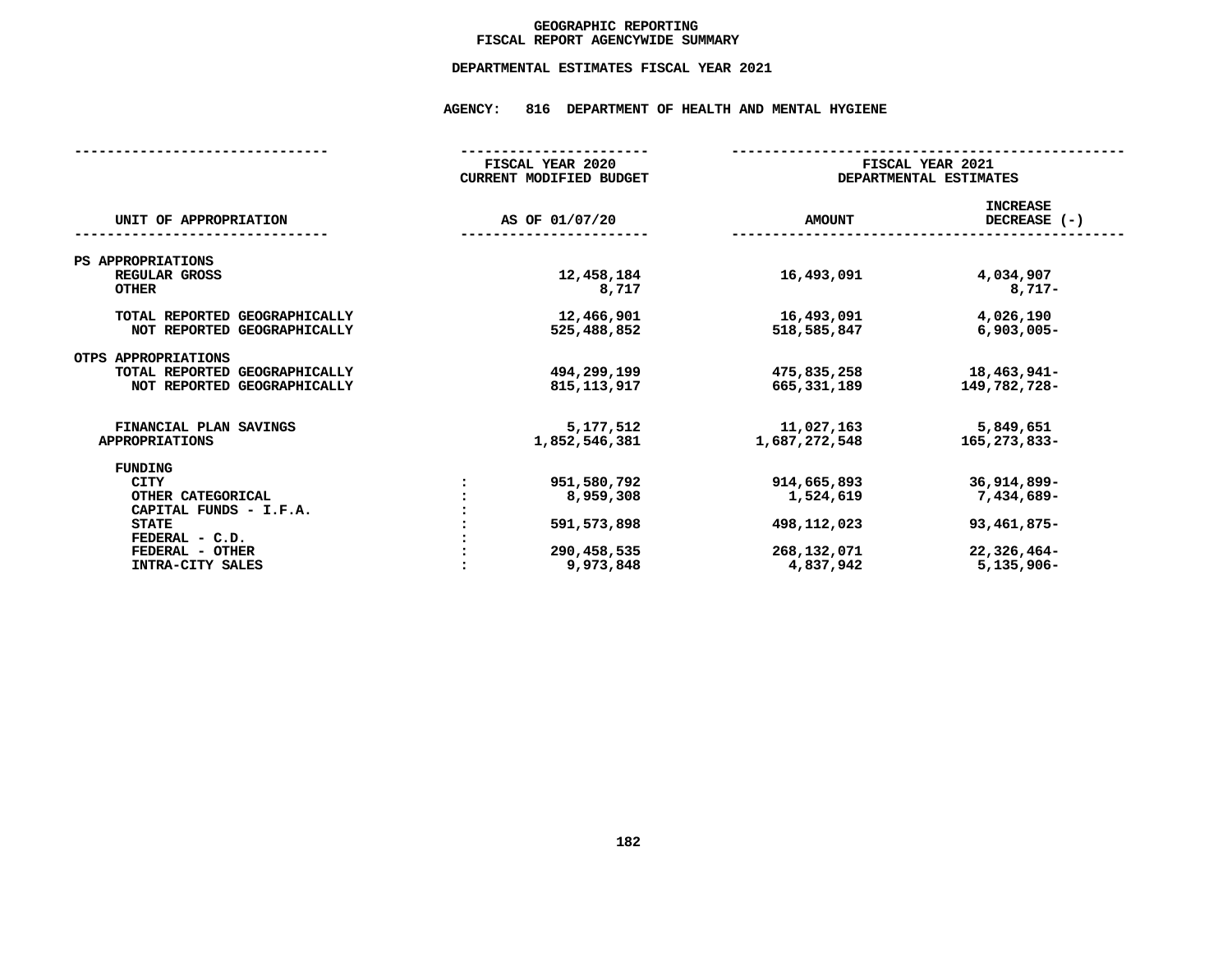**ESTIMATES FISCAL YEAR <sup>2021</sup> AGENCY <sup>826</sup> DEPARTMENT OF ENVIRONMENTAL PROTECT.**

**BOROUGH**

BRONX<br>SEWER MAINTENANCE **PROGRAM**

**SEWER MAINTENANCE UNIT OF APPROPRIATION <sup>003</sup> WATER SUP. & WASTEWATER COLL**

|                               | FISCAL YEAR 2020<br>CURRENT MODIFIED BUDGET<br>AS OF 01/07/20 |                        | <b>FISCAL YEAR 2021</b><br>DEPARTMENTAL ESTIMATES |                        |                                |
|-------------------------------|---------------------------------------------------------------|------------------------|---------------------------------------------------|------------------------|--------------------------------|
| LOCAL SERVICE DISTRICT        | <b>AMOUNT</b>                                                 | FULL TIME<br>POSITIONS | <b>AMOUNT</b>                                     | FULL TIME<br>POSITIONS | <b>INCREASE</b><br>DECREASE(-) |
| BRONX SEWER MAINT YD BDS 1-12 | 1,717,689                                                     | 20                     | 1,731,392                                         | 20                     | 13,703                         |
| PROGRAM TOTAL:                | 1,717,689                                                     | 20                     | 1,731,392                                         | 20                     | 13,703                         |
|                               |                                                               |                        |                                                   |                        |                                |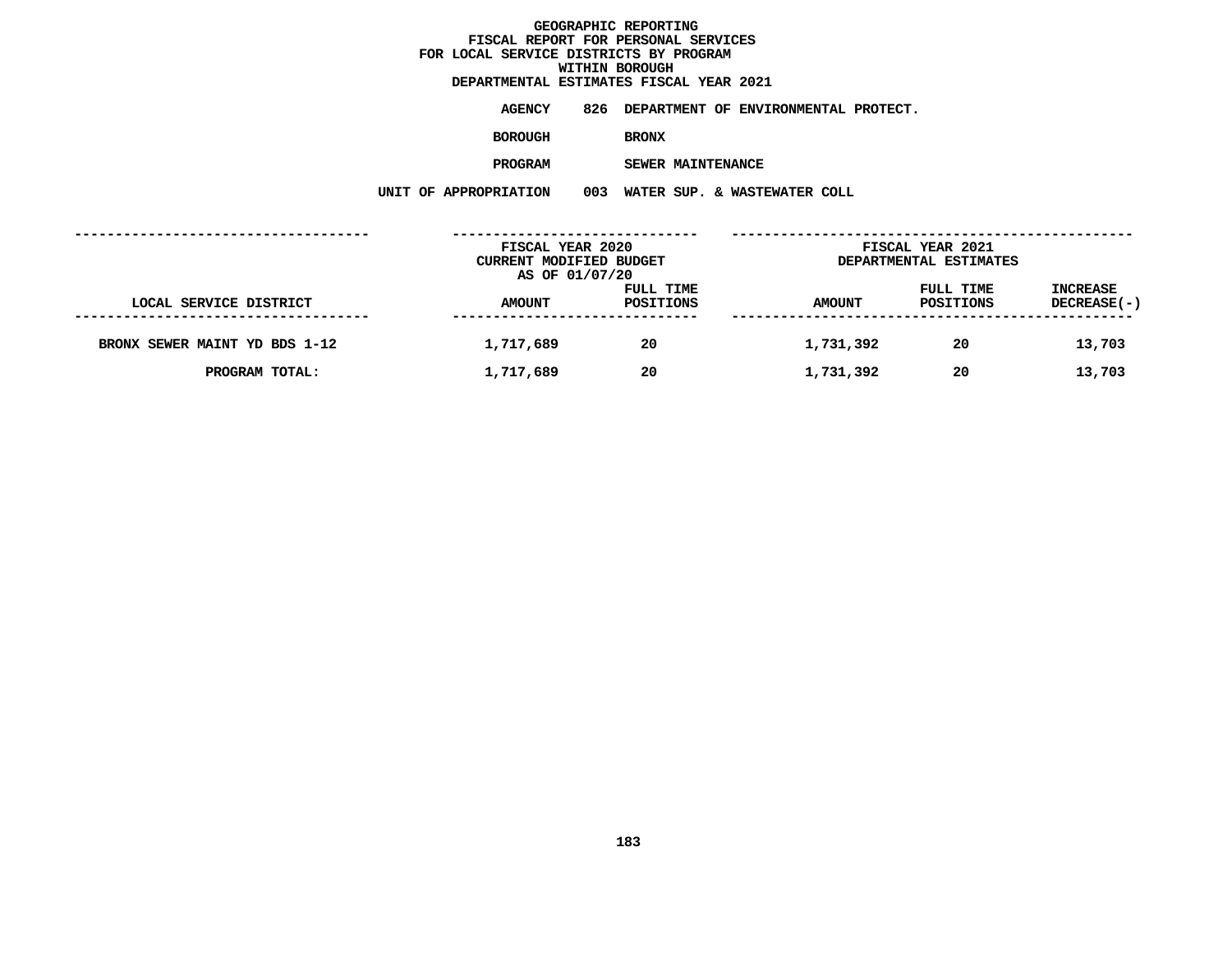**ESTIMATES FISCAL YEAR <sup>2021</sup> AGENCY <sup>826</sup> DEPARTMENT OF ENVIRONMENTAL PROTECT.**

**BOROUGH**

BRONX<br>WASTEWATER TREATMENT **PROGRAM**

**WASTEWATER TREATMENT UNIT OF APPROPRIATION <sup>008</sup> WASTEWATER TREATMENT**

|                               | FISCAL YEAR 2020<br>CURRENT MODIFIED BUDGET |                               | FISCAL YEAR 2021<br>DEPARTMENTAL ESTIMATES |                        |                                |
|-------------------------------|---------------------------------------------|-------------------------------|--------------------------------------------|------------------------|--------------------------------|
| LOCAL SERVICE DISTRICT        | AS OF 01/07/20<br><b>AMOUNT</b>             | FULL TIME<br><b>POSITIONS</b> | <b>AMOUNT</b>                              | FULL TIME<br>POSITIONS | INCREASE<br><b>DECREASE(-)</b> |
| HUNTS PT WAT POLLUT CON PLANT | 10,005,110                                  | 99                            | 10,157,273                                 | 99                     | 152,163                        |
| PROGRAM TOTAL:                | 10,005,110                                  | 99                            | 10,157,273                                 | 99                     | 152,163                        |
|                               |                                             |                               |                                            |                        |                                |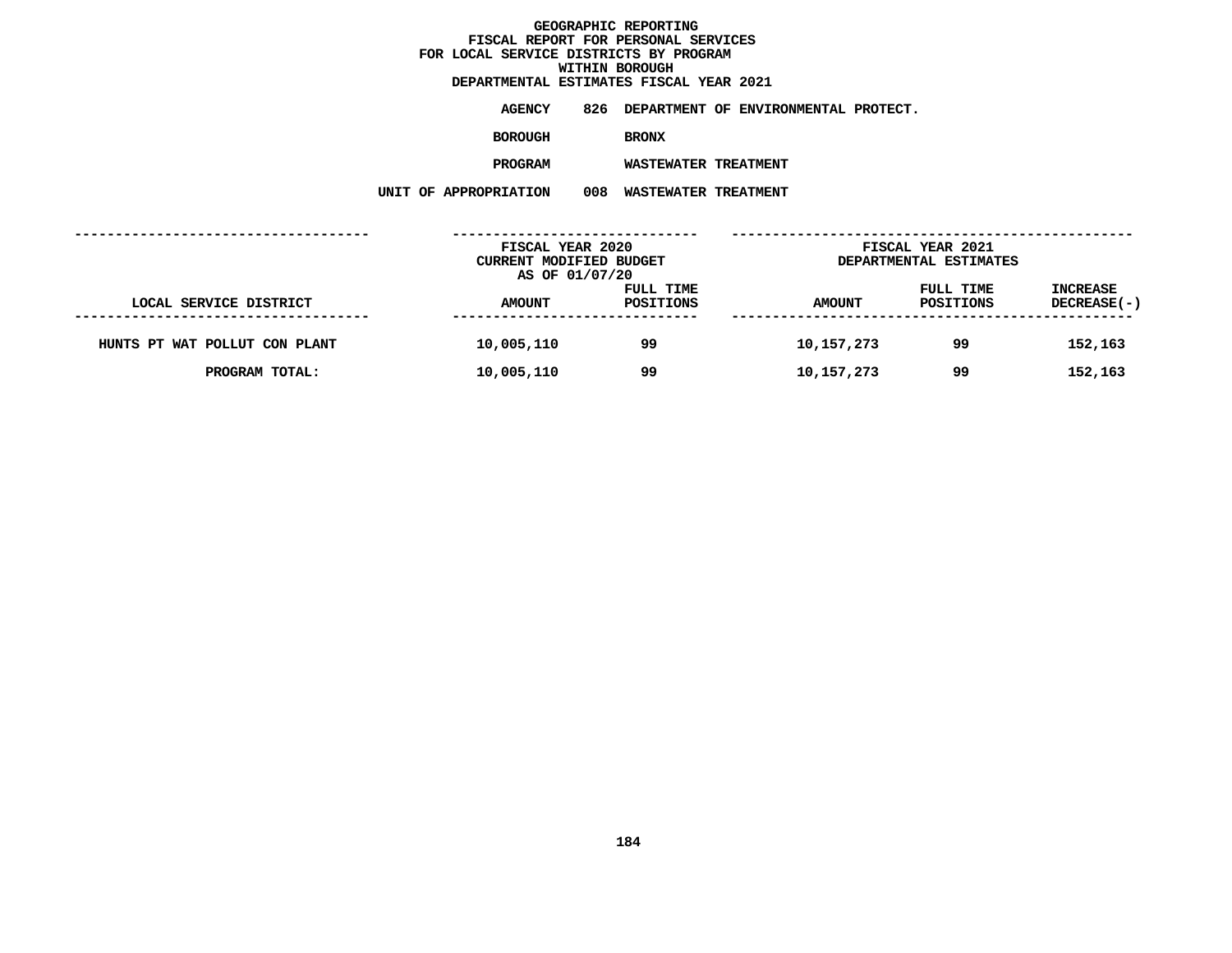**ESTIMATES FISCAL YEAR <sup>2021</sup> AGENCY <sup>826</sup> DEPARTMENT OF ENVIRONMENTAL PROTECT.**

**BOROUGH**

 **BRONX PROGRAM**

**WATER SUPPLY UNIT OF APPROPRIATION <sup>003</sup> WATER SUP. & WASTEWATER COLL**

| FISCAL YEAR 2020<br>CURRENT MODIFIED BUDGET |                        | FISCAL YEAR 2021<br>DEPARTMENTAL ESTIMATES |                        |                                |  |
|---------------------------------------------|------------------------|--------------------------------------------|------------------------|--------------------------------|--|
| <b>AMOUNT</b>                               | FULL TIME<br>POSITIONS | <b>AMOUNT</b>                              | FULL TIME<br>POSITIONS | <b>INCREASE</b><br>DECREASE(-) |  |
| 6,352,180                                   | 49                     | 5,384,520                                  | 49                     | $967,660 -$                    |  |
| 6,352,180                                   | 49                     | 5,384,520                                  | 49                     | $967,660 -$                    |  |
| 18,074,979                                  | 168                    | 17,273,185                                 | 168                    | 801,794-                       |  |
| 18,074,979                                  | 168                    | 17,273,185                                 | 168                    | 801,794-                       |  |
|                                             |                        | AS OF 01/07/20                             |                        |                                |  |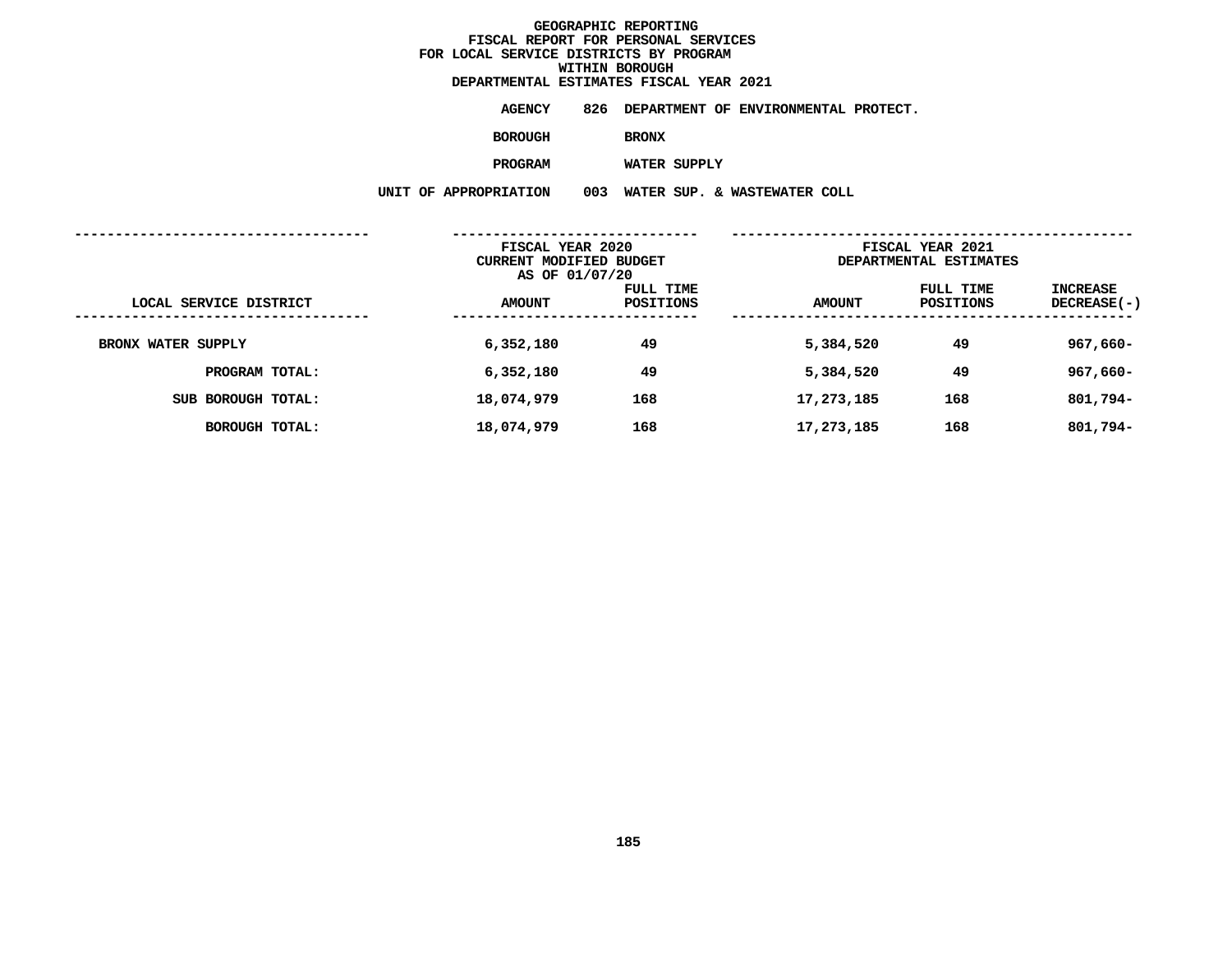#### **DEPARTMENTAL**

**ESTIMATES FISCAL YEAR <sup>2021</sup> AGENCY <sup>826</sup> DEPARTMENT OF ENVIRONMENTAL PROTECT.**

**BOROUGH**

 **BROOKLYN PROGRAM**

**SEWER MAINTENANCE UNIT OF APPROPRIATION <sup>003</sup> WATER SUP. & WASTEWATER COLL**

|                                  | FISCAL YEAR 2020        |                  |               | FISCAL YEAR 2021       |                 |  |  |
|----------------------------------|-------------------------|------------------|---------------|------------------------|-----------------|--|--|
|                                  | CURRENT MODIFIED BUDGET |                  |               | DEPARTMENTAL ESTIMATES |                 |  |  |
|                                  | AS OF 01/07/20          |                  |               |                        |                 |  |  |
|                                  |                         | <b>FULL TIME</b> |               | FULL TIME              | <b>INCREASE</b> |  |  |
| LOCAL SERVICE DISTRICT           | AMOUNT                  | POSITIONS        | <b>AMOUNT</b> | POSITIONS              | DECREASE(-)     |  |  |
| BK SEWER MNT YD BOS1-4,6-10,17   | 1,442,556               | 20               | 1,457,361     | 20                     | 14,805          |  |  |
| BK SEWER MNT YD BDS 5, 11-16, 18 | 2,135,311               | 31               | 2,157,201     | 31                     | 21,890          |  |  |
| PROGRAM TOTAL:                   | 3,577,867               | 51               | 3,614,562     | 51                     | 36,695          |  |  |
|                                  |                         |                  |               |                        |                 |  |  |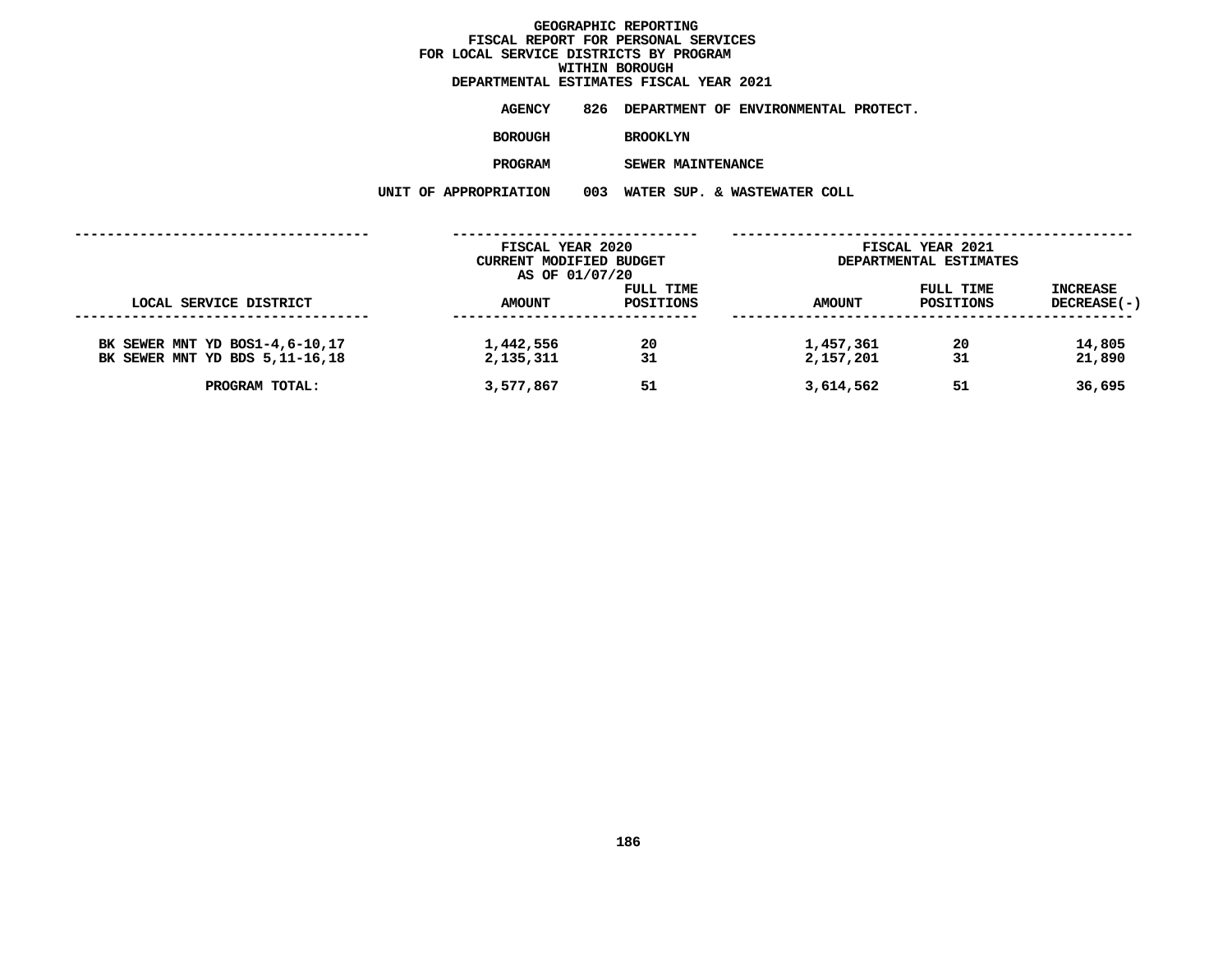#### **DEPARTMENTAL**

**ESTIMATES FISCAL YEAR <sup>2021</sup> AGENCY <sup>826</sup> DEPARTMENT OF ENVIRONMENTAL PROTECT.**

**BOROUGH**

BROOKLYN<br>WASTEWATER TREATMENT

**PROGRAM**

**WASTEWATER TREATMENT UNIT OF APPROPRIATION <sup>008</sup> WASTEWATER TREATMENT**

|                                                                  | FISCAL YEAR 2020<br>CURRENT MODIFIED BUDGET<br>AS OF 01/07/20 |                               |                         | FISCAL YEAR 2021<br>DEPARTMENTAL ESTIMATES |                         |  |
|------------------------------------------------------------------|---------------------------------------------------------------|-------------------------------|-------------------------|--------------------------------------------|-------------------------|--|
| LOCAL SERVICE DISTRICT                                           | <b>AMOUNT</b>                                                 | <b>FULL TIME</b><br>POSITIONS | <b>AMOUNT</b>           | FULL TIME<br>POSITIONS                     | INCREASE<br>DECREASE(-) |  |
| CON ISL WAT POLLUT CON PLANT                                     | 7,747,685                                                     | 71                            | 7,834,121               | 71                                         | 86,436                  |  |
| OWLS HEAD WAT POLLUT CON PLANT<br>NEWTOWN CREEK WA POLL CON PLAN | 7,270,346<br>12,337,711                                       | 68<br>117                     | 7,353,561<br>12,501,599 | 68<br>117                                  | 83,215<br>163,888       |  |
| 26 WARD WAT POLLUT CON PLANT                                     | 9,680,317                                                     | 93                            | 9,823,584               | 93                                         | 143,267                 |  |
| RED HOOK WAT POLL CON PLANT                                      | 6,714,863                                                     | 60                            | 6,789,755               | 60                                         | 74,892                  |  |
| PROGRAM TOTAL:                                                   | 43,750,922                                                    | 409                           | 44,302,620              | 409                                        | 551,698                 |  |
|                                                                  |                                                               |                               |                         |                                            |                         |  |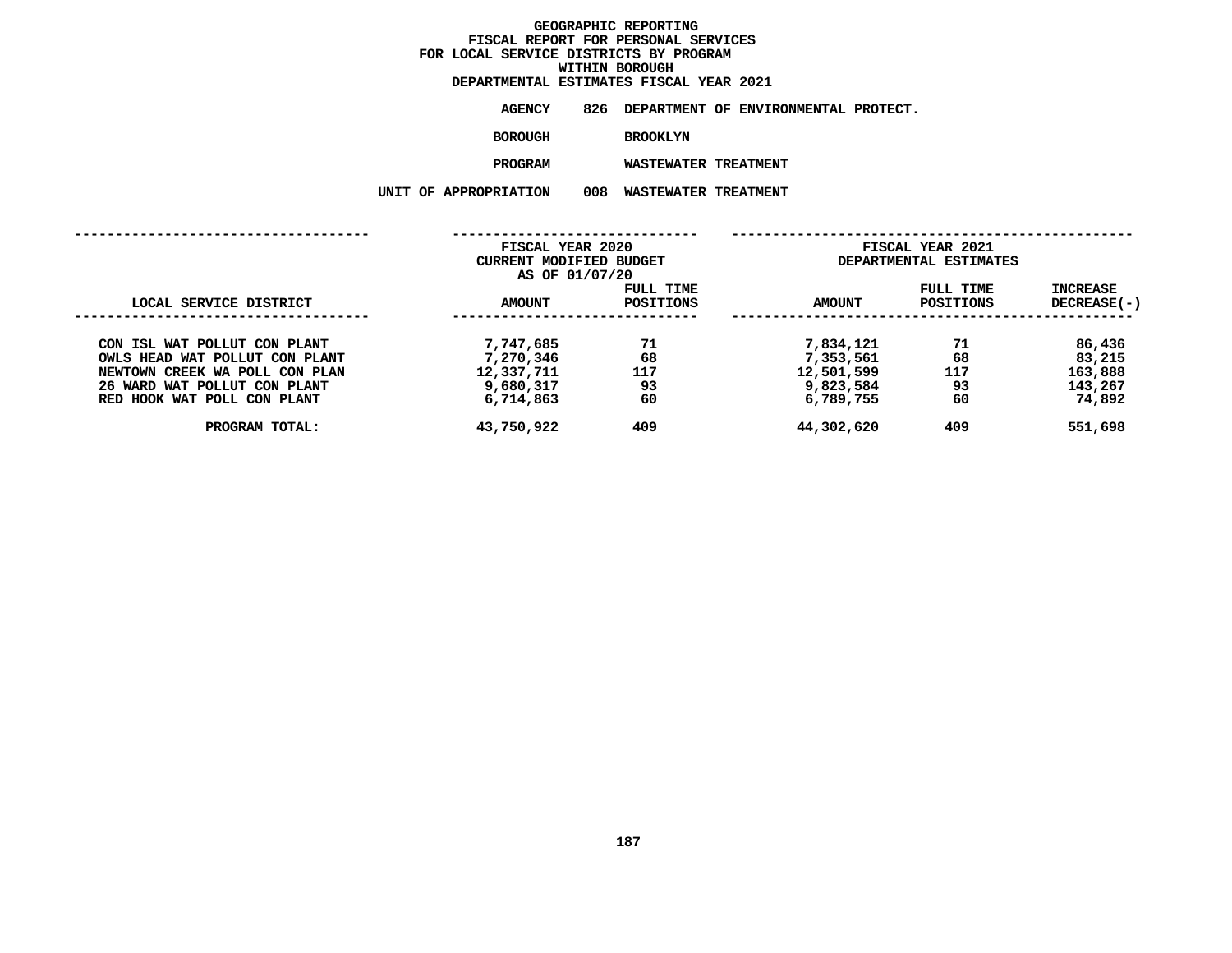**ESTIMATES FISCAL YEAR <sup>2021</sup> AGENCY <sup>826</sup> DEPARTMENT OF ENVIRONMENTAL PROTECT.**

**BOROUGH**

 **BROOKLYN PROGRAM**

**WATER SUPPLY UNIT OF APPROPRIATION <sup>003</sup> WATER SUP. & WASTEWATER COLL**

|                        | FISCAL YEAR 2020<br>CURRENT MODIFIED BUDGET |           | FISCAL YEAR 2021<br>DEPARTMENTAL ESTIMATES |           |             |
|------------------------|---------------------------------------------|-----------|--------------------------------------------|-----------|-------------|
|                        | AS OF 01/07/20                              | FULL TIME |                                            | FULL TIME | INCREASE    |
| LOCAL SERVICE DISTRICT | <b>AMOUNT</b>                               | POSITIONS | <b>AMOUNT</b>                              | POSITIONS | DECREASE(-) |
| BROOKLYN WATER SUPPLY  | 11,084,763                                  | 119       | 10,159,921                                 | 119       | 924,842-    |
| PROGRAM TOTAL:         | 11,084,763                                  | 119       | 10,159,921                                 | 119       | 924,842-    |
| SUB BOROUGH TOTAL:     | 58,413,552                                  | 579       | 58,077,103                                 | 579       | $336,449-$  |
| <b>BOROUGH TOTAL:</b>  | 58,413,552                                  | 579       | 58,077,103                                 | 579       | $336,449-$  |
|                        |                                             |           |                                            |           |             |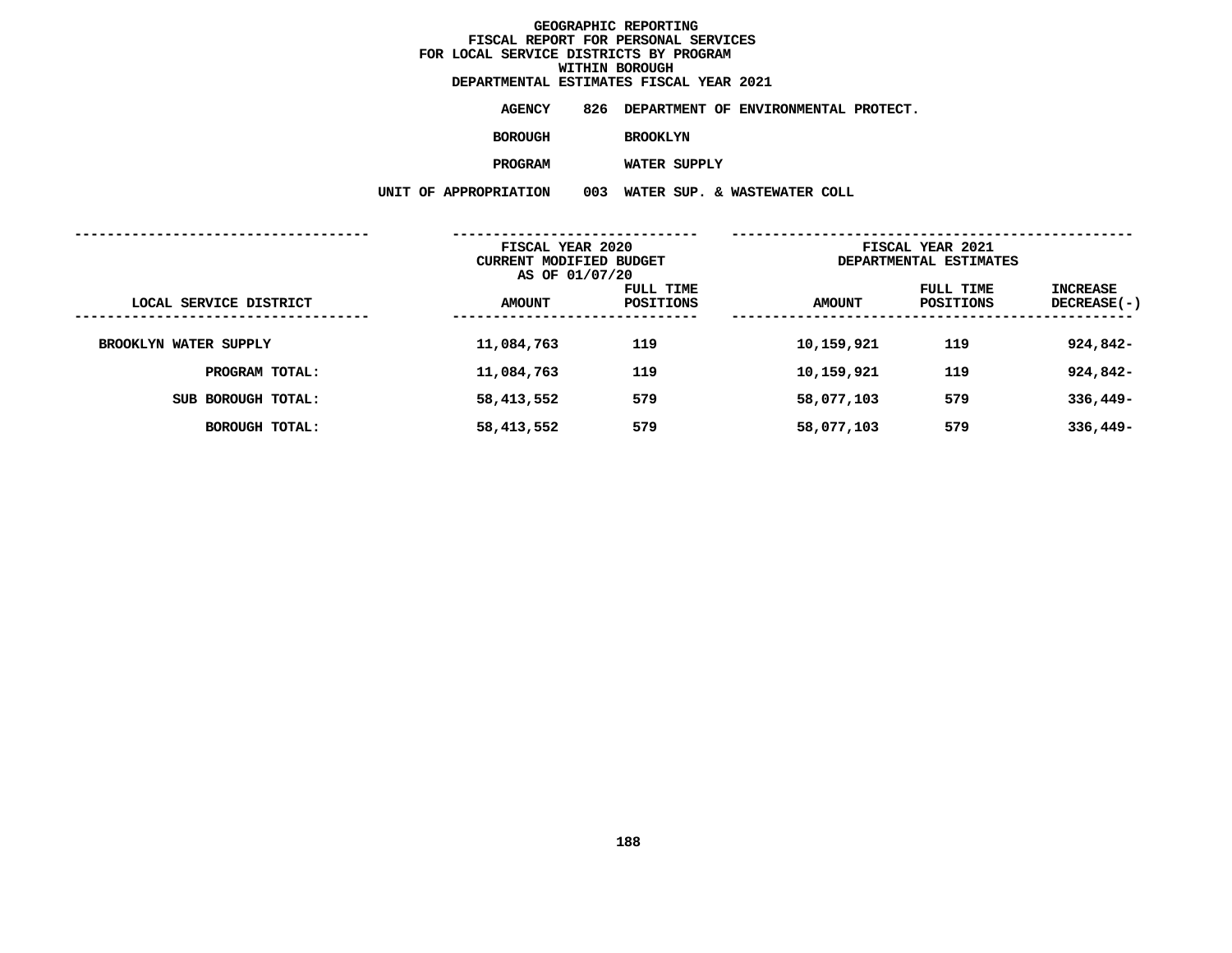#### **DEPARTMENTAL**

**ESTIMATES FISCAL YEAR <sup>2021</sup> AGENCY <sup>826</sup> DEPARTMENT OF ENVIRONMENTAL PROTECT.**

**BOROUGH**

 **MANHATTAN PROGRAM**

**SEWER MAINTENANCE UNIT OF APPROPRIATION <sup>003</sup> WATER SUP. & WASTEWATER COLL**

|                              | FISCAL YEAR 2020<br>CURRENT MODIFIED BUDGET |                        | FISCAL YEAR 2021<br>DEPARTMENTAL ESTIMATES |                        |                                       |
|------------------------------|---------------------------------------------|------------------------|--------------------------------------------|------------------------|---------------------------------------|
| LOCAL SERVICE DISTRICT       | AS OF 01/07/20<br><b>AMOUNT</b>             | FULL TIME<br>POSITIONS | <b>AMOUNT</b>                              | FULL TIME<br>POSITIONS | <b>INCREASE</b><br><b>DECREASE(-)</b> |
| MANH SEWER MAINT YD BDS 1-12 | 817,443                                     |                        | 831,228                                    |                        | 13,785                                |
| PROGRAM TOTAL:               | 817,443                                     |                        | 831,228                                    |                        | 13,785                                |
|                              |                                             |                        |                                            |                        |                                       |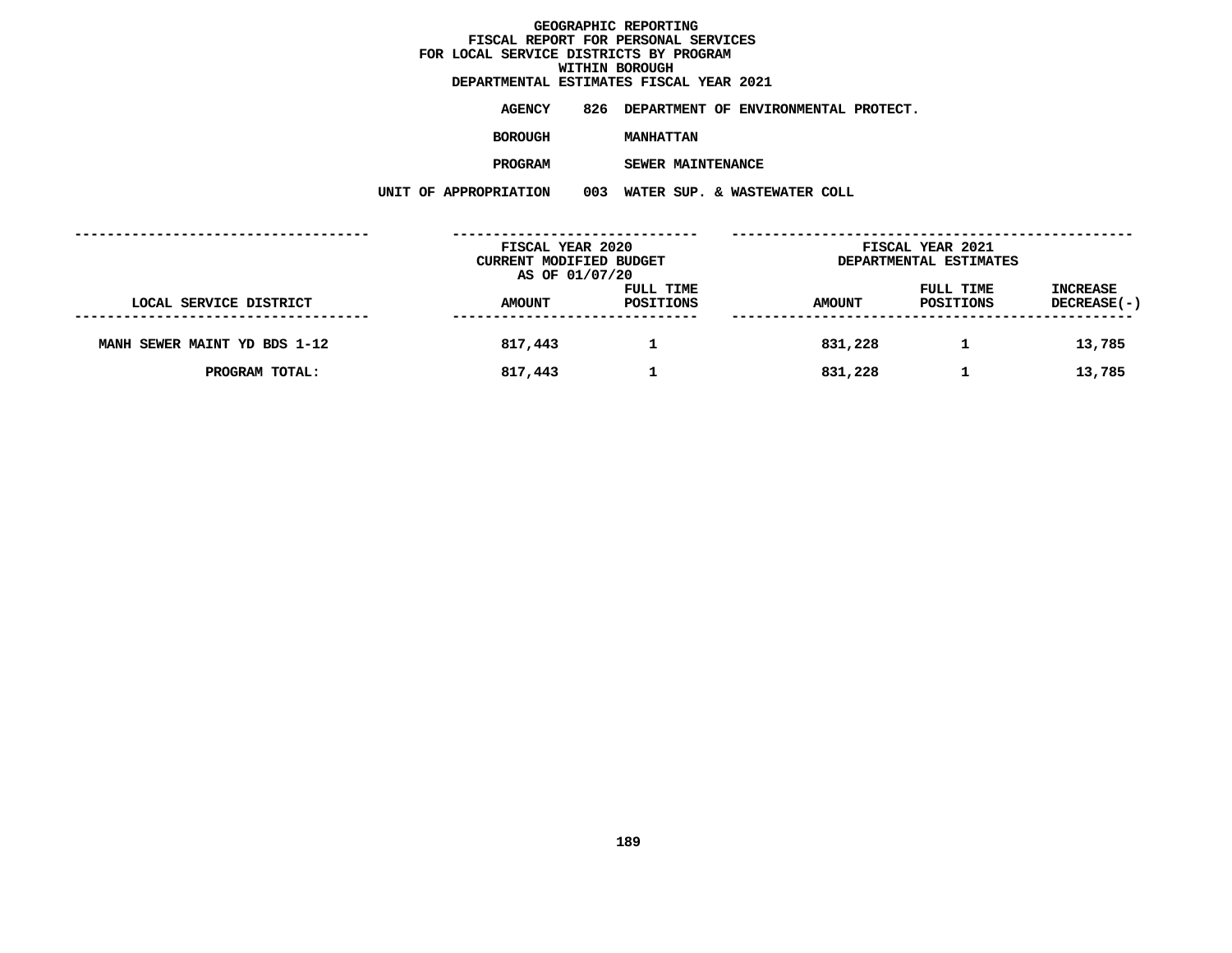**DEPARTMENTAL**

**ESTIMATES FISCAL YEAR <sup>2021</sup> AGENCY <sup>826</sup> DEPARTMENT OF ENVIRONMENTAL PROTECT.**

**BOROUGH**

MANHATTAN<br>WASTEWATER TREATMENT

**PROGRAM**

**WASTEWATER TREATMENT UNIT OF APPROPRIATION <sup>008</sup> WASTEWATER TREATMENT**

|                                                                 | FISCAL YEAR 2020         |            |                          | FISCAL YEAR 2021       |                           |
|-----------------------------------------------------------------|--------------------------|------------|--------------------------|------------------------|---------------------------|
|                                                                 | CURRENT MODIFIED BUDGET  |            |                          | DEPARTMENTAL ESTIMATES |                           |
|                                                                 | AS OF 01/07/20           |            |                          |                        |                           |
|                                                                 |                          | FULL TIME  |                          | FULL TIME              | INCREASE                  |
| LOCAL SERVICE DISTRICT                                          | <b>AMOUNT</b>            | POSITIONS  | <b>AMOUNT</b>            | POSITIONS              | DECREASE(-)               |
| WARDS ISL WAT POLL CONT PLANT<br>NORTH RIVER WAT POLL CON PLANT | 15,282,966<br>10,841,744 | 120<br>100 | 13,496,442<br>10,490,342 | 120<br>100             | 1,786,524-<br>$351,402 -$ |
| PROGRAM TOTAL:                                                  | 26,124,710               | 220        | 23,986,784               | 220                    | 2,137,926-                |
|                                                                 |                          |            |                          |                        |                           |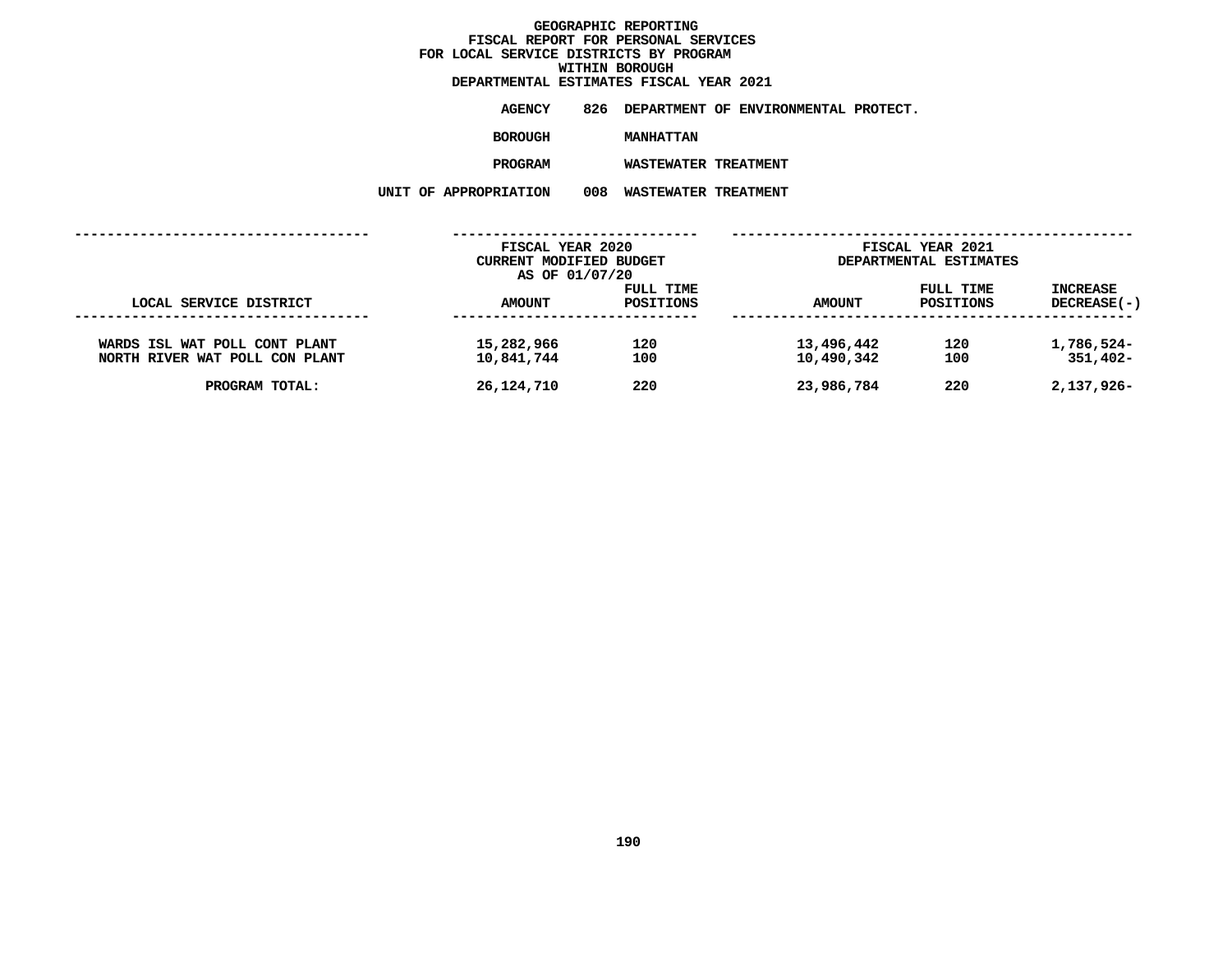**ESTIMATES FISCAL YEAR <sup>2021</sup> AGENCY <sup>826</sup> DEPARTMENT OF ENVIRONMENTAL PROTECT.**

**BOROUGH**

 **MANHATTAN PROGRAM**

**WATER SUPPLY UNIT OF APPROPRIATION <sup>003</sup> WATER SUP. & WASTEWATER COLL**

|                        | FISCAL YEAR 2020<br>CURRENT MODIFIED BUDGET<br>AS OF 01/07/20 |                        | FISCAL YEAR 2021<br>DEPARTMENTAL ESTIMATES |                        |                                |
|------------------------|---------------------------------------------------------------|------------------------|--------------------------------------------|------------------------|--------------------------------|
| LOCAL SERVICE DISTRICT | <b>AMOUNT</b>                                                 | FULL TIME<br>POSITIONS | <b>AMOUNT</b>                              | FULL TIME<br>POSITIONS | <b>INCREASE</b><br>DECREASE(-) |
| MANHATTAN WATER SUPPLY | 9,319,066                                                     | 90                     | 8,272,470                                  | 90                     | 1,046,596-                     |
| PROGRAM TOTAL:         | 9,319,066                                                     | 90                     | 8,272,470                                  | 90                     | 1,046,596-                     |
| SUB BOROUGH TOTAL:     | 36,261,219                                                    | 311                    | 33,090,482                                 | 311                    | 3,170,737-                     |
| <b>BOROUGH TOTAL:</b>  | 36,261,219                                                    | 311                    | 33,090,482                                 | 311                    | 3,170,737-                     |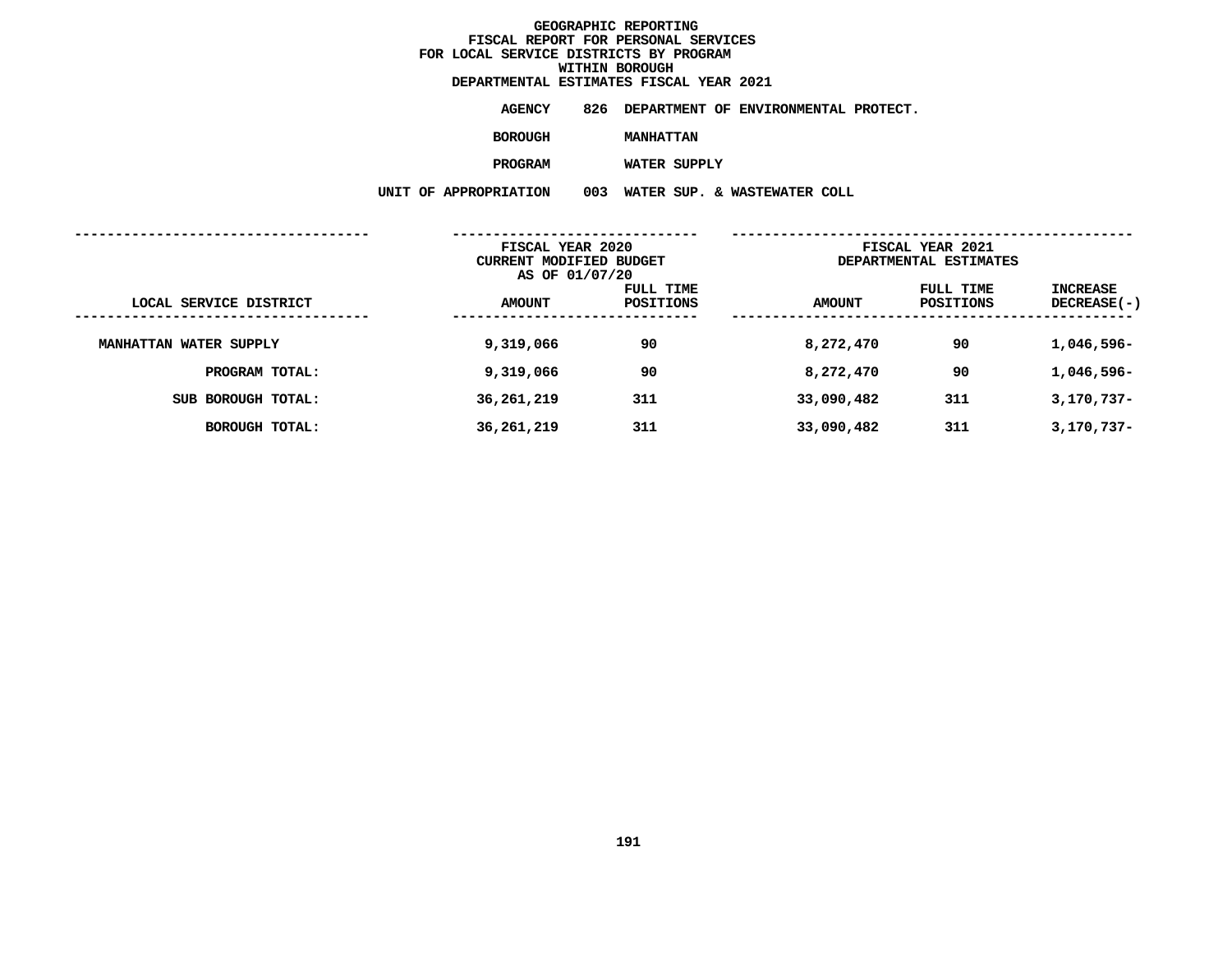#### **DEPARTMENTAL**

**ESTIMATES FISCAL YEAR <sup>2021</sup> AGENCY <sup>826</sup> DEPARTMENT OF ENVIRONMENTAL PROTECT.**

**BOROUGH**

QUEENS<br>SEWER MAINTENANCE **PROGRAM**

**SEWER MAINTENANCE UNIT OF APPROPRIATION <sup>003</sup> WATER SUP. & WASTEWATER COLL**

|                                                                 | FISCAL YEAR 2020        |           |                        | FISCAL YEAR 2021       |                  |
|-----------------------------------------------------------------|-------------------------|-----------|------------------------|------------------------|------------------|
|                                                                 | CURRENT MODIFIED BUDGET |           |                        | DEPARTMENTAL ESTIMATES |                  |
|                                                                 | AS OF 01/07/20          |           |                        |                        |                  |
|                                                                 |                         | FULL TIME |                        | FULL TIME              | <b>INCREASE</b>  |
| LOCAL SERVICE DISTRICT                                          | <b>AMOUNT</b>           | POSITIONS | <b>AMOUNT</b>          | POSITIONS              | DECREASE(-)      |
| QN SEWER MNT YD BDS 9,10,12-14<br>ONS SEWER MAINT YD BDS 1-8,11 | 2,216,292<br>2,513,782  | 23<br>26  | 2,241,124<br>2,529,681 | 23<br>26               | 24,832<br>15,899 |
| PROGRAM TOTAL:                                                  | 4,730,074               | 49        | 4,770,805              | 49                     | 40,731           |
|                                                                 |                         |           |                        |                        |                  |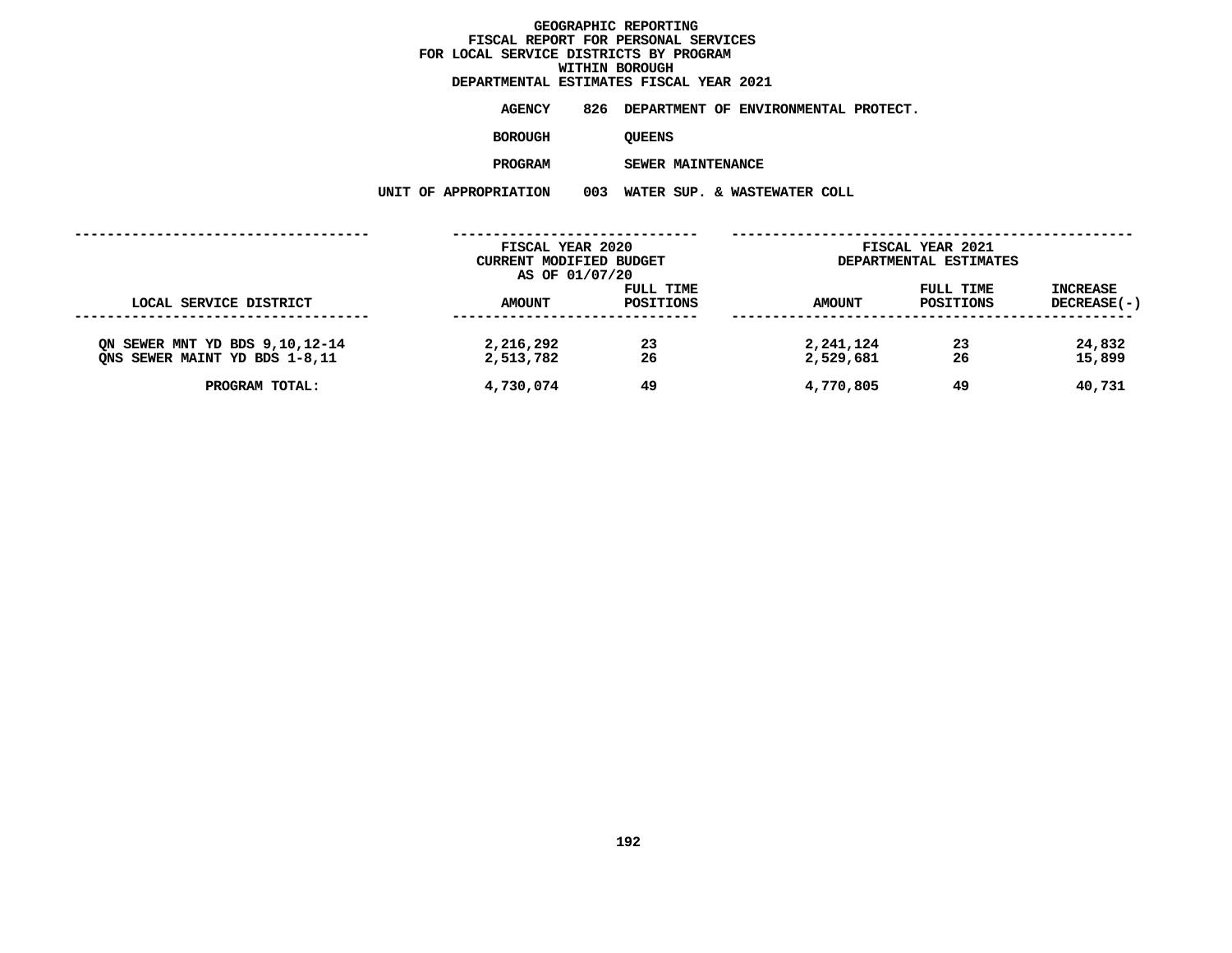#### **DEPARTMENTAL**

**ESTIMATES FISCAL YEAR <sup>2021</sup> AGENCY <sup>826</sup> DEPARTMENT OF ENVIRONMENTAL PROTECT.**

**BOROUGH**

QUEENS<br>WASTEWATER TREATMENT

**PROGRAM**

**WASTEWATER TREATMENT UNIT OF APPROPRIATION <sup>008</sup> WASTEWATER TREATMENT**

|                                                                 | FISCAL YEAR 2020<br>CURRENT MODIFIED BUDGET<br>AS OF 01/07/20 |                               | FISCAL YEAR 2021<br>DEPARTMENTAL ESTIMATES |                        |                           |
|-----------------------------------------------------------------|---------------------------------------------------------------|-------------------------------|--------------------------------------------|------------------------|---------------------------|
| LOCAL SERVICE DISTRICT                                          | <b>AMOUNT</b>                                                 | <b>FULL TIME</b><br>POSITIONS | <b>AMOUNT</b>                              | FULL TIME<br>POSITIONS | INCREASE<br>$DECREASE(-)$ |
| BOWERY BAY WAT POLL CON PLANT<br>ROCKAWAY WAT POLLUT CONT PLANT | 8,450,563<br>4,854,546                                        | 78<br>45                      | 8,583,751<br>4,913,348                     | 78<br>45               | 133,188<br>58,802         |
| JAMAICA WAT POLLUT CONT PLANT<br>TOLLMAN ISL WAT POLL CON PLANT | 6,967,112<br>6,688,454                                        | 64<br>62                      | 7,041,416<br>6,764,477                     | 64<br>62               | 74,304<br>76,023          |
| PROGRAM TOTAL:                                                  | 26,960,675                                                    | 249                           | 27,302,992                                 | 249                    | 342,317                   |
|                                                                 |                                                               |                               |                                            |                        |                           |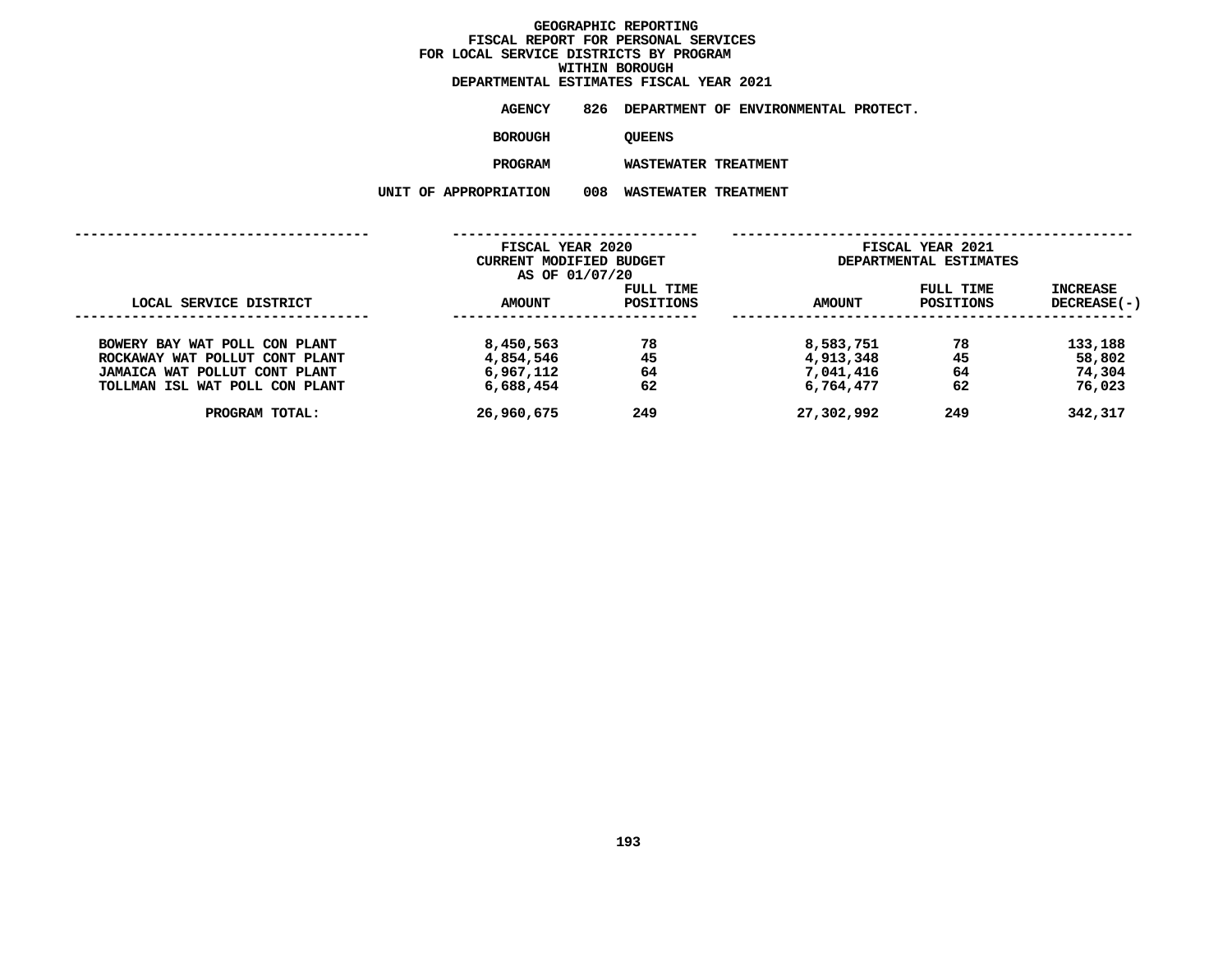**ESTIMATES FISCAL YEAR <sup>2021</sup> AGENCY <sup>826</sup> DEPARTMENT OF ENVIRONMENTAL PROTECT.**

**BOROUGH**

QUEENS<br>WATER SUPPLY **PROGRAM**

**WATER SUPPLY UNIT OF APPROPRIATION <sup>003</sup> WATER SUP. & WASTEWATER COLL**

|                            |               | FISCAL YEAR 2020<br>CURRENT MODIFIED BUDGET<br>AS OF 01/07/20 |               | FISCAL YEAR 2021<br>DEPARTMENTAL ESTIMATES |                         |
|----------------------------|---------------|---------------------------------------------------------------|---------------|--------------------------------------------|-------------------------|
| LOCAL SERVICE DISTRICT     | <b>AMOUNT</b> | FULL TIME<br>POSITIONS                                        | <b>AMOUNT</b> | FULL TIME<br><b>POSITIONS</b>              | INCREASE<br>DECREASE(-) |
| <b>QUEENS WATER SUPPLY</b> | 2,947,177     | 34                                                            | 2,969,452     | 34                                         | 22,275                  |
| PROGRAM TOTAL:             | 2,947,177     | 34                                                            | 2,969,452     | 34                                         | 22,275                  |
| SUB BOROUGH TOTAL:         | 34,637,926    | 332                                                           | 35,043,249    | 332                                        | 405,323                 |
| BOROUGH TOTAL:             | 34,637,926    | 332                                                           | 35,043,249    | 332                                        | 405,323                 |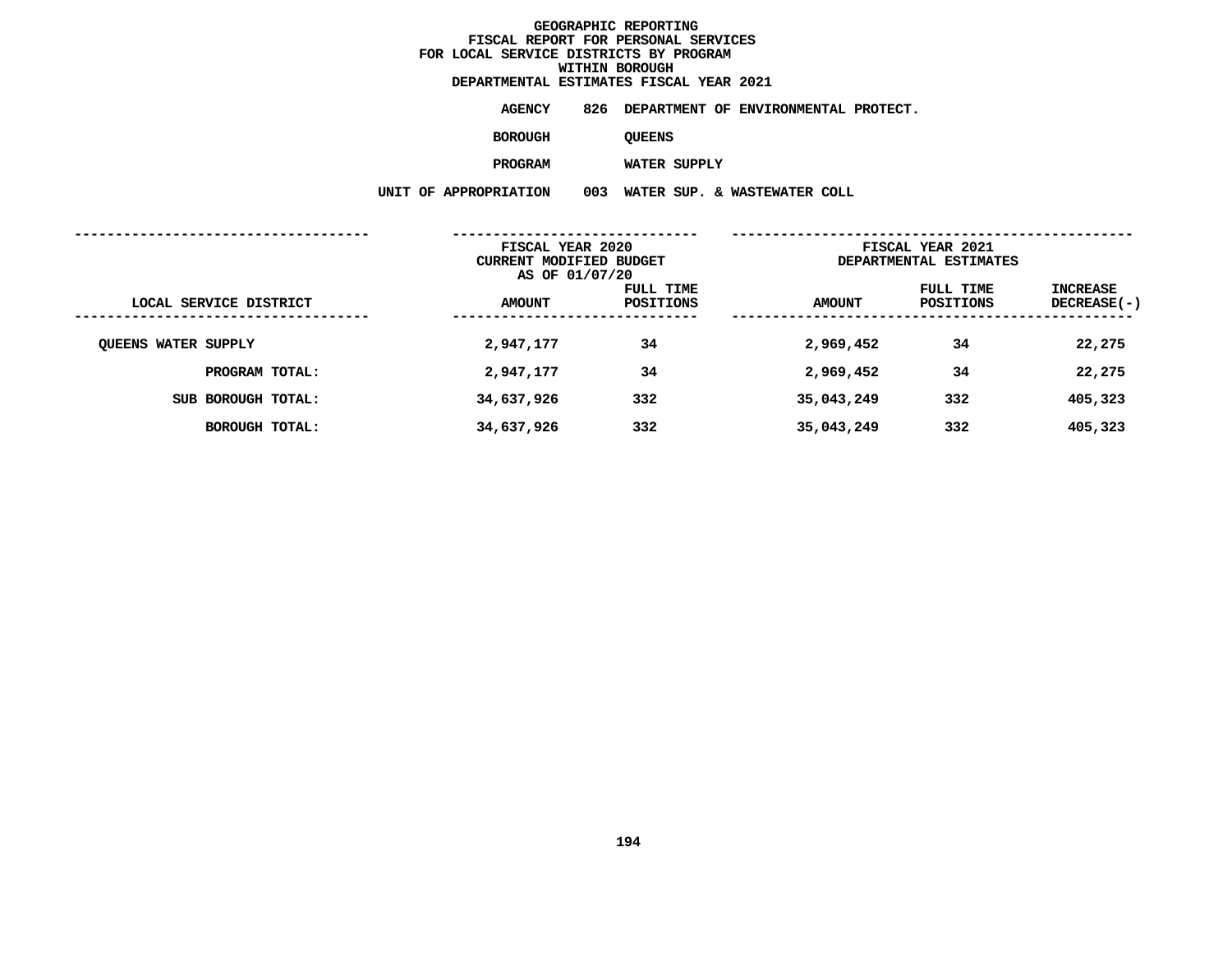#### **DEPARTMENTAL**

**ESTIMATES FISCAL YEAR <sup>2021</sup> AGENCY <sup>826</sup> DEPARTMENT OF ENVIRONMENTAL PROTECT.**

**BOROUGH**

 **STATEN ISLAND PROGRAM**

**SEWER MAINTENANCE UNIT OF APPROPRIATION <sup>003</sup> WATER SUP. & WASTEWATER COLL**

|                                | FISCAL YEAR 2020<br>CURRENT MODIFIED BUDGET |                        |               | FISCAL YEAR 2021<br>DEPARTMENTAL ESTIMATES |                                |
|--------------------------------|---------------------------------------------|------------------------|---------------|--------------------------------------------|--------------------------------|
|                                | AS OF 01/07/20                              |                        |               |                                            |                                |
| LOCAL SERVICE DISTRICT         | <b>AMOUNT</b>                               | FULL TIME<br>POSITIONS | <b>AMOUNT</b> | FULL TIME<br>POSITIONS                     | INCREASE<br><b>DECREASE(-)</b> |
|                                |                                             |                        |               |                                            |                                |
| ST ISLAND SEWER MNT YD BDS 1-3 | 3,998,059                                   | 42                     | 4,028,385     | 42                                         | 30,326                         |
| PROGRAM TOTAL:                 | 3,998,059                                   | 42                     | 4,028,385     | 42                                         | 30,326                         |
|                                |                                             |                        |               |                                            |                                |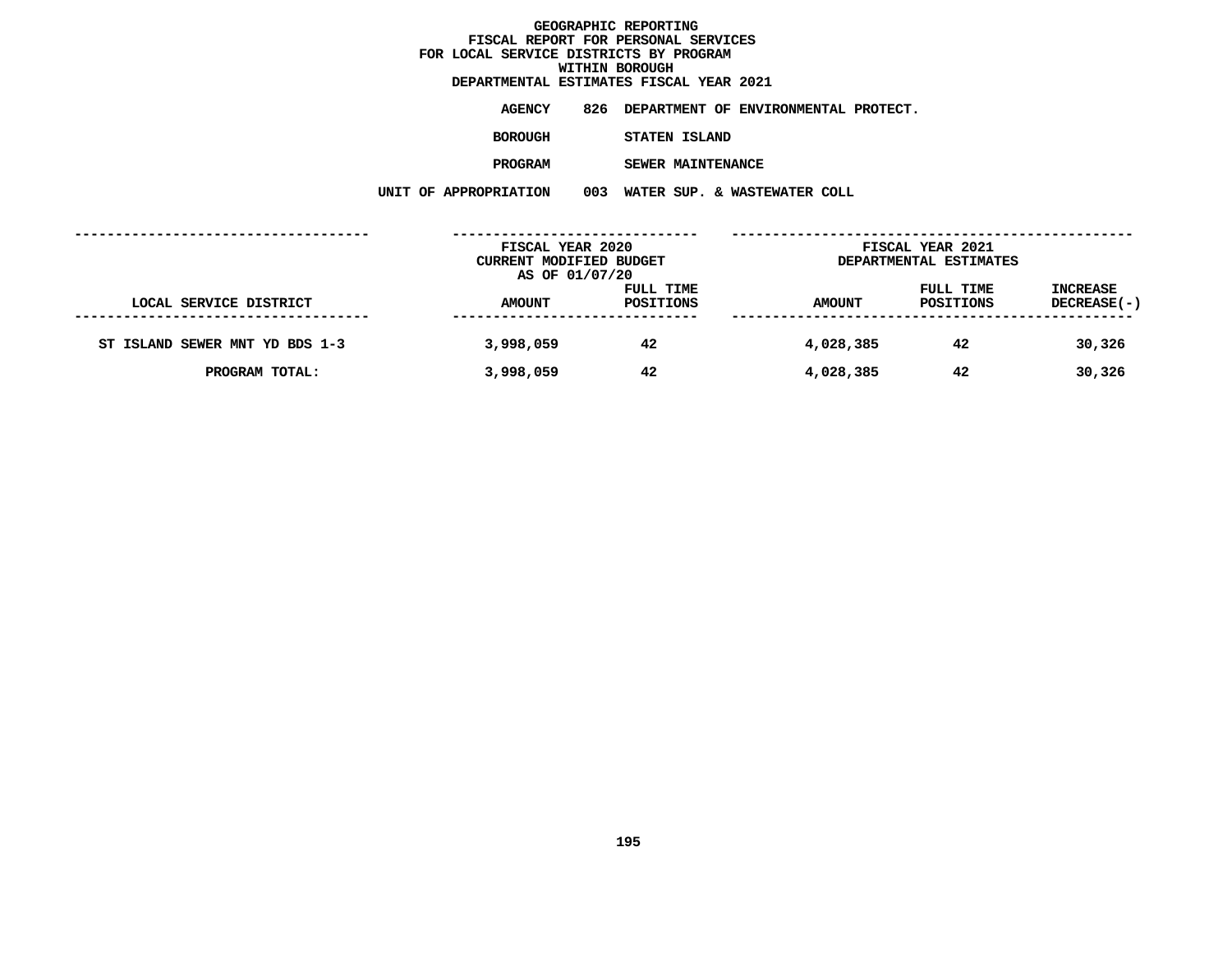#### **DEPARTMENTAL**

**ESTIMATES FISCAL YEAR <sup>2021</sup> AGENCY <sup>826</sup> DEPARTMENT OF ENVIRONMENTAL PROTECT.**

**BOROUGH**

 **STATEN ISLAND PROGRAM**

**WASTEWATER TREATMENT UNIT OF APPROPRIATION <sup>008</sup> WASTEWATER TREATMENT**

|                                | FISCAL YEAR 2020        |           |               | FISCAL YEAR 2021       |                 |
|--------------------------------|-------------------------|-----------|---------------|------------------------|-----------------|
|                                | CURRENT MODIFIED BUDGET |           |               | DEPARTMENTAL ESTIMATES |                 |
|                                | AS OF 01/07/20          |           |               |                        |                 |
|                                |                         | FULL TIME |               | FULL TIME              | <b>INCREASE</b> |
| LOCAL SERVICE DISTRICT         | <b>AMOUNT</b>           | POSITIONS | <b>AMOUNT</b> | POSITIONS              | DECREASE(-)     |
|                                |                         |           |               |                        |                 |
| OAKWOOD BEACH WAT POL CON PLAN | 6,623,739               | 60        | 6,715,750     | 60                     | 92,011          |
| PORT RICH WAT POLL CONT PLANT  | 5,349,029               | 52        | 5,420,242     | 52                     | 71,213          |
|                                |                         |           |               |                        |                 |
| PROGRAM TOTAL:                 | 11,972,768              | 112       | 12,135,992    | 112                    | 163,224         |
|                                |                         |           |               |                        |                 |
|                                |                         |           |               |                        |                 |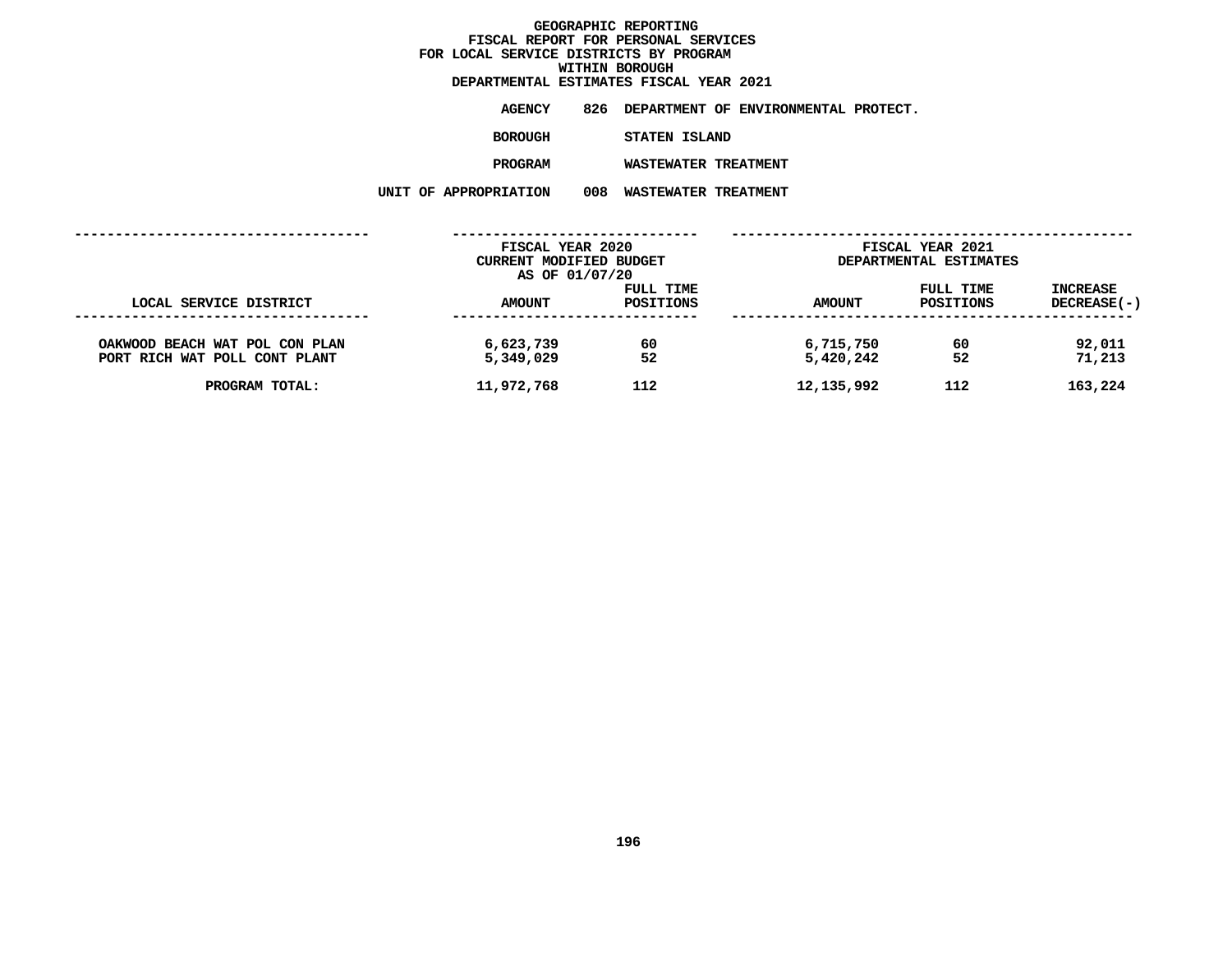**ESTIMATES FISCAL YEAR <sup>2021</sup> AGENCY <sup>826</sup> DEPARTMENT OF ENVIRONMENTAL PROTECT. BOROUGH STATEN ISLAND PROGRAMWATER SUPPLY UNIT OF APPROPRIATION <sup>003</sup> WATER SUP. & WASTEWATER COLL**

| FISCAL YEAR 2020<br>CURRENT MODIFIED BUDGET |               | AS OF 01/07/20         |               | FISCAL YEAR 2021<br>DEPARTMENTAL ESTIMATES |                           |
|---------------------------------------------|---------------|------------------------|---------------|--------------------------------------------|---------------------------|
| LOCAL SERVICE DISTRICT                      | <b>AMOUNT</b> | FULL TIME<br>POSITIONS | <b>AMOUNT</b> | FULL TIME<br>POSITIONS                     | INCREASE<br>$DECREASE(-)$ |
| STATEN ISLAND WATER SUPPLY                  | 1,672,663     | 17                     | 1,686,024     | 17                                         | 13,361                    |
| PROGRAM TOTAL:                              | 1,672,663     | 17                     | 1,686,024     | 17                                         | 13,361                    |
| SUB BOROUGH TOTAL:                          | 17,643,490    | 171                    | 17,850,401    | 171                                        | 206,911                   |
| <b>BOROUGH TOTAL:</b>                       | 17,643,490    | 171                    | 17,850,401    | 171                                        | 206,911                   |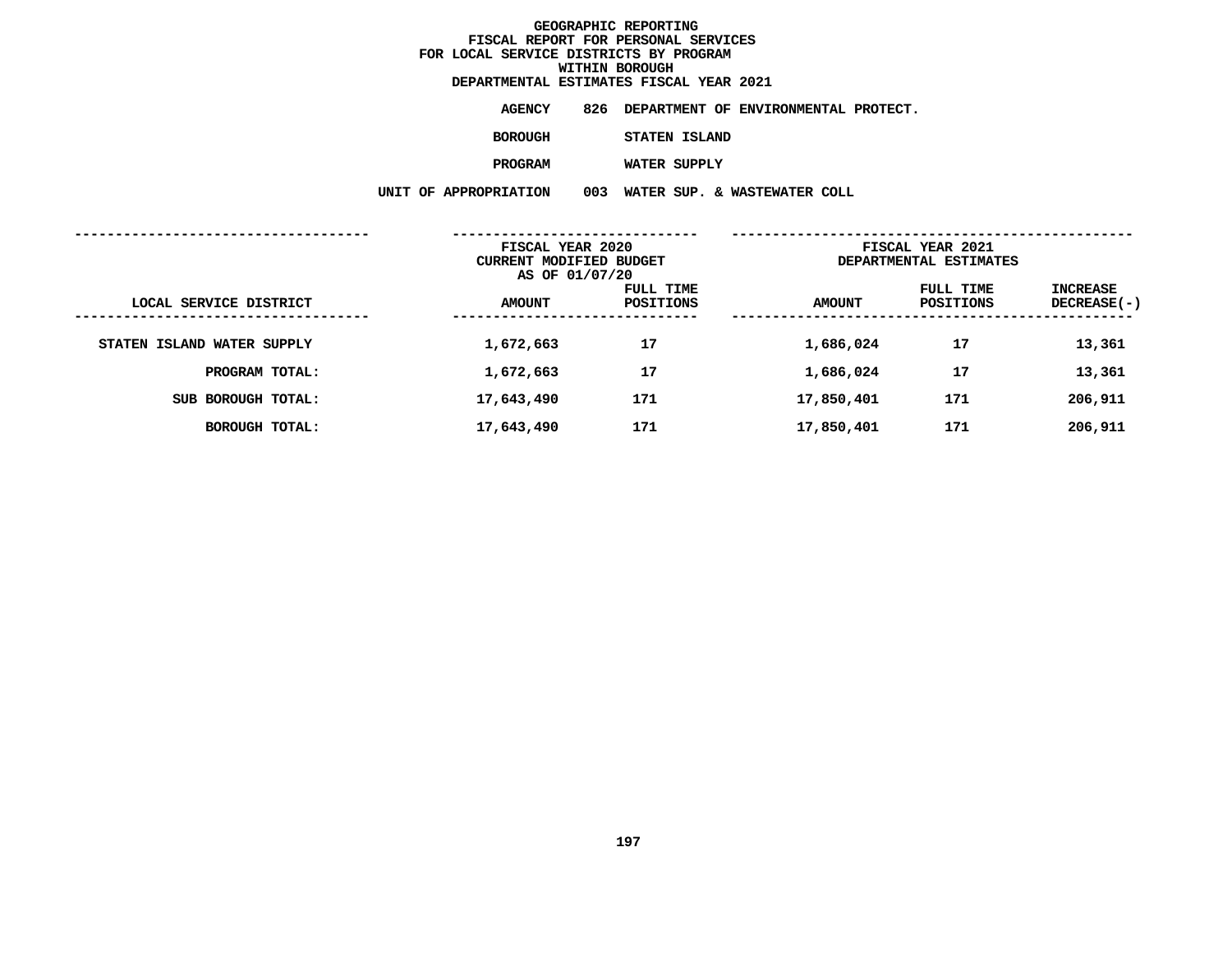#### **GEOGRAPHICC REPORTING<br>PERSONAL S<br>ICTS BY PRO FISCAL REPORT FOR PERSONAL SERVICES FOR LOCAL SERVICE DISTRICTS BY PROGRAM WITHIN**

### WITHIN BOROUGH<br>D<mark>EPARTMENTAL ESTIMATES FISC</mark>

|                                                   | FISCAL YEAR 2020<br>CURRENT MODIFIED BUDGET<br>AS OF 01/07/20 |                        | FISCAL YEAR 2021<br>DEPARTMENTAL ESTIMATES |                        |                         |
|---------------------------------------------------|---------------------------------------------------------------|------------------------|--------------------------------------------|------------------------|-------------------------|
| LOCAL SERVICE DISTRICT                            | <b>AMOUNT</b>                                                 | FULL TIME<br>POSITIONS | <b>AMOUNT</b>                              | FULL TIME<br>POSITIONS | INCREASE<br>DECREASE(-) |
| <b>AGENCY TOTAL:</b><br>ALL PROGRAMS ALL BOROUGHS | 165,031,166                                                   | 1,561                  | 161,334,420                                | 1,561                  | $3,696,746 -$           |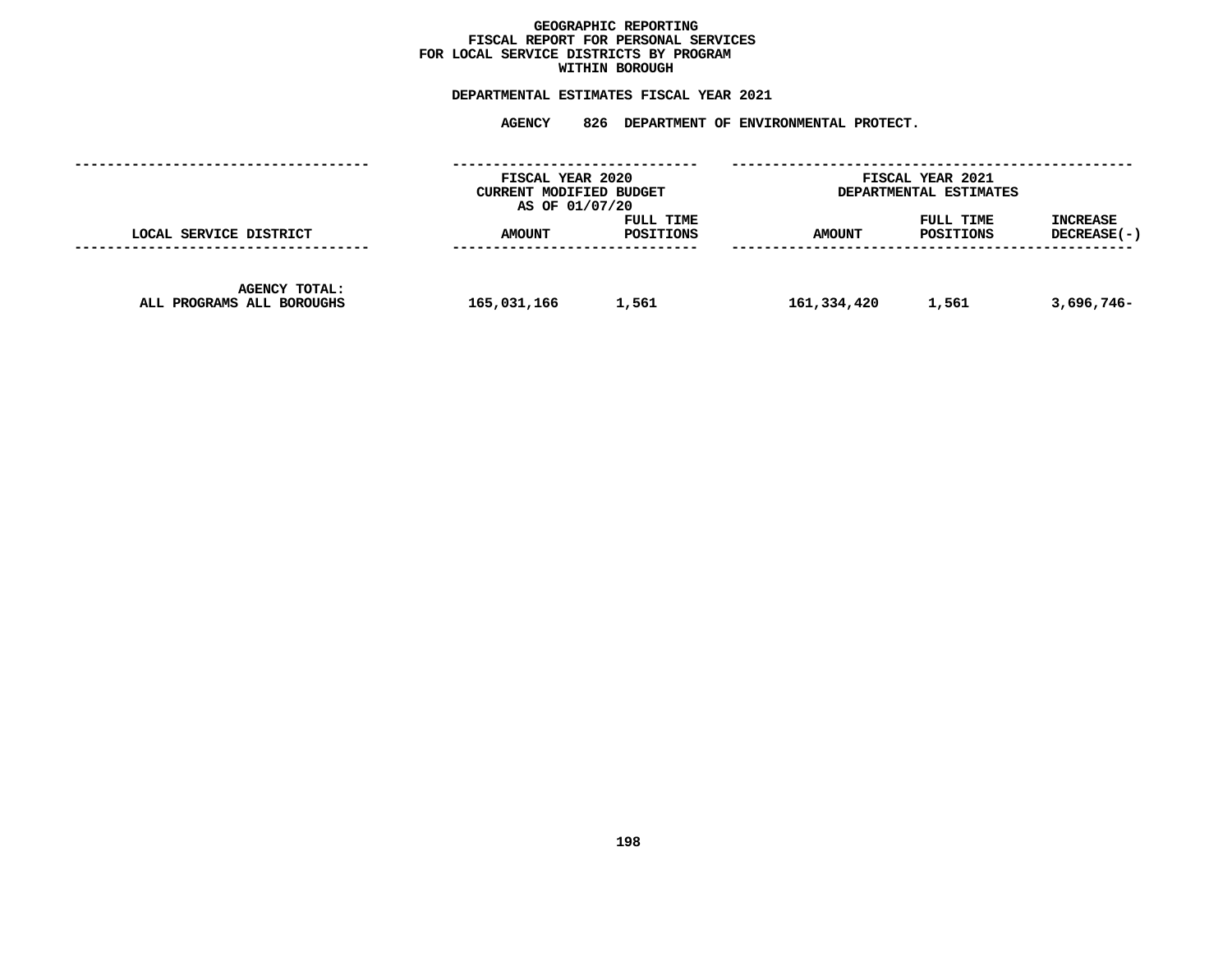### **PS UNITS OF APPROPRIATION DEPARTMENTAL**

|                                                                                                                                     | DEPARTMENTAL ESTIMATES FISCAL YEAR 2021                    |                         |                                            |  |  |
|-------------------------------------------------------------------------------------------------------------------------------------|------------------------------------------------------------|-------------------------|--------------------------------------------|--|--|
|                                                                                                                                     | <b>AGENCY:</b><br>826 DEPARTMENT OF ENVIRONMENTAL PROTECT. |                         |                                            |  |  |
|                                                                                                                                     | FISCAL YEAR 2020<br>CURRENT MODIFIED BUDGET                |                         | FISCAL YEAR 2021<br>DEPARTMENTAL ESTIMATES |  |  |
| UNIT OF APPROPRIATION                                                                                                               | AS OF 01/07/20                                             | <b>AMOUNT</b>           | <b>INCREASE</b><br>DECREASE $(-)$          |  |  |
| <b>EXECUTIVE AND SUPPORT</b><br>001                                                                                                 |                                                            |                         |                                            |  |  |
| REGULAR GROSS<br><b>OTHER</b>                                                                                                       |                                                            |                         |                                            |  |  |
| TOTAL REPORTED GEOGRAPHICALLY                                                                                                       |                                                            |                         |                                            |  |  |
| NOT REPORTED GEOGRAPHICALLY                                                                                                         | 40,902,384                                                 | 39,195,256              | 1,707,128-                                 |  |  |
| FINANCIAL PLAN SAVINGS                                                                                                              |                                                            | 1,248,000               | 1,248,000                                  |  |  |
| <b>APPROPRIATION</b>                                                                                                                | 40,902,384                                                 | 40,443,256              | 459,128-                                   |  |  |
| FUNDING                                                                                                                             |                                                            |                         |                                            |  |  |
| <b>CITY</b><br>OTHER CATEGORICAL<br>CAPITAL FUNDS - I.F.A.<br><b>STATE</b><br>FEDERAL - C.D.<br>FEDERAL - OTHER<br>INTRA-CITY SALES | 36,288,008<br>51,136<br>4,563,240                          | 35,837,975<br>4,605,281 | $450,033-$<br>$51,136-$<br>42,041          |  |  |
|                                                                                                                                     |                                                            |                         |                                            |  |  |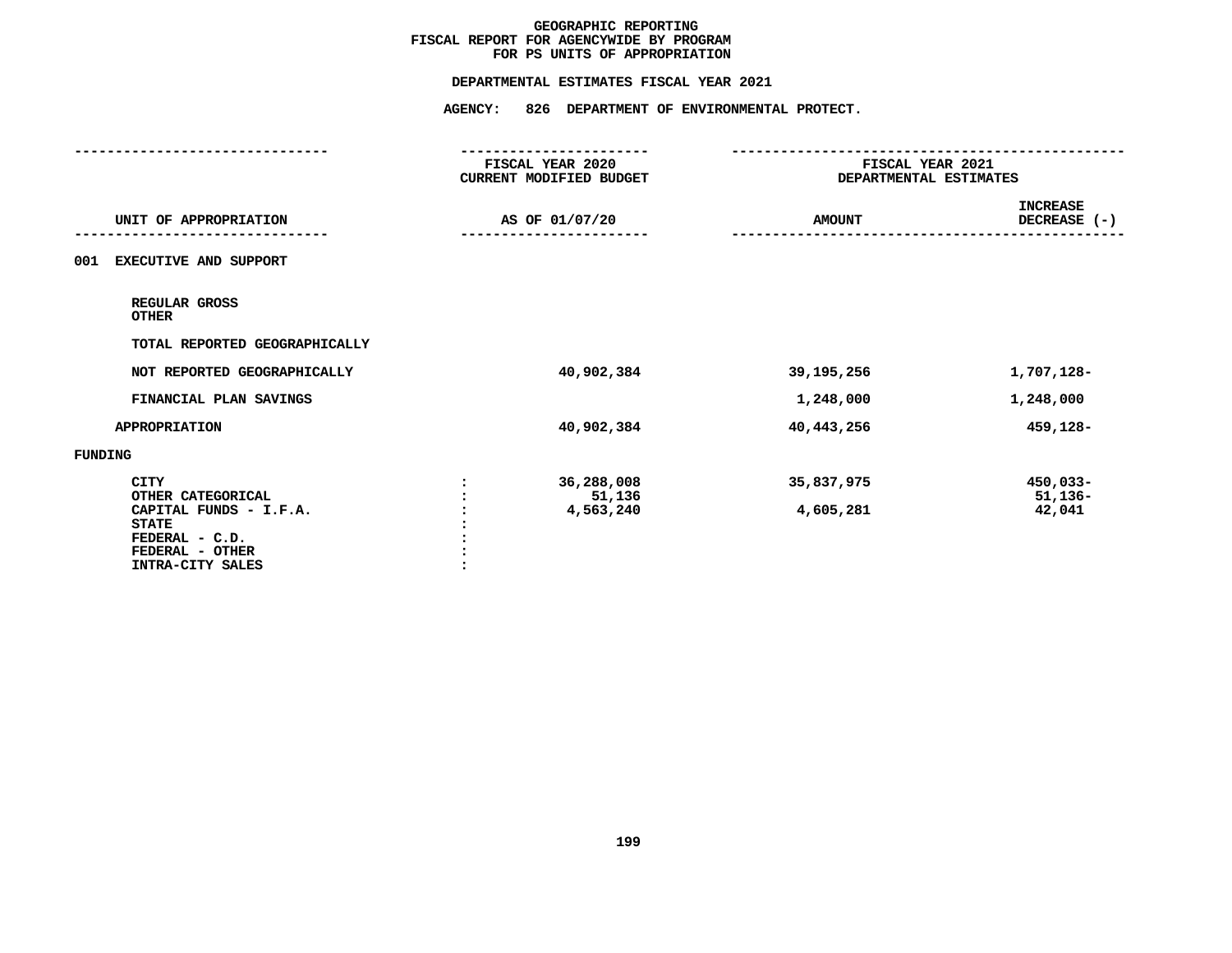### **PS UNITS OF APPROPRIATION DEPARTMENTAL**

| DEPARTMENTAL ESTIMATES FISCAL YEAR 2021                  |                                             |                                            |                                   |  |  |
|----------------------------------------------------------|---------------------------------------------|--------------------------------------------|-----------------------------------|--|--|
|                                                          | <b>AGENCY:</b>                              | 826 DEPARTMENT OF ENVIRONMENTAL PROTECT.   |                                   |  |  |
|                                                          | FISCAL YEAR 2020<br>CURRENT MODIFIED BUDGET | FISCAL YEAR 2021<br>DEPARTMENTAL ESTIMATES |                                   |  |  |
| UNIT OF APPROPRIATION                                    | AS OF 01/07/20                              | <b>AMOUNT</b>                              | <b>INCREASE</b><br>DECREASE $(-)$ |  |  |
| ENVIRONMENTAL MANAGEMENT<br>002                          |                                             |                                            |                                   |  |  |
| REGULAR GROSS<br><b>OTHER</b>                            |                                             |                                            |                                   |  |  |
| TOTAL REPORTED GEOGRAPHICALLY                            |                                             |                                            |                                   |  |  |
| NOT REPORTED GEOGRAPHICALLY                              | 24,057,372                                  | 21,654,298                                 | $2,403,074-$                      |  |  |
| FINANCIAL PLAN SAVINGS                                   |                                             | $36,918-$                                  | $36,918-$                         |  |  |
| <b>APPROPRIATION</b>                                     | 24,057,372                                  | 21,617,380                                 | 2,439,992-                        |  |  |
| FUNDING                                                  |                                             |                                            |                                   |  |  |
| <b>CITY</b><br>OTHER CATEGORICAL                         | 20,298,885                                  | 20,421,356                                 | 122,471                           |  |  |
| CAPITAL FUNDS - I.F.A.<br><b>STATE</b><br>FEDERAL - C.D. | 47,008<br>1,532,871                         | 706,515                                    | 47,008-<br>826,356-               |  |  |
| FEDERAL - OTHER<br>INTRA-CITY SALES                      | 1,829,479<br>349,129                        | 153,062<br>336,447                         | 1,676,417-<br>12,682-             |  |  |
|                                                          |                                             |                                            |                                   |  |  |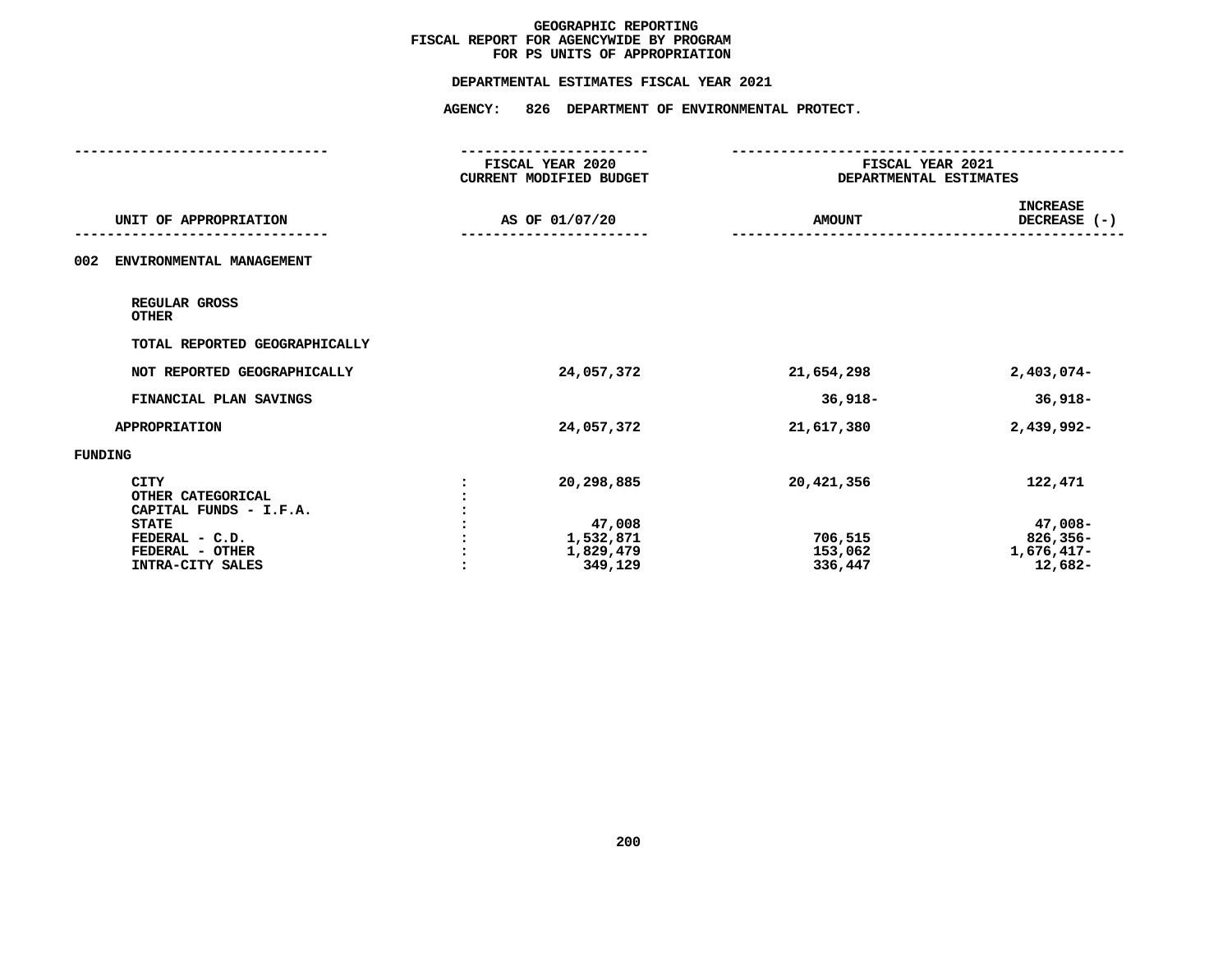### **PS UNITS OF APPROPRIATION DEPARTMENTAL**

| FISCAL YEAR 2020<br><b>CURRENT MODIFIED BUDGET</b> | FISCAL YEAR 2021<br>DEPARTMENTAL ESTIMATES |                                     |  |
|----------------------------------------------------|--------------------------------------------|-------------------------------------|--|
| AS OF 01/07/20                                     | <b>AMOUNT</b>                              | <b>INCREASE</b><br>DECREASE $(-)$   |  |
|                                                    |                                            |                                     |  |
| 40,026,741<br>6,190,240                            | 40,358,519<br>3,090,240                    | 331,778<br>$3,100,000 -$            |  |
| 46,216,981                                         | 43,448,759                                 | 2,768,222-                          |  |
| 177,341,452                                        | 180,121,870                                | 2,780,418                           |  |
| 2,961,848-                                         | 3,805,658                                  | 6,767,506                           |  |
| 220,596,585                                        | 227,376,287                                | 6,779,702                           |  |
|                                                    |                                            |                                     |  |
| 207,561,887<br>12,709,398<br>325,300               | 214,565,691<br>12,810,596                  | 7,003,804<br>101,198<br>$325,300 -$ |  |
|                                                    |                                            |                                     |  |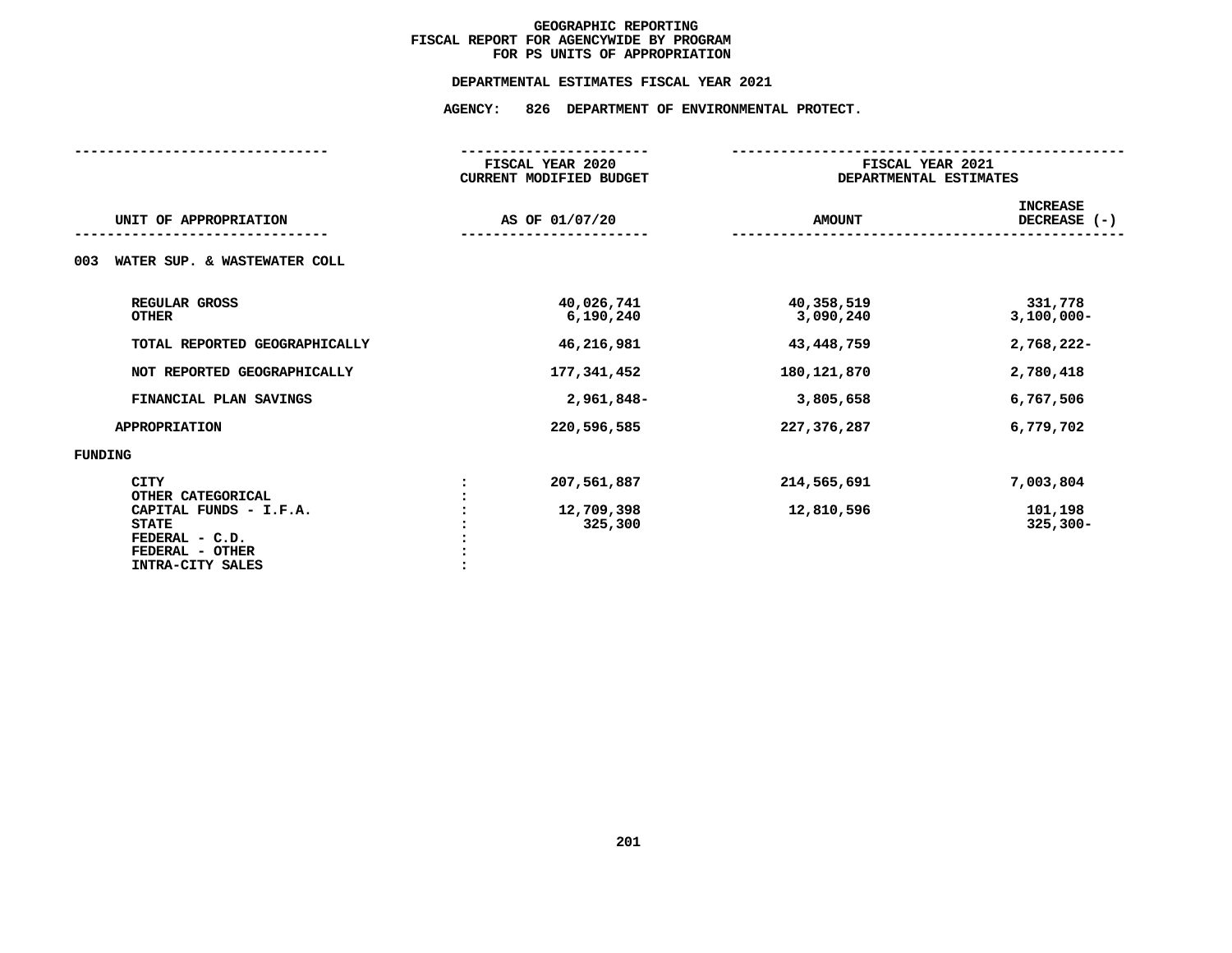### **PS UNITS OF APPROPRIATION DEPARTMENTAL**

|                                                                                                 | FISCAL YEAR 2020<br>CURRENT MODIFIED BUDGET |               | FISCAL YEAR 2021<br>DEPARTMENTAL ESTIMATES |  |
|-------------------------------------------------------------------------------------------------|---------------------------------------------|---------------|--------------------------------------------|--|
| UNIT OF APPROPRIATION                                                                           | AS OF 01/07/20                              | <b>AMOUNT</b> | <b>INCREASE</b><br>DECREASE (-)            |  |
| CENTRAL UTILITY<br>007                                                                          |                                             |               |                                            |  |
| REGULAR GROSS<br><b>OTHER</b>                                                                   |                                             |               |                                            |  |
| TOTAL REPORTED GEOGRAPHICALLY                                                                   |                                             |               |                                            |  |
| NOT REPORTED GEOGRAPHICALLY                                                                     | 86,428,384                                  | 86,666,266    | 237,882                                    |  |
| FINANCIAL PLAN SAVINGS                                                                          |                                             | 198,000       | 198,000                                    |  |
| <b>APPROPRIATION</b>                                                                            | 86,428,384                                  | 86,864,266    | 435,882                                    |  |
| FUNDING                                                                                         |                                             |               |                                            |  |
| <b>CITY</b><br>OTHER CATEGORICAL                                                                | 42,212,951                                  | 42,302,970    | 90,019                                     |  |
| CAPITAL FUNDS - I.F.A.<br><b>STATE</b><br>FEDERAL - C.D.<br>FEDERAL - OTHER<br>INTRA-CITY SALES | 44,215,433                                  | 44,561,296    | 345,863                                    |  |
|                                                                                                 |                                             |               |                                            |  |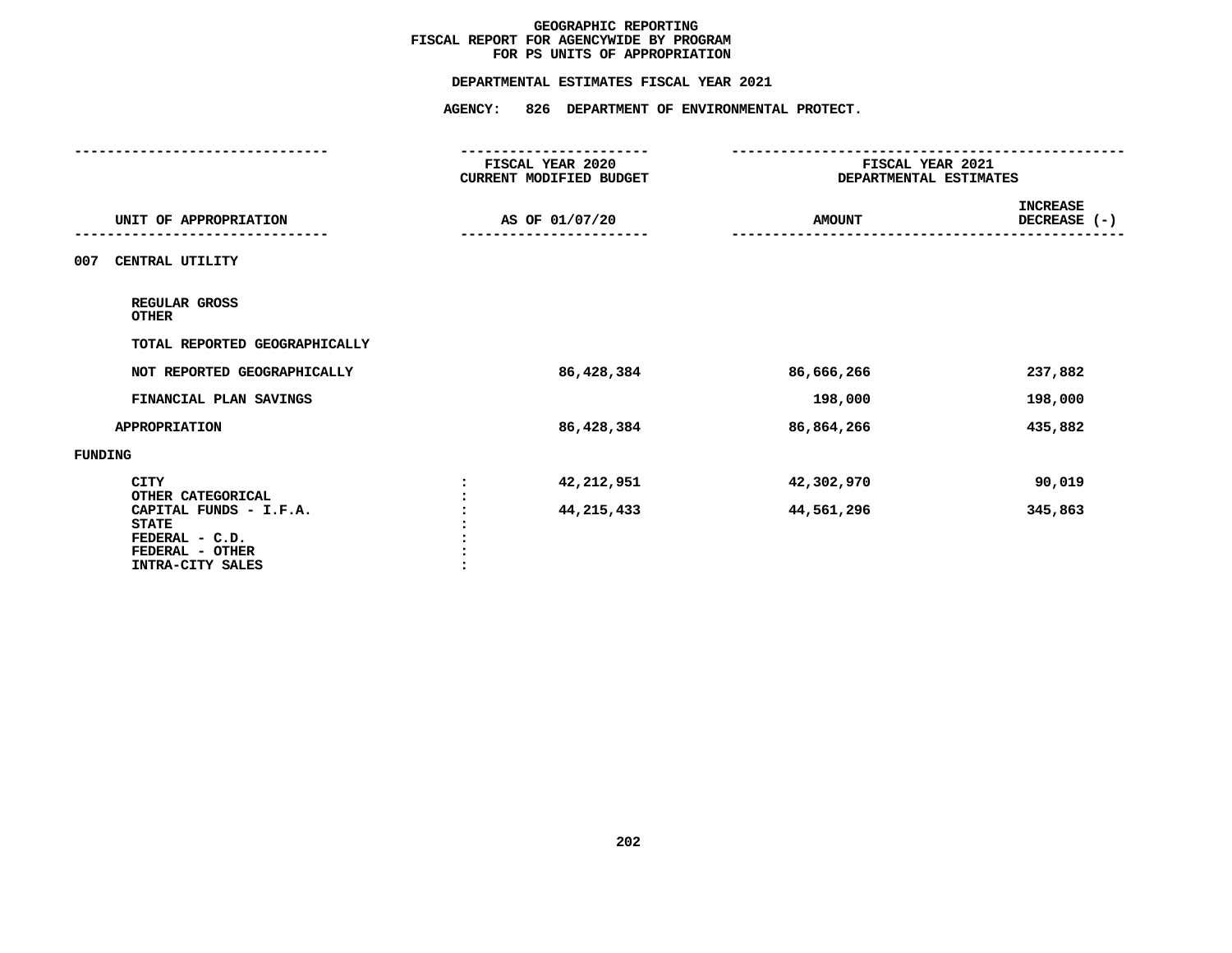### **PS UNITS OF APPROPRIATION DEPARTMENTAL**

|                                       | <b>AMOUNT</b>                                                        | <b>INCREASE</b><br>DECREASE $(-)$          |
|---------------------------------------|----------------------------------------------------------------------|--------------------------------------------|
|                                       |                                                                      |                                            |
| 112, 133, 945<br>6,680,240            | 113,705,421<br>4,180,240                                             | 1,571,476<br>$2,500,000 -$                 |
| 118,814,185                           | 117,885,661                                                          | $928,524-$                                 |
| 88,815,483                            | 112,242,746                                                          | 23,427,263                                 |
| $809,631 -$                           | $809,631 -$                                                          |                                            |
| 206,820,037                           | 229, 318, 776                                                        | 22,498,739                                 |
|                                       |                                                                      |                                            |
| 196,788,129<br>1,500,000<br>8,531,908 | 220,735,281<br>8,583,495                                             | 23,947,152<br>$1,500,000 -$<br>51,587      |
|                                       | FISCAL YEAR 2020<br><b>CURRENT MODIFIED BUDGET</b><br>AS OF 01/07/20 | FISCAL YEAR 2021<br>DEPARTMENTAL ESTIMATES |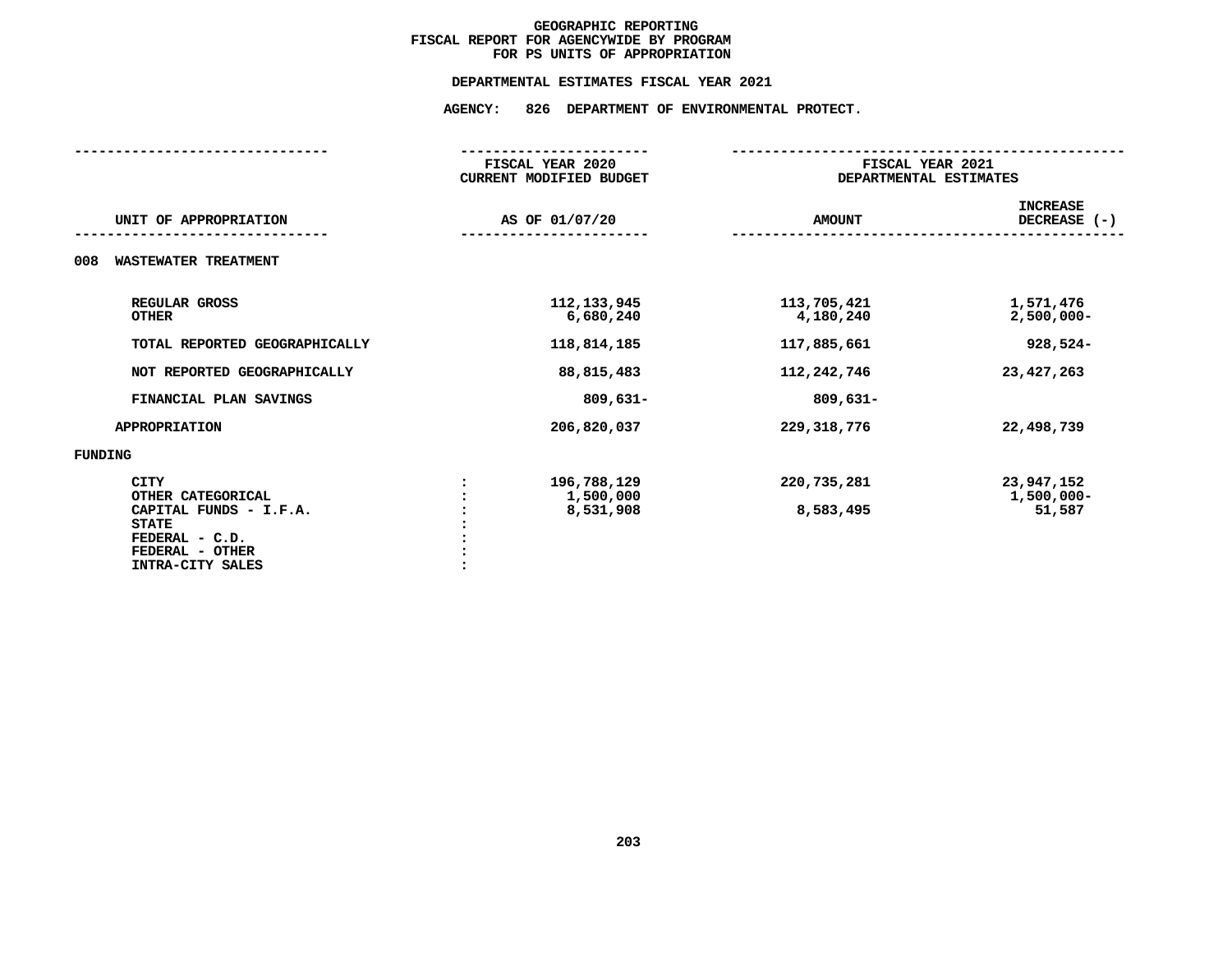### **OTPS UNITS OF APPROPRIATION DEPARTMENTAL**

|                                | FISCAL YEAR 2020               |               | FISCAL YEAR 2021       |
|--------------------------------|--------------------------------|---------------|------------------------|
|                                | <b>CURRENT MODIFIED BUDGET</b> |               | DEPARTMENTAL ESTIMATES |
|                                |                                |               | <b>INCREASE</b>        |
| UNIT OF APPROPRIATION          | AS OF 01/07/20                 | <b>AMOUNT</b> | DECREASE (-)           |
| 004<br>UTILITY - OTPS          |                                |               |                        |
| TOTAL REPORTED GEOGRAPHICALLY  |                                |               |                        |
| NOT REPORTED GEOGRAPHICALLY    | 746,289,436                    | 726,979,406   | 19,310,030-            |
| FINANCIAL PLAN SAVINGS         | 21, 129, 761-                  | 21,676,269-   | 546,508-               |
| <b>APPROPRIATION</b>           | 725,159,675                    | 705,303,137   | 19,856,538-            |
| <b>FUNDING</b>                 |                                |               |                        |
| <b>CITY</b>                    | 712,700,578                    | 705,303,137   | 7,397,441-             |
| OTHER CATEGORICAL              | 4,313,152                      |               | 4,313,152-             |
| CAPITAL FUNDS - I.F.A.         |                                |               |                        |
| <b>STATE</b><br>FEDERAL - C.D. | 4,835,629                      |               | 4,835,629-             |
| FEDERAL - OTHER                | 3,310,316                      |               | $3,310,316 -$          |
| INTRA-CITY SALES               |                                |               |                        |
|                                |                                |               |                        |
|                                |                                |               |                        |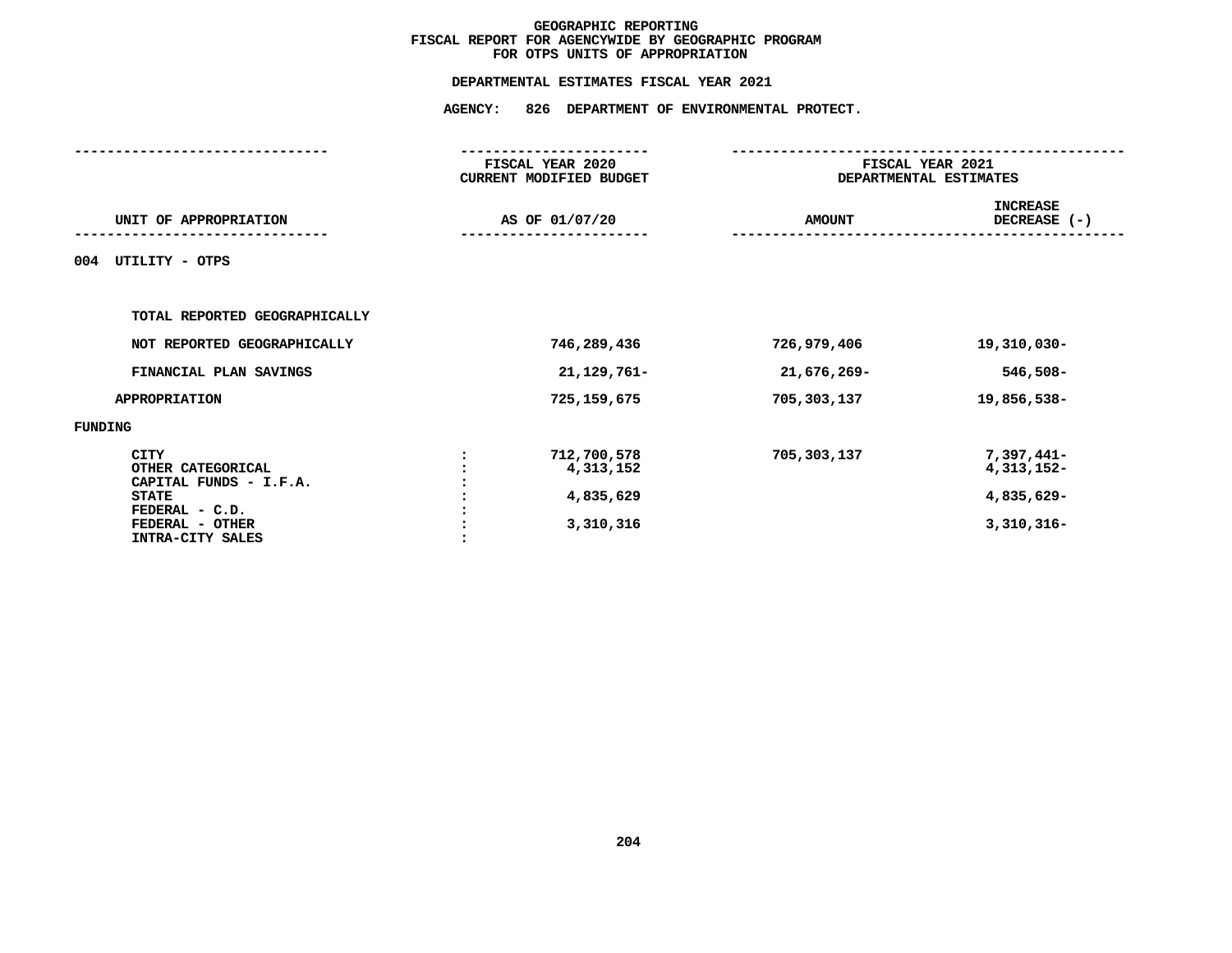### **OTPS UNITS OF APPROPRIATION DEPARTMENTAL**

|                                                                            | FISCAL YEAR 2020<br><b>CURRENT MODIFIED BUDGET</b><br>AS OF 01/07/20 |                                    | FISCAL YEAR 2021<br>DEPARTMENTAL ESTIMATES |                                           |  |
|----------------------------------------------------------------------------|----------------------------------------------------------------------|------------------------------------|--------------------------------------------|-------------------------------------------|--|
| UNIT OF APPROPRIATION                                                      |                                                                      |                                    | <b>AMOUNT</b>                              | <b>INCREASE</b><br>DECREASE (-)           |  |
| ENVIRONMENTAL MANAGEMENT -OTPS                                             |                                                                      |                                    |                                            |                                           |  |
| TOTAL REPORTED GEOGRAPHICALLY                                              |                                                                      |                                    |                                            |                                           |  |
| NOT REPORTED GEOGRAPHICALLY                                                |                                                                      | 67,696,870                         | 28, 165, 432                               | 39,531,438-                               |  |
| FINANCIAL PLAN SAVINGS                                                     |                                                                      | 261,975-                           | 209,975-                                   | 52,000                                    |  |
| <b>APPROPRIATION</b>                                                       |                                                                      | 67,434,895                         | 27,955,457                                 | 39, 479, 438-                             |  |
|                                                                            |                                                                      |                                    |                                            |                                           |  |
| <b>CITY</b><br>OTHER CATEGORICAL<br>CAPITAL FUNDS - I.F.A.<br><b>STATE</b> |                                                                      | 30,370,035                         | 27,955,457                                 | 2,414,578-<br>348,610-                    |  |
| FEDERAL - C.D.<br>FEDERAL - OTHER<br>INTRA-CITY SALES                      |                                                                      | 35,389,268<br>320,372<br>1,006,610 |                                            | 35, 389, 268-<br>320,372-<br>$1,006,610-$ |  |
|                                                                            |                                                                      |                                    | 348,610                                    |                                           |  |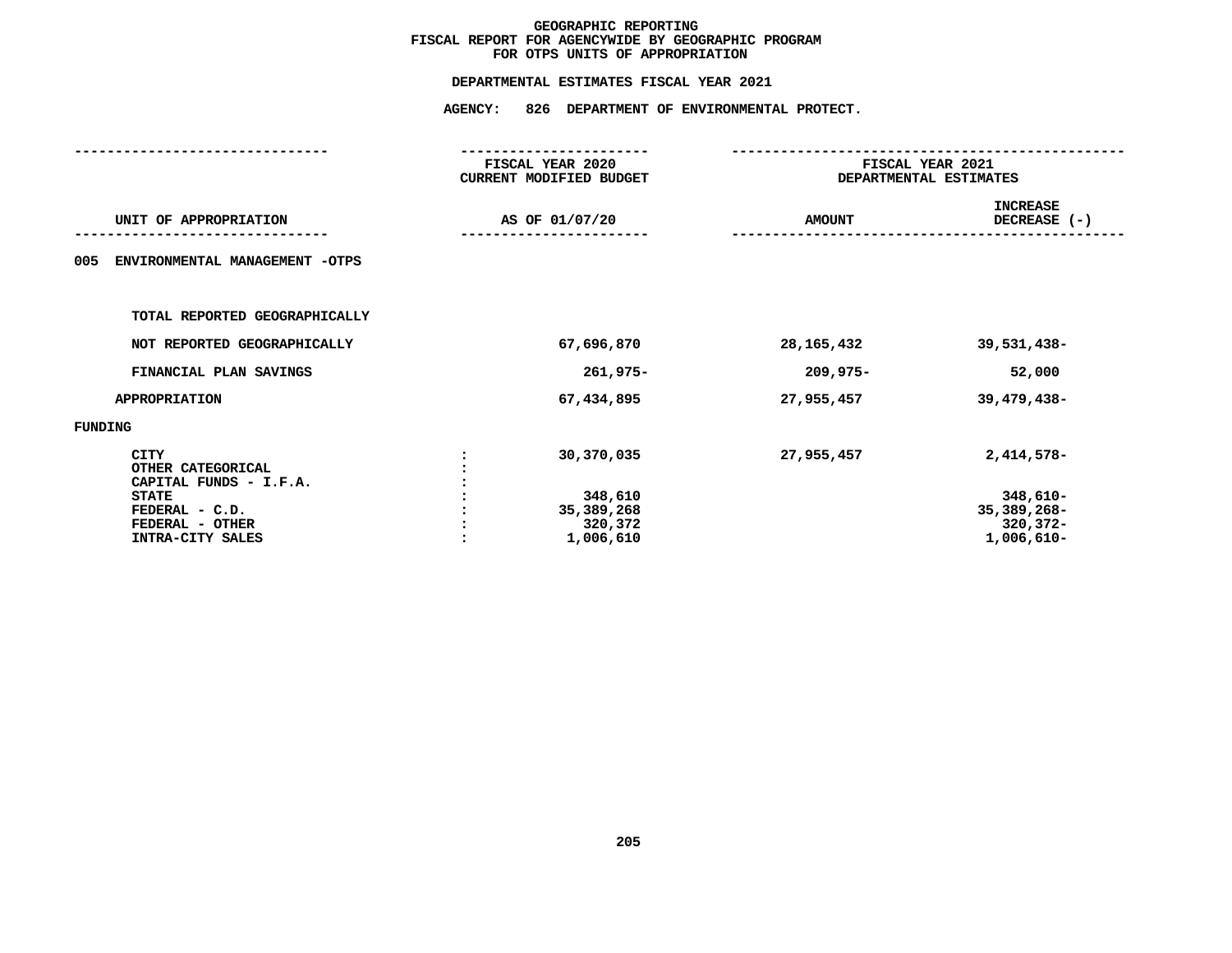### **OTPS UNITS OF APPROPRIATION DEPARTMENTAL**

| FISCAL YEAR 2020<br>CURRENT MODIFIED BUDGET   | FISCAL YEAR 2021<br>DEPARTMENTAL ESTIMATES |                                                      |  |
|-----------------------------------------------|--------------------------------------------|------------------------------------------------------|--|
| AS OF 01/07/20                                | <b>AMOUNT</b>                              | <b>INCREASE</b><br>DECREASE $(-)$                    |  |
|                                               |                                            |                                                      |  |
|                                               |                                            |                                                      |  |
| 68,201,871                                    | 61,451,651                                 | $6,750,220 -$                                        |  |
| $2,108,447-$                                  | 1,351,286-                                 | 757,161                                              |  |
| 66,093,424                                    | 60,100,365                                 | 5,993,059-                                           |  |
|                                               |                                            |                                                      |  |
| 62,265,546<br>944,118<br>2,600,000<br>283,760 | 59,826,605<br>273,760                      | 2,438,941-<br>944,118-<br>$2,600,000 -$<br>$10,000-$ |  |
|                                               |                                            |                                                      |  |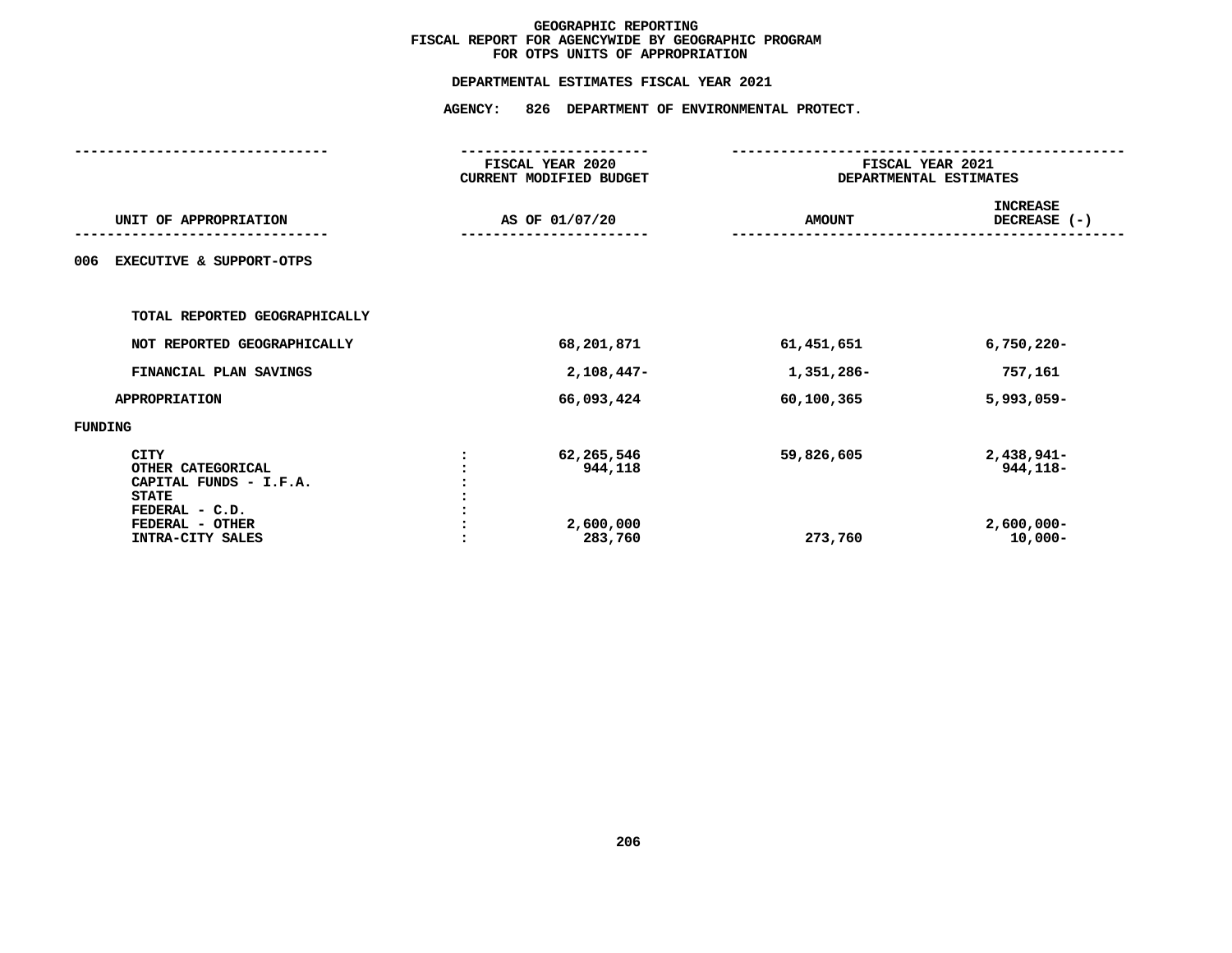### **GEOGRAPHICC REPORTING<br>ENCYWIDE SU<br>----------FISCAL**

# **REPORT AGENCYWIDE SUMMARY DEPARTMENTAL ESTIMATES FISCAL YEAR <sup>2021</sup>**

## **AGENCY: <sup>826</sup> DEPARTMENT OF ENVIRONMENTAL PROTECT.**

|                               | FISCAL YEAR 2020               |               | FISCAL YEAR 2021       |  |  |
|-------------------------------|--------------------------------|---------------|------------------------|--|--|
|                               | <b>CURRENT MODIFIED BUDGET</b> |               | DEPARTMENTAL ESTIMATES |  |  |
|                               |                                |               | <b>INCREASE</b>        |  |  |
| UNIT OF APPROPRIATION         | AS OF 01/07/20                 | <b>AMOUNT</b> | DECREASE $(-)$         |  |  |
|                               |                                |               |                        |  |  |
| PS APPROPRIATIONS             |                                |               |                        |  |  |
| REGULAR GROSS                 | 152,160,686                    | 154,063,940   | 1,903,254              |  |  |
| <b>OTHER</b>                  | 12,870,480                     | 7,270,480     | $5,600,000 -$          |  |  |
|                               |                                |               |                        |  |  |
| TOTAL REPORTED GEOGRAPHICALLY | 165,031,166                    | 161,334,420   | $3,696,746$ -          |  |  |
| NOT REPORTED GEOGRAPHICALLY   | 417,545,075                    | 439,880,436   | 22,335,361             |  |  |
|                               |                                |               |                        |  |  |
| OTPS APPROPRIATIONS           |                                |               |                        |  |  |
| TOTAL REPORTED GEOGRAPHICALLY |                                |               |                        |  |  |
| NOT REPORTED GEOGRAPHICALLY   | 882,188,177                    | 816,596,489   | 65,591,688-            |  |  |
|                               |                                |               |                        |  |  |
| FINANCIAL PLAN SAVINGS        | $27,271,662-$                  | 18,832,421-   | 8,439,241              |  |  |
| <b>APPROPRIATIONS</b>         | 1,437,492,756                  | 1,398,978,924 | 38,513,832-            |  |  |
| <b>FUNDING</b>                |                                |               |                        |  |  |
| <b>CITY</b>                   | 1,308,486,019                  | 1,326,948,472 | 18,462,453             |  |  |
| OTHER CATEGORICAL             | 6,808,406                      |               | $6,808,406 -$          |  |  |
| CAPITAL FUNDS - I.F.A.        | 70,019,979                     | 70,560,668    | 540,689                |  |  |
| <b>STATE</b>                  | 5,556,547                      |               | 5,556,547-             |  |  |
| FEDERAL - C.D.                | 36,922,139                     | 706,515       | 36, 215, 624-          |  |  |
| FEDERAL - OTHER               | 8,060,167                      | 153,062       | 7,907,105-             |  |  |
| INTRA-CITY SALES              | 1,639,499                      | 610,207       | 1,029,292-             |  |  |
|                               |                                |               |                        |  |  |
|                               |                                |               |                        |  |  |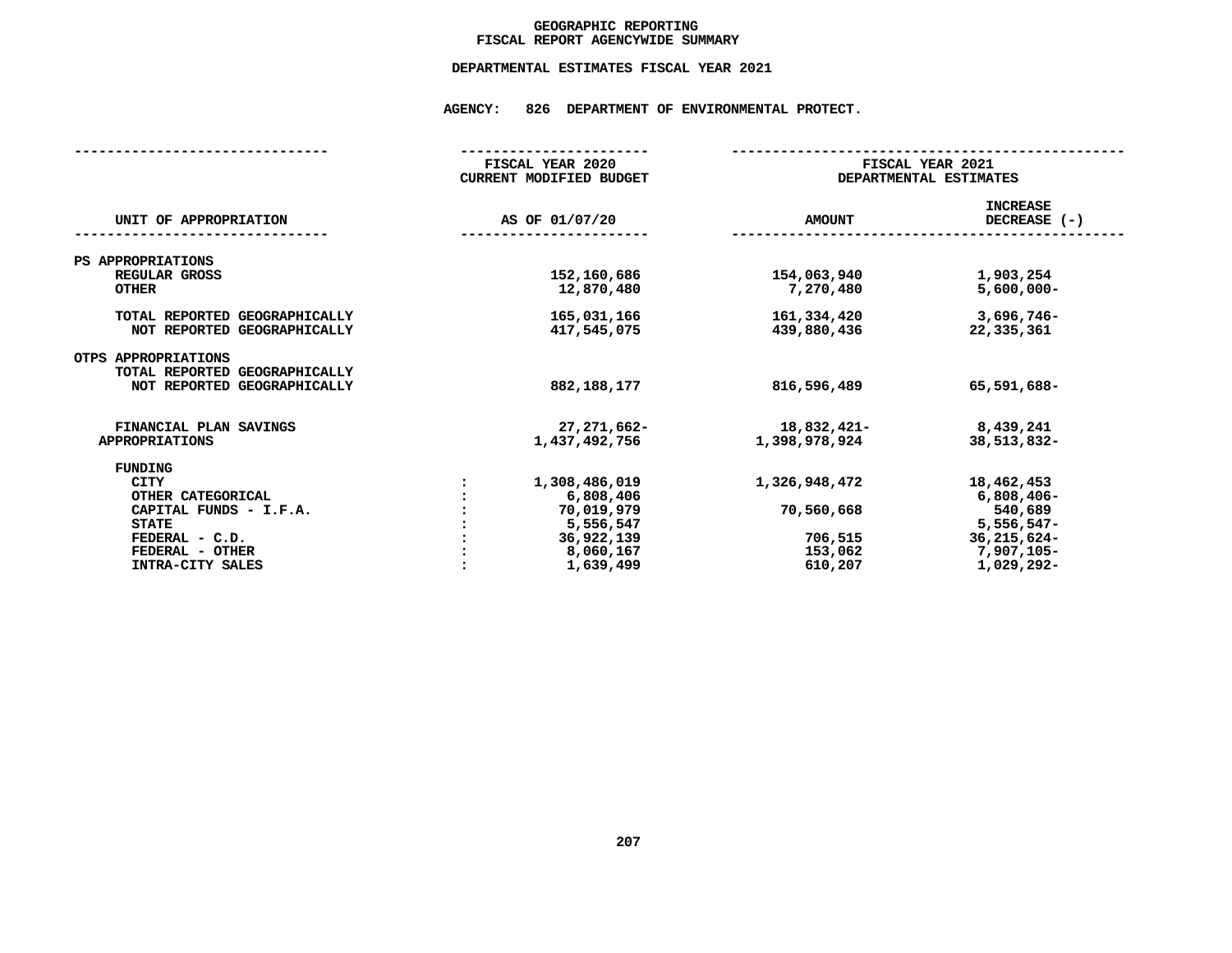| DEPARTMENTAL ESTIMATES FISCAL YEAR 2021 |                              |                          |  |  |  |
|-----------------------------------------|------------------------------|--------------------------|--|--|--|
| AGENCY                                  | 827 DEPARTMENT OF SANITATION |                          |  |  |  |
| BOROUGH                                 |                              | <b>BRONX</b>             |  |  |  |
| <b>PROGRAM</b>                          |                              | SANIT SERV DIST & MECH B |  |  |  |

**SANIT SERV DIST & MECH BRMS UNIT OF APPROPRIATION <sup>102</sup> CLEANING & COLLECTION**

|                                           |                | FISCAL YEAR 2020 |                         |               | FISCAL YEAR 2021       |                 |
|-------------------------------------------|----------------|------------------|-------------------------|---------------|------------------------|-----------------|
|                                           |                |                  | CURRENT MODIFIED BUDGET |               | DEPARTMENTAL ESTIMATES |                 |
|                                           |                |                  | AS OF 01/07/20          |               |                        |                 |
|                                           |                |                  | FULL TIME               |               | FULL TIME              | <b>INCREASE</b> |
| LOCAL SERVICE DISTRICT                    |                | <b>AMOUNT</b>    | POSITIONS               | <b>AMOUNT</b> | <b>POSITIONS</b>       | DECREASE(-)     |
|                                           |                |                  |                         |               |                        |                 |
| <b>BRONX</b><br>SANITATION DISTRICT       |                | 4,050,466        | 60                      | 4,062,484     | 60                     | 12,018          |
| SANITATION DISTRICT<br><b>BRONX</b>       |                | 4,046,954        | 56                      | 4,046,954     | 56                     |                 |
| SANITATION DISTRICT<br><b>BRONX</b><br>3. |                | 2,168,926        | 35                      | 2,168,926     | 35                     |                 |
| SANITATION DISTRICT<br><b>BRONX</b>       |                | 5,183,806        | 78                      | 5,221,628     | 78                     | 37,822          |
| SANITATION DISTRICT<br><b>BRONX</b><br>5. |                | 5,094,028        | 71                      | 5,131,850     | 71                     | 37,822          |
| SANITATION DISTRICT<br><b>BRONX</b>       |                | 4,959,177        | 71                      | 4,959,177     | 71                     |                 |
| SANITATION DISTRICT<br><b>BRONX</b>       |                | 5,268,292        | 78                      | 5,297,709     | 78                     | 29,417          |
| SANITATION DISTRICT<br><b>BRONX</b>       |                | 5,554,478        | 70                      | 5,611,245     | 70                     | 56,767          |
| SANITATION DISTRICT<br><b>BRONX</b>       |                | 5,422,975        | 75                      | 5,422,975     | 75                     |                 |
| SANITATION DISTRICT<br>BRONX 10           |                | 6,322,012        | 85                      | 6,378,779     | 85                     | 56,767          |
| SANITATION DISTRICT<br>BRONX 11           |                | 6,096,898        | 84                      | 6,153,665     | 84                     | 56,767          |
| BRONX 12<br>SANITATION DISTRICT           |                | 7,330,251        | 105                     | 7,387,018     | 105                    | 56,767          |
|                                           | PROGRAM TOTAL: | 61,498,263       | 868                     | 61,842,410    | 868                    | 344,147         |
|                                           |                |                  |                         |               |                        |                 |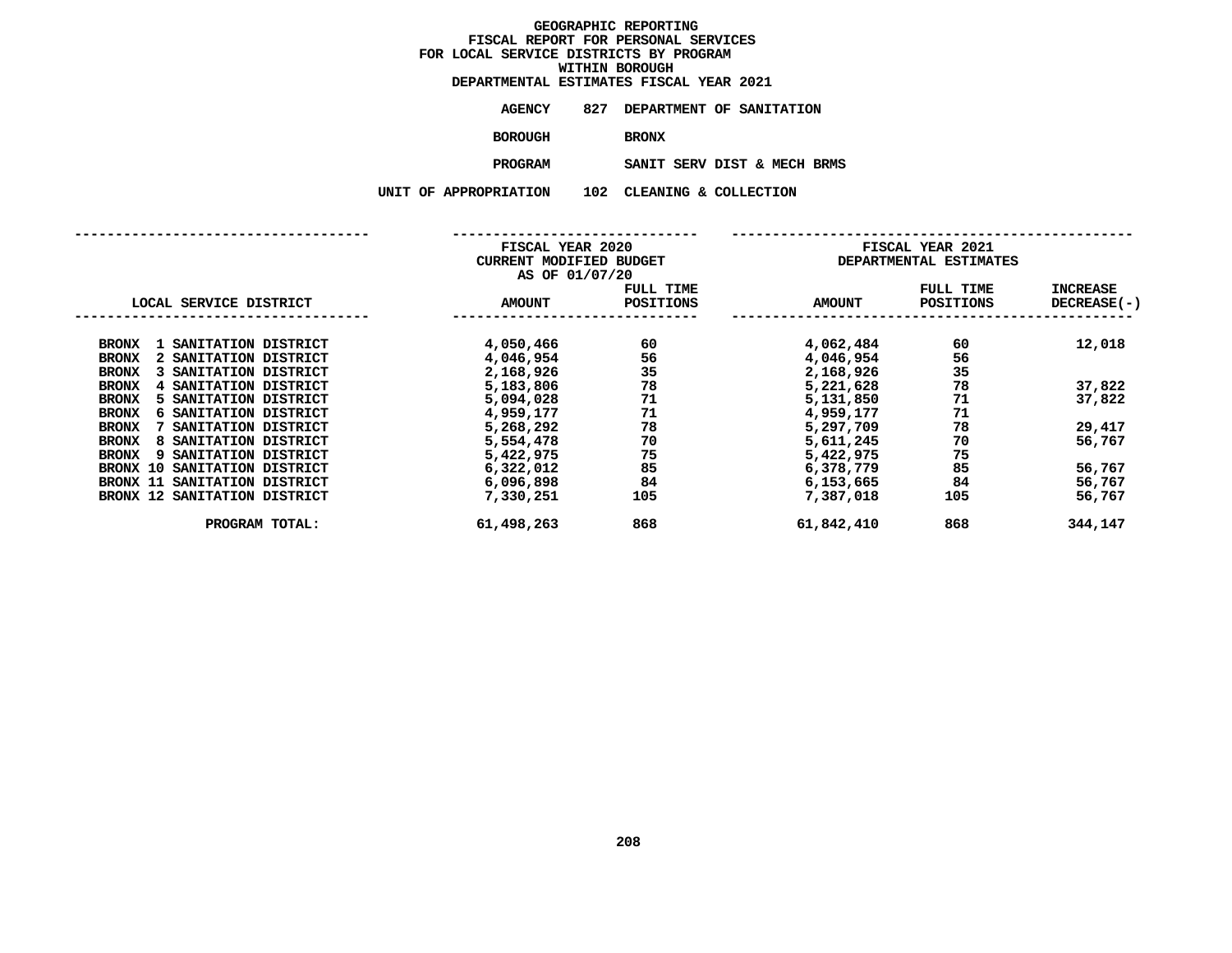**ESTIMATES FISCAL YEAR <sup>2021</sup> AGENCY <sup>827</sup> DEPARTMENT OF SANITATION BOROUGH**BRONX<br>SANITATION ENFORCEMENT

**PROGRAM**

**SANITATION ENFORCEMENT UNIT OF APPROPRIATION <sup>101</sup> EXECUTIVE ADMINISTRATIVE**

|                             | FISCAL YEAR 2020<br>CURRENT MODIFIED BUDGET<br>AS OF 01/07/20 |                        |               | FISCAL YEAR 2021<br>DEPARTMENTAL ESTIMATES |                                  |
|-----------------------------|---------------------------------------------------------------|------------------------|---------------|--------------------------------------------|----------------------------------|
| LOCAL SERVICE DISTRICT      | <b>AMOUNT</b>                                                 | FULL TIME<br>POSITIONS | <b>AMOUNT</b> | FULL TIME<br>POSITIONS                     | <b>INCREASE</b><br>$DECREASE(-)$ |
| BX SANIT ENFORCEMENT AGENTS | 1,150,857                                                     | 33                     | 1,150,857     | 33                                         |                                  |
| PROGRAM TOTAL:              | 1,150,857                                                     | 33                     | 1,150,857     | 33                                         |                                  |
| SUB BOROUGH TOTAL:          | 62,649,120                                                    | 901                    | 62,993,267    | 901                                        | 344,147                          |
| <b>BOROUGH TOTAL:</b>       | 62,649,120                                                    | 901                    | 62,993,267    | 901                                        | 344,147                          |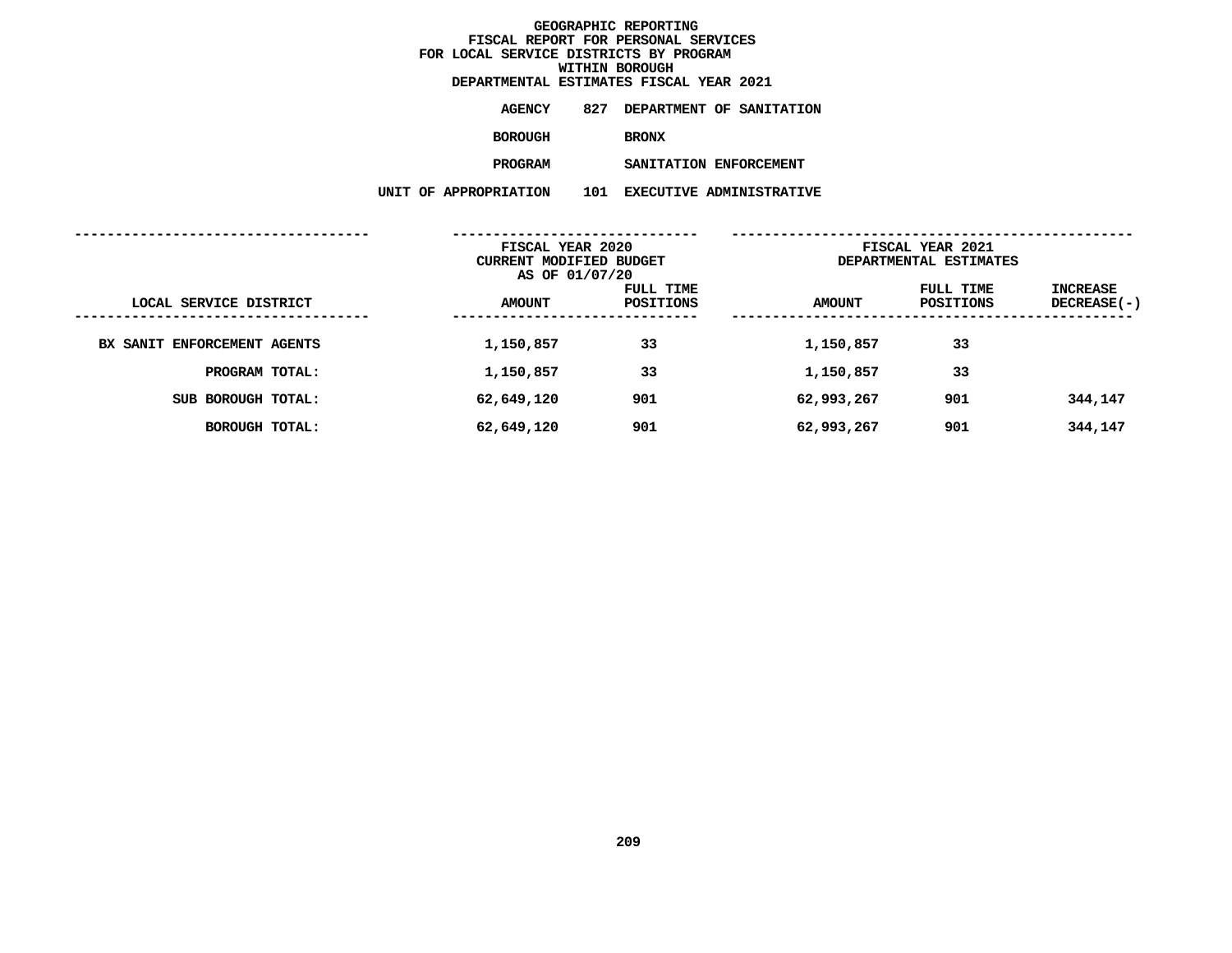**ESTIMATES FISCAL YEAR <sup>2021</sup> AGENCY <sup>827</sup> DEPARTMENT OF SANITATION**

**BOROUGH**

BROOKLYN<br>SANITATION ENFORCEMENT **PROGRAM**

**SANITATION ENFORCEMENT UNIT OF APPROPRIATION <sup>101</sup> EXECUTIVE ADMINISTRATIVE**

|                             | FISCAL YEAR 2020<br>CURRENT MODIFIED BUDGET<br>AS OF 01/07/20 |                        |               | FISCAL YEAR 2021<br>DEPARTMENTAL ESTIMATES |                           |
|-----------------------------|---------------------------------------------------------------|------------------------|---------------|--------------------------------------------|---------------------------|
| LOCAL SERVICE DISTRICT      | <b>AMOUNT</b>                                                 | FULL TIME<br>POSITIONS | <b>AMOUNT</b> | FULL TIME<br>POSITIONS                     | INCREASE<br>$DECREASE(-)$ |
| BK SANIT ENFORCEMENT AGENTS | 1,568,320                                                     | 45                     | 1,568,320     | 45                                         |                           |
| PROGRAM TOTAL:              | 1,568,320                                                     | 45                     | 1,568,320     | 45                                         |                           |
| SUB BOROUGH TOTAL:          | 1,568,320                                                     | 45                     | 1,568,320     | 45                                         |                           |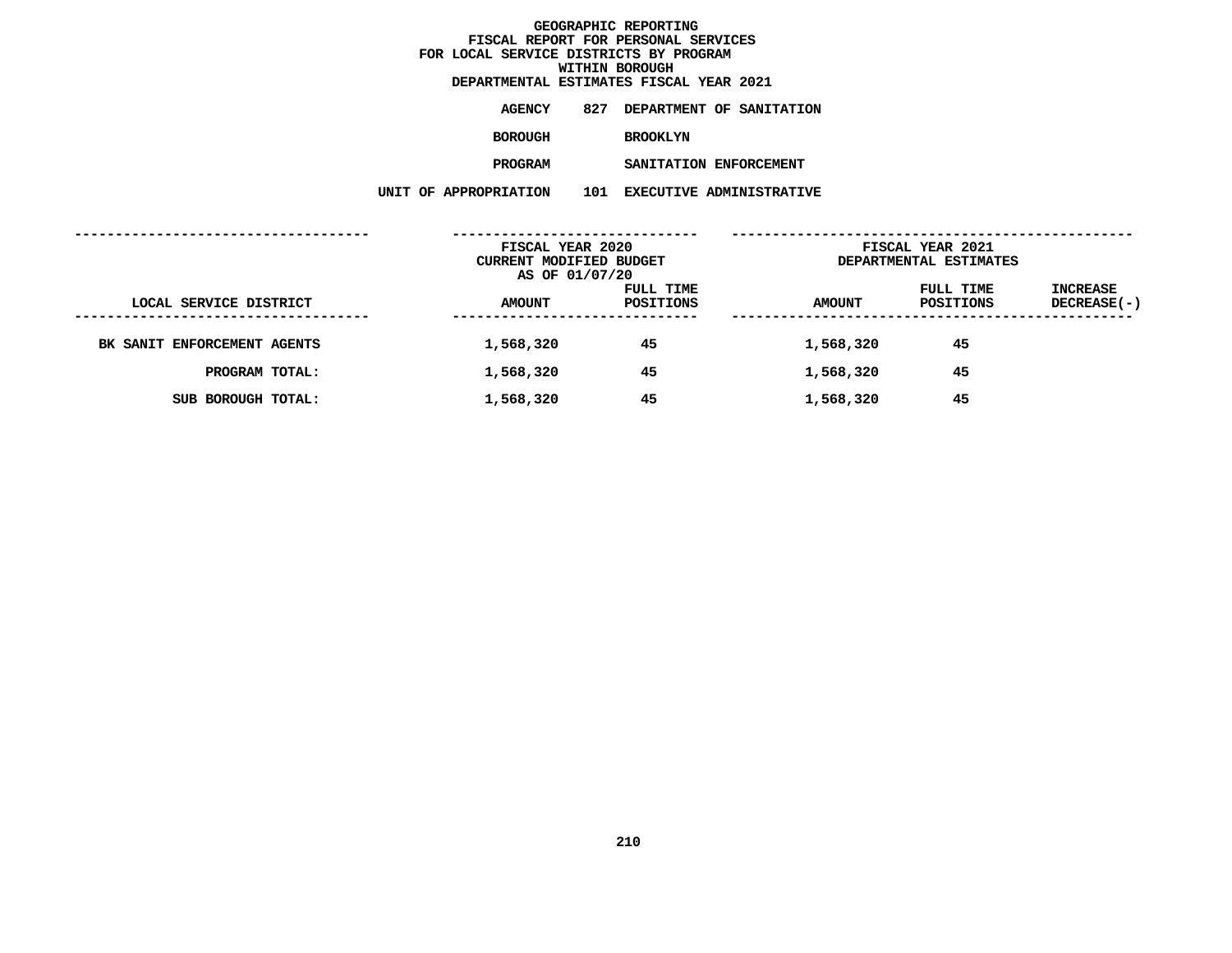|                       | DEPARTMENTAL ESTIMATES FISCAL YEAR 2021 |
|-----------------------|-----------------------------------------|
| AGENCY                | 827 DEPARTMENT OF SANITATION            |
| BOROUGH               | <b>BROOKLYN NORTH</b>                   |
| <b>PROGRAM</b>        | SANIT SERV DIST & MECH BRMS             |
| UNIT OF APPROPRIATION | 102 CLEANING & COLLECTION               |
|                       |                                         |

| FISCAL YEAR 2020<br>CURRENT MODIFIED BUDGET |                               | FISCAL YEAR 2021<br>DEPARTMENTAL ESTIMATES |                               |                           |
|---------------------------------------------|-------------------------------|--------------------------------------------|-------------------------------|---------------------------|
| <b>AMOUNT</b>                               | FULL TIME<br><b>POSITIONS</b> | <b>AMOUNT</b>                              | FULL TIME<br><b>POSITIONS</b> | INCREASE<br>$DECREASE(-)$ |
| 9,837,525                                   | 133                           | 9,921,903                                  | 133                           | 84,378                    |
| 6,346,396                                   | 87                            | 6,408,914                                  | 87                            | 62,518                    |
| 8,212,127                                   | 115                           | 8,224,131                                  | 115                           | 12,004                    |
| 7,586,568                                   | 104                           | 7,600,857                                  | 104                           | 14,289                    |
| 8,061,376                                   | 109                           | 8,064,975                                  | 109                           | 3,599                     |
| 7,336,387                                   | 102                           | 7,346,105                                  | 102                           | 9,718                     |
| 47,380,379                                  | 650                           | 47,566,885                                 | 650                           | 186,506                   |
| 47,380,379                                  | 650                           | 47,566,885                                 | 650                           | 186,506                   |
|                                             |                               | AS OF 01/07/20                             |                               |                           |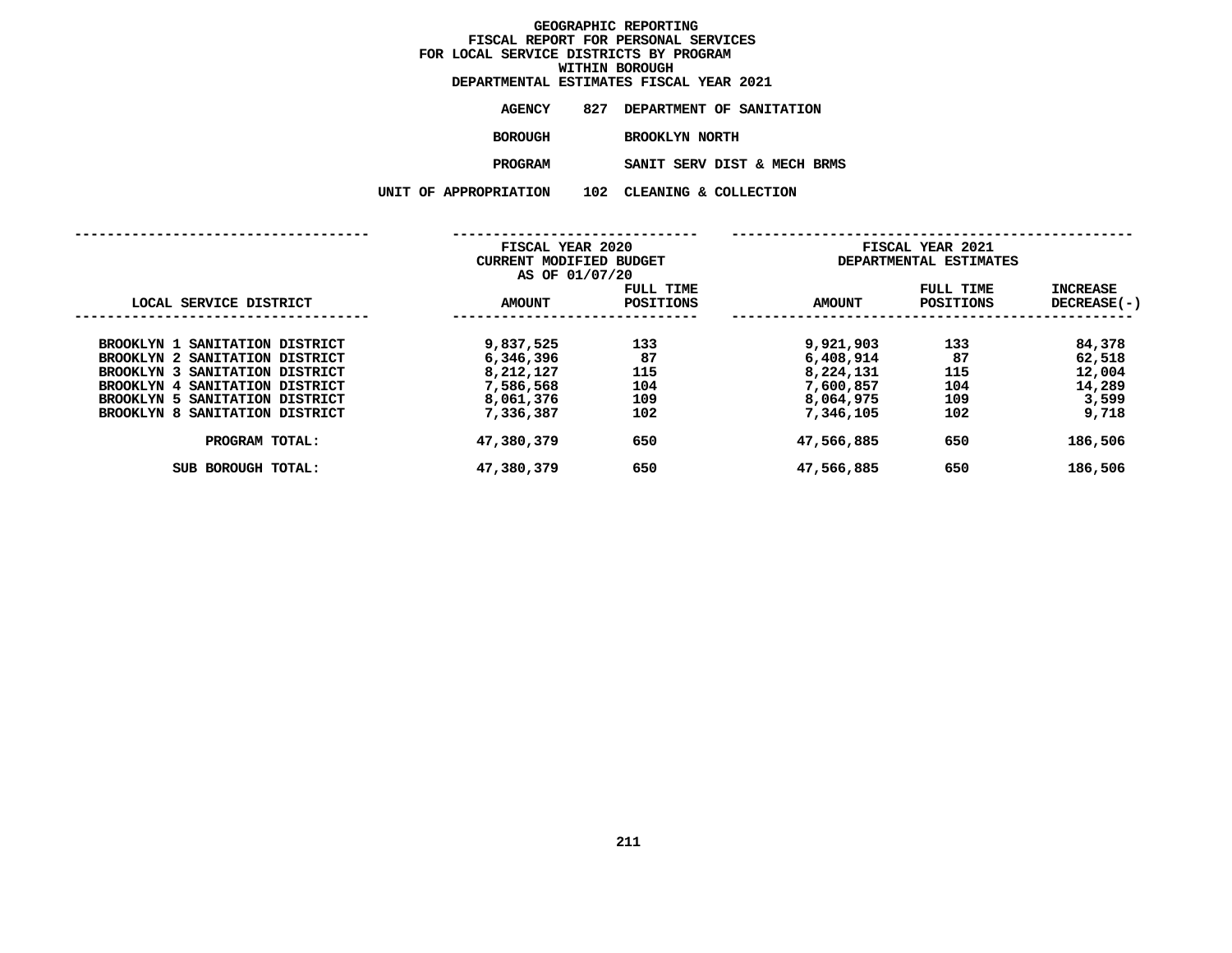|                       | DEPARTMENTAL ESTIMATES FISCAL YEAR 2021 |
|-----------------------|-----------------------------------------|
| AGENCY                | 827 DEPARTMENT OF SANITATION            |
| BOROUGH               | BROOKLYN SOUTH                          |
| <b>PROGRAM</b>        | SANIT SERV DIST & MECH BRMS             |
| UNIT OF APPROPRIATION | 102 CLEANING & COLLECTION               |
|                       |                                         |

| LOCAL SERVICE DISTRICT            | FISCAL YEAR 2020<br>CURRENT MODIFIED BUDGET<br>AS OF 01/07/20 |                        |               | FISCAL YEAR 2021<br>DEPARTMENTAL ESTIMATES |                                |  |
|-----------------------------------|---------------------------------------------------------------|------------------------|---------------|--------------------------------------------|--------------------------------|--|
|                                   | <b>AMOUNT</b>                                                 | FULL TIME<br>POSITIONS | <b>AMOUNT</b> | FULL TIME<br>POSITIONS                     | <b>INCREASE</b><br>DECREASE(-) |  |
| BROOKLYN 6 SANITATION DISTRICT    | 7,271,332                                                     | 100                    | 7,338,525     | 100                                        | 67,193                         |  |
| BROOKLYN 7 SANITATION DISTRICT    | 9,398,799                                                     | 107                    | 9,455,566     | 107                                        | 56,767                         |  |
| <b>BROOKLYN 9 SANITATION DIST</b> | 6,116,829                                                     | 87                     | 6,128,096     | 87                                         | 11,267                         |  |
| BKLYN 10 SANITATION DISTRICT      | 11,601,885                                                    | 123                    | 11,658,652    | 123                                        | 56,767                         |  |
| BKLYN 11 SANITATION DISTRICT      | 10,949,420                                                    | 143                    | 11,006,187    | 143                                        | 56,767                         |  |
| BKLYN 12 SANITATION DISTRICT      | 10,684,993                                                    | 141                    | 10,741,760    | 141                                        | 56,767                         |  |
| BROOKLYN 13 SANITATION DIST       | 6,401,809                                                     | 89                     | 6,458,576     | 89                                         | 56,767                         |  |
| BROOKLYN 14 SANITATION DIST       | 8,410,325                                                     | 113                    | 8,410,325     | 113                                        |                                |  |
| BROOKLYN 15 SANITATION DIST       | 10,783,711                                                    | 143                    | 10,840,478    | 143                                        | 56,767                         |  |
| BROOKLYN 16 SANITATION DIST       | 6,354,941                                                     | 91                     | 6,417,224     | 91                                         | 62,283                         |  |
| BROOKLYN 17 SANITATION DIST       | 8,702,449                                                     | 120                    | 8,702,449     | 120                                        |                                |  |
| BROOKLYN 18 SANITATION DIST       | 11,561,319                                                    | 160                    | 11,561,319    | 160                                        |                                |  |
| PROGRAM TOTAL:                    | 108,237,812                                                   | 1,417                  | 108,719,157   | 1,417                                      | 481,345                        |  |
| SUB BOROUGH TOTAL:                | 108,237,812                                                   | 1,417                  | 108,719,157   | 1,417                                      | 481,345                        |  |
| <b>BOROUGH TOTAL:</b>             | 157,186,511                                                   | 2,112                  | 157,854,362   | 2,112                                      | 667,851                        |  |
|                                   |                                                               |                        |               |                                            |                                |  |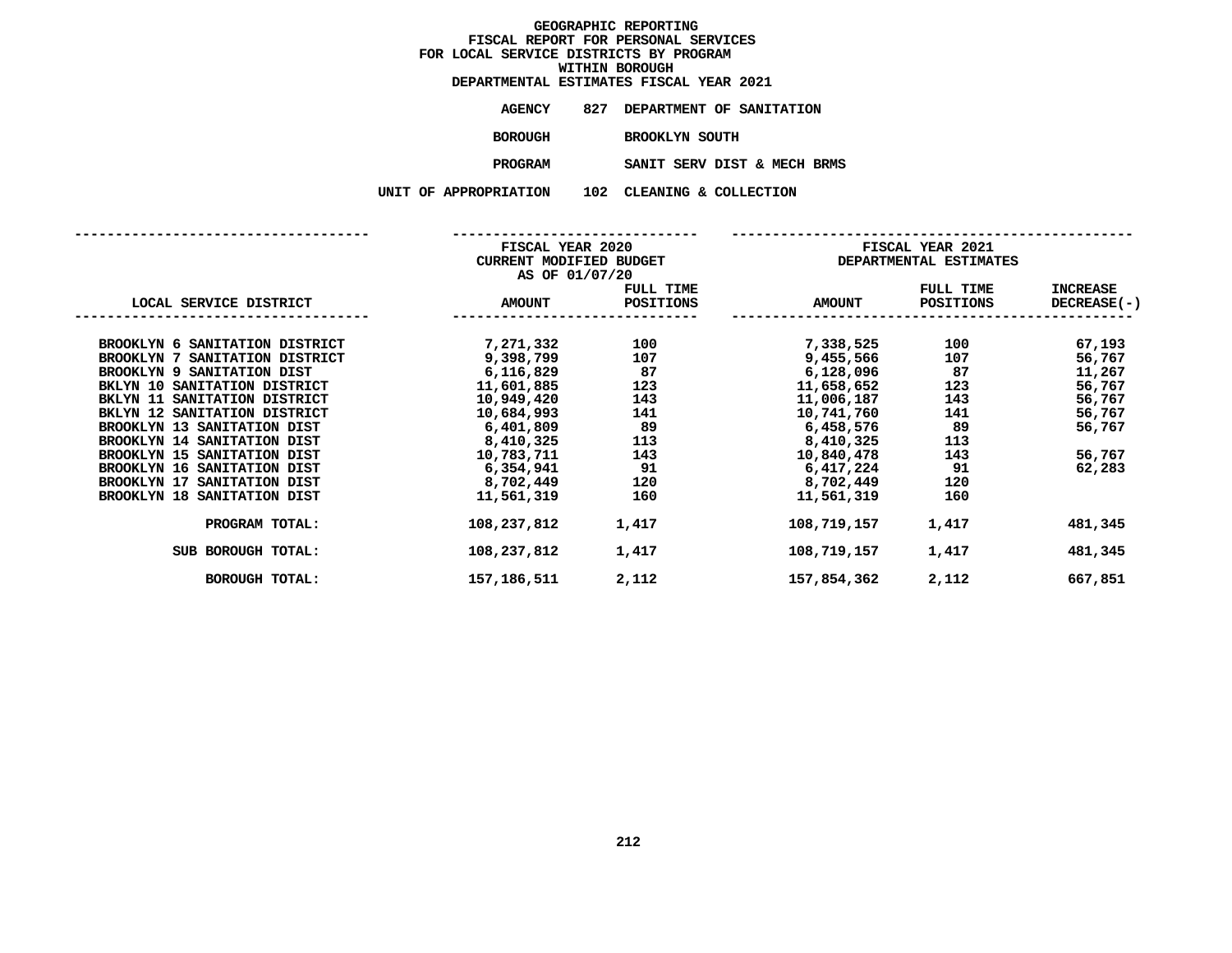| DEPARTMENTAL ESTIMATES FISCAL YEAR 2021 |                  |                              |
|-----------------------------------------|------------------|------------------------------|
| AGENCY                                  |                  | 827 DEPARTMENT OF SANITATION |
| BOROUGH                                 | <b>MANHATTAN</b> |                              |

MANHATTAN<br>SANIT SERV DIST & MECH BRMS **PROGRAM**

**SANIT SERV DIST & MECH BRMS UNIT OF APPROPRIATION <sup>102</sup> CLEANING & COLLECTION**

|                     |                          | FISCAL YEAR 2020        |                  | FISCAL YEAR 2021 |                        |                 |  |
|---------------------|--------------------------|-------------------------|------------------|------------------|------------------------|-----------------|--|
|                     |                          | CURRENT MODIFIED BUDGET |                  |                  | DEPARTMENTAL ESTIMATES |                 |  |
|                     |                          | AS OF 01/07/20          |                  |                  |                        |                 |  |
|                     |                          |                         | FULL TIME        |                  | FULL TIME              | <b>INCREASE</b> |  |
|                     | LOCAL SERVICE DISTRICT   | <b>AMOUNT</b>           | <b>POSITIONS</b> | <b>AMOUNT</b>    | <b>POSITIONS</b>       | DECREASE(-)     |  |
|                     |                          |                         |                  |                  |                        |                 |  |
| <b>MANHATTAN</b>    | 1 SANITATION DIST        | 4,628,075               | 60               | 4,628,075        | 60                     |                 |  |
| <b>MANHATTAN</b>    | 2 SANITATION DIST        | 5,983,044               | 84               | 5,985,090        | 84                     | 2,046           |  |
| <b>MANHATTAN</b>    | 3 SANITATION DIST        | 7,785,324               | 107              | 7,823,149        | 107                    | 37,825          |  |
| <b>MANHATTAN</b>    | 4 SANITATION DIST        | 6,384,053               | 92               | 6,382,955        | 92                     | 1,098-          |  |
| <b>MANHATTAN</b>    | 5 SANITATION DIST        | 4,716,498               | 67               | 4,716,498        | 67                     |                 |  |
| <b>MANHATTAN</b>    | 6 SANITATION DIST        | 8,171,454               | 119              | 8,229,988        | 119                    | 58,534          |  |
| <b>MANHATTAN</b>    | SANITATION DIST          | 10,166,119              | 147              | 10,166,119       | 147                    |                 |  |
| <b>MANHATTAN</b>    | 8 SANITATION DIST        | 10,977,784              | 141              | 10,977,784       | 141                    |                 |  |
| <b>MANHATTAN</b>    | <b>9 SANITATION DIST</b> | 4,550,697               | 57               | 4,550,697        | 57                     |                 |  |
| <b>MANHATTAN 10</b> | SANITATION DIST          | 5,585,065               | 73               | 5,585,065        | 73                     |                 |  |
| <b>MANHATTAN 11</b> | SANITATION DIST          | 4,957,550               | 69               | 4,969,049        | 69                     | 11,499          |  |
| <b>MANHATTAN 12</b> | SANITATION DIST          | 9,303,264               | 120              | 9,303,264        | 120                    |                 |  |
|                     | PROGRAM TOTAL:           | 83,208,927              | 1,136            | 83, 317, 733     | 1,136                  | 108,806         |  |
|                     |                          |                         |                  |                  |                        |                 |  |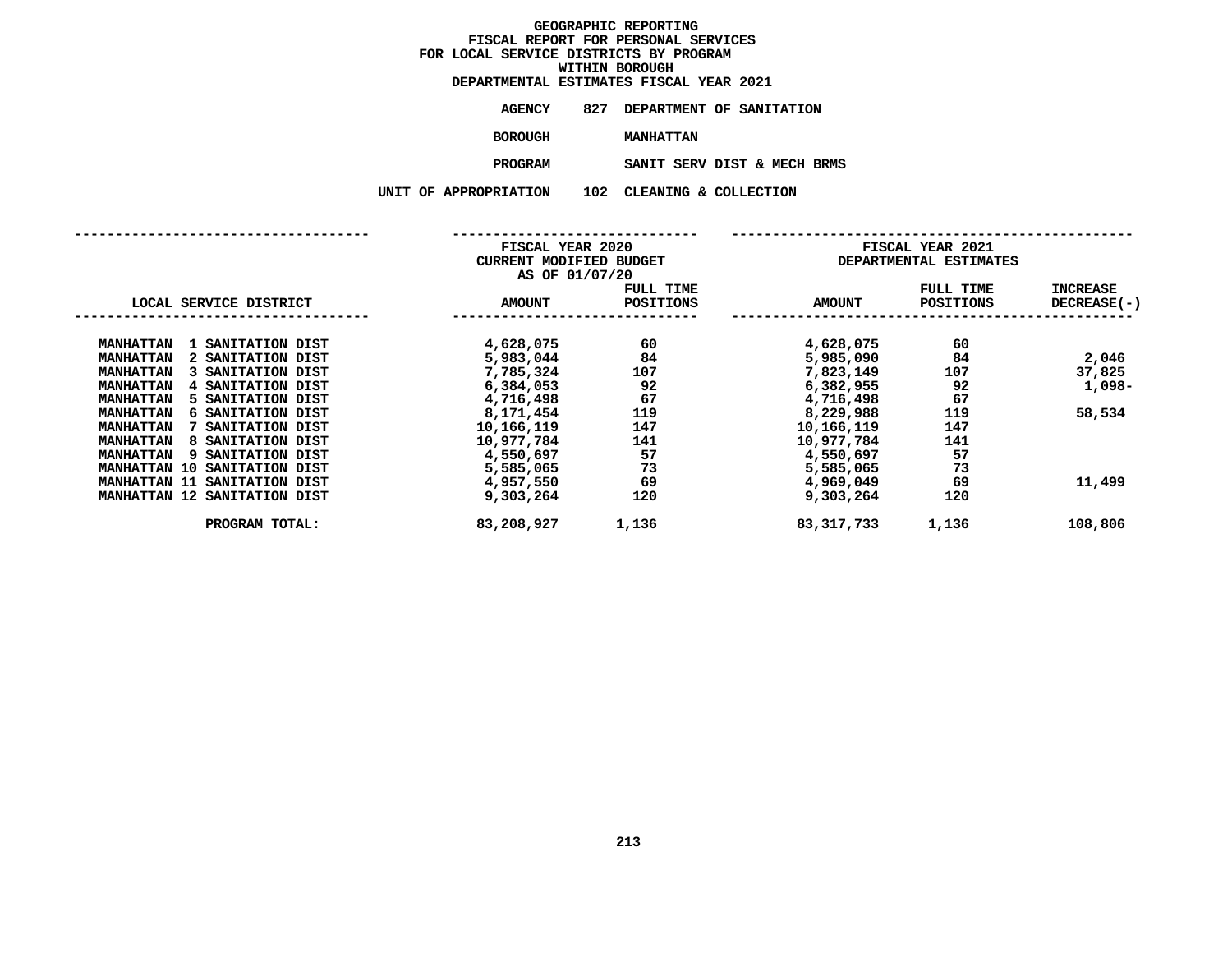**ESTIMATES FISCAL YEAR <sup>2021</sup> AGENCY <sup>827</sup> DEPARTMENT OF SANITATION BOROUGHMANHATTAN<br>SANITATION ENFORCEMENT** 

**PROGRAM**

**SANITATION ENFORCEMENT UNIT OF APPROPRIATION <sup>101</sup> EXECUTIVE ADMINISTRATIVE**

|                             | FISCAL YEAR 2020<br>CURRENT MODIFIED BUDGET<br>AS OF 01/07/20 |                        | FISCAL YEAR 2021<br>DEPARTMENTAL ESTIMATES |                        |                                  |
|-----------------------------|---------------------------------------------------------------|------------------------|--------------------------------------------|------------------------|----------------------------------|
| LOCAL SERVICE DISTRICT      | <b>AMOUNT</b>                                                 | FULL TIME<br>POSITIONS | <b>AMOUNT</b>                              | FULL TIME<br>POSITIONS | <b>INCREASE</b><br>$DECREASE(-)$ |
| MN SANIT ENFORCEMENT AGENTS | 1,282,338                                                     | 39                     | 1,282,338                                  | 39                     |                                  |
| PROGRAM TOTAL:              | 1,282,338                                                     | 39                     | 1,282,338                                  | 39                     |                                  |
| SUB BOROUGH TOTAL:          | 84,491,265                                                    | 1,175                  | 84,600,071                                 | 1,175                  | 108,806                          |
| BOROUGH TOTAL:              | 84,491,265                                                    | 1,175                  | 84,600,071                                 | 1,175                  | 108,806                          |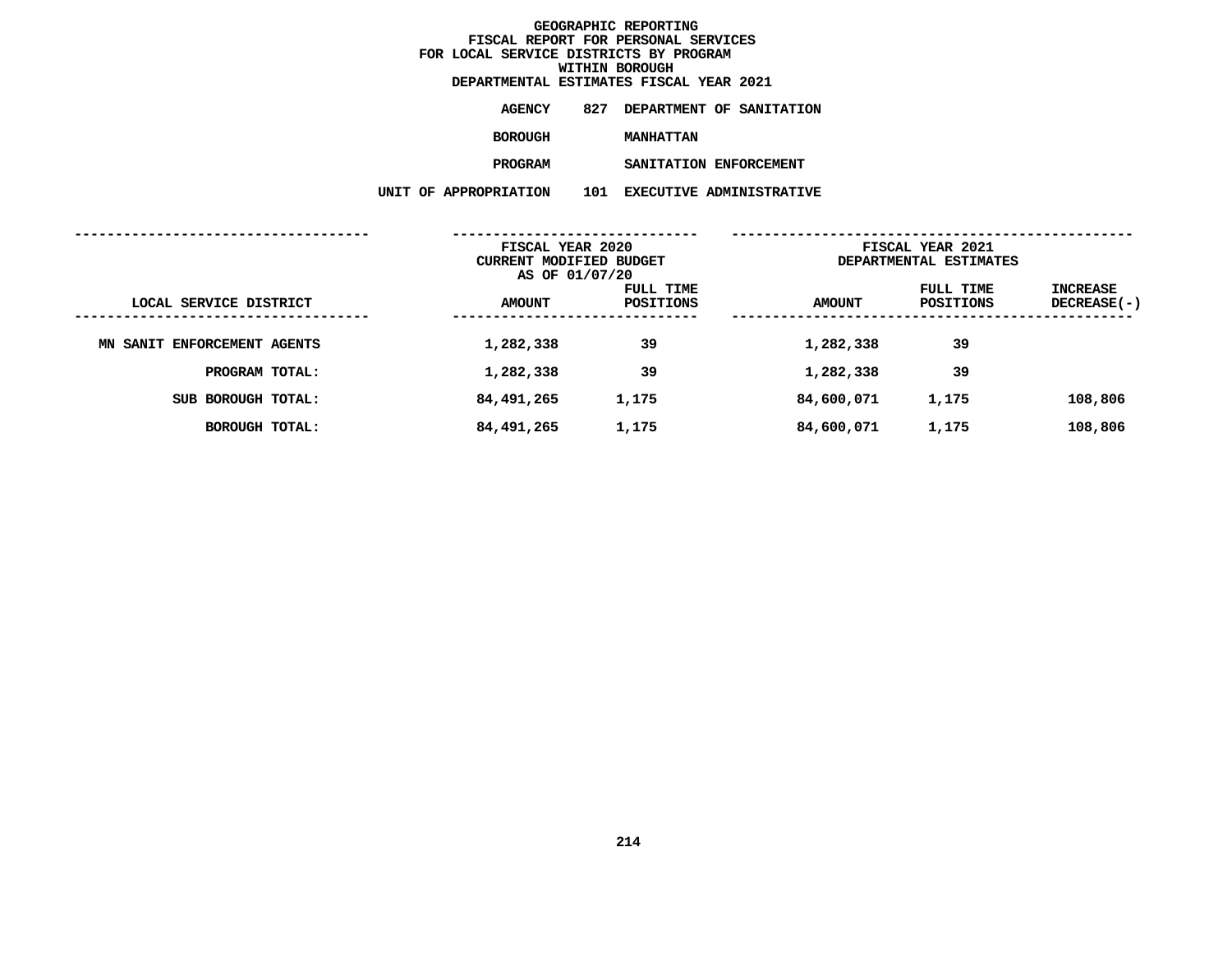**ESTIMATES FISCAL YEAR <sup>2021</sup> AGENCY <sup>827</sup> DEPARTMENT OF SANITATION**

**BOROUGH**

QUEENS<br>SANITATION ENFORCEMENT **PROGRAM**

**SANITATION ENFORCEMENT UNIT OF APPROPRIATION <sup>101</sup> EXECUTIVE ADMINISTRATIVE**

|                              | FISCAL YEAR 2020<br>CURRENT MODIFIED BUDGET<br>AS OF 01/07/20 |                        | FISCAL YEAR 2021<br>DEPARTMENTAL ESTIMATES |                        |                         |
|------------------------------|---------------------------------------------------------------|------------------------|--------------------------------------------|------------------------|-------------------------|
| LOCAL SERVICE DISTRICT       | <b>AMOUNT</b>                                                 | FULL TIME<br>POSITIONS | <b>AMOUNT</b>                              | FULL TIME<br>POSITIONS | INCREASE<br>DECREASE(-) |
| ONS SANIT ENFORCEMENT AGENTS | 1,509,237                                                     | 40                     | 1,509,237                                  | 40                     |                         |
| PROGRAM TOTAL:               | 1,509,237                                                     | 40                     | 1,509,237                                  | 40                     |                         |
| SUB BOROUGH TOTAL:           | 1,509,237                                                     | 40                     | 1,509,237                                  | 40                     |                         |
|                              |                                                               |                        |                                            |                        |                         |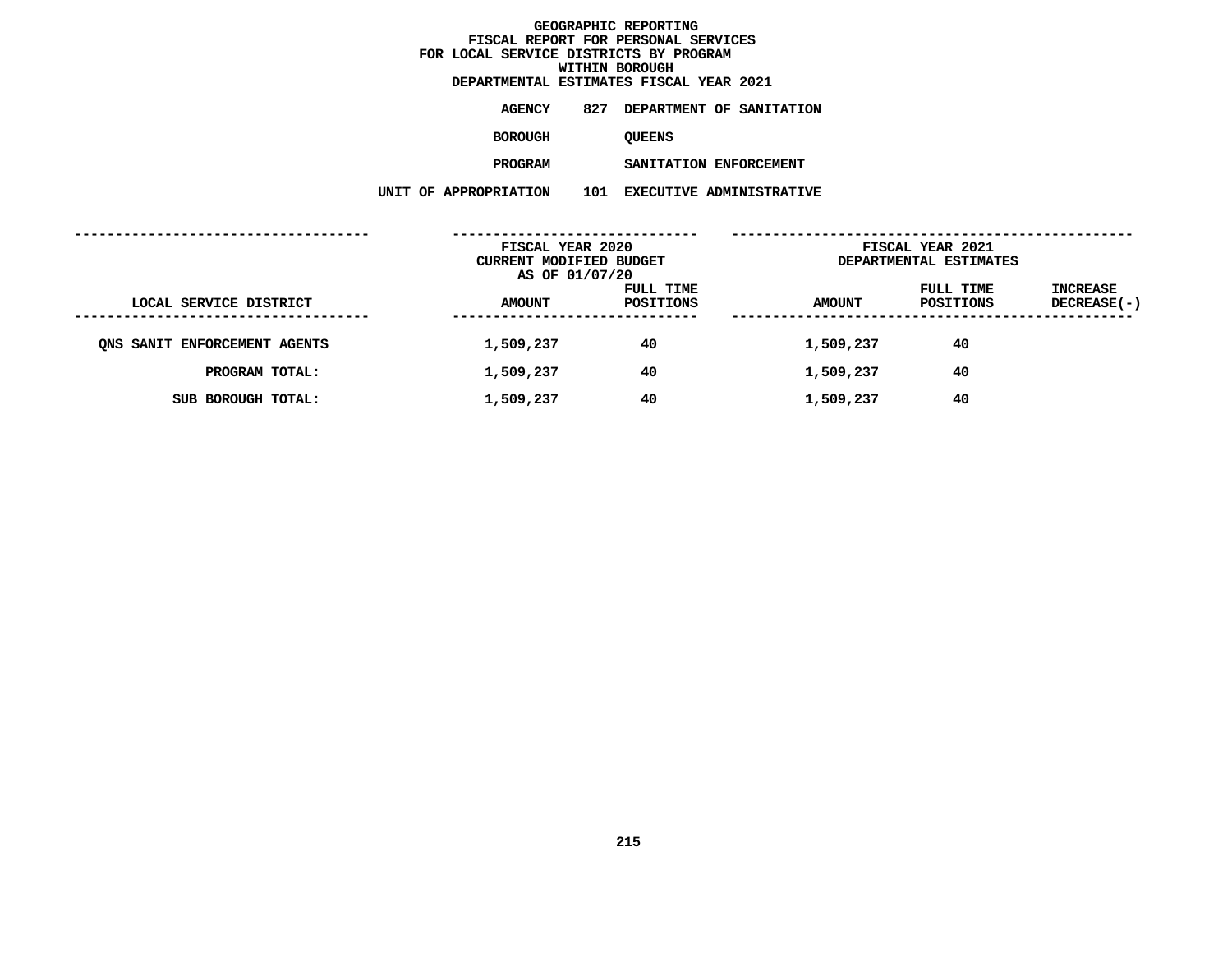|                       | DEPARTMENTAL ESTIMATES FISCAL YEAR 2021 |
|-----------------------|-----------------------------------------|
| AGENCY                | 827 DEPARTMENT OF SANITATION            |
| <b>BOROUGH</b>        | <b>QUEENS EAST</b>                      |
| <b>PROGRAM</b>        | SANIT SERV DIST & MECH BRMS             |
| UNIT OF APPROPRIATION | 102 CLEANING & COLLECTION               |
|                       |                                         |

|                                      |  | FISCAL YEAR 2020<br>CURRENT MODIFIED BUDGET<br>AS OF 01/07/20 |                        | FISCAL YEAR 2021<br>DEPARTMENTAL ESTIMATES |                        |                           |
|--------------------------------------|--|---------------------------------------------------------------|------------------------|--------------------------------------------|------------------------|---------------------------|
| LOCAL SERVICE DISTRICT               |  | <b>AMOUNT</b>                                                 | FULL TIME<br>POSITIONS | <b>AMOUNT</b>                              | FULL TIME<br>POSITIONS | INCREASE<br>$DECREASE(-)$ |
| SANITATION DISTRICT<br>QUEENS 7      |  | 13,816,765                                                    | 187                    | 13,890,464                                 | 187                    | 73,699                    |
| QUEENS 8 SANITATION DISTRICT         |  | 10,089,038                                                    | 145                    | 10,145,805                                 | 145                    | 56,767                    |
| QUEENS 10 SANITATION DISTRICT        |  | 9,025,273                                                     | 126                    | 9,082,040                                  | 126                    | 56,767                    |
| <b>OUEENS 11 SANITATION DISTRICT</b> |  | 10,338,368                                                    | 143                    | 10,395,135                                 | 143                    | 56,767                    |
| QUEENS 12 SANITATION DISTRICT        |  | 13,199,218                                                    | 179                    | 13,199,218                                 | 179                    |                           |
| <b>QUEENS 13 SANITATION DISTRICT</b> |  | 13,905,287                                                    | 193                    | 13,962,054                                 | 193                    | 56,767                    |
| QUEENS 14 SANITATION DISTRICT        |  | 7,624,915                                                     | 105                    | 7,681,678                                  | 105                    | 56,763                    |
| PROGRAM TOTAL:                       |  | 77,998,864                                                    | 1,078                  | 78,356,394                                 | 1,078                  | 357,530                   |
| SUB BOROUGH TOTAL:                   |  | 77,998,864                                                    | 1,078                  | 78,356,394                                 | 1,078                  | 357,530                   |
|                                      |  |                                                               |                        |                                            |                        |                           |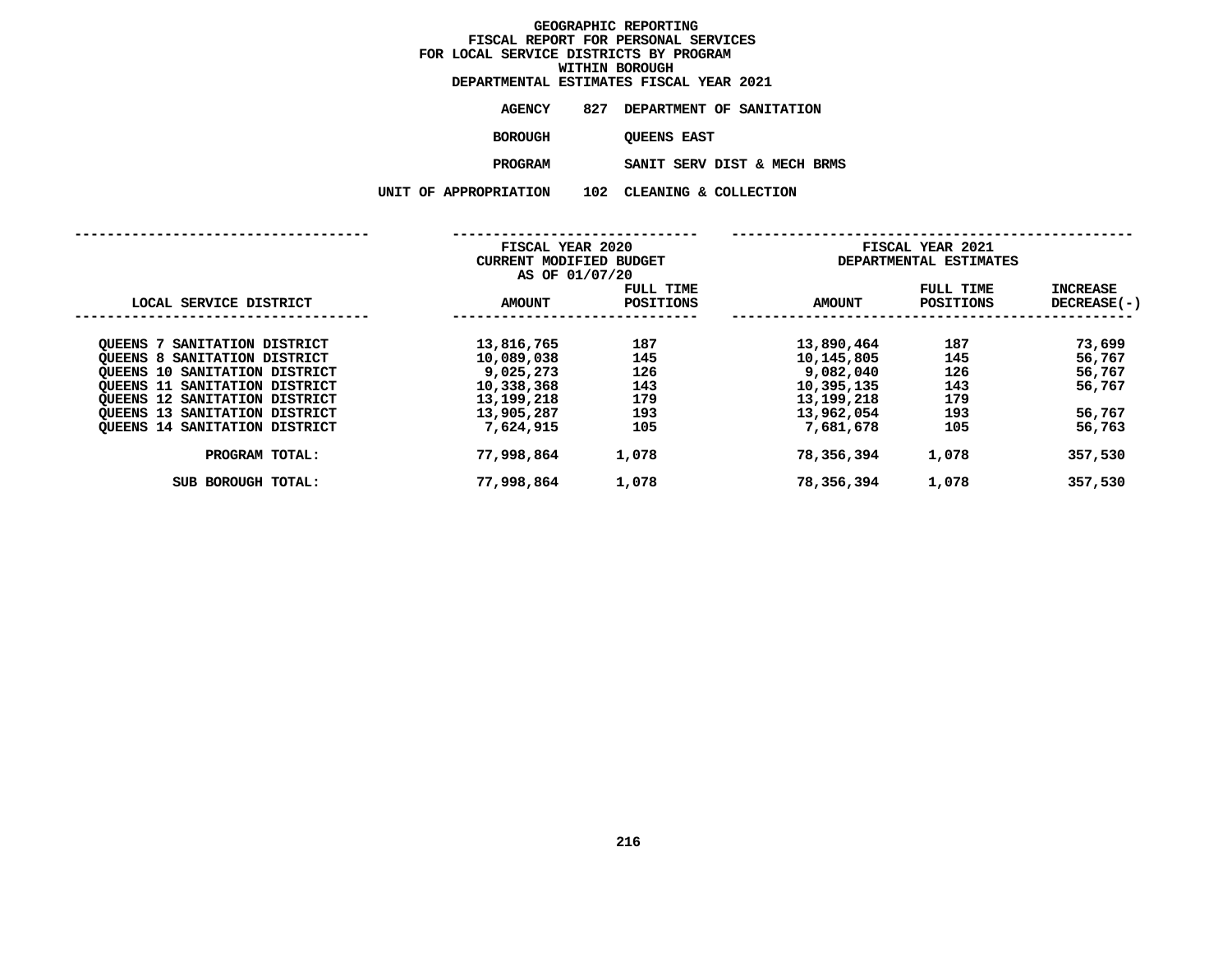|                       | DEPARTMENTAL ESTIMATES FISCAL YEAR 2021 |
|-----------------------|-----------------------------------------|
| AGENCY                | 827 DEPARTMENT OF SANITATION            |
| <b>BOROUGH</b>        | <b>QUEENS WEST</b>                      |
| <b>PROGRAM</b>        | SANIT SERV DIST & MECH BRMS             |
| UNIT OF APPROPRIATION | 102 CLEANING & COLLECTION               |
|                       |                                         |

|                                                                                                     | FISCAL YEAR 2020<br><b>CURRENT MODIFIED BUDGET</b><br>AS OF 01/07/20 |                        | FISCAL YEAR 2021<br>DEPARTMENTAL ESTIMATES |                        |                                |
|-----------------------------------------------------------------------------------------------------|----------------------------------------------------------------------|------------------------|--------------------------------------------|------------------------|--------------------------------|
| LOCAL SERVICE DISTRICT                                                                              | <b>AMOUNT</b>                                                        | FULL TIME<br>POSITIONS | <b>AMOUNT</b>                              | FULL TIME<br>POSITIONS | <b>INCREASE</b><br>DECREASE(-) |
| <b>QUEENS 1 SANITATION DISTRICT</b>                                                                 | 10,597,165                                                           | 139                    | 10,608,428                                 | 139                    | 11,263                         |
| <b>QUEENS 2 SANITATION DISTRICT</b><br><b>QUEENS 3 SANITATION DISTRICT</b>                          | 6,638,260<br>7,191,194                                               | 95<br>99               | 6,695,027<br>7,191,194                     | 95<br>99               | 56,767                         |
| OUEENS 4 SANITATION DISTRICT<br><b>QUEENS 5 SANITATION DISTRICT</b><br>OUEENS 6 SANITATION DISTRICT | 6,636,223<br>12,738,284                                              | 87<br>149              | 6,636,223<br>12,795,051<br>6,143,514       | 87<br>149<br>81        | 56,767<br>443                  |
| <b>QUEENS 9 SANITATION DISTRICT</b>                                                                 | 6,143,071<br>8,837,928                                               | 81<br>118              | 8,894,695                                  | 118                    | 56,767                         |
| PROGRAM TOTAL:                                                                                      | 58,782,125                                                           | 768                    | 58,964,132                                 | 768                    | 182,007                        |
| SUB BOROUGH TOTAL:                                                                                  | 58,782,125                                                           | 768                    | 58,964,132                                 | 768                    | 182,007                        |
| BOROUGH TOTAL:                                                                                      | 138,290,226                                                          | 1,886                  | 138,829,763                                | 1,886                  | 539,537                        |
|                                                                                                     |                                                                      |                        |                                            |                        |                                |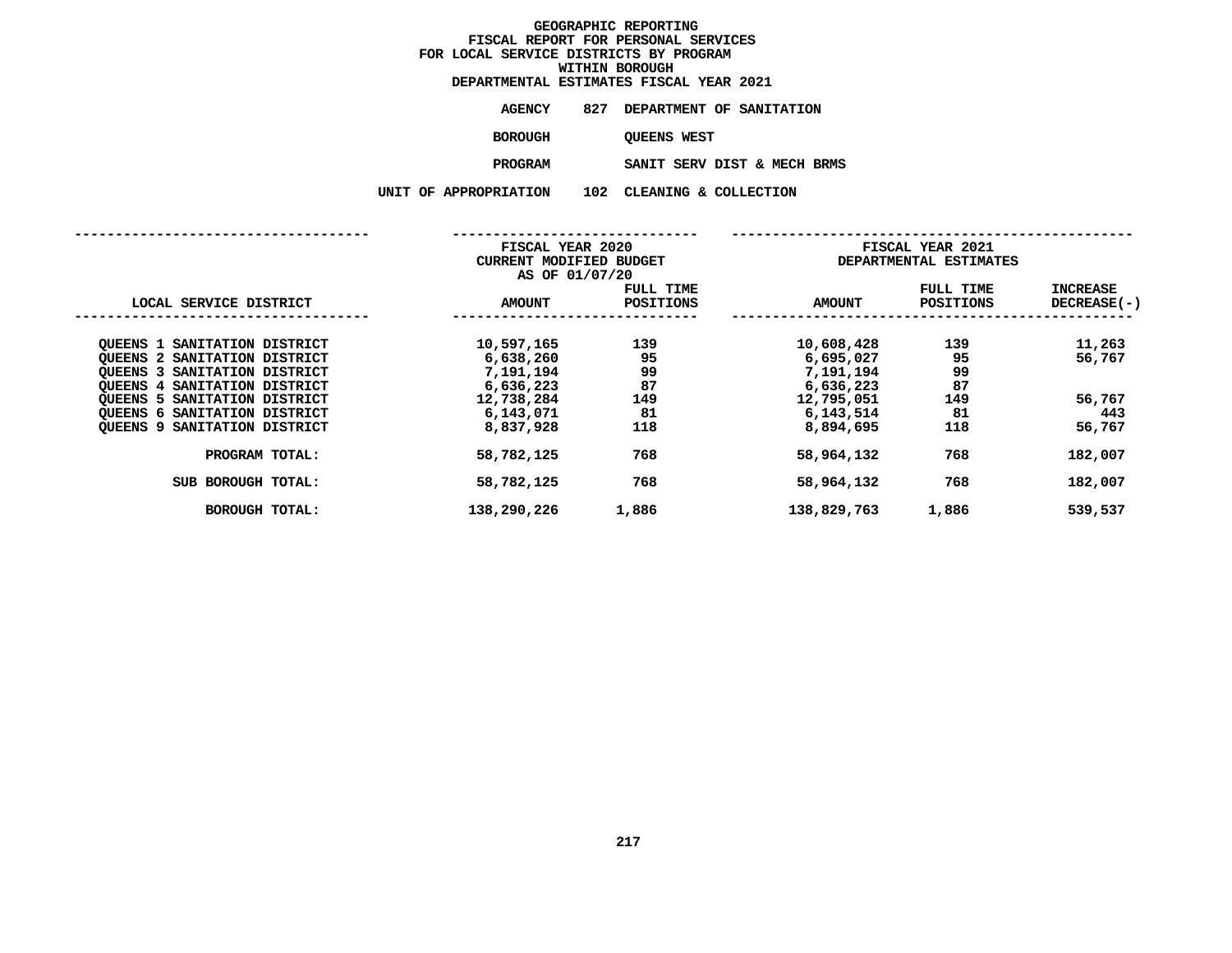|                       | DEPARTMENTAL ESTIMATES FISCAL YEAR 2021 |
|-----------------------|-----------------------------------------|
| AGENCY                | 827 DEPARTMENT OF SANITATION            |
| BOROUGH               | STATEN ISLAND                           |
| <b>PROGRAM</b>        | SANIT SERV DIST & MECH BRMS             |
| UNIT OF APPROPRIATION | 102 CLEANING & COLLECTION               |
|                       |                                         |

|                                | FISCAL YEAR 2020<br>CURRENT MODIFIED BUDGET<br>AS OF 01/07/20<br>FULL TIME |           | FISCAL YEAR 2021<br>DEPARTMENTAL ESTIMATES |           |                           |
|--------------------------------|----------------------------------------------------------------------------|-----------|--------------------------------------------|-----------|---------------------------|
|                                |                                                                            |           |                                            | FULL TIME |                           |
| LOCAL SERVICE DISTRICT         | <b>AMOUNT</b>                                                              | POSITIONS | <b>AMOUNT</b>                              | POSITIONS | INCREASE<br>$DECREASE(-)$ |
|                                |                                                                            |           |                                            |           |                           |
| STATEN ISLAND 1 SANITATION DIS | 16,110,554                                                                 | 186       | 16,110,554                                 | 186       |                           |
| STATEN ISLAND 2 SANITATION DIS | 13,233,402                                                                 | 166       | 13,233,402                                 | 166       |                           |
| STATEN ISLAND 3 SANITATION DIS | 14,990,839                                                                 | 191       | 15,012,699                                 | 191       | 21,860                    |
| PROGRAM TOTAL:                 | 44,334,795                                                                 | 543       | 44,356,655                                 | 543       | 21,860                    |
|                                |                                                                            |           |                                            |           |                           |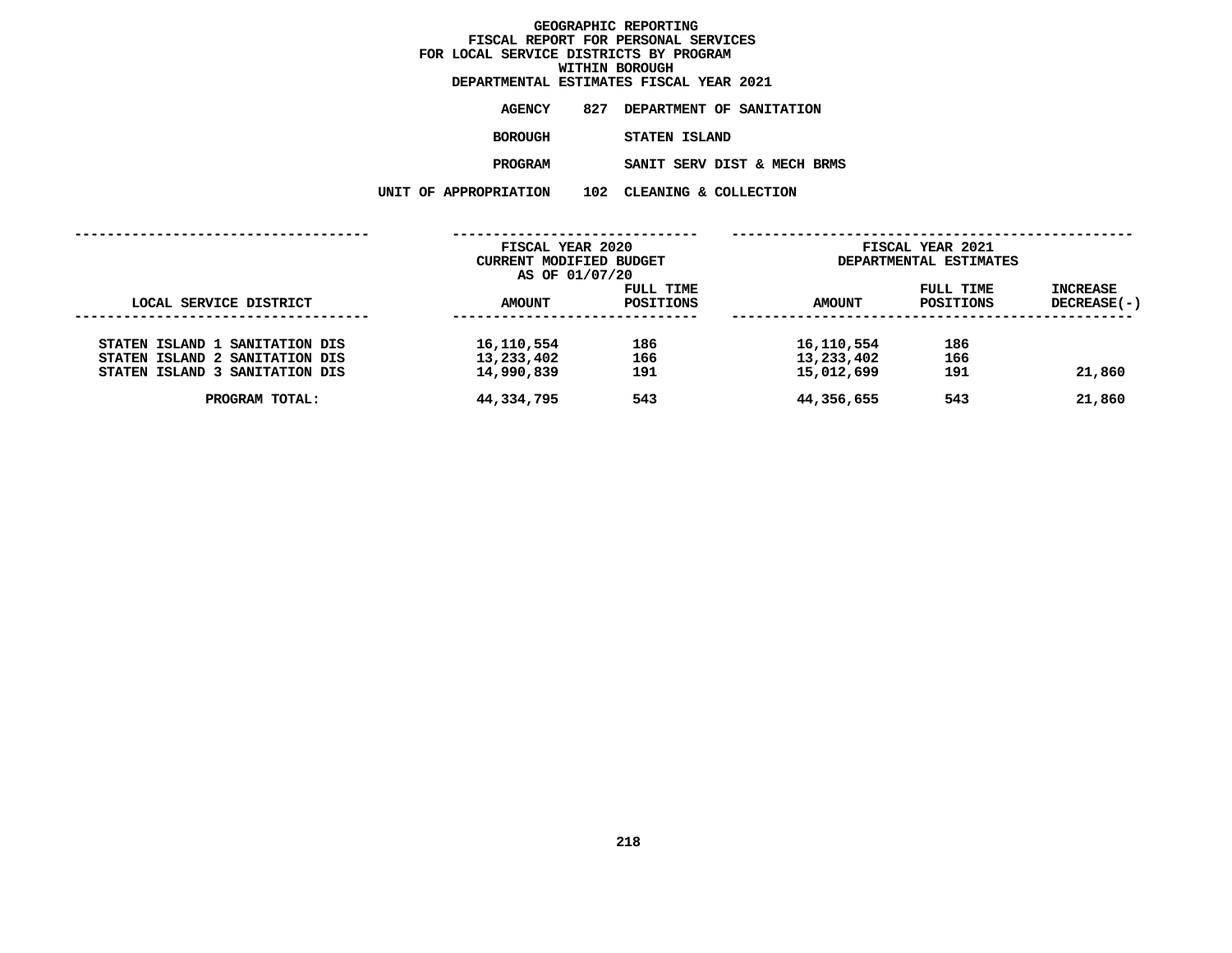| DEPARTMENTAL ESTIMATES FISCAL YEAR 2021 |     |                          |  |
|-----------------------------------------|-----|--------------------------|--|
| AGENCY                                  | 827 | DEPARTMENT OF SANITATION |  |
| <b>BOROUGH</b>                          |     | STATEN ISLAND            |  |
| <b>PROGRAM</b>                          |     | SANITATION ENFORCEMENT   |  |
| UNIT OF APPROPRIATION                   | 101 | EXECUTIVE ADMINISTRATIVE |  |
|                                         |     |                          |  |

|                               | <b>FISCAL YEAR 2020</b> |           | FISCAL YEAR 2021 |                        |               |
|-------------------------------|-------------------------|-----------|------------------|------------------------|---------------|
|                               | CURRENT MODIFIED BUDGET |           |                  | DEPARTMENTAL ESTIMATES |               |
|                               | AS OF 01/07/20          |           |                  |                        |               |
|                               |                         | FULL TIME |                  | FULL TIME              | INCREASE      |
| LOCAL SERVICE DISTRICT        | <b>AMOUNT</b>           | POSITIONS | <b>AMOUNT</b>    | POSITIONS              | $DECREASE(-)$ |
|                               |                         |           |                  |                        |               |
| S.I. SANIT ENFORCEMENT AGENTS | 234,826                 | 5         | 234,826          | 5                      |               |
| PROGRAM TOTAL:                | 234,826                 | 5         | 234,826          | 5                      |               |
|                               |                         |           |                  |                        |               |
| SUB BOROUGH TOTAL:            | 44,569,621              | 548       | 44,591,481       | 548                    | 21,860        |
| BOROUGH TOTAL:                | 44,569,621              | 548       | 44,591,481       | 548                    | 21,860        |
|                               |                         |           |                  |                        |               |
|                               |                         |           |                  |                        |               |
|                               |                         |           |                  |                        |               |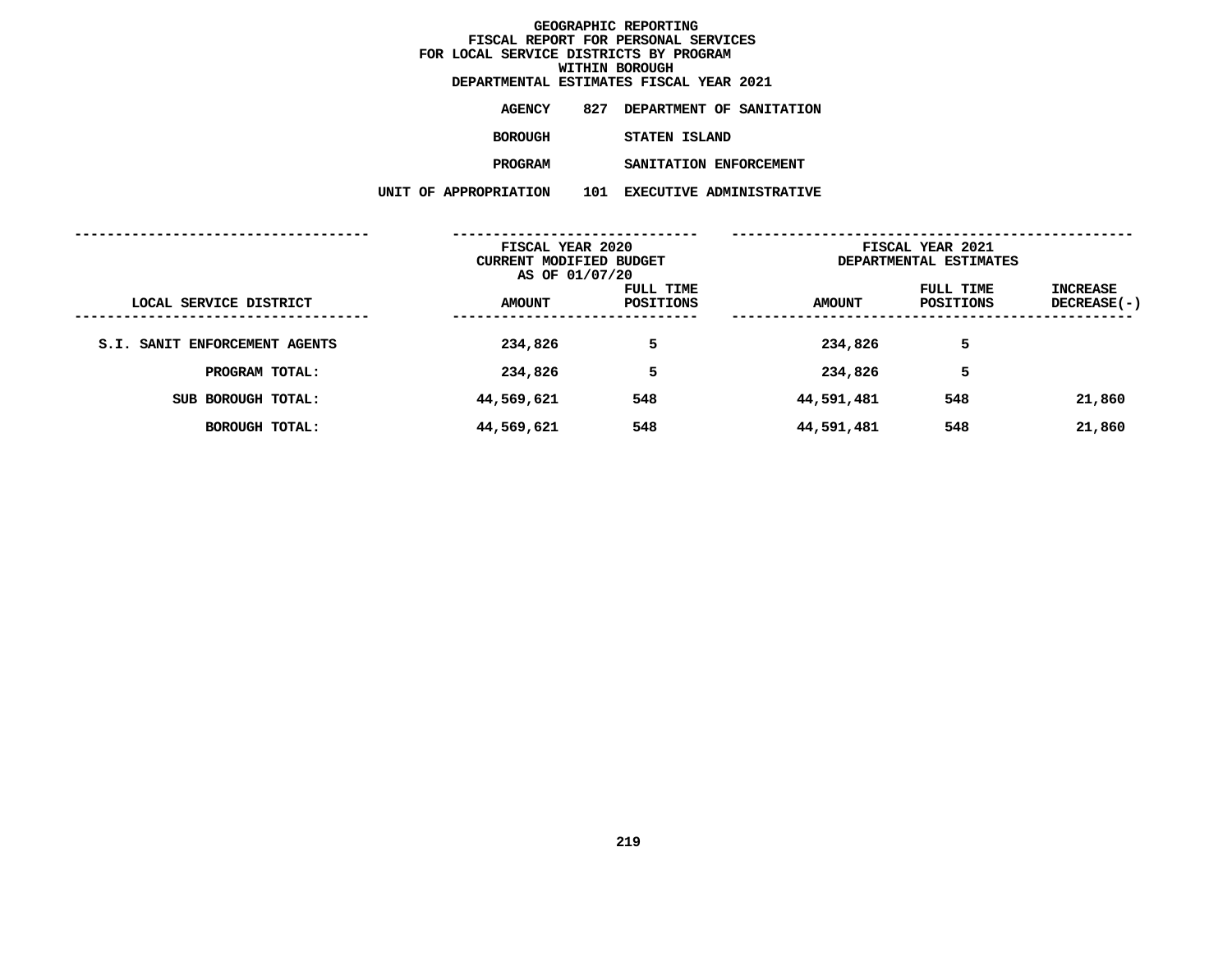### **GEOGRAPHICC REPORTING<br>PERSONAL S<br>ICTS BY PRO FISCAL REPORT FOR PERSONAL SERVICES FOR LOCAL SERVICE DISTRICTS BY PROGRAM WITHIN**

## WITHIN BOROUGH<br>D<mark>EPARTMENTAL ESTIMATES FISC</mark>

|                                                   | <b>FISCAL YEAR 2020</b><br>CURRENT MODIFIED BUDGET<br>AS OF 01/07/20 |                               |               | <b>FISCAL YEAR 2021</b><br>DEPARTMENTAL ESTIMATES |                                |
|---------------------------------------------------|----------------------------------------------------------------------|-------------------------------|---------------|---------------------------------------------------|--------------------------------|
| LOCAL SERVICE DISTRICT                            | <b>AMOUNT</b>                                                        | <b>FULL TIME</b><br>POSITIONS | <b>AMOUNT</b> | FULL TIME<br>POSITIONS                            | <b>INCREASE</b><br>DECREASE(-) |
| <b>AGENCY TOTAL:</b><br>ALL PROGRAMS ALL BOROUGHS | 487,186,743                                                          | 6,622                         | 488,868,944   | 6,622                                             | 1,682,201                      |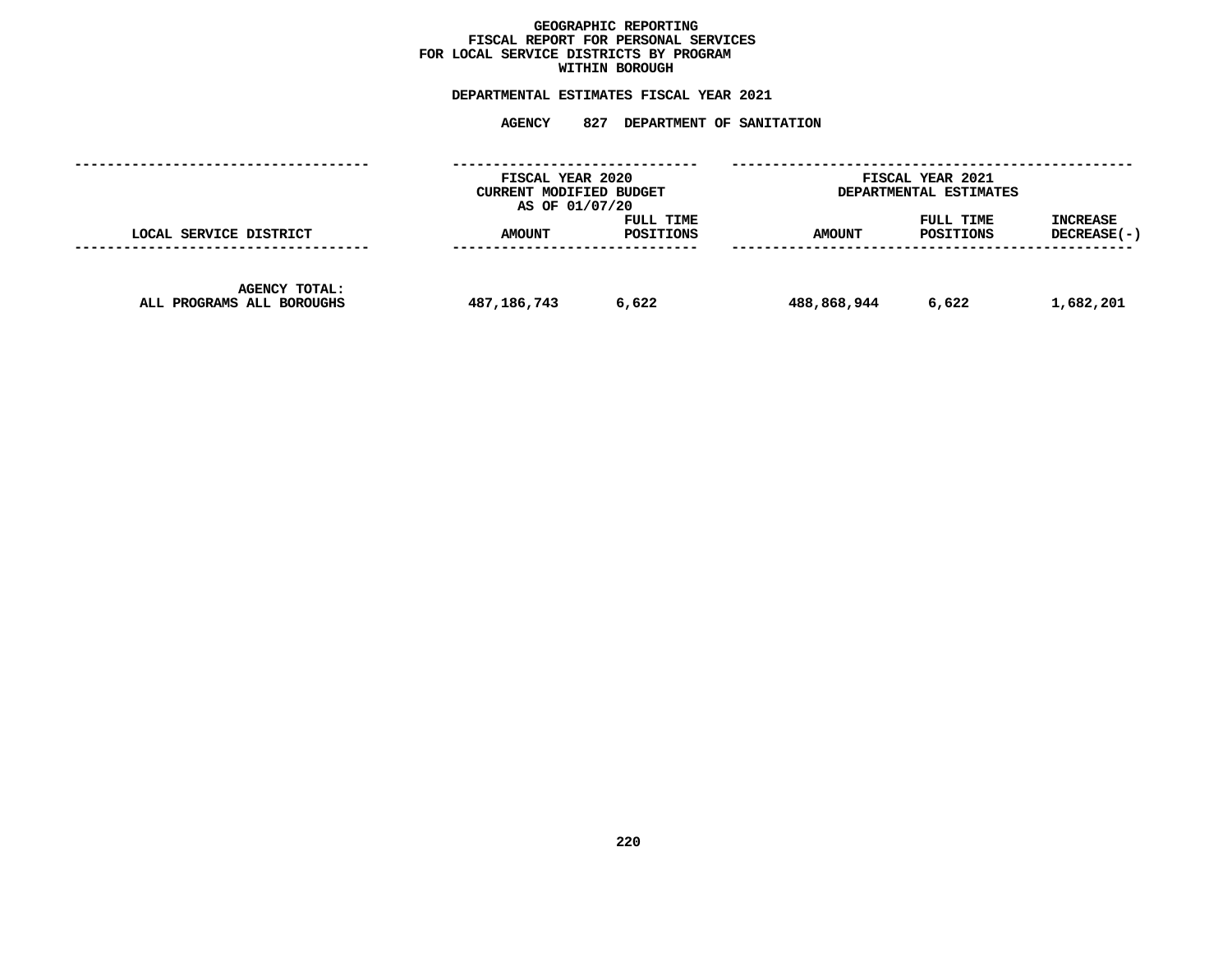## **PS UNITS OF APPROPRIATION DEPARTMENTAL**

|                                                                                                                                     | FISCAL YEAR 2020<br>CURRENT MODIFIED BUDGET | FISCAL YEAR 2021<br>DEPARTMENTAL ESTIMATES |                                 |
|-------------------------------------------------------------------------------------------------------------------------------------|---------------------------------------------|--------------------------------------------|---------------------------------|
| UNIT OF APPROPRIATION                                                                                                               | AS OF 01/07/20                              | <b>AMOUNT</b>                              | <b>INCREASE</b><br>DECREASE (-) |
| <b>EXECUTIVE ADMINISTRATIVE</b><br>101                                                                                              |                                             |                                            |                                 |
| REGULAR GROSS<br><b>OTHER</b>                                                                                                       | 5,745,578                                   | 5,745,578                                  |                                 |
| TOTAL REPORTED GEOGRAPHICALLY                                                                                                       | 5,745,578                                   | 5,745,578                                  |                                 |
| NOT REPORTED GEOGRAPHICALLY                                                                                                         | 66,334,530                                  | 66,737,965                                 | 403,435                         |
| FINANCIAL PLAN SAVINGS                                                                                                              | 112,738                                     | 126,585                                    | 13,847                          |
| <b>APPROPRIATION</b>                                                                                                                | 72,192,846                                  | 72,610,128                                 | 417,282                         |
| <b>FUNDING</b>                                                                                                                      |                                             |                                            |                                 |
| <b>CITY</b><br>OTHER CATEGORICAL<br>CAPITAL FUNDS - I.F.A.<br><b>STATE</b><br>FEDERAL - C.D.<br>FEDERAL - OTHER<br>INTRA-CITY SALES | 66,518,270<br>5,309,201<br>365,375          | 66,886,762<br>5,356,193<br>367,173         | 368,492<br>46,992<br>1,798      |
|                                                                                                                                     |                                             |                                            |                                 |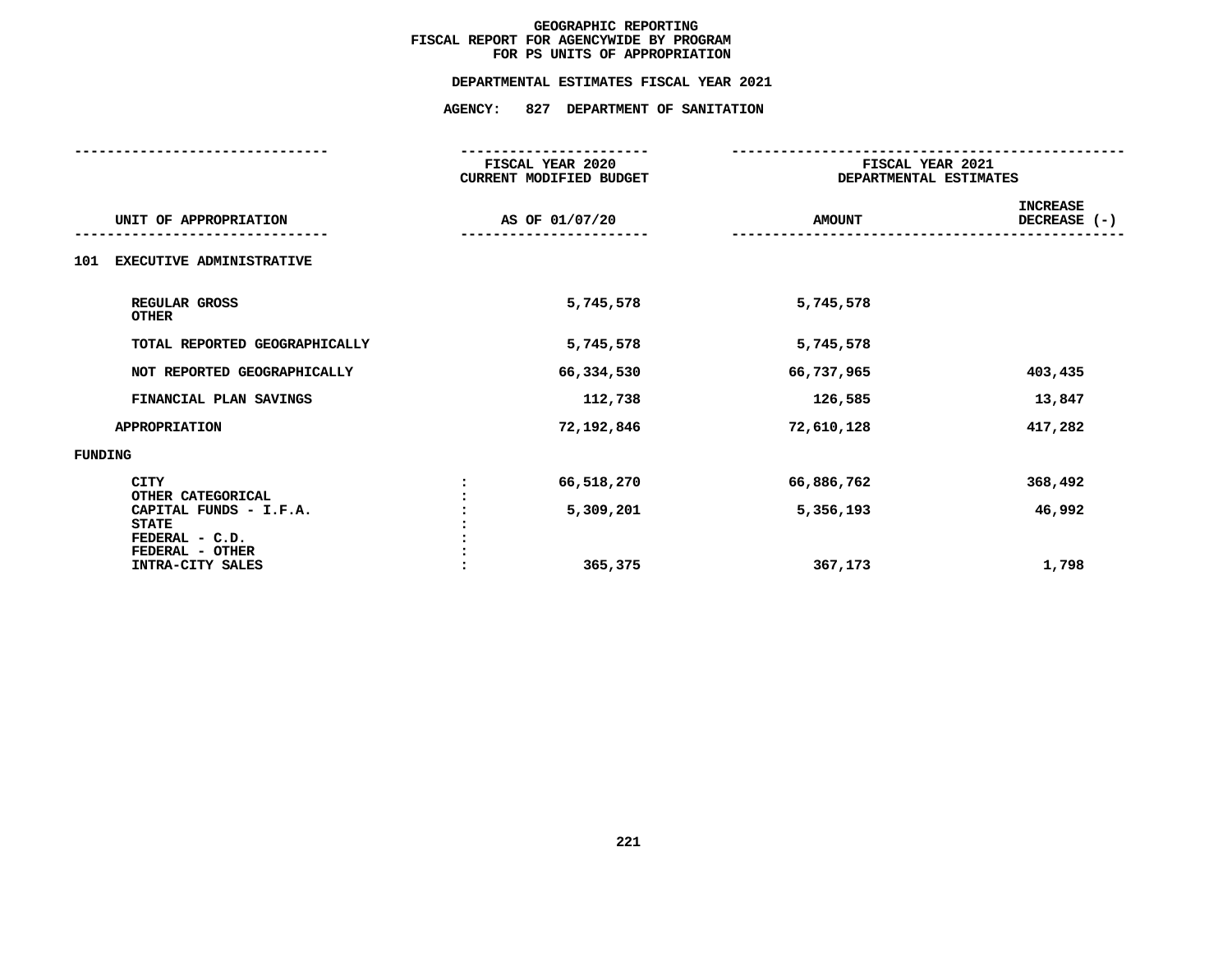## **PS UNITS OF APPROPRIATION DEPARTMENTAL**

|                                                                                                                                     | FISCAL YEAR 2020<br><b>CURRENT MODIFIED BUDGET</b> | FISCAL YEAR 2021<br>DEPARTMENTAL ESTIMATES |                                    |  |
|-------------------------------------------------------------------------------------------------------------------------------------|----------------------------------------------------|--------------------------------------------|------------------------------------|--|
| UNIT OF APPROPRIATION                                                                                                               | AS OF 01/07/20                                     | <b>AMOUNT</b>                              | <b>INCREASE</b><br>DECREASE $(-)$  |  |
| CLEANING & COLLECTION<br>102                                                                                                        |                                                    |                                            |                                    |  |
| REGULAR GROSS<br><b>OTHER</b>                                                                                                       | 469,211,329<br>12,229,836                          | 470,893,530<br>12,229,836                  | 1,682,201                          |  |
| TOTAL REPORTED GEOGRAPHICALLY                                                                                                       | 481, 441, 165                                      | 483,123,366                                | 1,682,201                          |  |
| NOT REPORTED GEOGRAPHICALLY                                                                                                         | 294,669,276                                        | 280,225,951                                | 14,443,325-                        |  |
| FINANCIAL PLAN SAVINGS                                                                                                              | 2,508                                              | 4,291                                      | 1,783                              |  |
| <b>APPROPRIATION</b>                                                                                                                | 776,112,949                                        | 763,353,608                                | 12,759,341-                        |  |
| <b>FUNDING</b>                                                                                                                      |                                                    |                                            |                                    |  |
| <b>CITY</b><br>OTHER CATEGORICAL<br>CAPITAL FUNDS - I.F.A.<br><b>STATE</b><br>FEDERAL - C.D.<br>FEDERAL - OTHER<br>INTRA-CITY SALES | 763,569,135<br>793,625<br>11,750,189               | 750,803,169<br>750,000<br>11,800,439       | 12,765,966-<br>$43,625-$<br>50,250 |  |
|                                                                                                                                     |                                                    |                                            |                                    |  |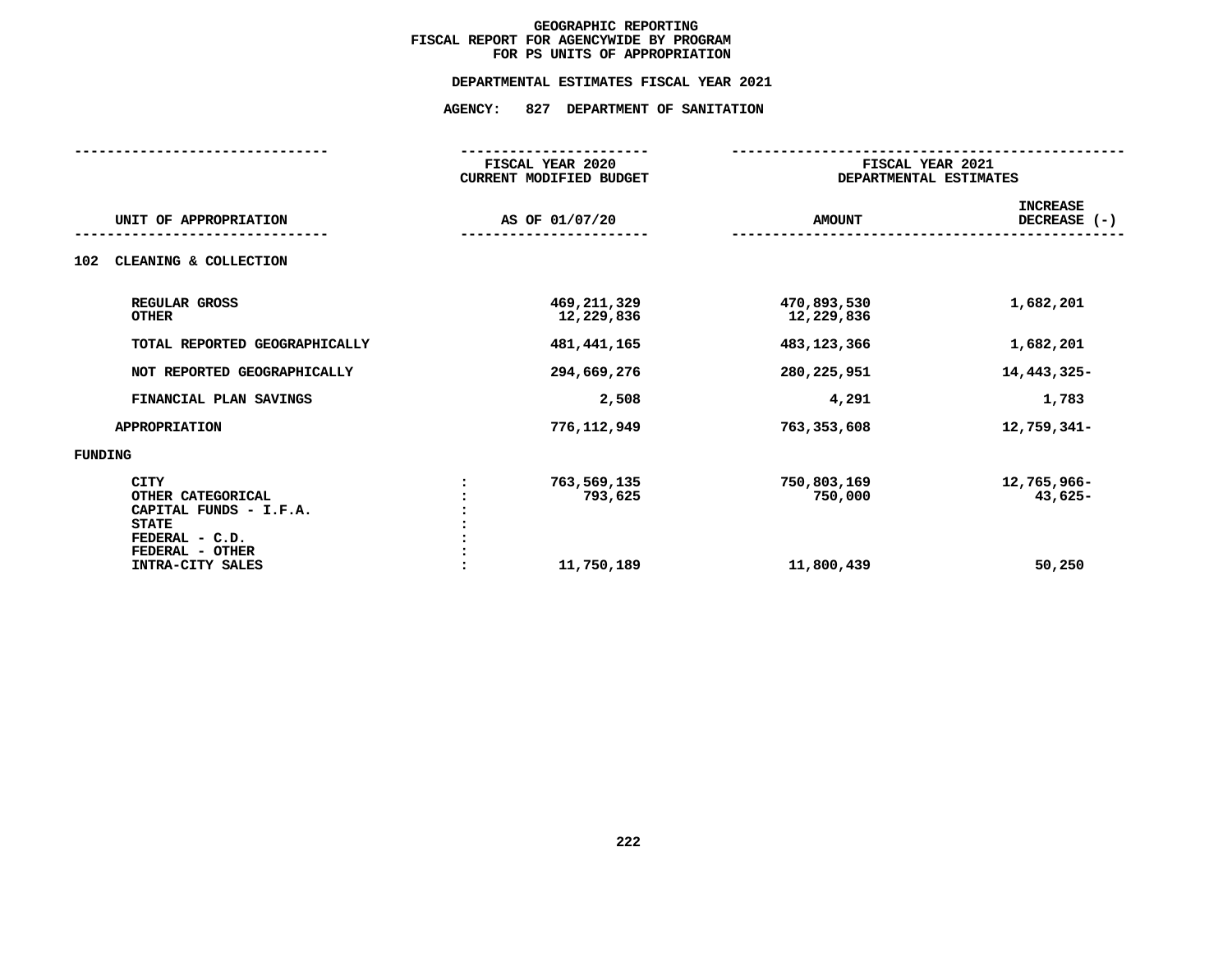|                                                                                                 | DEPARTMENTAL ESTIMATES FISCAL YEAR 2021     |               |                                            |  |  |
|-------------------------------------------------------------------------------------------------|---------------------------------------------|---------------|--------------------------------------------|--|--|
|                                                                                                 | AGENCY: 827 DEPARTMENT OF SANITATION        |               |                                            |  |  |
|                                                                                                 | FISCAL YEAR 2020<br>CURRENT MODIFIED BUDGET |               | FISCAL YEAR 2021<br>DEPARTMENTAL ESTIMATES |  |  |
| UNIT OF APPROPRIATION                                                                           | AS OF 01/07/20                              | <b>AMOUNT</b> | <b>INCREASE</b><br>DECREASE $(-)$          |  |  |
| <b>WASTE DISPOSAL</b><br>103                                                                    |                                             |               |                                            |  |  |
| REGULAR GROSS<br>OTHER                                                                          |                                             |               |                                            |  |  |
| TOTAL REPORTED GEOGRAPHICALLY                                                                   |                                             |               |                                            |  |  |
| NOT REPORTED GEOGRAPHICALLY                                                                     | 36,307,209                                  | 36,293,932    | $13,277-$                                  |  |  |
| FINANCIAL PLAN SAVINGS                                                                          | 116,347                                     | 137,734       | 21,387                                     |  |  |
| <b>APPROPRIATION</b>                                                                            | 36,423,556                                  | 36,431,666    | 8,110                                      |  |  |
| FUNDING                                                                                         |                                             |               |                                            |  |  |
| <b>CITY</b><br>OTHER CATEGORICAL                                                                | 36,332,192                                  | 36,340,302    | 8,110                                      |  |  |
| CAPITAL FUNDS - I.F.A.<br><b>STATE</b><br>FEDERAL - C.D.<br>FEDERAL - OTHER<br>INTRA-CITY SALES | 91,364                                      | 91,364        |                                            |  |  |
|                                                                                                 |                                             |               |                                            |  |  |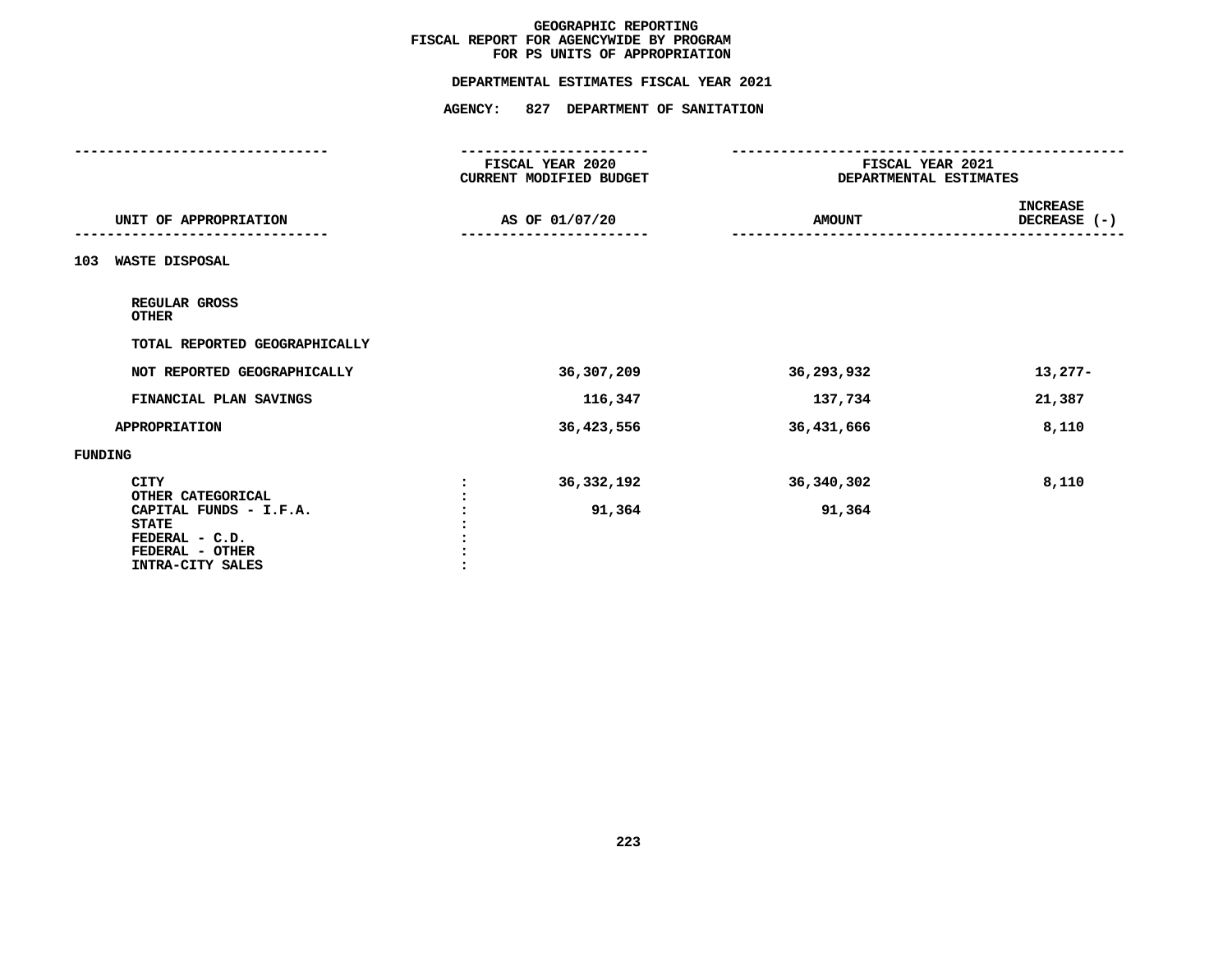|                                                                            | DEPARTMENTAL ESTIMATES FISCAL YEAR 2021     |                                            |                                   |
|----------------------------------------------------------------------------|---------------------------------------------|--------------------------------------------|-----------------------------------|
|                                                                            | AGENCY: 827 DEPARTMENT OF SANITATION        |                                            |                                   |
|                                                                            |                                             |                                            |                                   |
|                                                                            | FISCAL YEAR 2020<br>CURRENT MODIFIED BUDGET | FISCAL YEAR 2021<br>DEPARTMENTAL ESTIMATES |                                   |
|                                                                            |                                             |                                            |                                   |
| UNIT OF APPROPRIATION                                                      | AS OF 01/07/20                              | <b>AMOUNT</b>                              | <b>INCREASE</b><br>DECREASE $(-)$ |
| BUILDING MANAGEMENT<br>104                                                 |                                             |                                            |                                   |
| REGULAR GROSS<br>OTHER                                                     |                                             |                                            |                                   |
| TOTAL REPORTED GEOGRAPHICALLY                                              |                                             |                                            |                                   |
| NOT REPORTED GEOGRAPHICALLY                                                | 26,797,150                                  | 26,085,643                                 | $711,507-$                        |
| FINANCIAL PLAN SAVINGS                                                     | 255,821                                     | 314,666                                    | 58,845                            |
| <b>APPROPRIATION</b>                                                       | 27,052,971                                  | 26,400,309                                 | 652,662-                          |
| FUNDING                                                                    |                                             |                                            |                                   |
| <b>CITY</b><br>OTHER CATEGORICAL<br>CAPITAL FUNDS - I.F.A.<br><b>STATE</b> | 26,774,023                                  | 26,392,885                                 | 381,138-                          |
| FEDERAL - C.D.<br>FEDERAL - OTHER<br>INTRA-CITY SALES                      | 278,948                                     | 7,424                                      | 271,524-                          |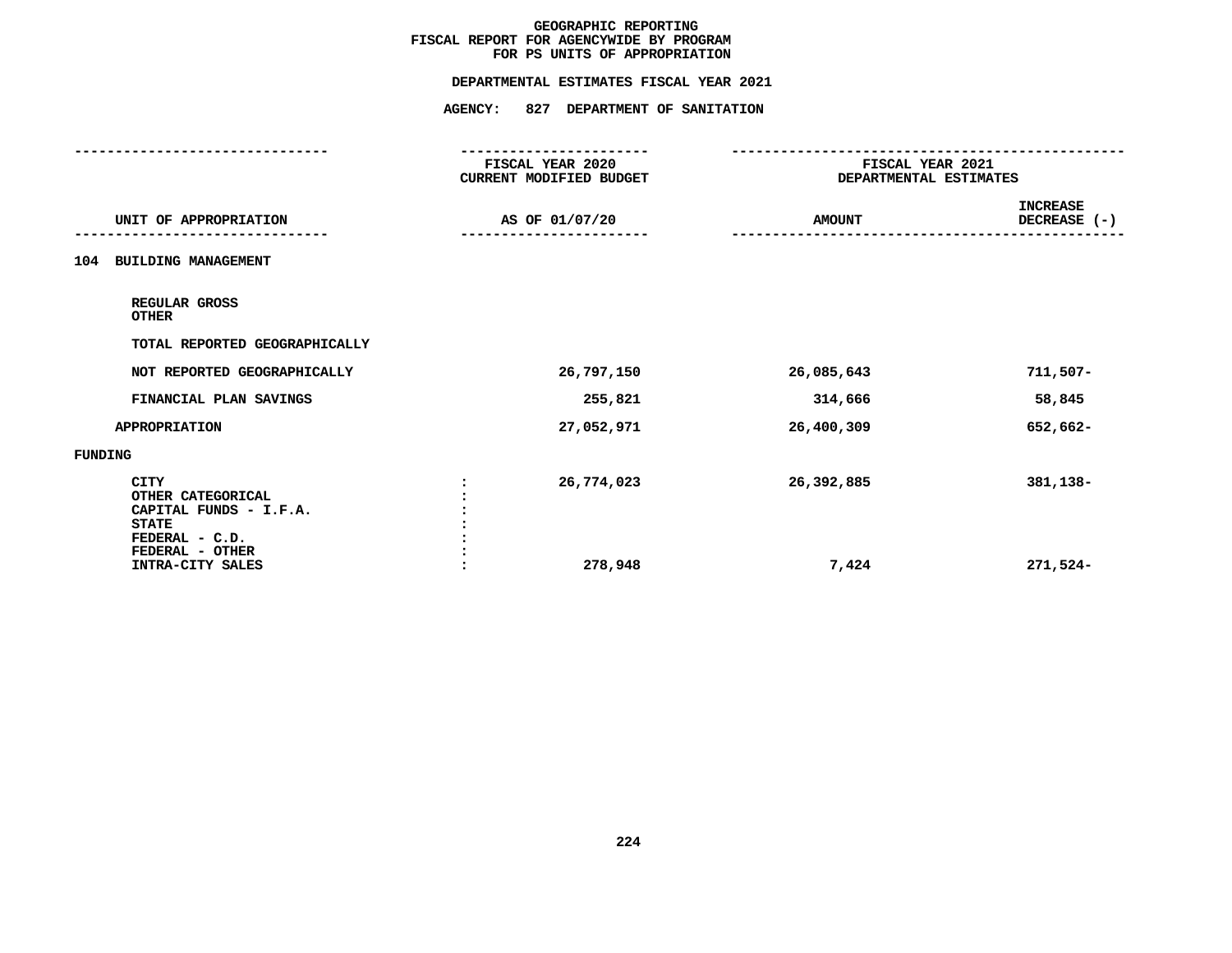|                                                                                       | DEPARTMENTAL ESTIMATES FISCAL YEAR 2021                             |                                      |                                            |  |  |  |
|---------------------------------------------------------------------------------------|---------------------------------------------------------------------|--------------------------------------|--------------------------------------------|--|--|--|
|                                                                                       |                                                                     | AGENCY: 827 DEPARTMENT OF SANITATION |                                            |  |  |  |
|                                                                                       | --------------------<br>FISCAL YEAR 2020<br>CURRENT MODIFIED BUDGET |                                      | FISCAL YEAR 2021<br>DEPARTMENTAL ESTIMATES |  |  |  |
| UNIT OF APPROPRIATION                                                                 | AS OF 01/07/20                                                      | <b>AMOUNT</b>                        | <b>INCREASE</b><br>DECREASE (-)            |  |  |  |
| BUREAU OF MOTOR EQUIP<br>105                                                          |                                                                     |                                      |                                            |  |  |  |
| REGULAR GROSS<br><b>OTHER</b>                                                         |                                                                     |                                      |                                            |  |  |  |
| TOTAL REPORTED GEOGRAPHICALLY                                                         |                                                                     |                                      |                                            |  |  |  |
| NOT REPORTED GEOGRAPHICALLY                                                           | 68,402,468                                                          | 68,416,830                           | 14,362                                     |  |  |  |
| FINANCIAL PLAN SAVINGS                                                                | 3,515,563                                                           | 4,141,413                            | 625,850                                    |  |  |  |
| <b>APPROPRIATION</b>                                                                  | 71,918,031                                                          | 72,558,243                           | 640,212                                    |  |  |  |
| FUNDING                                                                               |                                                                     |                                      |                                            |  |  |  |
| CITY<br>OTHER CATEGORICAL<br>CAPITAL FUNDS - I.F.A.<br><b>STATE</b><br>FEDERAL - C.D. | 71,898,031<br>$\ddot{\cdot}$                                        | 72,538,243                           | 640,212                                    |  |  |  |
| FEDERAL - OTHER<br>INTRA-CITY SALES                                                   | 20,000                                                              | 20,000                               |                                            |  |  |  |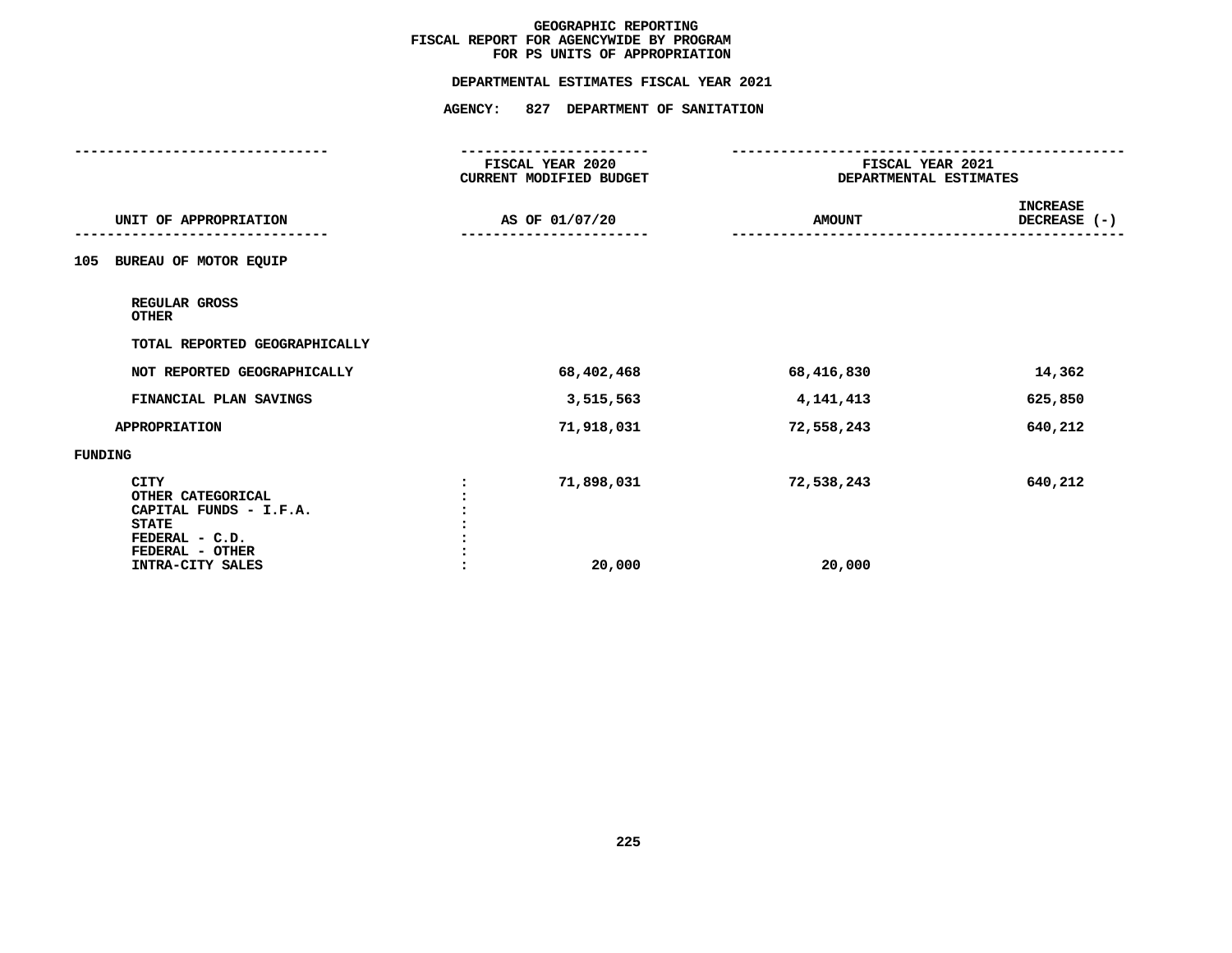## **PS UNITS OF APPROPRIATION DEPARTMENTAL**

|                                                                                                                                     | FISCAL YEAR 2020<br>CURRENT MODIFIED BUDGET | FISCAL YEAR 2021<br>DEPARTMENTAL ESTIMATES |                                 |
|-------------------------------------------------------------------------------------------------------------------------------------|---------------------------------------------|--------------------------------------------|---------------------------------|
| UNIT OF APPROPRIATION                                                                                                               | AS OF 01/07/20                              | <b>AMOUNT</b>                              | <b>INCREASE</b><br>DECREASE (-) |
| SNOW BUDGET-PS<br>107                                                                                                               |                                             |                                            |                                 |
| REGULAR GROSS<br><b>OTHER</b>                                                                                                       |                                             |                                            |                                 |
| TOTAL REPORTED GEOGRAPHICALLY                                                                                                       |                                             |                                            |                                 |
| NOT REPORTED GEOGRAPHICALLY                                                                                                         | 63,849,810                                  | 55,619,679                                 | 8,230,131-                      |
| FINANCIAL PLAN SAVINGS                                                                                                              |                                             |                                            |                                 |
| <b>APPROPRIATION</b>                                                                                                                | 63,849,810                                  | 55,619,679                                 | $8,230,131-$                    |
| FUNDING                                                                                                                             |                                             |                                            |                                 |
| <b>CITY</b><br>OTHER CATEGORICAL<br>CAPITAL FUNDS - I.F.A.<br><b>STATE</b><br>FEDERAL - C.D.<br>FEDERAL - OTHER<br>INTRA-CITY SALES | 63,849,810                                  | 55,619,679                                 | $8,230,131-$                    |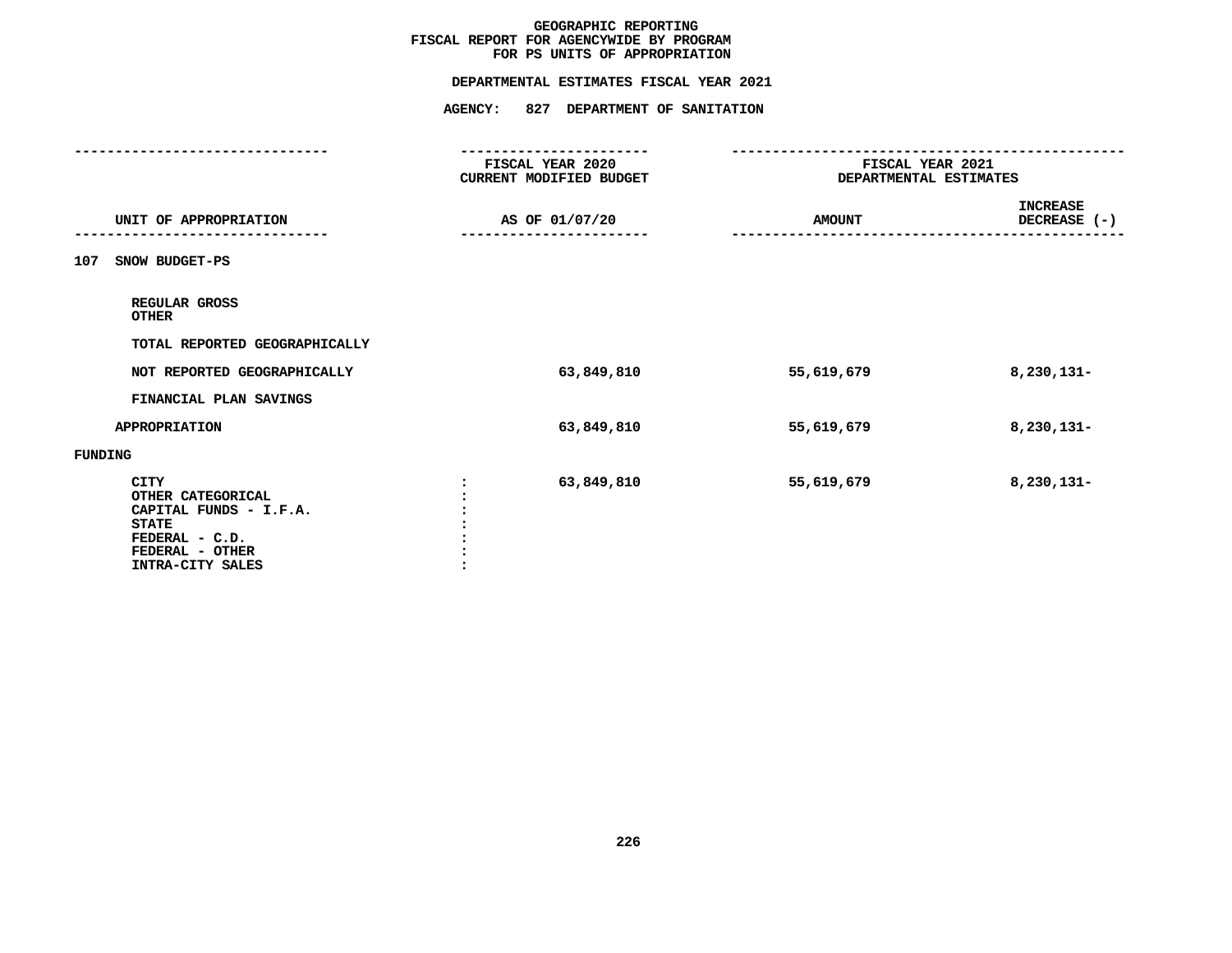## **OTPS UNITS OF APPROPRIATION DEPARTMENTAL**

|                                                                                                                                     | FISCAL YEAR 2020<br>CURRENT MODIFIED BUDGET | FISCAL YEAR 2021<br>DEPARTMENTAL ESTIMATES |                                   |
|-------------------------------------------------------------------------------------------------------------------------------------|---------------------------------------------|--------------------------------------------|-----------------------------------|
| UNIT OF APPROPRIATION                                                                                                               | AS OF 01/07/20                              | <b>AMOUNT</b>                              | <b>INCREASE</b><br>DECREASE $(-)$ |
| EXEC & ADMINISTRATIVE-OTPS<br>106                                                                                                   |                                             |                                            |                                   |
| TOTAL REPORTED GEOGRAPHICALLY                                                                                                       |                                             |                                            |                                   |
| NOT REPORTED GEOGRAPHICALLY                                                                                                         | 102,681,717                                 | 102,844,363                                | 162,646                           |
| FINANCIAL PLAN SAVINGS                                                                                                              | 309,786-                                    | $358,001 -$                                | 48,215-                           |
| <b>APPROPRIATION</b>                                                                                                                | 102,371,931                                 | 102,486,362                                | 114,431                           |
| FUNDING                                                                                                                             |                                             |                                            |                                   |
| <b>CITY</b><br>OTHER CATEGORICAL<br>CAPITAL FUNDS - I.F.A.<br><b>STATE</b><br>FEDERAL - C.D.<br>FEDERAL - OTHER<br>INTRA-CITY SALES | 101,214,148<br>34,783<br>250,000<br>873,000 | 101,508,362<br>250,000<br>728,000          | 294,214<br>34,783-<br>145,000-    |
|                                                                                                                                     |                                             |                                            |                                   |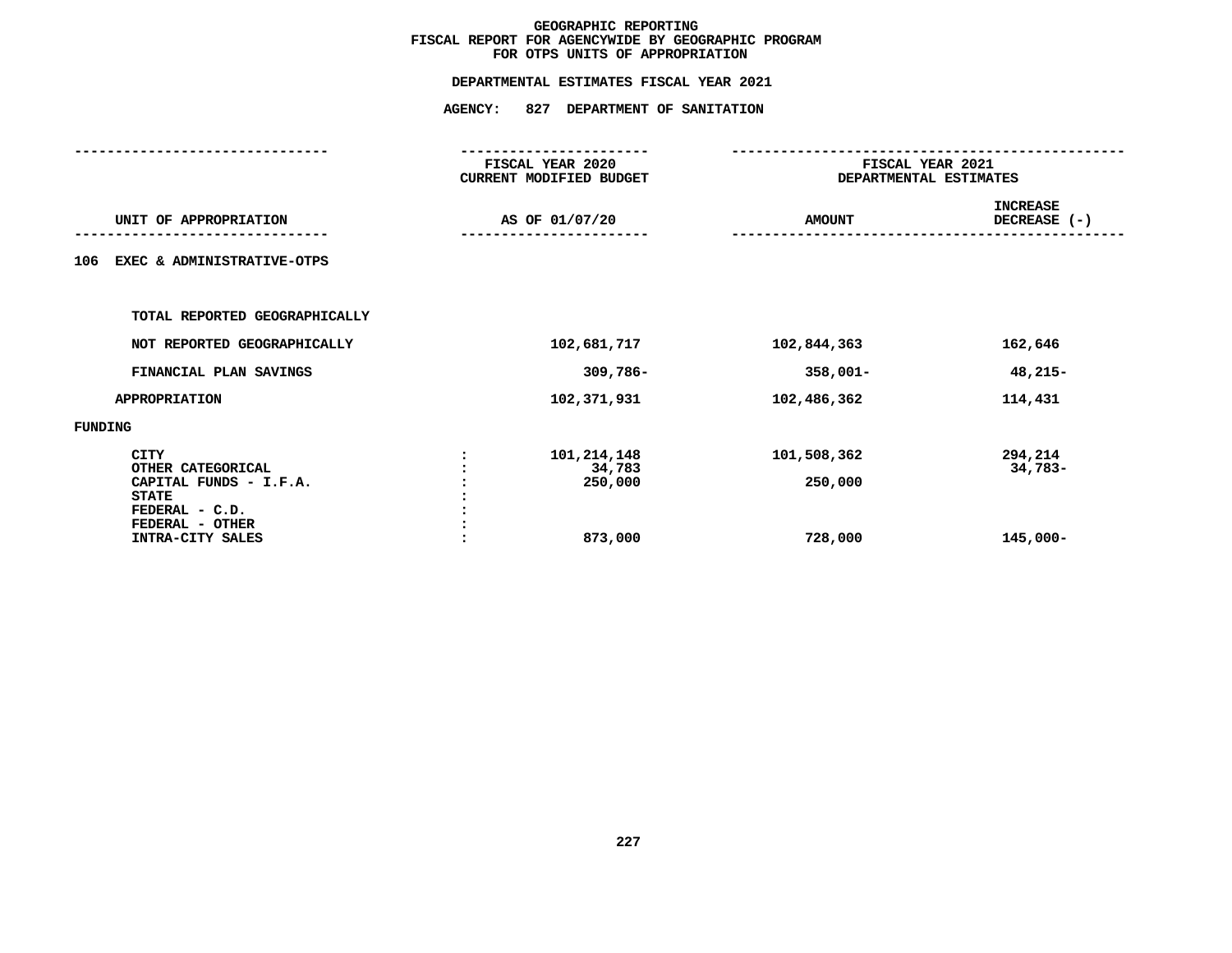## **OTPS UNITS OF APPROPRIATION DEPARTMENTAL**

|                                                                                                                              | FISCAL YEAR 2020<br>CURRENT MODIFIED BUDGET | FISCAL YEAR 2021<br>DEPARTMENTAL ESTIMATES |                                 |  |
|------------------------------------------------------------------------------------------------------------------------------|---------------------------------------------|--------------------------------------------|---------------------------------|--|
| UNIT OF APPROPRIATION                                                                                                        | AS OF 01/07/20                              | <b>AMOUNT</b>                              | <b>INCREASE</b><br>DECREASE (-) |  |
| CLEANING & COLLECTION-OTPS<br>109                                                                                            |                                             |                                            |                                 |  |
| TOTAL REPORTED GEOGRAPHICALLY                                                                                                |                                             |                                            |                                 |  |
| NOT REPORTED GEOGRAPHICALLY                                                                                                  | 30,128,756                                  | 27,307,885                                 | 2,820,871-                      |  |
| FINANCIAL PLAN SAVINGS                                                                                                       |                                             |                                            |                                 |  |
| <b>APPROPRIATION</b>                                                                                                         | 30,128,756                                  | 27,307,885                                 | 2,820,871-                      |  |
| FUNDING                                                                                                                      |                                             |                                            |                                 |  |
| CITY<br>OTHER CATEGORICAL<br>CAPITAL FUNDS - I.F.A.<br><b>STATE</b><br>FEDERAL - C.D.<br>FEDERAL - OTHER<br>INTRA-CITY SALES | 29,885,538<br>336<br>242,882                | 27,065,003<br>242,882                      | 2,820,535-<br>$336 -$           |  |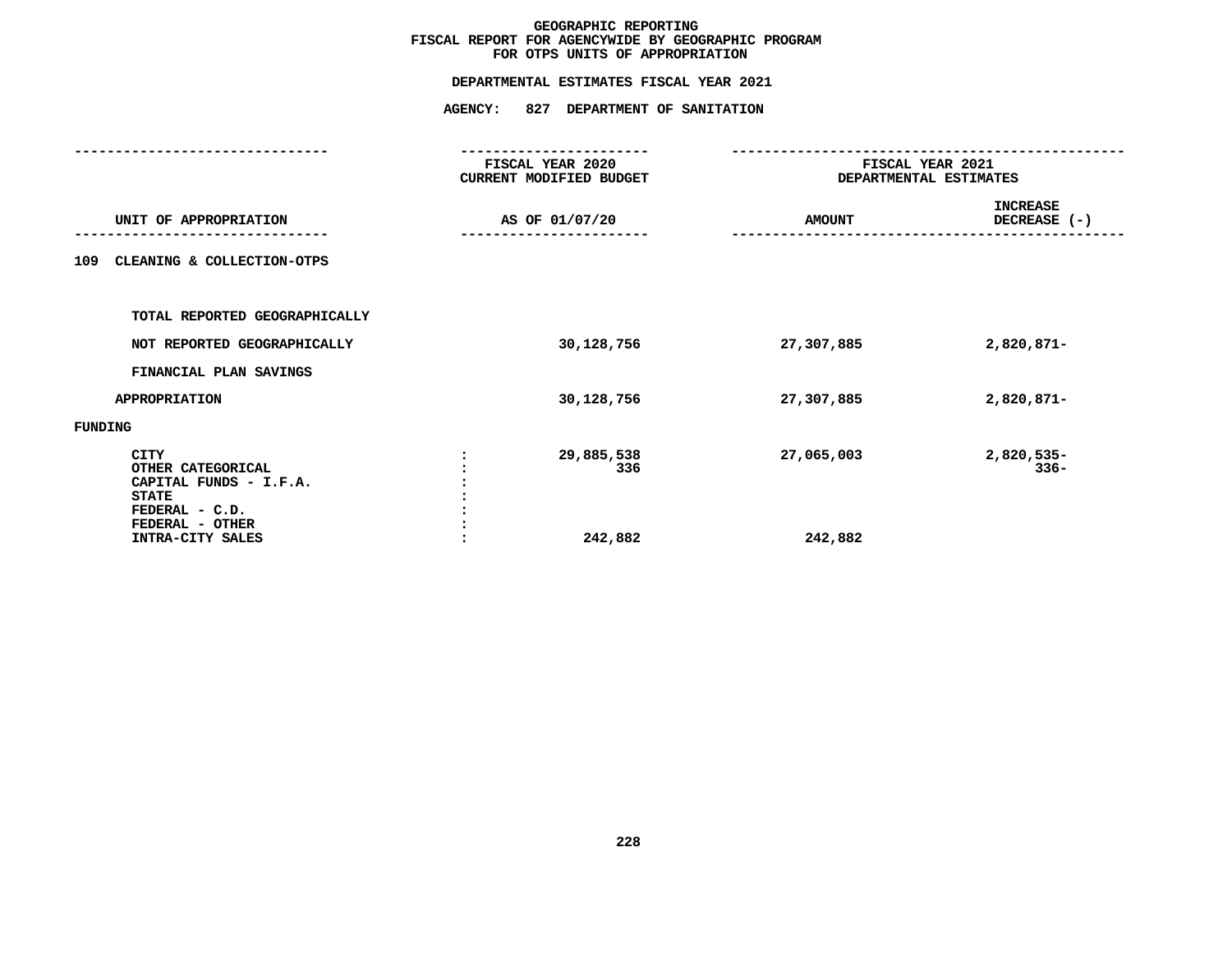## **OTPS UNITS OF APPROPRIATION DEPARTMENTAL**

|                                                                                                                                     | FISCAL YEAR 2020<br>CURRENT MODIFIED BUDGET |                       | FISCAL YEAR 2021<br>DEPARTMENTAL ESTIMATES |                                   |  |
|-------------------------------------------------------------------------------------------------------------------------------------|---------------------------------------------|-----------------------|--------------------------------------------|-----------------------------------|--|
| UNIT OF APPROPRIATION                                                                                                               |                                             | AS OF 01/07/20        | <b>AMOUNT</b>                              | <b>INCREASE</b><br>DECREASE $(-)$ |  |
| WASTE DISPOSAL-OTPS<br>110                                                                                                          |                                             |                       |                                            |                                   |  |
| TOTAL REPORTED GEOGRAPHICALLY                                                                                                       |                                             |                       |                                            |                                   |  |
| NOT REPORTED GEOGRAPHICALLY                                                                                                         |                                             | 522,053,985           | 526,309,394                                | 4,255,409                         |  |
| FINANCIAL PLAN SAVINGS                                                                                                              |                                             |                       |                                            |                                   |  |
| <b>APPROPRIATION</b>                                                                                                                |                                             | 522,053,985           | 526,309,394                                | 4,255,409                         |  |
| FUNDING                                                                                                                             |                                             |                       |                                            |                                   |  |
| <b>CITY</b><br>OTHER CATEGORICAL<br>CAPITAL FUNDS - I.F.A.<br><b>STATE</b><br>FEDERAL - C.D.<br>FEDERAL - OTHER<br>INTRA-CITY SALES |                                             | 522,035,685<br>18,300 | 526,309,394                                | 4,273,709<br>$18,300-$            |  |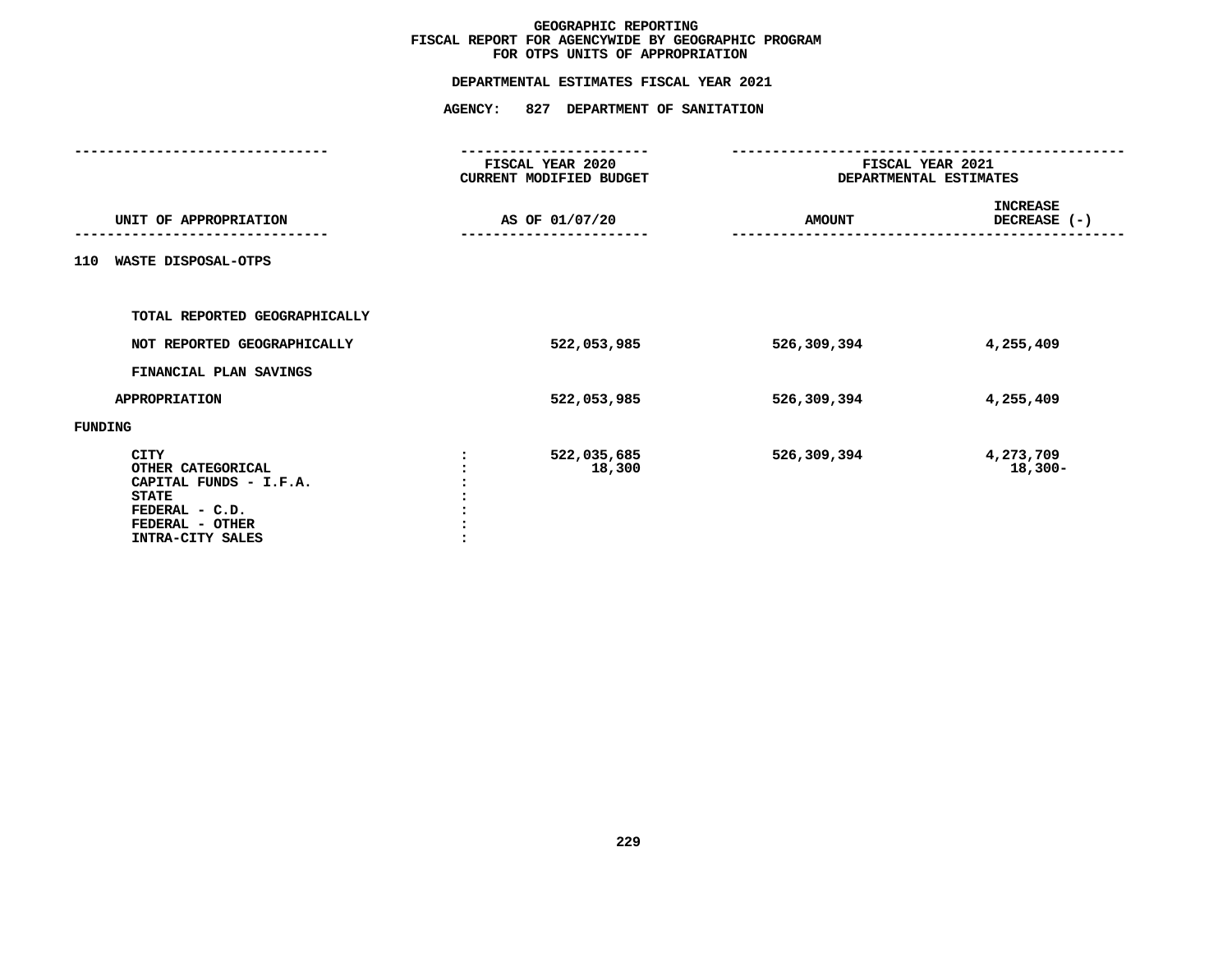## **OTPS UNITS OF APPROPRIATION DEPARTMENTAL**

|                                                                                                                              |                | FISCAL YEAR 2020<br>CURRENT MODIFIED BUDGET | FISCAL YEAR 2021<br>DEPARTMENTAL ESTIMATES |                        |               |                                 |
|------------------------------------------------------------------------------------------------------------------------------|----------------|---------------------------------------------|--------------------------------------------|------------------------|---------------|---------------------------------|
| UNIT OF APPROPRIATION                                                                                                        | AS OF 01/07/20 |                                             |                                            |                        | <b>AMOUNT</b> | <b>INCREASE</b><br>DECREASE (-) |
| <b>BUILDING MANAGEMENT-OTPS</b><br>111                                                                                       |                |                                             |                                            |                        |               |                                 |
| TOTAL REPORTED GEOGRAPHICALLY                                                                                                |                |                                             |                                            |                        |               |                                 |
| NOT REPORTED GEOGRAPHICALLY                                                                                                  |                | 4,902,915                                   | 4,179,939                                  | 722,976-               |               |                                 |
| FINANCIAL PLAN SAVINGS                                                                                                       |                |                                             |                                            |                        |               |                                 |
| <b>APPROPRIATION</b>                                                                                                         |                | 4,902,915                                   | 4,179,939                                  | 722,976-               |               |                                 |
| FUNDING                                                                                                                      |                |                                             |                                            |                        |               |                                 |
| CITY<br>OTHER CATEGORICAL<br>CAPITAL FUNDS - I.F.A.<br><b>STATE</b><br>FEDERAL - C.D.<br>FEDERAL - OTHER<br>INTRA-CITY SALES |                | 4,277,529<br>625,386                        | 4,179,939                                  | $97,590 -$<br>625,386- |               |                                 |
|                                                                                                                              |                |                                             |                                            |                        |               |                                 |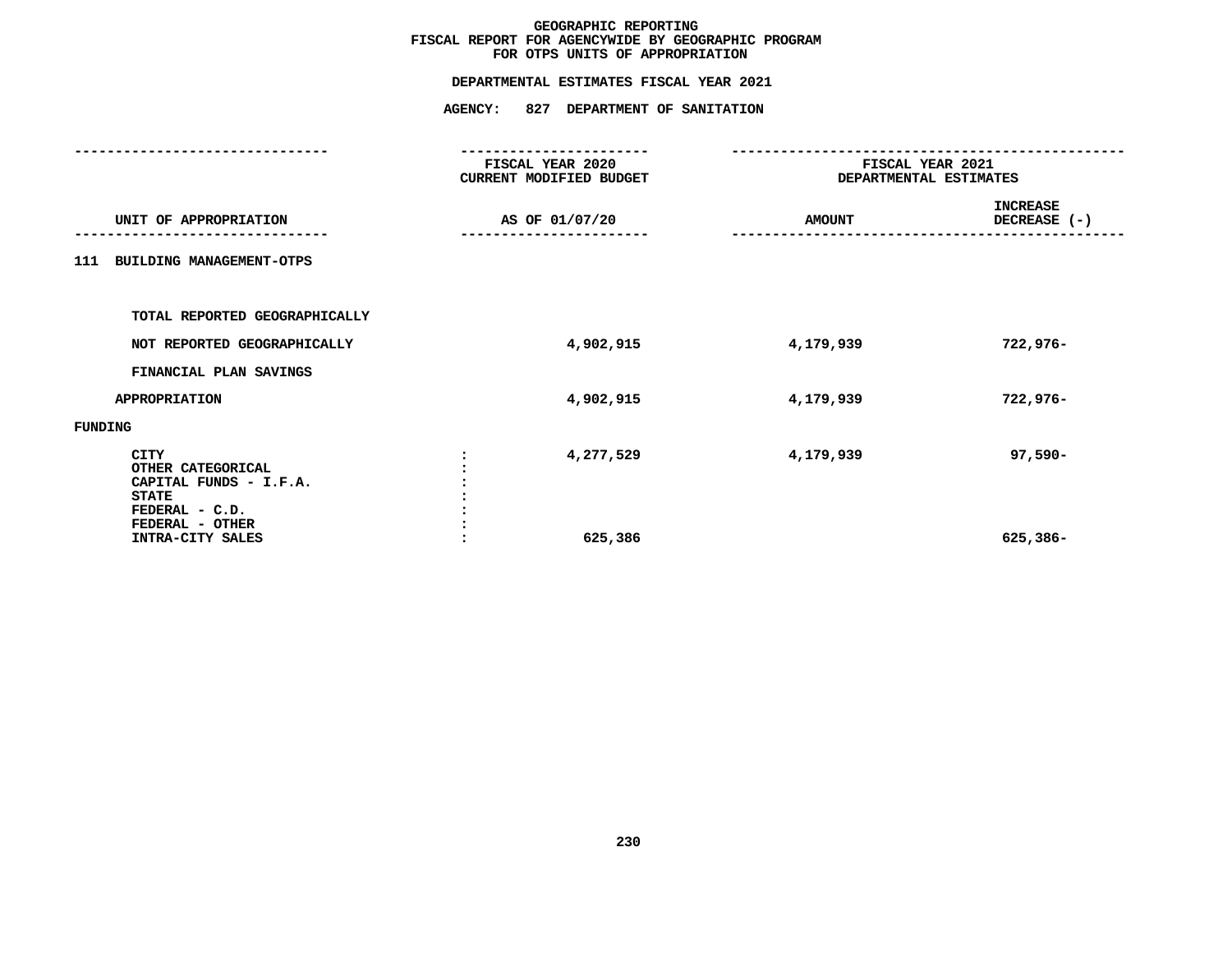## **OTPS UNITS OF APPROPRIATION DEPARTMENTAL**

|                                                                                                                              |                | FISCAL YEAR 2020<br>CURRENT MODIFIED BUDGET | FISCAL YEAR 2021<br>DEPARTMENTAL ESTIMATES |                                 |
|------------------------------------------------------------------------------------------------------------------------------|----------------|---------------------------------------------|--------------------------------------------|---------------------------------|
| UNIT OF APPROPRIATION                                                                                                        | AS OF 01/07/20 |                                             | <b>AMOUNT</b>                              | <b>INCREASE</b><br>DECREASE (-) |
| MOTOR EQUIPMENT-OTPS<br>112                                                                                                  |                |                                             |                                            |                                 |
| TOTAL REPORTED GEOGRAPHICALLY                                                                                                |                |                                             |                                            |                                 |
| NOT REPORTED GEOGRAPHICALLY                                                                                                  |                | 25,355,440                                  | 25,312,785                                 | 42,655-                         |
| FINANCIAL PLAN SAVINGS                                                                                                       |                |                                             |                                            |                                 |
| <b>APPROPRIATION</b>                                                                                                         |                | 25,355,440                                  | 25,312,785                                 | $42,655-$                       |
| FUNDING                                                                                                                      |                |                                             |                                            |                                 |
| CITY<br>OTHER CATEGORICAL<br>CAPITAL FUNDS - I.F.A.<br><b>STATE</b><br>FEDERAL - C.D.<br>FEDERAL - OTHER<br>INTRA-CITY SALES |                | 25,354,149<br>1,291                         | 25, 312, 785                               | 41,364-<br>1,291-               |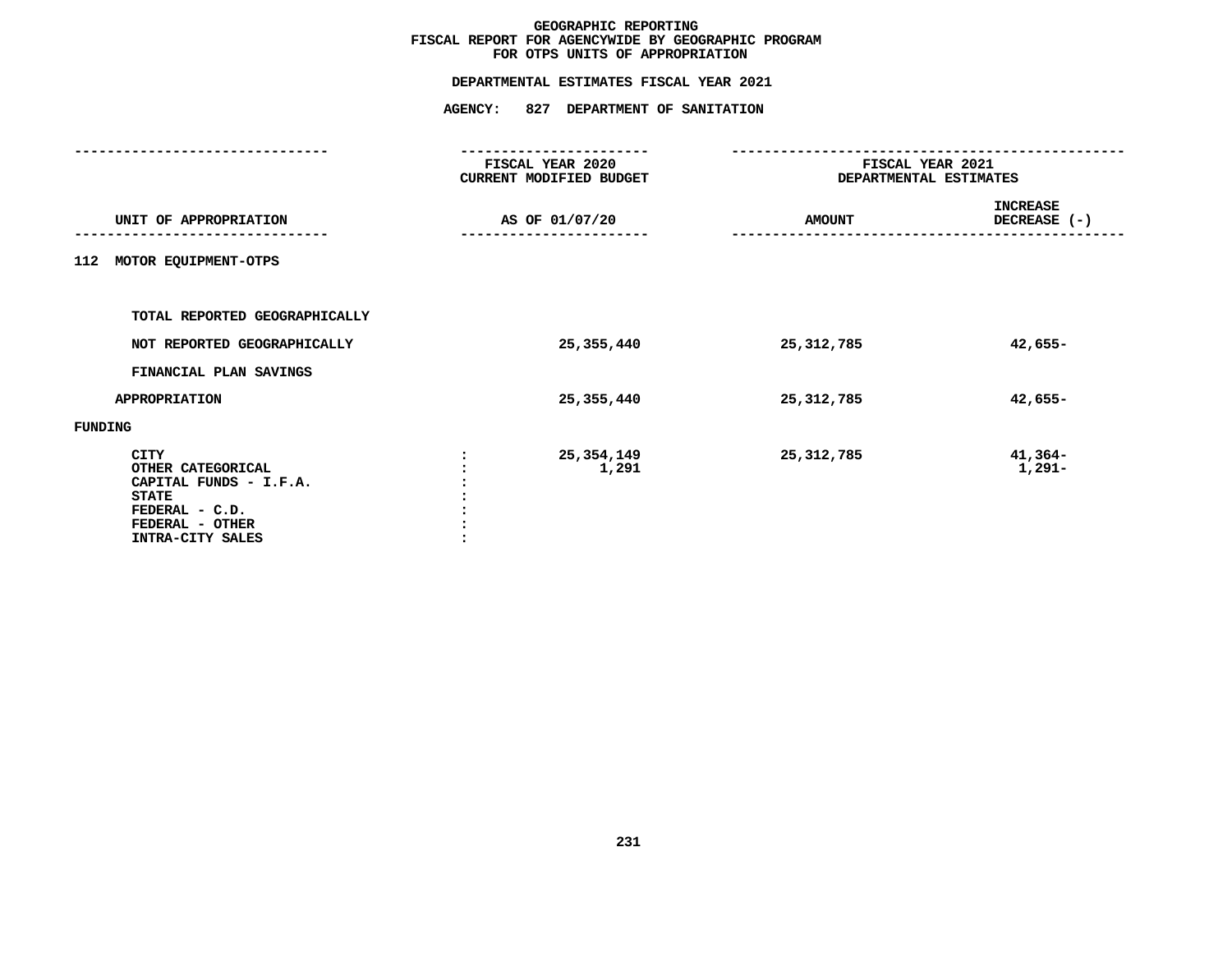## **OTPS UNITS OF APPROPRIATION DEPARTMENTAL**

|                                                                                                                                     | FISCAL YEAR 2020<br>CURRENT MODIFIED BUDGET | FISCAL YEAR 2021<br>DEPARTMENTAL ESTIMATES |                                 |  |
|-------------------------------------------------------------------------------------------------------------------------------------|---------------------------------------------|--------------------------------------------|---------------------------------|--|
| UNIT OF APPROPRIATION                                                                                                               | AS OF 01/07/20                              | <b>AMOUNT</b>                              | <b>INCREASE</b><br>DECREASE (-) |  |
| 113<br>SNOW-OTPS                                                                                                                    |                                             |                                            |                                 |  |
| TOTAL REPORTED GEOGRAPHICALLY                                                                                                       |                                             |                                            |                                 |  |
| NOT REPORTED GEOGRAPHICALLY                                                                                                         | 47,219,639                                  | 46,095,194                                 | 1,124,445-                      |  |
| FINANCIAL PLAN SAVINGS                                                                                                              |                                             |                                            |                                 |  |
| <b>APPROPRIATION</b>                                                                                                                | 47,219,639                                  | 46,095,194                                 | 1,124,445-                      |  |
| FUNDING                                                                                                                             |                                             |                                            |                                 |  |
| <b>CITY</b><br>OTHER CATEGORICAL<br>CAPITAL FUNDS - I.F.A.<br><b>STATE</b><br>FEDERAL - C.D.<br>FEDERAL - OTHER<br>INTRA-CITY SALES | 47,218,252<br>1,387                         | 46,095,194                                 | 1,123,058-<br>1,387-            |  |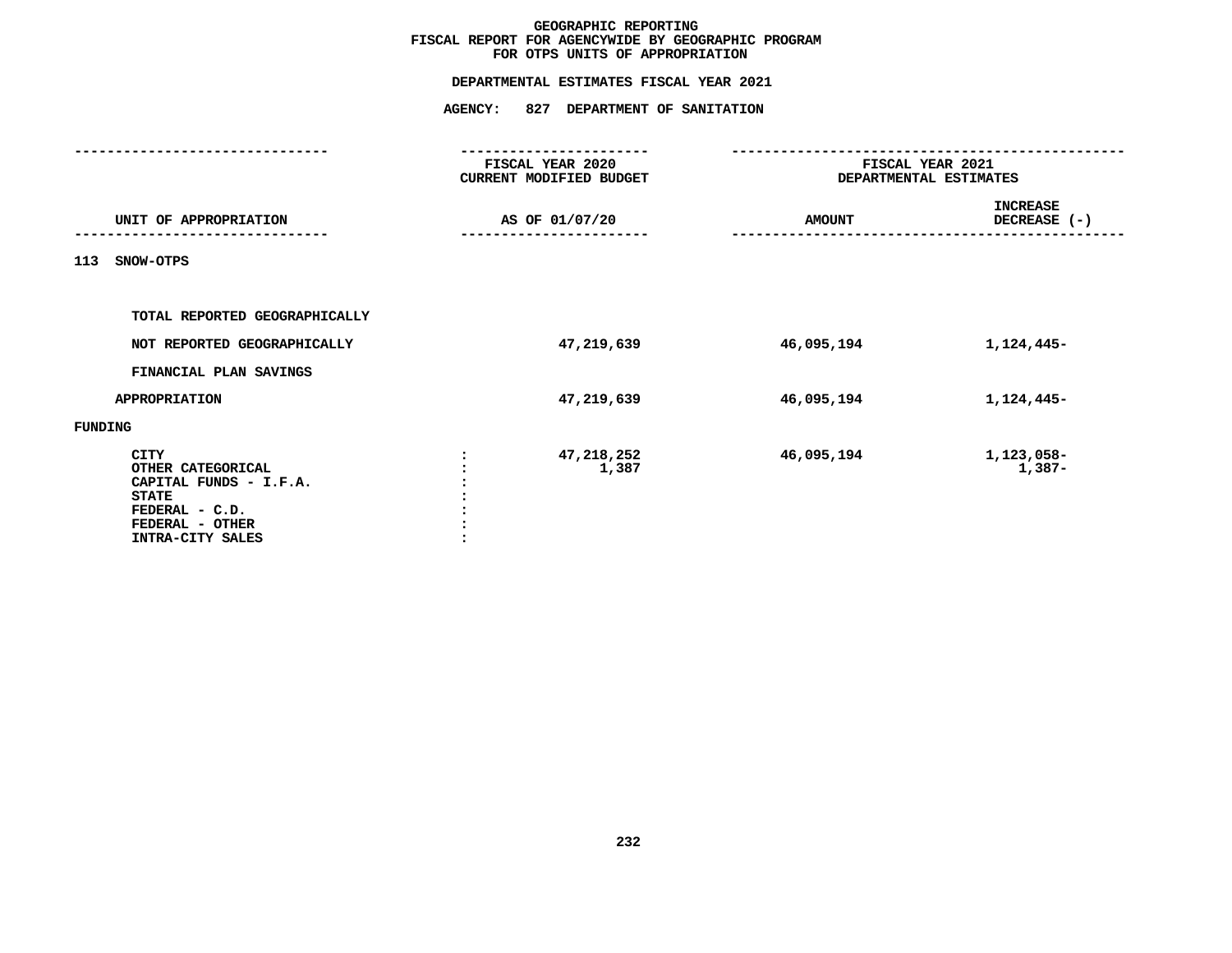### **GEOGRAPHICC REPORTING<br>ENCYWIDE SU<br>----------FISCAL**

# **REPORT AGENCYWIDE SUMMARY DEPARTMENTAL ESTIMATES FISCAL YEAR <sup>2021</sup>**

## **AGENCY: <sup>827</sup> DEPARTMENT OF SANITATION**

|                                                                                                                                                | FISCAL YEAR 2020<br>CURRENT MODIFIED BUDGET         |                                                     | FISCAL YEAR 2021<br>DEPARTMENTAL ESTIMATES   |
|------------------------------------------------------------------------------------------------------------------------------------------------|-----------------------------------------------------|-----------------------------------------------------|----------------------------------------------|
| UNIT OF APPROPRIATION                                                                                                                          | AS OF 01/07/20                                      | <b>AMOUNT</b>                                       | <b>INCREASE</b><br>DECREASE (-)              |
| PS APPROPRIATIONS<br>REGULAR GROSS<br><b>OTHER</b>                                                                                             | 474,956,907<br>12,229,836                           | 476,639,108<br>12,229,836                           | 1,682,201                                    |
| TOTAL REPORTED GEOGRAPHICALLY<br>NOT REPORTED GEOGRAPHICALLY                                                                                   | 487,186,743<br>556,360,443                          | 488,868,944<br>533,380,000                          | 1,682,201<br>22,980,443-                     |
| OTPS APPROPRIATIONS<br>TOTAL REPORTED GEOGRAPHICALLY<br>NOT REPORTED GEOGRAPHICALLY                                                            | 732,342,452                                         | 732,049,560                                         | 292,892-                                     |
| FINANCIAL PLAN SAVINGS<br><b>APPROPRIATIONS</b>                                                                                                | 3,693,191<br>1,779,582,829                          | 4,366,688<br>1,758,665,192                          | 673,497<br>20,917,637-                       |
| FUNDING<br><b>CITY</b><br>OTHER CATEGORICAL<br>CAPITAL FUNDS - I.F.A.<br><b>STATE</b><br>FEDERAL - C.D.<br>FEDERAL - OTHER<br>INTRA-CITY SALES | 1,758,926,762<br>849,722<br>5,650,565<br>14,155,780 | 1,739,051,717<br>750,000<br>5,697,557<br>13,165,918 | 19,875,045-<br>99,722-<br>46,992<br>989,862- |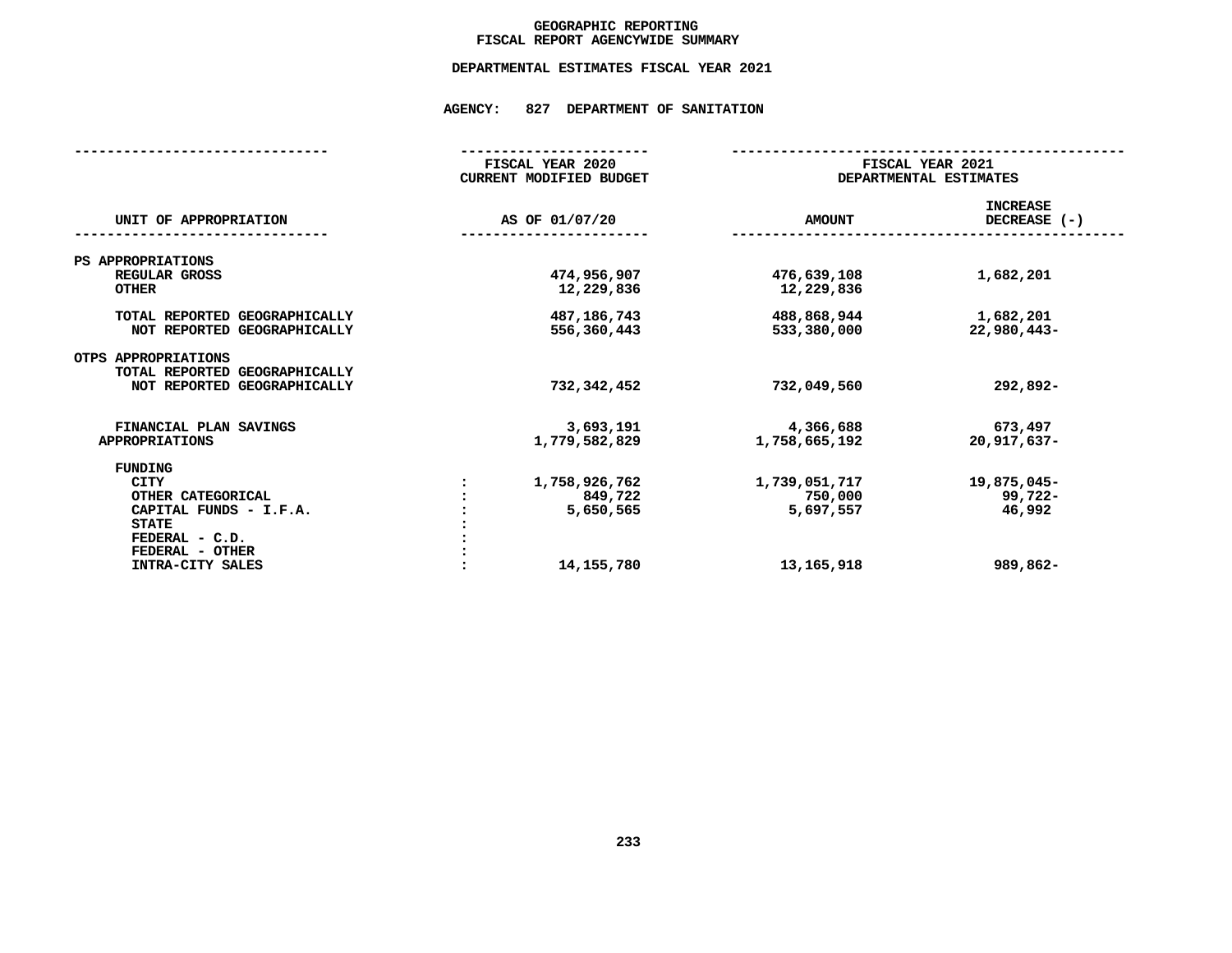**ESTIMATES FISCAL YEAR <sup>2021</sup> AGENCY <sup>841</sup> DEPARTMENT OF TRANSPORTATION BOROUGHBRONX**

**PROGRAM**

**HIGHWAY OPERATIONS UNIT OF APPROPRIATION <sup>002</sup> HIGHWAY OPERATIONS**

|                             | FISCAL YEAR 2020<br>CURRENT MODIFIED BUDGET<br>AS OF 01/07/20 |                        | FISCAL YEAR 2021<br>DEPARTMENTAL ESTIMATES |                        |                                       |
|-----------------------------|---------------------------------------------------------------|------------------------|--------------------------------------------|------------------------|---------------------------------------|
| LOCAL SERVICE DISTRICT      | <b>AMOUNT</b>                                                 | FULL TIME<br>POSITIONS | <b>AMOUNT</b>                              | FULL TIME<br>POSITIONS | <b>INCREASE</b><br><b>DECREASE(-)</b> |
| BRONX HWY + ST MAINT + OPER | 9,645,249                                                     | 44                     | 6,827,091                                  | 44                     | 2,818,158-                            |
| PROGRAM TOTAL:              | 9,645,249                                                     | 44                     | 6,827,091                                  | 44                     | 2,818,158-                            |
|                             |                                                               |                        |                                            |                        |                                       |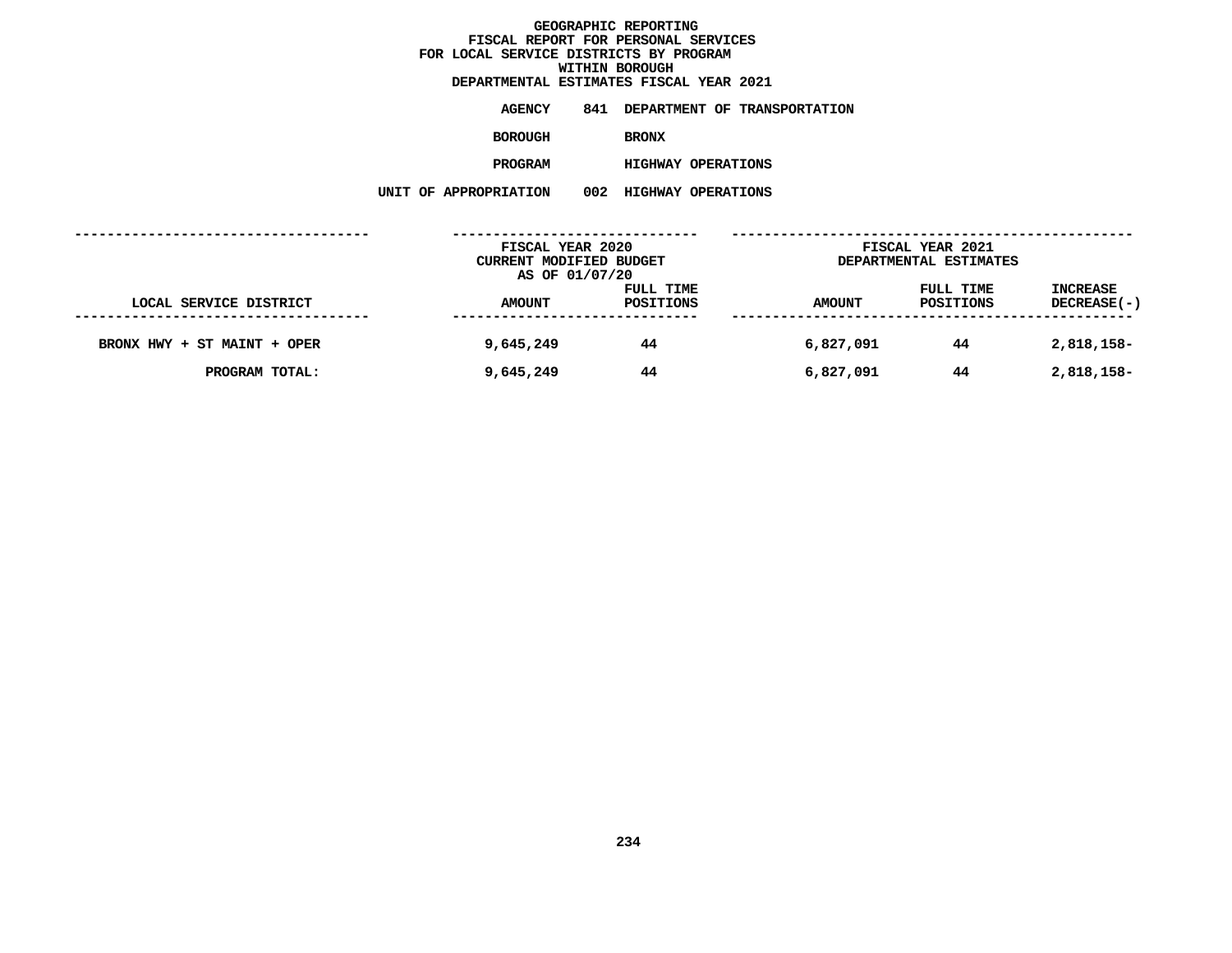**ESTIMATES FISCAL YEAR <sup>2021</sup> AGENCY <sup>841</sup> DEPARTMENT OF TRANSPORTATION**

**BOROUGH**

BRONX<br>QUALITY CONTROL & INSPECTION **PROGRAM**

**QUALITY CONTROL & INSPECTION UNIT OF APPROPRIATION <sup>002</sup> HIGHWAY OPERATIONS**

|                              | <b>FISCAL YEAR 2020</b><br>CURRENT MODIFIED BUDGET<br>AS OF 01/07/20 |                        | FISCAL YEAR 2021<br>DEPARTMENTAL ESTIMATES |                        |                         |
|------------------------------|----------------------------------------------------------------------|------------------------|--------------------------------------------|------------------------|-------------------------|
| LOCAL SERVICE DISTRICT       | <b>AMOUNT</b>                                                        | FULL TIME<br>POSITIONS | <b>AMOUNT</b>                              | FULL TIME<br>POSITIONS | INCREASE<br>DECREASE(-) |
| BX QUALITY CONTROL & INSPECT | 701,253                                                              | 17                     | 702,143                                    | 17                     | 890                     |
| PROGRAM TOTAL:               | 701,253                                                              | 17                     | 702,143                                    | 17                     | 890                     |
| SUB BOROUGH TOTAL:           | 10,346,502                                                           | 61                     | 7,529,234                                  | 61                     | 2,817,268-              |
| BOROUGH TOTAL:               | 10,346,502                                                           | 61                     | 7,529,234                                  | 61                     | 2,817,268-              |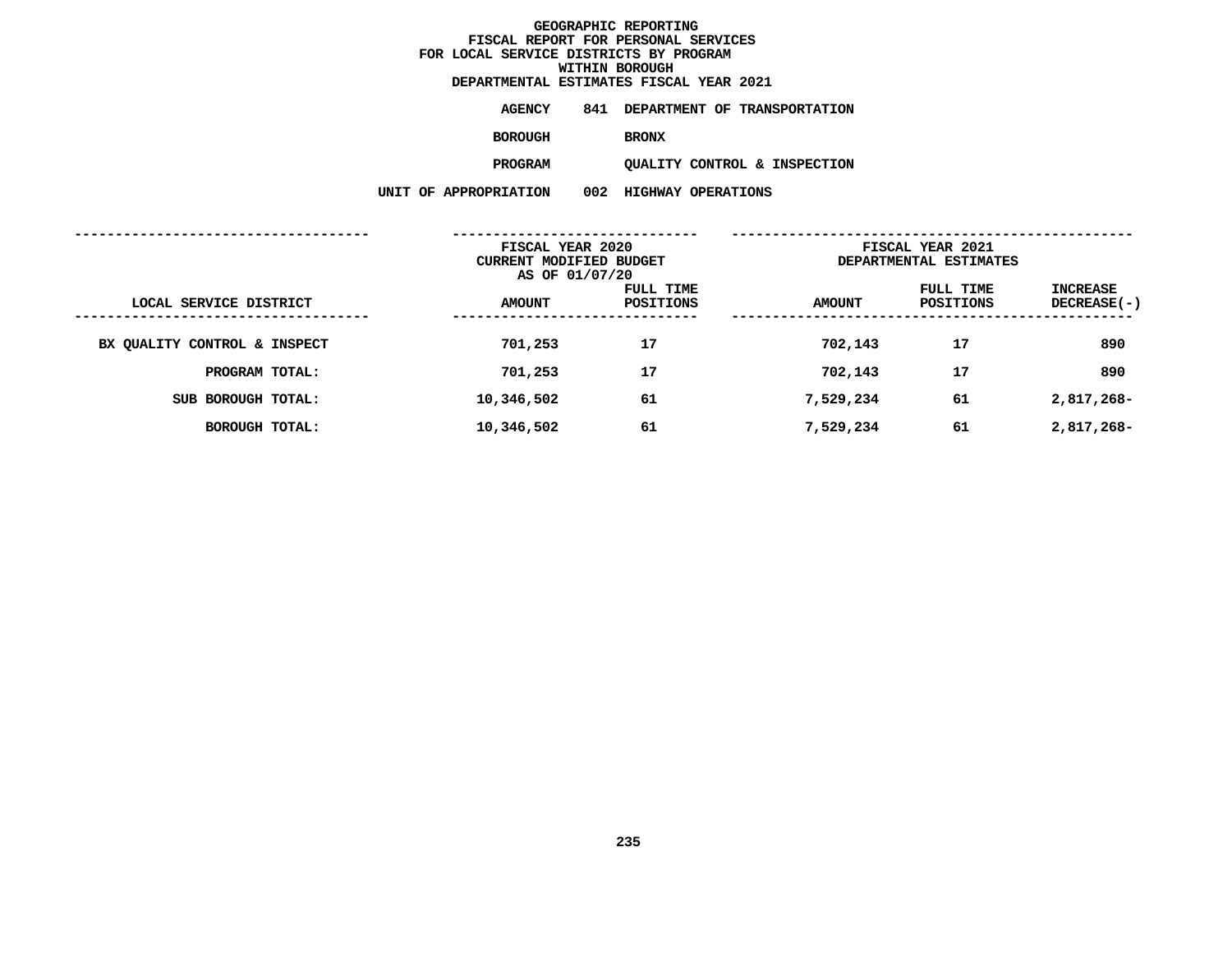**ESTIMATES FISCAL YEAR <sup>2021</sup> AGENCY <sup>841</sup> DEPARTMENT OF TRANSPORTATION BOROUGHBROOKLYN**

**PROGRAM**

**HIGHWAY OPERATIONS UNIT OF APPROPRIATION <sup>002</sup> HIGHWAY OPERATIONS**

|                             | FISCAL YEAR 2020<br>CURRENT MODIFIED BUDGET<br>AS OF 01/07/20 |                        | FISCAL YEAR 2021<br>DEPARTMENTAL ESTIMATES |                        |                                       |
|-----------------------------|---------------------------------------------------------------|------------------------|--------------------------------------------|------------------------|---------------------------------------|
| LOCAL SERVICE DISTRICT      | <b>AMOUNT</b>                                                 | FULL TIME<br>POSITIONS | <b>AMOUNT</b>                              | FULL TIME<br>POSITIONS | <b>INCREASE</b><br><b>DECREASE(-)</b> |
| BKLYN HWY + ST MAINT + OPER | 22,400,497                                                    | 155                    | 17,148,098                                 | 155                    | $5,252,399-$                          |
| PROGRAM TOTAL:              | 22,400,497                                                    | 155                    | 17,148,098                                 | 155                    | $5,252,399-$                          |
|                             |                                                               |                        |                                            |                        |                                       |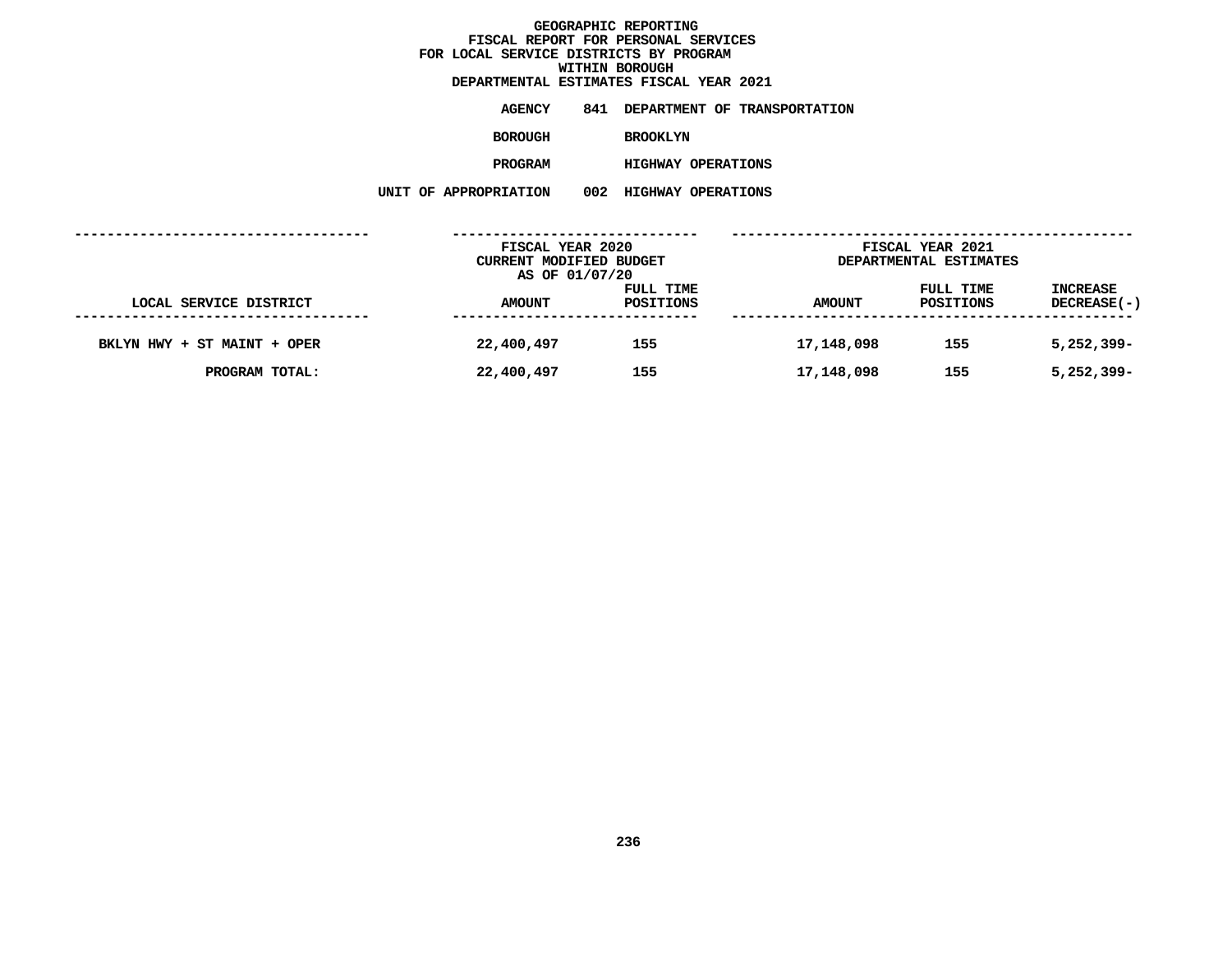**ESTIMATES FISCAL YEAR <sup>2021</sup> AGENCY <sup>841</sup> DEPARTMENT OF TRANSPORTATION**

**BOROUGH**

BROOKLYN<br>QUALITY CONTROL & INSPECTION **PROGRAM**

**QUALITY CONTROL & INSPECTION UNIT OF APPROPRIATION <sup>002</sup> HIGHWAY OPERATIONS**

|                              | FISCAL YEAR 2020<br>CURRENT MODIFIED BUDGET<br>AS OF 01/07/20 |                        | FISCAL YEAR 2021<br>DEPARTMENTAL ESTIMATES |                        |                           |
|------------------------------|---------------------------------------------------------------|------------------------|--------------------------------------------|------------------------|---------------------------|
| LOCAL SERVICE DISTRICT       | <b>AMOUNT</b>                                                 | FULL TIME<br>POSITIONS | <b>AMOUNT</b>                              | FULL TIME<br>POSITIONS | INCREASE<br>$DECREASE(-)$ |
| BK QUALITY CONTROL & INSPECT | 1,052,655                                                     | 27                     | 1,054,089                                  | 27                     | 1,434                     |
| PROGRAM TOTAL:               | 1,052,655                                                     | 27                     | 1,054,089                                  | 27                     | 1,434                     |
| SUB BOROUGH TOTAL:           | 23,453,152                                                    | 182                    | 18,202,187                                 | 182                    | $5,250,965 -$             |
| BOROUGH TOTAL:               | 23,453,152                                                    | 182                    | 18,202,187                                 | 182                    | $5,250,965 -$             |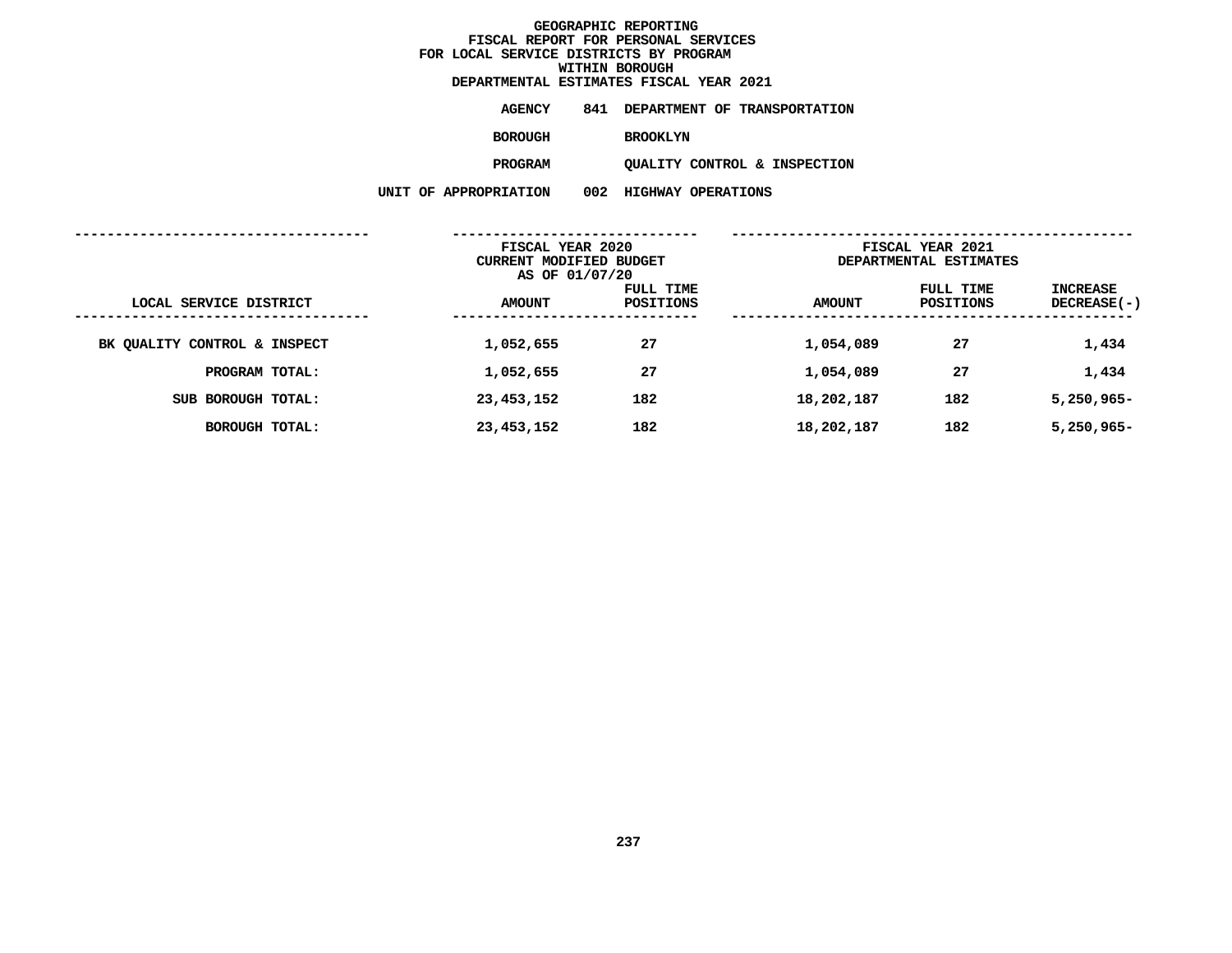**ESTIMATES FISCAL YEAR <sup>2021</sup> AGENCY <sup>841</sup> DEPARTMENT OF TRANSPORTATION BOROUGH**

 **MANHATTAN PROGRAM**

**HIGHWAY OPERATIONS UNIT OF APPROPRIATION <sup>002</sup> HIGHWAY OPERATIONS**

|                            | FISCAL YEAR 2020<br>CURRENT MODIFIED BUDGET<br>AS OF 01/07/20 |                        | FISCAL YEAR 2021<br>DEPARTMENTAL ESTIMATES |                        |                                       |
|----------------------------|---------------------------------------------------------------|------------------------|--------------------------------------------|------------------------|---------------------------------------|
| LOCAL SERVICE DISTRICT     | <b>AMOUNT</b>                                                 | FULL TIME<br>POSITIONS | <b>AMOUNT</b>                              | FULL TIME<br>POSITIONS | <b>INCREASE</b><br><b>DECREASE(-)</b> |
| MANH HWY + ST MAINT + OPER | 7,571,836                                                     | 73                     | 4,418,626                                  | 73                     | $3,153,210-$                          |
| PROGRAM TOTAL:             | 7,571,836                                                     | 73                     | 4,418,626                                  | 73                     | 3,153,210-                            |
|                            |                                                               |                        |                                            |                        |                                       |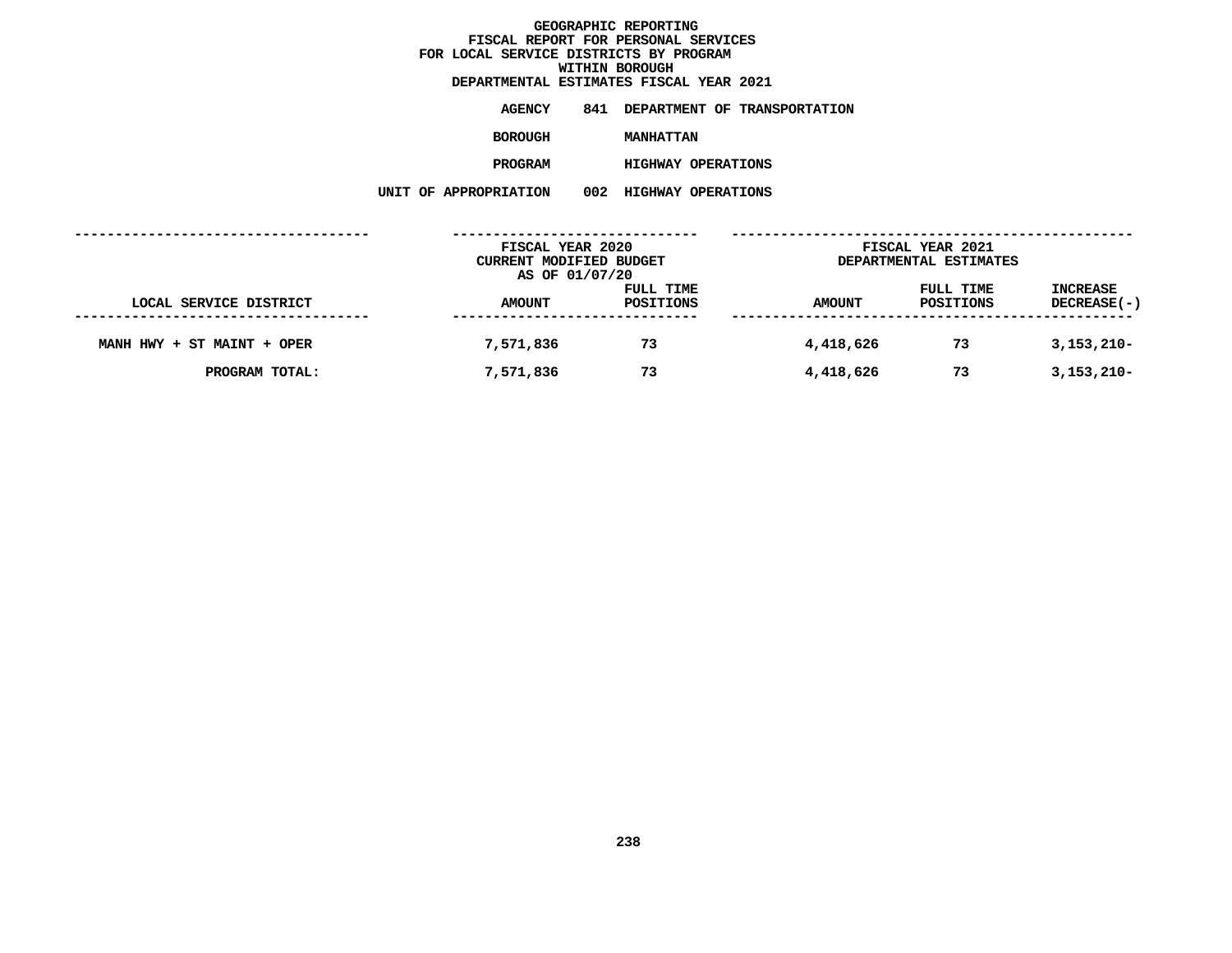**ESTIMATES FISCAL YEAR <sup>2021</sup> AGENCY <sup>841</sup> DEPARTMENT OF TRANSPORTATION**

**BOROUGH**

**MANHATTAN<br>QUALITY CONTROL & INSPECTION PROGRAM**

**QUALITY CONTROL & INSPECTION UNIT OF APPROPRIATION <sup>002</sup> HIGHWAY OPERATIONS**

|                              | <b>FISCAL YEAR 2020</b> |           | FISCAL YEAR 2021 |                        |               |
|------------------------------|-------------------------|-----------|------------------|------------------------|---------------|
|                              | CURRENT MODIFIED BUDGET |           |                  | DEPARTMENTAL ESTIMATES |               |
|                              | AS OF 01/07/20          | FULL TIME |                  | FULL TIME              | INCREASE      |
| LOCAL SERVICE DISTRICT       | <b>AMOUNT</b>           | POSITIONS | <b>AMOUNT</b>    | POSITIONS              | DECREASE(-)   |
|                              |                         |           |                  |                        |               |
| MN QUALITY CONTROL & INSPECT | 822,071                 | 21        | 824,331          | 21                     | 2,260         |
| PROGRAM TOTAL:               | 822,071                 | 21        | 824,331          | 21                     | 2,260         |
| SUB BOROUGH TOTAL:           | 8,393,907               | 94        | 5,242,957        | 94                     | $3,150,950 -$ |
| BOROUGH TOTAL:               | 8,393,907               | 94        | 5,242,957        | 94                     | $3,150,950 -$ |
|                              |                         |           |                  |                        |               |
|                              |                         |           |                  |                        |               |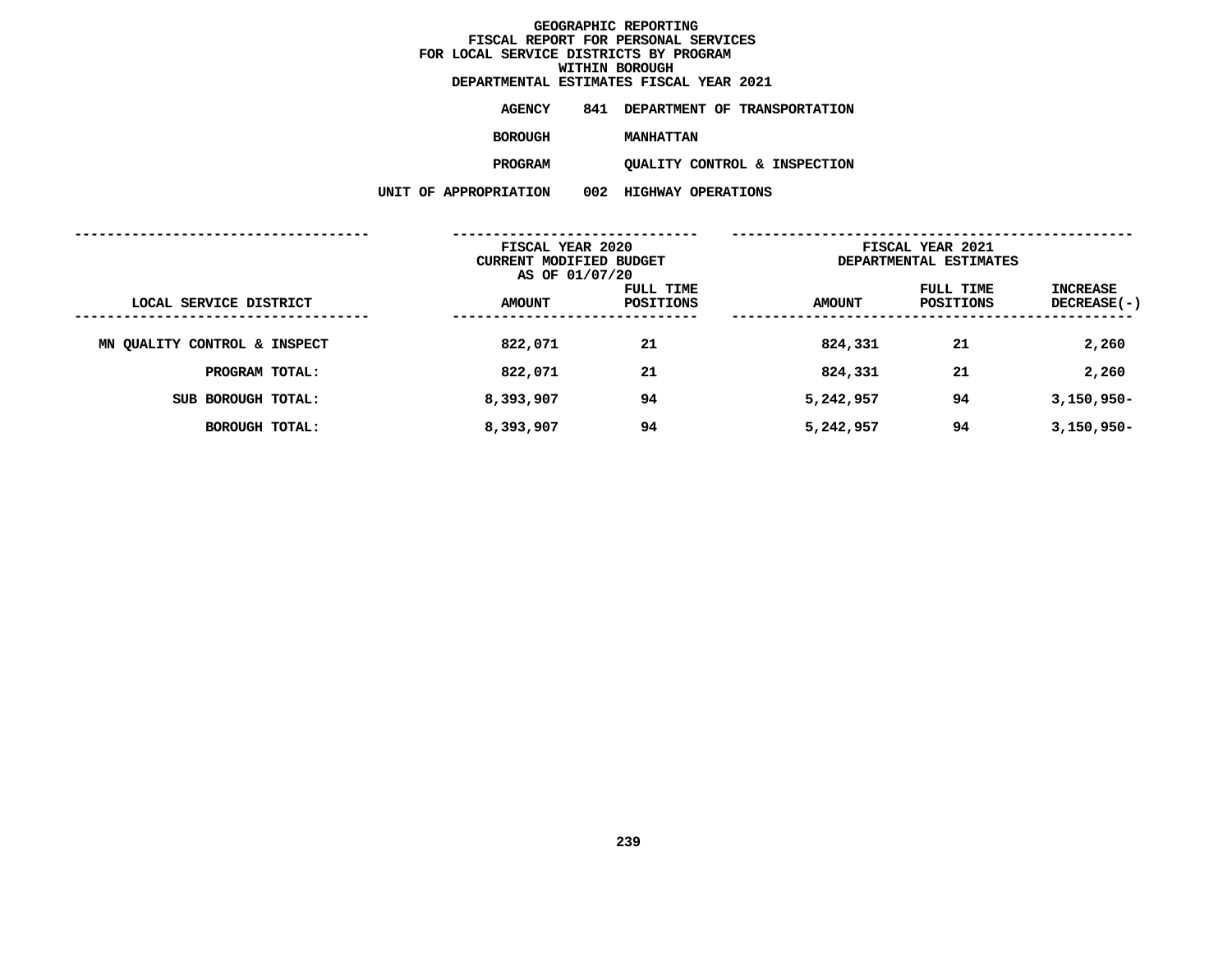**ESTIMATES FISCAL YEAR <sup>2021</sup> AGENCY <sup>841</sup> DEPARTMENT OF TRANSPORTATION BOROUGH**QUEENS<br>HIGHWAY OPERATIONS

**PROGRAM**

**HIGHWAY OPERATIONS UNIT OF APPROPRIATION <sup>002</sup> HIGHWAY OPERATIONS**

|                              | FISCAL YEAR 2020<br>CURRENT MODIFIED BUDGET<br>AS OF 01/07/20 |                               | FISCAL YEAR 2021<br>DEPARTMENTAL ESTIMATES |                        |                                       |
|------------------------------|---------------------------------------------------------------|-------------------------------|--------------------------------------------|------------------------|---------------------------------------|
| LOCAL SERVICE DISTRICT       | <b>AMOUNT</b>                                                 | FULL TIME<br><b>POSITIONS</b> | <b>AMOUNT</b>                              | FULL TIME<br>POSITIONS | <b>INCREASE</b><br><b>DECREASE(-)</b> |
| QUEENS HWY + ST MAINT + OPER | 34,912,880                                                    | 149                           | 24,762,941                                 | 149                    | 10,149,939-                           |
| PROGRAM TOTAL:               | 34,912,880                                                    | 149                           | 24,762,941                                 | 149                    | 10,149,939-                           |
|                              |                                                               |                               |                                            |                        |                                       |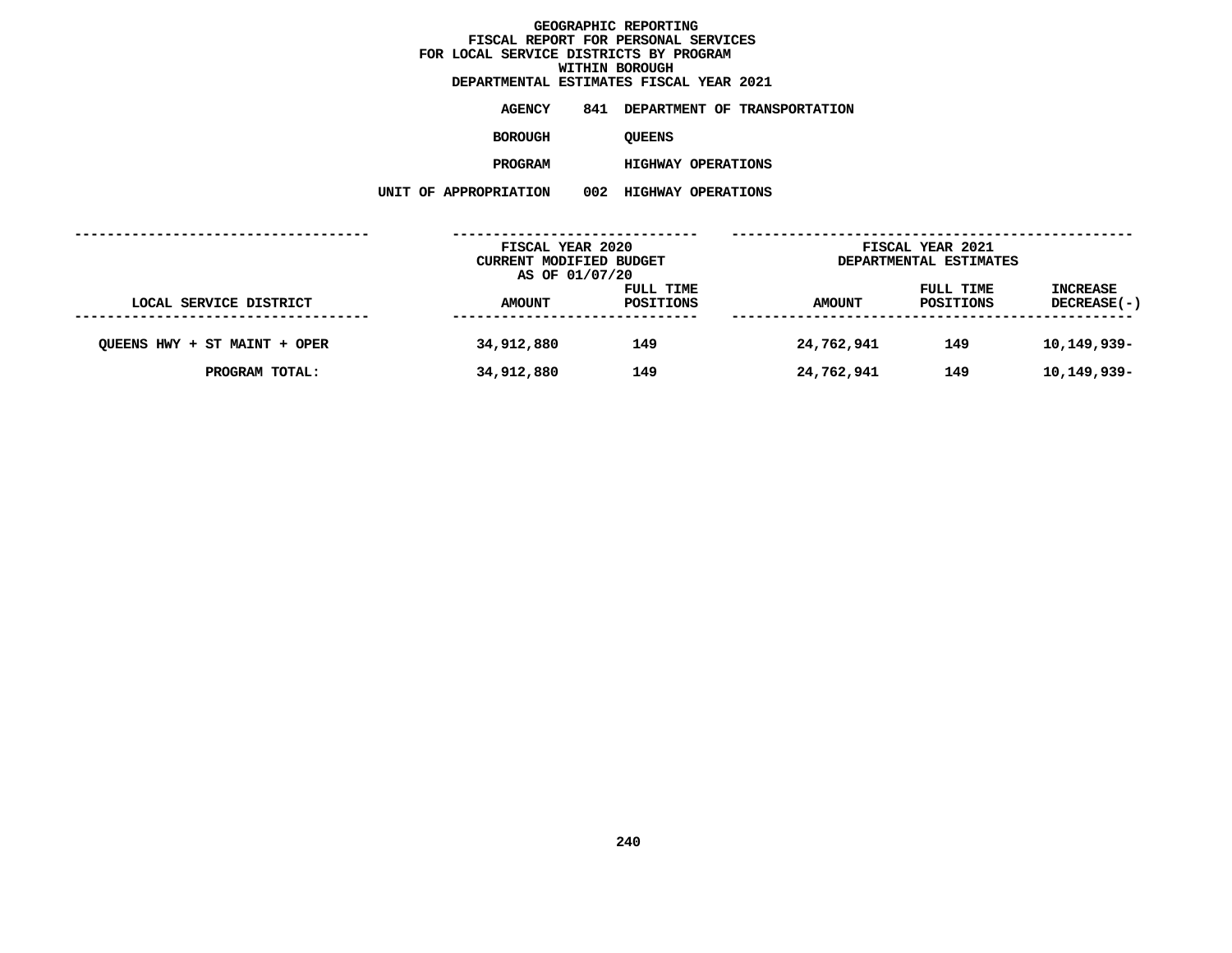**ESTIMATES FISCAL YEAR <sup>2021</sup> AGENCY <sup>841</sup> DEPARTMENT OF TRANSPORTATION**

**BOROUGH**

QUEENS<br>QUALITY CONTROL & INSPECTION **PROGRAMQUALITY CONTROL & INSPECTION UNIT OF APPROPRIATION <sup>002</sup> HIGHWAY OPERATIONS**

|                               | FISCAL YEAR 2020<br>CURRENT MODIFIED BUDGET<br>AS OF 01/07/20 |                        | FISCAL YEAR 2021<br>DEPARTMENTAL ESTIMATES |                        |                           |
|-------------------------------|---------------------------------------------------------------|------------------------|--------------------------------------------|------------------------|---------------------------|
| LOCAL SERVICE DISTRICT        | <b>AMOUNT</b>                                                 | FULL TIME<br>POSITIONS | <b>AMOUNT</b>                              | FULL TIME<br>POSITIONS | INCREASE<br>$DECREASE(-)$ |
| ONS QUALITY CONTROL & INSPECT | 844,376                                                       | 19                     | 845,884                                    | 19                     | 1,508                     |
| PROGRAM TOTAL:                | 844,376                                                       | 19                     | 845,884                                    | 19                     | 1,508                     |
| SUB BOROUGH TOTAL:            | 35,757,256                                                    | 168                    | 25,608,825                                 | 168                    | 10,148,431-               |
| BOROUGH TOTAL:                | 35,757,256                                                    | 168                    | 25,608,825                                 | 168                    | 10,148,431-               |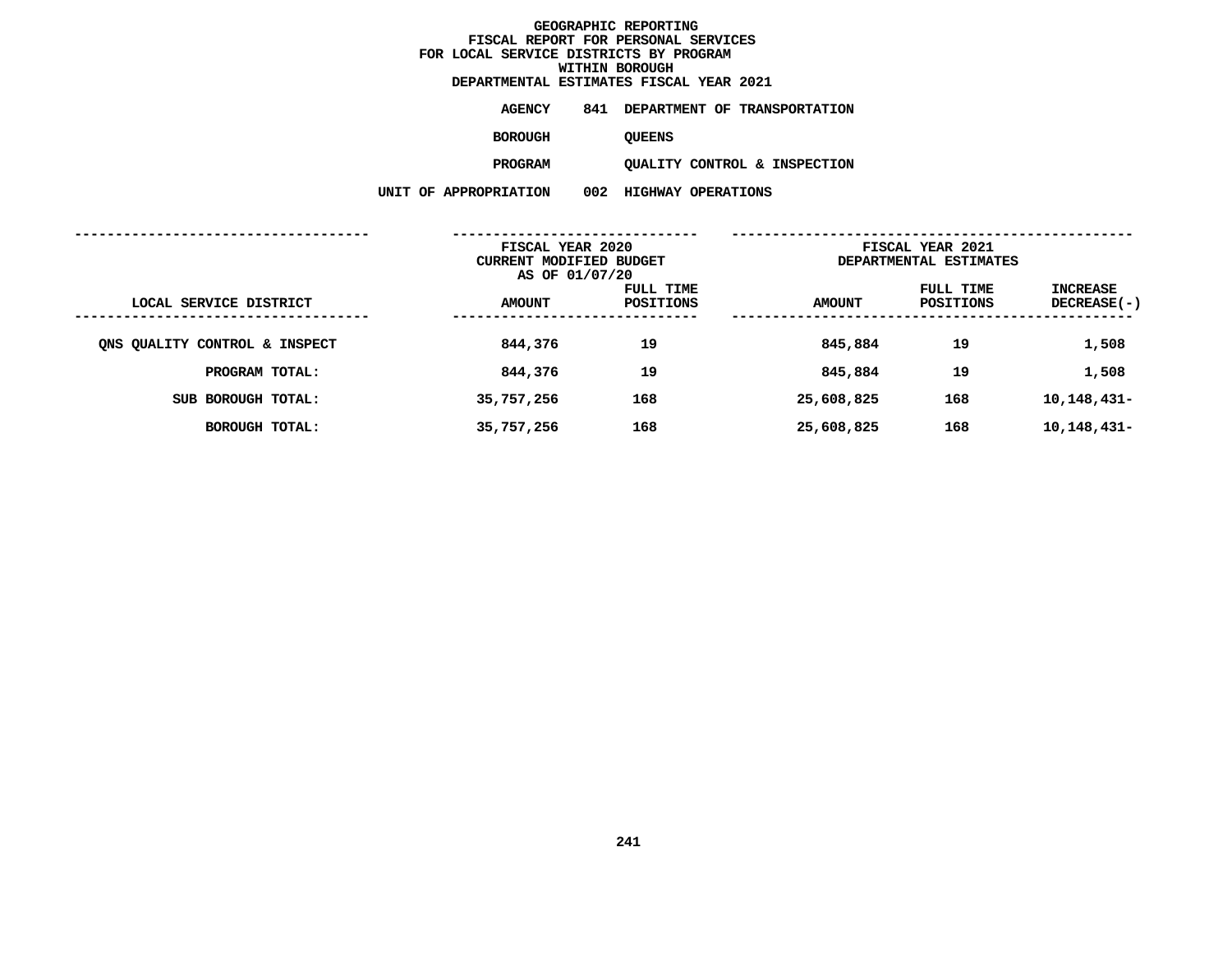#### **GEOGRAPHICC REPORTING<br>PERSONAL S<br>ICTS BY PRO FISCAL REPORT FOR PERSONAL SERVICES REPORT FOR PERSONAL SERVICES FOR LOCAL SERVICE DISTRICTS BY PROGRAM WITHINN BOROUGH<br>ATES FISC<br>4 DECEMB**

|                       |     | DEPARTMENTAL ESTIMATES FISCAL YEAR 2021 |
|-----------------------|-----|-----------------------------------------|
| <b>AGENCY</b>         |     | 841 DEPARTMENT OF TRANSPORTATION        |
| <b>BOROUGH</b>        |     | STATEN ISLAND                           |
| <b>PROGRAM</b>        |     | <b>HIGHWAY OPERATIONS</b>               |
| UNIT OF APPROPRIATION | 002 | <b>HIGHWAY OPERATIONS</b>               |
|                       |     |                                         |

|                            | FISCAL YEAR 2020<br>CURRENT MODIFIED BUDGET<br>AS OF 01/07/20 |                        | FISCAL YEAR 2021<br>DEPARTMENTAL ESTIMATES |                        |                         |
|----------------------------|---------------------------------------------------------------|------------------------|--------------------------------------------|------------------------|-------------------------|
| LOCAL SERVICE DISTRICT     | <b>AMOUNT</b>                                                 | FULL TIME<br>POSITIONS | <b>AMOUNT</b>                              | FULL TIME<br>POSITIONS | INCREASE<br>DECREASE(-) |
| S.I. HWY + ST MAINT + OPER | 9,410,444                                                     | 56                     | 7,346,802                                  | 56                     | 2,063,642-              |
| PROGRAM TOTAL:             | 9,410,444                                                     | 56                     | 7,346,802                                  | 56                     | 2,063,642-              |
|                            |                                                               |                        |                                            |                        |                         |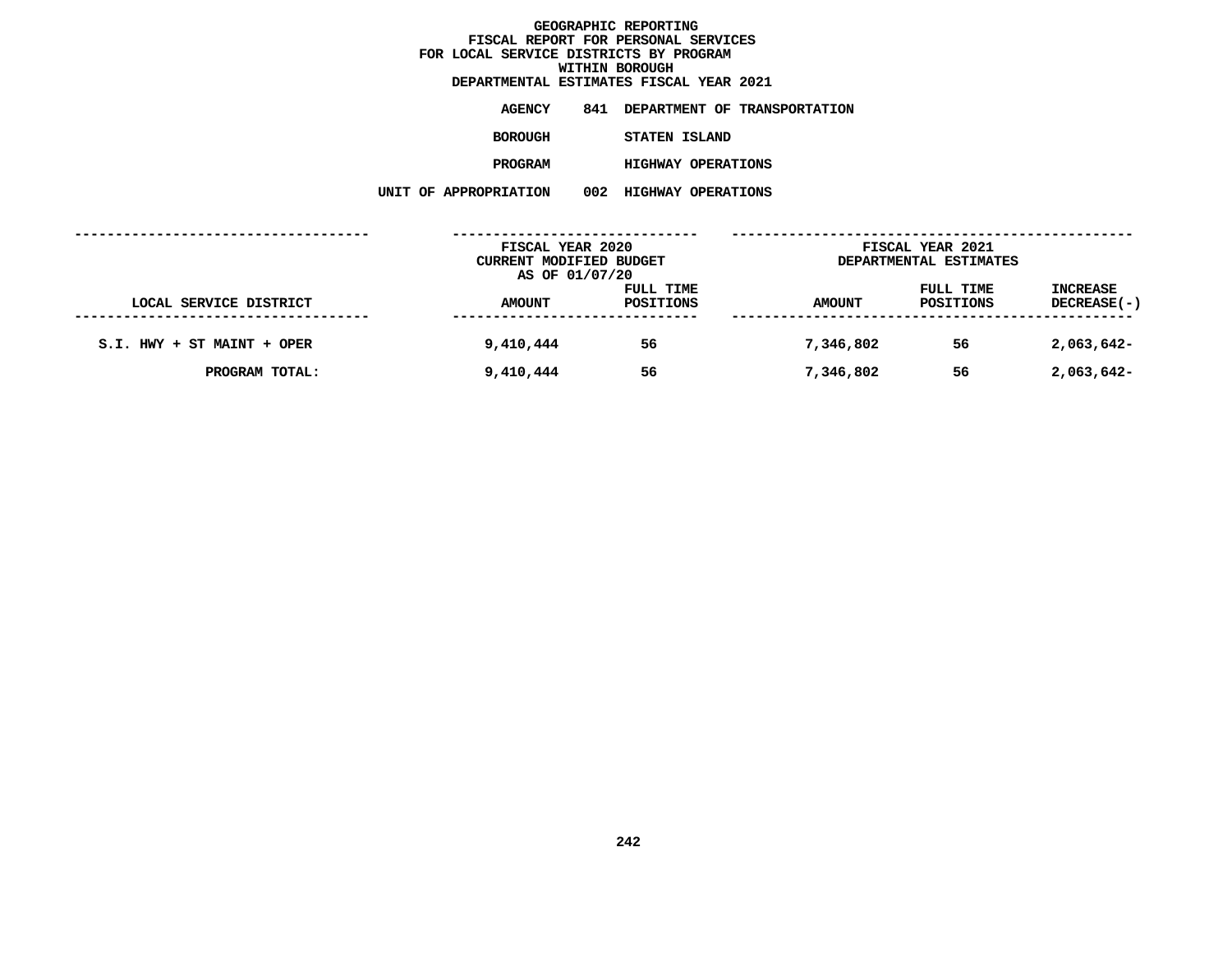|                       |     | DEPARTMENTAL ESTIMATES FISCAL YEAR 2021 |
|-----------------------|-----|-----------------------------------------|
| AGENCY                | 841 | DEPARTMENT OF TRANSPORTATION            |
| <b>BOROUGH</b>        |     | STATEN ISLAND                           |
| <b>PROGRAM</b>        |     | QUALITY CONTROL & INSPECTION            |
| UNIT OF APPROPRIATION | 002 | HIGHWAY OPERATIONS                      |
|                       |     |                                         |

|                              | <b>FISCAL YEAR 2020</b><br>CURRENT MODIFIED BUDGET |                        | FISCAL YEAR 2021<br>DEPARTMENTAL ESTIMATES |                        |                         |
|------------------------------|----------------------------------------------------|------------------------|--------------------------------------------|------------------------|-------------------------|
| LOCAL SERVICE DISTRICT       | AS OF 01/07/20<br><b>AMOUNT</b>                    | FULL TIME<br>POSITIONS | <b>AMOUNT</b>                              | FULL TIME<br>POSITIONS | INCREASE<br>DECREASE(-) |
| SI QUALITY CONTROL & INSPECT | 754,637                                            | 18                     | 755,140                                    | 18                     | 503                     |
| PROGRAM TOTAL:               | 754,637                                            | 18                     | 755,140                                    | 18                     | 503                     |
| SUB BOROUGH TOTAL:           | 10,165,081                                         | 74                     | 8,101,942                                  | 74                     | 2,063,139-              |
| BOROUGH TOTAL:               | 10,165,081                                         | 74                     | 8,101,942                                  | 74                     | 2,063,139-              |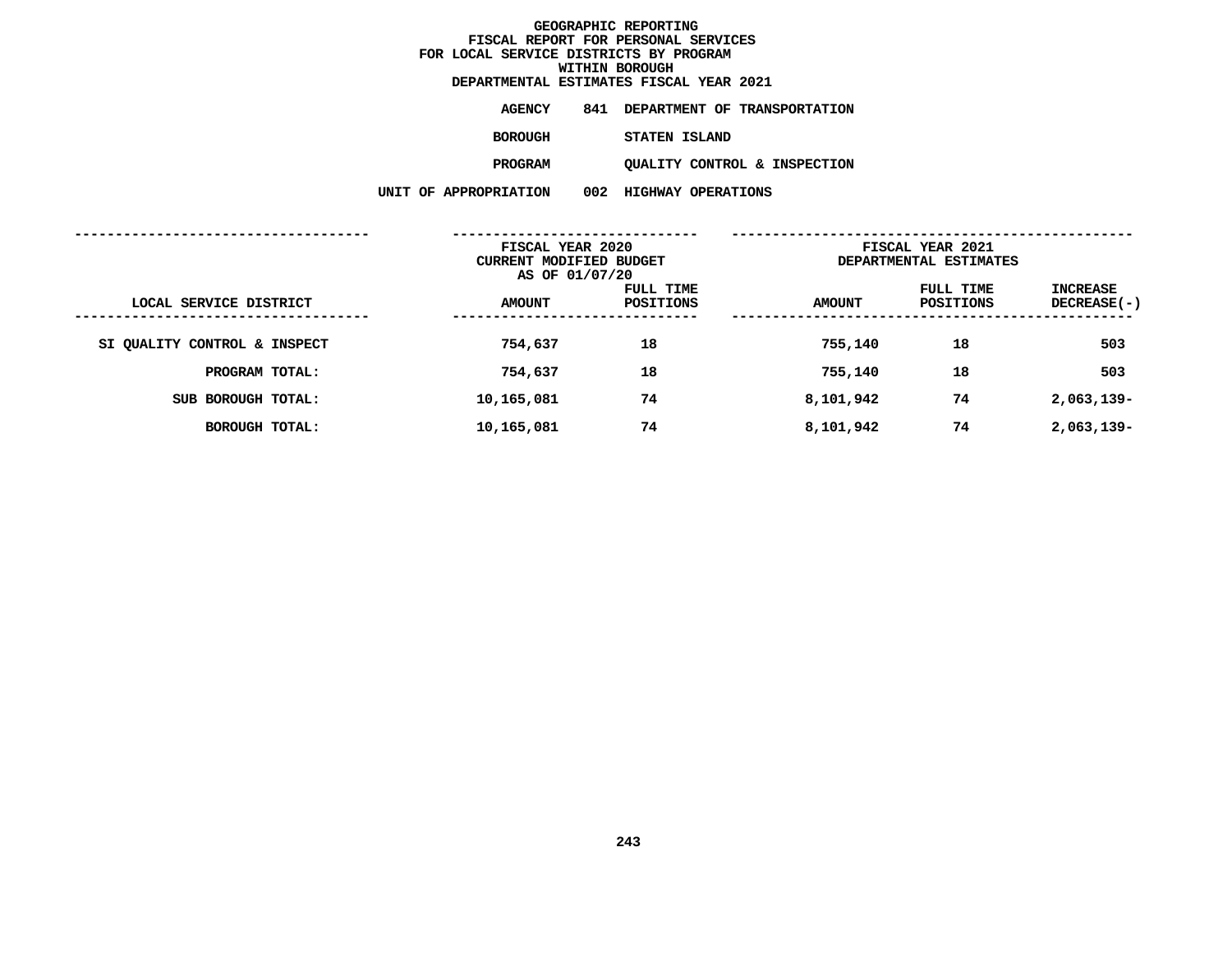### **GEOGRAPHICC REPORTING<br>PERSONAL S<br>ICTS BY PRO FISCAL REPORT FOR PERSONAL SERVICES FOR LOCAL SERVICE DISTRICTS BY PROGRAM WITHIN**

## WITHIN BOROUGH<br>D<mark>EPARTMENTAL ESTIMATES FISC</mark>

# **ESTIMATES FISCAL YEAR <sup>2021</sup> AGENCY <sup>841</sup> DEPARTMENT OF TRANSPORTATION**

|                                                   | <b>FISCAL YEAR 2020</b><br>CURRENT MODIFIED BUDGET<br>AS OF 01/07/20 |                               | <b>FISCAL YEAR 2021</b><br>DEPARTMENTAL ESTIMATES |                        |                                |
|---------------------------------------------------|----------------------------------------------------------------------|-------------------------------|---------------------------------------------------|------------------------|--------------------------------|
| LOCAL SERVICE DISTRICT                            | <b>AMOUNT</b>                                                        | <b>FULL TIME</b><br>POSITIONS | <b>AMOUNT</b>                                     | FULL TIME<br>POSITIONS | <b>INCREASE</b><br>DECREASE(-) |
| <b>AGENCY TOTAL:</b><br>ALL PROGRAMS ALL BOROUGHS | 88,115,898                                                           | 579                           | 64,685,145                                        | 579                    | 23,430,753-                    |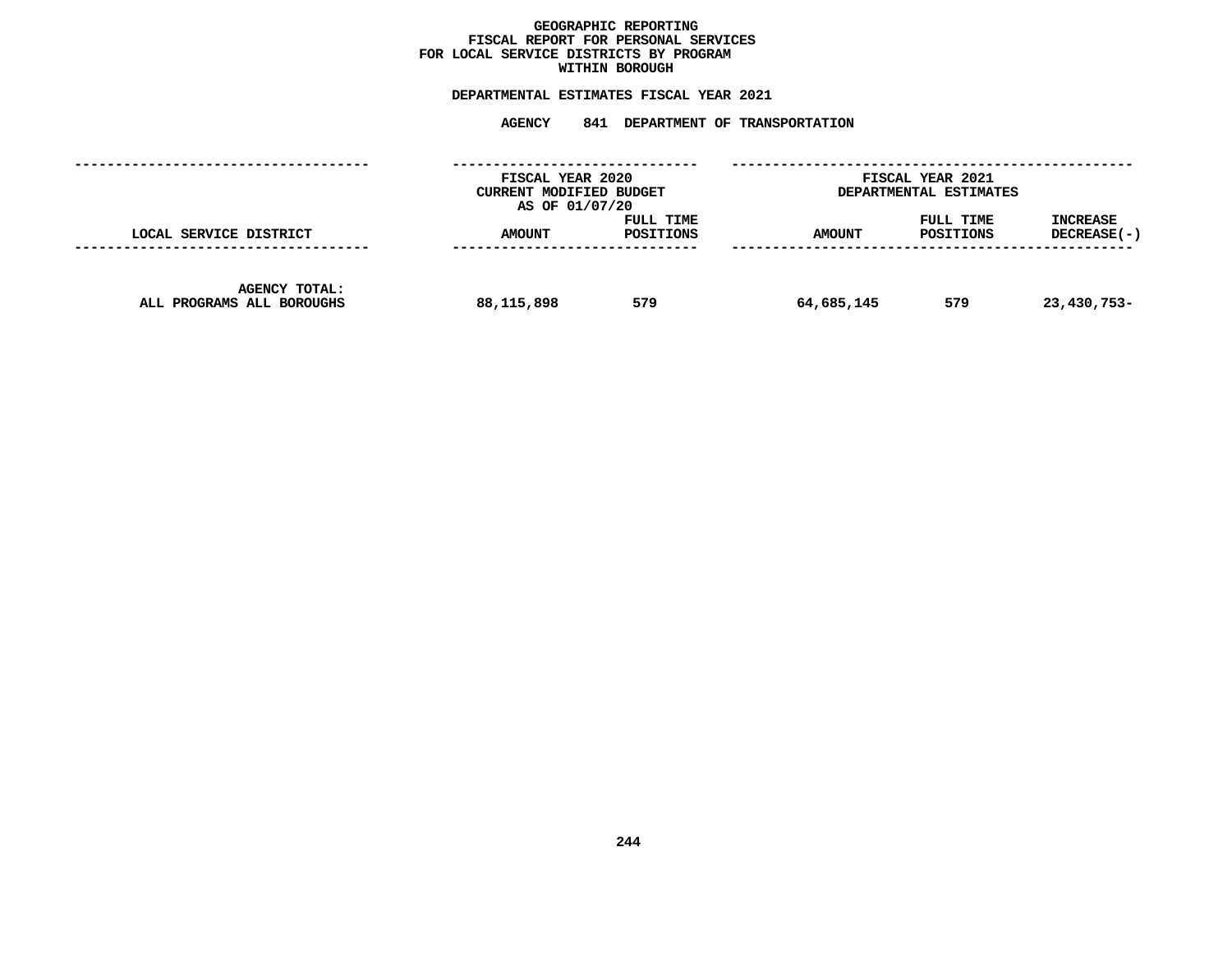|                                                                                                                                     | DEPARTMENTAL ESTIMATES FISCAL YEAR 2021                                        |                                                              |                                                           |  |  |
|-------------------------------------------------------------------------------------------------------------------------------------|--------------------------------------------------------------------------------|--------------------------------------------------------------|-----------------------------------------------------------|--|--|
|                                                                                                                                     | <b>AGENCY:</b>                                                                 | 841 DEPARTMENT OF TRANSPORTATION                             |                                                           |  |  |
|                                                                                                                                     | FISCAL YEAR 2020<br>CURRENT MODIFIED BUDGET                                    |                                                              | FISCAL YEAR 2021<br>DEPARTMENTAL ESTIMATES                |  |  |
| UNIT OF APPROPRIATION                                                                                                               | AS OF 01/07/20                                                                 | <b>AMOUNT</b>                                                | <b>INCREASE</b><br>DECREASE $(-)$                         |  |  |
| EXEC ADM & PLANN MGT.<br>001                                                                                                        |                                                                                |                                                              |                                                           |  |  |
| REGULAR GROSS<br><b>OTHER</b>                                                                                                       |                                                                                |                                                              |                                                           |  |  |
| TOTAL REPORTED GEOGRAPHICALLY                                                                                                       |                                                                                |                                                              |                                                           |  |  |
| NOT REPORTED GEOGRAPHICALLY                                                                                                         | 64,807,196                                                                     | 65,488,245                                                   | 681,049                                                   |  |  |
| FINANCIAL PLAN SAVINGS                                                                                                              | $1,305,400 -$                                                                  | 1,376,920-                                                   | $71,520 -$                                                |  |  |
| <b>APPROPRIATION</b>                                                                                                                | 63,501,796                                                                     | 64, 111, 325                                                 | 609,529                                                   |  |  |
| FUNDING                                                                                                                             |                                                                                |                                                              |                                                           |  |  |
| <b>CITY</b><br>OTHER CATEGORICAL<br>CAPITAL FUNDS - I.F.A.<br><b>STATE</b><br>FEDERAL - C.D.<br>FEDERAL - OTHER<br>INTRA-CITY SALES | 49,543,425<br>$\ddot{\cdot}$<br>252,559<br>5,645,588<br>5,544,382<br>2,515,842 | 49,630,494<br>210,632<br>7,063,771<br>5,196,394<br>2,010,034 | 87,069<br>41,927-<br>1,418,183<br>347,988-<br>$505,808 -$ |  |  |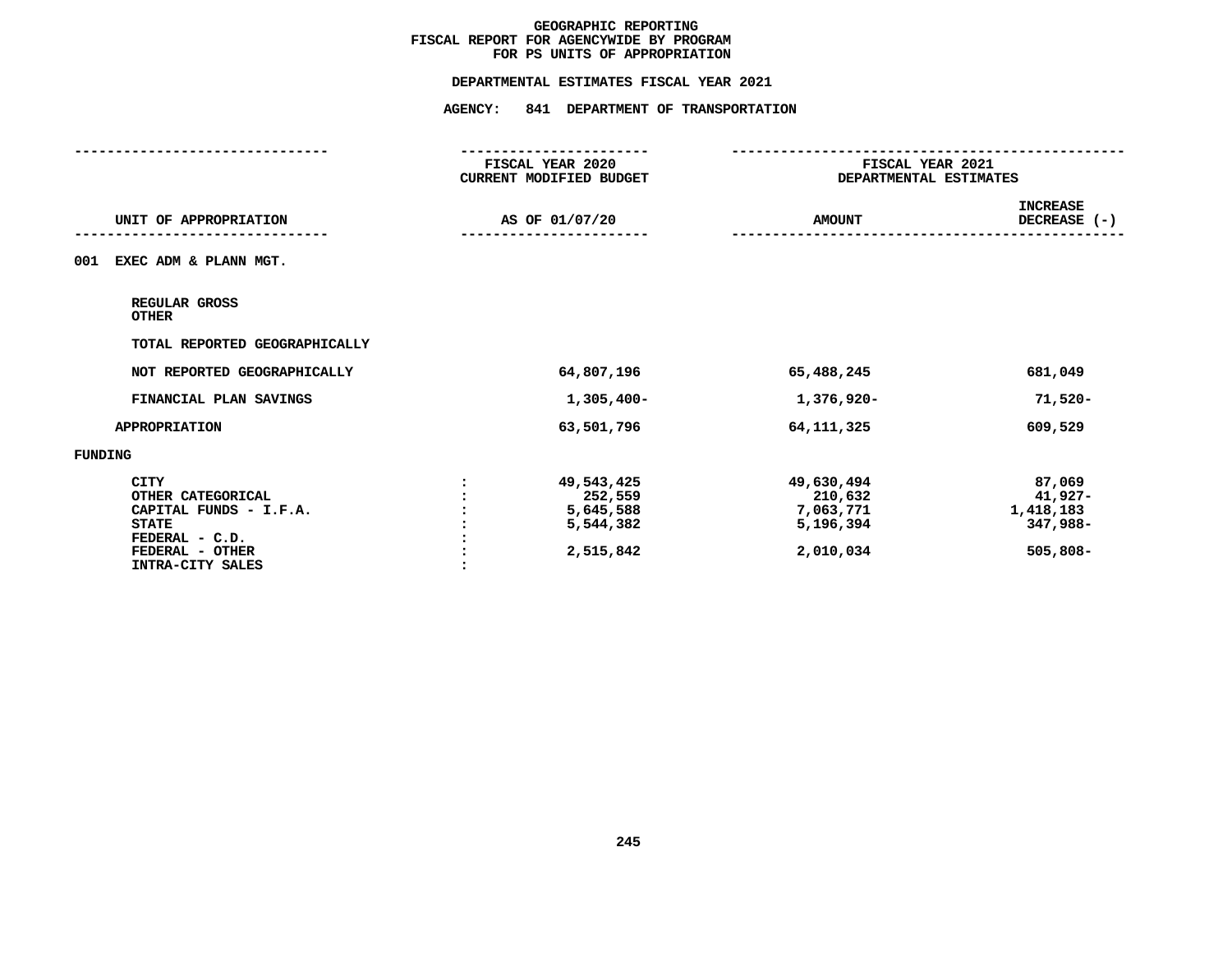## **PS UNITS OF APPROPRIATION DEPARTMENTAL**

# **ESTIMATES FISCAL YEAR 2021**<br> **AGENCY:** 841 DEPARTMENT OF TRANSPORTATION

|                                                                                                                                     | FISCAL YEAR 2020<br><b>CURRENT MODIFIED BUDGET</b>             | FISCAL YEAR 2021<br>DEPARTMENTAL ESTIMATES        |                                                                  |
|-------------------------------------------------------------------------------------------------------------------------------------|----------------------------------------------------------------|---------------------------------------------------|------------------------------------------------------------------|
| UNIT OF APPROPRIATION                                                                                                               | AS OF 01/07/20                                                 | <b>AMOUNT</b>                                     | <b>INCREASE</b><br>DECREASE $(-)$                                |
| HIGHWAY OPERATIONS<br>002                                                                                                           |                                                                |                                                   |                                                                  |
| REGULAR GROSS<br><b>OTHER</b>                                                                                                       | 79,692,192<br>8,423,706                                        | 56,261,439<br>8,423,706                           | 23,430,753-                                                      |
| TOTAL REPORTED GEOGRAPHICALLY                                                                                                       | 88,115,898                                                     | 64,685,145                                        | 23,430,753-                                                      |
| NOT REPORTED GEOGRAPHICALLY                                                                                                         | 111,772,607                                                    | 120,848,438                                       | 9,075,831                                                        |
| FINANCIAL PLAN SAVINGS                                                                                                              | 2,261,141-                                                     | 1,595,686-                                        | 665,455                                                          |
| <b>APPROPRIATION</b>                                                                                                                | 197,627,364                                                    | 183,937,897                                       | 13,689,467-                                                      |
| <b>FUNDING</b>                                                                                                                      |                                                                |                                                   |                                                                  |
| <b>CITY</b><br>OTHER CATEGORICAL<br>CAPITAL FUNDS - I.F.A.<br><b>STATE</b><br>FEDERAL - C.D.<br>FEDERAL - OTHER<br>INTRA-CITY SALES | 73,548,994<br>186,391<br>99,760,876<br>21,865,682<br>2,265,421 | 76,709,245<br>86,350,726<br>20,587,066<br>290,860 | 3,160,251<br>186,391-<br>13,410,150-<br>1,278,616-<br>1,974,561- |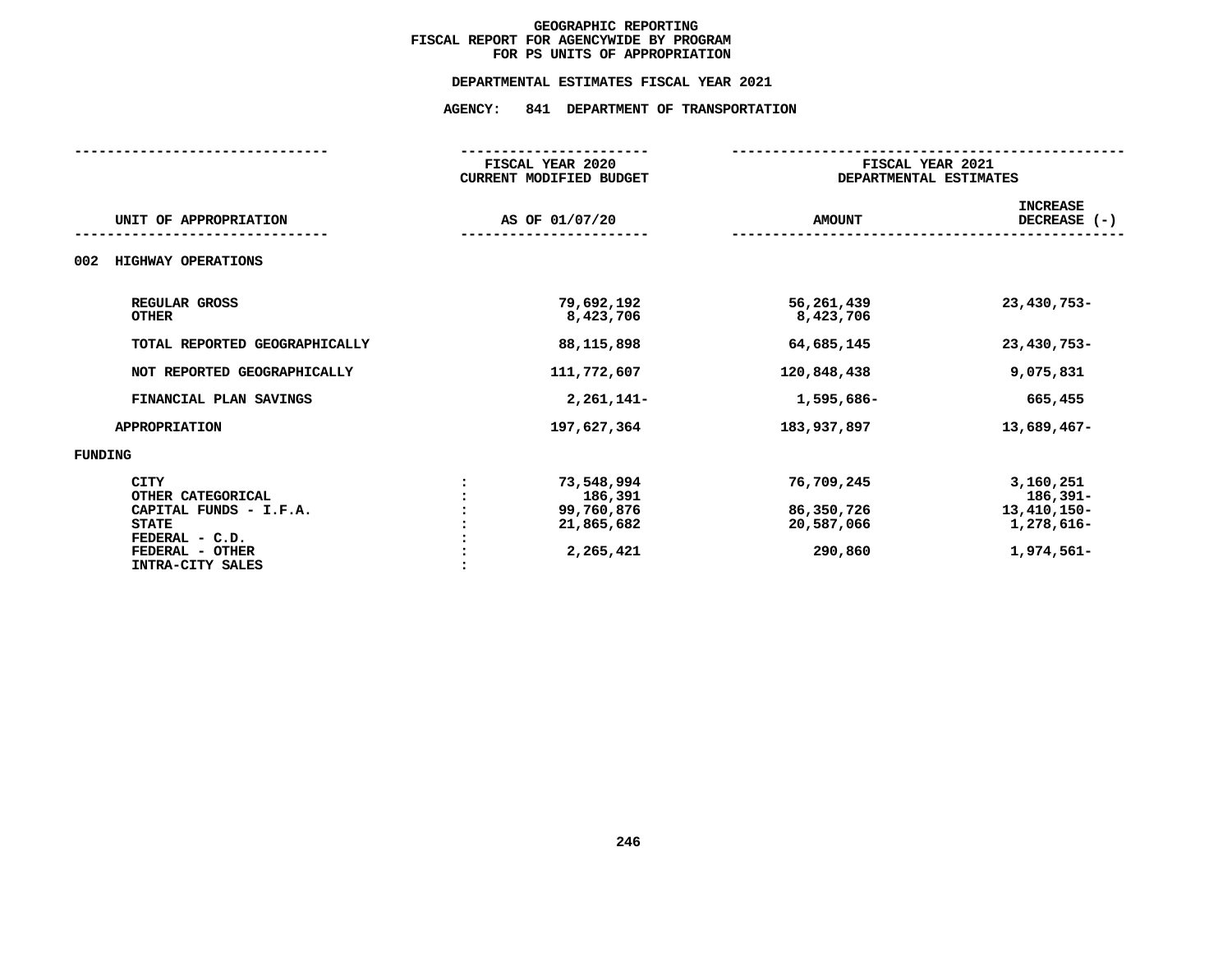|                                                       | DEPARTMENTAL ESTIMATES FISCAL YEAR 2021     |                                  |                                            |  |  |
|-------------------------------------------------------|---------------------------------------------|----------------------------------|--------------------------------------------|--|--|
|                                                       | <b>AGENCY:</b>                              | 841 DEPARTMENT OF TRANSPORTATION |                                            |  |  |
|                                                       | FISCAL YEAR 2020<br>CURRENT MODIFIED BUDGET |                                  | FISCAL YEAR 2021<br>DEPARTMENTAL ESTIMATES |  |  |
| UNIT OF APPROPRIATION                                 | AS OF 01/07/20                              | <b>AMOUNT</b>                    | <b>INCREASE</b><br>DECREASE $(-)$          |  |  |
| TRANSIT OPERATIONS<br>003                             |                                             |                                  |                                            |  |  |
| REGULAR GROSS<br><b>OTHER</b>                         |                                             |                                  |                                            |  |  |
| TOTAL REPORTED GEOGRAPHICALLY                         |                                             |                                  |                                            |  |  |
| NOT REPORTED GEOGRAPHICALLY                           | 64,290,440                                  | 67,050,205                       | 2,759,765                                  |  |  |
| FINANCIAL PLAN SAVINGS                                | 937,811-                                    | 937,811-                         |                                            |  |  |
| <b>APPROPRIATION</b>                                  | 63,352,629                                  | 66,112,394                       | 2,759,765                                  |  |  |
| <b>FUNDING</b>                                        |                                             |                                  |                                            |  |  |
| <b>CITY</b><br>OTHER CATEGORICAL                      | 20,652,632<br>$\ddot{\cdot}$                | 23,639,999                       | 2,987,367                                  |  |  |
| CAPITAL FUNDS - I.F.A.<br><b>STATE</b>                | 1,623,104<br>35,588,582                     | 1,640,025<br>35,588,582          | 16,921                                     |  |  |
| FEDERAL - C.D.<br>FEDERAL - OTHER<br>INTRA-CITY SALES | 4,813,311<br>675,000                        | 4,568,788<br>675,000             | 244,523-                                   |  |  |
|                                                       |                                             |                                  |                                            |  |  |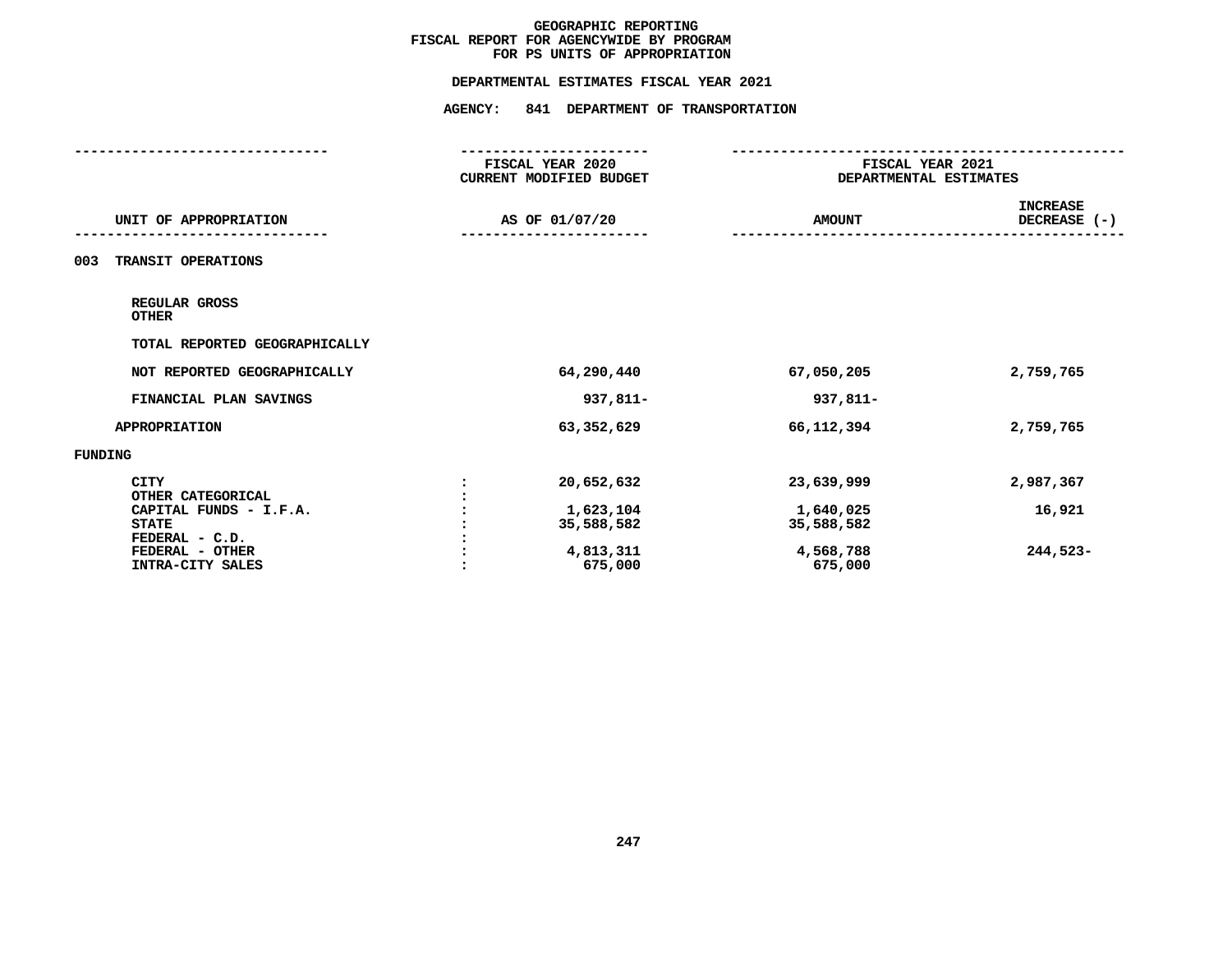|                                                                                                                                     |                | DEPARTMENTAL ESTIMATES FISCAL YEAR 2021                                      |                                                                          |                                                                       |  |
|-------------------------------------------------------------------------------------------------------------------------------------|----------------|------------------------------------------------------------------------------|--------------------------------------------------------------------------|-----------------------------------------------------------------------|--|
|                                                                                                                                     | <b>AGENCY:</b> | 841 DEPARTMENT OF TRANSPORTATION                                             |                                                                          |                                                                       |  |
|                                                                                                                                     |                | FISCAL YEAR 2020<br>CURRENT MODIFIED BUDGET                                  | FISCAL YEAR 2021<br>DEPARTMENTAL ESTIMATES                               |                                                                       |  |
| UNIT OF APPROPRIATION                                                                                                               |                | AS OF 01/07/20                                                               | <b>AMOUNT</b>                                                            | <b>INCREASE</b><br>DECREASE $(-)$                                     |  |
| TRAFFIC OPERATIONS<br>004                                                                                                           |                |                                                                              |                                                                          |                                                                       |  |
| REGULAR GROSS<br><b>OTHER</b>                                                                                                       |                |                                                                              |                                                                          |                                                                       |  |
| TOTAL REPORTED GEOGRAPHICALLY                                                                                                       |                |                                                                              |                                                                          |                                                                       |  |
| NOT REPORTED GEOGRAPHICALLY                                                                                                         |                | 126,139,940                                                                  | 126,547,045                                                              | 407,105                                                               |  |
| FINANCIAL PLAN SAVINGS                                                                                                              |                | 4,707,783-                                                                   | $5,017,703-$                                                             | 309,920-                                                              |  |
| <b>APPROPRIATION</b>                                                                                                                |                | 121, 432, 157                                                                | 121,529,342                                                              | 97,185                                                                |  |
| FUNDING                                                                                                                             |                |                                                                              |                                                                          |                                                                       |  |
| <b>CITY</b><br>OTHER CATEGORICAL<br>CAPITAL FUNDS - I.F.A.<br><b>STATE</b><br>FEDERAL - C.D.<br>FEDERAL - OTHER<br>INTRA-CITY SALES | $\ddot{\cdot}$ | 79,968,195<br>1,646,052<br>17, 116, 405<br>14,795,121<br>7,810,842<br>95,542 | 82,645,941<br>963,507<br>17,421,843<br>13,398,167<br>7,087,680<br>12,204 | 2,677,746<br>682,545-<br>305,438<br>1,396,954-<br>723,162-<br>83,338- |  |
|                                                                                                                                     |                |                                                                              |                                                                          |                                                                       |  |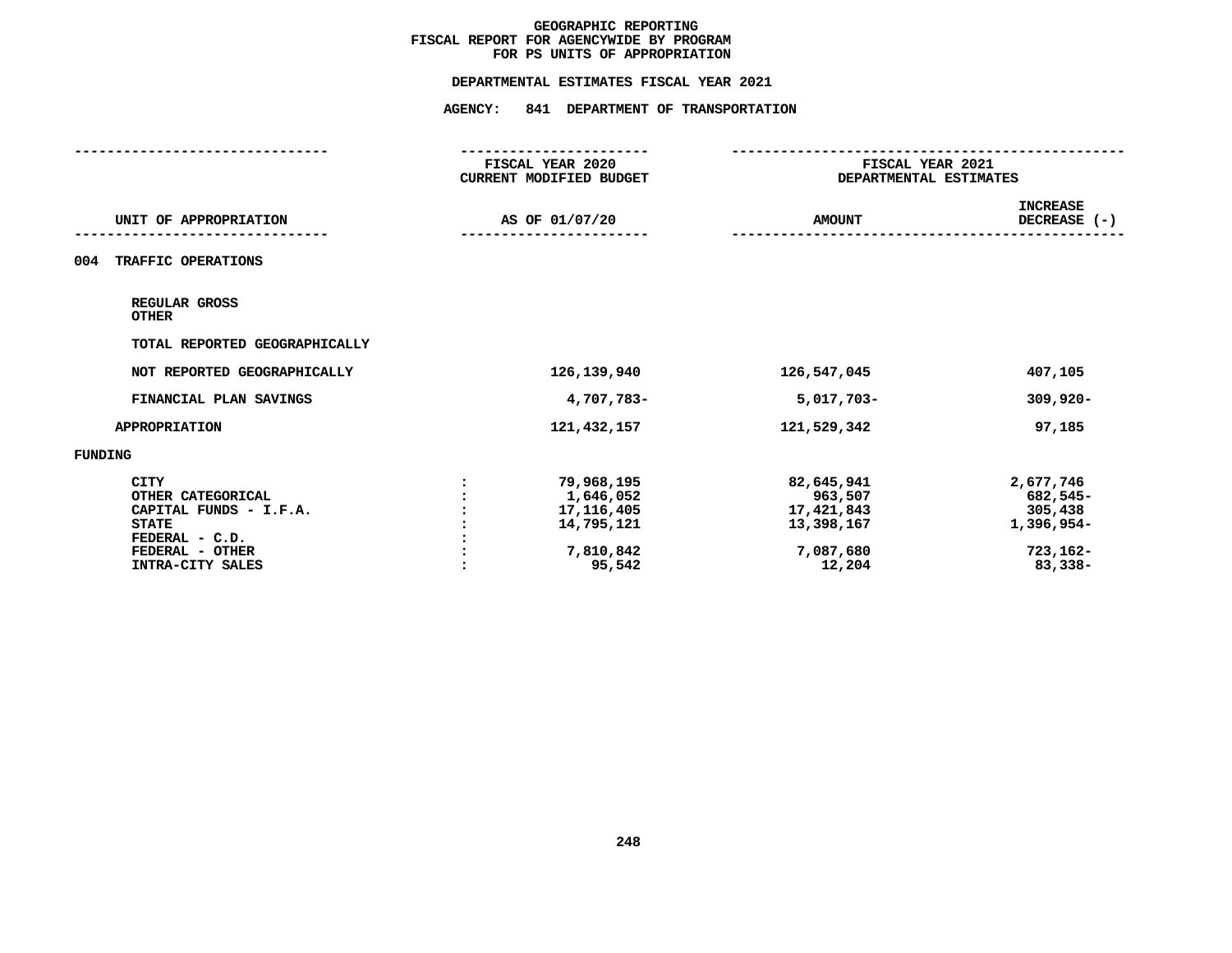### **PS UNITS OF APPROPRIATION DEPARTMENTAL**

| DEPARTMENTAL ESTIMATES FISCAL YEAR 2021               |                |                                             |                         |                                            |  |  |
|-------------------------------------------------------|----------------|---------------------------------------------|-------------------------|--------------------------------------------|--|--|
|                                                       | <b>AGENCY:</b> | 841 DEPARTMENT OF TRANSPORTATION            |                         |                                            |  |  |
|                                                       |                | FISCAL YEAR 2020<br>CURRENT MODIFIED BUDGET |                         | FISCAL YEAR 2021<br>DEPARTMENTAL ESTIMATES |  |  |
| UNIT OF APPROPRIATION                                 |                | AS OF 01/07/20                              | <b>AMOUNT</b>           | <b>INCREASE</b><br>DECREASE $(-)$          |  |  |
| <b>BUREAU OF BRIDGES</b><br>006                       |                |                                             |                         |                                            |  |  |
| REGULAR GROSS<br><b>OTHER</b>                         |                |                                             |                         |                                            |  |  |
| TOTAL REPORTED GEOGRAPHICALLY                         |                |                                             |                         |                                            |  |  |
| NOT REPORTED GEOGRAPHICALLY                           |                | 82,912,770                                  | 83,627,597              | 714,827                                    |  |  |
| FINANCIAL PLAN SAVINGS                                |                | 671,000-                                    | 671,000-                |                                            |  |  |
| <b>APPROPRIATION</b>                                  |                | 82, 241, 770                                | 82,956,597              | 714,827                                    |  |  |
| <b>FUNDING</b>                                        |                |                                             |                         |                                            |  |  |
| <b>CITY</b><br>OTHER CATEGORICAL                      | $\ddot{\cdot}$ | 45,021,460                                  | 46, 144, 903            | 1,123,443                                  |  |  |
| CAPITAL FUNDS - I.F.A.<br><b>STATE</b>                |                | 26,904,380<br>2,652,429                     | 27,096,137<br>2,047,953 | 191,757<br>604,476-                        |  |  |
| FEDERAL - C.D.<br>FEDERAL - OTHER<br>INTRA-CITY SALES |                | 6,867,510<br>795,991                        | 6,867,510<br>800,094    | 4,103                                      |  |  |
|                                                       |                |                                             |                         |                                            |  |  |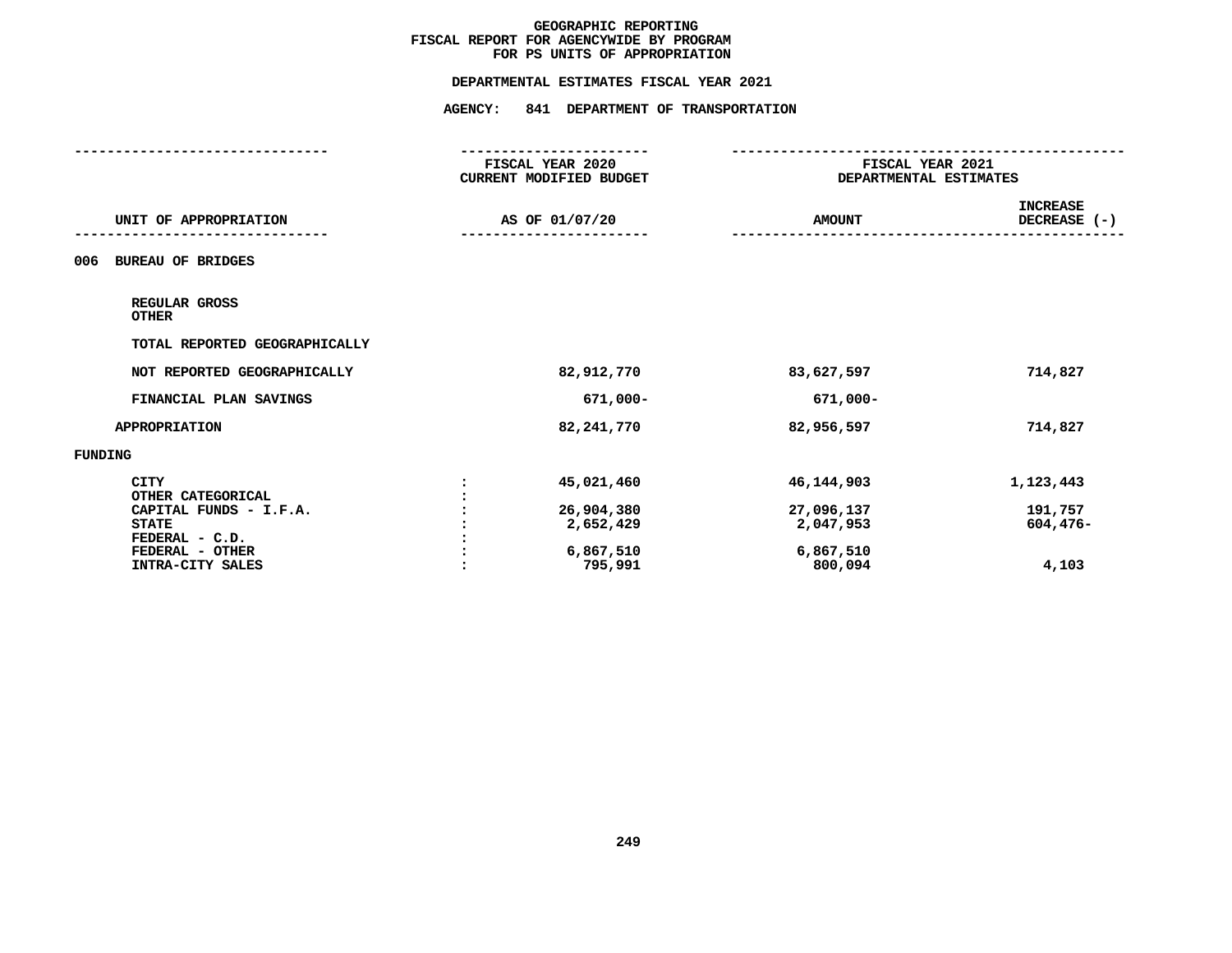### **OTPS UNITS OF APPROPRIATION DEPARTMENTAL**

|                                                                                                                                     |                | FISCAL YEAR 2020<br>CURRENT MODIFIED BUDGET                              | FISCAL YEAR 2021<br>DEPARTMENTAL ESTIMATES                               |                                 |  |  |
|-------------------------------------------------------------------------------------------------------------------------------------|----------------|--------------------------------------------------------------------------|--------------------------------------------------------------------------|---------------------------------|--|--|
| UNIT OF APPROPRIATION                                                                                                               | AS OF 01/07/20 |                                                                          | <b>AMOUNT</b>                                                            | <b>INCREASE</b><br>DECREASE (-) |  |  |
| BUREAU OF BRIDGES - OTPS<br>007                                                                                                     |                |                                                                          |                                                                          |                                 |  |  |
| TOTAL REPORTED GEOGRAPHICALLY                                                                                                       |                |                                                                          |                                                                          |                                 |  |  |
| NOT REPORTED GEOGRAPHICALLY                                                                                                         |                | 34,594,382                                                               | 30,676,577                                                               | 3,917,805-                      |  |  |
| FINANCIAL PLAN SAVINGS                                                                                                              |                | 1,297,278-                                                               | 1,111,481-                                                               | 185,797                         |  |  |
| <b>APPROPRIATION</b>                                                                                                                |                | 33,297,104                                                               | 29,565,096                                                               | $3,732,008-$                    |  |  |
| FUNDING                                                                                                                             |                |                                                                          |                                                                          |                                 |  |  |
| <b>CITY</b><br>OTHER CATEGORICAL<br>CAPITAL FUNDS - I.F.A.<br><b>STATE</b><br>FEDERAL - C.D.<br>FEDERAL - OTHER<br>INTRA-CITY SALES |                | 14,260,871<br>125,000<br>370,025<br>4,500,000<br>13,020,000<br>1,021,208 | 11,528,863<br>125,000<br>370,025<br>4,500,000<br>12,020,000<br>1,021,208 | 2,732,008-<br>$1,000,000 -$     |  |  |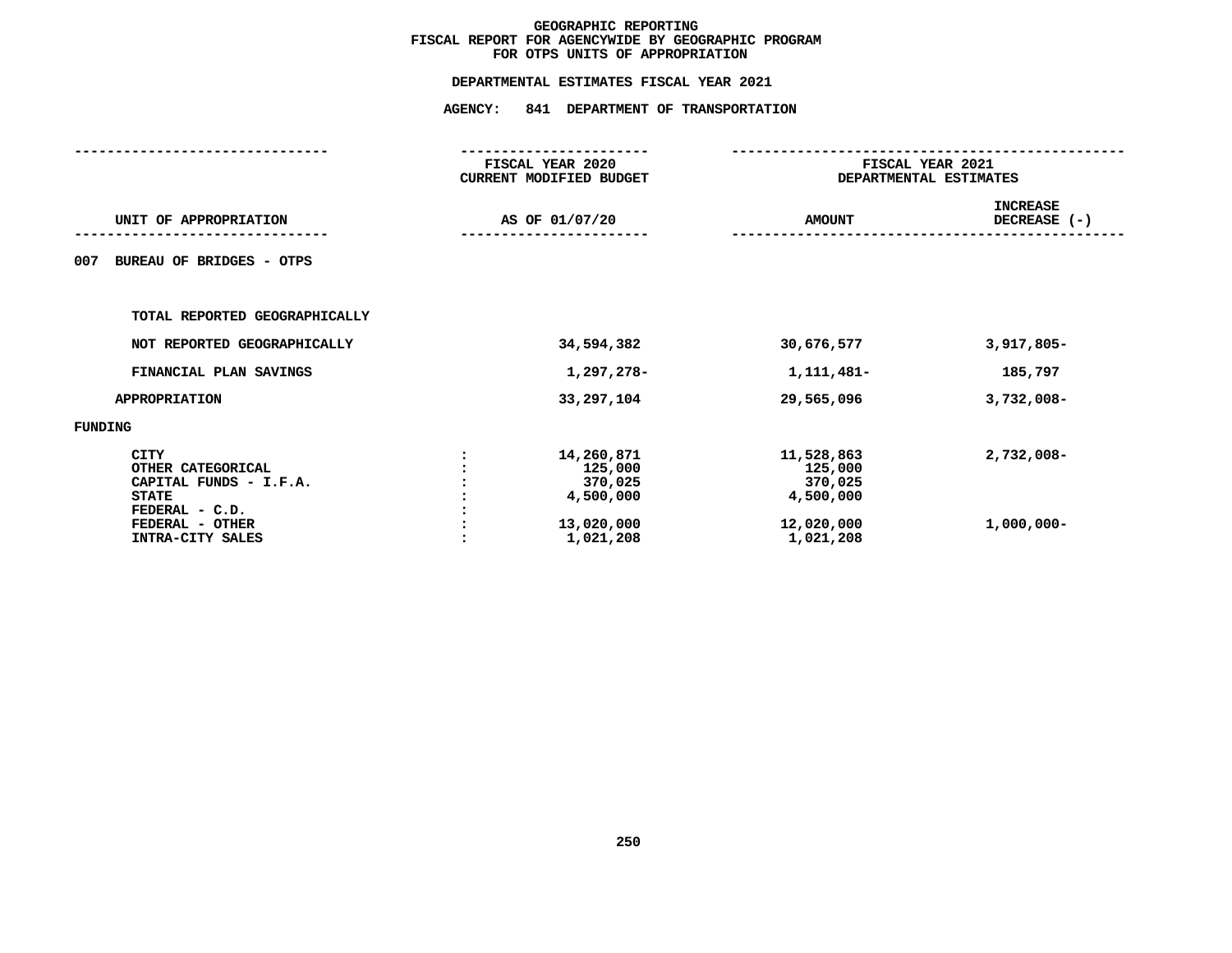### **OTPS UNITS OF APPROPRIATION DEPARTMENTAL**

|                                                                       |                | FISCAL YEAR 2020<br>CURRENT MODIFIED BUDGET | FISCAL YEAR 2021<br>DEPARTMENTAL ESTIMATES |                                 |
|-----------------------------------------------------------------------|----------------|---------------------------------------------|--------------------------------------------|---------------------------------|
| UNIT OF APPROPRIATION                                                 | AS OF 01/07/20 |                                             | <b>AMOUNT</b>                              | <b>INCREASE</b><br>DECREASE (-) |
| OTPS-EXEC AND ADMINISTRATION<br>011                                   |                |                                             |                                            |                                 |
| TOTAL REPORTED GEOGRAPHICALLY                                         |                |                                             |                                            |                                 |
| NOT REPORTED GEOGRAPHICALLY                                           |                | 78,244,828                                  | 73,107,665                                 | $5,137,163-$                    |
| FINANCIAL PLAN SAVINGS                                                |                | 7,587,592-                                  | 7,847,832-                                 | $260, 240 -$                    |
| <b>APPROPRIATION</b>                                                  |                | 70,657,236                                  | 65,259,833                                 | $5,397,403-$                    |
| FUNDING                                                               |                |                                             |                                            |                                 |
| <b>CITY</b><br>OTHER CATEGORICAL<br>CAPITAL FUNDS - I.F.A.            |                | 69,240,257<br>20,150                        | 64,387,404<br>75,600                       | 4,852,853-<br>55,450            |
| <b>STATE</b><br>FEDERAL - C.D.<br>FEDERAL - OTHER<br>INTRA-CITY SALES |                | 796,829<br>600,000                          | 796,829                                    | $600,000 -$                     |
|                                                                       |                |                                             |                                            |                                 |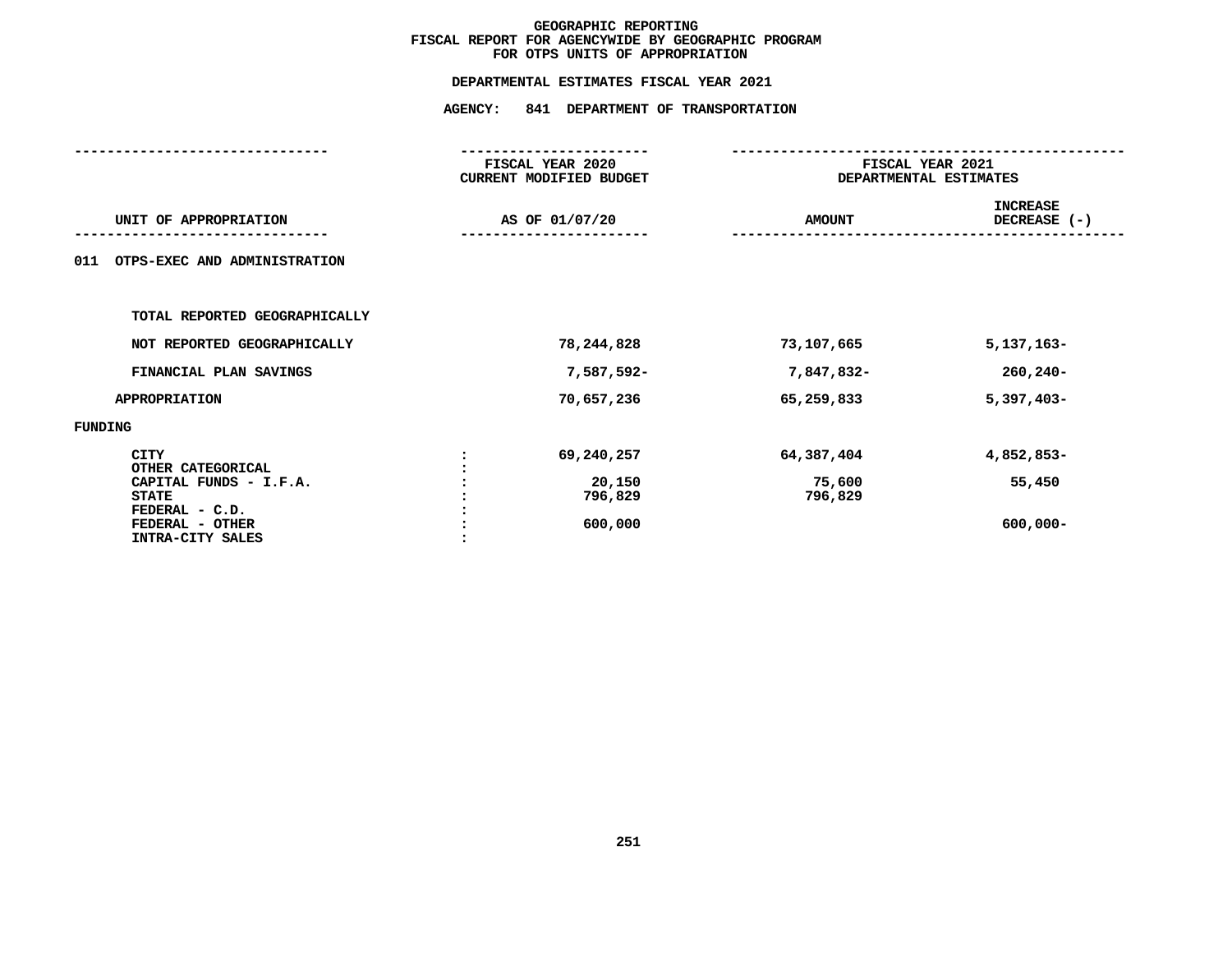### **OTPS UNITS OF APPROPRIATION DEPARTMENTAL**

|                                                                            | FISCAL YEAR 2020<br>CURRENT MODIFIED BUDGET | FISCAL YEAR 2021<br>DEPARTMENTAL ESTIMATES |                                 |
|----------------------------------------------------------------------------|---------------------------------------------|--------------------------------------------|---------------------------------|
| UNIT OF APPROPRIATION                                                      | AS OF 01/07/20                              | <b>AMOUNT</b>                              | <b>INCREASE</b><br>DECREASE (-) |
| 012<br>OTPS-HIGHWAY OPERATIONS                                             |                                             |                                            |                                 |
| TOTAL REPORTED GEOGRAPHICALLY                                              |                                             |                                            |                                 |
| NOT REPORTED GEOGRAPHICALLY                                                | 127,538,949                                 | 105,822,478                                | $21,716,471-$                   |
| FINANCIAL PLAN SAVINGS                                                     | 4,489,423-                                  | 4,347,312-                                 | 142,111                         |
| <b>APPROPRIATION</b>                                                       | 123,049,526                                 | 101,475,166                                | 21,574,360-                     |
| FUNDING                                                                    |                                             |                                            |                                 |
| <b>CITY</b><br>OTHER CATEGORICAL<br>CAPITAL FUNDS - I.F.A.<br><b>STATE</b> | 16,568,670<br>98,866,345<br>5,138,040       | 16,736,634<br>79,600,492<br>5,138,040      | 167,964<br>19,265,853-          |
| FEDERAL - C.D.<br>FEDERAL - OTHER<br>INTRA-CITY SALES                      | 2,476,471                                   |                                            | $2,476,471-$                    |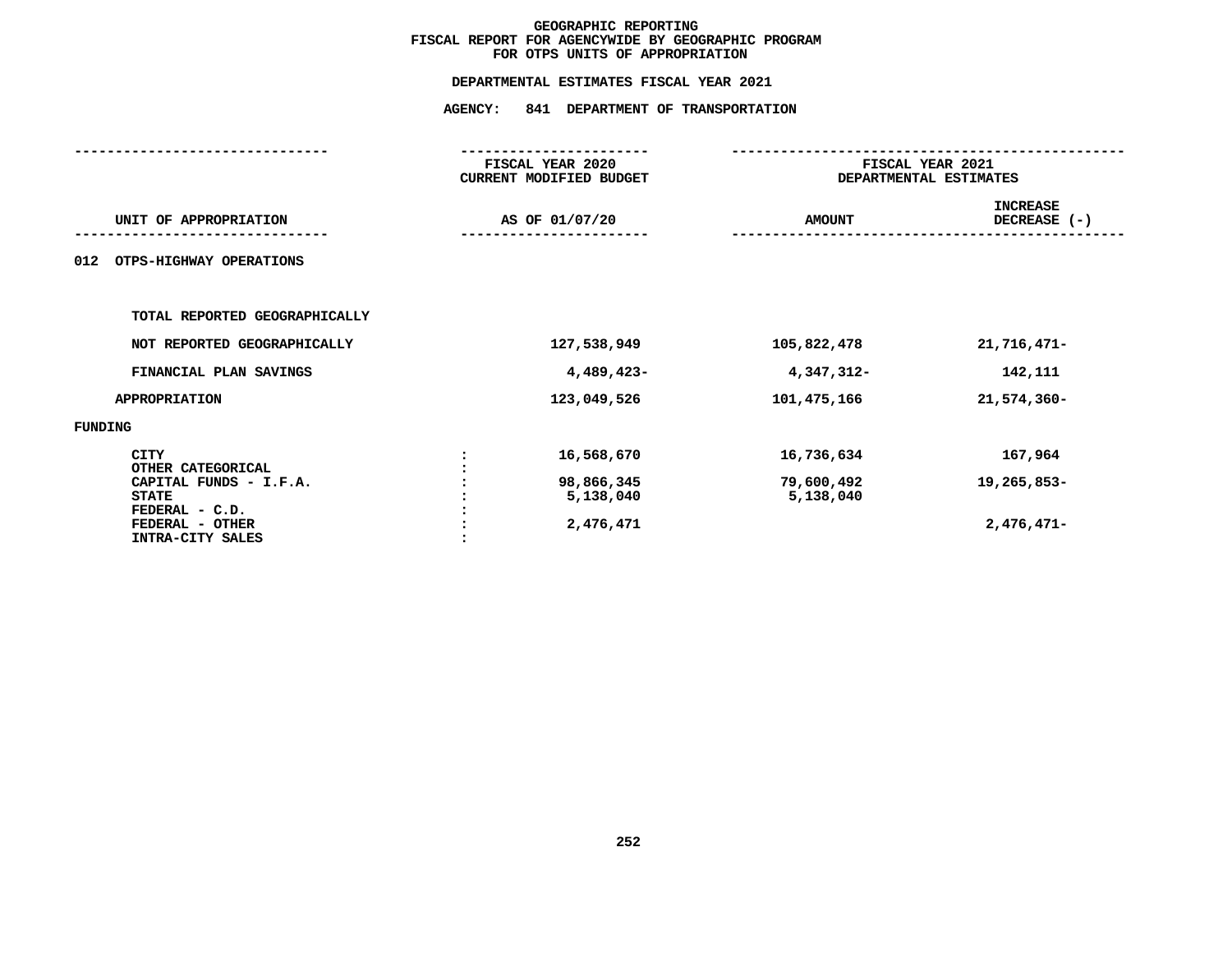### **OTPS UNITS OF APPROPRIATION DEPARTMENTAL**

|                                                                     | FISCAL YEAR 2020<br>CURRENT MODIFIED BUDGET |                     | FISCAL YEAR 2021<br>DEPARTMENTAL ESTIMATES |  |  |
|---------------------------------------------------------------------|---------------------------------------------|---------------------|--------------------------------------------|--|--|
| UNIT OF APPROPRIATION                                               | AS OF 01/07/20                              | <b>AMOUNT</b>       | <b>INCREASE</b><br>DECREASE (-)            |  |  |
| OTPS-TRANSIT OPERATIONS<br>013                                      |                                             |                     |                                            |  |  |
| TOTAL REPORTED GEOGRAPHICALLY                                       |                                             |                     |                                            |  |  |
| NOT REPORTED GEOGRAPHICALLY                                         | 44,381,271                                  | 40,613,604          | $3,767,667-$                               |  |  |
| FINANCIAL PLAN SAVINGS                                              |                                             | $9,931-$<br>44,761- | $34,830-$                                  |  |  |
| <b>APPROPRIATION</b>                                                | 44,371,340                                  | 40,568,843          | $3,802,497-$                               |  |  |
| FUNDING                                                             |                                             |                     |                                            |  |  |
| CITY<br>OTHER CATEGORICAL<br>CAPITAL FUNDS - I.F.A.<br><b>STATE</b> | 41,906,186                                  | 40,136,843          | 1,769,343-                                 |  |  |
| FEDERAL - C.D.<br>FEDERAL - OTHER<br>INTRA-CITY SALES               | 2,065,154<br>400,000                        | 32,000<br>400,000   | 2,033,154-                                 |  |  |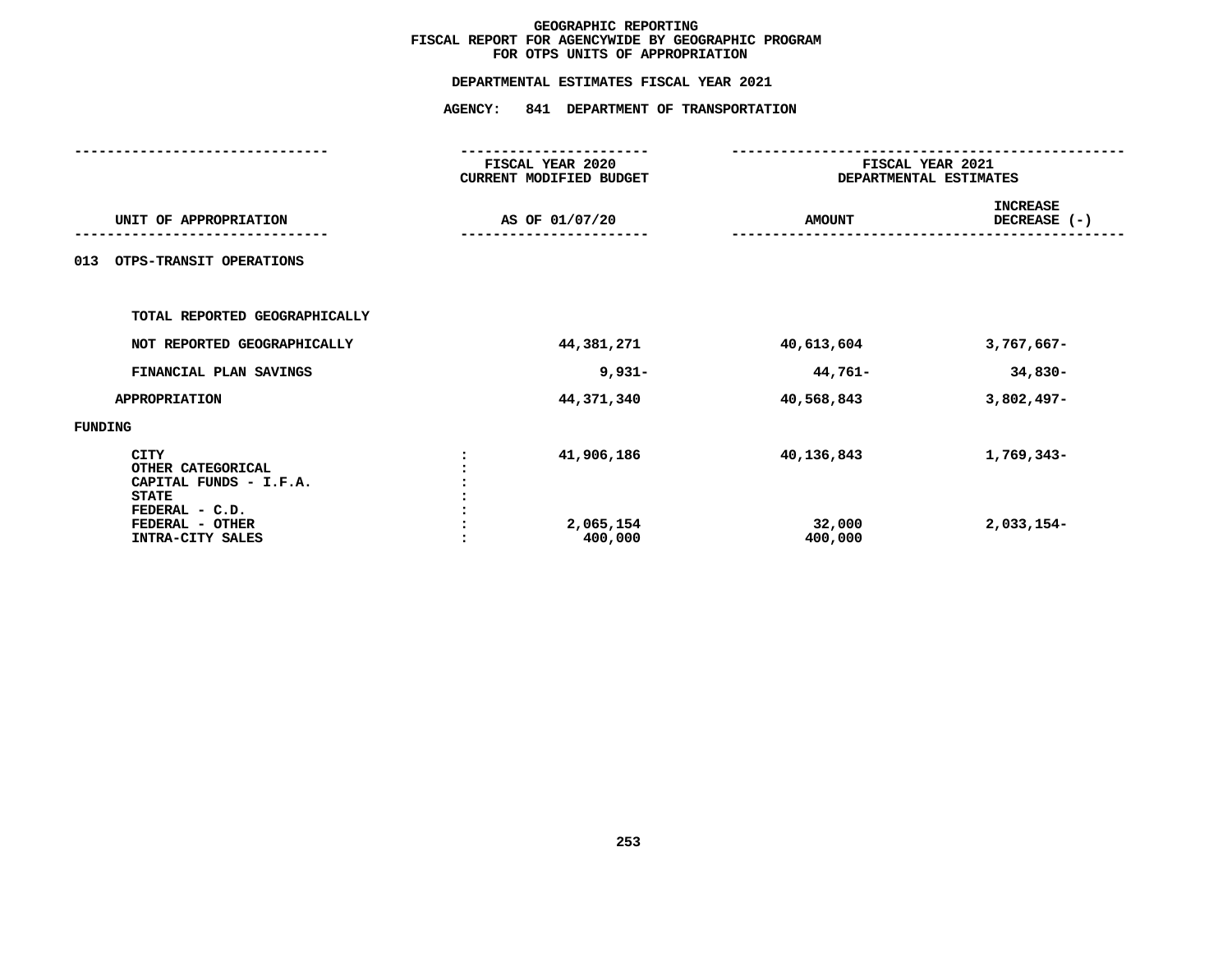### **OTPS UNITS OF APPROPRIATION DEPARTMENTAL**

|                                                                                                                                     |                | FISCAL YEAR 2020<br>CURRENT MODIFIED BUDGET                                  | FISCAL YEAR 2021<br>DEPARTMENTAL ESTIMATES                   |                                                                          |  |
|-------------------------------------------------------------------------------------------------------------------------------------|----------------|------------------------------------------------------------------------------|--------------------------------------------------------------|--------------------------------------------------------------------------|--|
| UNIT OF APPROPRIATION                                                                                                               | AS OF 01/07/20 |                                                                              | <b>AMOUNT</b>                                                | <b>INCREASE</b><br>DECREASE (-)                                          |  |
| OTPS-TRAFFIC OPERATIONS<br>014                                                                                                      |                |                                                                              |                                                              |                                                                          |  |
| TOTAL REPORTED GEOGRAPHICALLY                                                                                                       |                |                                                                              |                                                              |                                                                          |  |
| NOT REPORTED GEOGRAPHICALLY                                                                                                         |                | 363,639,969                                                                  | 376, 335, 039                                                | 12,695,070                                                               |  |
| FINANCIAL PLAN SAVINGS                                                                                                              |                | 11,703,936-                                                                  | 11,800,021-                                                  | $96,085 -$                                                               |  |
| <b>APPROPRIATION</b>                                                                                                                |                | 351,936,033                                                                  | 364,535,018                                                  | 12,598,985                                                               |  |
| FUNDING                                                                                                                             |                |                                                                              |                                                              |                                                                          |  |
| <b>CITY</b><br>OTHER CATEGORICAL<br>CAPITAL FUNDS - I.F.A.<br><b>STATE</b><br>FEDERAL - C.D.<br>FEDERAL - OTHER<br>INTRA-CITY SALES |                | 274,881,534<br>3,288,946<br>140,450<br>26,647,339<br>45,555,463<br>1,422,301 | 306,008,211<br>72,446<br>140,450<br>25,682,184<br>32,631,727 | 31,126,677<br>$3,216,500 -$<br>$965, 155 -$<br>12,923,736-<br>1,422,301- |  |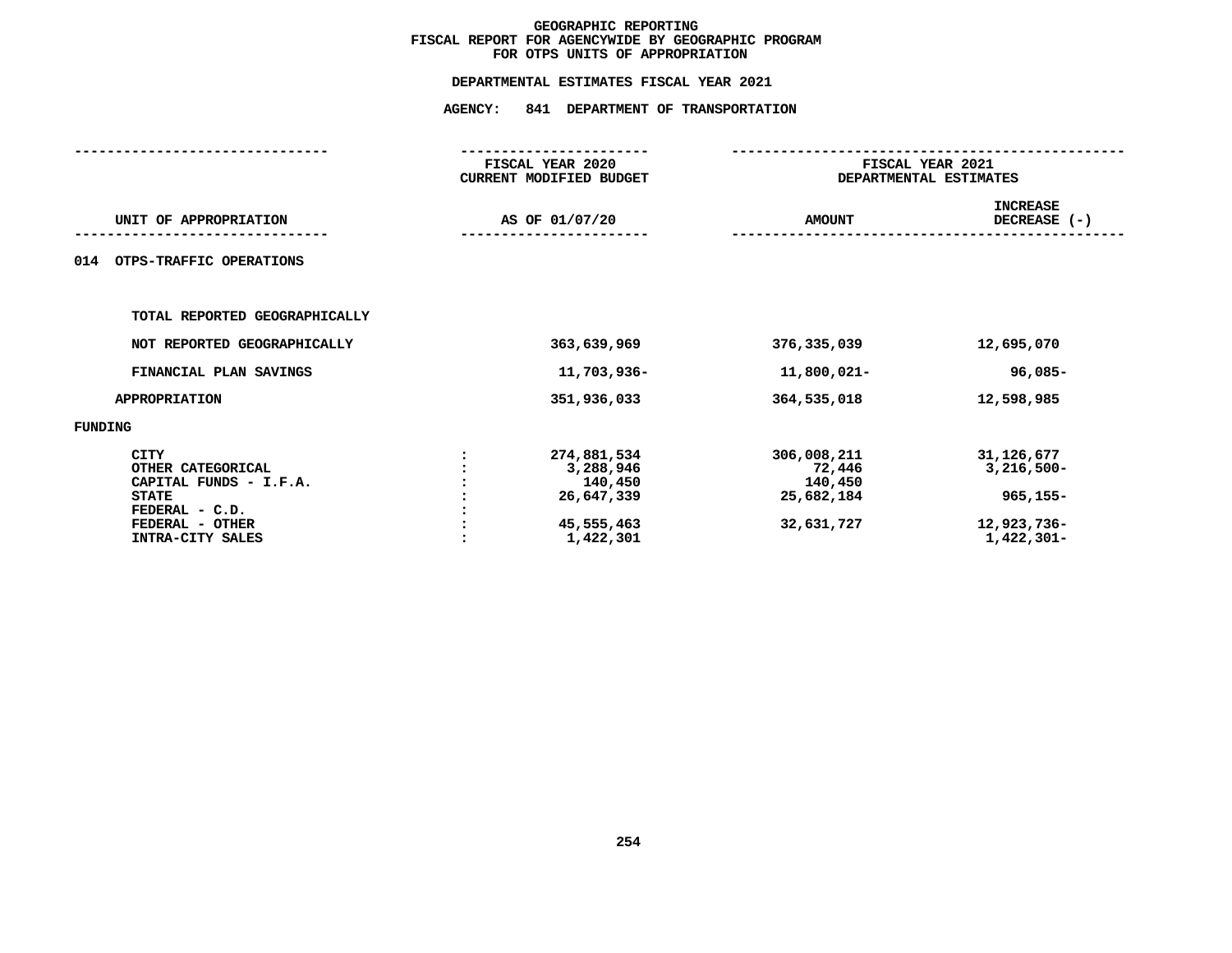### **GEOGRAPHICC REPORTING<br>ENCYWIDE SU<br>----------FISCAL**

# **REPORT AGENCYWIDE SUMMARY DEPARTMENTAL ESTIMATES FISCAL YEAR <sup>2021</sup>**

## **AGENCY: <sup>841</sup> DEPARTMENT OF TRANSPORTATION**

|                                                              | FISCAL YEAR 2020               |               | FISCAL YEAR 2021<br>DEPARTMENTAL ESTIMATES |  |  |
|--------------------------------------------------------------|--------------------------------|---------------|--------------------------------------------|--|--|
|                                                              | <b>CURRENT MODIFIED BUDGET</b> |               |                                            |  |  |
|                                                              |                                |               | <b>INCREASE</b>                            |  |  |
| UNIT OF APPROPRIATION                                        | AS OF 01/07/20                 | <b>AMOUNT</b> | DECREASE (-)                               |  |  |
|                                                              |                                |               |                                            |  |  |
| PS APPROPRIATIONS                                            |                                |               |                                            |  |  |
| REGULAR GROSS                                                | 79,692,192                     | 56,261,439    | $23,430,753-$                              |  |  |
| <b>OTHER</b>                                                 | 8,423,706                      | 8,423,706     |                                            |  |  |
|                                                              |                                |               |                                            |  |  |
| TOTAL REPORTED GEOGRAPHICALLY                                | 88, 115, 898                   | 64,685,145    | 23,430,753-                                |  |  |
| NOT REPORTED GEOGRAPHICALLY                                  | 449,922,953                    | 463,561,530   | 13,638,577                                 |  |  |
|                                                              |                                |               |                                            |  |  |
| OTPS APPROPRIATIONS                                          |                                |               |                                            |  |  |
| TOTAL REPORTED GEOGRAPHICALLY<br>NOT REPORTED GEOGRAPHICALLY | 648,399,399                    | 626,555,363   | $21,844,036-$                              |  |  |
|                                                              |                                |               |                                            |  |  |
|                                                              |                                |               |                                            |  |  |
| FINANCIAL PLAN SAVINGS                                       | 34,971,295-                    | 34,750,527-   | 220,768                                    |  |  |
| <b>APPROPRIATIONS</b>                                        | 1,151,466,955                  | 1,120,051,511 | 31, 415, 444-                              |  |  |
| <b>FUNDING</b>                                               |                                |               |                                            |  |  |
| CITY                                                         | 685,592,224                    | 717,568,537   | 31,976,313                                 |  |  |
| OTHER CATEGORICAL                                            | 5,498,948                      | 1,371,585     | 4,127,363-                                 |  |  |
| CAPITAL FUNDS - I.F.A.                                       | 250,447,323                    | 219,759,069   | 30,688,254-                                |  |  |
| <b>STATE</b>                                                 | 117,528,404                    | 112,935,215   | 4,593,189-                                 |  |  |
| FEDERAL - C.D.                                               |                                |               |                                            |  |  |
| FEDERAL - OTHER                                              | 87,990,014                     | 65,508,599    | 22,481,415-                                |  |  |
| INTRA-CITY SALES                                             | 4,410,042                      | 2,908,506     | 1,501,536-                                 |  |  |
|                                                              |                                |               |                                            |  |  |
|                                                              |                                |               |                                            |  |  |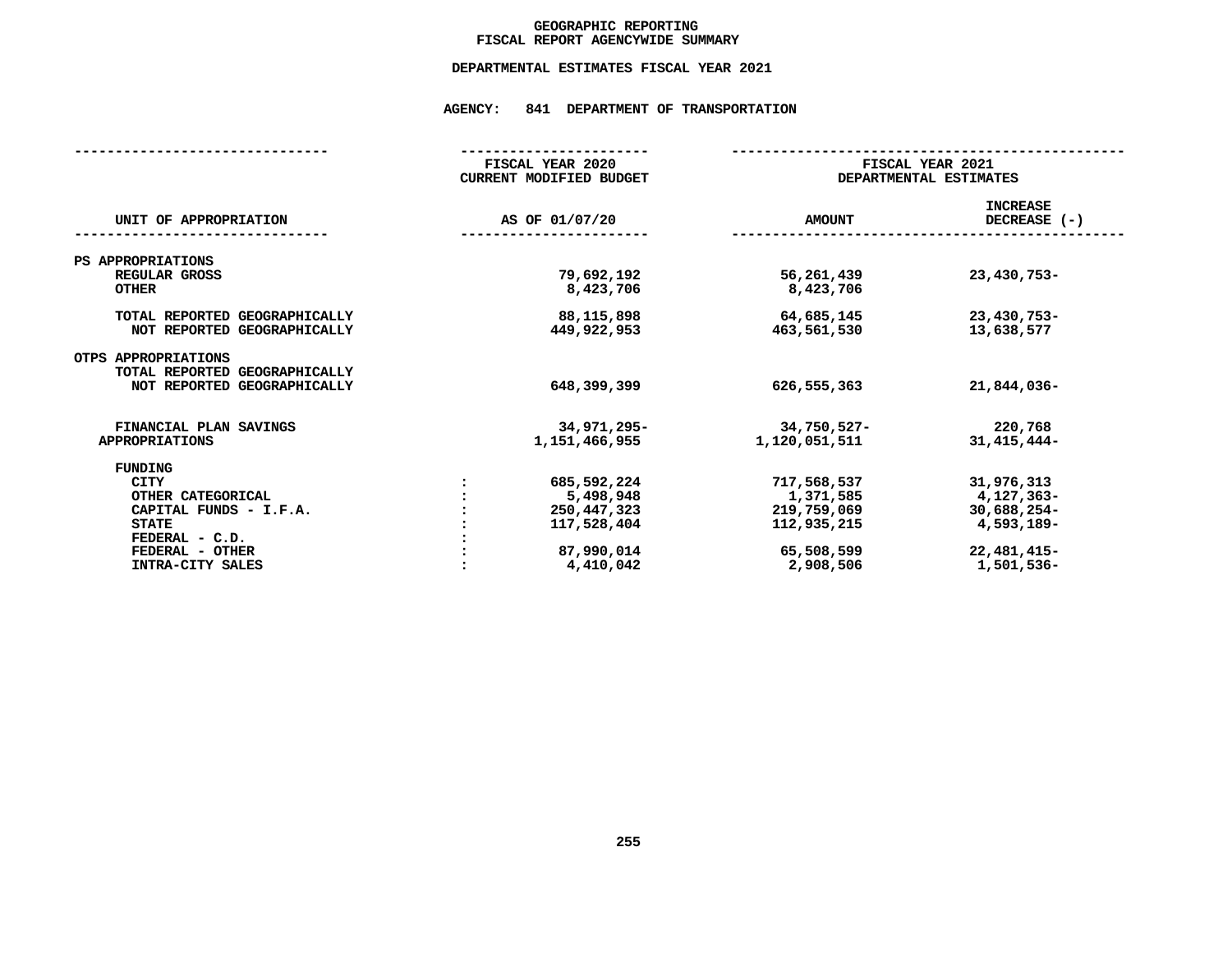**ESTIMATES FISCAL YEAR <sup>2021</sup> AGENCY <sup>846</sup> DEPARTMENT OF PARKS AND RECREATION**

**BOROUGH**

BRONX<br>FACILITY REPAIR SHOPS **PROGRAM**

**FACILITY REPAIR SHOPS UNIT OF APPROPRIATION <sup>002</sup> MAINTENANCE & OPERATIONS**

|                            | FISCAL YEAR 2020<br>CURRENT MODIFIED BUDGET<br>AS OF 01/07/20 |                        | FISCAL YEAR 2021<br>DEPARTMENTAL ESTIMATES |                        |                                |
|----------------------------|---------------------------------------------------------------|------------------------|--------------------------------------------|------------------------|--------------------------------|
| LOCAL SERVICE DISTRICT     | <b>AMOUNT</b>                                                 | FULL TIME<br>POSITIONS | <b>AMOUNT</b>                              | FULL TIME<br>POSITIONS | <b>INCREASE</b><br>DECREASE(-) |
| BX FACILITY REPAIR SHOP/TS | 2,626,543                                                     | 29                     | 2,626,543                                  | 29                     |                                |
| PROGRAM TOTAL:             | 2,626,543                                                     | 29                     | 2,626,543                                  | 29                     |                                |
|                            |                                                               |                        |                                            |                        |                                |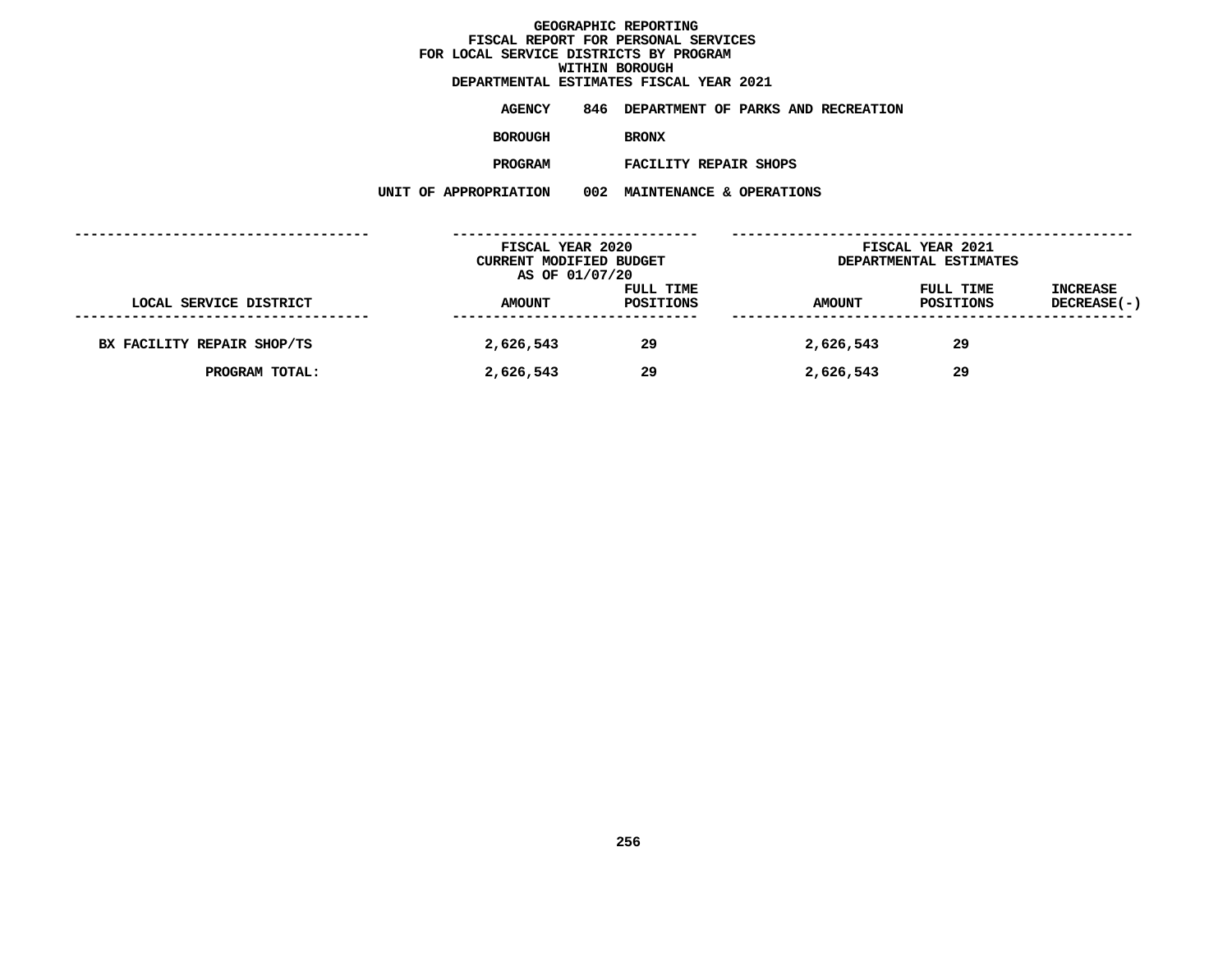**ESTIMATES FISCAL YEAR <sup>2021</sup> AGENCY <sup>846</sup> DEPARTMENT OF PARKS AND RECREATION**

**BOROUGH**

BRONX<br>FORESTRY/HORTICULTURE

**PROGRAM**

**FORESTRY/HORTICULTURE UNIT OF APPROPRIATION <sup>002</sup> MAINTENANCE & OPERATIONS**

|                             | FISCAL YEAR 2020<br>CURRENT MODIFIED BUDGET |                        | FISCAL YEAR 2021<br>DEPARTMENTAL ESTIMATES |                        |                                |  |
|-----------------------------|---------------------------------------------|------------------------|--------------------------------------------|------------------------|--------------------------------|--|
| LOCAL SERVICE DISTRICT      | AS OF 01/07/20<br><b>AMOUNT</b>             | FULL TIME<br>POSITIONS | <b>AMOUNT</b>                              | FULL TIME<br>POSITIONS | <b>INCREASE</b><br>DECREASE(-) |  |
| BRONX HORTICULTURE/FORESTRY | 1,385,168                                   | 16                     | 1,385,168                                  | 16                     |                                |  |
| PROGRAM TOTAL:              | 1,385,168                                   | 16                     | 1,385,168                                  | 16                     |                                |  |
|                             |                                             |                        |                                            |                        |                                |  |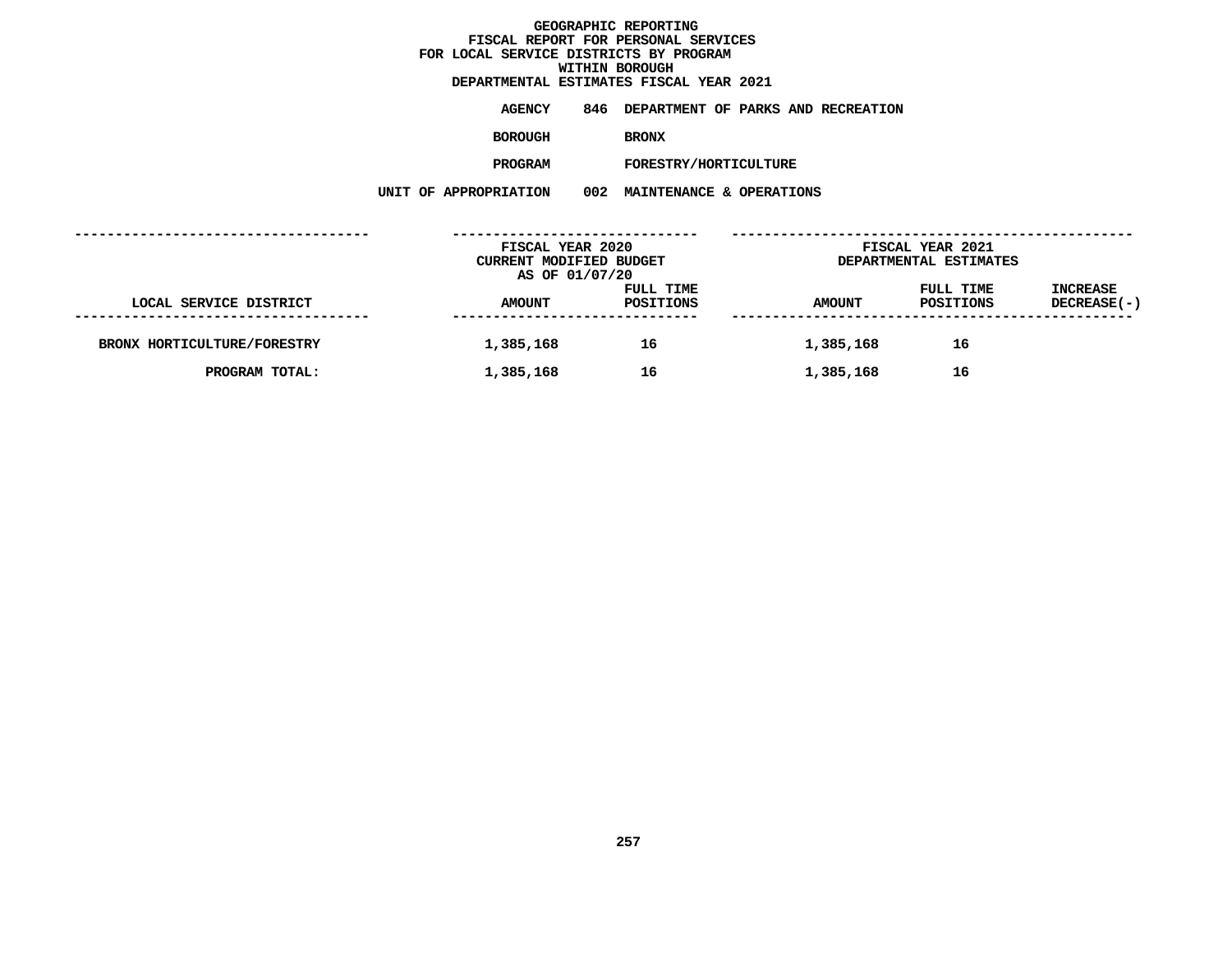**ESTIMATES FISCAL YEAR <sup>2021</sup> AGENCY <sup>846</sup> DEPARTMENT OF PARKS AND RECREATION**

**BOROUGH**

BRONX<br>PARKS & PLAYGROUND MAINTENANCE **PROGRAM**

**PARKS & PLAYGROUND MAINTENANCE UNIT OF APPROPRIATION <sup>002</sup> MAINTENANCE & OPERATIONS**

|                               | FISCAL YEAR 2020<br>CURRENT MODIFIED BUDGET<br>AS OF 01/07/20 |                        | FISCAL YEAR 2021<br>DEPARTMENTAL ESTIMATES |                               |                                |
|-------------------------------|---------------------------------------------------------------|------------------------|--------------------------------------------|-------------------------------|--------------------------------|
| LOCAL SERVICE DISTRICT        | <b>AMOUNT</b>                                                 | FULL TIME<br>POSITIONS | <b>AMOUNT</b>                              | FULL TIME<br><b>POSITIONS</b> | <b>INCREASE</b><br>DECREASE(-) |
| BRONX PARKS & PLAYGDS. MAINT. | 23,378,302                                                    | 301                    | 23,529,489                                 | 301                           | 151,187                        |
| PROGRAM TOTAL:                | 23,378,302                                                    | 301                    | 23,529,489                                 | 301                           | 151,187                        |
|                               |                                                               |                        |                                            |                               |                                |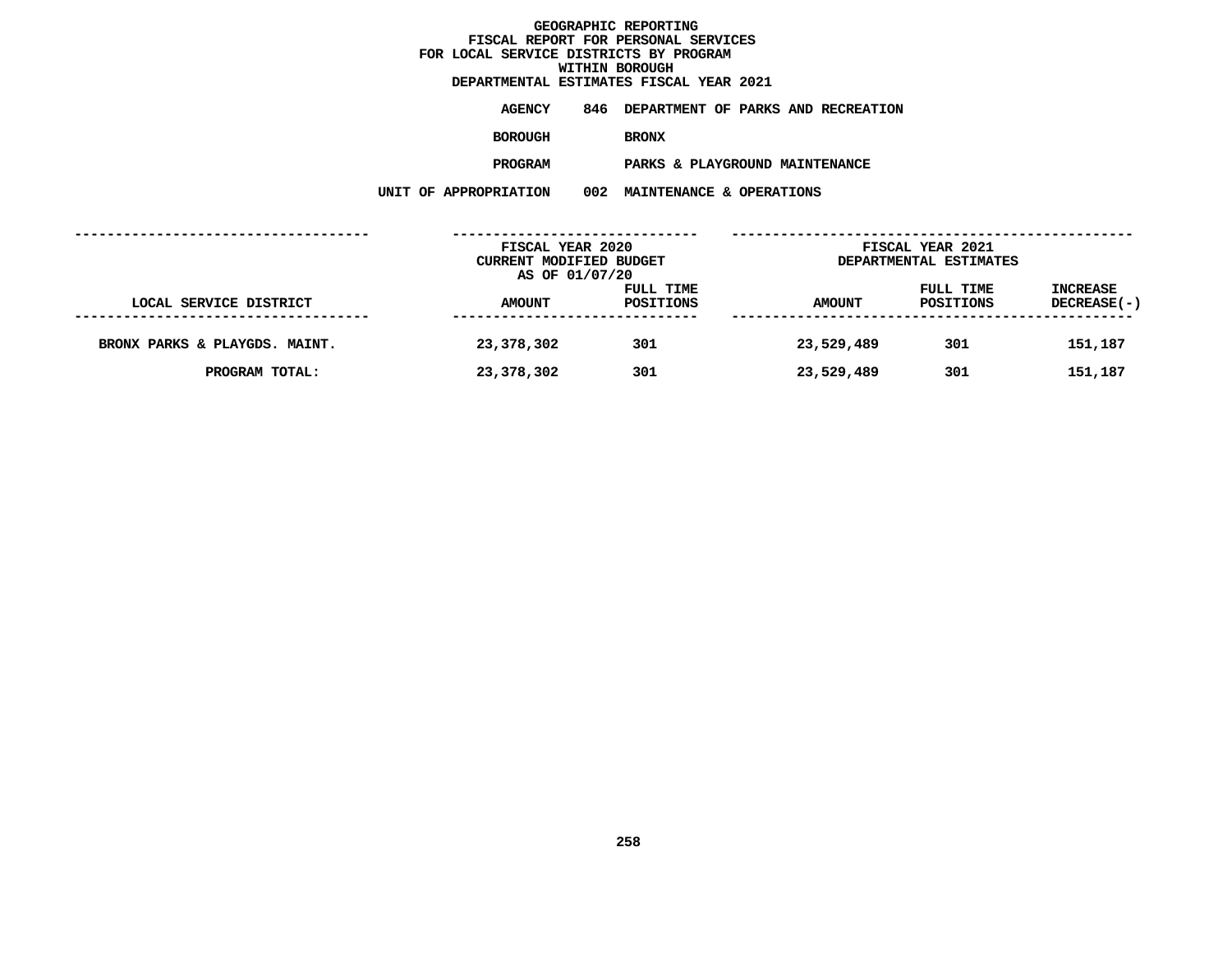**ESTIMATES FISCAL YEAR <sup>2021</sup> AGENCY <sup>846</sup> DEPARTMENT OF PARKS AND RECREATION**

**BOROUGH**

BRONX<br>RECREATION SERVICES **PROGRAM**

**RECREATION SERVICES UNIT OF APPROPRIATION <sup>004</sup> RECREATION SERVICES**

|                            | FISCAL YEAR 2020        |                        | FISCAL YEAR 2021       |                        |                         |  |
|----------------------------|-------------------------|------------------------|------------------------|------------------------|-------------------------|--|
|                            | CURRENT MODIFIED BUDGET |                        | DEPARTMENTAL ESTIMATES |                        |                         |  |
|                            | AS OF 01/07/20          |                        |                        |                        |                         |  |
| LOCAL SERVICE DISTRICT     | <b>AMOUNT</b>           | FULL TIME<br>POSITIONS | <b>AMOUNT</b>          | FULL TIME<br>POSITIONS | INCREASE<br>DECREASE(-) |  |
|                            |                         |                        |                        |                        |                         |  |
| BRONX BORO-WIDE RECREATION | 3,059,182               | 36                     | 3,097,553              | 36                     | 38,371                  |  |
| PROGRAM TOTAL:             | 3,059,182               | 36                     | 3,097,553              | 36                     | 38,371                  |  |
|                            |                         |                        |                        |                        |                         |  |
|                            |                         |                        |                        |                        |                         |  |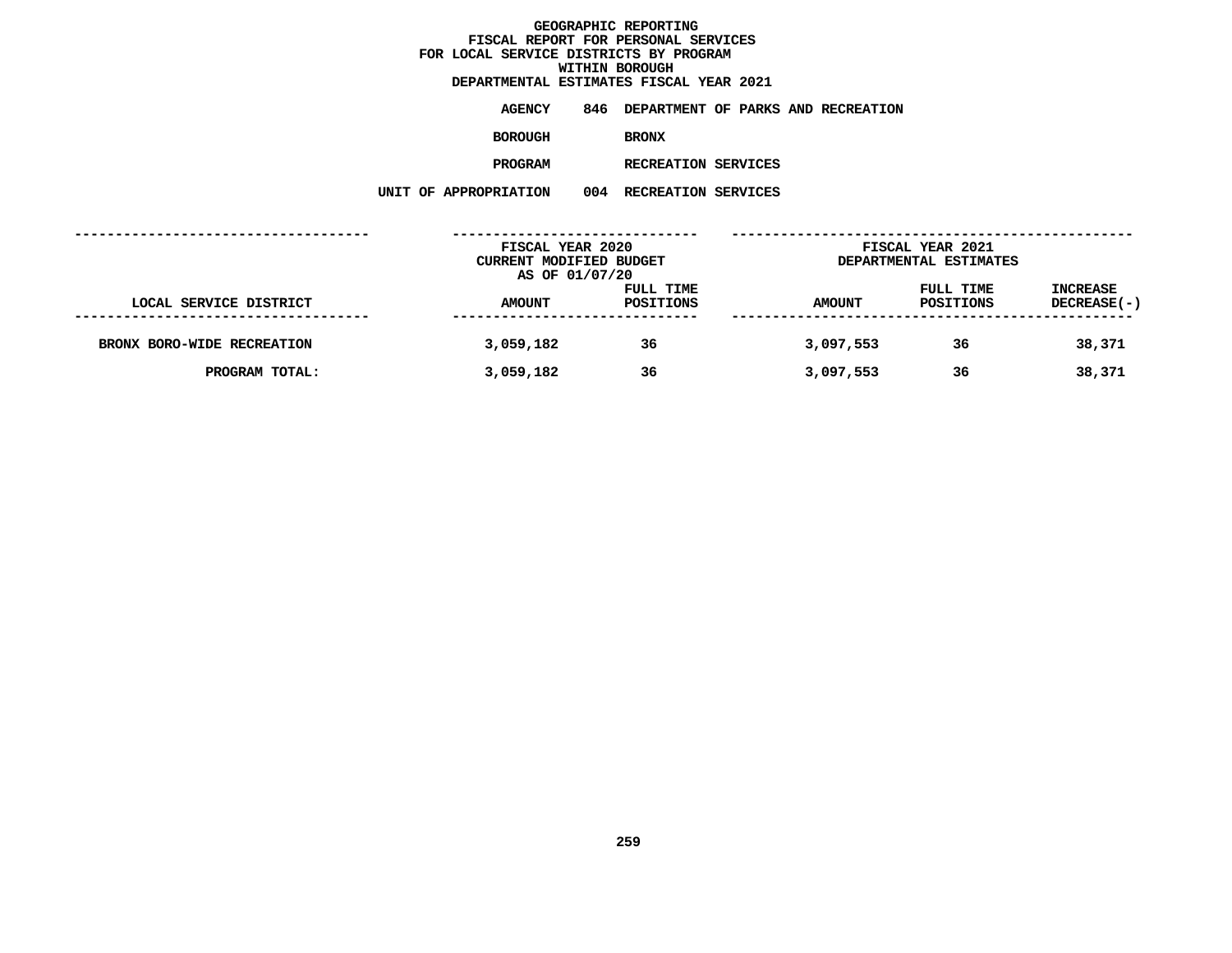**ESTIMATES FISCAL YEAR <sup>2021</sup> AGENCY <sup>846</sup> DEPARTMENT OF PARKS AND RECREATION**

**BOROUGH**

BRONX<br>VEHICLE REPAIR SHOPS **PROGRAM**

**VEHICLE REPAIR SHOPS UNIT OF APPROPRIATION <sup>002</sup> MAINTENANCE & OPERATIONS**

|                              | FISCAL YEAR 2020                          |                        | FISCAL YEAR 2021       |                        |                           |
|------------------------------|-------------------------------------------|------------------------|------------------------|------------------------|---------------------------|
|                              | CURRENT MODIFIED BUDGET<br>AS OF 01/07/20 |                        | DEPARTMENTAL ESTIMATES |                        |                           |
| LOCAL SERVICE DISTRICT       | <b>AMOUNT</b>                             | FULL TIME<br>POSITIONS | <b>AMOUNT</b>          | FULL TIME<br>POSITIONS | INCREASE<br>$DECREASE(-)$ |
| BRONX VEHICLE REPAIR SHOP/TS | 169,799                                   |                        | 169,799                |                        |                           |
| PROGRAM TOTAL:               | 169,799                                   | 1                      | 169,799                | 1                      |                           |
| SUB BOROUGH TOTAL:           | 30,618,994                                | 383                    | 30,808,552             | 383                    | 189,558                   |
| BOROUGH TOTAL:               | 30,618,994                                | 383                    | 30,808,552             | 383                    | 189,558                   |
|                              |                                           |                        |                        |                        |                           |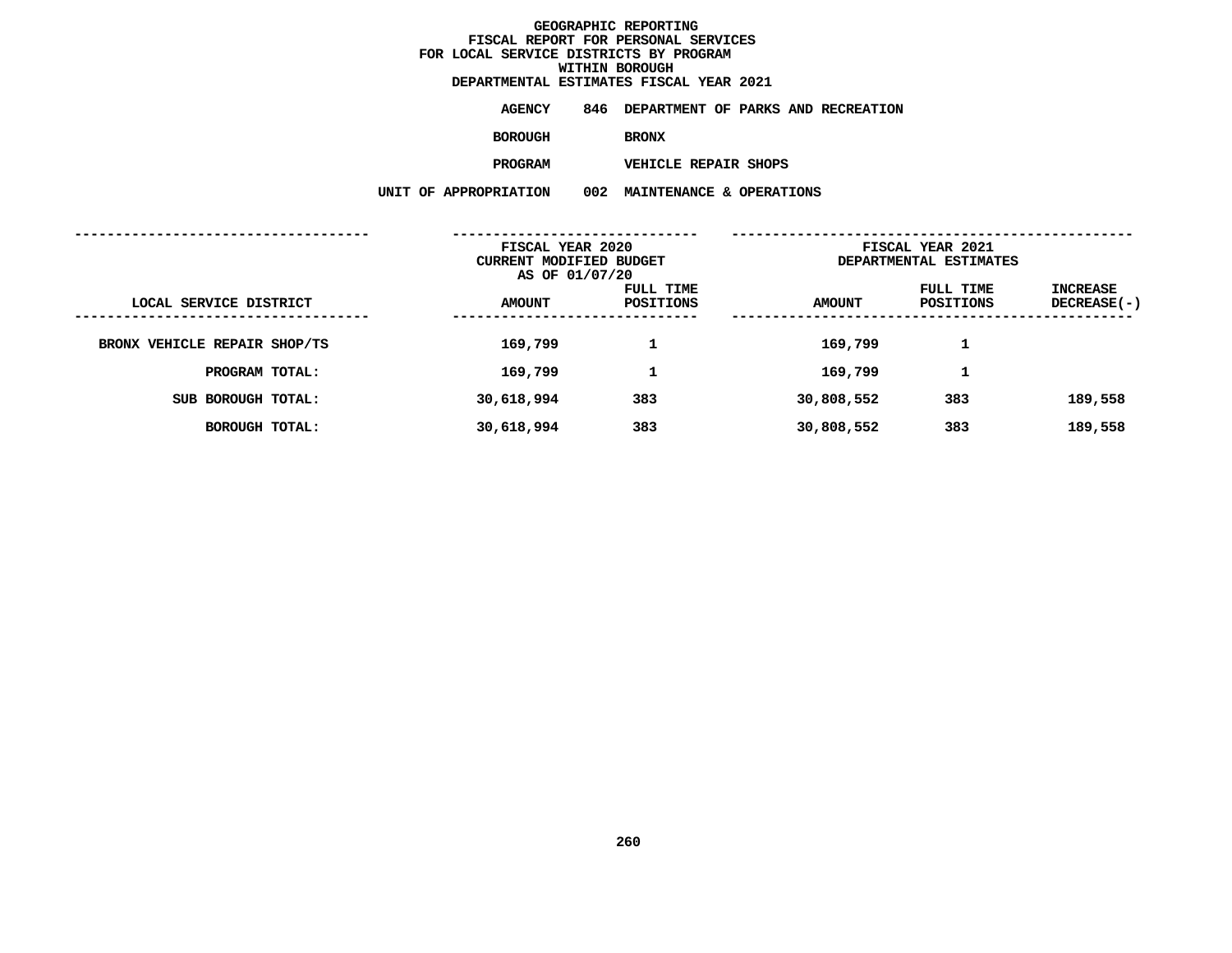**ESTIMATES FISCAL YEAR <sup>2021</sup> AGENCY <sup>846</sup> DEPARTMENT OF PARKS AND RECREATION**

**BOROUGH**

BROOKLYN<br>FACILITY REPAIR SHOPS **PROGRAM**

**FACILITY REPAIR SHOPS UNIT OF APPROPRIATION <sup>002</sup> MAINTENANCE & OPERATIONS**

|                               | FISCAL YEAR 2020<br>CURRENT MODIFIED BUDGET<br>AS OF 01/07/20 |                        |               | FISCAL YEAR 2021<br>DEPARTMENTAL ESTIMATES |                                |  |
|-------------------------------|---------------------------------------------------------------|------------------------|---------------|--------------------------------------------|--------------------------------|--|
| LOCAL SERVICE DISTRICT        | <b>AMOUNT</b>                                                 | FULL TIME<br>POSITIONS | <b>AMOUNT</b> | FULL TIME<br>POSITIONS                     | <b>INCREASE</b><br>DECREASE(-) |  |
| BROOK FACILITY REPAIR SHOP/TS | 4,037,742                                                     | 48                     | 4,037,742     | 48                                         |                                |  |
| PROGRAM TOTAL:                | 4,037,742                                                     | 48                     | 4,037,742     | 48                                         |                                |  |
|                               |                                                               |                        |               |                                            |                                |  |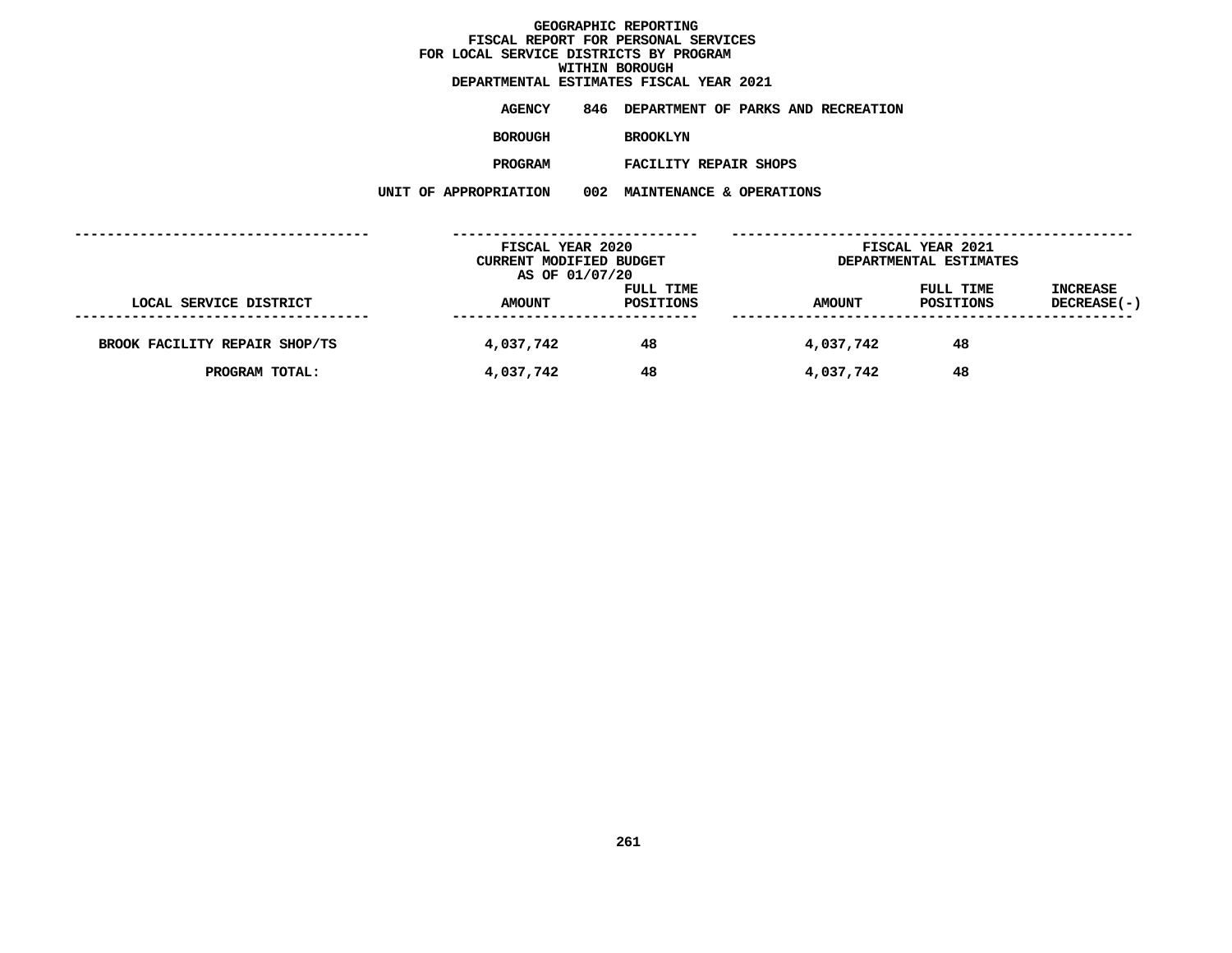**ESTIMATES FISCAL YEAR <sup>2021</sup> AGENCY <sup>846</sup> DEPARTMENT OF PARKS AND RECREATION**

**BOROUGH**

BROOKLYN<br>FORESTRY/HORTICULTURE **PROGRAM**

**FORESTRY/HORTICULTURE UNIT OF APPROPRIATION <sup>002</sup> MAINTENANCE & OPERATIONS**

|                             | FISCAL YEAR 2020<br>CURRENT MODIFIED BUDGET<br>AS OF 01/07/20 |                        |               | FISCAL YEAR 2021<br>DEPARTMENTAL ESTIMATES |                                |  |
|-----------------------------|---------------------------------------------------------------|------------------------|---------------|--------------------------------------------|--------------------------------|--|
| LOCAL SERVICE DISTRICT      | <b>AMOUNT</b>                                                 | FULL TIME<br>POSITIONS | <b>AMOUNT</b> | FULL TIME<br>POSITIONS                     | <b>INCREASE</b><br>DECREASE(-) |  |
| BROOK HORTICULTURE/FORESTRY | 1,647,329                                                     | 23                     | 1,647,329     | 23                                         |                                |  |
| PROGRAM TOTAL:              | 1,647,329                                                     | 23                     | 1,647,329     | 23                                         |                                |  |
|                             |                                                               |                        |               |                                            |                                |  |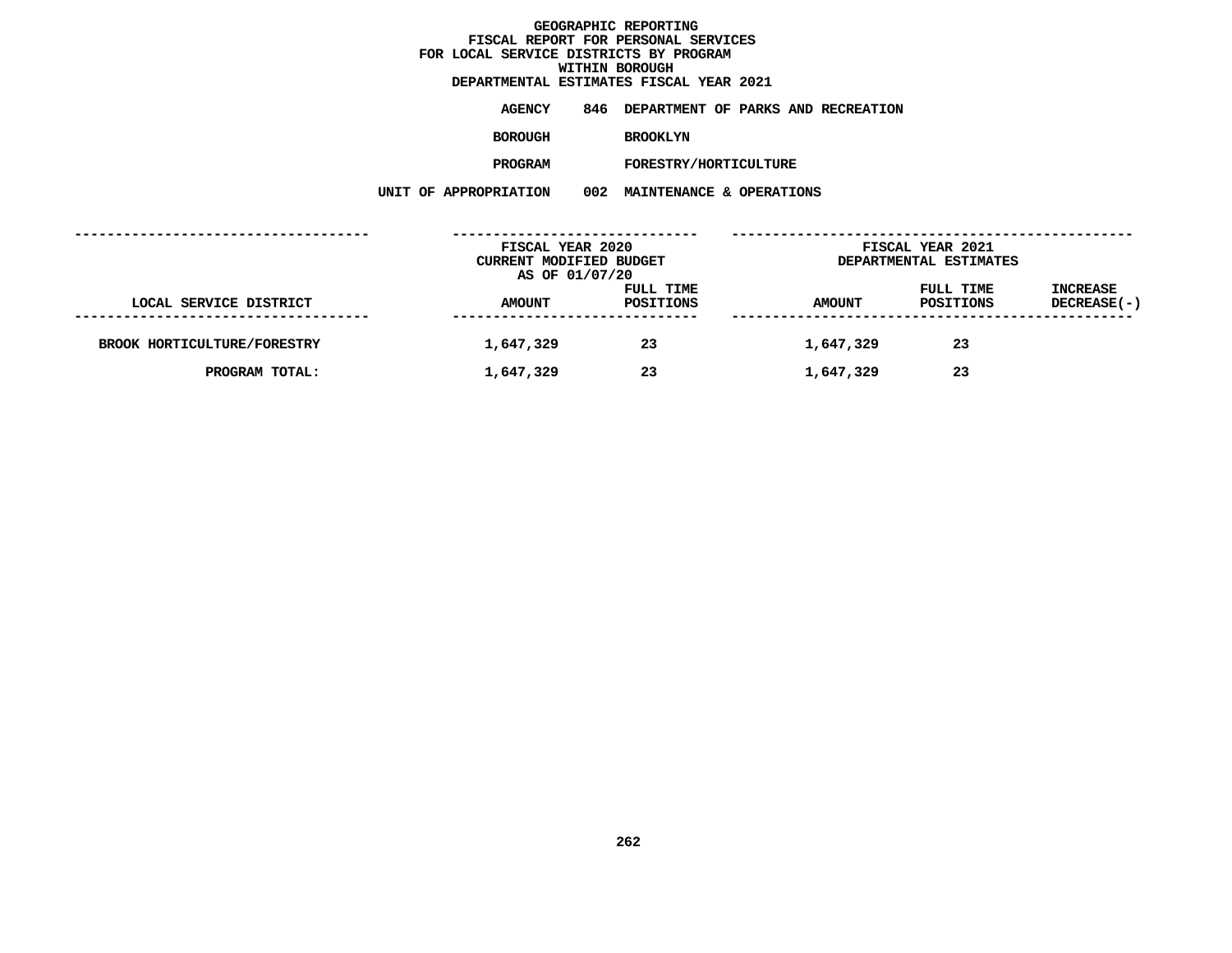**ESTIMATES FISCAL YEAR <sup>2021</sup> AGENCY <sup>846</sup> DEPARTMENT OF PARKS AND RECREATION**

**BOROUGH**

BROOKLYN<br>PARKS & PLAYGROUND MAINTENANCE **PROGRAM**

**PARKS & PLAYGROUND MAINTENANCE UNIT OF APPROPRIATION <sup>002</sup> MAINTENANCE & OPERATIONS**

|                                | FISCAL YEAR 2020<br>CURRENT MODIFIED BUDGET<br>AS OF 01/07/20 |                        | FISCAL YEAR 2021<br>DEPARTMENTAL ESTIMATES |                        |                                |
|--------------------------------|---------------------------------------------------------------|------------------------|--------------------------------------------|------------------------|--------------------------------|
| LOCAL SERVICE DISTRICT         | <b>AMOUNT</b>                                                 | FULL TIME<br>POSITIONS | <b>AMOUNT</b>                              | FULL TIME<br>POSITIONS | <b>INCREASE</b><br>DECREASE(-) |
| BKLYN. PARKS & PLAYGDS. MAINT. | 31,208,247                                                    | 345                    | 31,487,662                                 | 345                    | 279,415                        |
| PROGRAM TOTAL:                 | 31,208,247                                                    | 345                    | 31,487,662                                 | 345                    | 279,415                        |
|                                |                                                               |                        |                                            |                        |                                |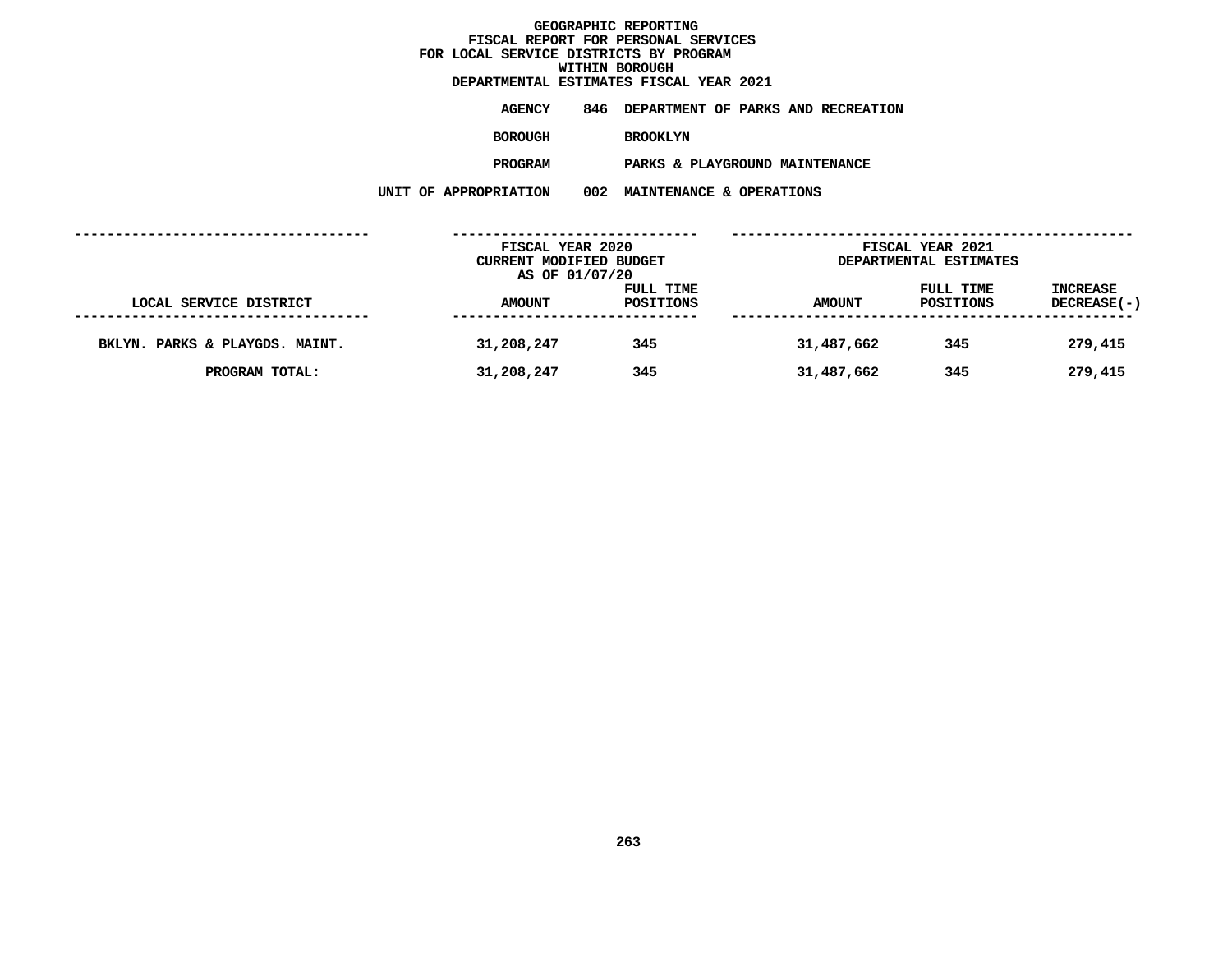**ESTIMATES FISCAL YEAR <sup>2021</sup> AGENCY <sup>846</sup> DEPARTMENT OF PARKS AND RECREATION**

**BOROUGH**

BROOKLYN<br>RECREATION SERVICES

**PROGRAM**

**RECREATION SERVICES UNIT OF APPROPRIATION <sup>004</sup> RECREATION SERVICES**

|                               | FISCAL YEAR 2020<br>CURRENT MODIFIED BUDGET |           |               | FISCAL YEAR 2021<br>DEPARTMENTAL ESTIMATES |                 |  |
|-------------------------------|---------------------------------------------|-----------|---------------|--------------------------------------------|-----------------|--|
|                               | AS OF 01/07/20                              |           |               |                                            |                 |  |
|                               |                                             | FULL TIME |               | FULL TIME                                  | <b>INCREASE</b> |  |
| LOCAL SERVICE DISTRICT        | <b>AMOUNT</b>                               | POSITIONS | <b>AMOUNT</b> | POSITIONS                                  | DECREASE(-)     |  |
|                               |                                             |           |               |                                            |                 |  |
| BROOKLYN BORO-WIDE RECREATION | 4,332,013                                   | 64        | 4,386,177     | 64                                         | 54,164          |  |
| PROGRAM TOTAL:                | 4,332,013                                   | 64        | 4,386,177     | 64                                         | 54,164          |  |
|                               |                                             |           |               |                                            |                 |  |
|                               |                                             |           |               |                                            |                 |  |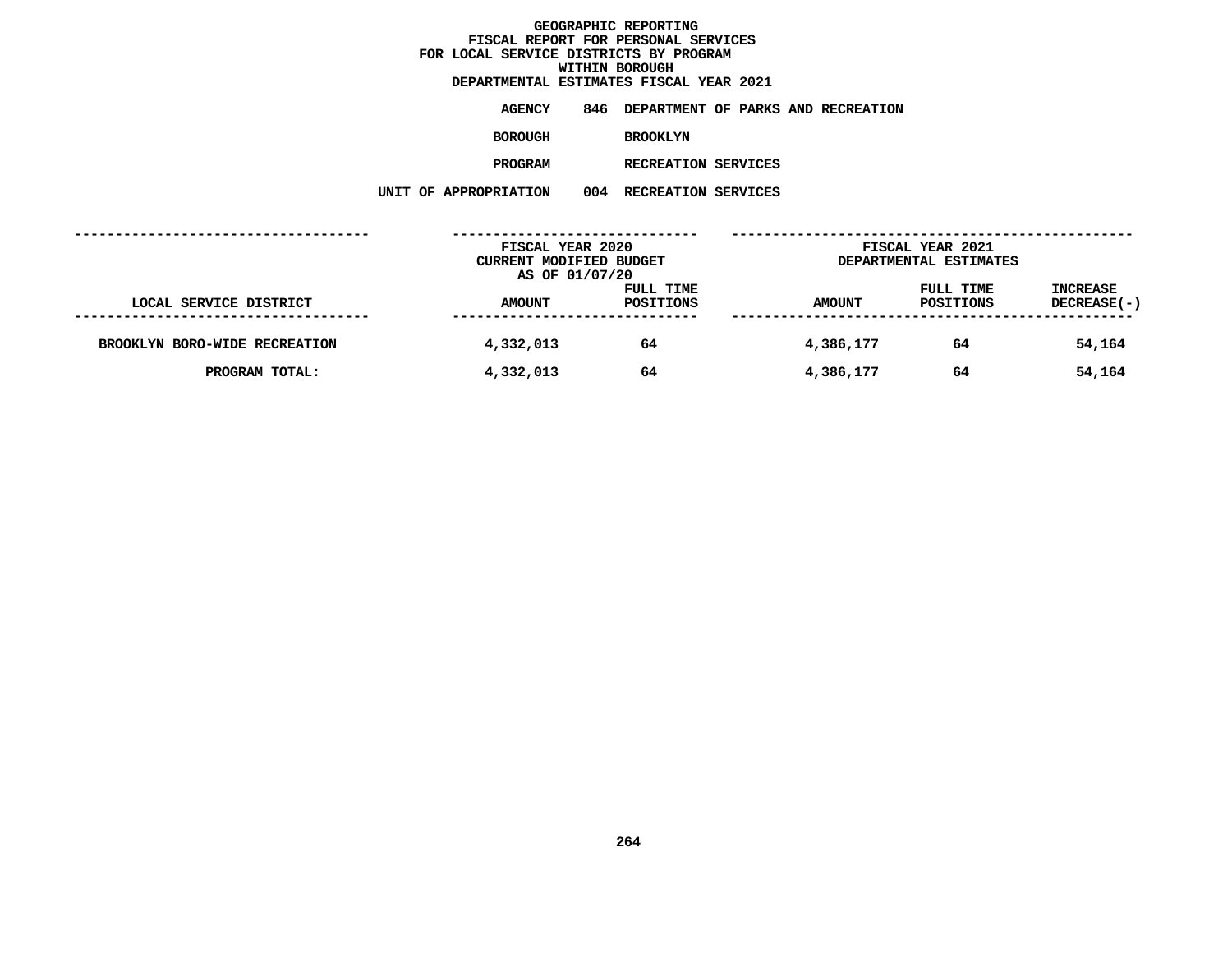**ESTIMATES FISCAL YEAR <sup>2021</sup> AGENCY <sup>846</sup> DEPARTMENT OF PARKS AND RECREATION**

**BOROUGH**

BROOKLYN<br>VEHICLE REPAIR SHOPS **PROGRAM**

**VEHICLE REPAIR SHOPS UNIT OF APPROPRIATION <sup>002</sup> MAINTENANCE & OPERATIONS**

|                              |                                  | FISCAL YEAR 2020<br><b>CURRENT MODIFIED BUDGET</b><br>AS OF 01/07/20 |               | FISCAL YEAR 2021<br>DEPARTMENTAL ESTIMATES |                         |  |
|------------------------------|----------------------------------|----------------------------------------------------------------------|---------------|--------------------------------------------|-------------------------|--|
| LOCAL SERVICE DISTRICT       | <b>AMOUNT</b><br>--------------- | FULL TIME<br>POSITIONS                                               | <b>AMOUNT</b> | FULL TIME<br>POSITIONS                     | INCREASE<br>DECREASE(-) |  |
| BROOK VEHICLE REPAIR SHOP/TS |                                  |                                                                      |               |                                            |                         |  |
| PROGRAM TOTAL:               |                                  |                                                                      |               |                                            |                         |  |
| SUB BOROUGH TOTAL:           | 41,225,331                       | 480                                                                  | 41,558,910    | 480                                        | 333,579                 |  |
| BOROUGH TOTAL:               | 41,225,331                       | 480                                                                  | 41,558,910    | 480                                        | 333,579                 |  |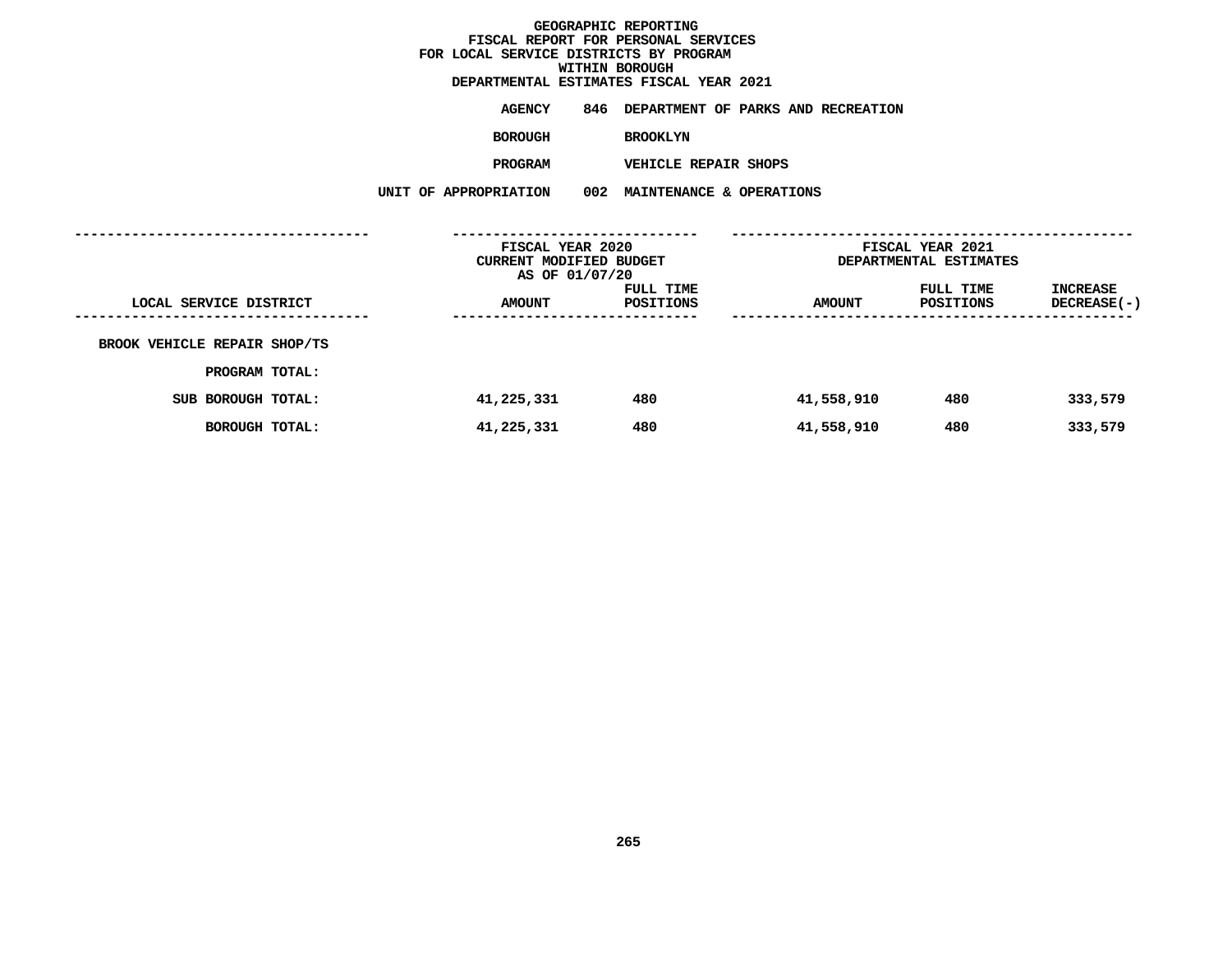**DEPARTMENTAL**

**ESTIMATES FISCAL YEAR <sup>2021</sup> AGENCY <sup>846</sup> DEPARTMENT OF PARKS AND RECREATION**

**BOROUGH**

 **MANHATTAN PROGRAM**

**FACILITY REPAIR SHOPS UNIT OF APPROPRIATION <sup>002</sup> MAINTENANCE & OPERATIONS**

|                              | FISCAL YEAR 2020<br>CURRENT MODIFIED BUDGET<br>AS OF 01/07/20 |           |               | FISCAL YEAR 2021<br>DEPARTMENTAL ESTIMATES |                 |  |
|------------------------------|---------------------------------------------------------------|-----------|---------------|--------------------------------------------|-----------------|--|
|                              |                                                               |           |               |                                            |                 |  |
|                              |                                                               | FULL TIME |               | FULL TIME                                  | <b>INCREASE</b> |  |
| LOCAL SERVICE DISTRICT       | <b>AMOUNT</b>                                                 | POSITIONS | <b>AMOUNT</b> | POSITIONS                                  | DECREASE(-)     |  |
|                              |                                                               |           |               |                                            |                 |  |
| MANH FACILITY REPAIR SHOP/TS | 3,136,115                                                     | 36        | 3,136,115     | 36                                         |                 |  |
|                              |                                                               |           |               |                                            |                 |  |
| PROGRAM TOTAL:               | 3,136,115                                                     | 36        | 3,136,115     | 36                                         |                 |  |
|                              |                                                               |           |               |                                            |                 |  |
|                              |                                                               |           |               |                                            |                 |  |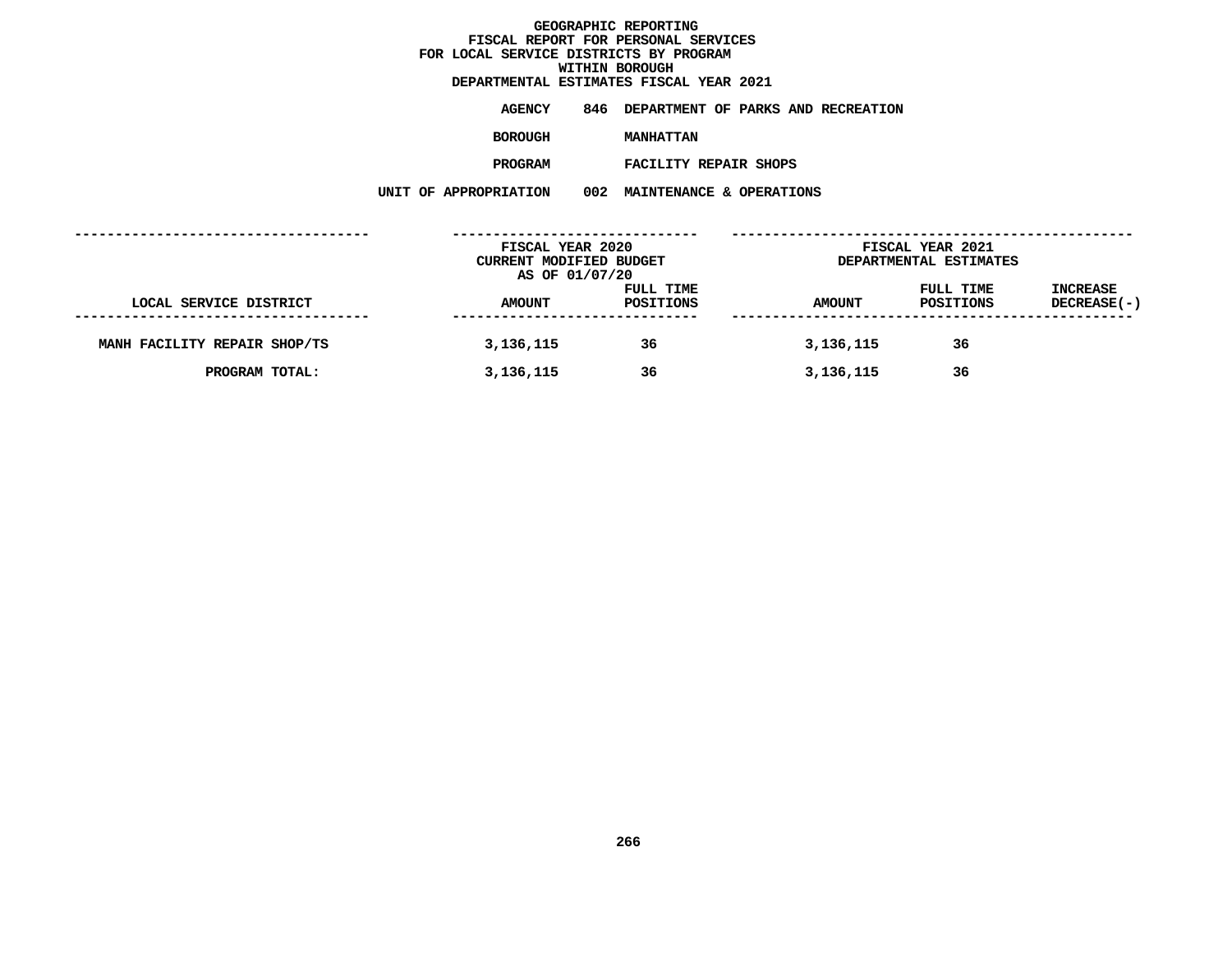**DEPARTMENTAL**

**ESTIMATES FISCAL YEAR <sup>2021</sup> AGENCY <sup>846</sup> DEPARTMENT OF PARKS AND RECREATION**

**BOROUGH**

MANHATTAN<br>FORESTRY/HORTICULTURE **PROGRAM**

**FORESTRY/HORTICULTURE UNIT OF APPROPRIATION <sup>002</sup> MAINTENANCE & OPERATIONS**

|                            | FISCAL YEAR 2020<br>CURRENT MODIFIED BUDGET<br>AS OF 01/07/20 |                        | FISCAL YEAR 2021<br>DEPARTMENTAL ESTIMATES |                        |                                |
|----------------------------|---------------------------------------------------------------|------------------------|--------------------------------------------|------------------------|--------------------------------|
| LOCAL SERVICE DISTRICT     | <b>AMOUNT</b>                                                 | FULL TIME<br>POSITIONS | <b>AMOUNT</b>                              | FULL TIME<br>POSITIONS | <b>INCREASE</b><br>DECREASE(-) |
| MANH HORTICULTURE/FORESTRY | 984,295                                                       | 15                     | 984,295                                    | 15                     |                                |
| PROGRAM TOTAL:             | 984,295                                                       | 15                     | 984,295                                    | 15                     |                                |
|                            |                                                               |                        |                                            |                        |                                |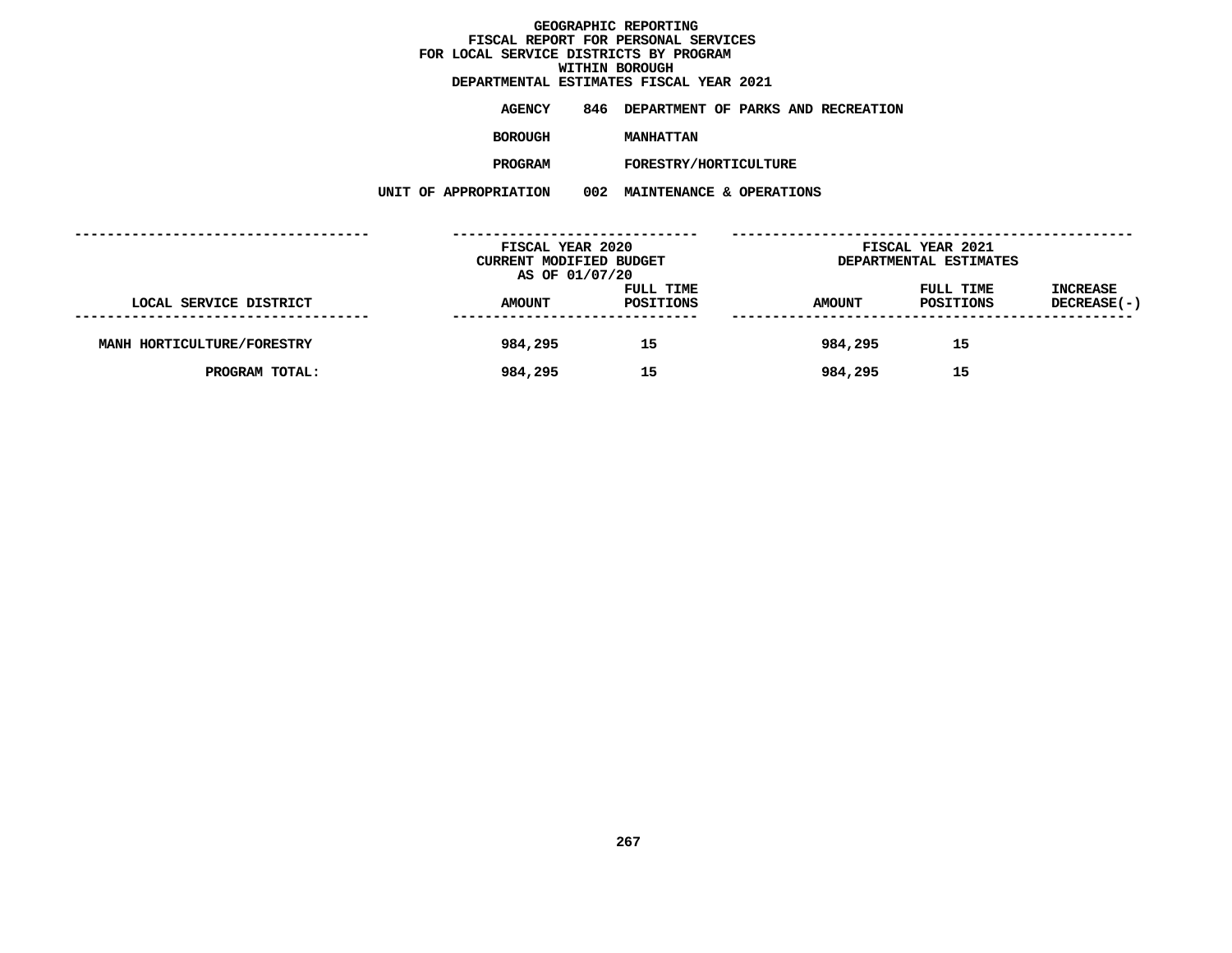**ESTIMATES FISCAL YEAR <sup>2021</sup> AGENCY <sup>846</sup> DEPARTMENT OF PARKS AND RECREATION**

**BOROUGH**

**MANHATTAN<br>PARKS & PLAYGROUND MAINTENANCE PROGRAM**

**PARKS & PLAYGROUND MAINTENANCE UNIT OF APPROPRIATION <sup>002</sup> MAINTENANCE & OPERATIONS**

|                                                             | FISCAL YEAR 2020<br>CURRENT MODIFIED BUDGET |           |               | FISCAL YEAR 2021<br>DEPARTMENTAL ESTIMATES |             |  |
|-------------------------------------------------------------|---------------------------------------------|-----------|---------------|--------------------------------------------|-------------|--|
|                                                             | AS OF 01/07/20                              |           |               |                                            |             |  |
|                                                             |                                             | FULL TIME |               | FULL TIME                                  | INCREASE    |  |
| LOCAL SERVICE DISTRICT<br>----------------                  | <b>AMOUNT</b>                               | POSITIONS | <b>AMOUNT</b> | POSITIONS                                  | DECREASE(-) |  |
| MN 8 PARKS & PLAYGDS MAINT<br>MANH. PARKS & PLAYGDS. MAINT. | 30,332,955                                  | 347       | 30,908,932    | 347                                        | 575,977     |  |
| PROGRAM TOTAL:                                              | 30,332,955                                  | 347       | 30,908,932    | 347                                        | 575,977     |  |
|                                                             |                                             |           |               |                                            |             |  |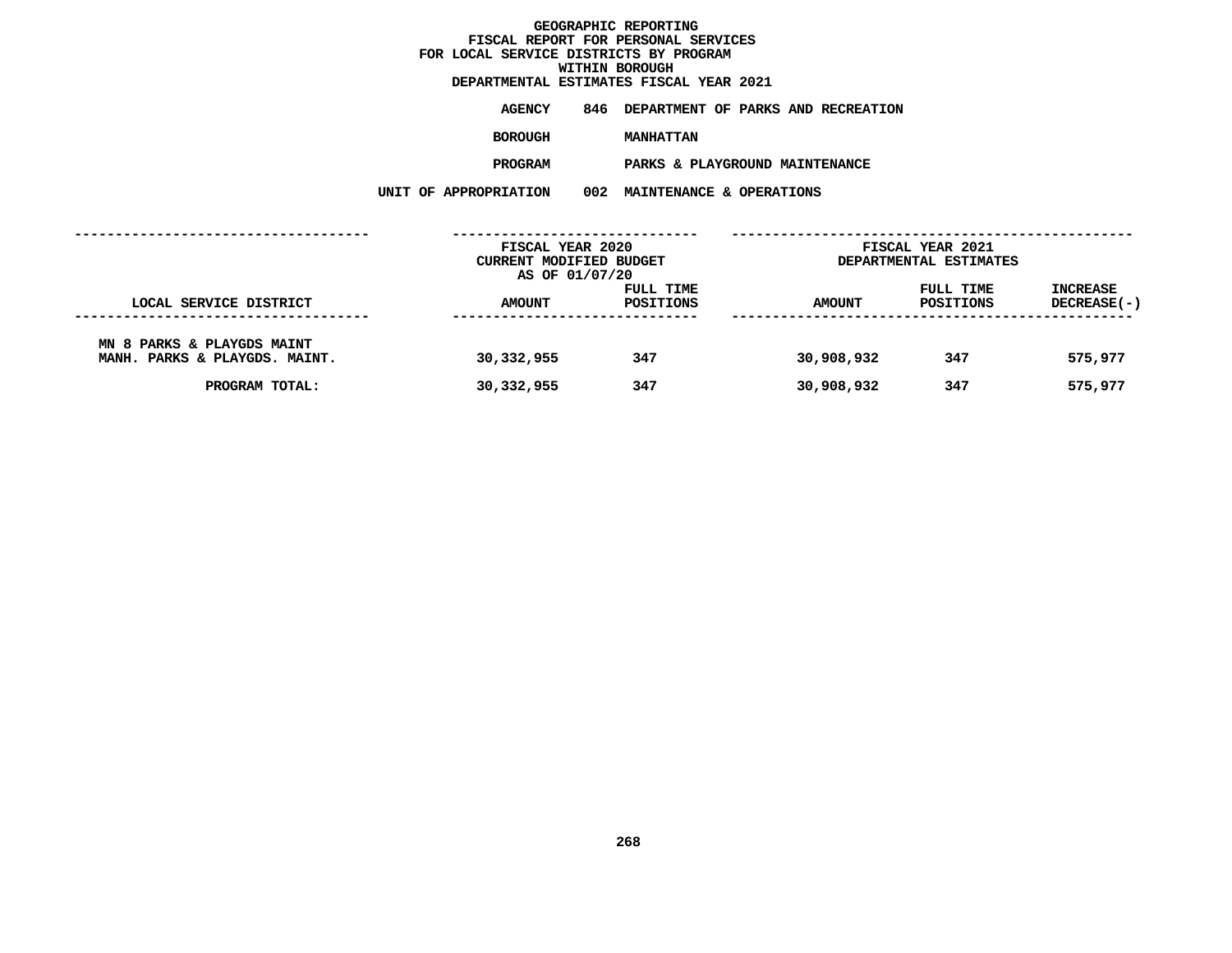**ESTIMATES FISCAL YEAR <sup>2021</sup> AGENCY <sup>846</sup> DEPARTMENT OF PARKS AND RECREATION**

**BOROUGH**

 **MANHATTAN PROGRAM**

**RECREATION SERVICES UNIT OF APPROPRIATION <sup>004</sup> RECREATION SERVICES**

|                                | FISCAL YEAR 2020<br>CURRENT MODIFIED BUDGET<br>AS OF 01/07/20 |                        | FISCAL YEAR 2021<br>DEPARTMENTAL ESTIMATES |                        |                                |
|--------------------------------|---------------------------------------------------------------|------------------------|--------------------------------------------|------------------------|--------------------------------|
| LOCAL SERVICE DISTRICT         | <b>AMOUNT</b>                                                 | FULL TIME<br>POSITIONS | <b>AMOUNT</b>                              | FULL TIME<br>POSITIONS | <b>INCREASE</b><br>DECREASE(-) |
| MANHATTAN BORO-WIDE RECREATION | 7,525,263                                                     | 92                     | 7,598,159                                  | 92                     | 72,896                         |
| PROGRAM TOTAL:                 | 7,525,263                                                     | 92                     | 7,598,159                                  | 92                     | 72,896                         |
| SUB BOROUGH TOTAL:             | 41,978,628                                                    | 490                    | 42,627,501                                 | 490                    | 648,873                        |
| <b>BOROUGH TOTAL:</b>          | 41,978,628                                                    | 490                    | 42,627,501                                 | 490                    | 648,873                        |
|                                |                                                               |                        |                                            |                        |                                |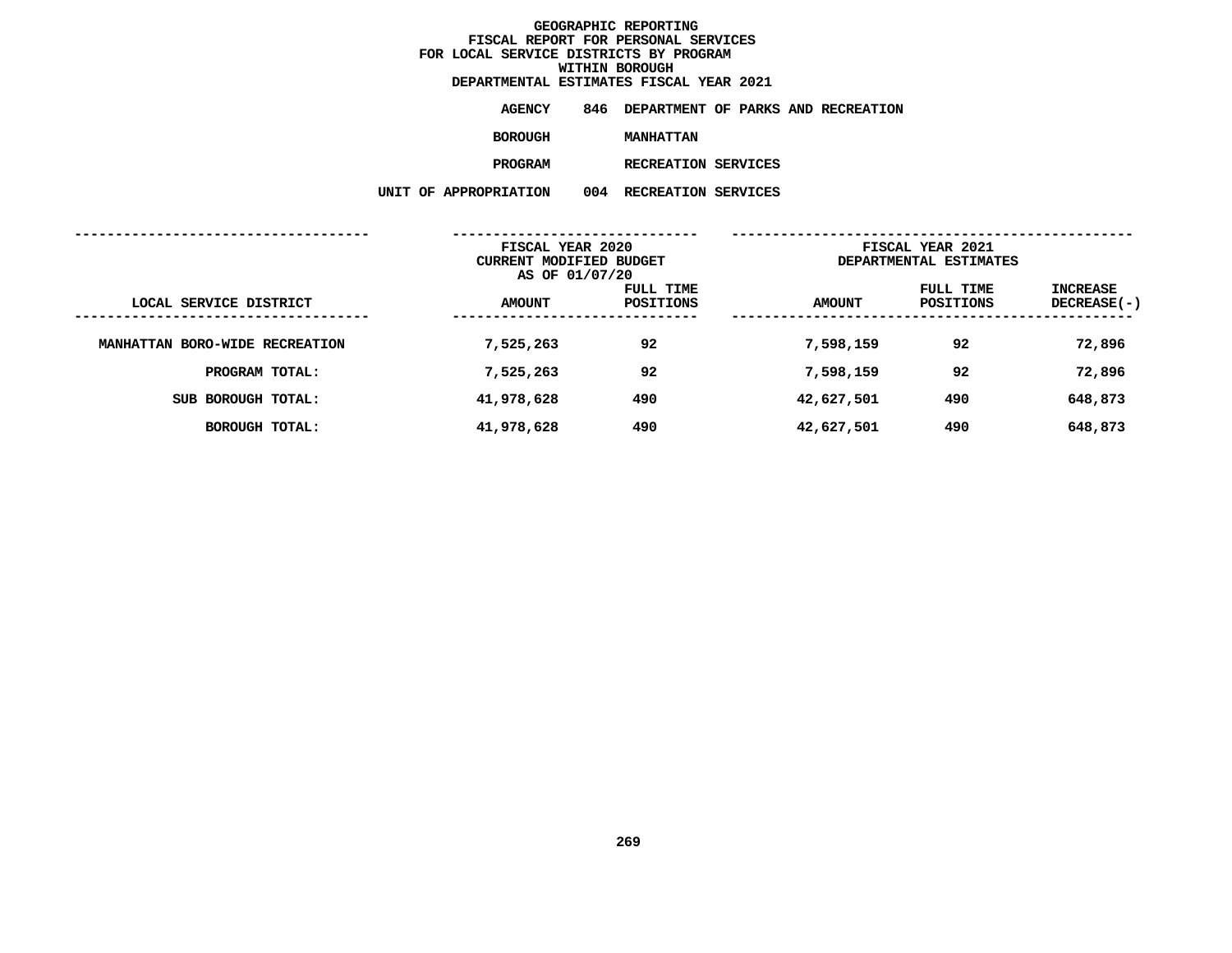**ESTIMATES FISCAL YEAR <sup>2021</sup> AGENCY <sup>846</sup> DEPARTMENT OF PARKS AND RECREATION**

**BOROUGH**

QUEENS<br>FACILITY REPAIR SHOPS **PROGRAM**

**FACILITY REPAIR SHOPS UNIT OF APPROPRIATION <sup>002</sup> MAINTENANCE & OPERATIONS**

|                                | FISCAL YEAR 2020        |           |               | FISCAL YEAR 2021       |             |  |
|--------------------------------|-------------------------|-----------|---------------|------------------------|-------------|--|
|                                | CURRENT MODIFIED BUDGET |           |               | DEPARTMENTAL ESTIMATES |             |  |
|                                | AS OF 01/07/20          |           |               |                        |             |  |
|                                |                         | FULL TIME |               | FULL TIME              | INCREASE    |  |
| LOCAL SERVICE DISTRICT         | <b>AMOUNT</b>           | POSITIONS | <b>AMOUNT</b> | POSITIONS              | DECREASE(-) |  |
|                                |                         |           |               |                        |             |  |
| QUEENS FACILITY REPAIR SHOP/TS | 3,222,692               | 36        | 3,222,692     | 36                     |             |  |
|                                |                         |           |               |                        |             |  |
| PROGRAM TOTAL:                 | 3,222,692               | 36        | 3,222,692     | 36                     |             |  |
|                                |                         |           |               |                        |             |  |
|                                |                         |           |               |                        |             |  |
|                                |                         |           |               |                        |             |  |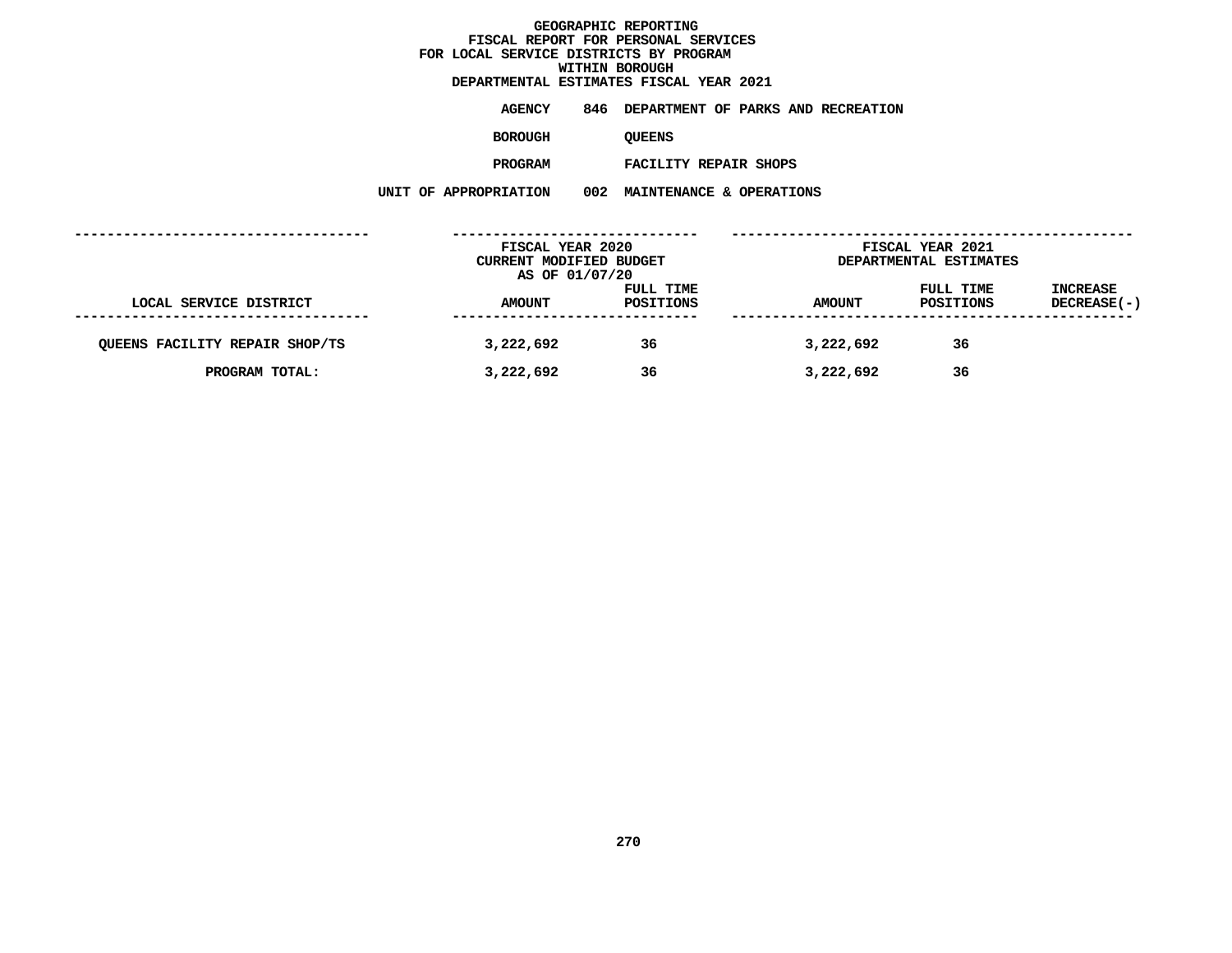**ESTIMATES FISCAL YEAR <sup>2021</sup> AGENCY <sup>846</sup> DEPARTMENT OF PARKS AND RECREATION**

**BOROUGH**

QUEENS<br>FORESTRY/HORTICULTURE **PROGRAM**

**FORESTRY/HORTICULTURE UNIT OF APPROPRIATION <sup>002</sup> MAINTENANCE & OPERATIONS**

|                                     | FISCAL YEAR 2020<br>CURRENT MODIFIED BUDGET<br>AS OF 01/07/20 |           |               | FISCAL YEAR 2021       |             |  |
|-------------------------------------|---------------------------------------------------------------|-----------|---------------|------------------------|-------------|--|
|                                     |                                                               |           |               | DEPARTMENTAL ESTIMATES |             |  |
|                                     |                                                               | FULL TIME |               | FULL TIME              | INCREASE    |  |
| LOCAL SERVICE DISTRICT              | <b>AMOUNT</b>                                                 | POSITIONS | <b>AMOUNT</b> | POSITIONS              | DECREASE(-) |  |
|                                     |                                                               |           |               |                        |             |  |
| <b>QUEENS HORTICULTURE/FORESTRY</b> | 3,446,475                                                     | 50        | 3,446,565     | 50                     | 90          |  |
| PROGRAM TOTAL:                      | 3,446,475                                                     | 50        | 3,446,565     | 50                     | 90          |  |
|                                     |                                                               |           |               |                        |             |  |
|                                     |                                                               |           |               |                        |             |  |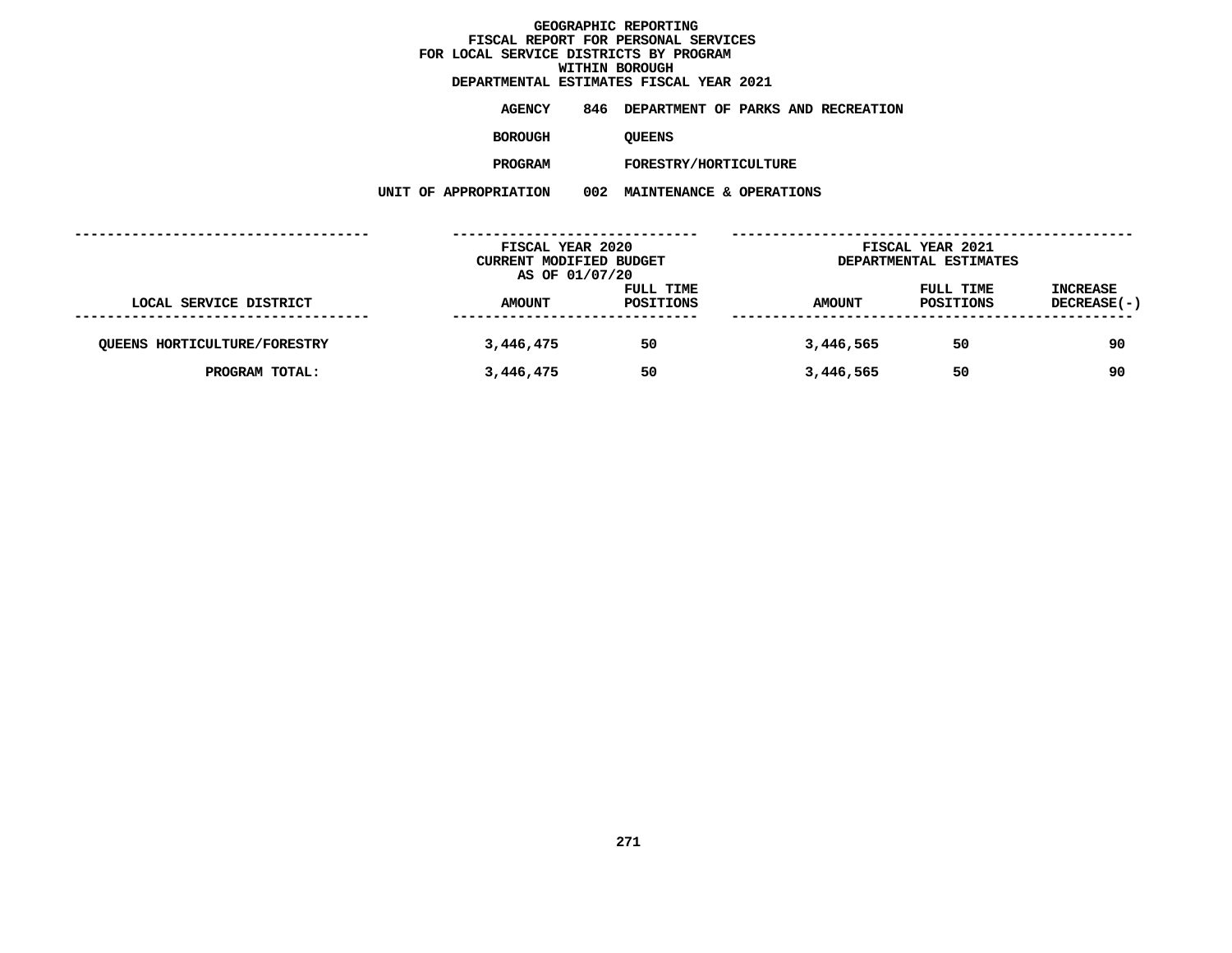**ESTIMATES FISCAL YEAR <sup>2021</sup> AGENCY <sup>846</sup> DEPARTMENT OF PARKS AND RECREATION**

**BOROUGH**

QUEENS<br>PARKS & PLAYGROUND MAINTENANCE **PROGRAM**

**PARKS & PLAYGROUND MAINTENANCE UNIT OF APPROPRIATION <sup>002</sup> MAINTENANCE & OPERATIONS**

|                                | FISCAL YEAR 2020<br>CURRENT MODIFIED BUDGET |                        |               | FISCAL YEAR 2021<br>DEPARTMENTAL ESTIMATES |                                       |  |
|--------------------------------|---------------------------------------------|------------------------|---------------|--------------------------------------------|---------------------------------------|--|
| LOCAL SERVICE DISTRICT         | AS OF 01/07/20<br><b>AMOUNT</b>             | FULL TIME<br>POSITIONS | <b>AMOUNT</b> | FULL TIME<br>POSITIONS                     | <b>INCREASE</b><br><b>DECREASE(-)</b> |  |
| QUEENS PARKS & PLAYGDS. MAINT. | 32,132,683                                  | 312                    | 32,445,735    | 312                                        | 313,052                               |  |
| PROGRAM TOTAL:                 | 32,132,683                                  | 312                    | 32,445,735    | 312                                        | 313,052                               |  |
|                                |                                             |                        |               |                                            |                                       |  |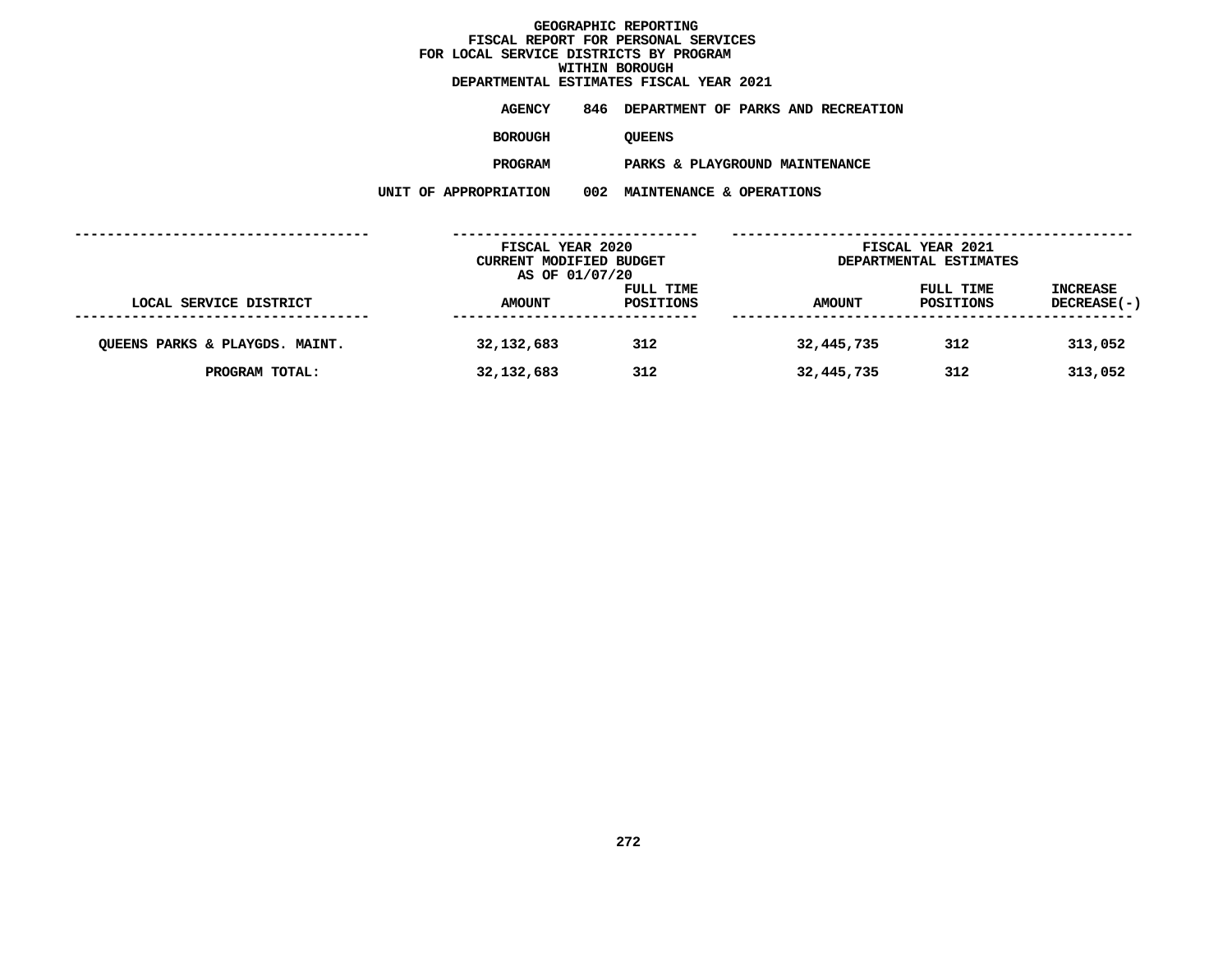**ESTIMATES FISCAL YEAR <sup>2021</sup> AGENCY <sup>846</sup> DEPARTMENT OF PARKS AND RECREATION**

**BOROUGH**

QUEENS<br>RECREATION SERVICES **PROGRAM**

**RECREATION SERVICES UNIT OF APPROPRIATION <sup>004</sup> RECREATION SERVICES**

|                                    | FISCAL YEAR 2020<br>CURRENT MODIFIED BUDGET<br>AS OF 01/07/20 |                        | FISCAL YEAR 2021<br>DEPARTMENTAL ESTIMATES |                        |                         |
|------------------------------------|---------------------------------------------------------------|------------------------|--------------------------------------------|------------------------|-------------------------|
| LOCAL SERVICE DISTRICT             | <b>AMOUNT</b>                                                 | FULL TIME<br>POSITIONS | <b>AMOUNT</b>                              | FULL TIME<br>POSITIONS | INCREASE<br>DECREASE(-) |
| <b>QUEENS BORO-WIDE RECREATION</b> | 4,272,585                                                     | 47                     | 4,312,666                                  | 47                     | 40,081                  |
| PROGRAM TOTAL:                     | 4,272,585                                                     | 47                     | 4,312,666                                  | 47                     | 40,081                  |
|                                    |                                                               |                        |                                            |                        |                         |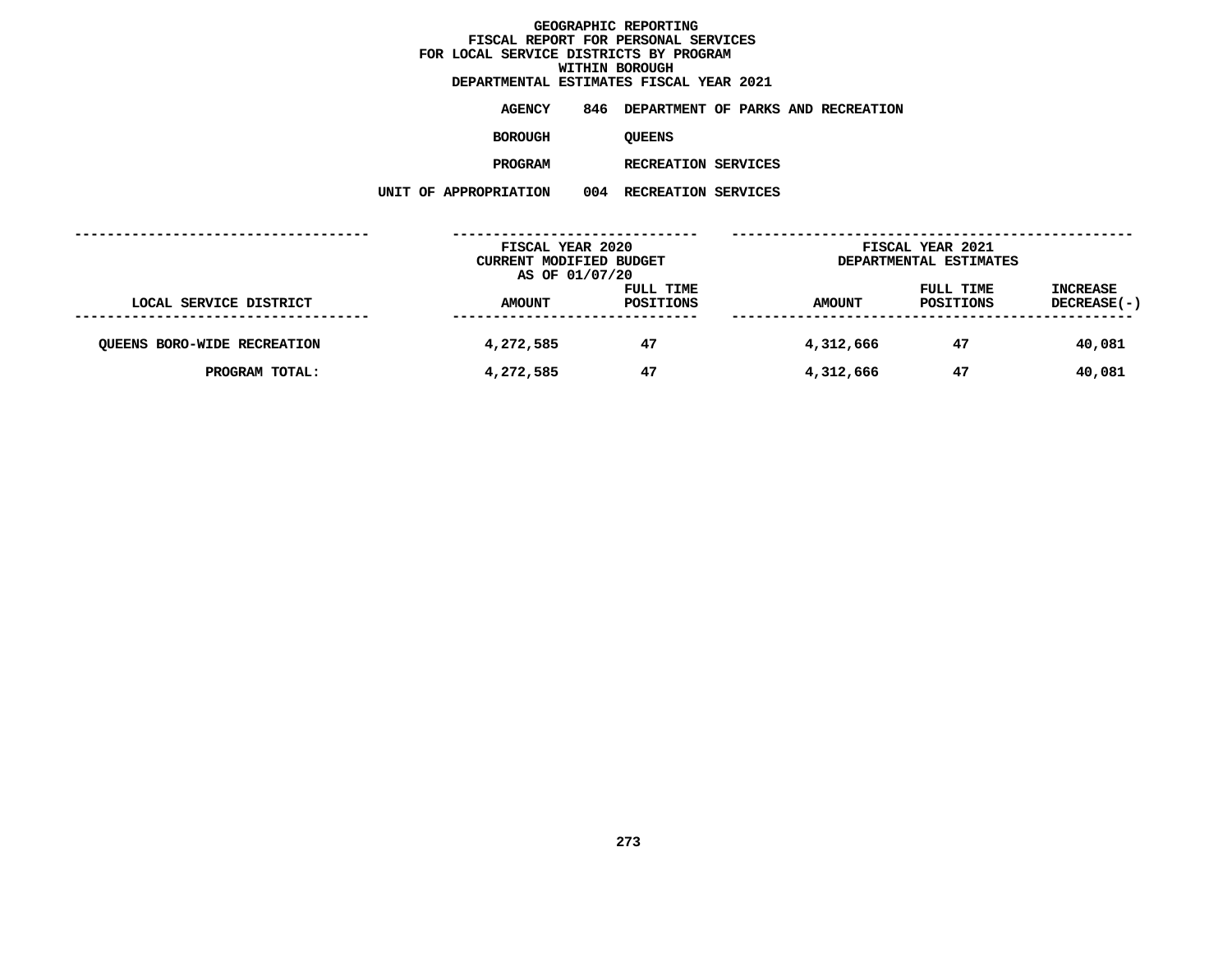**ESTIMATES FISCAL YEAR <sup>2021</sup> AGENCY <sup>846</sup> DEPARTMENT OF PARKS AND RECREATION**

**BOROUGH**

QUEENS<br>VEHICLE REPAIR SHOPS **PROGRAM**

**VEHICLE REPAIR SHOPS UNIT OF APPROPRIATION <sup>002</sup> MAINTENANCE & OPERATIONS**

|                               | FISCAL YEAR 2020<br>CURRENT MODIFIED BUDGET |                        | FISCAL YEAR 2021<br>DEPARTMENTAL ESTIMATES |                        |                           |
|-------------------------------|---------------------------------------------|------------------------|--------------------------------------------|------------------------|---------------------------|
| LOCAL SERVICE DISTRICT        | AS OF 01/07/20<br><b>AMOUNT</b>             | FULL TIME<br>POSITIONS | <b>AMOUNT</b>                              | FULL TIME<br>POSITIONS | INCREASE<br>$DECREASE(-)$ |
| QUEENS VEHICLE REPAIR SHOP/TS | 975,291                                     | 12                     | 975,291                                    | 12                     |                           |
| PROGRAM TOTAL:                | 975,291                                     | 12                     | 975,291                                    | 12                     |                           |
| SUB BOROUGH TOTAL:            | 44,049,726                                  | 457                    | 44,402,949                                 | 457                    | 353,223                   |
| BOROUGH TOTAL:                | 44,049,726                                  | 457                    | 44,402,949                                 | 457                    | 353,223                   |
|                               |                                             |                        |                                            |                        |                           |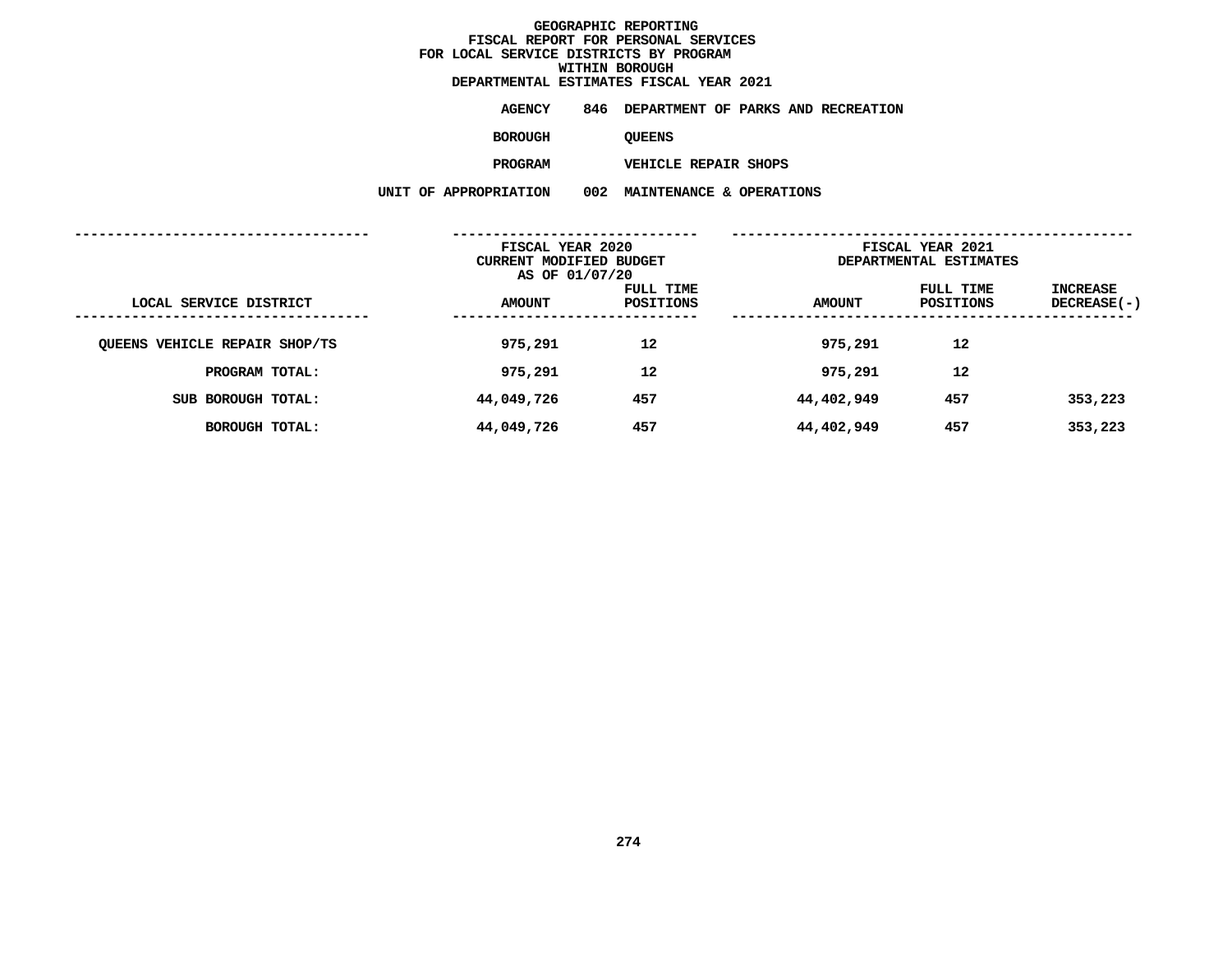**ESTIMATES FISCAL YEAR <sup>2021</sup> AGENCY <sup>846</sup> DEPARTMENT OF PARKS AND RECREATION**

**BOROUGH**

 **STATEN ISLAND PROGRAM**

**FACILITY REPAIR SHOPS UNIT OF APPROPRIATION <sup>002</sup> MAINTENANCE & OPERATIONS**

|                            | FISCAL YEAR 2020<br>CURRENT MODIFIED BUDGET<br>AS OF 01/07/20 |                        | FISCAL YEAR 2021<br>DEPARTMENTAL ESTIMATES |                        |                                |
|----------------------------|---------------------------------------------------------------|------------------------|--------------------------------------------|------------------------|--------------------------------|
| LOCAL SERVICE DISTRICT     | <b>AMOUNT</b>                                                 | FULL TIME<br>POSITIONS | <b>AMOUNT</b>                              | FULL TIME<br>POSITIONS | <b>INCREASE</b><br>DECREASE(-) |
| ST ISLD FAC REPAIR SHOP/TS | 2,039,885                                                     | 22                     | 2,039,885                                  | 22                     |                                |
| PROGRAM TOTAL:             | 2,039,885                                                     | 22                     | 2,039,885                                  | 22                     |                                |
|                            |                                                               |                        |                                            |                        |                                |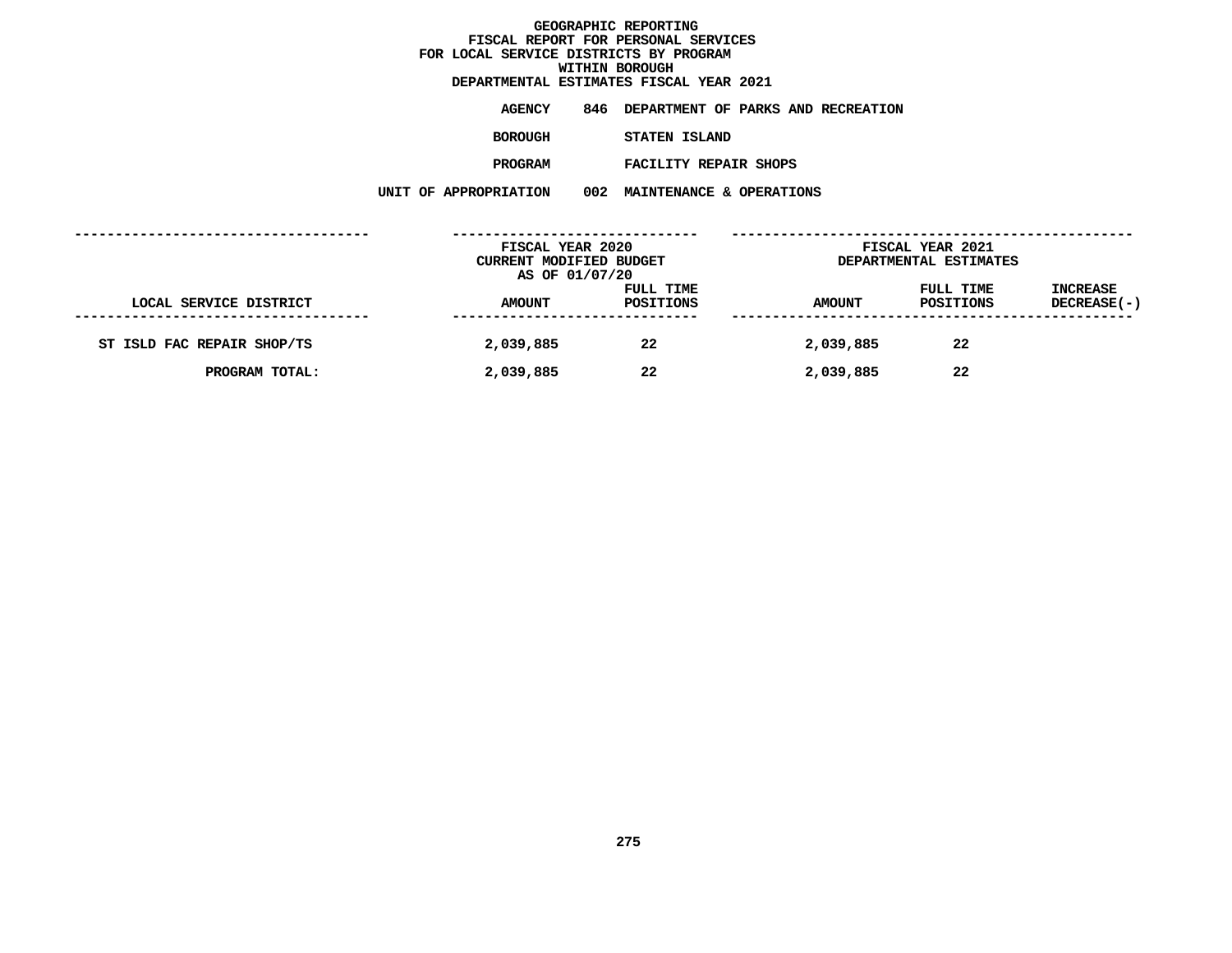**ESTIMATES FISCAL YEAR <sup>2021</sup> AGENCY <sup>846</sup> DEPARTMENT OF PARKS AND RECREATION**

**BOROUGH**

 **STATEN ISLAND PROGRAM**

**FORESTRY/HORTICULTURE UNIT OF APPROPRIATION <sup>002</sup> MAINTENANCE & OPERATIONS**

|                              | FISCAL YEAR 2020<br>CURRENT MODIFIED BUDGET<br>AS OF 01/07/20 |                        | <b>FISCAL YEAR 2021</b><br>DEPARTMENTAL ESTIMATES |                        |                                |
|------------------------------|---------------------------------------------------------------|------------------------|---------------------------------------------------|------------------------|--------------------------------|
| LOCAL SERVICE DISTRICT       | <b>AMOUNT</b>                                                 | FULL TIME<br>POSITIONS | <b>AMOUNT</b>                                     | FULL TIME<br>POSITIONS | <b>INCREASE</b><br>DECREASE(-) |
| ST ISL HORTICULTURE/FORESTRY | 1,534,631                                                     | 22                     | 1,534,631                                         | 22                     |                                |
| PROGRAM TOTAL:               | 1,534,631                                                     | 22                     | 1,534,631                                         | 22                     |                                |
|                              |                                                               |                        |                                                   |                        |                                |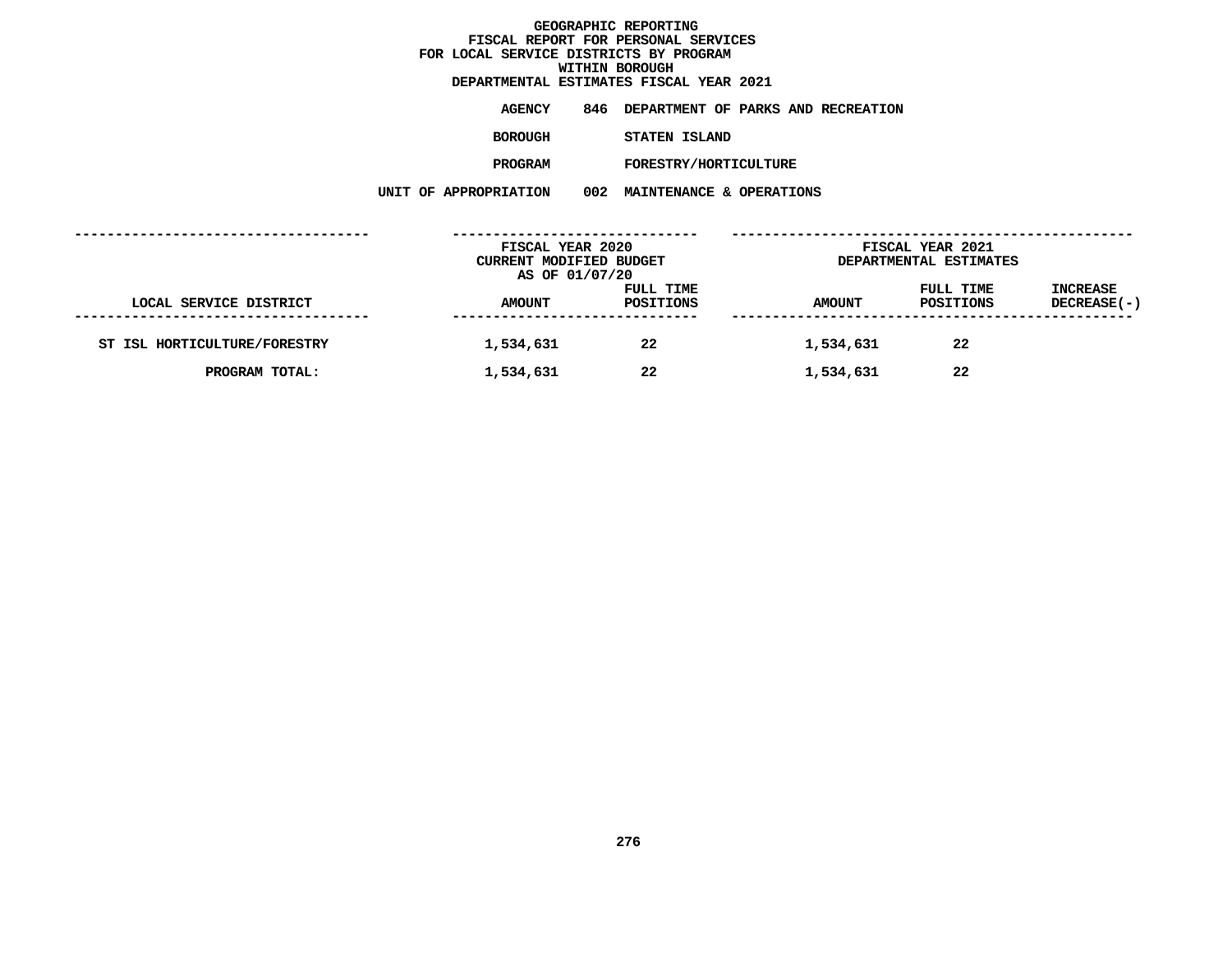**DEPARTMENTAL**

**ESTIMATES FISCAL YEAR <sup>2021</sup> AGENCY <sup>846</sup> DEPARTMENT OF PARKS AND RECREATION**

**BOROUGH**

 **STATEN ISLAND PROGRAM**

**PARKS & PLAYGROUND MAINTENANCE UNIT OF APPROPRIATION <sup>002</sup> MAINTENANCE & OPERATIONS**

|                               | FISCAL YEAR 2020<br>CURRENT MODIFIED BUDGET<br>AS OF 01/07/20 |                        | FISCAL YEAR 2021<br>DEPARTMENTAL ESTIMATES |                               |                                |
|-------------------------------|---------------------------------------------------------------|------------------------|--------------------------------------------|-------------------------------|--------------------------------|
| LOCAL SERVICE DISTRICT        | <b>AMOUNT</b>                                                 | FULL TIME<br>POSITIONS | <b>AMOUNT</b>                              | FULL TIME<br><b>POSITIONS</b> | <b>INCREASE</b><br>DECREASE(-) |
| S. I. PARKS & PLAYGDS. MAINT. | 13,243,405                                                    | 163                    | 13,368,876                                 | 163                           | 125,471                        |
| PROGRAM TOTAL:                | 13,243,405                                                    | 163                    | 13,368,876                                 | 163                           | 125,471                        |
|                               |                                                               |                        |                                            |                               |                                |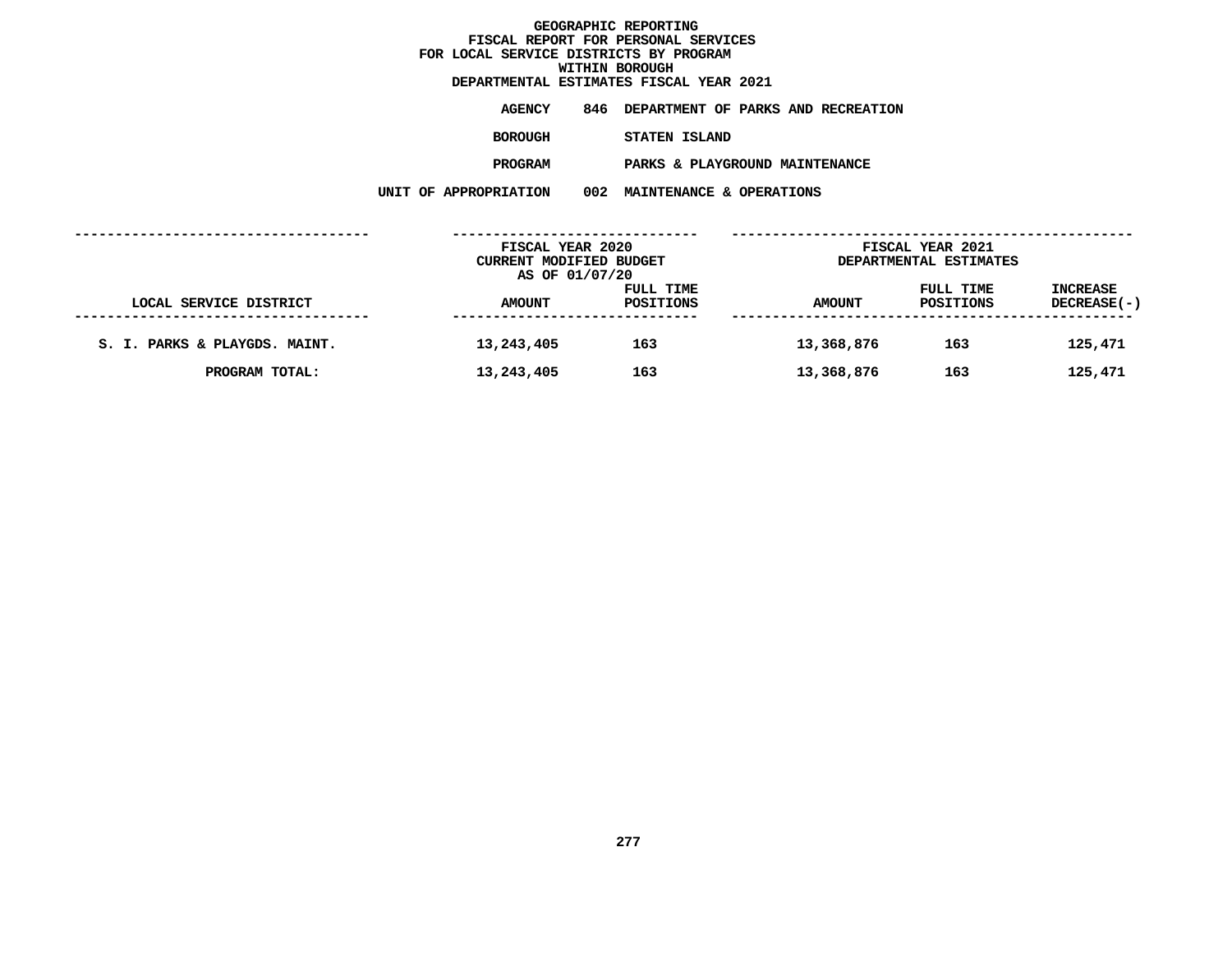**ESTIMATES FISCAL YEAR <sup>2021</sup> AGENCY <sup>846</sup> DEPARTMENT OF PARKS AND RECREATION BOROUGHSTATEN ISLAND**

**PROGRAM**

**RECREATION SERVICES UNIT OF APPROPRIATION <sup>004</sup> RECREATION SERVICES**

|                           | FISCAL YEAR 2020<br>CURRENT MODIFIED BUDGET<br>AS OF 01/07/20 |                        | <b>FISCAL YEAR 2021</b><br>DEPARTMENTAL ESTIMATES |                        |                                |
|---------------------------|---------------------------------------------------------------|------------------------|---------------------------------------------------|------------------------|--------------------------------|
| LOCAL SERVICE DISTRICT    | <b>AMOUNT</b>                                                 | FULL TIME<br>POSITIONS | <b>AMOUNT</b>                                     | FULL TIME<br>POSITIONS | <b>INCREASE</b><br>DECREASE(-) |
| S.I. BORO-WIDE RECREATION | 2,058,809                                                     | 27                     | 2,078,425                                         | 27                     | 19,616                         |
| PROGRAM TOTAL:            | 2,058,809                                                     | 27                     | 2,078,425                                         | 27                     | 19,616                         |
|                           |                                                               |                        |                                                   |                        |                                |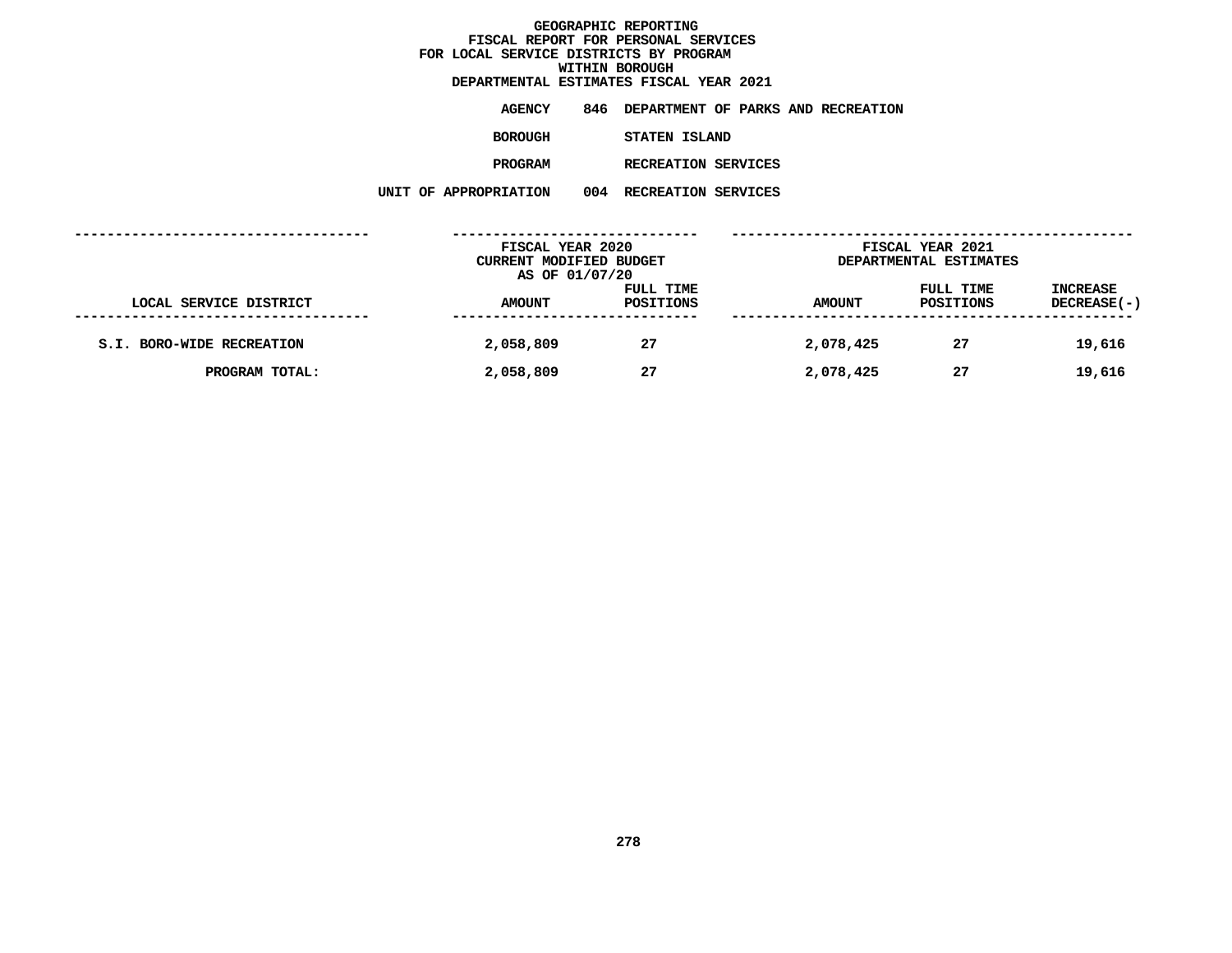**ESTIMATES FISCAL YEAR <sup>2021</sup> AGENCY <sup>846</sup> DEPARTMENT OF PARKS AND RECREATION**

**BOROUGH**

 **STATEN ISLAND PROGRAM**

**VEHICLE REPAIR SHOPS UNIT OF APPROPRIATION <sup>002</sup> MAINTENANCE & OPERATIONS**

|                                | FISCAL YEAR 2020<br><b>CURRENT MODIFIED BUDGET</b><br>AS OF 01/07/20 |                        | FISCAL YEAR 2021<br>DEPARTMENTAL ESTIMATES |                        |                         |
|--------------------------------|----------------------------------------------------------------------|------------------------|--------------------------------------------|------------------------|-------------------------|
| LOCAL SERVICE DISTRICT         | <b>AMOUNT</b>                                                        | FULL TIME<br>POSITIONS | <b>AMOUNT</b>                              | FULL TIME<br>POSITIONS | INCREASE<br>DECREASE(-) |
| ST ISLD VEHICLE REPAIR SHOP/TS | 490,879                                                              | 5                      | 490,879                                    | 5                      |                         |
| PROGRAM TOTAL:                 | 490,879                                                              | 5                      | 490,879                                    | 5                      |                         |
| SUB BOROUGH TOTAL:             | 19,367,609                                                           | 239                    | 19,512,696                                 | 239                    | 145,087                 |
| BOROUGH TOTAL:                 | 19,367,609                                                           | 239                    | 19,512,696                                 | 239                    | 145,087                 |
|                                |                                                                      |                        |                                            |                        |                         |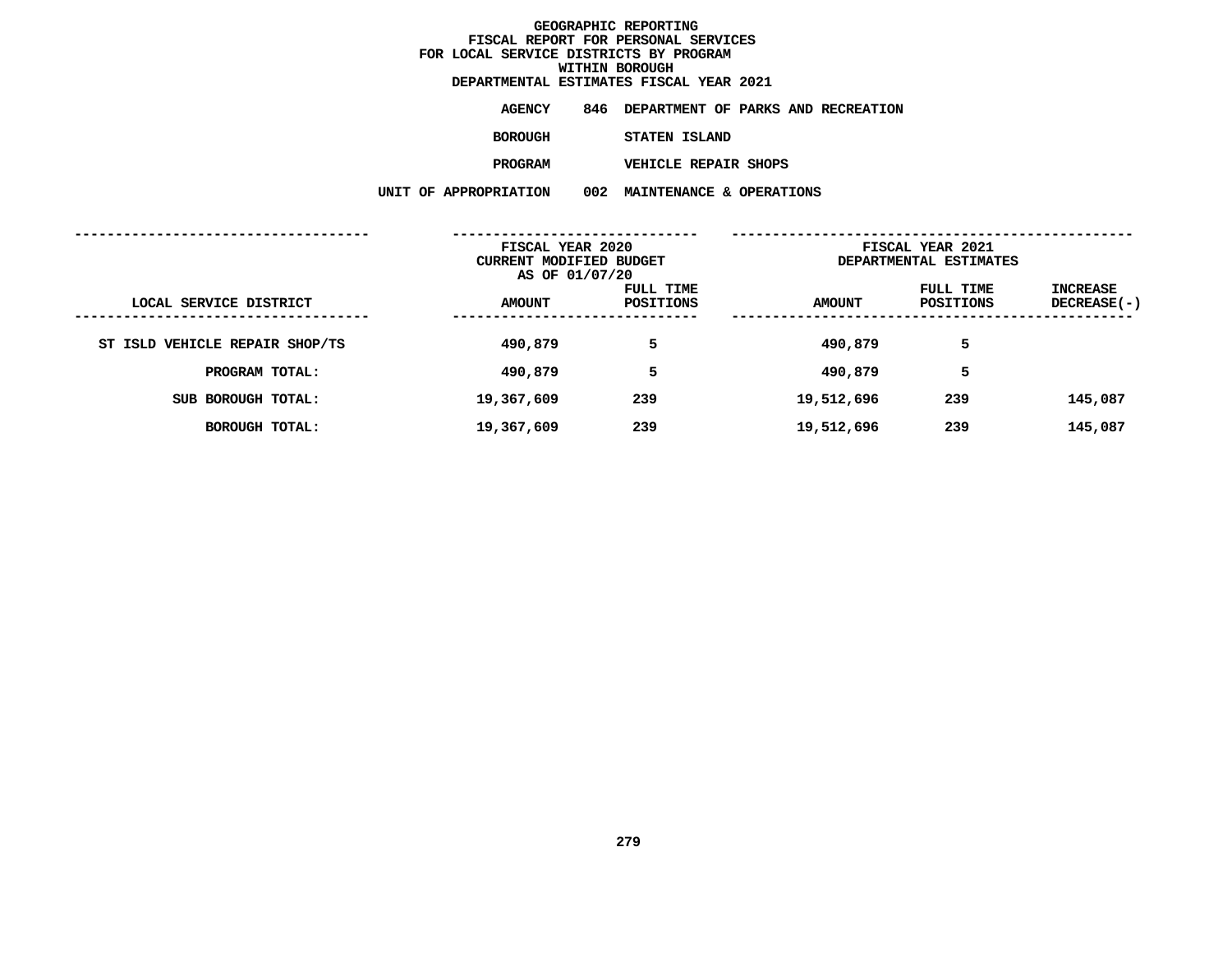#### **GEOGRAPHICC REPORTING<br>PERSONAL S<br>ICTS BY PRO FISCAL REPORT FOR PERSONAL SERVICES FOR LOCAL SERVICE DISTRICTS BY PROGRAM WITHIN**

### WITHIN BOROUGH<br>D<mark>EPARTMENTAL ESTIMATES FISC</mark>

|                                                   |               | <b>FISCAL YEAR 2020</b><br>CURRENT MODIFIED BUDGET<br>AS OF 01/07/20 |               | FISCAL YEAR 2021<br>DEPARTMENTAL ESTIMATES |                                |
|---------------------------------------------------|---------------|----------------------------------------------------------------------|---------------|--------------------------------------------|--------------------------------|
| LOCAL SERVICE DISTRICT                            | <b>AMOUNT</b> | <b>FULL TIME</b><br>POSITIONS                                        | <b>AMOUNT</b> | FULL TIME<br>POSITIONS                     | <b>INCREASE</b><br>DECREASE(-) |
| <b>AGENCY TOTAL:</b><br>ALL PROGRAMS ALL BOROUGHS | 177,240,288   | 2,049                                                                | 178,910,608   | 2,049                                      | 1,670,320                      |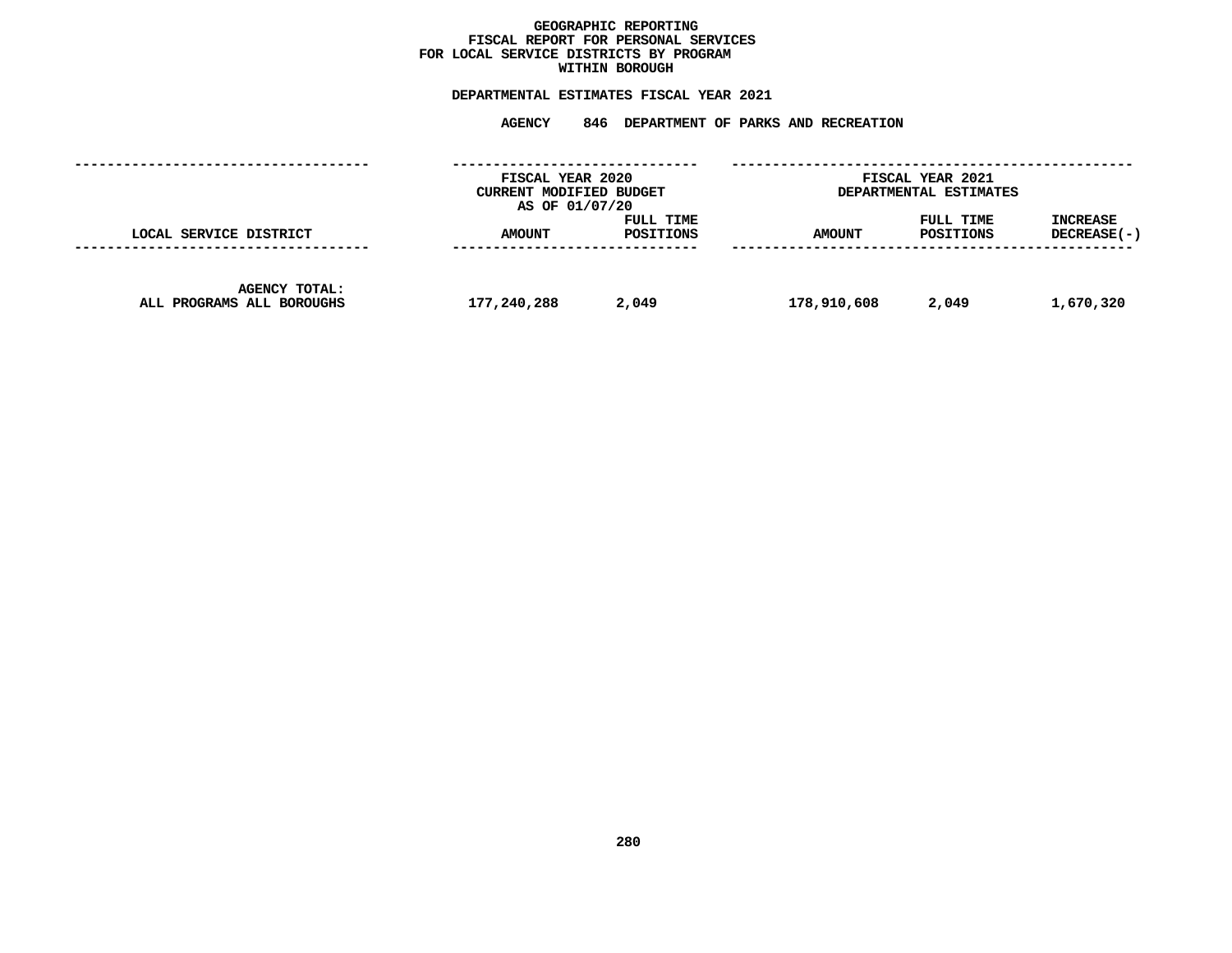### **PS UNITS OF APPROPRIATION DEPARTMENTAL**

|                                        | FISCAL YEAR 2020               | FISCAL YEAR 2021       |                 |
|----------------------------------------|--------------------------------|------------------------|-----------------|
|                                        | <b>CURRENT MODIFIED BUDGET</b> | DEPARTMENTAL ESTIMATES |                 |
|                                        |                                |                        | <b>INCREASE</b> |
| UNIT OF APPROPRIATION                  | AS OF 01/07/20                 | <b>AMOUNT</b>          | DECREASE (-)    |
|                                        |                                |                        |                 |
| EXEC MGMT & ADMIN<br>001               |                                |                        |                 |
| REGULAR GROSS<br><b>OTHER</b>          |                                |                        |                 |
| TOTAL REPORTED GEOGRAPHICALLY          |                                |                        |                 |
| NOT REPORTED GEOGRAPHICALLY            | 8,867,370                      | 8,914,731              | 47,361          |
| FINANCIAL PLAN SAVINGS                 |                                |                        |                 |
| <b>APPROPRIATION</b>                   | 8,867,370                      | 8,914,731              | 47,361          |
| FUNDING                                |                                |                        |                 |
| <b>CITY</b>                            | 7,967,565                      | 8,008,717              | 41,152          |
| OTHER CATEGORICAL                      |                                |                        |                 |
| CAPITAL FUNDS - I.F.A.<br><b>STATE</b> |                                |                        |                 |
| FEDERAL - C.D.                         | 899,805                        | 906,014                | 6,209           |
| FEDERAL - OTHER                        |                                |                        |                 |
| INTRA-CITY SALES                       |                                |                        |                 |
|                                        |                                |                        |                 |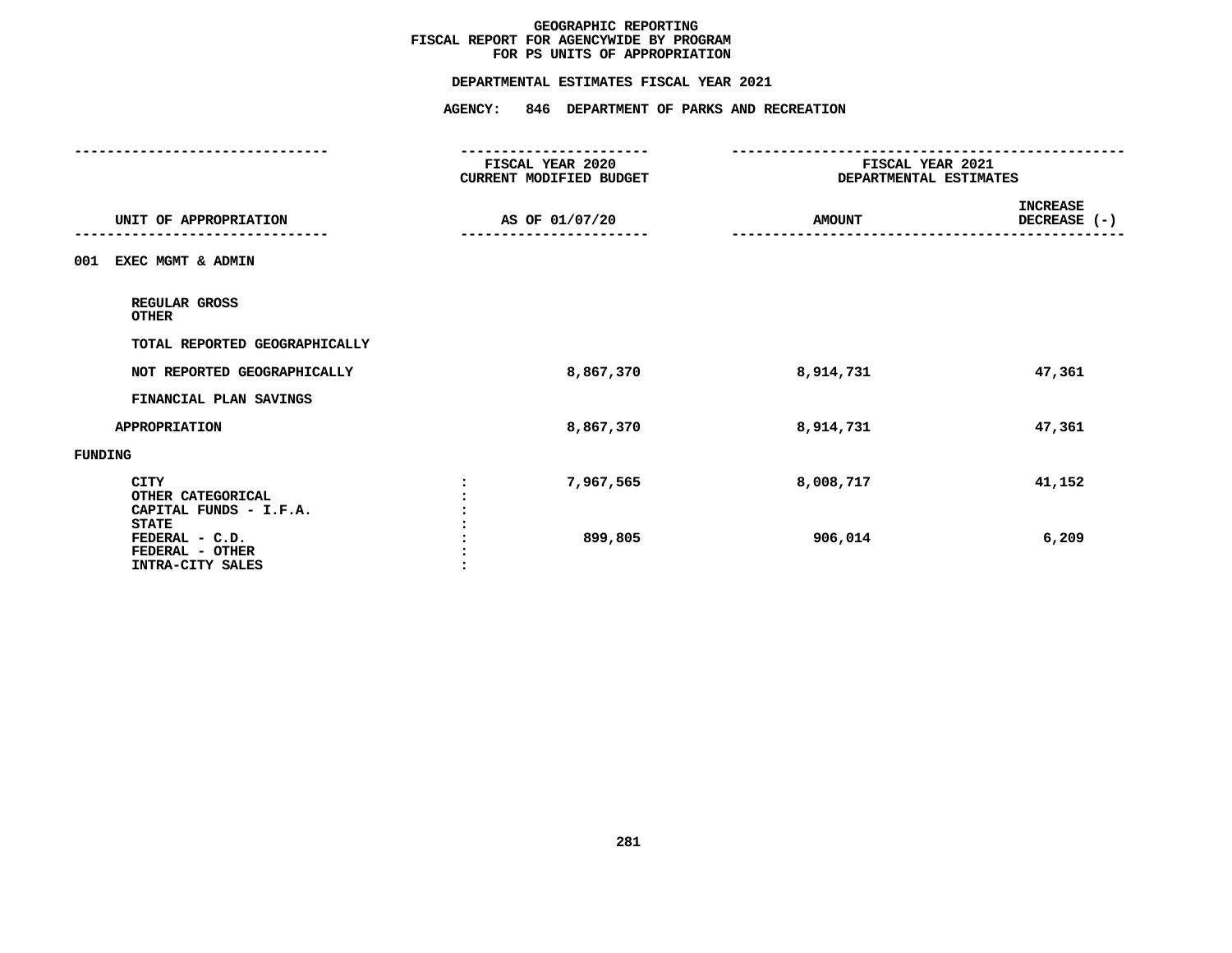### **PS UNITS OF APPROPRIATION DEPARTMENTAL**

|                                                                              |                                                                          | FISCAL YEAR 2021<br>DEPARTMENTAL ESTIMATES                                  |  |
|------------------------------------------------------------------------------|--------------------------------------------------------------------------|-----------------------------------------------------------------------------|--|
|                                                                              | <b>AMOUNT</b>                                                            | <b>INCREASE</b><br>DECREASE $(-)$                                           |  |
|                                                                              |                                                                          |                                                                             |  |
| 136,037,059<br>19,955,377                                                    | 137, 132, 781<br>20,304,847                                              | 1,095,722<br>349,470                                                        |  |
| 155,992,436                                                                  | 157,437,628                                                              | 1,445,192                                                                   |  |
| 180,786,759                                                                  | 163,907,249                                                              | 16,879,510-                                                                 |  |
| 16,448,557                                                                   | 12,194,474                                                               | 4,254,083-                                                                  |  |
| 353, 227, 752                                                                | 333,539,351                                                              | 19,688,401-                                                                 |  |
|                                                                              |                                                                          |                                                                             |  |
| 279,255,939<br>12,054,732<br>1,107,777<br>1,507,349<br>565,663<br>58,736,292 | 270,741,855<br>2,725,877<br>412,747<br>1,516,146<br>30,850<br>58,111,876 | 8,514,084-<br>9,328,855-<br>695,030-<br>8,797<br>$534,813-$<br>$624, 416 -$ |  |
|                                                                              | FISCAL YEAR 2020<br>CURRENT MODIFIED BUDGET<br>AS OF 01/07/20            |                                                                             |  |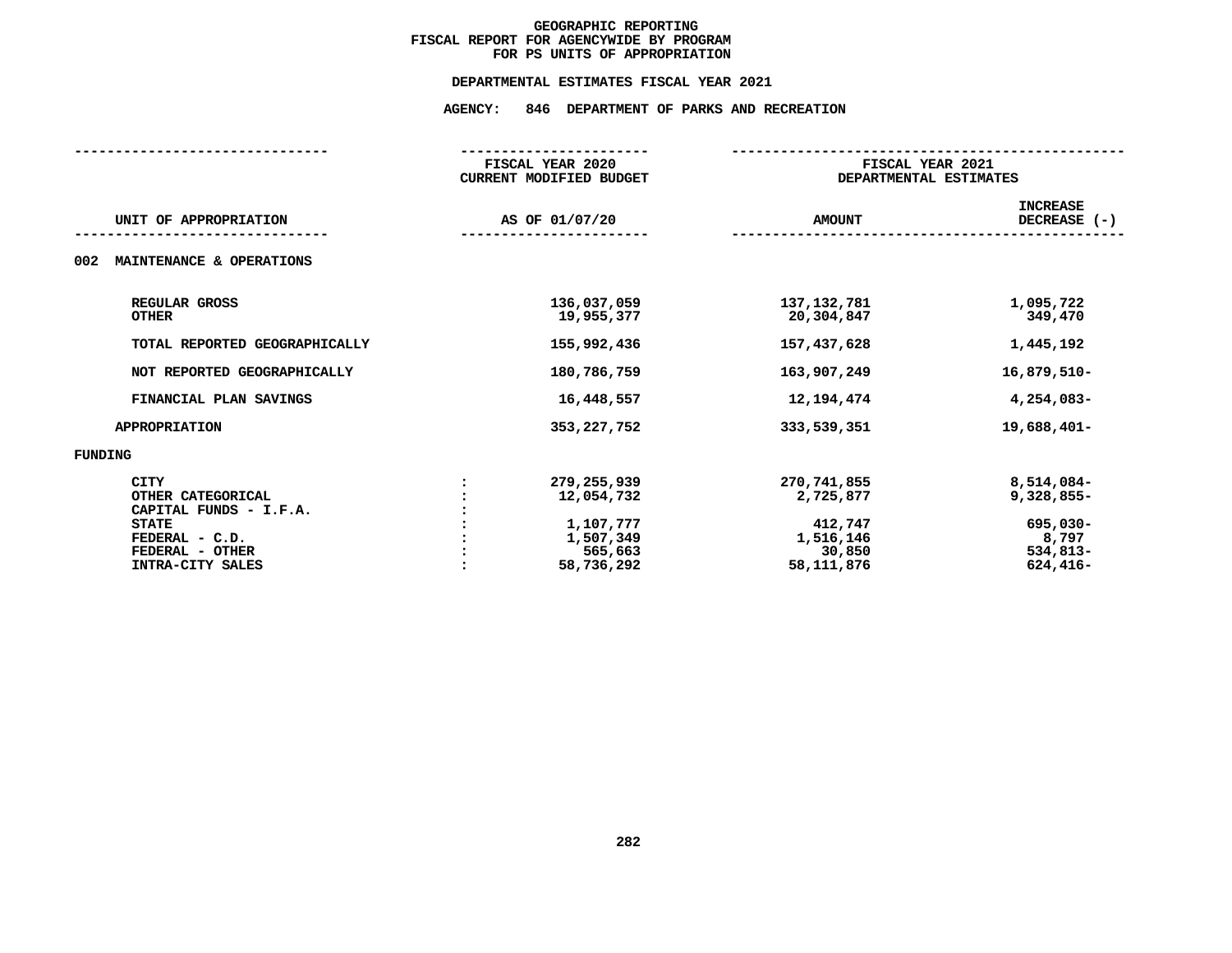### **PS UNITS OF APPROPRIATION DEPARTMENTAL**

|                                                                                                                                     | FISCAL YEAR 2020               | FISCAL YEAR 2021       |                 |
|-------------------------------------------------------------------------------------------------------------------------------------|--------------------------------|------------------------|-----------------|
|                                                                                                                                     | <b>CURRENT MODIFIED BUDGET</b> | DEPARTMENTAL ESTIMATES |                 |
|                                                                                                                                     |                                |                        | <b>INCREASE</b> |
| UNIT OF APPROPRIATION                                                                                                               | AS OF 01/07/20                 | <b>AMOUNT</b>          | DECREASE (-)    |
| DESIGN & ENGINEERING<br>003                                                                                                         |                                |                        |                 |
| REGULAR GROSS<br><b>OTHER</b>                                                                                                       |                                |                        |                 |
| TOTAL REPORTED GEOGRAPHICALLY                                                                                                       |                                |                        |                 |
| NOT REPORTED GEOGRAPHICALLY                                                                                                         | 50,740,993                     | 52,075,328             | 1,334,335       |
| FINANCIAL PLAN SAVINGS                                                                                                              |                                |                        |                 |
| <b>APPROPRIATION</b>                                                                                                                | 50,740,993                     | 52,075,328             | 1,334,335       |
| FUNDING                                                                                                                             |                                |                        |                 |
| <b>CITY</b><br>OTHER CATEGORICAL<br>CAPITAL FUNDS - I.F.A.<br><b>STATE</b><br>FEDERAL - C.D.<br>FEDERAL - OTHER<br>INTRA-CITY SALES | 50,740,993                     | 52,075,328             | 1,334,335       |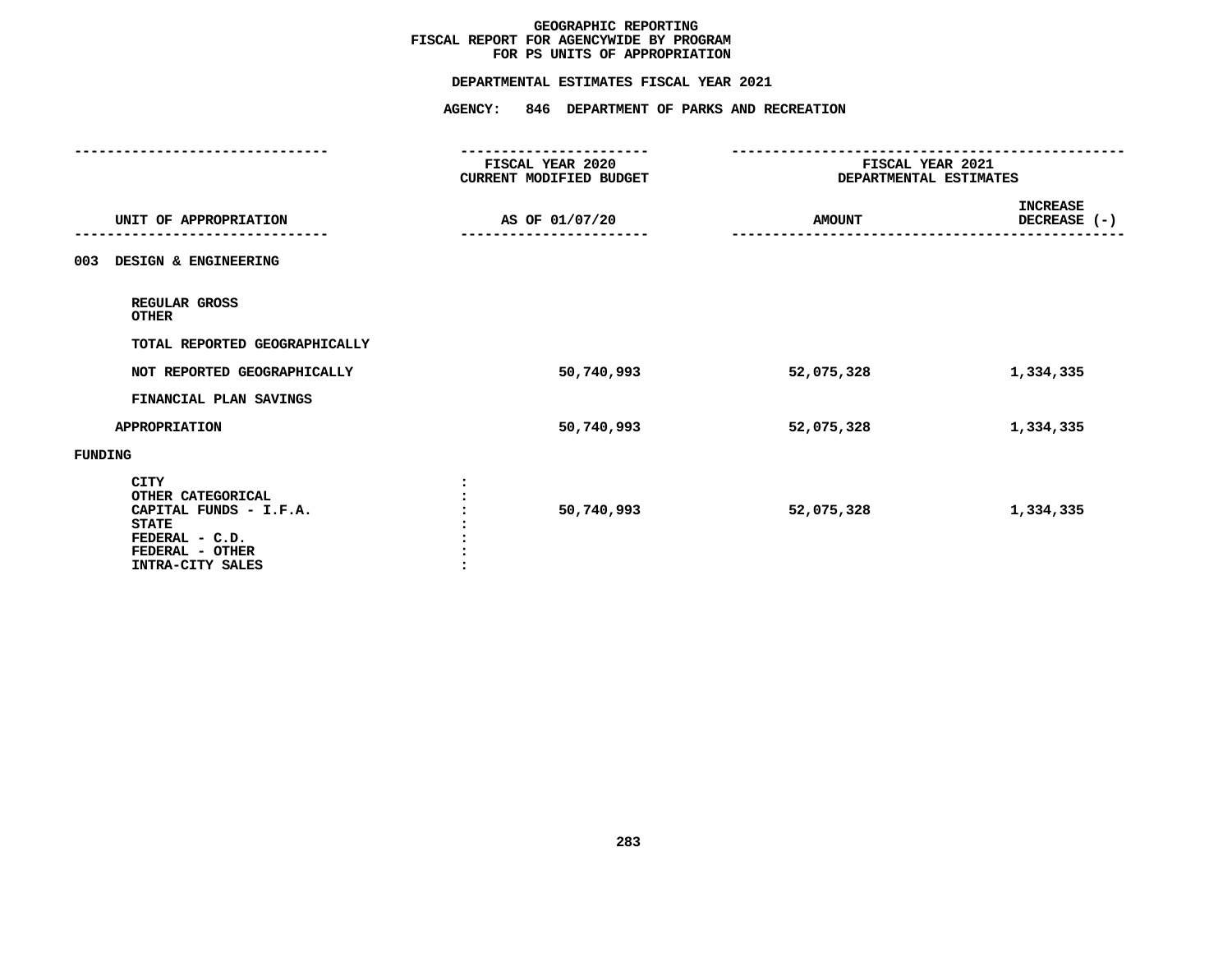### **PS UNITS OF APPROPRIATION DEPARTMENTAL**

|                                                                                                                                     | FISCAL YEAR 2020<br>CURRENT MODIFIED BUDGET |                         | FISCAL YEAR 2021<br>DEPARTMENTAL ESTIMATES |
|-------------------------------------------------------------------------------------------------------------------------------------|---------------------------------------------|-------------------------|--------------------------------------------|
| UNIT OF APPROPRIATION                                                                                                               | AS OF 01/07/20                              | <b>AMOUNT</b>           | <b>INCREASE</b><br>DECREASE (-)            |
| RECREATION SERVICES<br>004                                                                                                          |                                             |                         |                                            |
| REGULAR GROSS<br><b>OTHER</b>                                                                                                       | 19,752,868<br>1,494,984                     | 19,977,996<br>1,494,984 | 225,128                                    |
| TOTAL REPORTED GEOGRAPHICALLY                                                                                                       | 21, 247, 852                                | 21,472,980              | 225,128                                    |
| NOT REPORTED GEOGRAPHICALLY                                                                                                         | 6,146,769                                   | 5,701,995               | 444,774-                                   |
| FINANCIAL PLAN SAVINGS                                                                                                              |                                             | 1                       | 1                                          |
| <b>APPROPRIATION</b>                                                                                                                | 27,394,621                                  | 27, 174, 976            | $219,645-$                                 |
| FUNDING                                                                                                                             |                                             |                         |                                            |
| <b>CITY</b><br>OTHER CATEGORICAL<br>CAPITAL FUNDS - I.F.A.<br><b>STATE</b><br>FEDERAL - C.D.<br>FEDERAL - OTHER<br>INTRA-CITY SALES | 26,841,272<br>137,369                       | 27, 132, 156            | 290,884<br>137,369-                        |
|                                                                                                                                     | 415,980                                     | 42,820                  | $373,160 -$                                |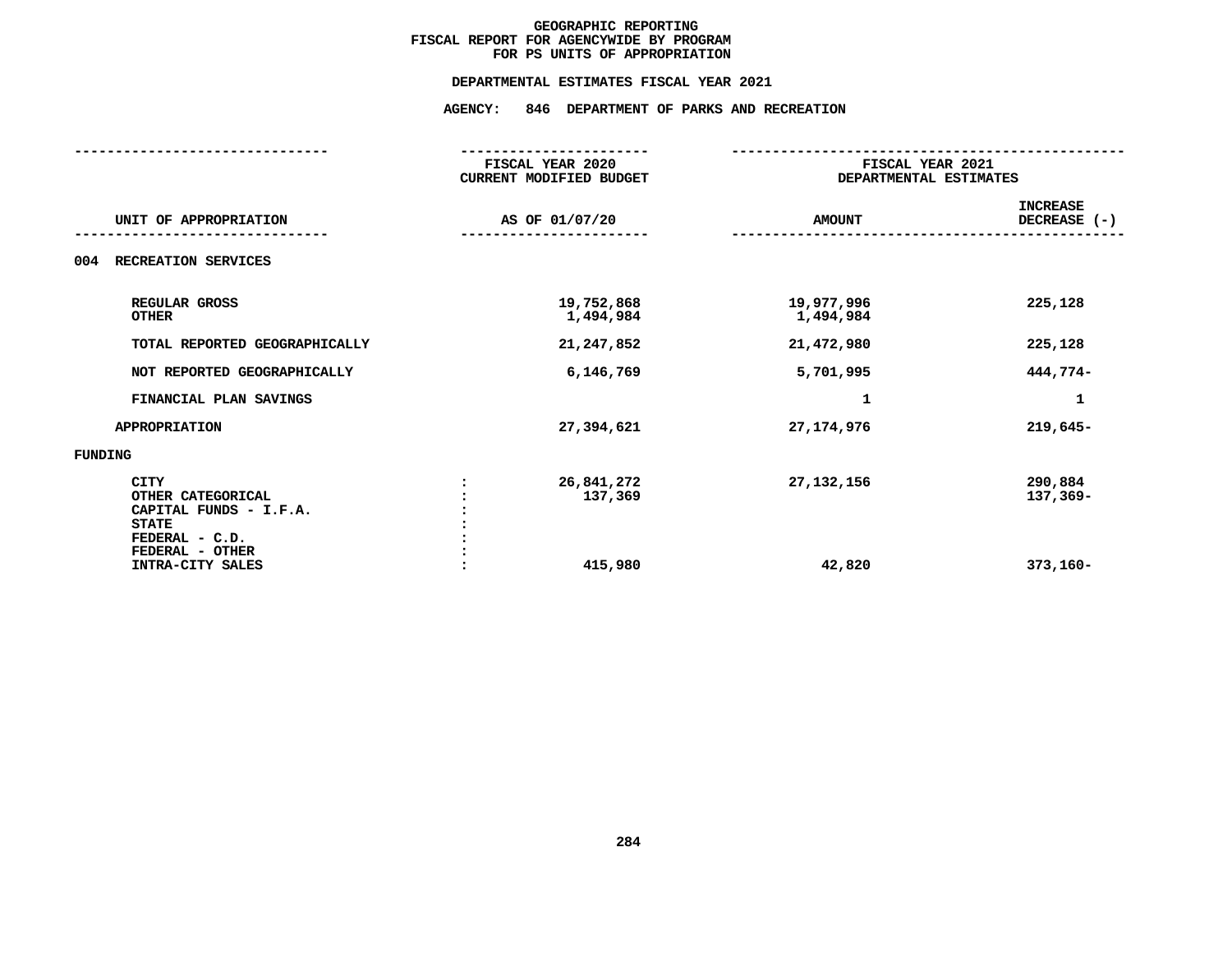## **OTPS UNITS OF APPROPRIATION DEPARTMENTAL**

|                                                                                                                              |                | FISCAL YEAR 2020<br><b>CURRENT MODIFIED BUDGET</b>                          | FISCAL YEAR 2021<br>DEPARTMENTAL ESTIMATES             |                                                                                |
|------------------------------------------------------------------------------------------------------------------------------|----------------|-----------------------------------------------------------------------------|--------------------------------------------------------|--------------------------------------------------------------------------------|
| UNIT OF APPROPRIATION                                                                                                        | AS OF 01/07/20 |                                                                             | <b>AMOUNT</b>                                          | <b>INCREASE</b><br>DECREASE (-)                                                |
| MAINT & OPERATIONS - OTPS<br>006                                                                                             |                |                                                                             |                                                        |                                                                                |
| TOTAL REPORTED GEOGRAPHICALLY                                                                                                |                |                                                                             |                                                        |                                                                                |
| NOT REPORTED GEOGRAPHICALLY                                                                                                  |                | 141,627,697                                                                 | 94,178,729                                             | 47,448,968-                                                                    |
| FINANCIAL PLAN SAVINGS                                                                                                       |                | $8,500 -$                                                                   | 846,200                                                | 854,700                                                                        |
| <b>APPROPRIATION</b>                                                                                                         |                | 141,619,197                                                                 | 95,024,929                                             | 46,594,268-                                                                    |
| FUNDING                                                                                                                      |                |                                                                             |                                                        |                                                                                |
| CITY<br>OTHER CATEGORICAL<br>CAPITAL FUNDS - I.F.A.<br><b>STATE</b><br>FEDERAL - C.D.<br>FEDERAL - OTHER<br>INTRA-CITY SALES |                | 115,521,757<br>9,408,550<br>1,622,611<br>10,263,336<br>284,511<br>4,518,432 | 90,414,380<br>650,708<br>3,000<br>206,841<br>3,750,000 | 25,107,377-<br>8,757,842-<br>1,619,611-<br>10,056,495-<br>284,511-<br>768,432- |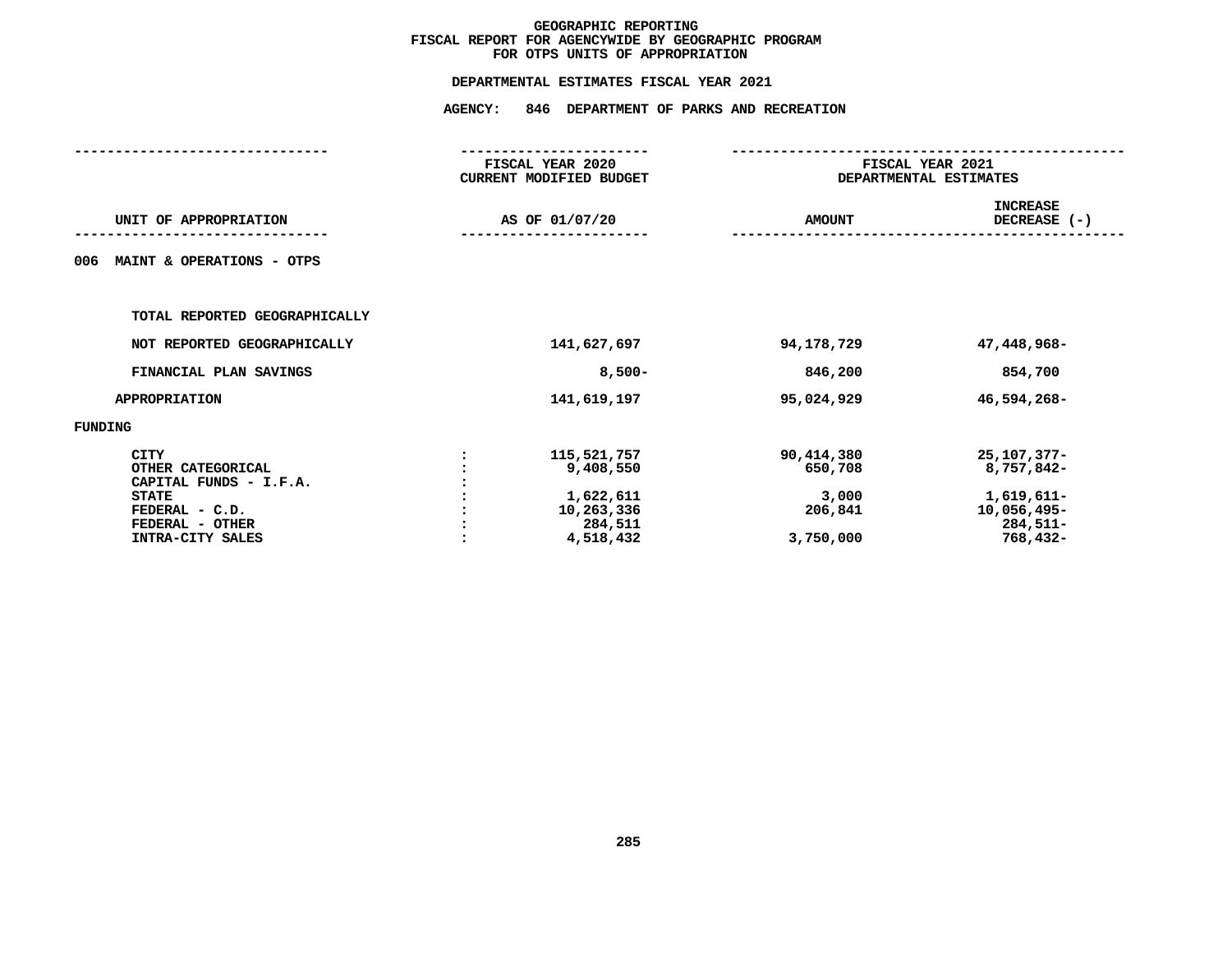## **OTPS UNITS OF APPROPRIATION DEPARTMENTAL**

|                                                                                                                              | FISCAL YEAR 2020<br>CURRENT MODIFIED BUDGET | FISCAL YEAR 2021<br>DEPARTMENTAL ESTIMATES |                                 |  |
|------------------------------------------------------------------------------------------------------------------------------|---------------------------------------------|--------------------------------------------|---------------------------------|--|
| UNIT OF APPROPRIATION                                                                                                        | AS OF 01/07/20                              | <b>AMOUNT</b>                              | <b>INCREASE</b><br>DECREASE (-) |  |
| EXEC MGT/ADMIN SVCS-OTPS<br>007                                                                                              |                                             |                                            |                                 |  |
| TOTAL REPORTED GEOGRAPHICALLY                                                                                                |                                             |                                            |                                 |  |
| NOT REPORTED GEOGRAPHICALLY                                                                                                  | 24,485,162                                  | 24,362,105                                 | $123,057-$                      |  |
| FINANCIAL PLAN SAVINGS                                                                                                       |                                             |                                            |                                 |  |
| <b>APPROPRIATION</b>                                                                                                         | 24,485,162                                  | 24,362,105                                 | $123,057-$                      |  |
| FUNDING                                                                                                                      |                                             |                                            |                                 |  |
| CITY<br>OTHER CATEGORICAL<br>CAPITAL FUNDS - I.F.A.<br><b>STATE</b><br>FEDERAL - C.D.<br>FEDERAL - OTHER<br>INTRA-CITY SALES | 24,454,105<br>31,057                        | 24,362,105                                 | $92,000 -$<br>$31,057-$         |  |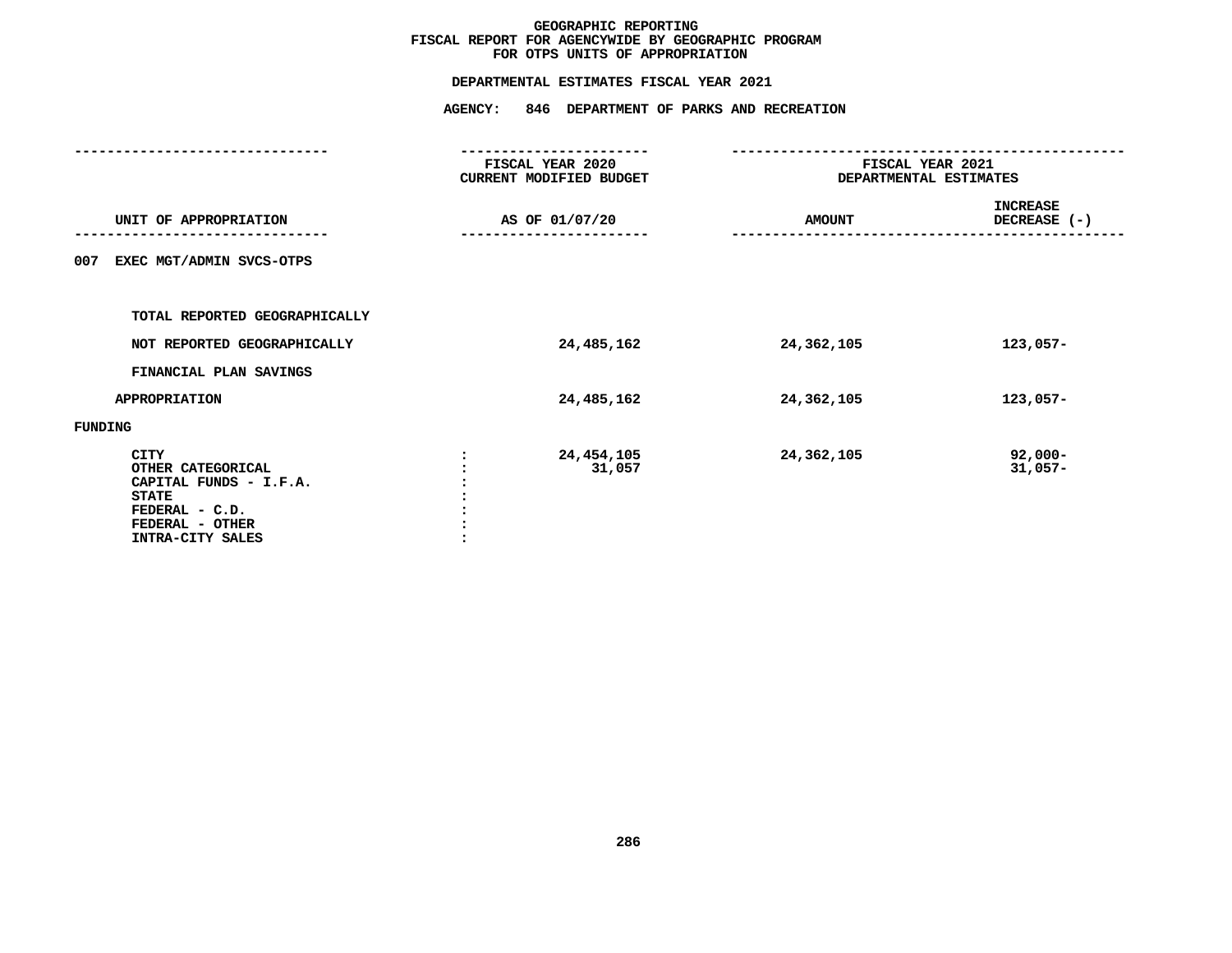## **OTPS UNITS OF APPROPRIATION DEPARTMENTAL**

|                |                                                    | FISCAL YEAR 2021<br>DEPARTMENTAL ESTIMATES  |                                                                   |
|----------------|----------------------------------------------------|---------------------------------------------|-------------------------------------------------------------------|
| AS OF 01/07/20 |                                                    | <b>AMOUNT</b>                               | <b>INCREASE</b><br>DECREASE (-)                                   |
|                |                                                    |                                             |                                                                   |
|                |                                                    |                                             |                                                                   |
|                | 2,844,096                                          | 1,585,906                                   | 1,258,190-                                                        |
|                |                                                    |                                             |                                                                   |
|                | 2,844,096                                          | 1,585,906                                   | 1,258,190-                                                        |
|                |                                                    |                                             |                                                                   |
|                | 2,597,906<br>104,380<br>73,831<br>31,030<br>36,949 | 1,585,906                                   | $1,012,000-$<br>$104,380-$<br>$73,831-$<br>$31,030-$<br>$36,949-$ |
|                |                                                    | FISCAL YEAR 2020<br>CURRENT MODIFIED BUDGET |                                                                   |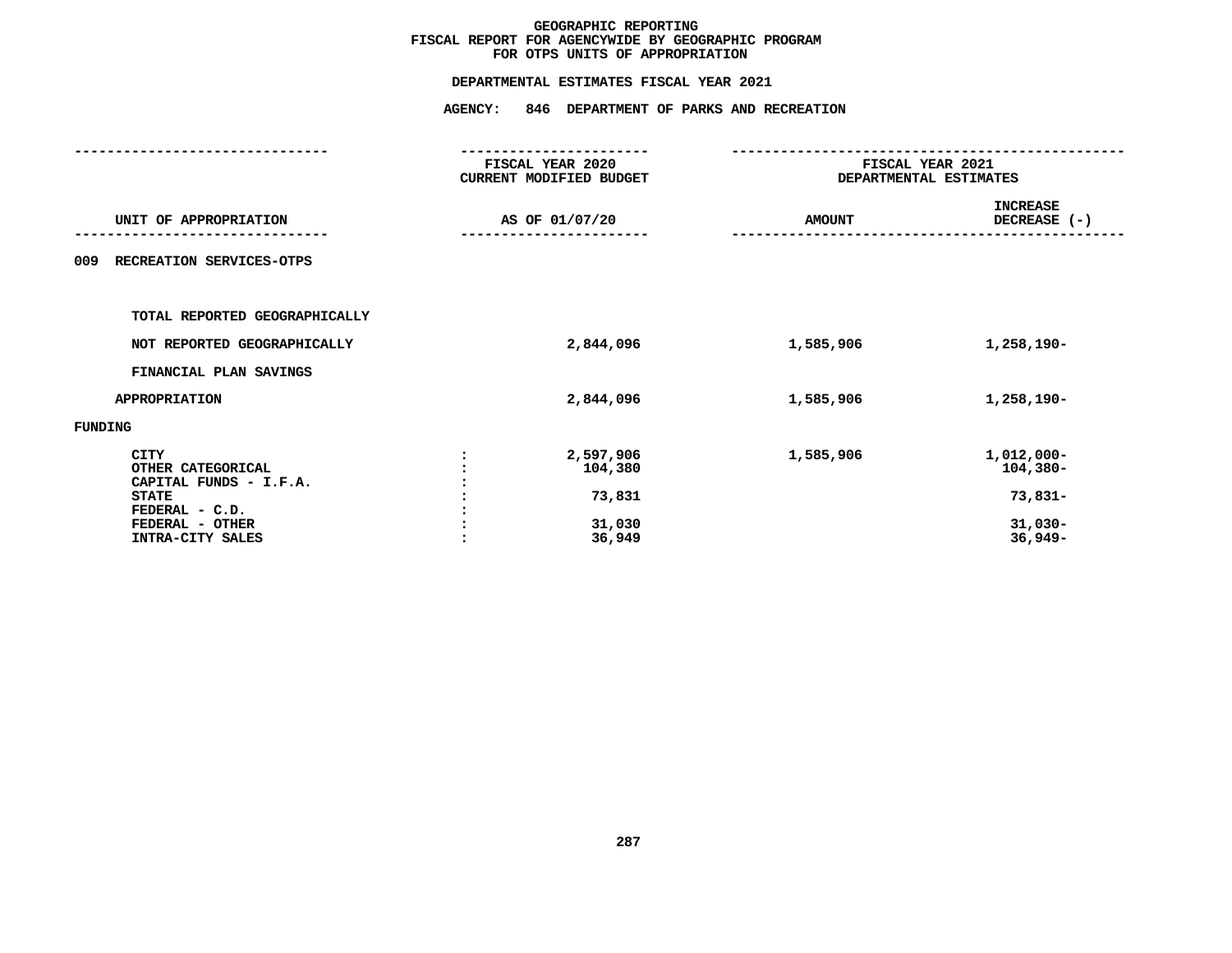## **OTPS UNITS OF APPROPRIATION DEPARTMENTAL**

|                                                                                                                              | FISCAL YEAR 2020<br>CURRENT MODIFIED BUDGET | FISCAL YEAR 2021<br>DEPARTMENTAL ESTIMATES |                                 |
|------------------------------------------------------------------------------------------------------------------------------|---------------------------------------------|--------------------------------------------|---------------------------------|
| UNIT OF APPROPRIATION                                                                                                        | AS OF 01/07/20                              | <b>AMOUNT</b>                              | <b>INCREASE</b><br>DECREASE (-) |
| DESIGN & ENGINEERING-OTPS<br>010                                                                                             |                                             |                                            |                                 |
| TOTAL REPORTED GEOGRAPHICALLY                                                                                                |                                             |                                            |                                 |
| NOT REPORTED GEOGRAPHICALLY                                                                                                  | 2,691,688                                   | 2,588,198                                  | $103,490-$                      |
| FINANCIAL PLAN SAVINGS                                                                                                       |                                             |                                            |                                 |
| <b>APPROPRIATION</b>                                                                                                         | 2,691,688                                   | 2,588,198                                  | $103,490-$                      |
| FUNDING                                                                                                                      |                                             |                                            |                                 |
| CITY<br>OTHER CATEGORICAL<br>CAPITAL FUNDS - I.F.A.<br><b>STATE</b><br>FEDERAL - C.D.<br>FEDERAL - OTHER<br>INTRA-CITY SALES | 2,588,198<br>103,490                        | 2,588,198                                  | $103,490-$                      |